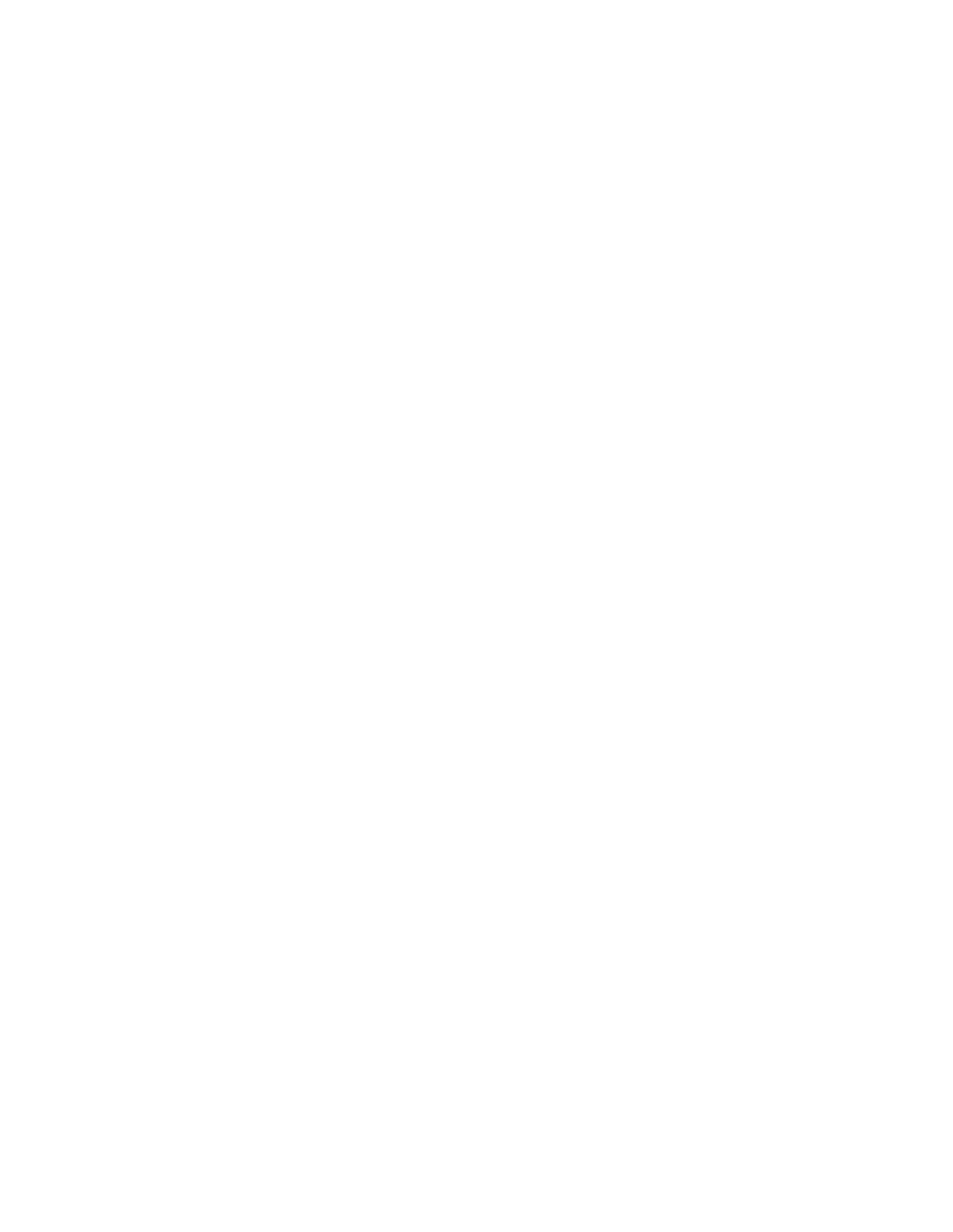|                                  | <b>FTE Staff</b> |         |                | <b>NGF-S + Opportunity Pathways</b> |           |                | <b>Total Budgeted</b> |             |            |
|----------------------------------|------------------|---------|----------------|-------------------------------------|-----------|----------------|-----------------------|-------------|------------|
|                                  | Base             | Supp    | <b>Revised</b> | Base                                | Supp      | <b>Revised</b> | Base                  | <b>Supp</b> | Revised    |
| Legislative                      | 803.2            | 0.0     | 803.2          | 153,796                             | 2,220     | 156,016        | 173,930               | 2,174       | 176,104    |
| Judicial                         | 666.5            | 0.0     | 666.5          | 267,132                             | 902       | 268,034        | 337,921               | 902         | 338,823    |
| <b>Governmental Operations</b>   | 7,184.5          | $-23.0$ | 7,161.6        | 510,107                             | $-36,812$ | 473,295        | 3,792,924             | 47,058      | 3,839,982  |
| <b>Other Human Services</b>      | 16,592.8         | 124.7   | 16,717.4       | 5,952,628                           | 151,928   | 6,104,556      | 21,333,537            | $-311,781$  | 21,021,756 |
| Dept of Social & Health Services | 17,619.5         | 212.6   | 17,832.1       | 6,381,151                           | $-19,876$ | 6,361,275      | 13,932,885            | 180,549     | 14,113,434 |
| <b>Natural Resources</b>         | 6,125.4          | 32.6    | 6,158.0        | 308,873                             | $-11,525$ | 297,348        | 1,713,043             | 170,608     | 1,883,651  |
| Transportation                   | 752.4            | 15.5    | 767.9          | 80,612                              | 2,196     | 82,808         | 195,359               | 36,538      | 231,897    |
| Public Schools                   | 372.7            | 5.1     | 377.8          | 18,156,830                          | $-1,164$  | 18,155,666     | 20,008,166            | 60,599      | 20,068,765 |
| <b>Higher Education</b>          | 50,433.5         | 3.7     | 50,437.1       | 3,525,134                           | 6,859     | 3,531,993      | 13,826,980            | 5,197       | 13,832,177 |
| <b>Other Education</b>           | 589.8            | $-3.8$  | 586.0          | 347,928                             | $-3,105$  | 344,823        | 736,946               | 5,908       | 742,854    |
| <b>Special Appropriations</b>    | 58.1             | 0.0     | 58.1           | 2,534,988                           | -42,344   | 2,492,644      | 2,836,614             | 74,807      | 2,911,421  |
| <b>Statewide Total</b>           | 101,198.1        | 367.4   | 101,565.5      | 38,219,179                          | 49,279    | 38,268,458     | 78,888,305            | 272,559     | 79,160,864 |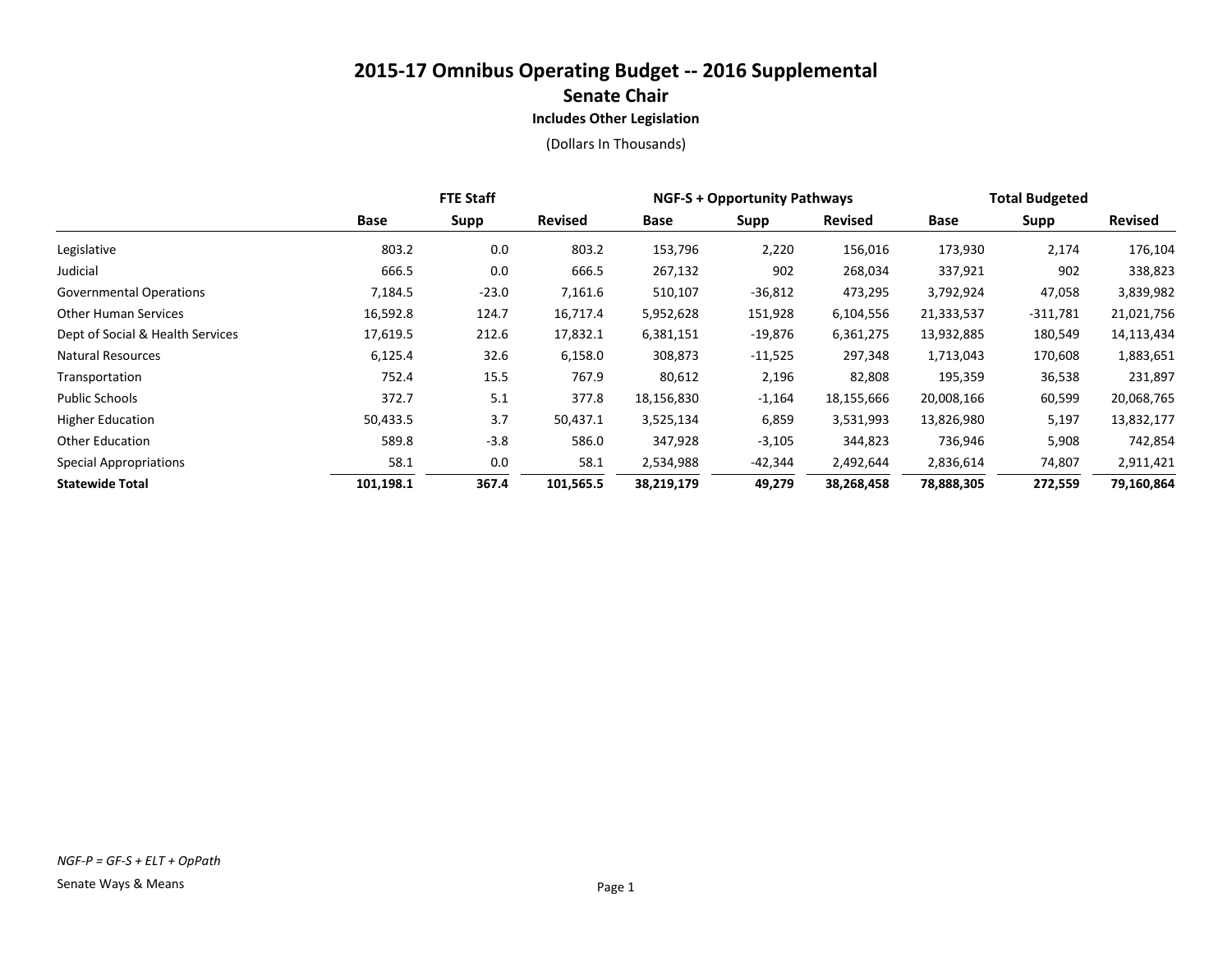|                                       | <b>FTE Staff</b> |             |                | <b>NGF-S + Opportunity Pathways</b> |        |                | <b>Total Budgeted</b> |             |                |
|---------------------------------------|------------------|-------------|----------------|-------------------------------------|--------|----------------|-----------------------|-------------|----------------|
|                                       | <b>Base</b>      | <b>Supp</b> | <b>Revised</b> | <b>Base</b>                         | Supp   | <b>Revised</b> | <b>Base</b>           | <b>Supp</b> | <b>Revised</b> |
| Legislative                           |                  |             |                |                                     |        |                |                       |             |                |
| House of Representatives              | 361.1            | 0.0         | 361.1          | 68,438                              | 58     | 68,496         | 70,356                | 58          | 70,414         |
| Senate                                | 253.0            | 0.0         | 253.0          | 48,768                              | 1,695  | 50,463         | 50,516                | 1,695       | 52,211         |
| Jt Leg Audit & Review Committee       | 22.4             | 0.0         | 22.4           | 0                                   | 0      | 0              | 6,711                 | 15          | 6,726          |
| <b>LEAP Committee</b>                 | 10.0             | 0.0         | 10.0           | 0                                   | 0      | 0              | 3,658                 | 3           | 3,661          |
| Office of the State Actuary           | 17.0             | 0.0         | 17.0           | 592                                 | 0      | 592            | 5,617                 | $-81$       | 5,536          |
| Office of Legislative Support Svcs    | 46.6             | 0.0         | 46.6           | 8,123                               | 462    | 8,585          | 8,278                 | 474         | 8,752          |
| Joint Legislative Systems Comm        | 46.6             | 0.0         | 46.6           | 19,006                              | 0      | 19,006         | 19,006                | 0           | 19,006         |
| <b>Statute Law Committee</b>          | 46.6             | 0.0         | 46.6           | 8,869                               | 5      | 8,874          | 9,788                 | 10          | 9,798          |
| <b>Total Legislative</b>              | 803.2            | 0.0         | 803.2          | 153,796                             | 2,220  | 156,016        | 173,930               | 2,174       | 176,104        |
| <b>Judicial</b>                       |                  |             |                |                                     |        |                |                       |             |                |
| Supreme Court                         | 60.9             | 0.0         | 60.9           | 15,085                              | 105    | 15,190         | 15,085                | 105         | 15,190         |
| State Law Library                     | 13.8             | 0.0         | 13.8           | 3,147                               | 26     | 3,173          | 3,147                 | 26          | 3,173          |
| Court of Appeals                      | 140.6            | 0.0         | 140.6          | 34,158                              | 126    | 34,284         | 34,158                | 126         | 34,284         |
| <b>Commission on Judicial Conduct</b> | 9.5              | 0.0         | 9.5            | 2,210                               | 21     | 2,231          | 2,210                 | 21          | 2,231          |
| Administrative Office of the Courts   | 423.0            | 0.0         | 423.0          | 112,694                             | $-834$ | 111,860        | 178,222               | $-834$      | 177,388        |
| Office of Public Defense              | 16.2             | 0.0         | 16.2           | 74,460                              | 906    | 75,366         | 78,108                | 906         | 79,014         |
| Office of Civil Legal Aid             | 2.5              | 0.0         | 2.5            | 25,378                              | 552    | 25,930         | 26,991                | 552         | 27,543         |
| <b>Total Judicial</b>                 | 666.5            | 0.0         | 666.5          | 267,132                             | 902    | 268,034        | 337,921               | 902         | 338,823        |
| <b>Total Legislative/Judicial</b>     | 1,469.7          | 0.0         | 1,469.7        | 420,928                             | 3,122  | 424,050        | 511,851               | 3,076       | 514,927        |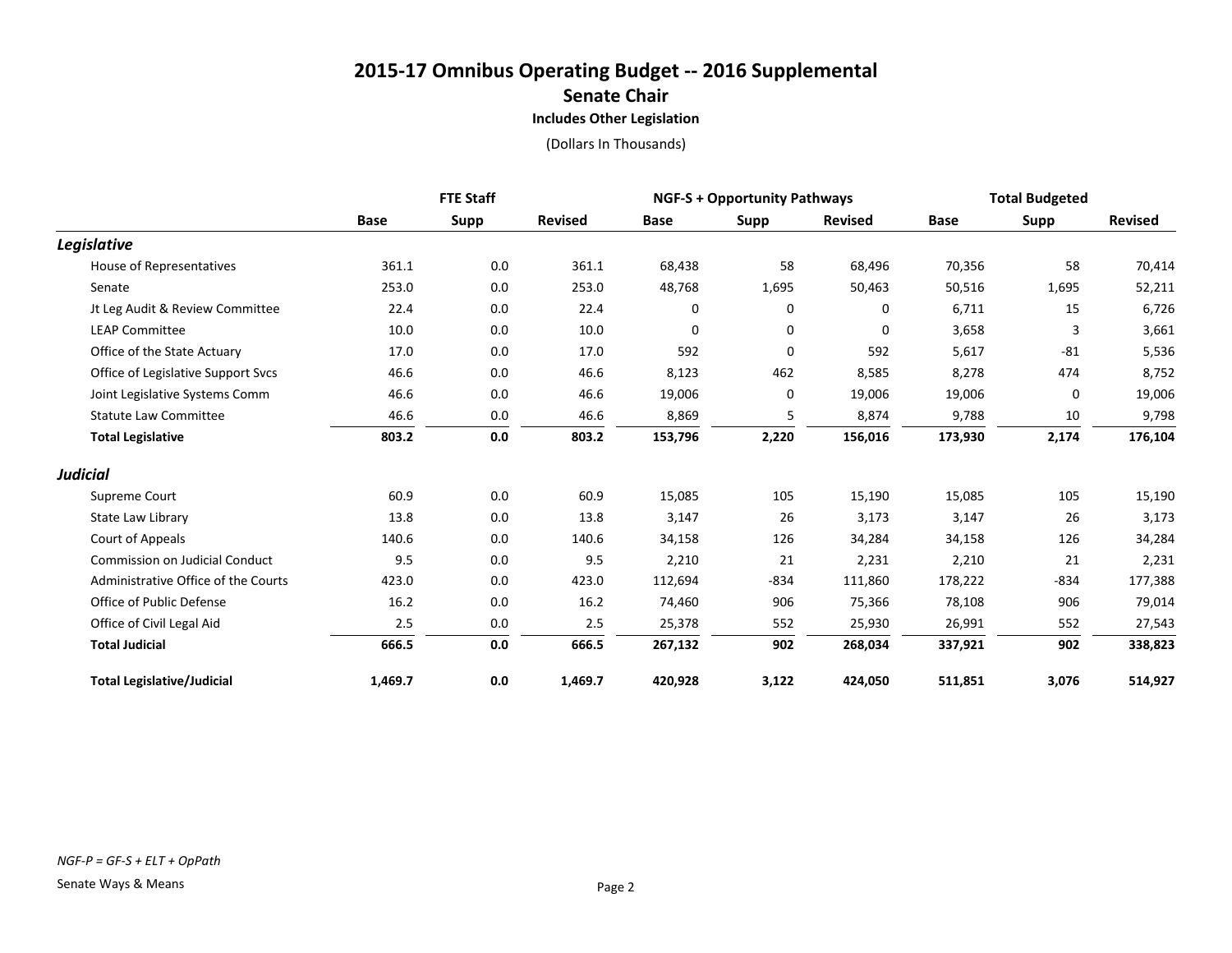|                                            | <b>FTE Staff</b> |         |                |             | <b>NGF-S + Opportunity Pathways</b> |                |             | <b>Total Budgeted</b> |                |  |
|--------------------------------------------|------------------|---------|----------------|-------------|-------------------------------------|----------------|-------------|-----------------------|----------------|--|
|                                            | Base             | Supp    | <b>Revised</b> | <b>Base</b> | Supp                                | <b>Revised</b> | <b>Base</b> | Supp                  | <b>Revised</b> |  |
| <b>Governmental Operations</b>             |                  |         |                |             |                                     |                |             |                       |                |  |
| Office of the Governor                     | 48.6             | 0.0     | 48.6           | 10,813      | 266                                 | 11,079         | 14,813      | 266                   | 15,079         |  |
| Office of the Lieutenant Governor          | 6.8              | 0.0     | 6.8            | 1,270       | 21                                  | 1,291          | 1,365       | 21                    | 1,386          |  |
| <b>Public Disclosure Commission</b>        | 19.6             | 0.0     | 19.6           | 4,747       | 97                                  | 4,844          | 4,747       | 97                    | 4,844          |  |
| Office of the Secretary of State           | 310.1            | $-34.1$ | 276.0          | 38,666      | 120                                 | 38,786         | 99,819      | $-4,138$              | 95,681         |  |
| Governor's Office of Indian Affairs        | 2.0              | 0.0     | 2.0            | 537         | 3                                   | 540            | 537         | 3                     | 540            |  |
| Asian-Pacific-American Affrs               | 2.0              | 0.0     | 2.0            | 450         | 16                                  | 466            | 450         | 16                    | 466            |  |
| Office of the State Treasurer              | 67.0             | 0.0     | 67.0           | $\mathbf 0$ | 0                                   | 0              | 16,753      | 26                    | 16,779         |  |
| Office of the State Auditor                | 336.3            | 1.6     | 337.8          | 45          | 0                                   | 45             | 72,677      | 375                   | 73,052         |  |
| <b>Comm Salaries for Elected Officials</b> | 1.3              | 0.0     | 1.3            | 331         | 0                                   | 331            | 331         | 0                     | 331            |  |
| Office of the Attorney General             | 1,119.7          | 2.8     | 1,122.5        | 23,148      | $-3,451$                            | 19,697         | 265,955     | 1,473                 | 267,428        |  |
| <b>Caseload Forecast Council</b>           | 12.5             | 0.0     | 12.5           | 2,832       | 25                                  | 2,857          | 2,832       | 25                    | 2,857          |  |
| Dept of Financial Institutions             | 198.8            | 0.0     | 198.8          | $\Omega$    | 0                                   | $\mathbf 0$    | 51,960      | 462                   | 52,422         |  |
| Department of Commerce                     | 275.0            | 6.2     | 281.2          | 121,265     | $-2,374$                            | 118,891        | 488,382     | 16,059                | 504,441        |  |
| Economic & Revenue Forecast Council        | 6.1              | 0.0     | 6.1            | 1,672       | 20                                  | 1,692          | 1,722       | 20                    | 1,742          |  |
| Office of Financial Management             | 192.8            | 14.2    | 207.0          | 38,903      | $-16,938$                           | 21,965         | 136,004     | 680                   | 136,684        |  |
| Office of Administrative Hearings          | 170.8            | 0.0     | 170.8          | $\mathbf 0$ | 0                                   | $\mathbf 0$    | 38,508      | $-61$                 | 38,447         |  |
| <b>State Lottery Commission</b>            | 142.9            | 0.0     | 142.9          | 0           | 0                                   | $\Omega$       | 946,373     | $-41$                 | 946,332        |  |
| Washington State Gambling Comm             | 134.0            | $-20.0$ | 114.0          | $\Omega$    | $\Omega$                            | $\Omega$       | 30,548      | $-33$                 | 30,515         |  |
| WA State Comm on Hispanic Affairs          | 2.0              | 0.0     | 2.0            | 505         | 14                                  | 519            | 505         | 14                    | 519            |  |
| African-American Affairs Comm              | 2.0              | 0.0     | 2.0            | 502         | 12                                  | 514            | 502         | 12                    | 514            |  |
| Department of Retirement Systems           | 250.4            | 0.3     | 250.7          | $\mathbf 0$ | $\mathbf 0$                         | $\mathbf 0$    | 62,244      | 84                    | 62,328         |  |
| State Investment Board                     | 97.4             | 0.3     | 97.7           | $\Omega$    | 0                                   | $\Omega$       | 42,452      | 270                   | 42,722         |  |
| Department of Revenue                      | 1,214.9          | 0.2     | 1,215.0        | 239,909     | $-14,607$                           | 225,302        | 285,139     | $-9,265$              | 275,874        |  |
| Board of Tax Appeals                       | 11.2             | 0.0     | 11.2           | 2,555       | 69                                  | 2,624          | 2,555       | 69                    | 2,624          |  |
| Minority & Women's Business Enterp         | 22.5             | 0.0     | 22.5           | $\mathbf 0$ | 0                                   | 0              | 4,730       | 153                   | 4,883          |  |
| Office of Insurance Commissioner           | 239.6            | 2.6     | 242.2          | 527         | 0                                   | 527            | 59,514      | 653                   | 60,167         |  |
| <b>Consolidated Technology Services</b>    | 547.9            | 28.5    | 576.4          | 1.450       | $\Omega$                            | 1.450          | 353,968     | $-14,947$             | 339,021        |  |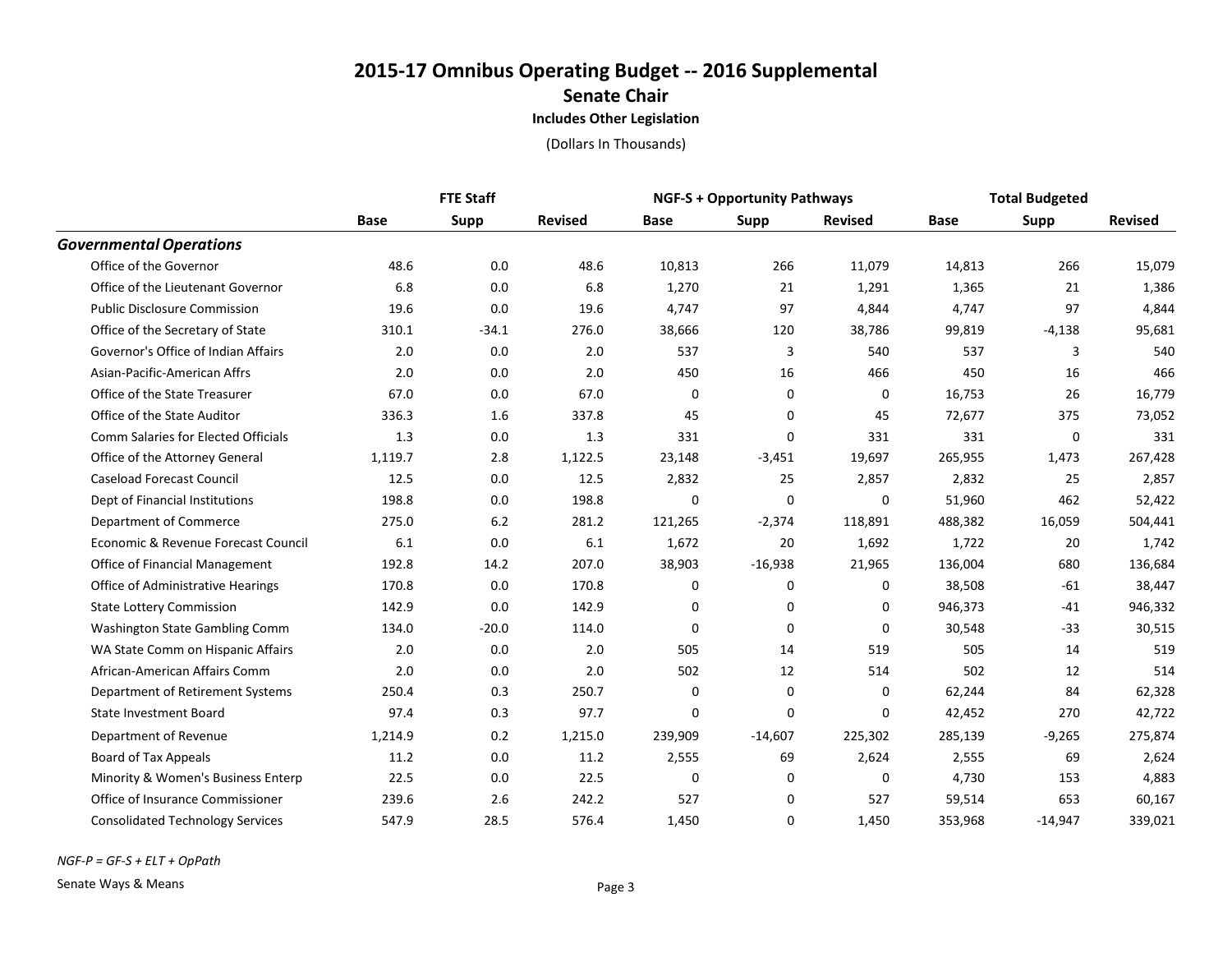|                                         | <b>FTE Staff</b> |         |                | <b>NGF-S + Opportunity Pathways</b> |           |                | <b>Total Budgeted</b> |             |                |
|-----------------------------------------|------------------|---------|----------------|-------------------------------------|-----------|----------------|-----------------------|-------------|----------------|
|                                         | Base             | Supp    | <b>Revised</b> | Base                                | Supp      | <b>Revised</b> | Base                  | <b>Supp</b> | <b>Revised</b> |
| State Board of Accountancy              | 11.3             | 0.0     | 11.3           | 0                                   | 0         |                | 6,095                 | 18          | 6,113          |
| Forensic Investigations Council         | 0.0              | 0.0     | 0.0            | 0                                   | $\Omega$  | 0              | 500                   |             | 502            |
| Dept of Enterprise Services             | 798.8            | $-26.0$ | 772.8          | 6,459                               | $-210$    | 6,249          | 326,294               | 6           | 326,300        |
| Washington Horse Racing Commission      | 28.5             | 0.0     | 28.5           | 0                                   | 0         |                | 5,826                 | $-37$       | 5,789          |
| Liguor and Cannabis Board               | 341.0            | 0.0     | 341.0          | 0                                   | 0         | $\Omega$       | 82,925                | 1,411       | 84,336         |
| Utilities and Transportation Comm       | 175.7            | 0.7     | 176.4          | 176                                 | 0         | 176            | 65,478                | 3,924       | 69,402         |
| Board for Volunteer Firefighters        | 4.0              | 0.0     | 4.0            | 0                                   | 0         | 0              | 1,013                 | $-2$        | 1,011          |
| <b>Military Department</b>              | 325.4            | 0.0     | 325.4          | 6,803                               | 0         | 6,803          | 303,233               | 49,210      | 352,443        |
| <b>Public Employment Relations Comm</b> | 41.3             | 0.0     | 41.3           | 3,789                               | 101       | 3,890          | 8,509                 | 218         | 8,727          |
| <b>LEOFF 2 Retirement Board</b>         | 7.0              | 0.0     | 7.0            | 0                                   | $\Omega$  | 0              | 2,350                 | 15          | 2,365          |
| Archaeology & Historic Preservation     | 17.8             | 0.0     | 17.8           | 2,753                               |           | 2,757          | 5,316                 | 0           | 5,316          |
| <b>Total Governmental Operations</b>    | 7,184.5          | $-23.0$ | 7,161.6        | 510,107                             | $-36,812$ | 473,295        | 3,792,924             | 47,058      | 3,839,982      |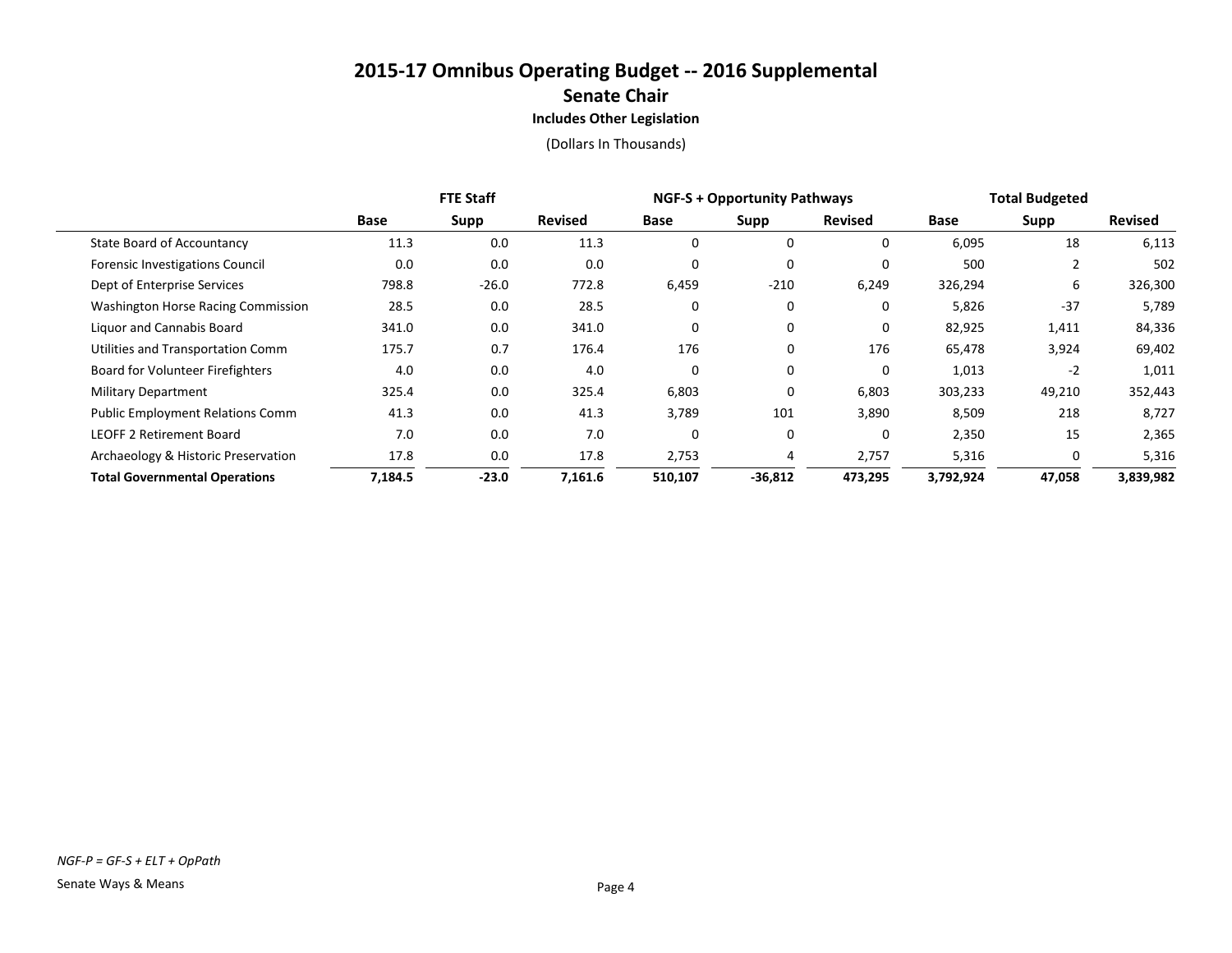|                                           | <b>FTE Staff</b> |       |                | <b>NGF-S + Opportunity Pathways</b> |          |                | <b>Total Budgeted</b> |            |                |
|-------------------------------------------|------------------|-------|----------------|-------------------------------------|----------|----------------|-----------------------|------------|----------------|
|                                           | Base             | Supp  | <b>Revised</b> | Base                                | Supp     | <b>Revised</b> | Base                  | Supp       | <b>Revised</b> |
| <b>Other Human Services</b>               |                  |       |                |                                     |          |                |                       |            |                |
| WA State Health Care Authority            | 1,176.1          | 3.5   | 1,179.6        | 3,883,404                           | 122,011  | 4,005,415      | 16,723,288            | $-344,806$ | 16,378,482     |
| Human Rights Commission                   | 34.2             | 0.0   | 34.2           | 4,168                               | 10       | 4,178          | 6,476                 | 10         | 6,486          |
| <b>Bd of Industrial Insurance Appeals</b> | 161.0            | 0.0   | 161.0          | 0                                   | 0        | 0              | 41,724                | $-12$      | 41,712         |
| <b>Criminal Justice Training Comm</b>     | 39.4             | 1.0   | 40.4           | 35,870                              | $-1,008$ | 34,862         | 49,067                | $-1,858$   | 47,209         |
| Department of Labor and Industries        | 2,879.7          | 6.5   | 2,886.2        | 33,971                              | $-63$    | 33,908         | 704,104               | 2,609      | 706,713        |
| Department of Health                      | 1,662.5          | 54.5  | 1,716.9        | 116,806                             | 765      | 117,571        | 1,122,550             | 21,055     | 1,143,605      |
| Department of Veterans' Affairs           | 771.8            | 0.0   | 771.8          | 16,058                              | 74       | 16,132         | 135,268               | 110        | 135,378        |
| Department of Corrections                 | 8,269.2          | 59.2  | 8,328.4        | 1,857,764                           | 29,718   | 1,887,482      | 1,871,417             | 35,851     | 1,907,268      |
| Dept of Services for the Blind            | 80.0             | 0.0   | 80.0           | 4,587                               | 421      | 5,008          | 29,783                | 376        | 30,159         |
| <b>Employment Security Department</b>     | 1,519.1          | 0.0   | 1,519.1        | 0                                   | $\Omega$ | 0              | 649,860               | $-25,116$  | 624,744        |
| <b>Total Other Human Services</b>         | 16,592.8         | 124.7 | 16,717.4       | 5,952,628                           | 151,928  | 6,104,556      | 21,333,537            | $-311,781$ | 21,021,756     |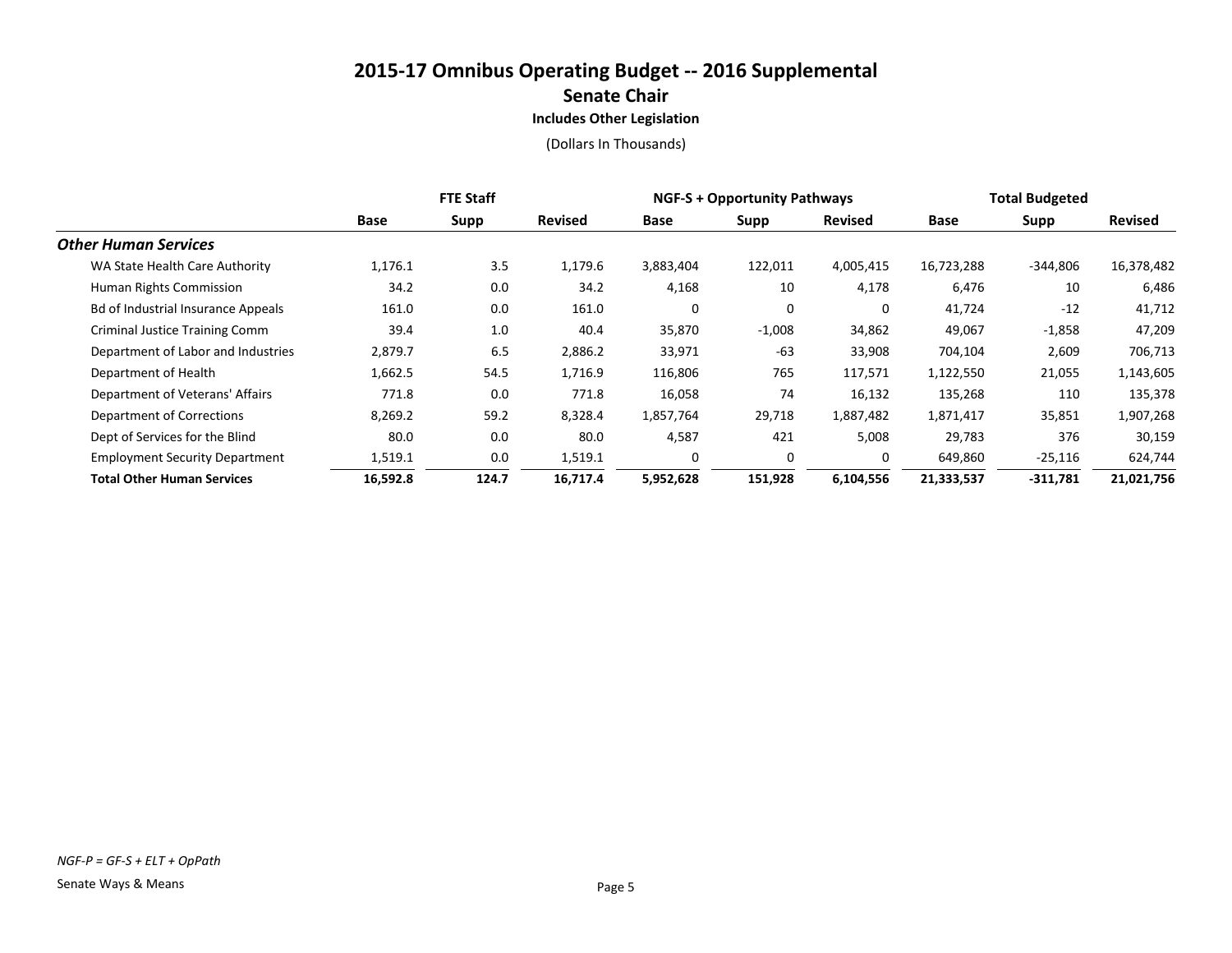|                                                   | <b>FTE Staff</b> |             |                | <b>NGF-S + Opportunity Pathways</b> |           |                | <b>Total Budgeted</b> |              |                |
|---------------------------------------------------|------------------|-------------|----------------|-------------------------------------|-----------|----------------|-----------------------|--------------|----------------|
|                                                   | <b>Base</b>      | <b>Supp</b> | <b>Revised</b> | Base                                | Supp      | <b>Revised</b> | Base                  | <b>Supp</b>  | <b>Revised</b> |
| <b>Dept of Social &amp; Health Services</b>       |                  |             |                |                                     |           |                |                       |              |                |
| <b>Children and Family Services</b>               | 2,574.9          | $-9.1$      | 2,565.8        | 667,953                             | $-3,865$  | 664,088        | 1,196,657             | $-9,813$     | 1,186,844      |
| Juvenile Rehabilitation                           | 773.7            | $-5.8$      | 768.0          | 183,432                             | -598      | 182,834        | 191,878               | -598         | 191,280        |
| Mental Health                                     | 2,940.3          | 13.8        | 2,954.1        | 1,063,347                           | $-29,693$ | 1,033,654      | 2,287,636             | $-2,446$     | 2,285,190      |
| Developmental Disabilities                        | 3,363.6          | 53.9        | 3,417.5        | 1,259,757                           | 29,055    | 1,288,812      | 2,535,727             | 59,091       | 2,594,818      |
| Long-Term Care                                    | 1,590.9          | 92.5        | 1,683.4        | 1,928,998                           | 9,836     | 1,938,834      | 4,476,033             | 18,121       | 4,494,154      |
| <b>Economic Services Administration</b>           | 4,385.2          | 0.5         | 4,385.7        | 854,197                             | -45,260   | 808,937        | 2,128,441             | 766          | 2,129,207      |
| Alcohol & Substance Abuse                         | 72.3             | 12.0        | 84.3           | 129,660                             | 352       | 130,012        | 631,281               | 87,674       | 718,955        |
| <b>Vocational Rehabilitation</b>                  | 318.1            | 0.0         | 318.1          | 26,320                              | $-77$     | 26,243         | 125,571               | -837         | 124,734        |
| <b>Administration/Support Svcs</b>                | 493.4            | 75.7        | 569.1          | 66,335                              | 2,448     | 68,783         | 105,271               | 5,326        | 110,597        |
| Special Commitment Center                         | 375.8            | 27.1        | 402.8          | 74,946                              | 5,381     | 80,327         | 74,946                | 5,381        | 80,327         |
| Payments to Other Agencies                        | 0.0              | 0.0         | 0.0            | 126,206                             | 12,545    | 138,751        | 179,444               | 17,884       | 197,328        |
| <b>Information System Services</b>                | 198.6            | $-57.7$     | 140.9          | 0                                   | 0         | 0              | $\Omega$              | 0            | $\Omega$       |
| <b>Consolidated Field Services</b>                | 532.9            | 9.7         | 542.6          | $\mathbf 0$                         | 0         | $\Omega$       | $\mathbf 0$           | $\mathbf{0}$ | 0              |
| <b>Total Dept of Social &amp; Health Services</b> | 17,619.5         | 212.6       | 17,832.1       | 6,381,151                           | $-19,876$ | 6,361,275      | 13,932,885            | 180,549      | 14,113,434     |
| <b>Total Human Services</b>                       | 34,212.2         | 337.3       | 34,549.5       | 12,333,779                          | 132,052   | 12,465,831     | 35,266,422            | -131,232     | 35,135,190     |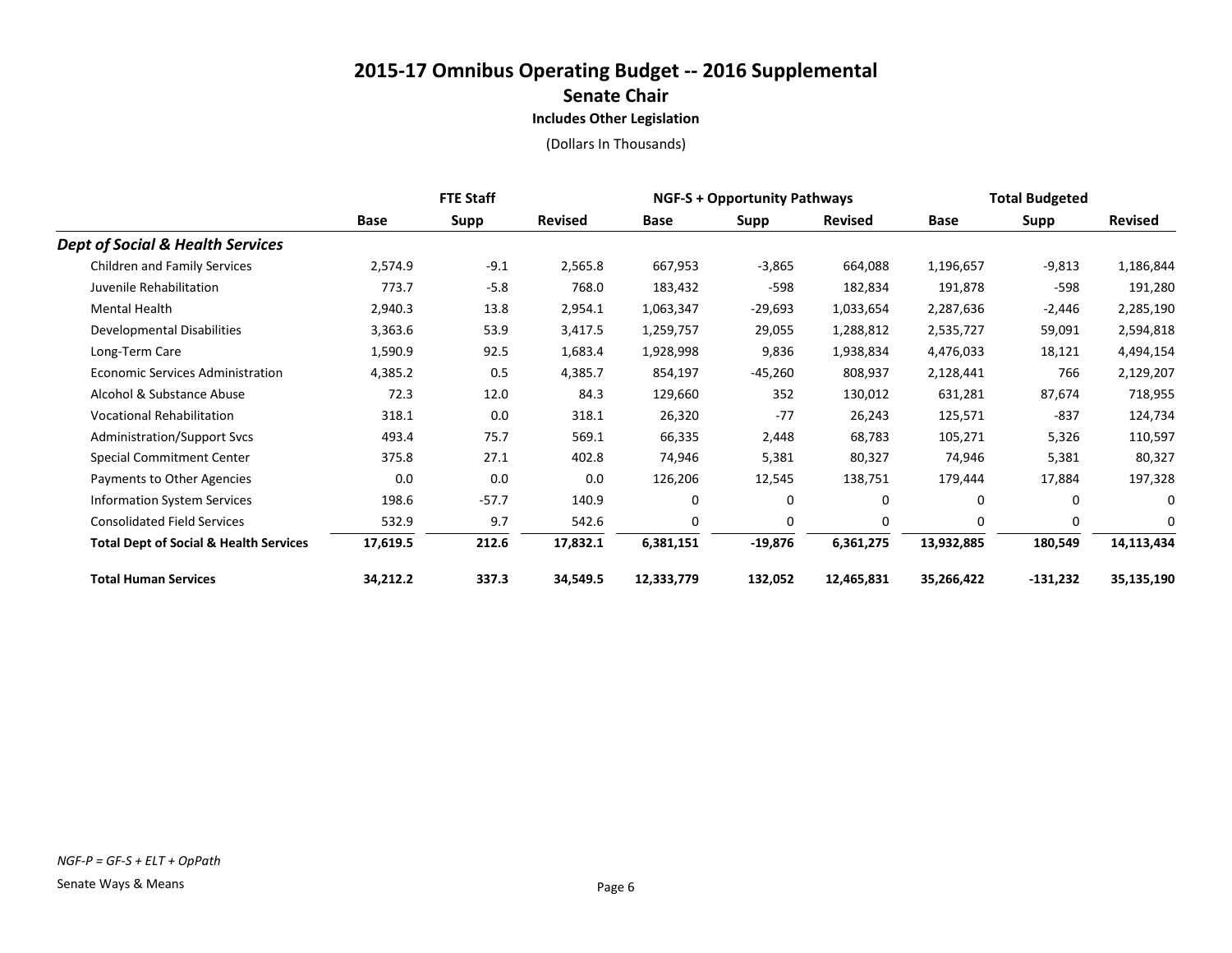|                                      | <b>FTE Staff</b> |      |                | <b>NGF-S + Opportunity Pathways</b> |           |                | <b>Total Budgeted</b> |             |                |
|--------------------------------------|------------------|------|----------------|-------------------------------------|-----------|----------------|-----------------------|-------------|----------------|
|                                      | Base             | Supp | <b>Revised</b> | Base                                | Supp      | <b>Revised</b> | Base                  | <b>Supp</b> | <b>Revised</b> |
| <b>Natural Resources</b>             |                  |      |                |                                     |           |                |                       |             |                |
| Columbia River Gorge Commission      | 7.0              | 0.0  | 7.0            | 929                                 | 11        | 940            | 1,856                 | 22          | 1,878          |
| Department of Ecology                | 1,610.6          | 0.5  | 1,611.1        | 49,489                              | $-604$    | 48,885         | 475,200               | $-8,975$    | 466,225        |
| WA Pollution Liab Insurance Program  | 6.0              | 0.1  | 6.1            | 0                                   | $\Omega$  | 0              | 1,866                 | 34          | 1,900          |
| State Parks and Recreation Comm      | 677.4            | 3.0  | 680.4          | 21,053                              | $-4,305$  | 16,748         | 156,347               | 21          | 156,368        |
| Rec and Conservation Funding Board   | 19.6             | 0.0  | 19.6           | 1,718                               | $-72$     | 1,646          | 10,174                | $-179$      | 9,995          |
| Environ & Land Use Hearings Office   | 15.5             | 0.0  | 15.5           | 4,287                               | 36        | 4,323          | 4,287                 | 36          | 4,323          |
| <b>State Conservation Commission</b> | 18.6             | 0.0  | 18.6           | 13,585                              | $-11$     | 13,574         | 24,486                | $-11$       | 24,475         |
| Dept of Fish and Wildlife            | 1,500.8          | 12.1 | 1,512.9        | 74,181                              | $-433$    | 73,748         | 403,339               | 6,722       | 410,061        |
| <b>Puget Sound Partnership</b>       | 43.4             | 0.0  | 43.4           | 4,657                               | 23        | 4,680          | 17,362                | 89          | 17,451         |
| Department of Natural Resources      | 1,465.1          | 6.4  | 1,471.5        | 106,732                             | $-6,743$  | 99,989         | 449,410               | 167,014     | 616,424        |
| Department of Agriculture            | 761.7            | 10.6 | 772.3          | 32,242                              | 573       | 32,815         | 168,716               | 5,835       | 174,551        |
| <b>Total Natural Resources</b>       | 6,125.4          | 32.6 | 6,158.0        | 308,873                             | $-11,525$ | 297,348        | 1,713,043             | 170,608     | 1,883,651      |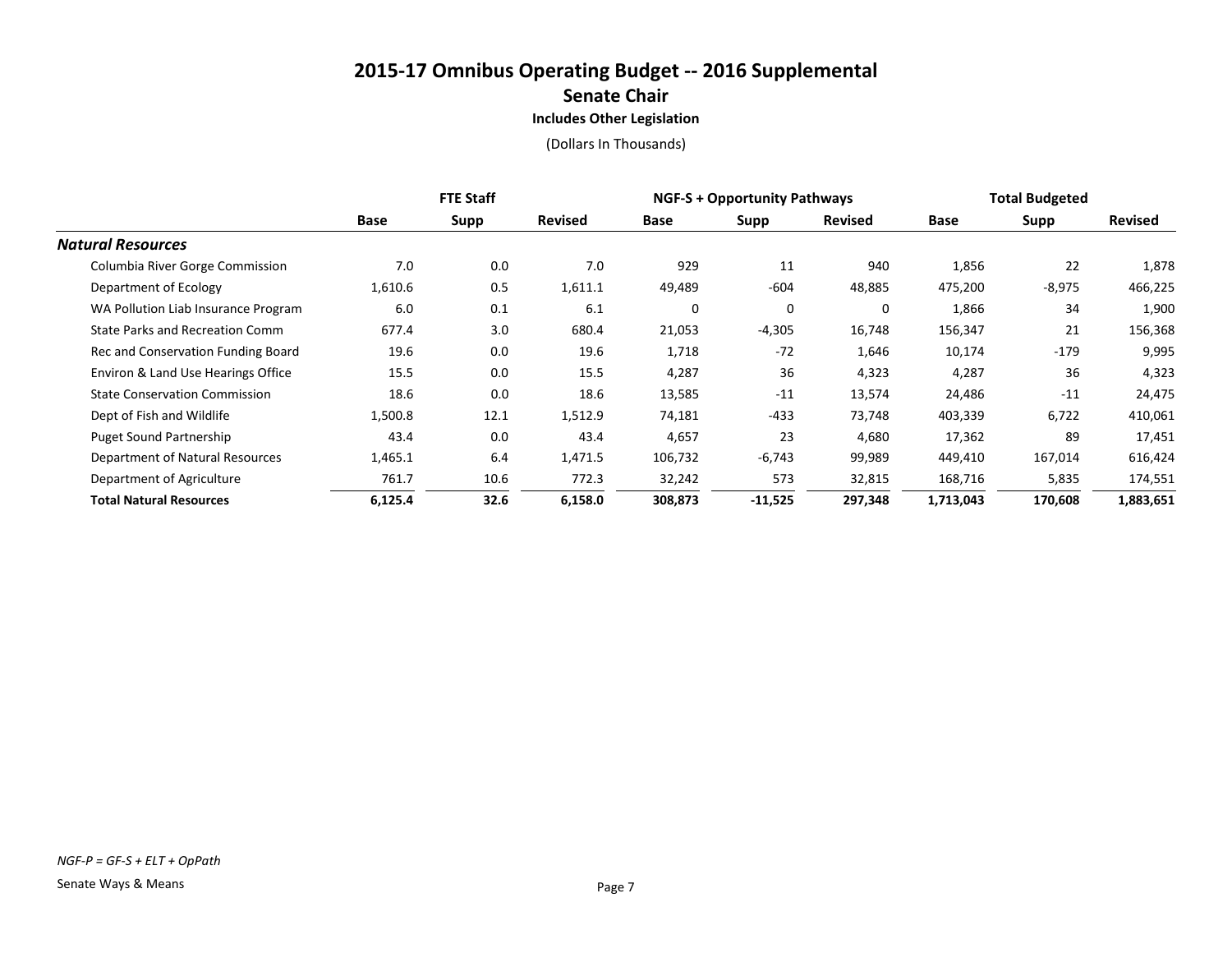|                             | <b>FTE Staff</b> |      |                | <b>NGF-S + Opportunity Pathways</b> |       |                | <b>Total Budgeted</b> |        |                |
|-----------------------------|------------------|------|----------------|-------------------------------------|-------|----------------|-----------------------|--------|----------------|
|                             | Base             | Supp | <b>Revised</b> | Base                                | Supp  | <b>Revised</b> | Base                  | Supp   | <b>Revised</b> |
| Transportation              |                  |      |                |                                     |       |                |                       |        |                |
| Washington State Patrol     | 511.5            | 15.5 | 527.0          | 77,949                              | 2,196 | 80,145         | 149,192               | 36,275 | 185,467        |
| Department of Licensing     | 240.9            | 0.0  | 240.9          | 2,663                               |       | 2,663          | 46,167                | 263    | 46,430         |
| <b>Total Transportation</b> | 752.4            | 15.5 | 767.9          | 80,612                              | 2,196 | 82.808         | 195.359               | 36.538 | 231,897        |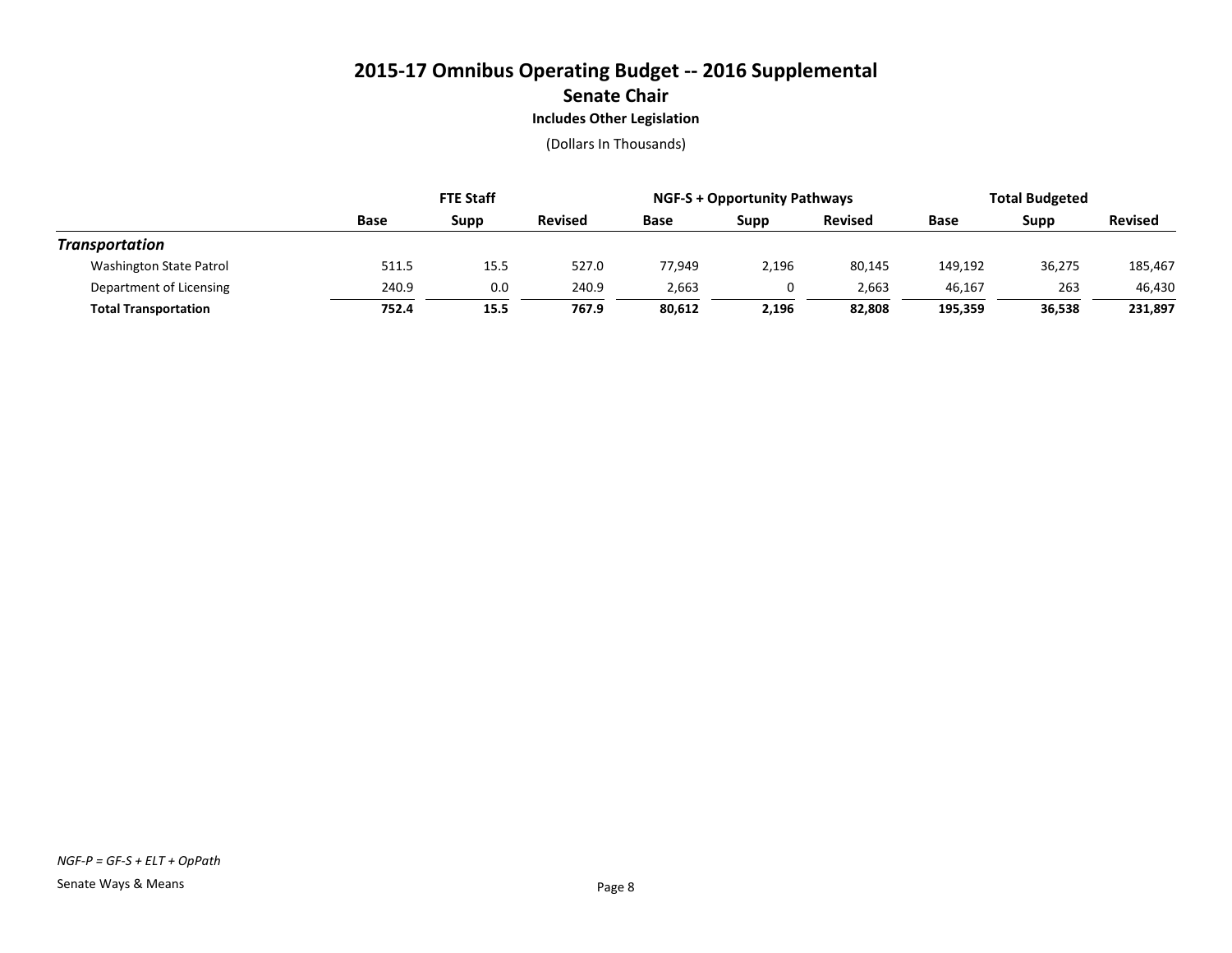|                                           | <b>FTE Staff</b> |             |                | <b>NGF-S + Opportunity Pathways</b> |             |                | <b>Total Budgeted</b> |             |                |
|-------------------------------------------|------------------|-------------|----------------|-------------------------------------|-------------|----------------|-----------------------|-------------|----------------|
|                                           | <b>Base</b>      | <b>Supp</b> | <b>Revised</b> | Base                                | <b>Supp</b> | <b>Revised</b> | <b>Base</b>           | <b>Supp</b> | <b>Revised</b> |
| <b>Public Schools</b>                     |                  |             |                |                                     |             |                |                       |             |                |
| OSPI & Statewide Programs                 | 326.5            | 2.6         | 329.1          | 77,072                              | 2,255       | 79,327         | 157,910               | 5,755       | 163,665        |
| <b>General Apportionment</b>              | 0.0              | 0.0         | 0.0            | 13,242,915                          | -78,756     | 13,164,159     | 13,242,915            | $-78,756$   | 13,164,159     |
| <b>Pupil Transportation</b>               | 0.0              | 0.0         | 0.0            | 927,123                             | 56,939      | 984,062        | 927,123               | 56,939      | 984,062        |
| <b>School Food Services</b>               | 0.0              | 0.0         | 0.0            | 14,222                              | 0           | 14,222         | 685,566               | 0           | 685,566        |
| <b>Special Education</b>                  | 2.0              | 0.0         | 2.0            | 1,733,950                           | $-26,462$   | 1,707,488      | 2,210,489             | $-19,462$   | 2,191,027      |
| <b>Educational Service Districts</b>      | 0.0              | 0.0         | 0.0            | 16,424                              | $-16$       | 16,408         | 16,424                | $-16$       | 16,408         |
| Levy Equalization                         | 0.0              | 0.0         | 0.0            | 742,844                             | 23,579      | 766,423        | 742,844               | 23,579      | 766,423        |
| Elementary/Secondary School Improv        | 0.0              | 0.0         | 0.0            | 0                                   | 0           | 0              | 4,302                 | 500         | 4,802          |
| <b>Institutional Education</b>            | 0.0              | 0.0         | 0.0            | 27,970                              | $-1,460$    | 26,510         | 27,970                | $-1,460$    | 26,510         |
| Ed of Highly Capable Students             | 0.0              | 0.0         | 0.0            | 20,191                              | $-28$       | 20,163         | 20,191                | $-28$       | 20,163         |
| <b>Education Reform</b>                   | 39.7             | 0.0         | 39.7           | 243,925                             | 5,726       | 249,651        | 340,826               | 10,826      | 351,652        |
| <b>Transitional Bilingual Instruction</b> | 0.0              | 0.0         | 0.0            | 239,926                             | 3,220       | 243,146        | 312,133               | 3,220       | 315,353        |
| Learning Assistance Program (LAP)         | 0.0              | 0.0         | 0.0            | 450,930                             | 1,719       | 452,649        | 899,398               | 47,719      | 947,117        |
| <b>Compensation Adjustments</b>           | 0.0              | 0.0         | 0.0            | 418,512                             | $-16,612$   | 401,900        | 418,512               | $-16,612$   | 401,900        |
| <b>Public School Apportionment</b>        | 0.0              | 0.0         | 0.0            | 0                                   | 28,515      | 28,515         | $\Omega$              | 28,515      | 28,515         |
| Washington Charter School Comm            | 4.5              | 2.5         | 7.0            | 826                                 | 217         | 1,043          | 1,563                 | $-120$      | 1,443          |
| <b>Total Public Schools</b>               | 372.7            | 5.1         | 377.8          | 18,156,830                          | $-1,164$    | 18,155,666     | 20,008,166            | 60,599      | 20,068,765     |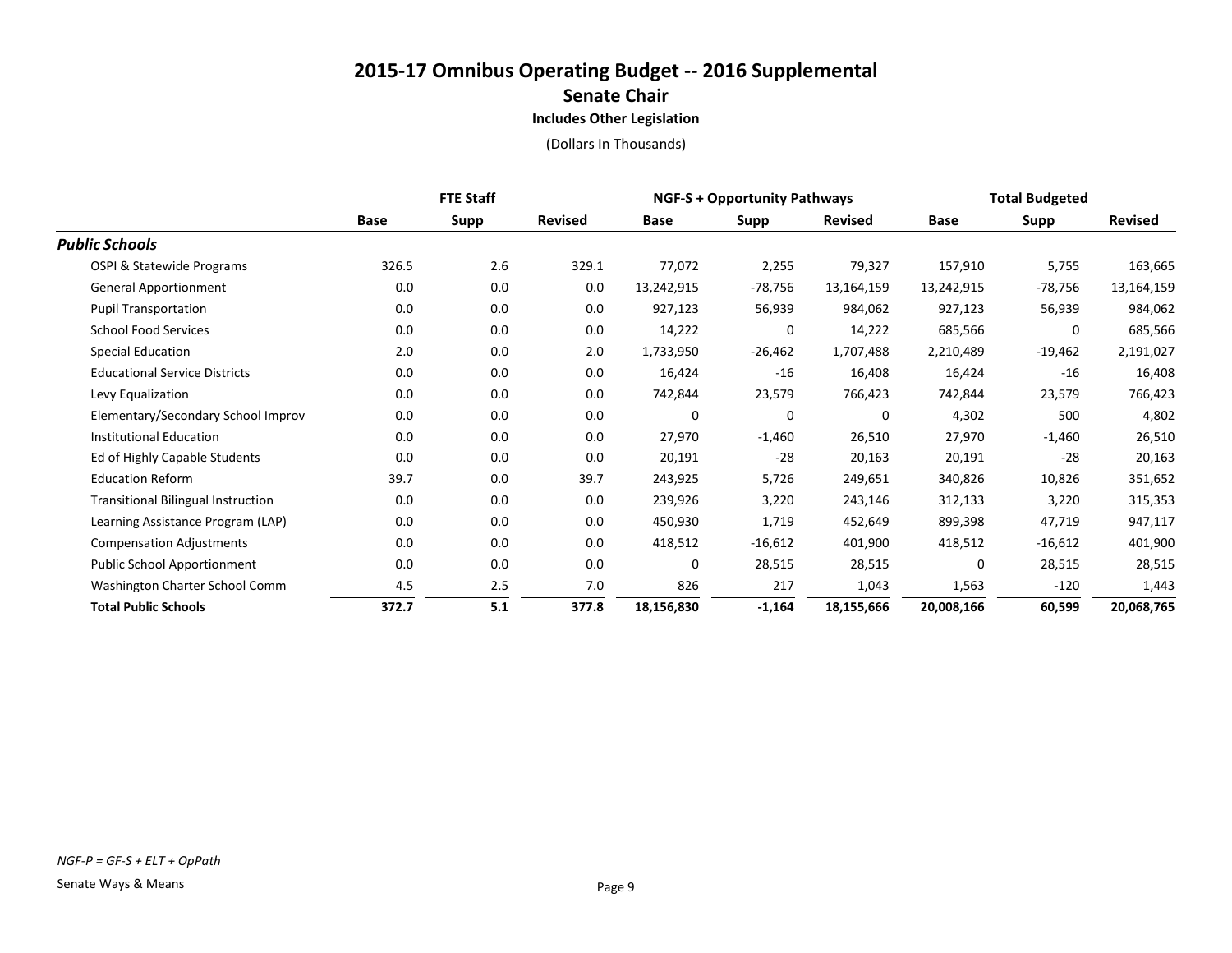|                                         | <b>FTE Staff</b> |             |                |            | <b>NGF-S + Opportunity Pathways</b> |                |             | <b>Total Budgeted</b> |                |  |
|-----------------------------------------|------------------|-------------|----------------|------------|-------------------------------------|----------------|-------------|-----------------------|----------------|--|
|                                         | <b>Base</b>      | <b>Supp</b> | <b>Revised</b> | Base       | Supp                                | <b>Revised</b> | <b>Base</b> | <b>Supp</b>           | <b>Revised</b> |  |
| <b>Higher Education</b>                 |                  |             |                |            |                                     |                |             |                       |                |  |
| <b>Student Achievement Council</b>      | 99.0             | 6.0         | 105.0          | 724,868    | $-4,619$                            | 720,249        | 760,655     | 1,486                 | 762,141        |  |
| University of Washington                | 22,758.0         | $-2.5$      | 22,755.5       | 619,572    | 3,344                               | 622,916        | 7,534,038   | 4,433                 | 7,538,471      |  |
| <b>Washington State University</b>      | 6,258.5          | $-0.2$      | 6,258.4        | 419,891    | 2,574                               | 422,465        | 1,530,269   | 3,019                 | 1,533,288      |  |
| Eastern Washington University           | 1,437.9          | 0.0         | 1,437.9        | 102,699    | 625                                 | 103,324        | 320,363     | $-9,841$              | 310,522        |  |
| Central Washington University           | 1,502.3          | 0.0         | 1,502.3        | 103,428    | 150                                 | 103,578        | 321,147     | 109                   | 321,256        |  |
| The Evergreen State College             | 639.8            | 0.3         | 640.1          | 52,779     | 430                                 | 53,209         | 137,671     | 454                   | 138,125        |  |
| Western Washington University           | 1,768.7          | 0.0         | 1,768.7        | 133,111    | 819                                 | 133,930        | 365,714     | 846                   | 366,560        |  |
| Community/Technical College System      | 15,969.4         | 0.0         | 15,969.4       | 1,368,786  | 3,536                               | 1,372,322      | 2,857,123   | 4,691                 | 2,861,814      |  |
| <b>Total Higher Education</b>           | 50,433.5         | 3.7         | 50,437.1       | 3,525,134  | 6,859                               | 3,531,993      | 13,826,980  | 5,197                 | 13,832,177     |  |
| <b>Other Education</b>                  |                  |             |                |            |                                     |                |             |                       |                |  |
| State School for the Blind              | 92.5             | 0.0         | 92.5           | 12,944     | 23                                  | 12,967         | 17,162      | 23                    | 17,185         |  |
| Childhood Deafness & Hearing Loss       | 125.2            | 0.8         | 126.0          | 20,039     | 76                                  | 20,115         | 21,145      | $-634$                | 20,511         |  |
| Workforce Trng & Educ Coord Board       | 24.2             | 0.0         | 24.2           | 3,314      | 1                                   | 3,315          | 59,049      | 0                     | 59,049         |  |
| Department of Early Learning            | 271.0            | $-5.6$      | 265.4          | 301,079    | $-3,454$                            | 297,625        | 621,955     | 6,270                 | 628,225        |  |
| <b>Washington State Arts Commission</b> | 13.0             | 0.0         | 13.0           | 2,266      | 41                                  | 2,307          | 4,384       | 41                    | 4,425          |  |
| Washington State Historical Society     | 34.0             | $1.0\,$     | 35.0           | 4,764      | 109                                 | 4,873          | 7,154       | 109                   | 7,263          |  |
| East Wash State Historical Society      | 30.0             | 0.0         | 30.0           | 3,522      | 99                                  | 3,621          | 6,097       | 99                    | 6,196          |  |
| <b>Total Other Education</b>            | 589.8            | $-3.8$      | 586.0          | 347,928    | $-3,105$                            | 344,823        | 736,946     | 5,908                 | 742,854        |  |
| <b>Total Education</b>                  | 51,395.9         | 5.0         | 51,400.9       | 22,029,892 | 2,590                               | 22,032,482     | 34,572,092  | 71,704                | 34,643,796     |  |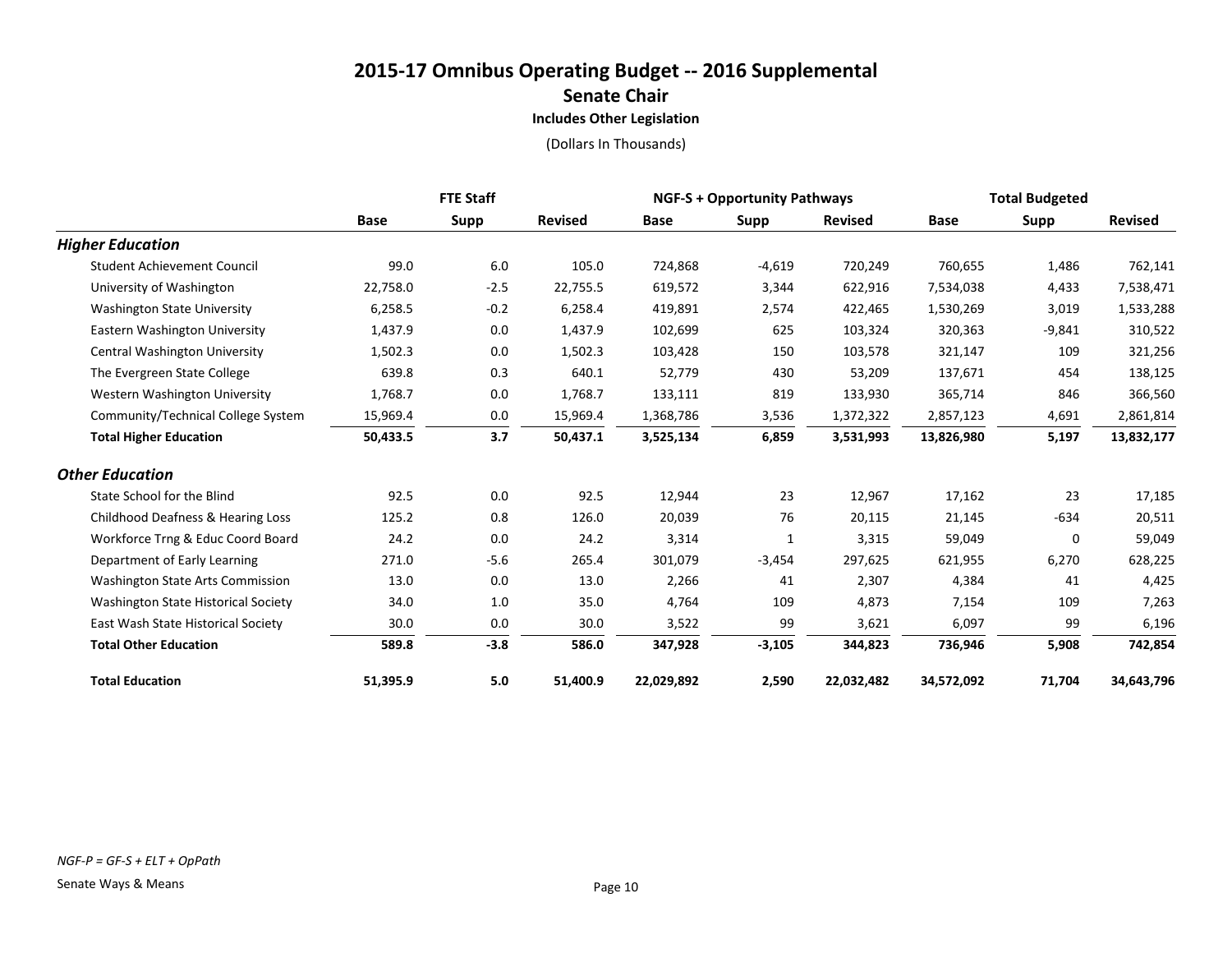|                                            | <b>FTE Staff</b> |      |                | <b>NGF-S + Opportunity Pathways</b> |           |                | <b>Total Budgeted</b> |           |                |
|--------------------------------------------|------------------|------|----------------|-------------------------------------|-----------|----------------|-----------------------|-----------|----------------|
|                                            | Base             | Supp | <b>Revised</b> | Base                                | Supp      | <b>Revised</b> | Base                  | Supp      | <b>Revised</b> |
| <b>Special Appropriations</b>              |                  |      |                |                                     |           |                |                       |           |                |
| Bond Retirement and Interest               | 0.0              | 0.0  | 0.0            | 2,232,970                           | $-32,316$ | 2,200,654      | 2,427,080             | $-26,930$ | 2,400,150      |
| Special Approps to the Governor            | 58.1             | 0.0  | 58.1           | 160,418                             | $-5,182$  | 155,236        | 223,375               | 147,462   | 370,837        |
| <b>Sundry Claims</b>                       | 0.0              | 0.0  | 0.0            | 0                                   | 886       | 886            | 0                     | 886       | 886            |
| <b>State Employee Compensation Adjust</b>  | 0.0              | 0.0  | 0.0            |                                     | $-5,732$  | $-5,732$       | 32,559                | $-46,611$ | $-14,052$      |
| <b>Contributions to Retirement Systems</b> | 0.0              | 0.0  | 0.0            | 141.600                             |           | 141,600        | 153,600               |           | 153,600        |
| <b>Total Special Appropriations</b>        | 58.1             | 0.0  | 58.1           | 2,534,988                           | $-42,344$ | 2,492,644      | 2.836.614             | 74.807    | 2,911,421      |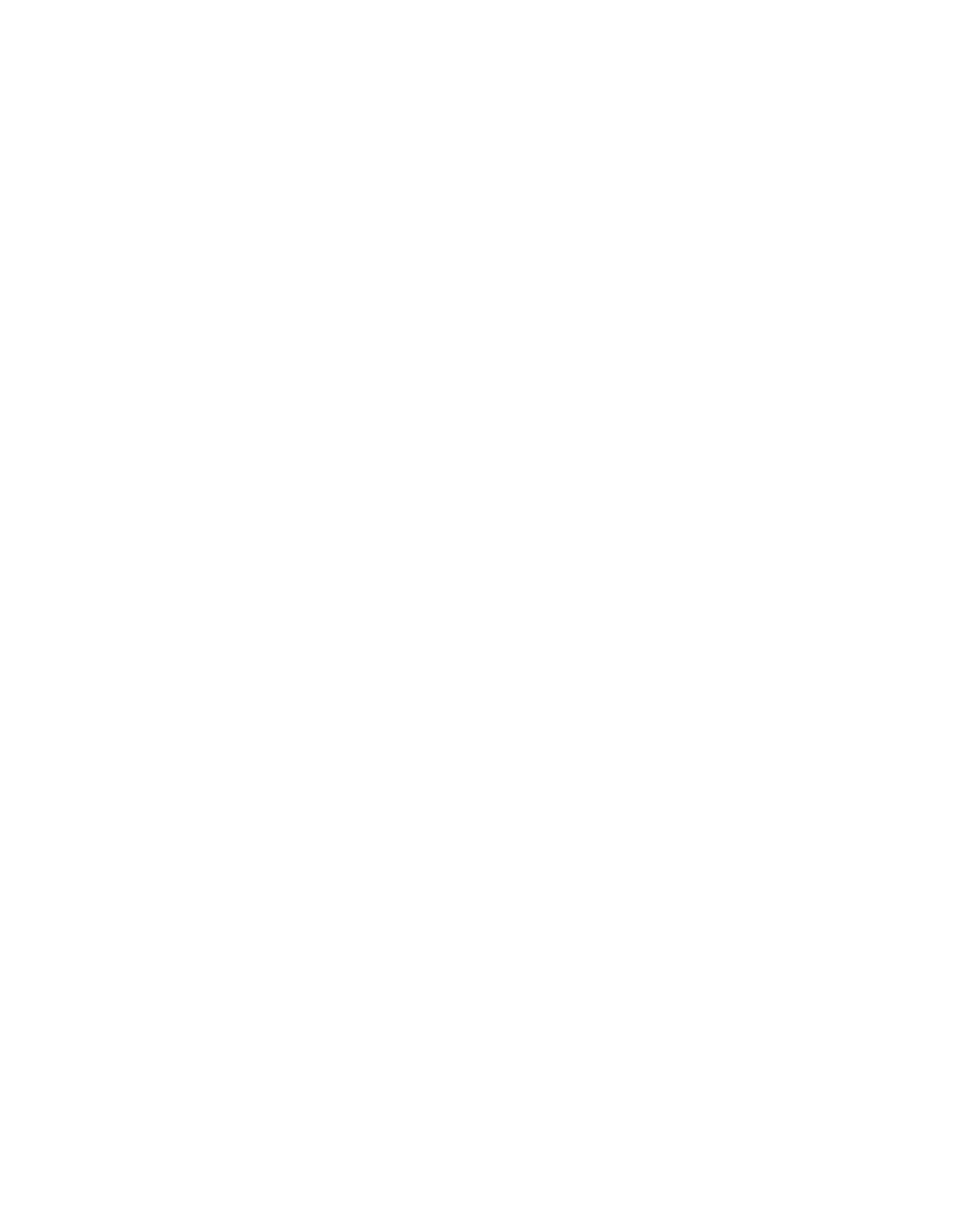## **Table of Contents**

| Title                                                          | Page |
|----------------------------------------------------------------|------|
| Accountancy, State Board of                                    | 56   |
| Actuary, Office of the State                                   | 17   |
| Administrative Hearings, Office of                             | 44   |
| Administrative Office of the Courts                            | 25   |
| African-American Affairs, Washington State Commission on       | 48   |
| Agriculture, Department of                                     | 126  |
| Archaeology & Historic Preservation, Department of             | 66   |
| Arts Commission, Washington State                              | 161  |
| Asian-Pacific-American Affairs, Washington State Commission on | 33   |
| Attorney General, Office of the                                | 36   |
| Auditor, Office of the State                                   | 35   |
| Bond Retirement & Interest                                     | 164  |
| <b>Caseload Forecast Council</b>                               | 37   |
| Central Washington University                                  | 152  |
| Columbia River Gorge Commission                                | 107  |
| Commerce, Department of                                        | 39   |
| Community & Technical College System                           | 155  |
| Conservation Commission, State                                 | 117  |
| <b>Consolidated Technology Services</b>                        | 55   |
| Corrections, Department of                                     | 80   |
| Court of Appeals                                               | 23   |
| Criminal Justice Training Commission, Washington State         | 73   |
| DSHS - Administration and Supporting Services                  | 102  |
| <b>DSHS - Alcohol and Substance Abuse</b>                      | 100  |
| <b>DSHS - Children and Family Services</b>                     | 85   |
| <b>DSHS - Consolidated Field Services</b>                      | 106  |
| <b>DSHS - Developmental Disabilities</b>                       | 93   |
| <b>DSHS - Economic Services Administration</b>                 | 97   |
| <b>DSHS - Information System Services</b>                      | 105  |
| DSHS - Juvenile Rehabilitation                                 | 87   |
| DSHS - Long-Term Care                                          | 95   |
| <b>DSHS - Mental Health</b>                                    | 88   |
| DSHS - Payments to Other Agencies                              | 104  |
| <b>DSHS - Special Commitment Center</b>                        | 103  |
| <b>DSHS - Vocational Rehabilitation</b>                        | 101  |
| Early Learning, Department of                                  | 159  |
| Eastern Washington State Historical Society                    | 163  |
| Eastern Washington University                                  | 151  |
| Ecology, Department of                                         | 108  |
| Economic & Revenue Forecast Council                            | 42   |
| <b>Employee Compensation Adjustments, State</b>                | 168  |
| <b>Employment Security Department</b>                          | 84   |
| Enterprise Services, Department of                             | 58   |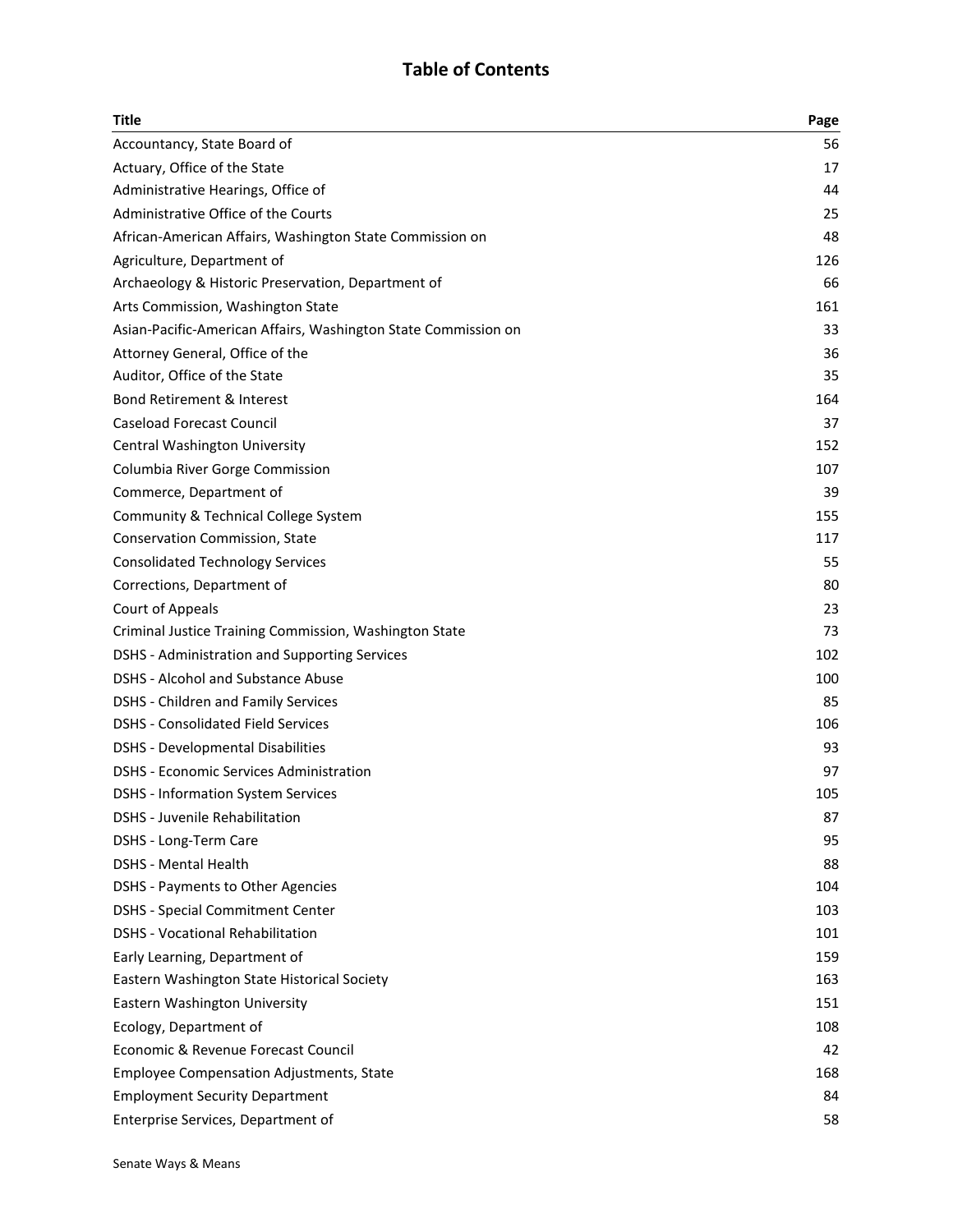## **Table of Contents**

| Title                                                      | Page |
|------------------------------------------------------------|------|
| Environmental and Land Use Hearings Office                 | 116  |
| Financial Institutions, Department of                      | 38   |
| Financial Management, Office of                            | 43   |
| Fish and Wildlife, Department of                           | 118  |
| Forensic Investigations Council                            | 57   |
| Gambling Commission, Washington State                      | 46   |
| Governor, Office of the                                    | 28   |
| Health Care Authority, Washington State                    | 67   |
| Health, Department of                                      | 77   |
| Hispanic Affairs, Washington State Commission on           | 47   |
| Historical Society, Washington State                       | 162  |
| Horse Racing Commission, Washington                        | 59   |
| House of Representatives                                   | 13   |
| Human Rights Commission                                    | 71   |
| Indian Affairs, Governor's Office of                       | 32   |
| Industrial Insurance Appeals, Board of                     | 72   |
| Insurance Commissioner, Office of the                      | 54   |
| Investment Board, State                                    | 50   |
| Joint Legislative Audit & Review Committee                 | 15   |
| Joint Legislative Systems Committee                        | 19   |
| Judicial Conduct, Commission on                            | 24   |
| Labor and Industries, Department of                        | 75   |
| Legislative Evaluation & Accountability Program Committee  | 16   |
| <b>LEOFF 2 Retirement Board</b>                            | 65   |
| Licensing, Department of                                   | 129  |
| Lieutenant Governor, Office of the                         | 29   |
| Liquor and Cannabis Board, Washington State                | 60   |
| Lottery Commission, State                                  | 45   |
| <b>Military Department</b>                                 | 63   |
| Minority & Women's Business Enterprises, Office of         | 53   |
| Natural Resources, Department of                           | 122  |
| Office of Civil Legal Aid                                  | 27   |
| Office of Legislative Support Services                     | 18   |
| Parks and Recreation Commission, State                     | 113  |
| Pollution Liability Insurance Program, Washington          | 112  |
| Public Defense, Office of                                  | 26   |
| <b>Public Disclosure Commission</b>                        | 30   |
| <b>Public Employment Relations Commission</b>              | 64   |
| <b>Public Schools - Compensation Adjustments</b>           | 143  |
| Public Schools - Education of Highly Capable Students      | 139  |
| <b>Public Schools - Education Reform</b>                   | 140  |
| <b>Public Schools - Educational Service Districts</b>      | 135  |
| Public Schools - Elementary & Secondary School Improvement | 137  |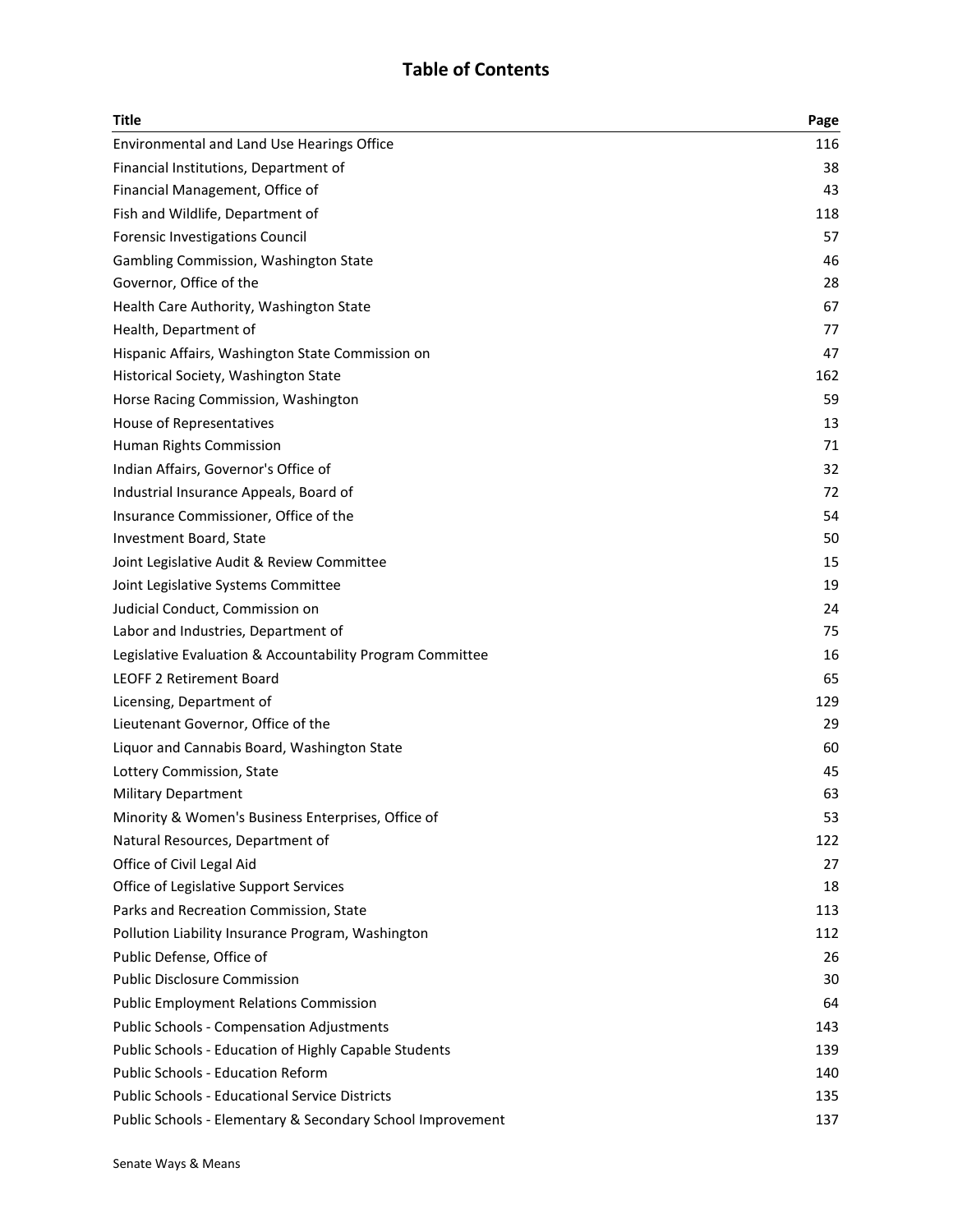## **Table of Contents**

| <b>Title</b>                                                  | Page |
|---------------------------------------------------------------|------|
| <b>Public Schools - General Apportionment</b>                 | 132  |
| <b>Public Schools - Institutional Education</b>               | 138  |
| Public Schools - Learning Assistance Program (LAP)            | 142  |
| Public Schools - Levy Equalization                            | 136  |
| Public Schools - OSPI & Statewide Programs                    | 130  |
| Public Schools - Public School Apportionment                  | 144  |
| Public Schools - Pupil Transportation                         | 133  |
| <b>Public Schools - Special Education</b>                     | 134  |
| <b>Public Schools - Transitional Bilingual Instruction</b>    | 141  |
| <b>Puget Sound Partnership</b>                                | 121  |
| Recreation and Conservation Funding Board                     | 115  |
| Retirement Systems, Department of                             | 49   |
| Revenue, Department of                                        | 51   |
| School for the Blind, State                                   | 156  |
| Secretary of State, Office of the                             | 31   |
| Senate                                                        | 14   |
| Services for the Blind, Department of                         | 83   |
| Special Appropriations to the Governor                        | 165  |
| State Law Library                                             | 22   |
| State Patrol, Washington                                      | 128  |
| <b>Statute Law Committee</b>                                  | 20   |
| <b>Student Achievement Council</b>                            | 146  |
| <b>Sundry Claims</b>                                          | 167  |
| Supreme Court                                                 | 21   |
| Tax Appeals, Board of                                         | 52   |
| The Evergreen State College                                   | 153  |
| Treasurer, Office of the State                                | 34   |
| University of Washington                                      | 148  |
| Utilities and Transportation Commission                       | 61   |
| Veterans' Affairs, Department of                              | 79   |
| Volunteer Firefighters, Board for                             | 62   |
| Washington Charter School Commission                          | 145  |
| Washington State Center for Childhood Deafness & Hearing Loss | 157  |
| <b>Washington State University</b>                            | 150  |
| Western Washington University                                 | 154  |
| Workforce Training & Education Coordinating Board             | 158  |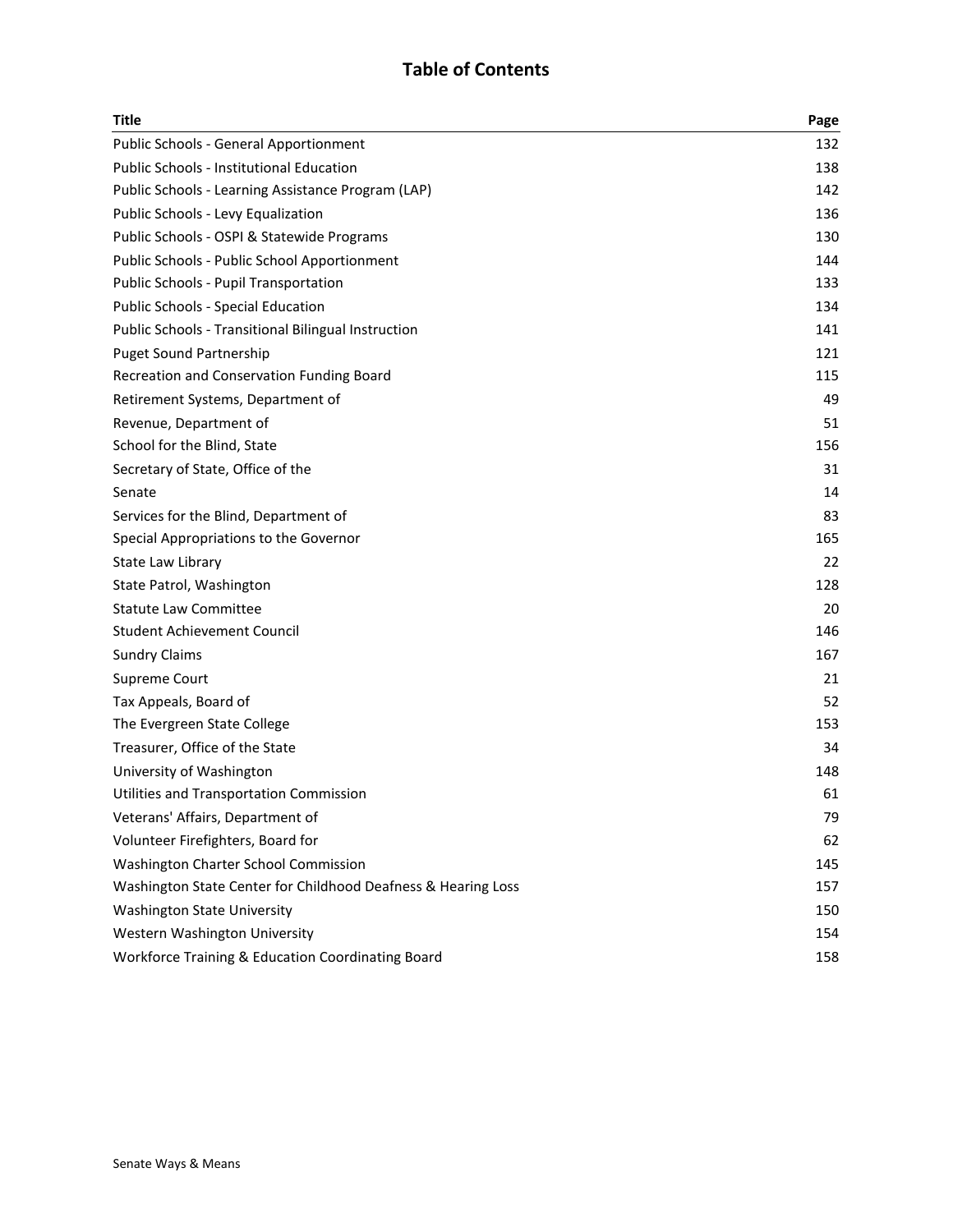# **2015-17 Omnibus Operating Budget -- 2016 Supplemental Senate Chair House of Representatives**

|                                  | <b>FTEs</b> | <b>NGF-P</b> | <b>Total</b> |
|----------------------------------|-------------|--------------|--------------|
| 2015-17 Original Appropriations  | 361.1       | 68,438       | 70,356       |
| 2015-17 Maintenance Level        | 361.1       | 68,496       | 70,414       |
| Difference from 2015-17 Original | 0.0         | 58           | 58           |
| % Change from 2015-17 Original   | 0.0%        | 0.1%         | 0.1%         |
| 2015-17 Policy Level             | 361.1       | 68,496       | 70,414       |
| Difference from 2015-17 Original | 0.0         | 58           | 58           |
| % Change from 2015-17 Original   | 0.0%        | 0.1%         | 0.1%         |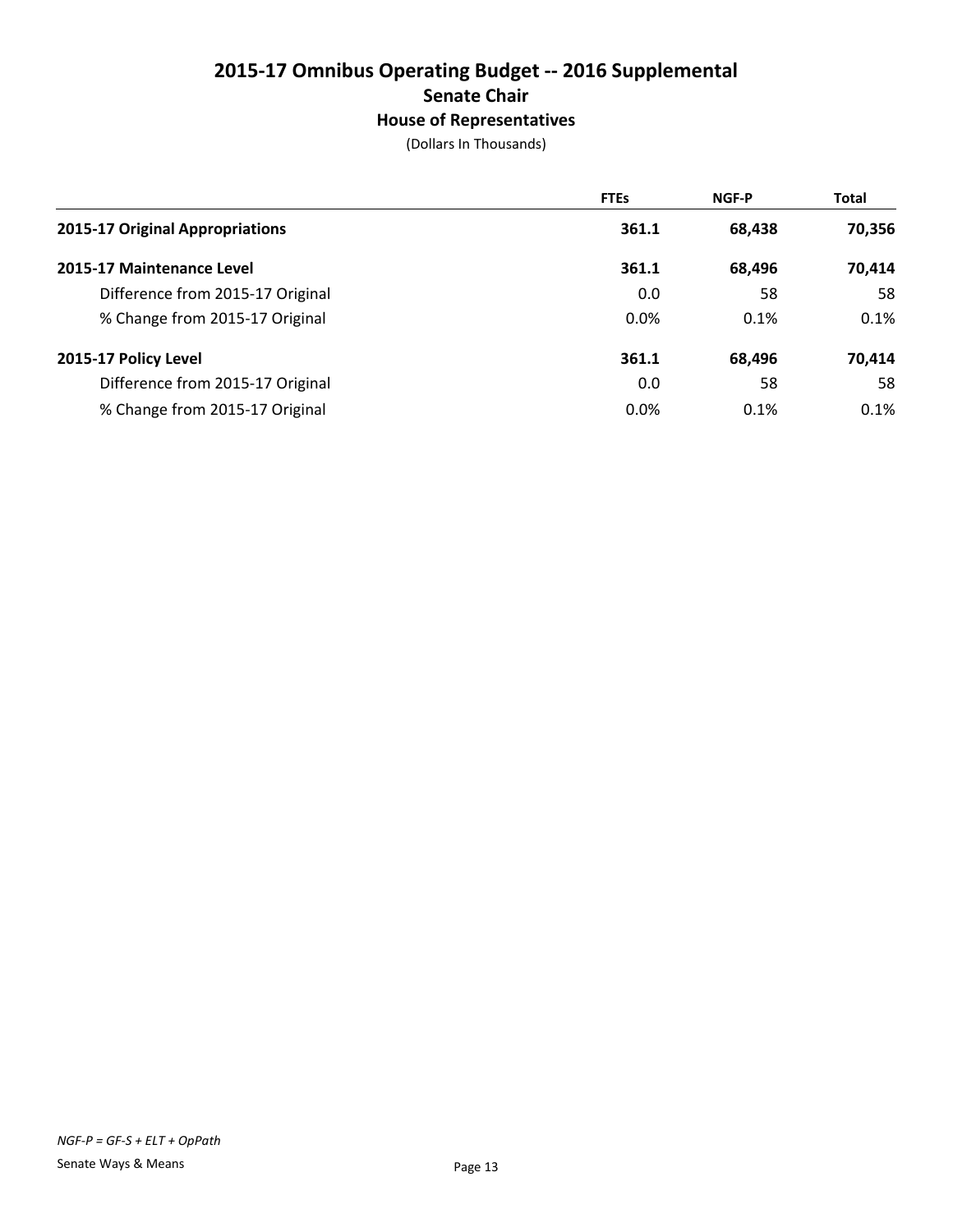# **2015-17 Omnibus Operating Budget -- 2016 Supplemental Senate Chair Senate**

|                                  | <b>FTEs</b> | <b>NGF-P</b> | <b>Total</b> |
|----------------------------------|-------------|--------------|--------------|
| 2015-17 Original Appropriations  | 253.0       | 48,768       | 50,516       |
| 2015-17 Maintenance Level        | 253.0       | 50,463       | 52,211       |
| Difference from 2015-17 Original | 0.0         | 1,695        | 1,695        |
| % Change from 2015-17 Original   | 0.0%        | 3.5%         | 3.4%         |
| 2015-17 Policy Level             | 253.0       | 50,463       | 52,211       |
| Difference from 2015-17 Original | 0.0         | 1,695        | 1,695        |
| % Change from 2015-17 Original   | 0.0%        | 3.5%         | 3.4%         |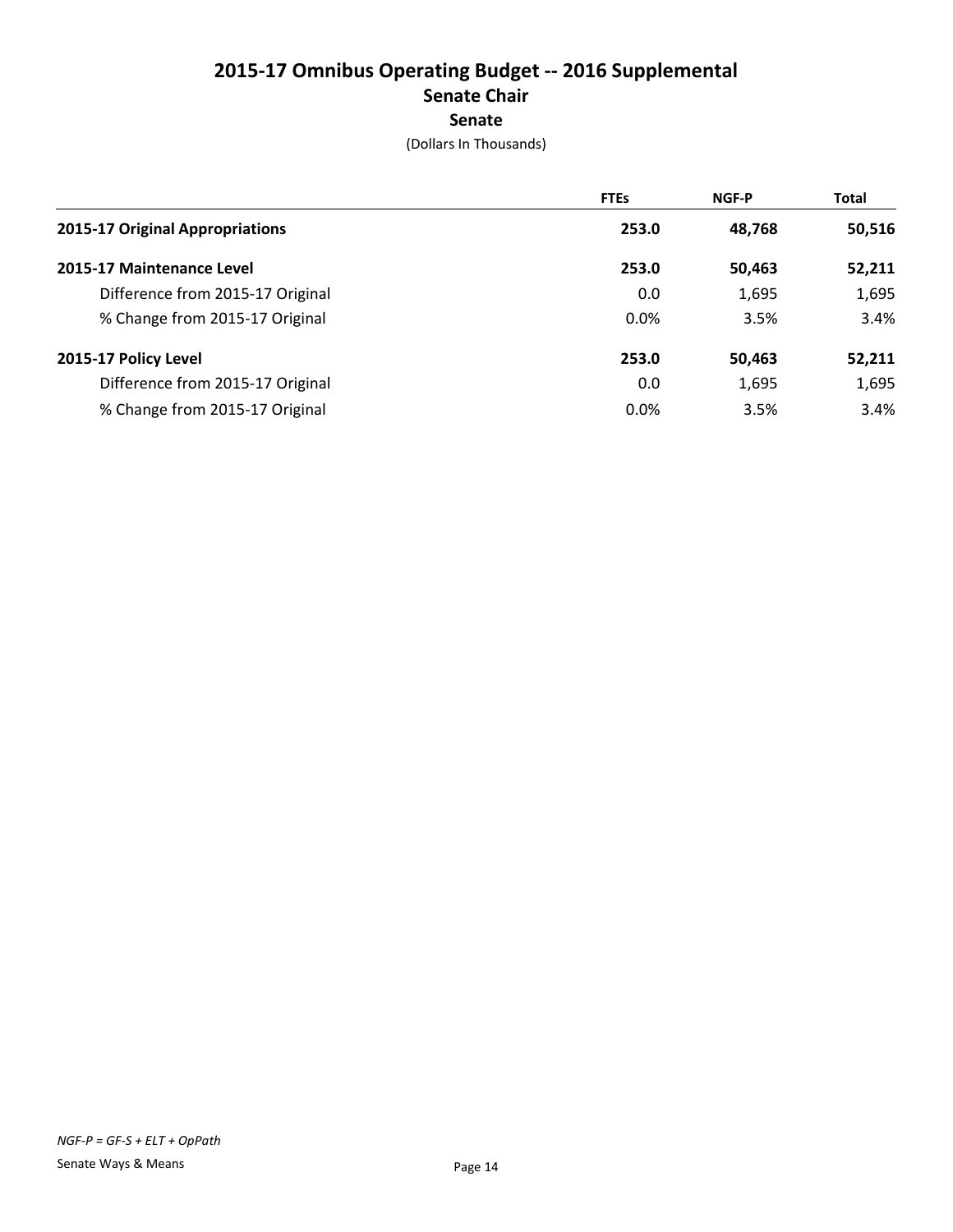# **2015-17 Omnibus Operating Budget -- 2016 Supplemental Senate Chair Jt Leg Audit & Review Committee**

|                                  | <b>FTEs</b> | <b>NGF-P</b> | <b>Total</b> |
|----------------------------------|-------------|--------------|--------------|
| 2015-17 Original Appropriations  | 22.4        | 0            | 6,711        |
| 2015-17 Maintenance Level        | 22.4        | 0            | 6,726        |
| Difference from 2015-17 Original | 0.0         | 0            | 15           |
| % Change from 2015-17 Original   | 0.0%        |              | 0.2%         |
| 2015-17 Policy Level             | 22.4        | 0            | 6,726        |
| Difference from 2015-17 Original | 0.0         | 0            | 15           |
| % Change from 2015-17 Original   | 0.0%        |              | 0.2%         |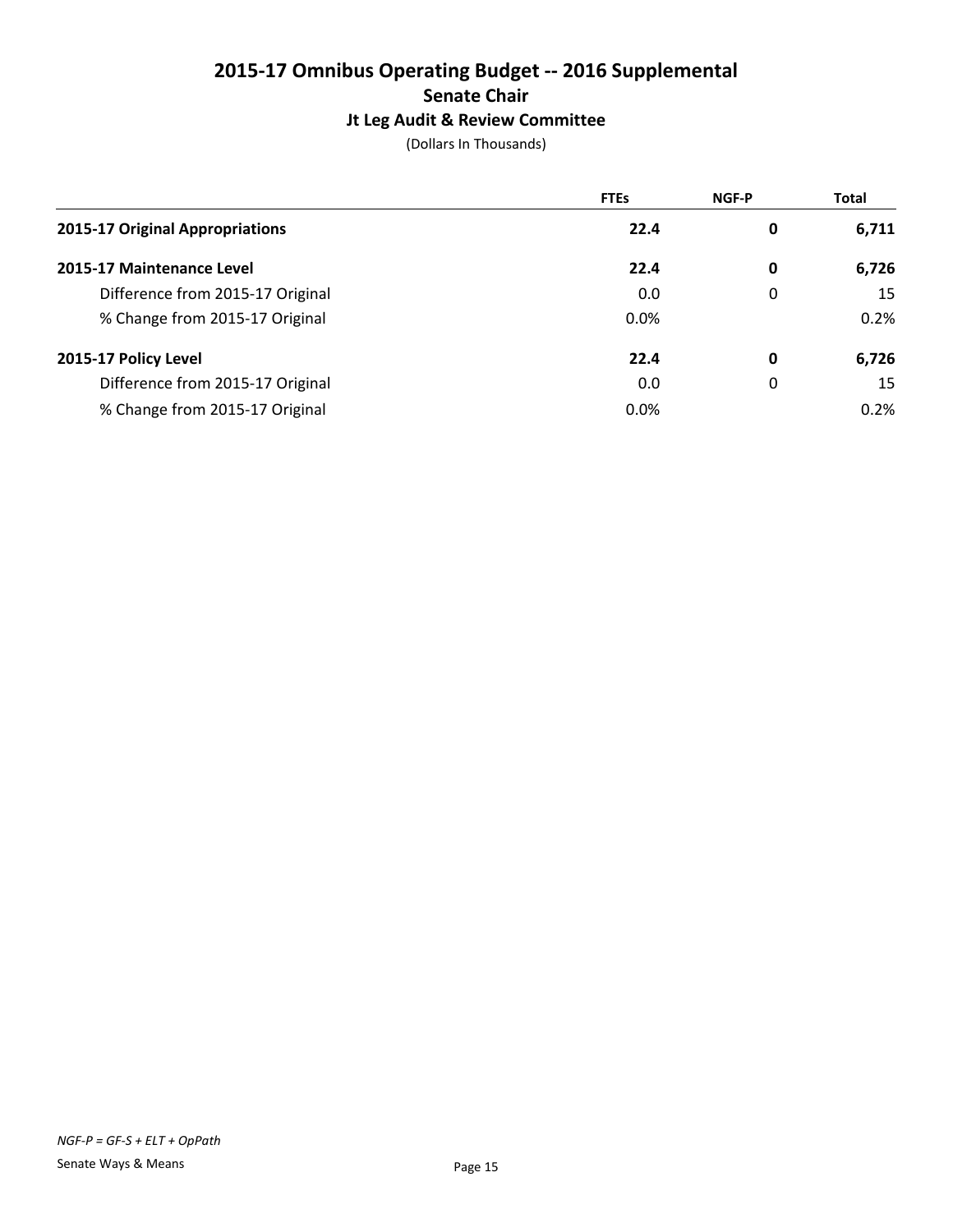# **2015-17 Omnibus Operating Budget -- 2016 Supplemental Senate Chair LEAP Committee**

|                                  | <b>FTEs</b> | <b>NGF-P</b> | <b>Total</b> |
|----------------------------------|-------------|--------------|--------------|
| 2015-17 Original Appropriations  | 10.0        | 0            | 3,658        |
| 2015-17 Maintenance Level        | 10.0        | 0            | 3,661        |
| Difference from 2015-17 Original | 0.0         | 0            | 3            |
| % Change from 2015-17 Original   | 0.0%        |              | 0.1%         |
| 2015-17 Policy Level             | 10.0        | 0            | 3,661        |
| Difference from 2015-17 Original | 0.0         | 0            | 3            |
| % Change from 2015-17 Original   | 0.0%        |              | 0.1%         |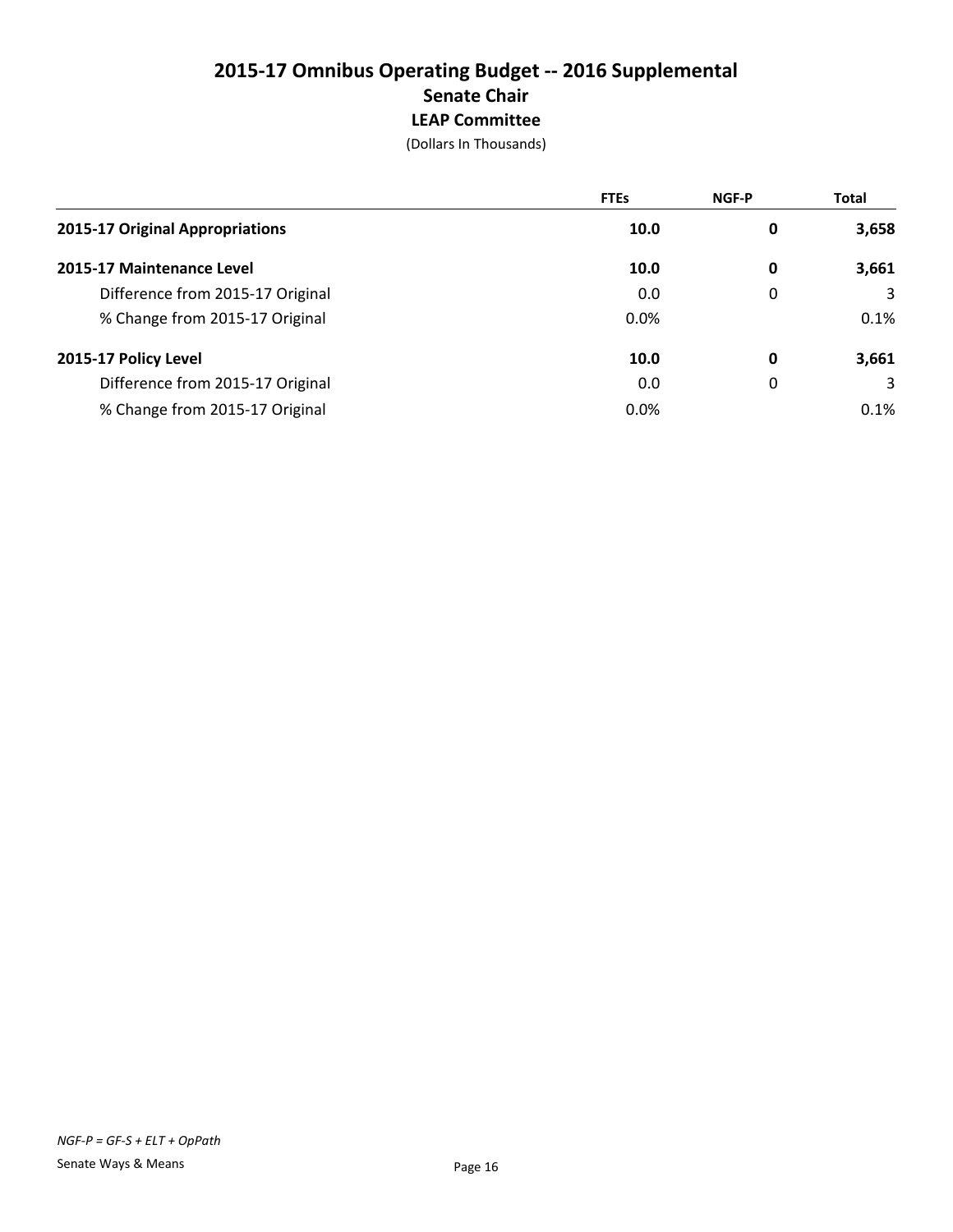# **2015-17 Omnibus Operating Budget -- 2016 Supplemental Senate Chair Office of the State Actuary**

|                                  | <b>FTEs</b> | <b>NGF-P</b> | <b>Total</b> |
|----------------------------------|-------------|--------------|--------------|
| 2015-17 Original Appropriations  | 17.0        | 592          | 5,617        |
| 2015-17 Maintenance Level        | 17.0        | 592          | 5,536        |
| Difference from 2015-17 Original | 0.0         | 0            | -81          |
| % Change from 2015-17 Original   | 0.0%        | $0.0\%$      | $-1.4%$      |
| 2015-17 Policy Level             | 17.0        | 592          | 5,536        |
| Difference from 2015-17 Original | 0.0         | 0            | -81          |
| % Change from 2015-17 Original   | 0.0%        | $0.0\%$      | $-1.4\%$     |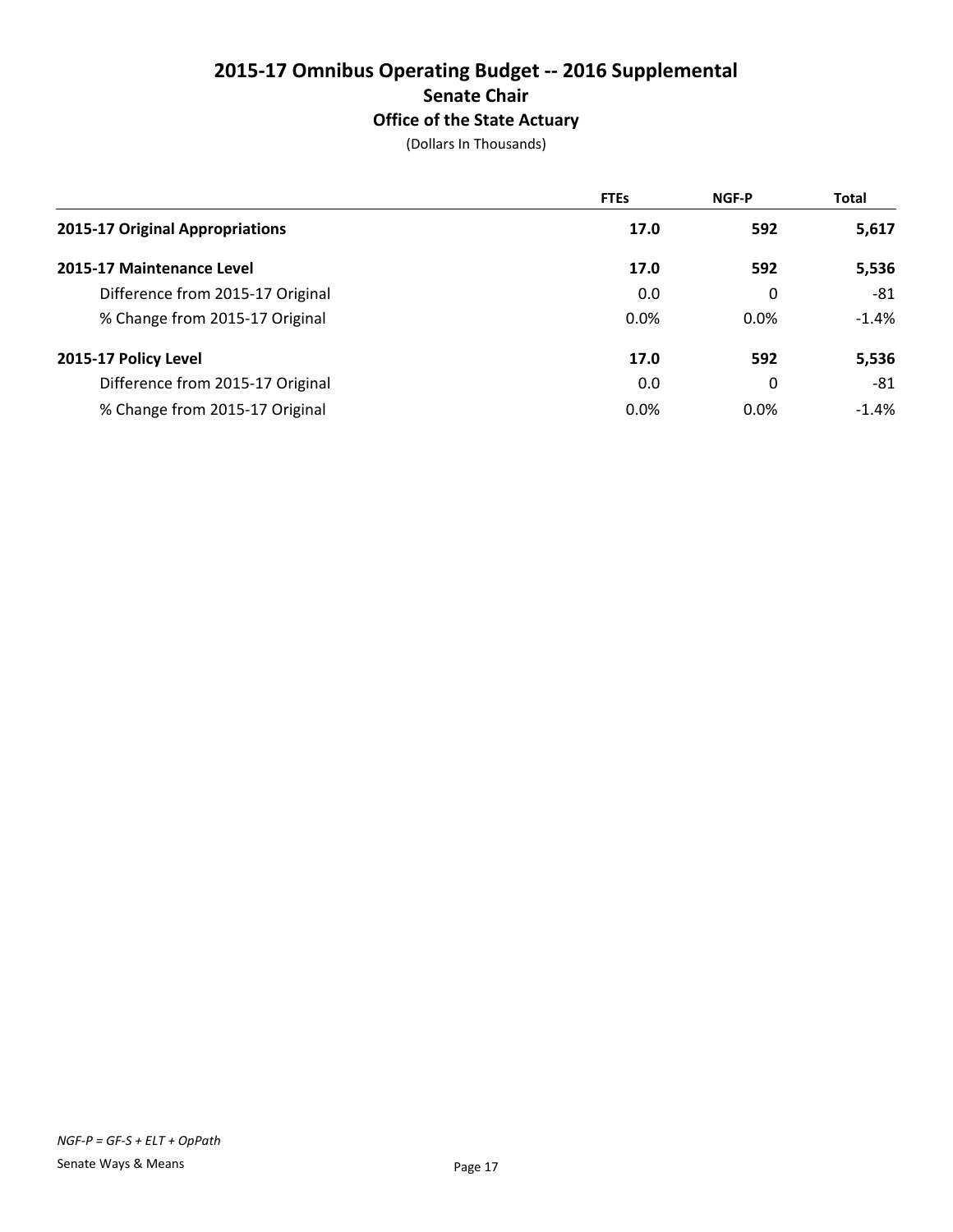# **2015-17 Omnibus Operating Budget -- 2016 Supplemental Senate Chair Office of Legislative Support Svcs**

(Dollars In Thousands)

|                                       | <b>FTEs</b> | NGF-P | <b>Total</b> |
|---------------------------------------|-------------|-------|--------------|
| 2015-17 Original Appropriations       | 46.6        | 8,123 | 8,278        |
| 2015-17 Maintenance Level             | 46.6        | 8,138 | 8,305        |
| Difference from 2015-17 Original      | 0.0         | 15    | 27           |
| % Change from 2015-17 Original        | $0.0\%$     | 0.2%  | 0.3%         |
| <b>Policy Other Changes:</b>          |             |       |              |
| 1. Legislative Audio/Visual Equipment | 0.0         | 447   | 447          |
| <b>Policy -- Other Total</b>          | 0.0         | 447   | 447          |
| <b>Total Policy Changes</b>           | 0.0         | 447   | 447          |
| 2015-17 Policy Level                  | 46.6        | 8,585 | 8,752        |
| Difference from 2015-17 Original      | 0.0         | 462   | 474          |
| % Change from 2015-17 Original        | 0.0%        | 5.7%  | 5.7%         |

#### *Comments:*

## **1. Legislative Audio/Visual Equipment**

Funding is provided to replace failing audio/visual systems in the John A. Cherberg Building hearing rooms and the Senate chamber. (General Fund-State)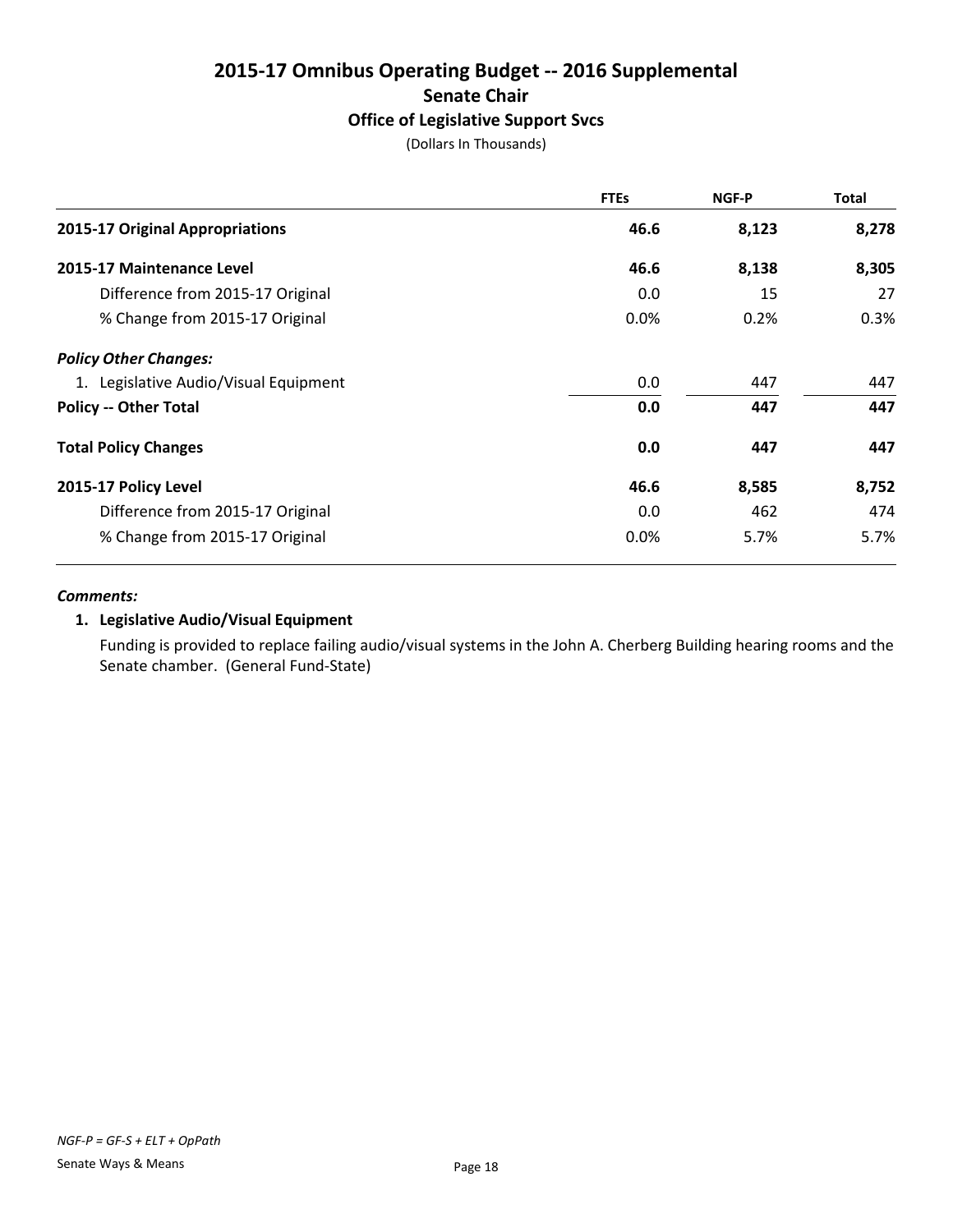# **2015-17 Omnibus Operating Budget -- 2016 Supplemental Senate Chair Joint Legislative Systems Comm**

|                                  | <b>FTEs</b> | <b>NGF-P</b> | <b>Total</b> |
|----------------------------------|-------------|--------------|--------------|
| 2015-17 Original Appropriations  | 46.6        | 19,006       | 19,006       |
| 2015-17 Maintenance Level        | 46.6        | 19.006       | 19,006       |
| Difference from 2015-17 Original | 0.0         | 0            | $\Omega$     |
| % Change from 2015-17 Original   | 0.0%        | 0.0%         | $0.0\%$      |
| 2015-17 Policy Level             | 46.6        | 19,006       | 19,006       |
| Difference from 2015-17 Original | 0.0         | 0            | $\Omega$     |
| % Change from 2015-17 Original   | 0.0%        | $0.0\%$      | $0.0\%$      |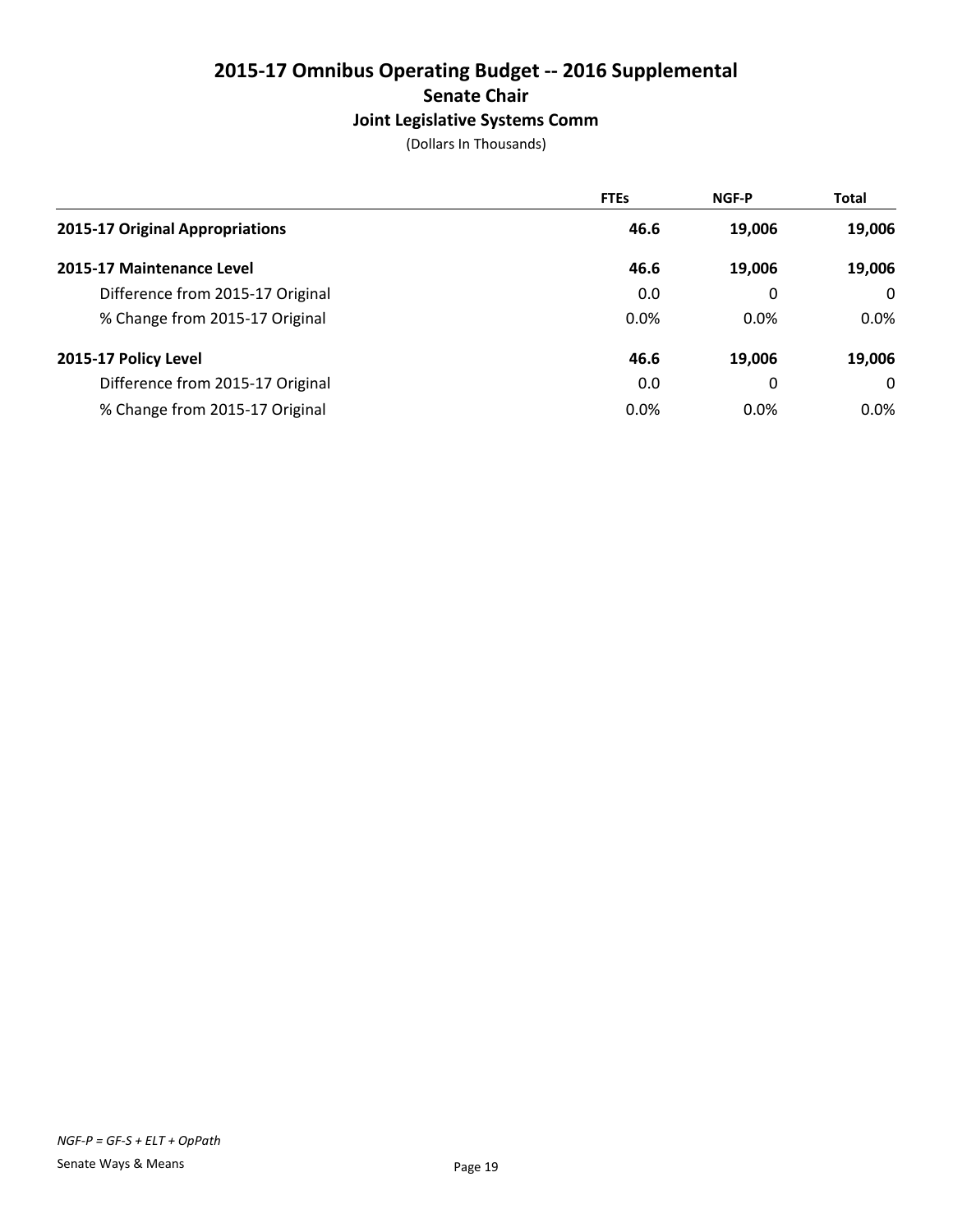# **2015-17 Omnibus Operating Budget -- 2016 Supplemental Senate Chair Statute Law Committee**

|                                  | <b>FTEs</b> | <b>NGF-P</b> | <b>Total</b> |
|----------------------------------|-------------|--------------|--------------|
| 2015-17 Original Appropriations  | 46.6        | 8,869        | 9,788        |
| 2015-17 Maintenance Level        | 46.6        | 8,874        | 9,798        |
| Difference from 2015-17 Original | 0.0         | 5            | 10           |
| % Change from 2015-17 Original   | 0.0%        | 0.1%         | 0.1%         |
| 2015-17 Policy Level             | 46.6        | 8,874        | 9,798        |
| Difference from 2015-17 Original | 0.0         | 5            | 10           |
| % Change from 2015-17 Original   | 0.0%        | 0.1%         | 0.1%         |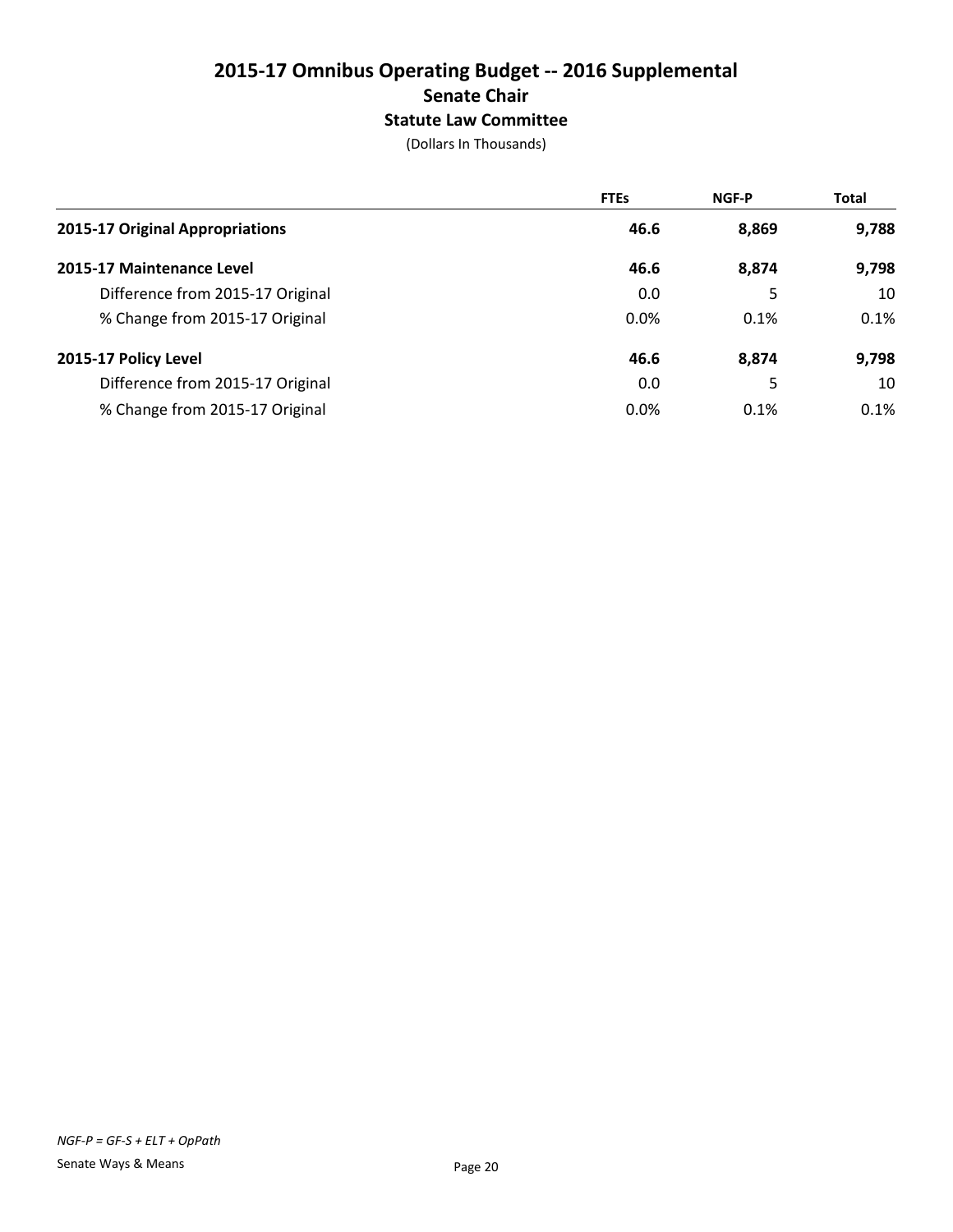# **2015-17 Omnibus Operating Budget -- 2016 Supplemental Senate Chair Supreme Court**

|                                  | <b>FTEs</b> | <b>NGF-P</b> | <b>Total</b> |
|----------------------------------|-------------|--------------|--------------|
| 2015-17 Original Appropriations  | 60.9        | 15,085       | 15,085       |
| 2015-17 Maintenance Level        | 60.9        | 15,190       | 15,190       |
| Difference from 2015-17 Original | 0.0         | 105          | 105          |
| % Change from 2015-17 Original   | 0.0%        | 0.7%         | 0.7%         |
| 2015-17 Policy Level             | 60.9        | 15,190       | 15,190       |
| Difference from 2015-17 Original | 0.0         | 105          | 105          |
| % Change from 2015-17 Original   | 0.0%        | 0.7%         | 0.7%         |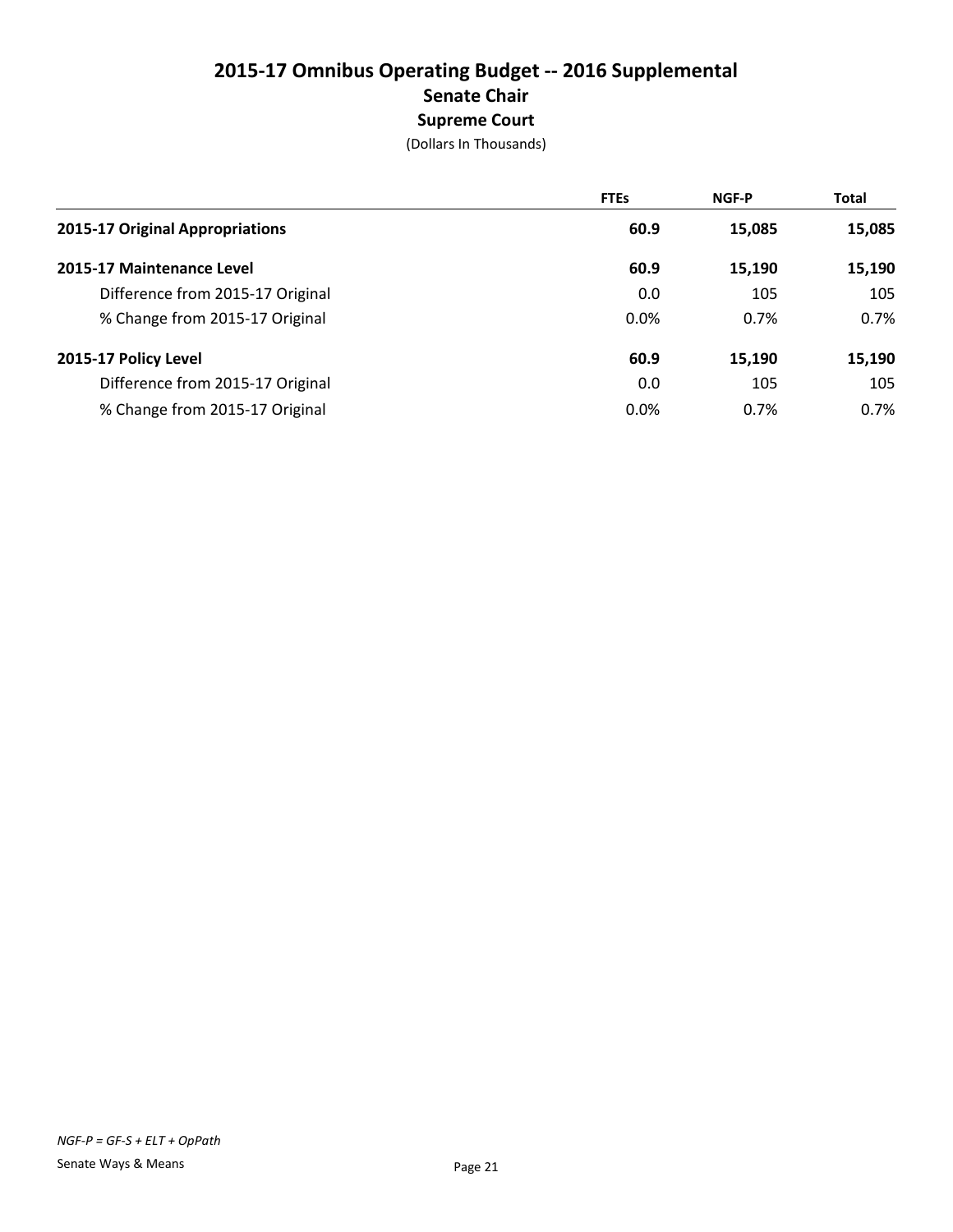# **2015-17 Omnibus Operating Budget -- 2016 Supplemental Senate Chair State Law Library**

|                                  | <b>FTEs</b> | <b>NGF-P</b> | <b>Total</b> |
|----------------------------------|-------------|--------------|--------------|
| 2015-17 Original Appropriations  | 13.8        | 3,147        | 3,147        |
| 2015-17 Maintenance Level        | 13.8        | 3,173        | 3,173        |
| Difference from 2015-17 Original | 0.0         | 26           | 26           |
| % Change from 2015-17 Original   | 0.0%        | 0.8%         | 0.8%         |
| 2015-17 Policy Level             | 13.8        | 3,173        | 3,173        |
| Difference from 2015-17 Original | 0.0         | 26           | 26           |
| % Change from 2015-17 Original   | 0.0%        | 0.8%         | 0.8%         |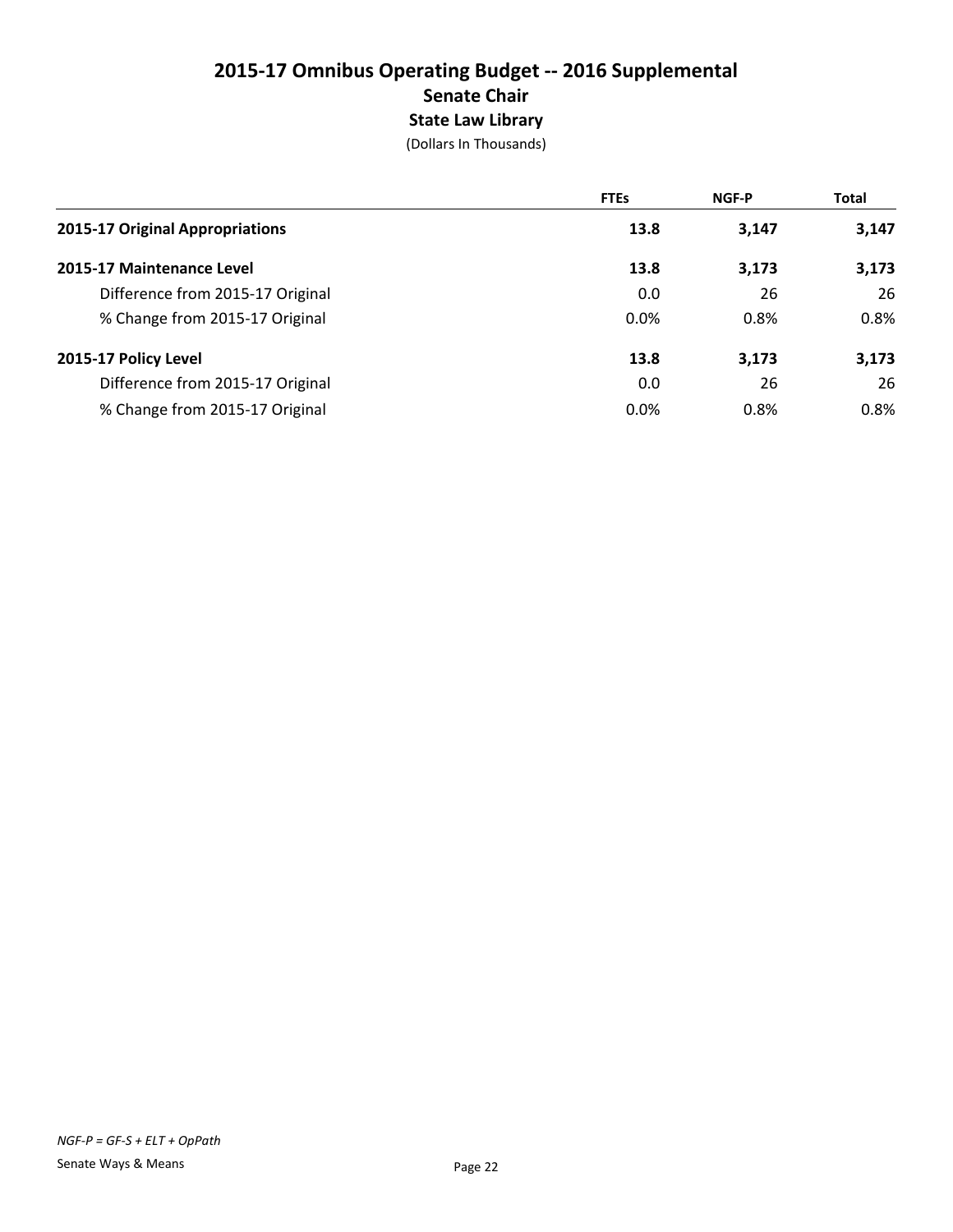# **2015-17 Omnibus Operating Budget -- 2016 Supplemental Senate Chair Court of Appeals**

|                                  | <b>FTEs</b> | <b>NGF-P</b> | <b>Total</b> |
|----------------------------------|-------------|--------------|--------------|
| 2015-17 Original Appropriations  | 140.6       | 34,158       | 34,158       |
| 2015-17 Maintenance Level        | 140.6       | 34,284       | 34,284       |
| Difference from 2015-17 Original | 0.0         | 126          | 126          |
| % Change from 2015-17 Original   | 0.0%        | 0.4%         | 0.4%         |
| 2015-17 Policy Level             | 140.6       | 34,284       | 34,284       |
| Difference from 2015-17 Original | 0.0         | 126          | 126          |
| % Change from 2015-17 Original   | $0.0\%$     | 0.4%         | 0.4%         |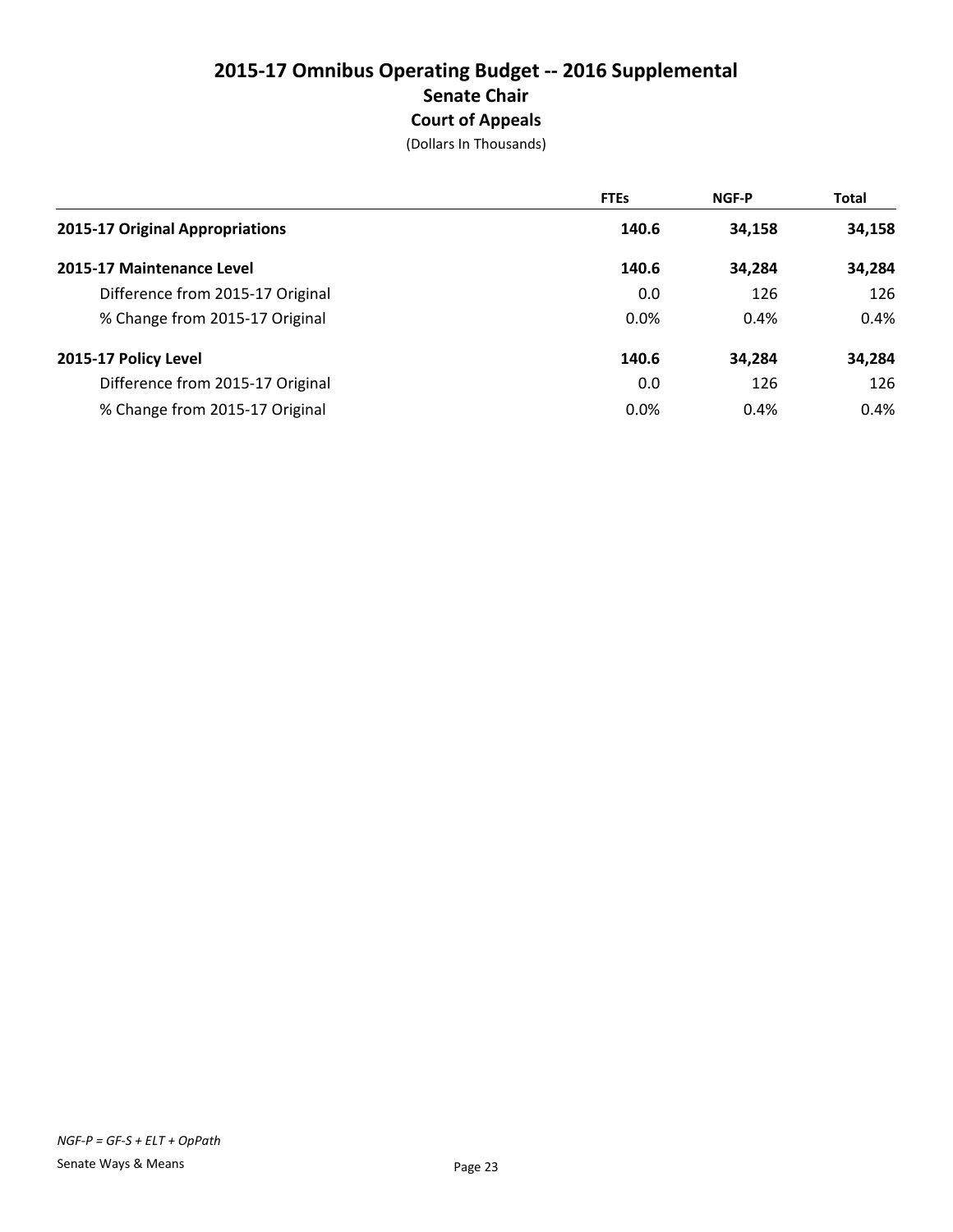# **2015-17 Omnibus Operating Budget -- 2016 Supplemental Senate Chair**

# **Commission on Judicial Conduct**

|                                  | <b>FTEs</b> | <b>NGF-P</b> | <b>Total</b> |
|----------------------------------|-------------|--------------|--------------|
| 2015-17 Original Appropriations  | 9.5         | 2,210        | 2,210        |
| 2015-17 Maintenance Level        | 9.5         | 2,231        | 2,231        |
| Difference from 2015-17 Original | 0.0         | 21           | 21           |
| % Change from 2015-17 Original   | 0.0%        | 1.0%         | 1.0%         |
| 2015-17 Policy Level             | 9.5         | 2,231        | 2,231        |
| Difference from 2015-17 Original | 0.0         | 21           | 21           |
| % Change from 2015-17 Original   | $0.0\%$     | 1.0%         | 1.0%         |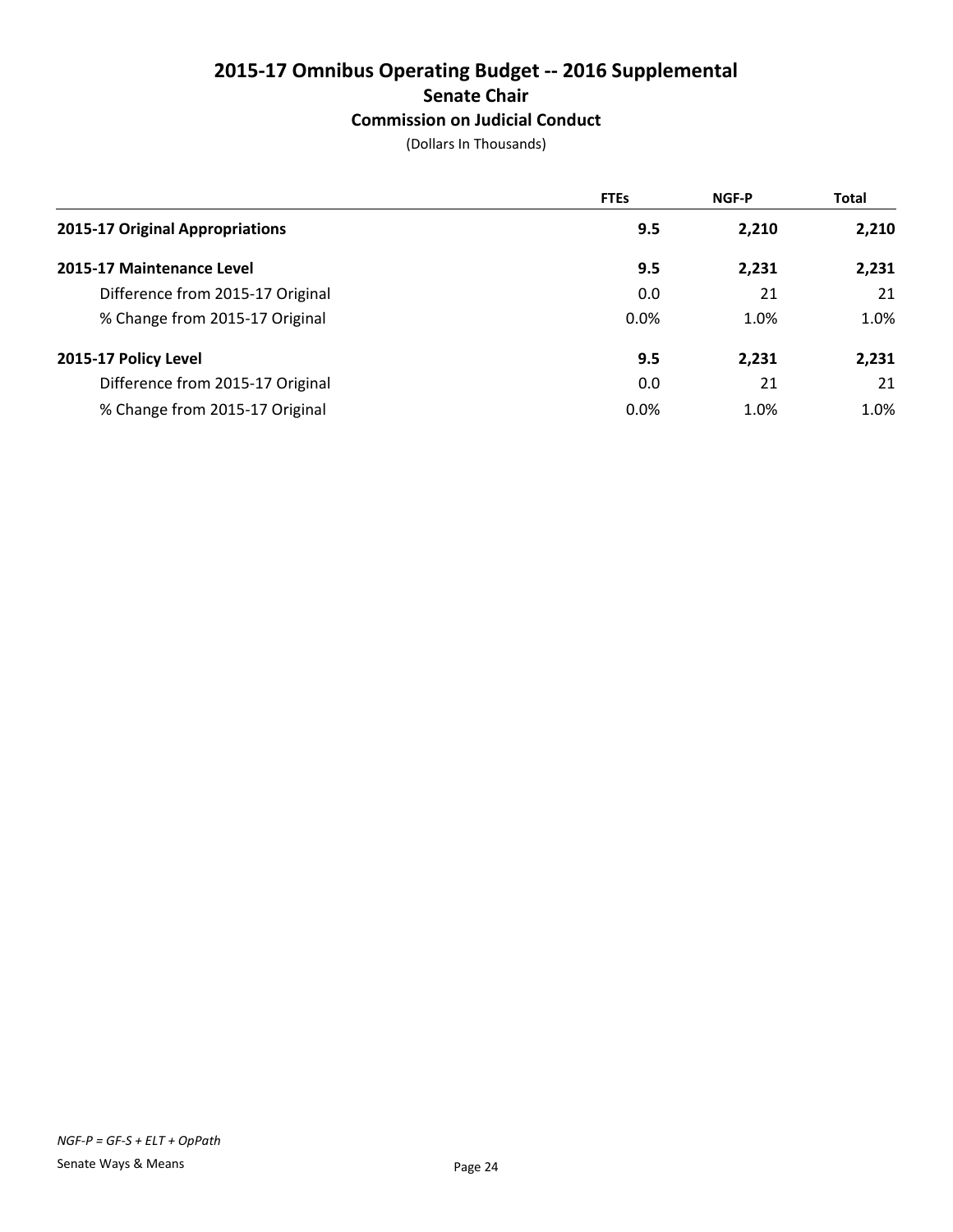# **2015-17 Omnibus Operating Budget -- 2016 Supplemental Senate Chair Administrative Office of the Courts**

(Dollars In Thousands)

|                                       | <b>FTEs</b> | NGF-P   | Total   |
|---------------------------------------|-------------|---------|---------|
| 2015-17 Original Appropriations       | 423.0       | 112,694 | 178,222 |
| 2015-17 Maintenance Level             | 423.0       | 112,777 | 178,305 |
| Difference from 2015-17 Original      | 0.0         | 83      | 83      |
| % Change from 2015-17 Original        | $0.0\%$     | 0.1%    | $0.0\%$ |
| <b>Policy Other Changes:</b>          |             |         |         |
| 1. Eliminate Thurston Cnty Impact Fee | 0.0         | $-811$  | $-811$  |
| 2. Judicial Lobbyist Office Reduction | 0.0         | $-106$  | $-106$  |
| <b>Policy -- Other Total</b>          | 0.0         | $-917$  | $-917$  |
| <b>Total Policy Changes</b>           | 0.0         | $-917$  | $-917$  |
| 2015-17 Policy Level                  | 423.0       | 111,860 | 177,388 |
| Difference from 2015-17 Original      | 0.0         | -834    | $-834$  |
| % Change from 2015-17 Original        | 0.0%        | $-0.7%$ | $-0.5%$ |

#### *Comments:*

## **1. Eliminate Thurston Cnty Impact Fee**

Funding provided to Thurston County to compensate for state impacts on its courts is eliminated. (General Fund-State)

#### **2. Judicial Lobbyist Office Reduction**

Funding for the Office of Judicial and Legislative Relations is reduced. (General Fund-State)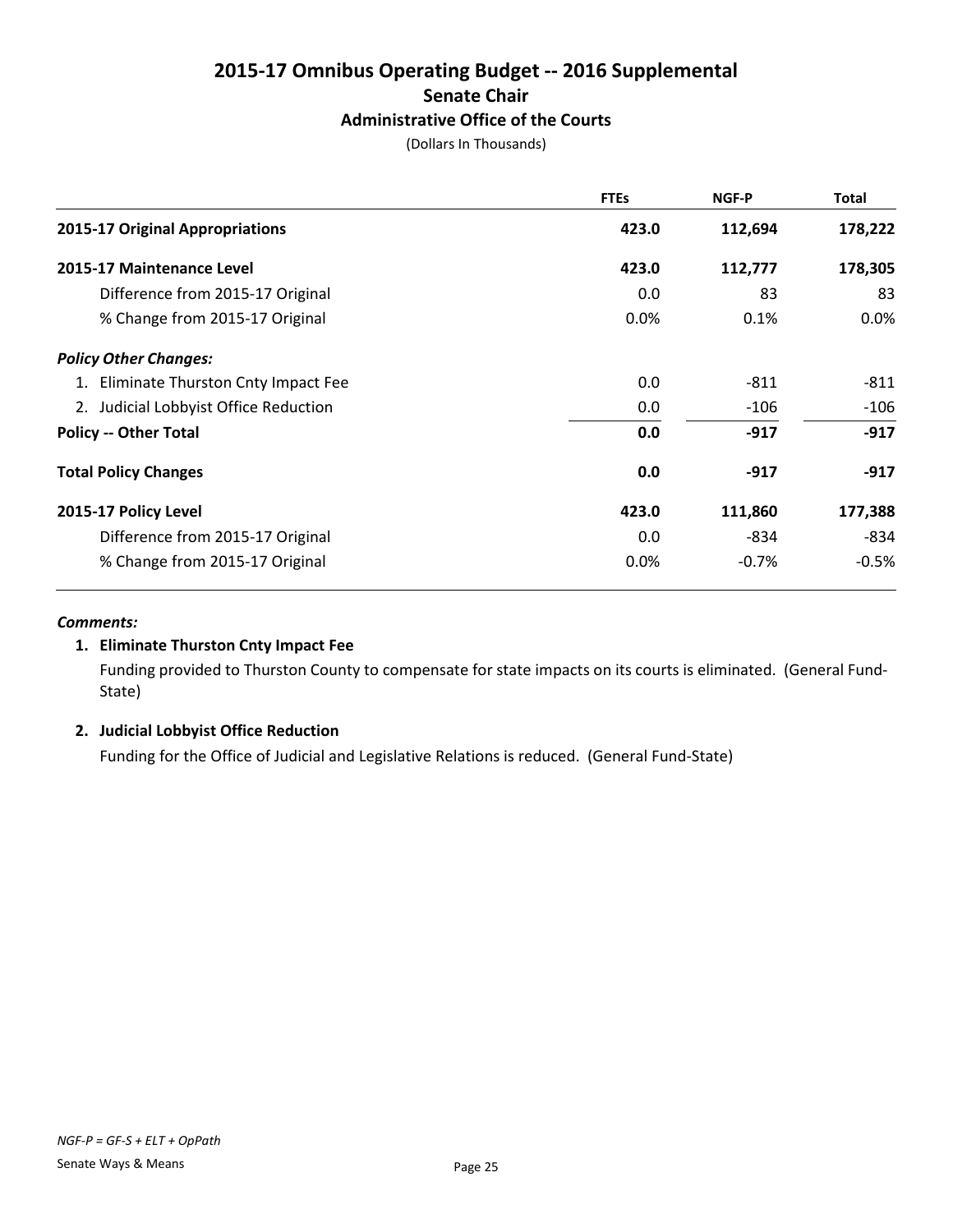# **2015-17 Omnibus Operating Budget -- 2016 Supplemental Senate Chair Office of Public Defense**

|                                  | <b>FTEs</b> | <b>NGF-P</b> | <b>Total</b> |
|----------------------------------|-------------|--------------|--------------|
| 2015-17 Original Appropriations  | 16.2        | 74.460       | 78,108       |
| 2015-17 Maintenance Level        | 16.2        | 75,366       | 79,014       |
| Difference from 2015-17 Original | 0.0         | 906          | 906          |
| % Change from 2015-17 Original   | 0.0%        | 1.2%         | 1.2%         |
| 2015-17 Policy Level             | 16.2        | 75,366       | 79,014       |
| Difference from 2015-17 Original | 0.0         | 906          | 906          |
| % Change from 2015-17 Original   | 0.0%        | 1.2%         | 1.2%         |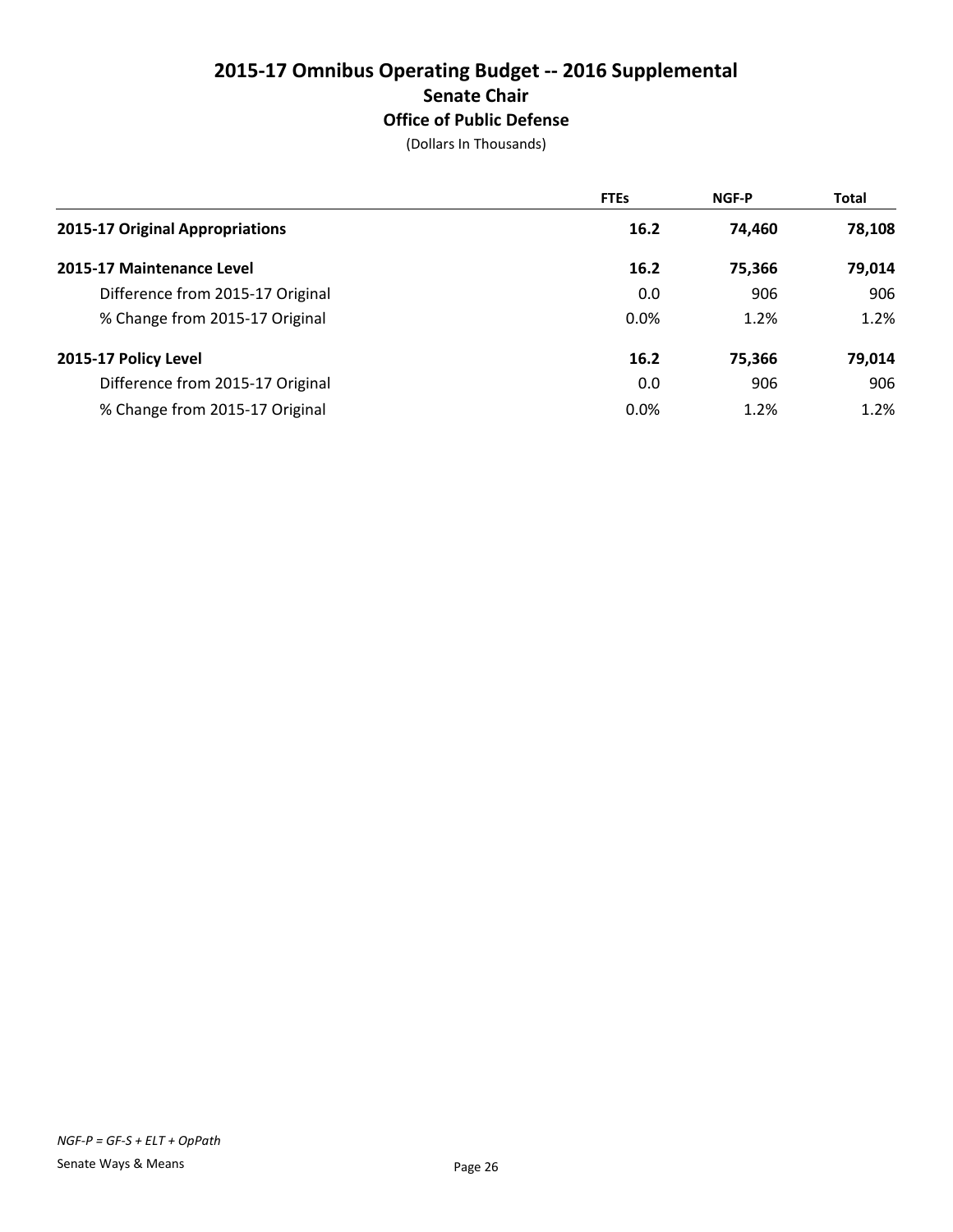# **2015-17 Omnibus Operating Budget -- 2016 Supplemental Senate Chair Office of Civil Legal Aid**

(Dollars In Thousands)

|                                    | <b>FTEs</b> | NGF-P  | Total  |
|------------------------------------|-------------|--------|--------|
| 2015-17 Original Appropriations    | 2.5         | 25,378 | 26,991 |
| 2015-17 Maintenance Level          | 2.5         | 25,393 | 27,006 |
| Difference from 2015-17 Original   | 0.0         | 15     | 15     |
| % Change from 2015-17 Original     | 0.0%        | 0.1%   | 0.1%   |
| <b>Policy Other Changes:</b>       |             |        |        |
| 1. Personnel Benefit Cost Increase | 0.0         | 435    | 435    |
| 2. Non-Personnel Related Costs     | 0.0         | 102    | 102    |
| <b>Policy -- Other Total</b>       | 0.0         | 537    | 537    |
| <b>Total Policy Changes</b>        | 0.0         | 537    | 537    |
| 2015-17 Policy Level               | 2.5         | 25,930 | 27,543 |
| Difference from 2015-17 Original   | 0.0         | 552    | 552    |
| % Change from 2015-17 Original     | 0.0%        | 2.2%   | 2.0%   |

#### *Comments:*

#### **1. Personnel Benefit Cost Increase**

Funding is provided for increased personnel health benefit costs for the contract with the Northwest Justice Project. (General Fund-State)

## **2. Non-Personnel Related Costs**

Funding is provided for increased telecommunication costs for the statewide Coordinated Legal Education, Advice and Referral (CLEAR) system. (General Fund-State)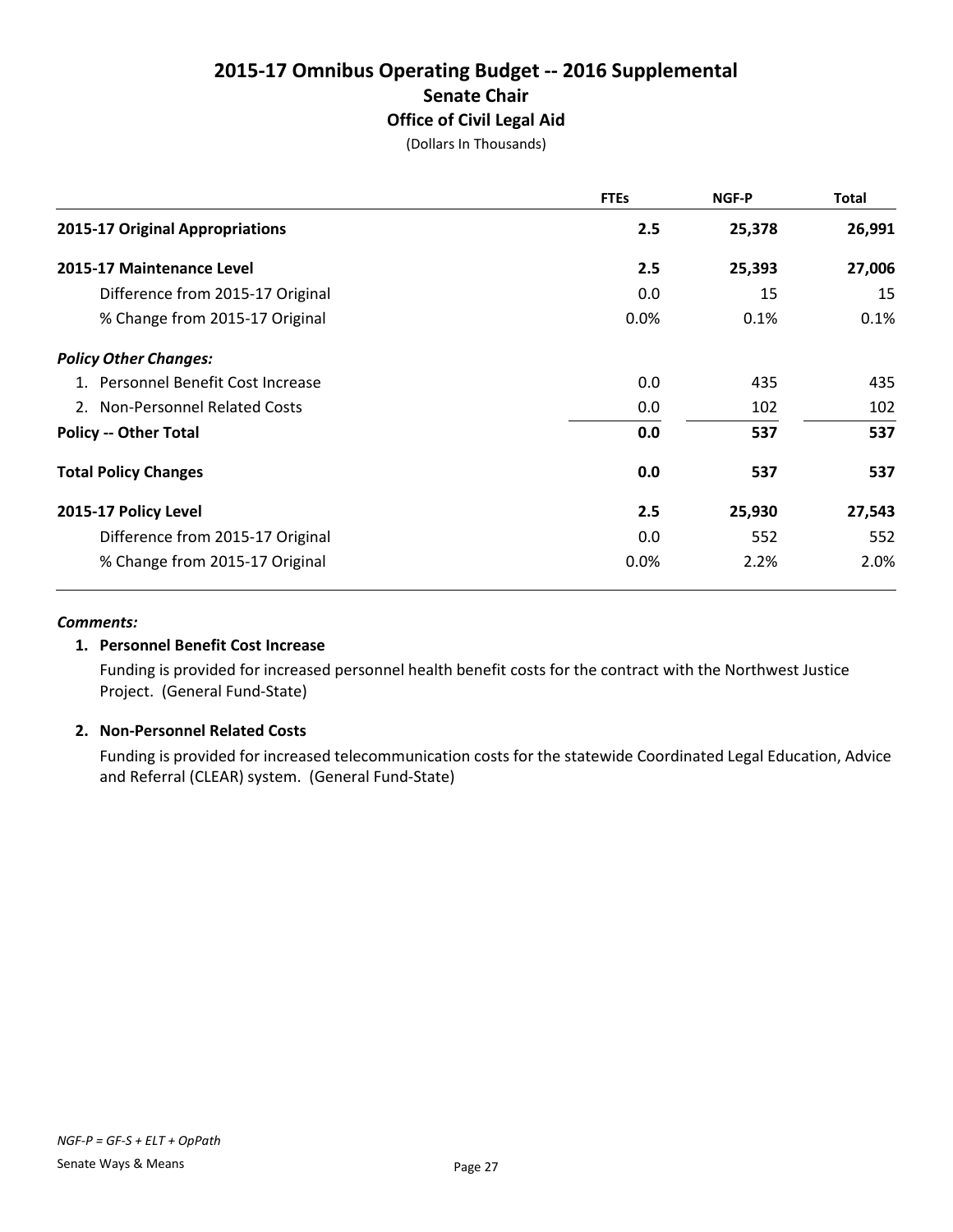# **2015-17 Omnibus Operating Budget -- 2016 Supplemental Senate Chair Office of the Governor**

(Dollars In Thousands)

|                                  | <b>FTEs</b> | NGF-P  | <b>Total</b> |
|----------------------------------|-------------|--------|--------------|
| 2015-17 Original Appropriations  | 48.6        | 10,813 | 14,813       |
| 2015-17 Maintenance Level        | 48.6        | 10,829 | 14,829       |
| Difference from 2015-17 Original | 0.0         | 16     | 16           |
| % Change from 2015-17 Original   | 0.0%        | 0.1%   | 0.1%         |
| <b>Policy Other Changes:</b>     |             |        |              |
| 1. Clinical Expertise            | 0.0         | 250    | 250          |
| <b>Policy -- Other Total</b>     | 0.0         | 250    | 250          |
| <b>Total Policy Changes</b>      | 0.0         | 250    | 250          |
| 2015-17 Policy Level             | 48.6        | 11,079 | 15,079       |
| Difference from 2015-17 Original | 0.0         | 266    | 266          |
| % Change from 2015-17 Original   | 0.0%        | 2.5%   | 1.8%         |

#### *Comments:*

#### **1. Clinical Expertise**

The Governor's office will contract with a consultant to evaluate the state psychiatric hospital system. The consultant will report findings and recommendations by December 1, 2016. (General Fund-State)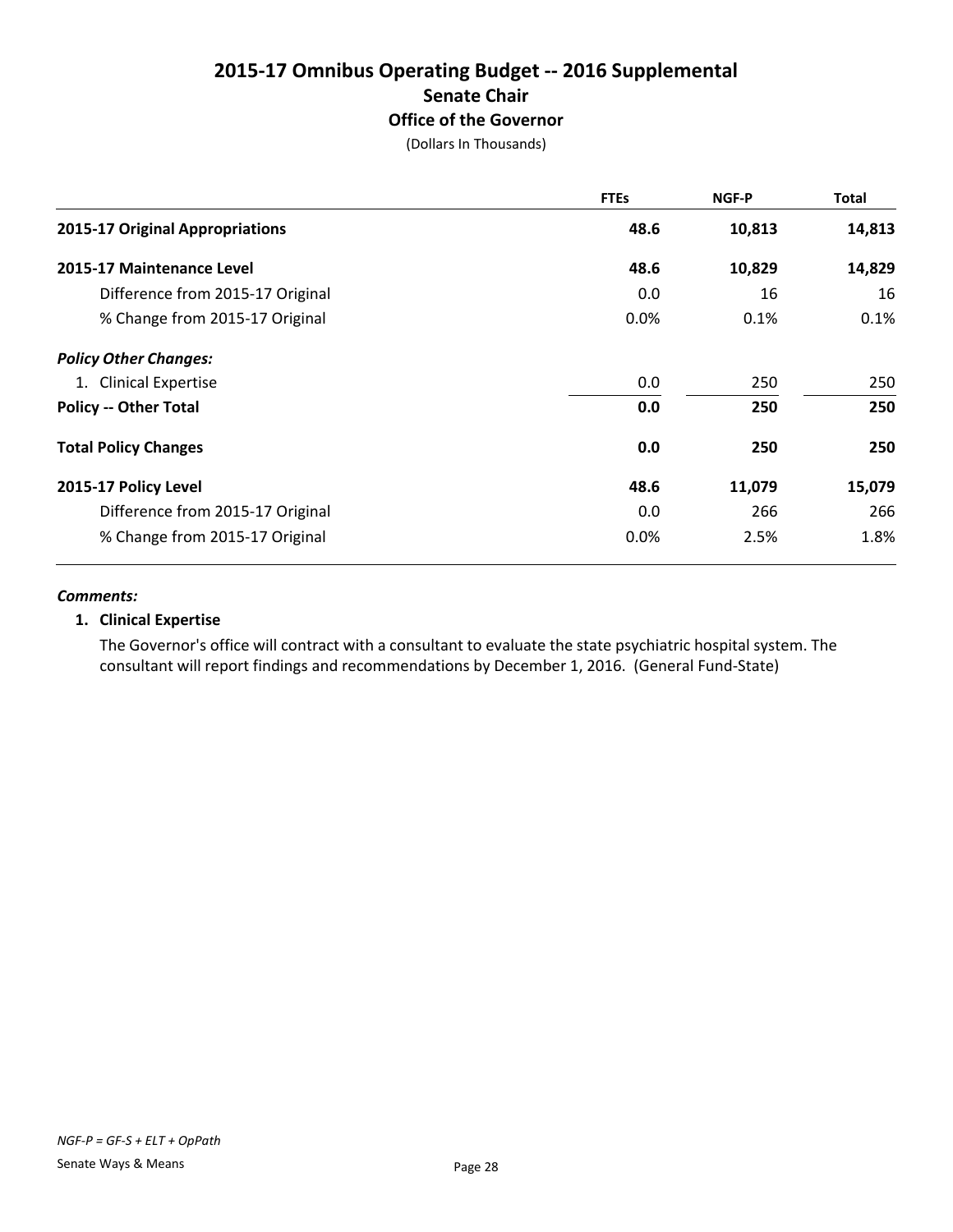# **2015-17 Omnibus Operating Budget -- 2016 Supplemental Senate Chair Office of the Lieutenant Governor**

|                                  | <b>FTEs</b> | <b>NGF-P</b> | <b>Total</b> |
|----------------------------------|-------------|--------------|--------------|
| 2015-17 Original Appropriations  | 6.8         | 1,270        | 1,365        |
| 2015-17 Maintenance Level        | 6.8         | 1,291        | 1,386        |
| Difference from 2015-17 Original | 0.0         | 21           | 21           |
| % Change from 2015-17 Original   | 0.0%        | 1.7%         | 1.5%         |
| 2015-17 Policy Level             | 6.8         | 1,291        | 1,386        |
| Difference from 2015-17 Original | 0.0         | 21           | 21           |
| % Change from 2015-17 Original   | 0.0%        | 1.7%         | 1.5%         |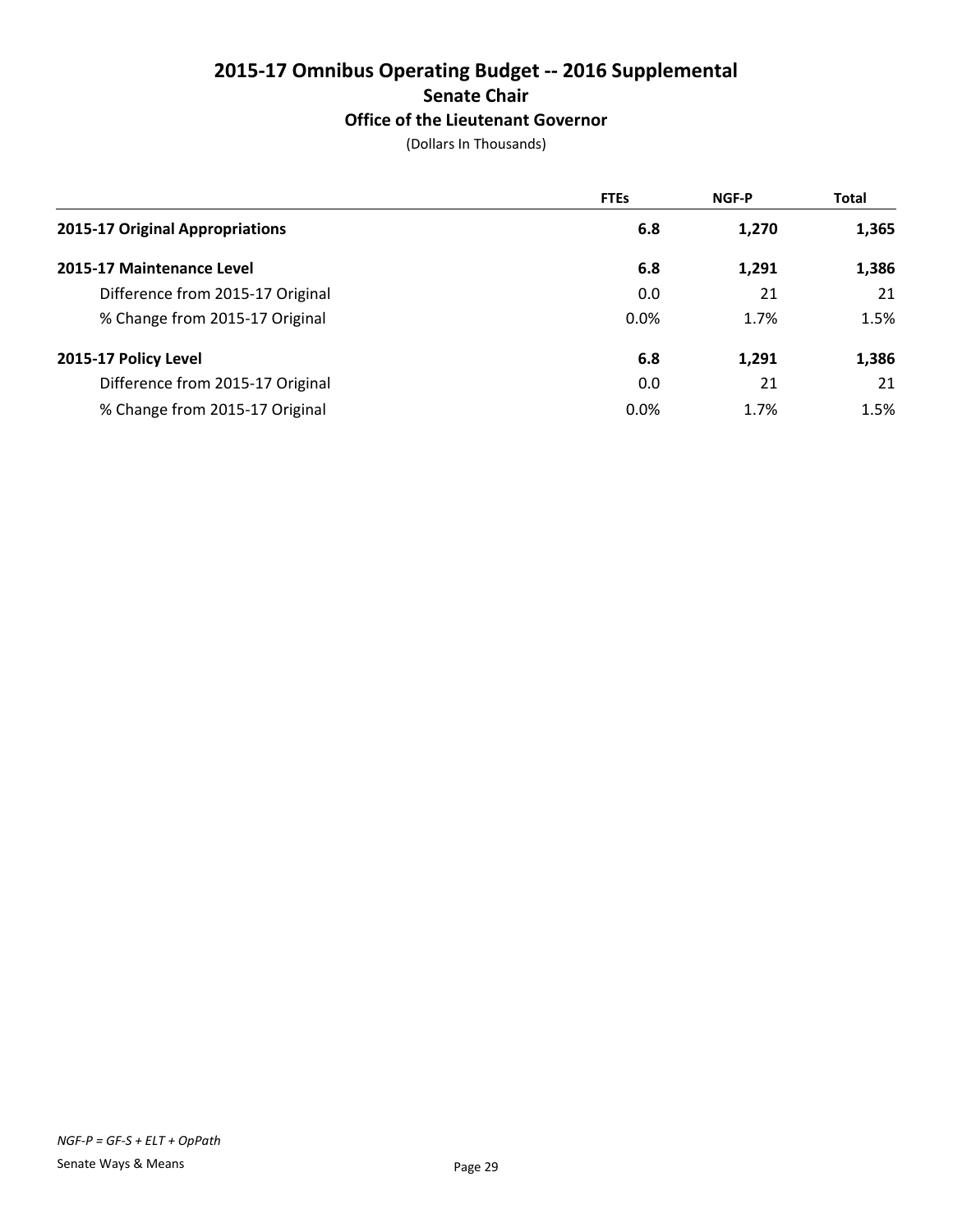# **2015-17 Omnibus Operating Budget -- 2016 Supplemental Senate Chair Public Disclosure Commission**

|                                  | <b>FTEs</b> | <b>NGF-P</b> | <b>Total</b> |
|----------------------------------|-------------|--------------|--------------|
| 2015-17 Original Appropriations  | 19.6        | 4.747        | 4,747        |
| 2015-17 Maintenance Level        | 19.6        | 4.844        | 4,844        |
| Difference from 2015-17 Original | 0.0         | 97           | 97           |
| % Change from 2015-17 Original   | 0.0%        | 2.0%         | 2.0%         |
| 2015-17 Policy Level             | 19.6        | 4.844        | 4.844        |
| Difference from 2015-17 Original | 0.0         | 97           | 97           |
| % Change from 2015-17 Original   | 0.0%        | 2.0%         | 2.0%         |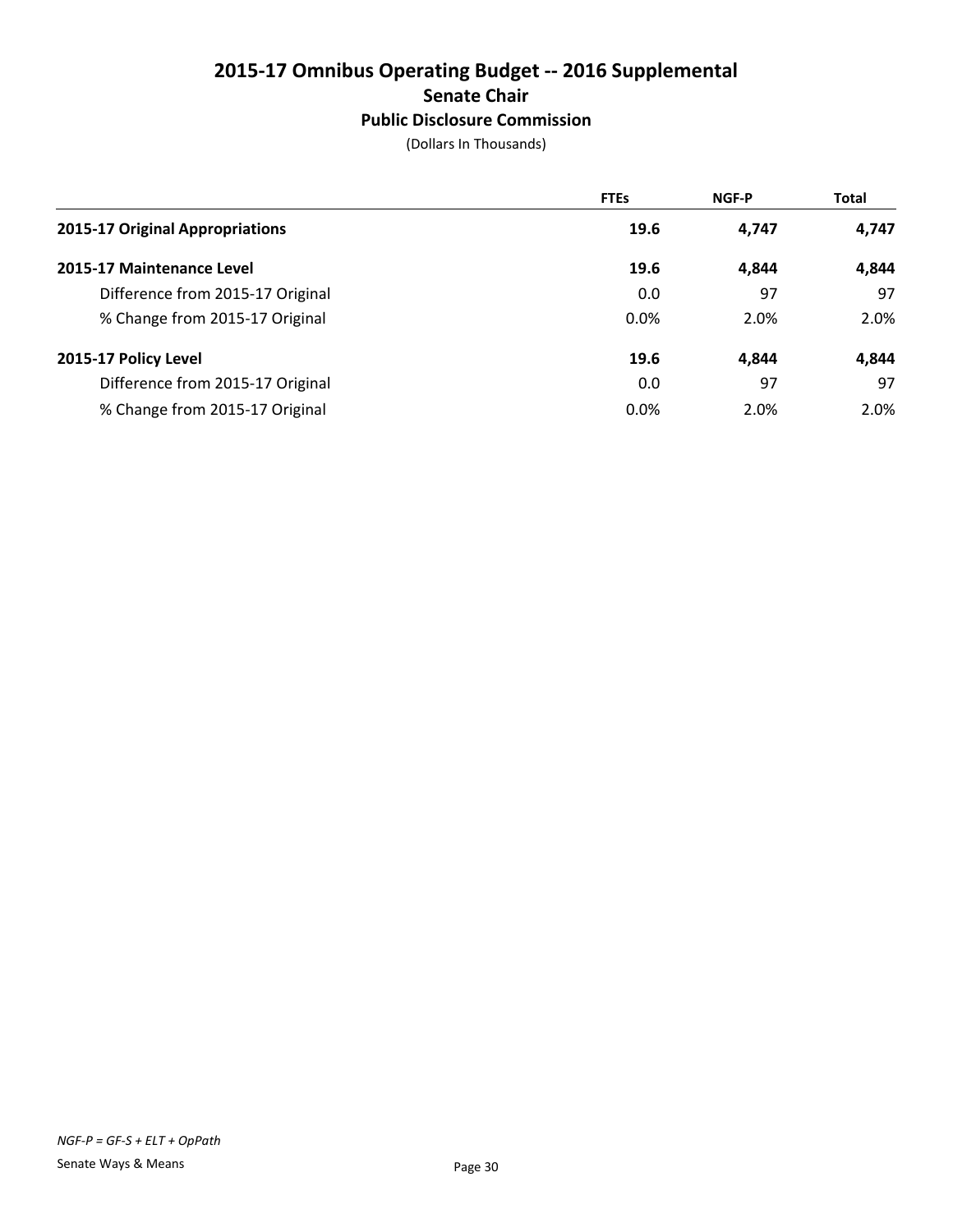# **2015-17 Omnibus Operating Budget -- 2016 Supplemental Senate Chair Office of the Secretary of State**

(Dollars In Thousands)

|                                      | <b>FTEs</b> | <b>NGF-P</b> | <b>Total</b> |
|--------------------------------------|-------------|--------------|--------------|
| 2015-17 Original Appropriations      | 310.1       | 38,666       | 99,819       |
| 2015-17 Maintenance Level            | 276.0       | 38,786       | 95,633       |
| Difference from 2015-17 Original     | $-34.1$     | 120          | -4,186       |
| % Change from 2015-17 Original       | $-11.0\%$   | 0.3%         | $-4.2%$      |
| <b>Policy Other Changes:</b>         |             |              |              |
| 1. Lease Adjustments > 20,000 sq ft. | 0.0         | 0            | 48           |
| <b>Policy -- Other Total</b>         | 0.0         | $\mathbf{0}$ | 48           |
| <b>Total Policy Changes</b>          | 0.0         | 0            | 48           |
| 2015-17 Policy Level                 | 276.0       | 38,786       | 95,681       |
| Difference from 2015-17 Original     | $-34.1$     | 120          | $-4,138$     |
| % Change from 2015-17 Original       | $-11.0\%$   | 0.3%         | $-4.1\%$     |

#### *Comments:*

## **1. Lease Adjustments > 20,000 sq ft.**

The Office of the Secretary of State's Records Center overflow will move to a larger facility with a higher lease cost. Expenditure authority is increased to cover the higher cost. (Public Records Effic/Presrv/Access-State)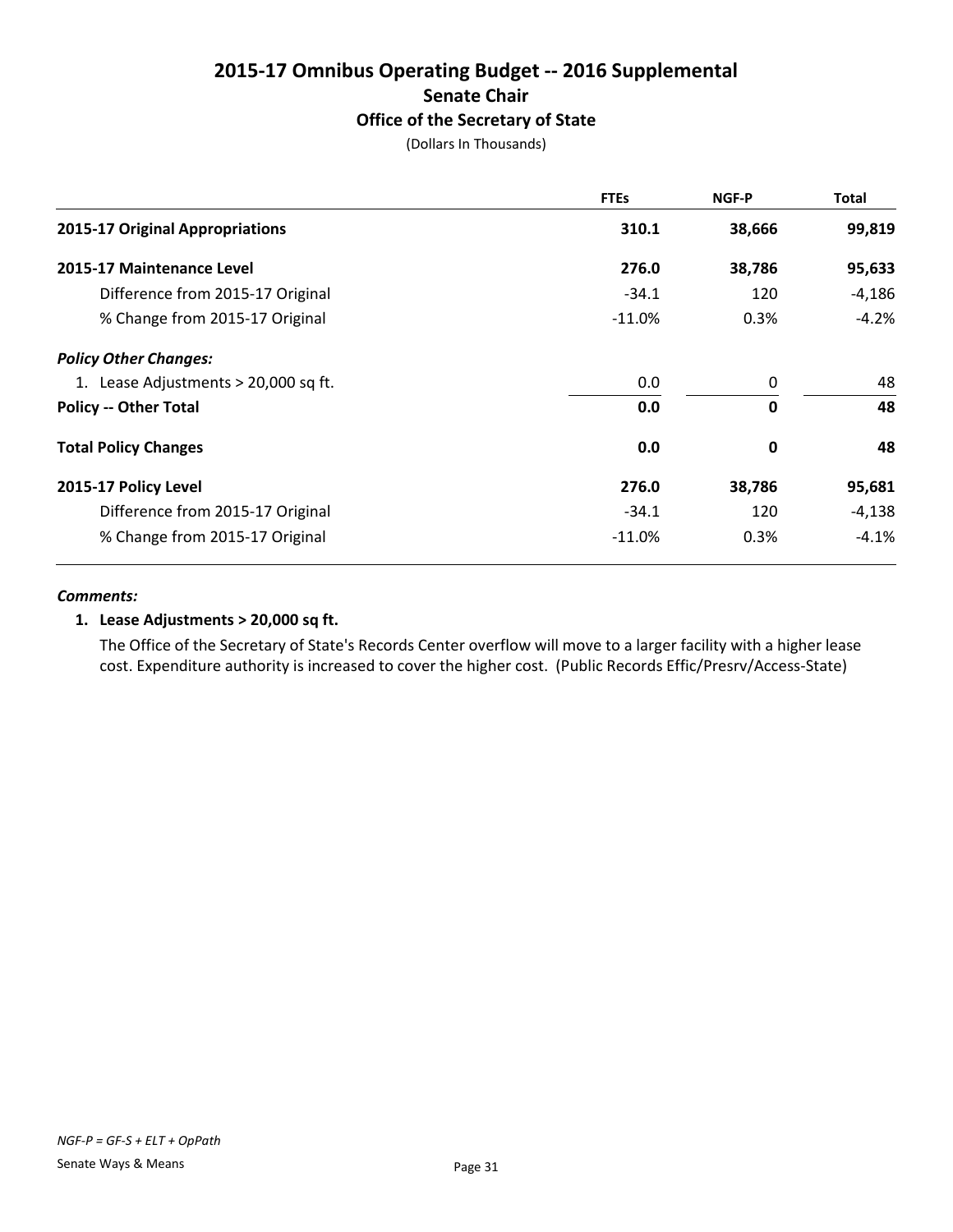## **2015-17 Omnibus Operating Budget -- 2016 Supplemental Senate Chair Governor's Office of Indian Affairs**

|                                  | <b>FTEs</b> | <b>NGF-P</b> | <b>Total</b> |
|----------------------------------|-------------|--------------|--------------|
| 2015-17 Original Appropriations  | 2.0         | 537          | 537          |
| 2015-17 Maintenance Level        | 2.0         | 540          | 540          |
| Difference from 2015-17 Original | 0.0         | 3            | 3            |
| % Change from 2015-17 Original   | 0.0%        | 0.6%         | 0.6%         |
| 2015-17 Policy Level             | 2.0         | 540          | 540          |
| Difference from 2015-17 Original | 0.0         | 3            | 3            |
| % Change from 2015-17 Original   | 0.0%        | 0.6%         | $0.6\%$      |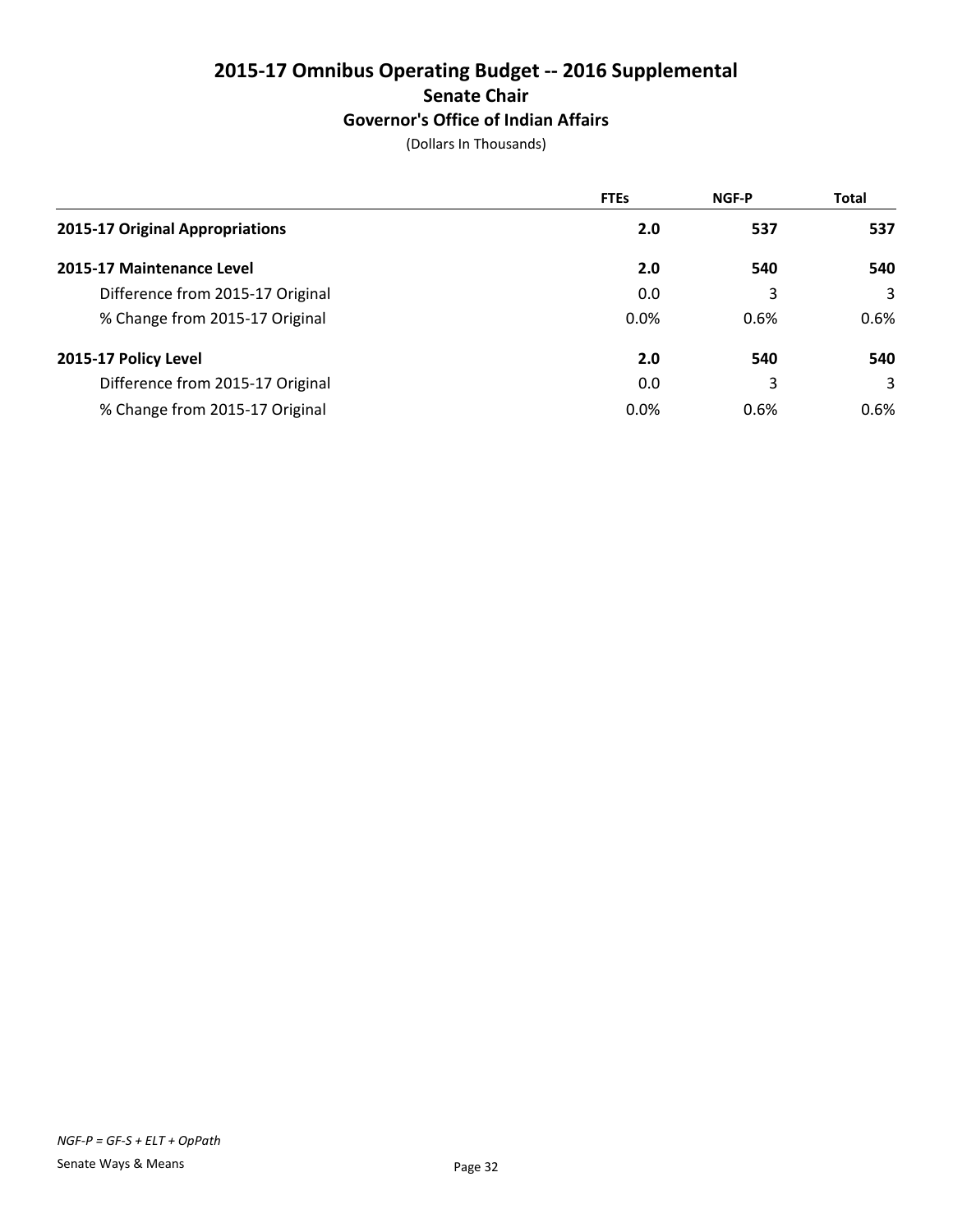## **2015-17 Omnibus Operating Budget -- 2016 Supplemental Senate Chair Asian-Pacific-American Affrs**

|                                  | <b>FTEs</b> | <b>NGF-P</b> | <b>Total</b> |
|----------------------------------|-------------|--------------|--------------|
| 2015-17 Original Appropriations  | 2.0         | 450          | 450          |
| 2015-17 Maintenance Level        | 2.0         | 466          | 466          |
| Difference from 2015-17 Original | 0.0         | 16           | 16           |
| % Change from 2015-17 Original   | 0.0%        | 3.6%         | 3.6%         |
| 2015-17 Policy Level             | 2.0         | 466          | 466          |
| Difference from 2015-17 Original | 0.0         | 16           | 16           |
| % Change from 2015-17 Original   | 0.0%        | 3.6%         | 3.6%         |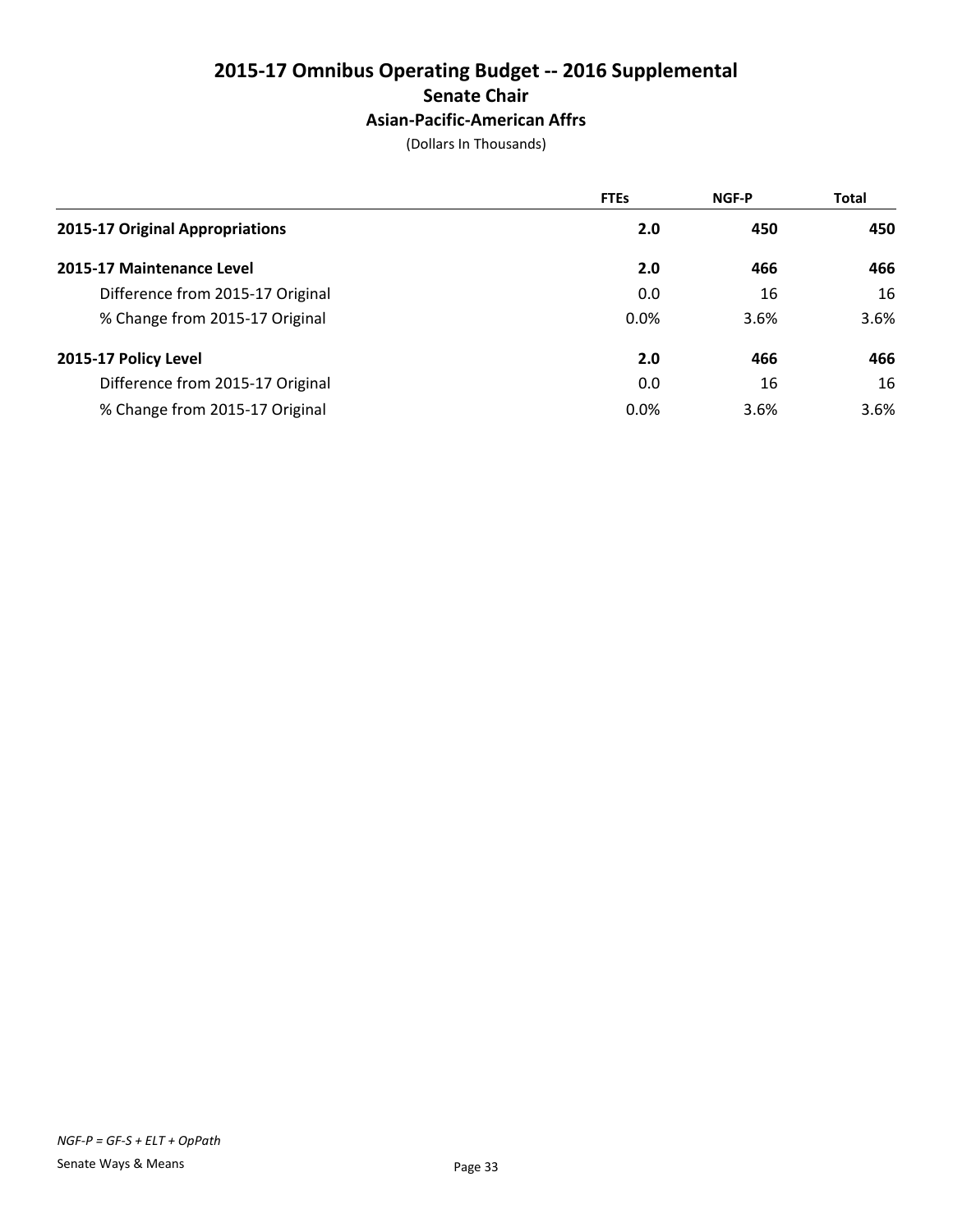## **2015-17 Omnibus Operating Budget -- 2016 Supplemental Senate Chair Office of the State Treasurer**

|                                  | <b>FTEs</b> | <b>NGF-P</b> | <b>Total</b> |
|----------------------------------|-------------|--------------|--------------|
| 2015-17 Original Appropriations  | 67.0        | 0            | 16,753       |
| 2015-17 Maintenance Level        | 67.0        | 0            | 16,779       |
| Difference from 2015-17 Original | 0.0         | 0            | 26           |
| % Change from 2015-17 Original   | 0.0%        |              | 0.2%         |
| 2015-17 Policy Level             | 67.0        | 0            | 16,779       |
| Difference from 2015-17 Original | 0.0         | 0            | 26           |
| % Change from 2015-17 Original   | 0.0%        |              | 0.2%         |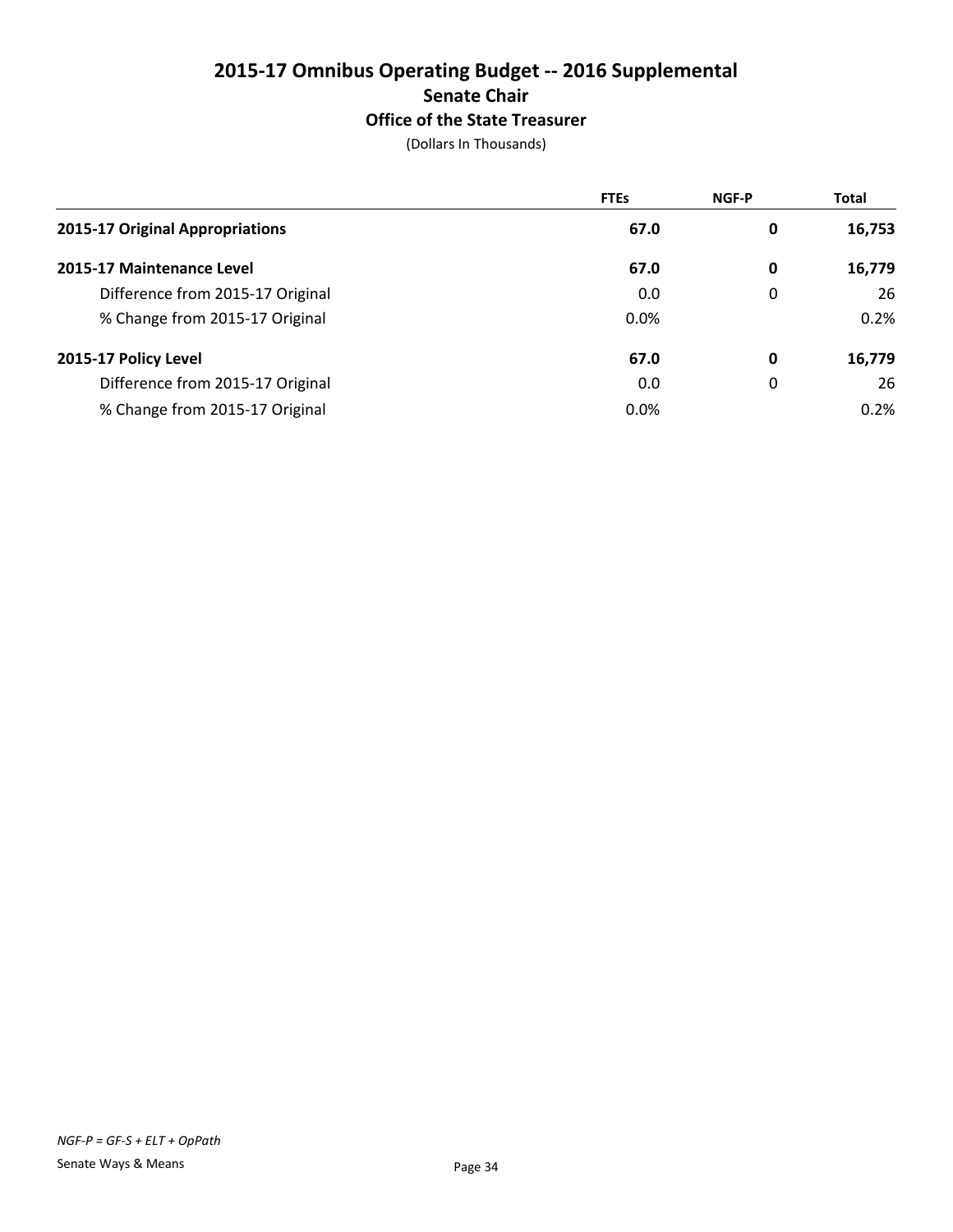## **2015-17 Omnibus Operating Budget -- 2016 Supplemental Senate Chair Office of the State Auditor**

(Dollars In Thousands)

|                                  | <b>FTEs</b> | NGF-P       | <b>Total</b> |
|----------------------------------|-------------|-------------|--------------|
| 2015-17 Original Appropriations  | 336.3       | 45          | 72,677       |
| 2015-17 Maintenance Level        | 336.3       | 45          | 72,728       |
| Difference from 2015-17 Original | 0.0         | $\Omega$    | 51           |
| % Change from 2015-17 Original   | $0.0\%$     | $0.0\%$     | 0.1%         |
| <b>Policy Other Changes:</b>     |             |             |              |
| 1. Corrections Performance Audit | 1.6         | 0           | 324          |
| <b>Policy -- Other Total</b>     | 1.6         | $\mathbf 0$ | 324          |
| <b>Total Policy Changes</b>      | 1.6         | 0           | 324          |
| 2015-17 Policy Level             | 337.8       | 45          | 73,052       |
| Difference from 2015-17 Original | $1.6\,$     | $\Omega$    | 375          |
| % Change from 2015-17 Original   | 0.5%        | 0.0%        | 0.5%         |

#### *Comments:*

### **1. Corrections Performance Audit**

Funding is provided for performance management systems in the Department of Corrections pursuant to Substitute Senate Bill No. 6583. (Performance Audits of Govt Acct-State)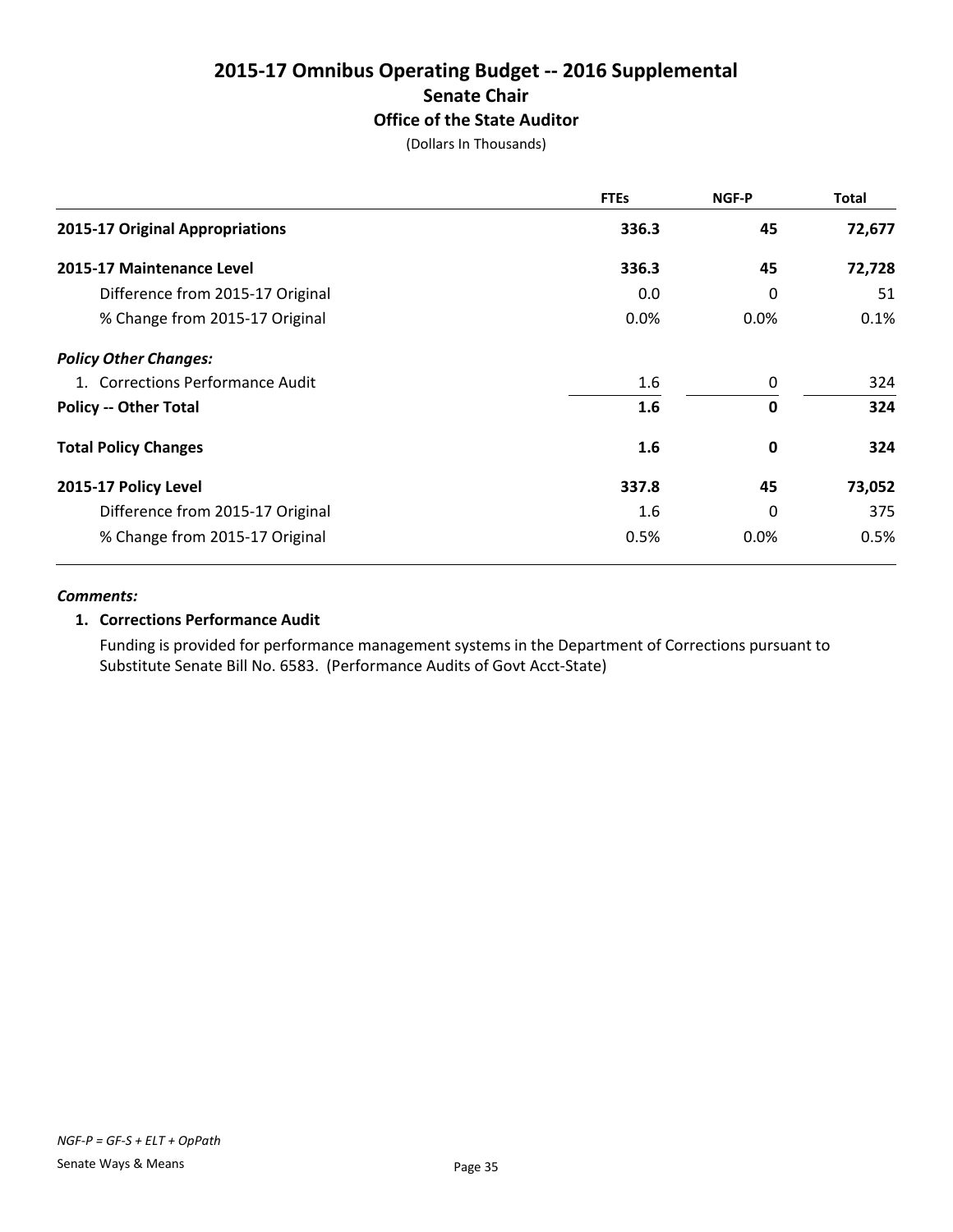## **2015-17 Omnibus Operating Budget -- 2016 Supplemental Senate Chair Office of the Attorney General**

(Dollars In Thousands)

|                                        | <b>FTEs</b> | <b>NGF-P</b> | Total   |
|----------------------------------------|-------------|--------------|---------|
| 2015-17 Original Appropriations        | 1,119.7     | 23,148       | 265,955 |
| 2015-17 Maintenance Level              | 1,120.9     | 23,153       | 266,814 |
| Difference from 2015-17 Original       | 1.2         | 5            | 859     |
| % Change from 2015-17 Original         | 0.1%        | 0.0%         | 0.3%    |
| <b>Policy Other Changes:</b>           |             |              |         |
| 1. Legal Services to MQAC              | 1.1         | 0            | 313     |
| 2. Shift Consumer Protection Costs     | 0.0         | $-3,456$     | 0       |
| 3. Legal Services to CJTC              | 0.0         | 0            | 61      |
| 4. Rules Review & Expiration - SB 6396 | 0.5         | 0            | 240     |
| <b>Policy -- Other Total</b>           | 1.6         | $-3,456$     | 614     |
| <b>Total Policy Changes</b>            | 1.6         | $-3,456$     | 614     |
| 2015-17 Policy Level                   | 1,122.5     | 19,697       | 267,428 |
| Difference from 2015-17 Original       | 2.8         | $-3,451$     | 1,473   |
| % Change from 2015-17 Original         | 0.2%        | $-14.9%$     | 0.6%    |

#### *Comments:*

#### **1. Legal Services to MQAC**

The Office of the Attorney General (AGO) will provide increased legal support to the Medical Quality Assurance Commission (MQAC) within the Department of Health (DOH). This funding will allow the AGO to more aggressively and expeditiously defend cases in which the MQAC suspended doctors due to allegations of putting patients at risk of harm. (Legal Services Revolving Account-State)

#### **2. Shift Consumer Protection Costs**

A one-time increase in revenues to the Antitrust Revolving Account will be used to maintain services in the Consumer Protection Division of the Attorney General's Office, while reducing state General Fund expenditures. (General Fund-State; Anti-Trust Revolving Account-Non-Appr)

#### **3. Legal Services to CJTC**

The Attorney General's office (AGO) will provide additional legal services to the Criminal Justice Training Commission due to increased peace officer decertification proceedings. (Legal Services Revolving Account-State)

#### **4. Rules Review & Expiration - SB 6396**

Funding is provided for the legal review of new agency rule adoptions as required by Senate Bill No. 6396. (Legal Services Revolving Account-State)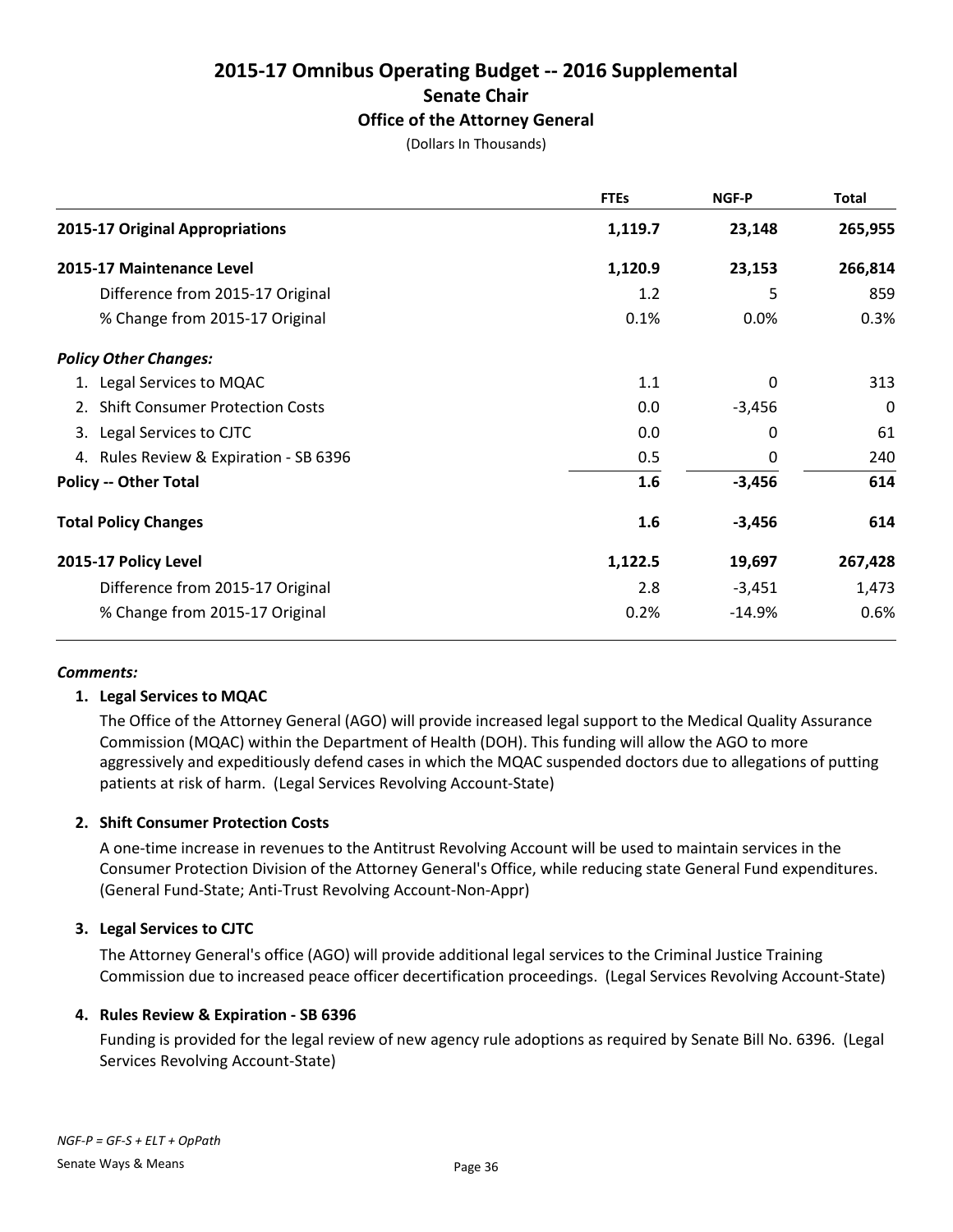## **2015-17 Omnibus Operating Budget -- 2016 Supplemental Senate Chair Caseload Forecast Council**

|                                  | <b>FTEs</b> | <b>NGF-P</b> | <b>Total</b> |
|----------------------------------|-------------|--------------|--------------|
| 2015-17 Original Appropriations  | 12.5        | 2,832        | 2,832        |
| 2015-17 Maintenance Level        | 12.5        | 2,857        | 2,857        |
| Difference from 2015-17 Original | 0.0         | 25           | 25           |
| % Change from 2015-17 Original   | 0.0%        | 0.9%         | 0.9%         |
| 2015-17 Policy Level             | 12.5        | 2,857        | 2,857        |
| Difference from 2015-17 Original | 0.0         | 25           | 25           |
| % Change from 2015-17 Original   | 0.0%        | 0.9%         | 0.9%         |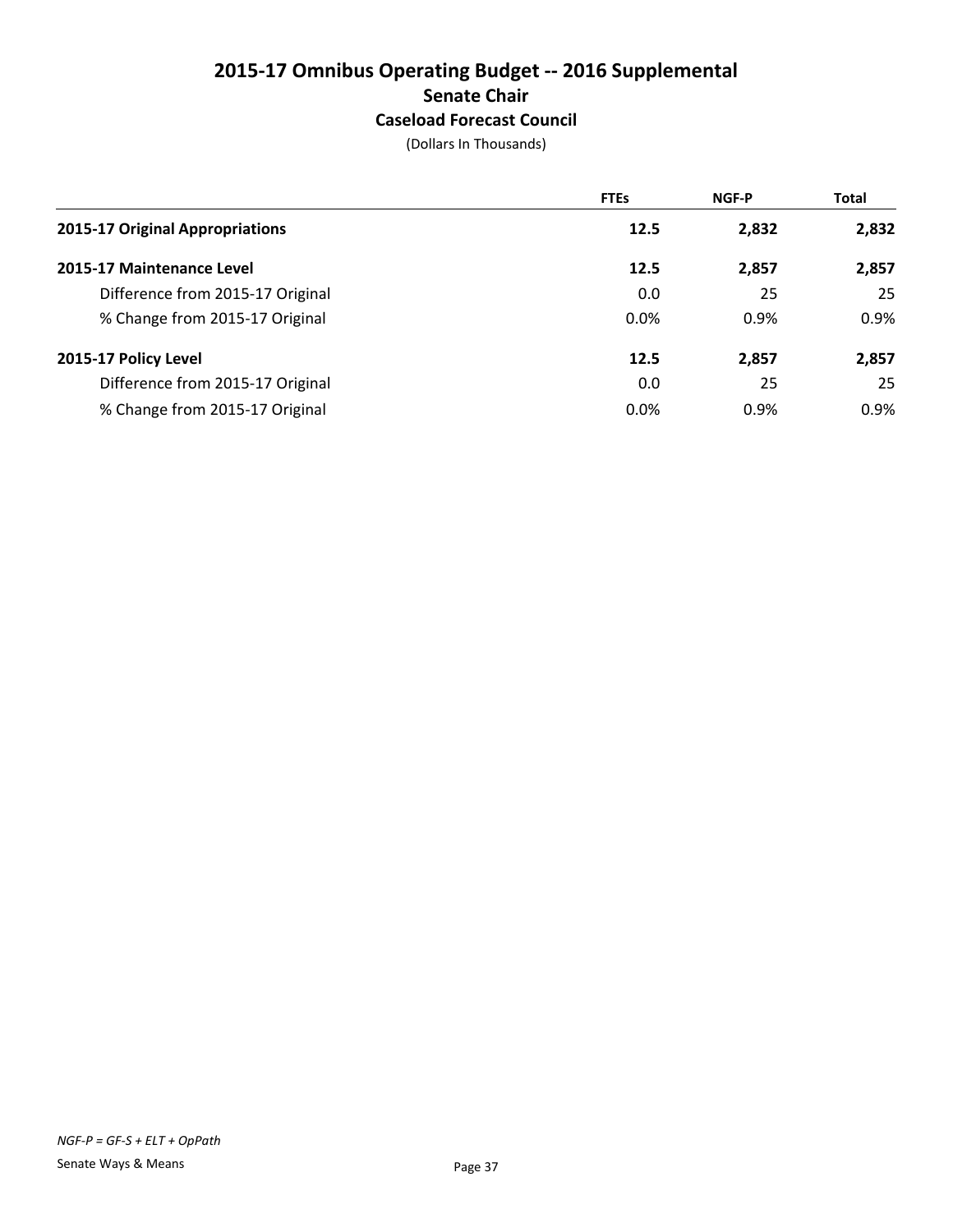## **2015-17 Omnibus Operating Budget -- 2016 Supplemental Senate Chair Dept of Financial Institutions**

(Dollars In Thousands)

|                                   | <b>FTEs</b> | NGF-P       | <b>Total</b> |
|-----------------------------------|-------------|-------------|--------------|
| 2015-17 Original Appropriations   | 198.8       | 0           | 51,960       |
| 2015-17 Maintenance Level         | 198.8       | 0           | 51,940       |
| Difference from 2015-17 Original  | 0.0         | 0           | $-20$        |
| % Change from 2015-17 Original    | 0.0%        |             | $0.0\%$      |
| <b>Policy Other Changes:</b>      |             |             |              |
| 1. Mortgage Lending Fraud Account | 0.0         | 0           | 482          |
| <b>Policy -- Other Total</b>      | 0.0         | $\mathbf 0$ | 482          |
| <b>Total Policy Changes</b>       | 0.0         | 0           | 482          |
| 2015-17 Policy Level              | 198.8       | $\mathbf 0$ | 52,422       |
| Difference from 2015-17 Original  | 0.0         | 0           | 462          |
| % Change from 2015-17 Original    | 0.0%        |             | 0.9%         |

#### *Comments:*

#### **1. Mortgage Lending Fraud Account**

Senate Bill 6282 extends the expiration date for the Mortgage Lending Fraud Prosecution Account, which is funded by a \$1 surcharge collected at the time of recording each deed of trust. The funds are used for the criminal prosecution of fraudulent activities related to mortgage lending. Expenditure authority is provided to the Department for contracts with local prosecutors' offices to fund their costs of prosecution. (Mortgage Lending Fraud Pros Account-Non-Appr)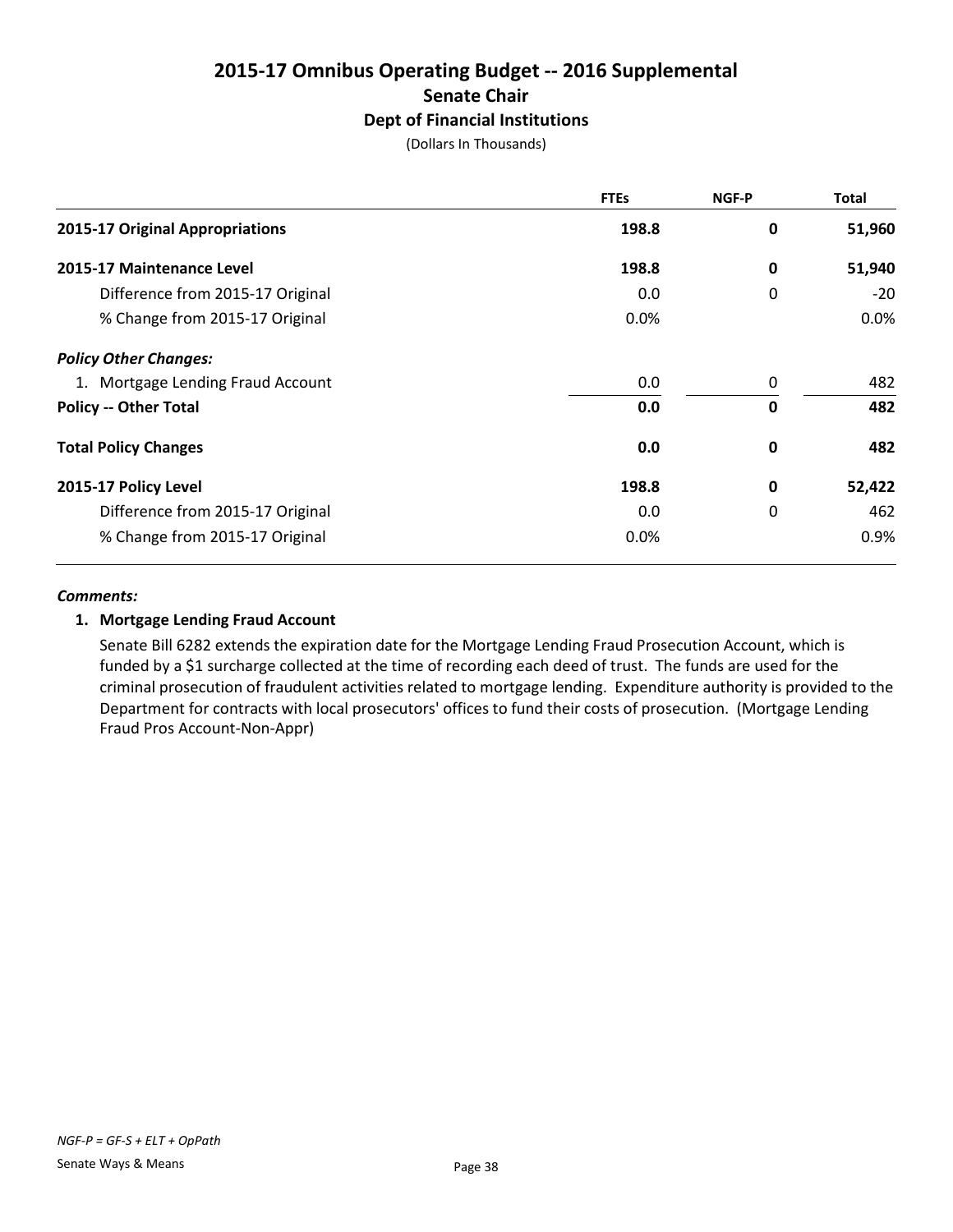## **2015-17 Omnibus Operating Budget -- 2016 Supplemental Senate Chair Department of Commerce**

(Dollars In Thousands)

|    |                                       | <b>FTEs</b> | NGF-P       | <b>Total</b> |
|----|---------------------------------------|-------------|-------------|--------------|
|    | 2015-17 Original Appropriations       | 275.0       | 121,265     | 488,382      |
|    | 2015-17 Maintenance Level             | 275.0       | 121,049     | 487,913      |
|    | Difference from 2015-17 Original      | 0.0         | $-216$      | $-469$       |
|    | % Change from 2015-17 Original        | 0.0%        | $-0.2%$     | $-0.1%$      |
|    | <b>Policy Other Changes:</b>          |             |             |              |
|    | 1. National Disaster Resiliency Grant | 2.3         | 0           | 11,743       |
|    | 2. Better Life Experience Program     | 0.3         | 199         | 199          |
| 3. | <b>Developmental Disabilities ETF</b> | 0.2         | $\mathbf 0$ | 210          |
| 4. | Eliminate Foreign Trade Contracts     | 0.0         | $-504$      | $-504$       |
| 5. | <b>Consolidated Homeless Grant</b>    | 0.0         | 0           | 7,475        |
| 6. | Developmental Disability Protection   | 0.0         | 693         | 693          |
| 7. | <b>Incremental Energy</b>             | 0.0         | 105         | 105          |
| 8. | <b>Eliminate Support to MRSC</b>      | 0.0         | 0           | $-2,803$     |
| 9. | <b>Street Youth Programs</b>          | 0.0         | $\Omega$    | 555          |
|    | 10. Truancy Reform                    | 0.2         | 0           | 1,506        |
|    | 11. Military Land Use Compatibility   | 0.7         | 98          | 98           |
|    | 12. Pacific Tower Reduction           | 0.0         | $-3,879$    | $-3,879$     |
|    | <b>Policy -- Other Total</b>          | 3.7         | $-3,288$    | 15,398       |
|    | Policy -- Transfer Total              | 2.5         | 1,130       | 1,130        |
|    | <b>Total Policy Changes</b>           | 6.2         | $-2,158$    | 16,528       |
|    | 2015-17 Policy Level                  | 281.2       | 118,891     | 504,441      |
|    | Difference from 2015-17 Original      | 6.2         | $-2,374$    | 16,059       |
|    | % Change from 2015-17 Original        | 2.2%        | $-2.0%$     | 3.3%         |

#### *Comments:*

#### **1. National Disaster Resiliency Grant**

Federal expenditure authority is increased in anticipation of receiving a federal National Disaster Resilience Competition (NDRC) grant. The NDRC grant will fund a portfolio of projects to help communities in the Puyallup River watershed recover from a 2012 winter storm that caused severe widespread flooding. Grant funds will also help these communities develop strategies, systems, and tools to more quickly recover from future natural disasters. (General Fund-Federal)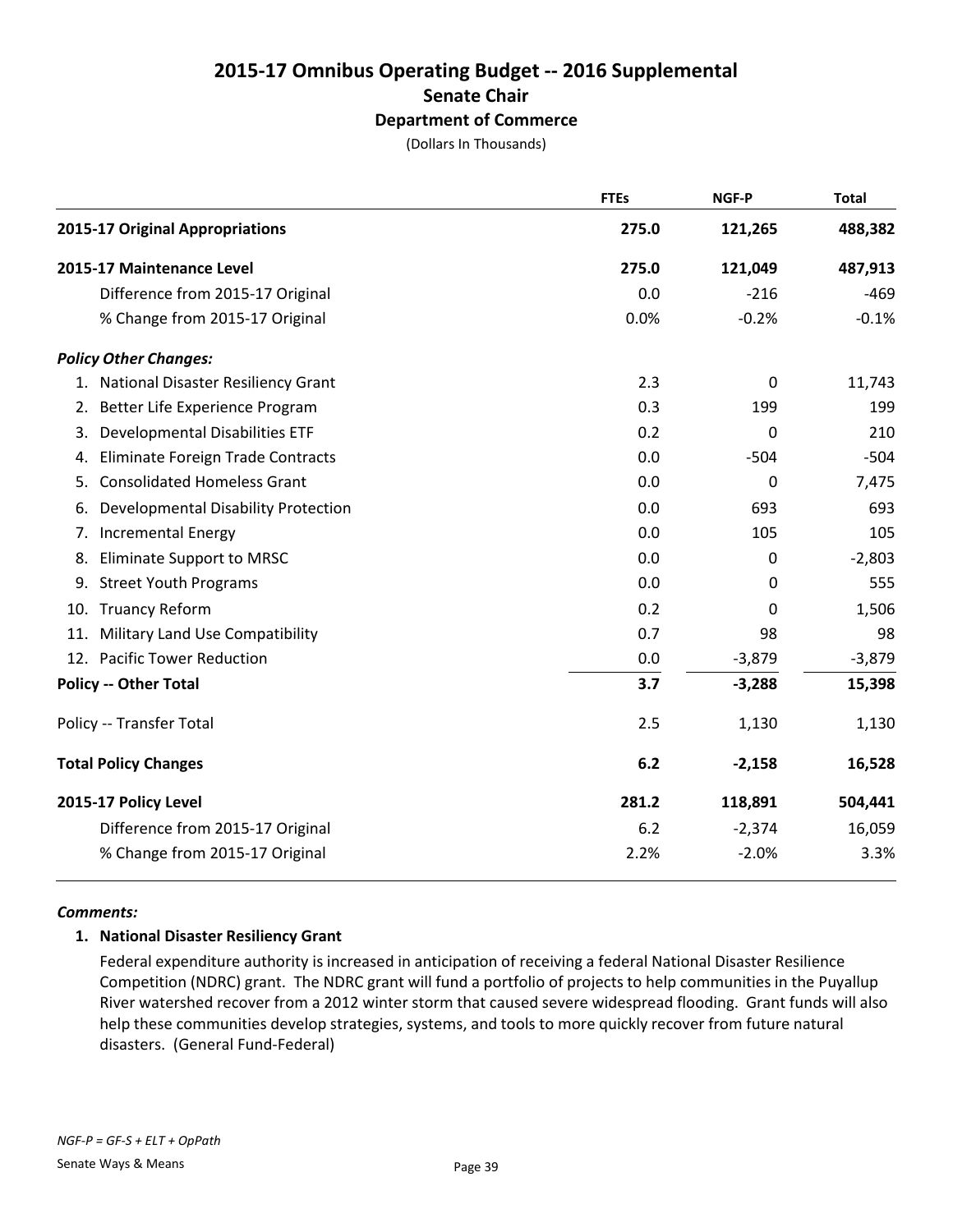## **2015-17 Omnibus Operating Budget -- 2016 Supplemental Senate Chair Department of Commerce**

(Dollars In Thousands)

#### **2. Better Life Experience Program**

Substitute Senate Bill 6210 creates the Washington Achieving a Better Life Experience (ABLE) Program to enable parents of children with special needs to have a tax-fee savings account similar to a college savings account to provide funds for the future care of their children. Funding is provided for administrative and outreach activities for the new program that will be conducted in conjunction with the Developmental Disabilities Endowment Trust Fund to reduce costs. (General Fund-State)

### **3. Developmental Disabilities ETF**

The Developmental Disabilities Endowment Trust Fund (DDEFT) allows individuals with disabilities or their families to set aside funds for future use without affecting their eligibility for government services. Additional expenditure authority is granted to expand outreach efforts to increase enrollment and provide trust account holders with online access to account information. (Community/Economic Development Fee-State)

### **4. Eliminate Foreign Trade Contracts**

Funding for contracts with foreign representatives who provide export assistance, primarily in Europe and Asia, to Washington businesses is eliminated. (General Fund-State)

### **5. Consolidated Homeless Grant**

A forecasted decrease in homeless document recording surcharge revenue has not materialized, and therefore, additional funding is available and appropriated for the Department's Consolidated Homeless Grant program. (Home Security Fund Account-State; Affordable Housing For All-State)

#### **6. Developmental Disability Protection**

Funding is provided for Engrossed Second Substitute Senate Bill 6564, which creates an Office of the Developmental Disabilities Ombuds within the Department. (General Fund-State)

#### **7. Incremental Energy**

Funding is provided for Engrossed Senate Bill 6166, which requires the Department to adopt rules to develop a methodology for calculating baselined levels of generation of incremental electricity produced as a result of a capital investment project. (General Fund-State)

#### **8. Eliminate Support to MRSC**

State funding for the non-profit Municipal Research Service Center (MRSC) is eliminated. Counties, cities and port district may choose to continue services under a fee-for-service, membership dues, or other financial arrangement with MRSC. (Liquor Revolving Account-State)

#### **9. Street Youth Programs**

Funding is provided to increase street youth services to connect homeless youths to shelter and services, such as health and mental health care, substance abuse treatment, education and employment services. A portion of the funds are directed to south King County, which has experienced an increase in homeless youths. (Home Security Fund Account-State)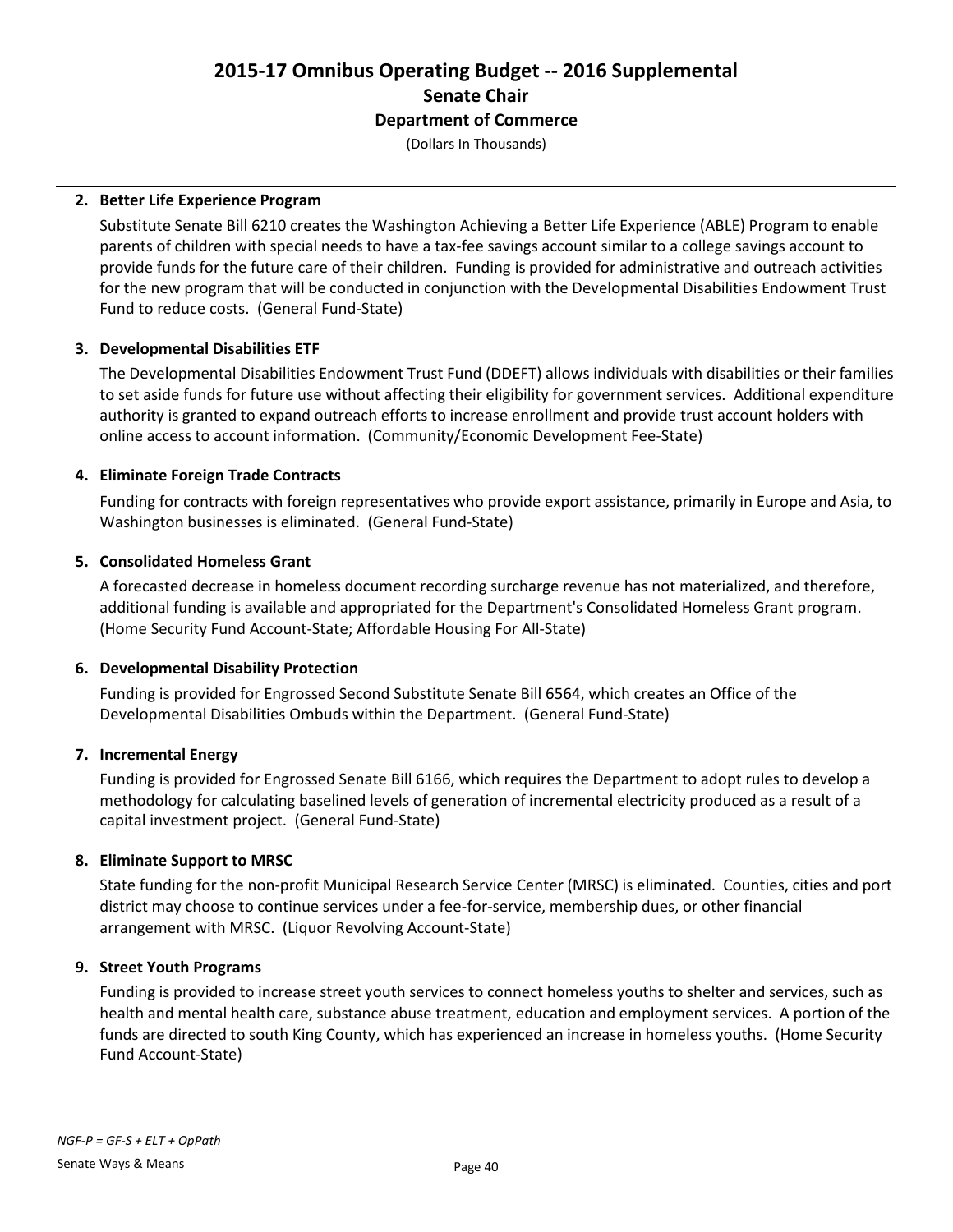## **2015-17 Omnibus Operating Budget -- 2016 Supplemental Senate Chair Department of Commerce**

(Dollars In Thousands)

#### **10. Truancy Reform**

Funding is provided to implement Second Substitute Senate Bill 6497, which requires the investment in an additional 18 HOPE beds and 10 Crisis Residential Center beds to assist truant and other at-risk youth in need of services. Beds will be added throughout the state based on need and volume of truancy petitions. (Home Security Fund Account-State)

#### **11. Military Land Use Compatibility**

One-time matching funds are provided to secure a federal grant to help ensure local land-use planning decisions better align with the operational needs and missions of military bases. With the grant, the Department will complete an analysis of military bases and training areas, integrate Department of Defense joint land use studies in a state strategy, and provide recommendations to maintain compatible land uses. (General Fund-State)

#### **12. Pacific Tower Reduction**

Funding is eliminated for the operating expenses of the Pacific Tower in Seattle. The assumption is that the Department will renegotiate the lease to make operations self-supporting. These actions may including charging tenants closer to market rates, moving additional state agencies into the Pacific Tower, and maximizing other rental and related income. (General Fund-State)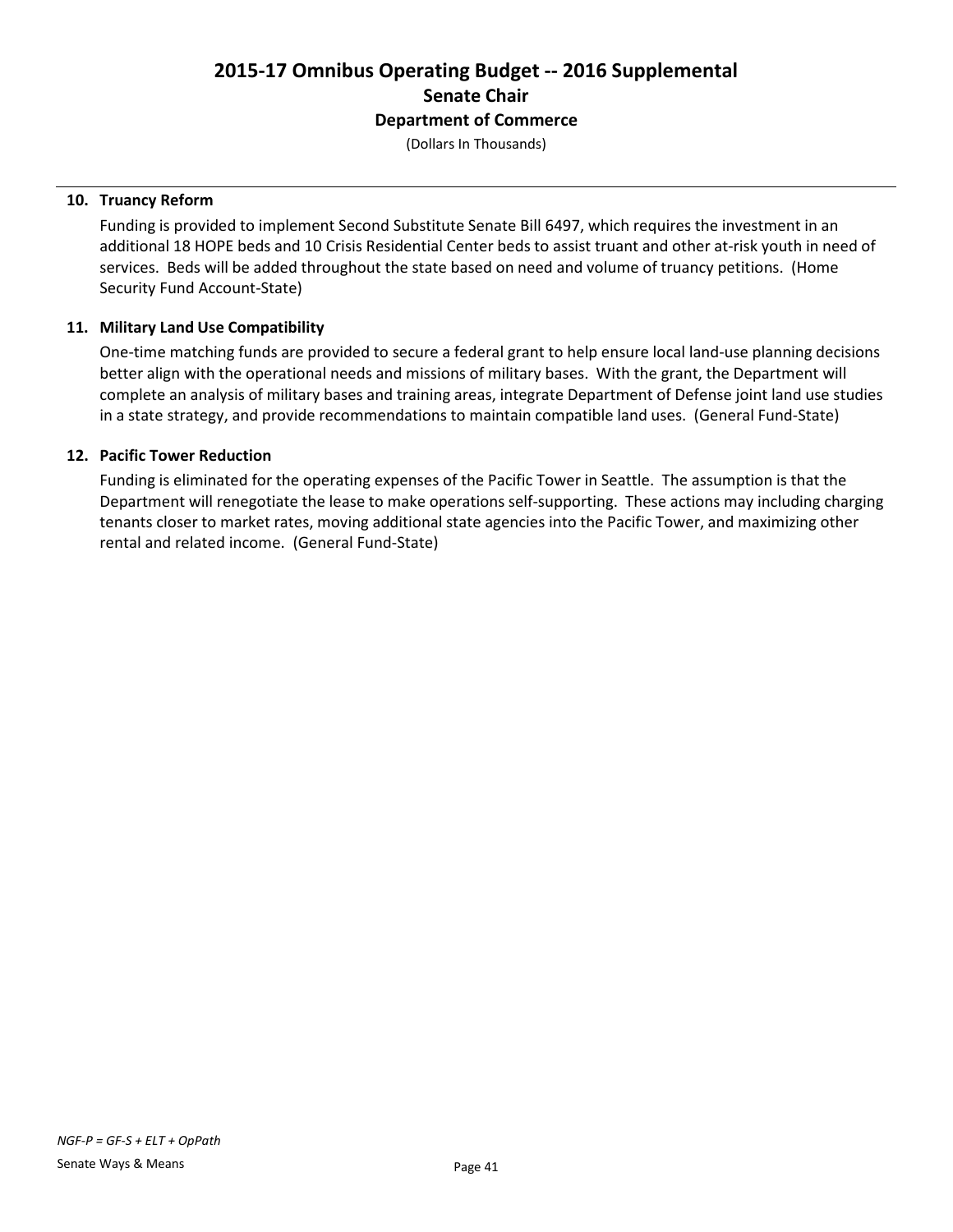## **2015-17 Omnibus Operating Budget -- 2016 Supplemental Senate Chair Economic & Revenue Forecast Council**

|                                  | <b>FTEs</b> | <b>NGF-P</b> | <b>Total</b> |
|----------------------------------|-------------|--------------|--------------|
| 2015-17 Original Appropriations  | 6.1         | 1,672        | 1,722        |
| 2015-17 Maintenance Level        | 6.1         | 1,692        | 1,742        |
| Difference from 2015-17 Original | 0.0         | 20           | 20           |
| % Change from 2015-17 Original   | 0.0%        | 1.2%         | 1.2%         |
| 2015-17 Policy Level             | 6.1         | 1,692        | 1,742        |
| Difference from 2015-17 Original | 0.0         | 20           | 20           |
| % Change from 2015-17 Original   | 0.0%        | 1.2%         | 1.2%         |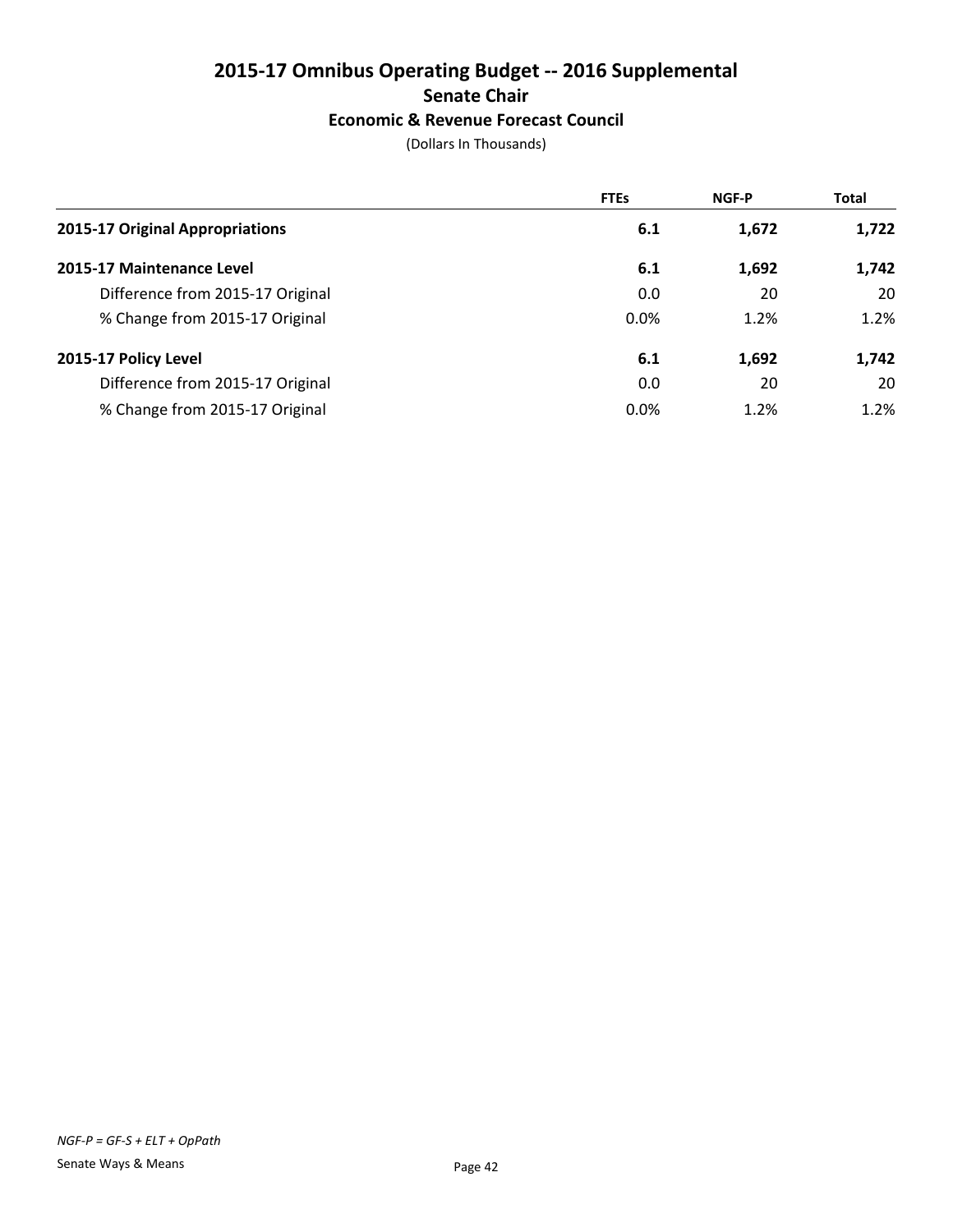# **2015-17 Omnibus Operating Budget -- 2016 Supplemental Senate Chair**

### **Office of Financial Management**

(Dollars In Thousands)

|                                  | <b>FTEs</b> | <b>NGF-P</b> | <b>Total</b> |
|----------------------------------|-------------|--------------|--------------|
| 2015-17 Original Appropriations  | 192.8       | 38,903       | 136,004      |
| 2015-17 Maintenance Level        | 192.8       | 38,890       | 136,014      |
| Difference from 2015-17 Original | 0.0         | $-13$        | 10           |
| % Change from 2015-17 Original   | 0.0%        | $0.0\%$      | 0.0%         |
| <b>Policy Other Changes:</b>     |             |              |              |
| 1. OFM Central Service Charge    | 0.0         | $-14,610$    | 0            |
| 2. Dynamic Fiscal Notes          | 0.2         | 0            | 85           |
| 3. Eliminate Results Washington  | 6.5         | $-1,437$     | $-1,437$     |
| <b>Policy -- Other Total</b>     | 6.7         | $-16,047$    | $-1,352$     |
| Policy -- Transfer Total         | 7.5         | -878         | 2,022        |
| <b>Total Policy Changes</b>      | 14.2        | $-16,925$    | 670          |
| 2015-17 Policy Level             | 207.0       | 21,965       | 136,684      |
| Difference from 2015-17 Original | 14.2        | $-16,938$    | 680          |
| % Change from 2015-17 Original   | 7.3%        | -43.5%       | 0.5%         |

#### *Comments:*

#### **1. OFM Central Service Charge**

Budget, accounting, and forecasting activities at the Office of Financial Management will be funded from a new central service charge allocated to state agencies based on full time equivalent employees (FTEs) to distribute the cost proportionately among all state agency funds and accounts. (General Fund-State; OFM Central Services-State)

#### **2. Dynamic Fiscal Notes**

Funding is provided to implement section 3 of Second Engrossed Substitute Senate Bill No. 5915 (dynamic fiscal notes). (OFM Central Services-State)

#### **3. Eliminate Results Washington**

The Results Washington program (formerly GMAP) in the Office of Financial Management is eliminated. (General Fund-State)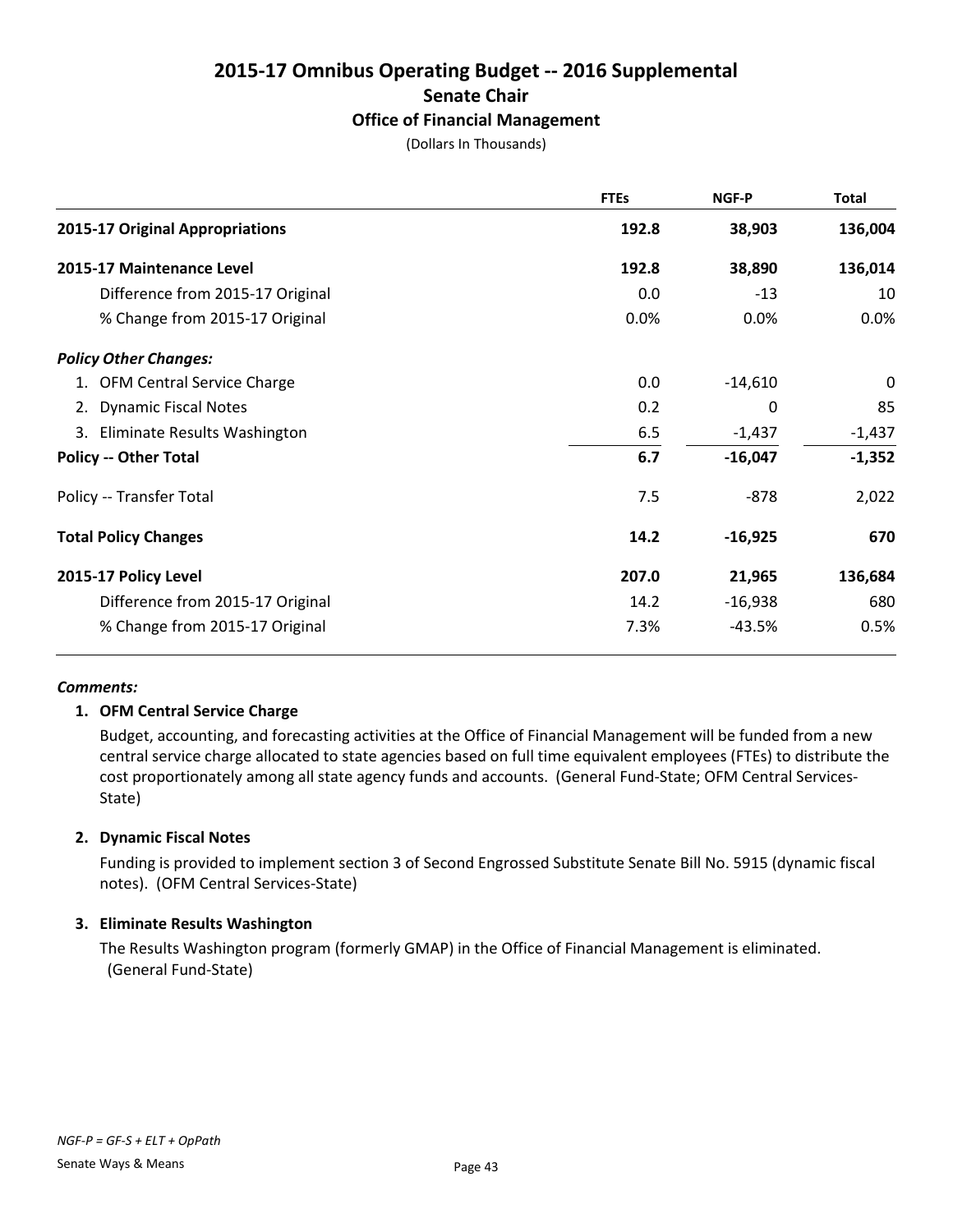## **2015-17 Omnibus Operating Budget -- 2016 Supplemental Senate Chair Office of Administrative Hearings**

|                                  | <b>FTEs</b> | <b>NGF-P</b> | <b>Total</b> |
|----------------------------------|-------------|--------------|--------------|
| 2015-17 Original Appropriations  | 170.8       | 0            | 38,508       |
| 2015-17 Maintenance Level        | 170.8       | 0            | 38,447       |
| Difference from 2015-17 Original | 0.0         | 0            | -61          |
| % Change from 2015-17 Original   | $0.0\%$     |              | $-0.2%$      |
| 2015-17 Policy Level             | 170.8       | 0            | 38,447       |
| Difference from 2015-17 Original | 0.0         | 0            | -61          |
| % Change from 2015-17 Original   | 0.0%        |              | $-0.2%$      |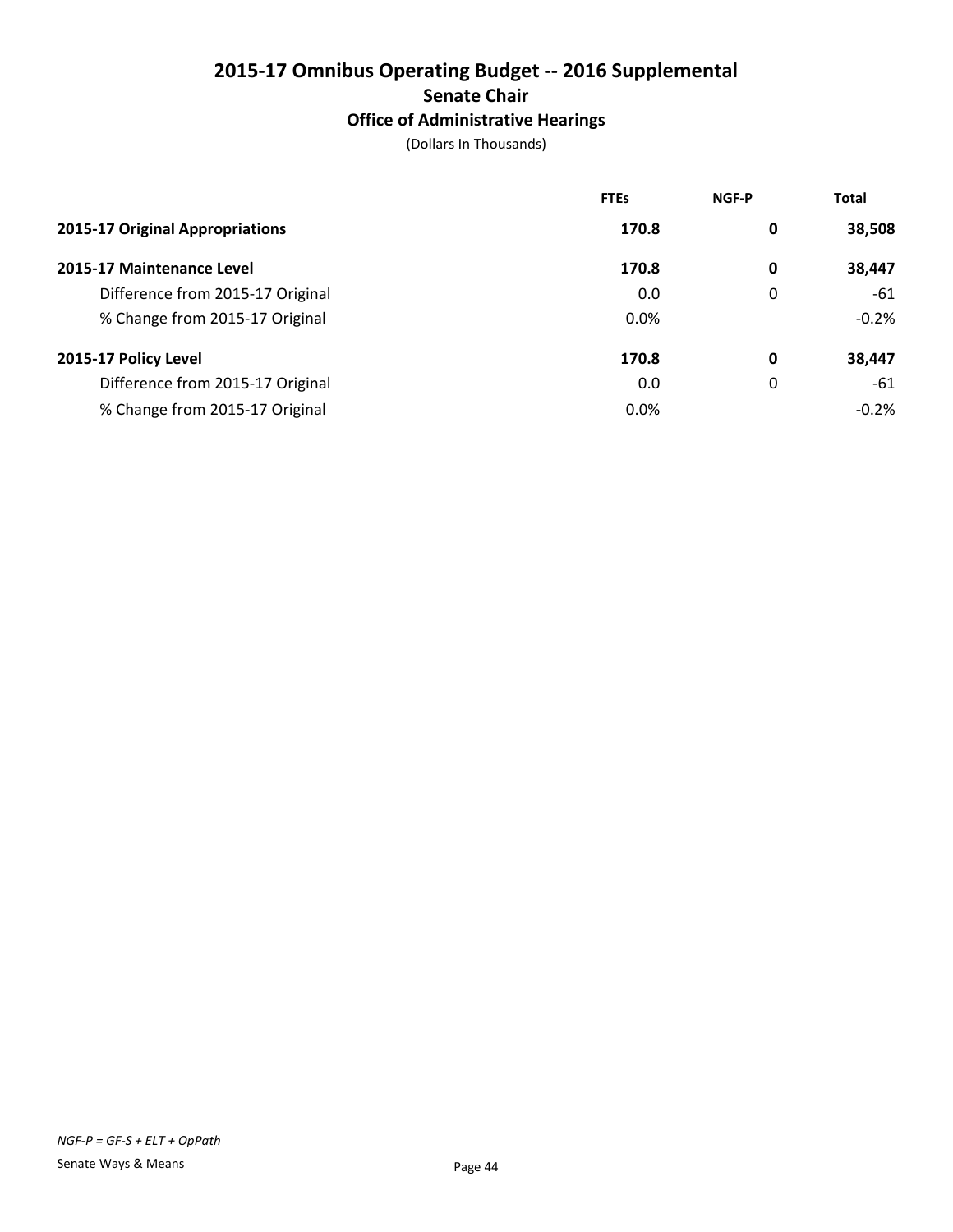## **2015-17 Omnibus Operating Budget -- 2016 Supplemental Senate Chair State Lottery Commission**

|                                  | <b>FTEs</b> | <b>NGF-P</b> | <b>Total</b> |
|----------------------------------|-------------|--------------|--------------|
| 2015-17 Original Appropriations  | 142.9       | 0            | 946,373      |
| 2015-17 Maintenance Level        | 142.9       | 0            | 946,332      |
| Difference from 2015-17 Original | 0.0         | 0            | $-41$        |
| % Change from 2015-17 Original   | $0.0\%$     |              | $0.0\%$      |
| 2015-17 Policy Level             | 142.9       | 0            | 946,332      |
| Difference from 2015-17 Original | 0.0         | 0            | $-41$        |
| % Change from 2015-17 Original   | 0.0%        |              | $0.0\%$      |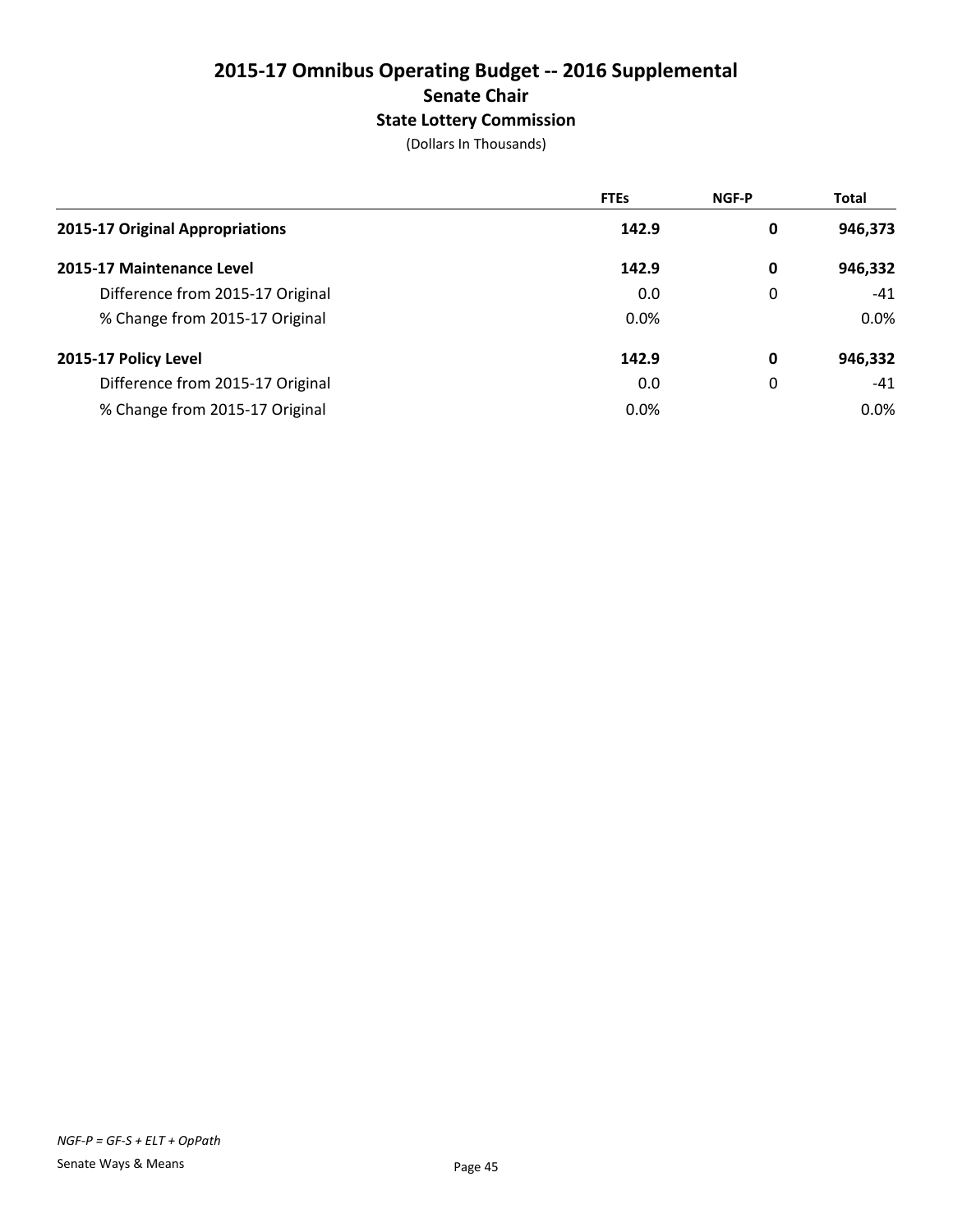## **2015-17 Omnibus Operating Budget -- 2016 Supplemental Senate Chair Washington State Gambling Comm**

|                                  | <b>FTEs</b> | <b>NGF-P</b> | <b>Total</b> |
|----------------------------------|-------------|--------------|--------------|
| 2015-17 Original Appropriations  | 134.0       | 0            | 30,548       |
| 2015-17 Maintenance Level        | 114.0       | 0            | 30,515       |
| Difference from 2015-17 Original | $-20.0$     | 0            | $-33$        |
| % Change from 2015-17 Original   | $-14.9%$    |              | $-0.1%$      |
| 2015-17 Policy Level             | 114.0       | 0            | 30,515       |
| Difference from 2015-17 Original | $-20.0$     | 0            | $-33$        |
| % Change from 2015-17 Original   | $-14.9%$    |              | $-0.1%$      |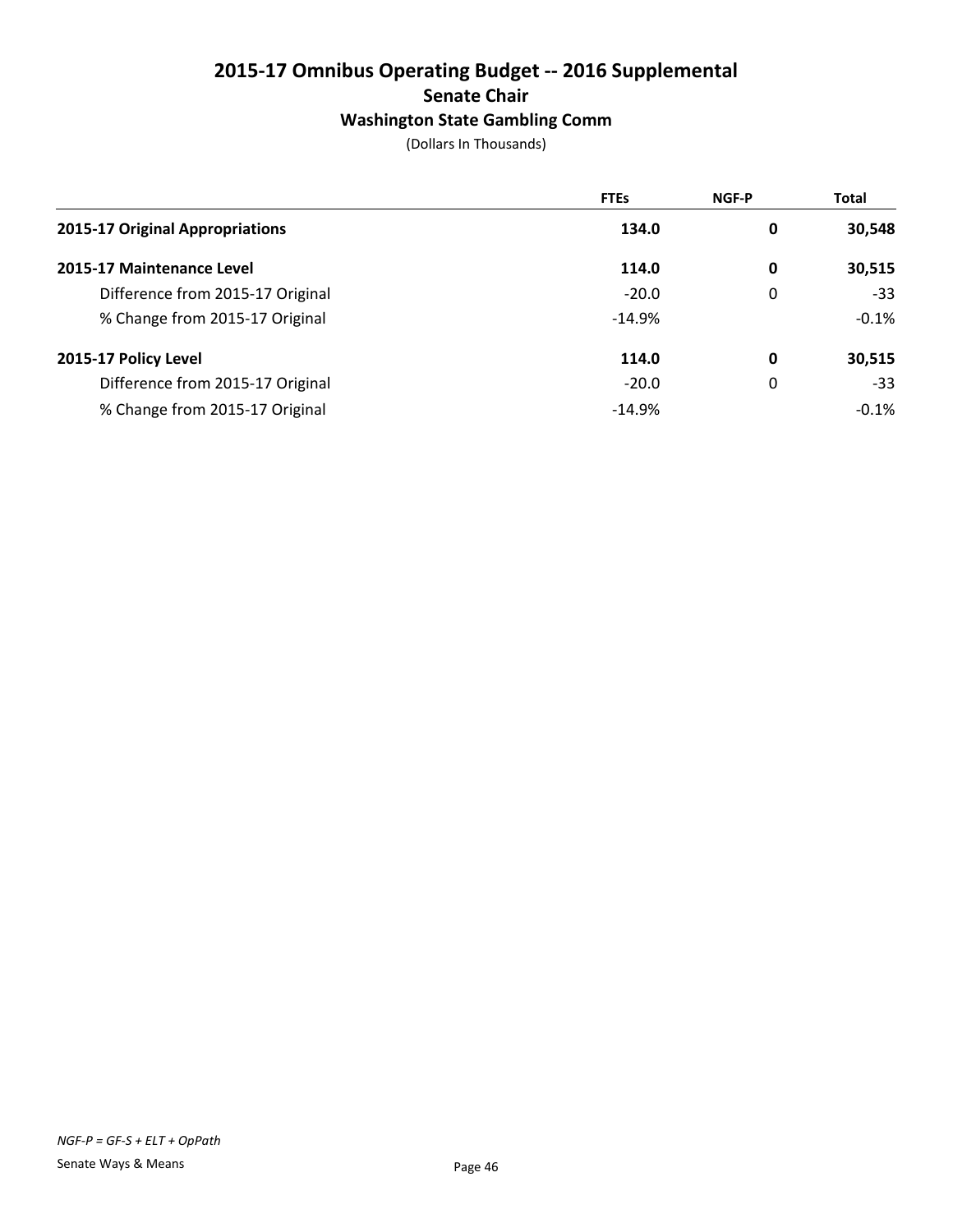## **2015-17 Omnibus Operating Budget -- 2016 Supplemental Senate Chair WA State Comm on Hispanic Affairs**

|                                  | <b>FTEs</b> | <b>NGF-P</b> | <b>Total</b> |
|----------------------------------|-------------|--------------|--------------|
| 2015-17 Original Appropriations  | 2.0         | 505          | 505          |
| 2015-17 Maintenance Level        | 2.0         | 519          | 519          |
| Difference from 2015-17 Original | 0.0         | 14           | 14           |
| % Change from 2015-17 Original   | 0.0%        | 2.8%         | 2.8%         |
| 2015-17 Policy Level             | 2.0         | 519          | 519          |
| Difference from 2015-17 Original | 0.0         | 14           | 14           |
| % Change from 2015-17 Original   | 0.0%        | 2.8%         | 2.8%         |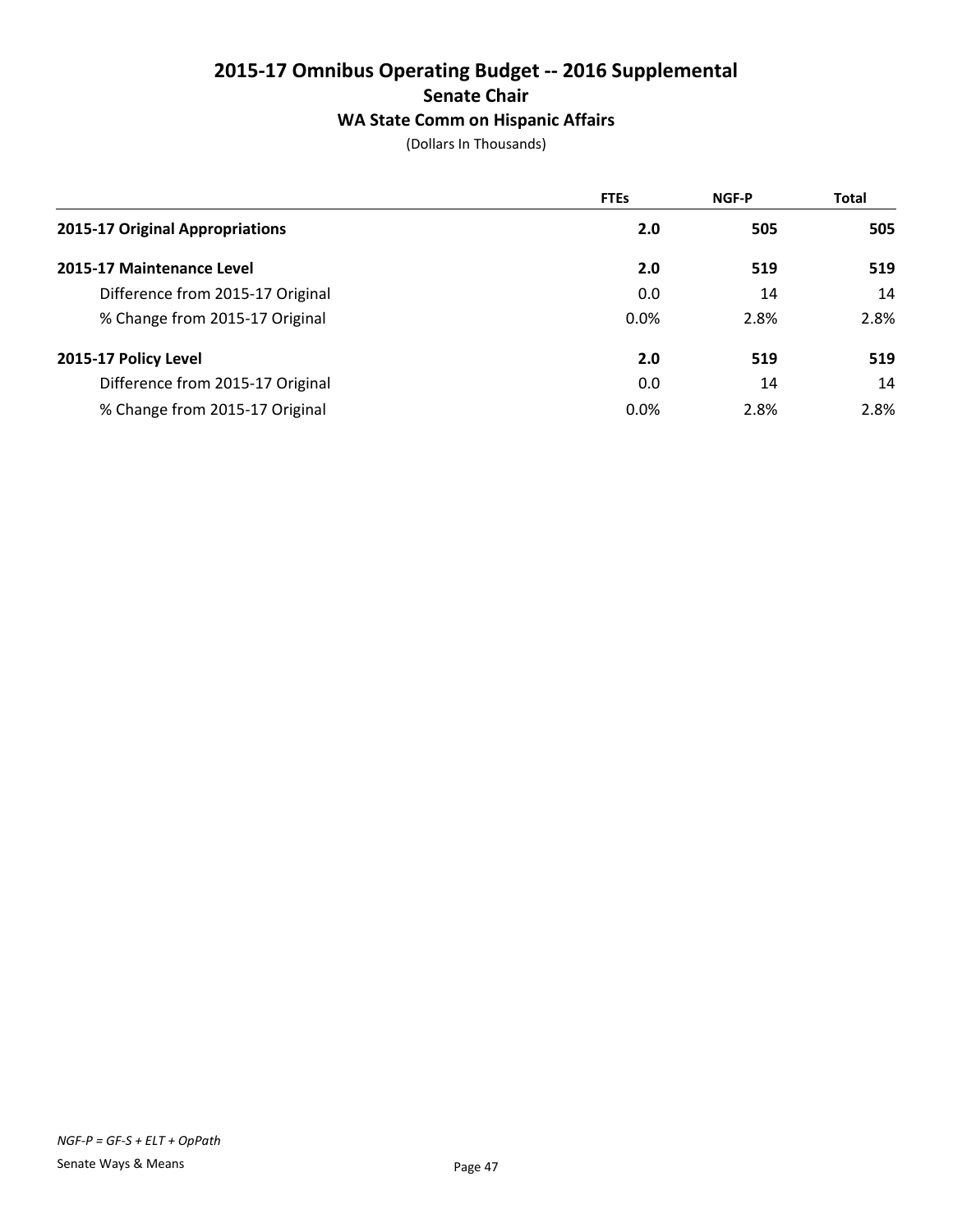## **2015-17 Omnibus Operating Budget -- 2016 Supplemental Senate Chair African-American Affairs Comm**

|                                  | <b>FTEs</b> | <b>NGF-P</b> | <b>Total</b> |
|----------------------------------|-------------|--------------|--------------|
| 2015-17 Original Appropriations  | 2.0         | 502          | 502          |
| 2015-17 Maintenance Level        | 2.0         | 514          | 514          |
| Difference from 2015-17 Original | 0.0         | 12           | 12           |
| % Change from 2015-17 Original   | 0.0%        | 2.4%         | 2.4%         |
| 2015-17 Policy Level             | 2.0         | 514          | 514          |
| Difference from 2015-17 Original | 0.0         | 12           | 12           |
| % Change from 2015-17 Original   | 0.0%        | 2.4%         | 2.4%         |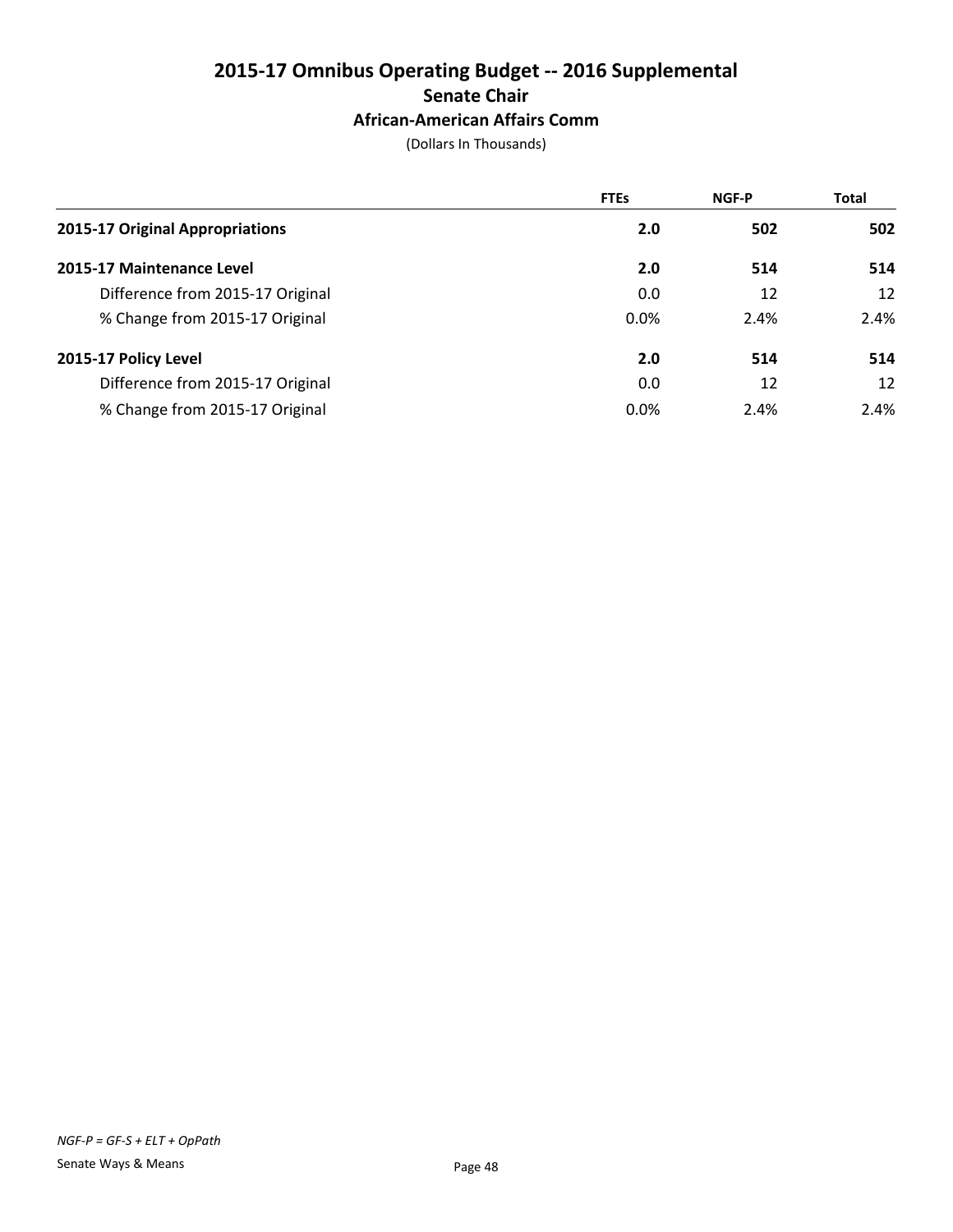## **2015-17 Omnibus Operating Budget -- 2016 Supplemental Senate Chair Department of Retirement Systems**

(Dollars In Thousands)

|                                  | <b>FTEs</b> | NGF-P       | <b>Total</b> |
|----------------------------------|-------------|-------------|--------------|
| 2015-17 Original Appropriations  | 250.4       | 0           | 62,244       |
| 2015-17 Maintenance Level        | 250.4       | 0           | 62,249       |
| Difference from 2015-17 Original | 0.0         | 0           | 5            |
| % Change from 2015-17 Original   | 0.0%        |             | 0.0%         |
| <b>Policy Other Changes:</b>     |             |             |              |
| 1. Retiree Annuities - SSB 6264  | 0.3         | 0           | 79           |
| <b>Policy -- Other Total</b>     | 0.3         | 0           | 79           |
| <b>Total Policy Changes</b>      | 0.3         | $\mathbf 0$ | 79           |
| 2015-17 Policy Level             | 250.7       | 0           | 62,328       |
| Difference from 2015-17 Original | 0.3         | 0           | 84           |
| % Change from 2015-17 Original   | 0.1%        |             | 0.1%         |

#### *Comments:*

#### **1. Retiree Annuities - SSB 6264**

One-time mplementation costs are provided for Substitute Senate Bill 6264, which authorizes certain retirees to purchase retirement annuities. (Dept of Retirement Systems Expense-State)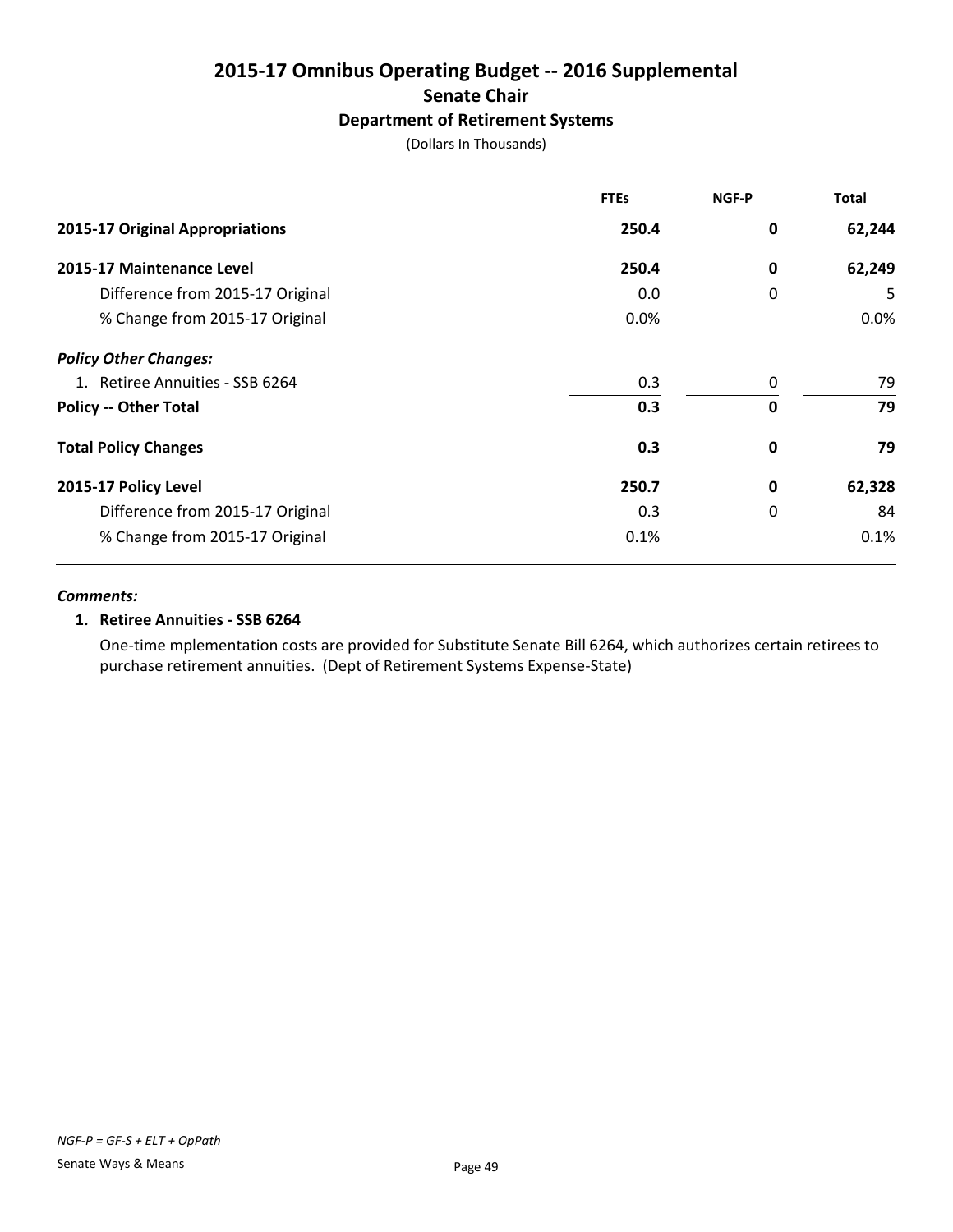## **2015-17 Omnibus Operating Budget -- 2016 Supplemental Senate Chair State Investment Board**

(Dollars In Thousands)

|                                  | <b>FTEs</b> | NGF-P       | Total  |
|----------------------------------|-------------|-------------|--------|
| 2015-17 Original Appropriations  | 97.4        | 0           | 42,452 |
| 2015-17 Maintenance Level        | 97.4        | 0           | 42,503 |
| Difference from 2015-17 Original | 0.0         | 0           | 51     |
| % Change from 2015-17 Original   | 0.0%        |             | 0.1%   |
| <b>Policy Other Changes:</b>     |             |             |        |
| 1. ABLE Program - SSB 6210       | 0.3         | 0           | 205    |
| 2. Retiree Annuities - SSB 6264  | 0.1         | 0           | 14     |
| <b>Policy -- Other Total</b>     | 0.3         | $\mathbf 0$ | 219    |
| <b>Total Policy Changes</b>      | 0.3         | 0           | 219    |
| 2015-17 Policy Level             | 97.7        | 0           | 42,722 |
| Difference from 2015-17 Original | 0.3         | 0           | 270    |
| % Change from 2015-17 Original   | 0.3%        |             | 0.6%   |

#### *Comments:*

#### **1. ABLE Program - SSB 6210**

Funding is provided to implement Substitute Senate Bill No. 6210 (Achieve a Better Life Experience program). (State Investment Board Expense Acct-State)

#### **2. Retiree Annuities - SSB 6264**

One-time mplementation costs are provided for Substitute Senate Bill 6264, which authorizes certain retirees to purchase retirement annuities. (State Investment Board Expense Acct-State)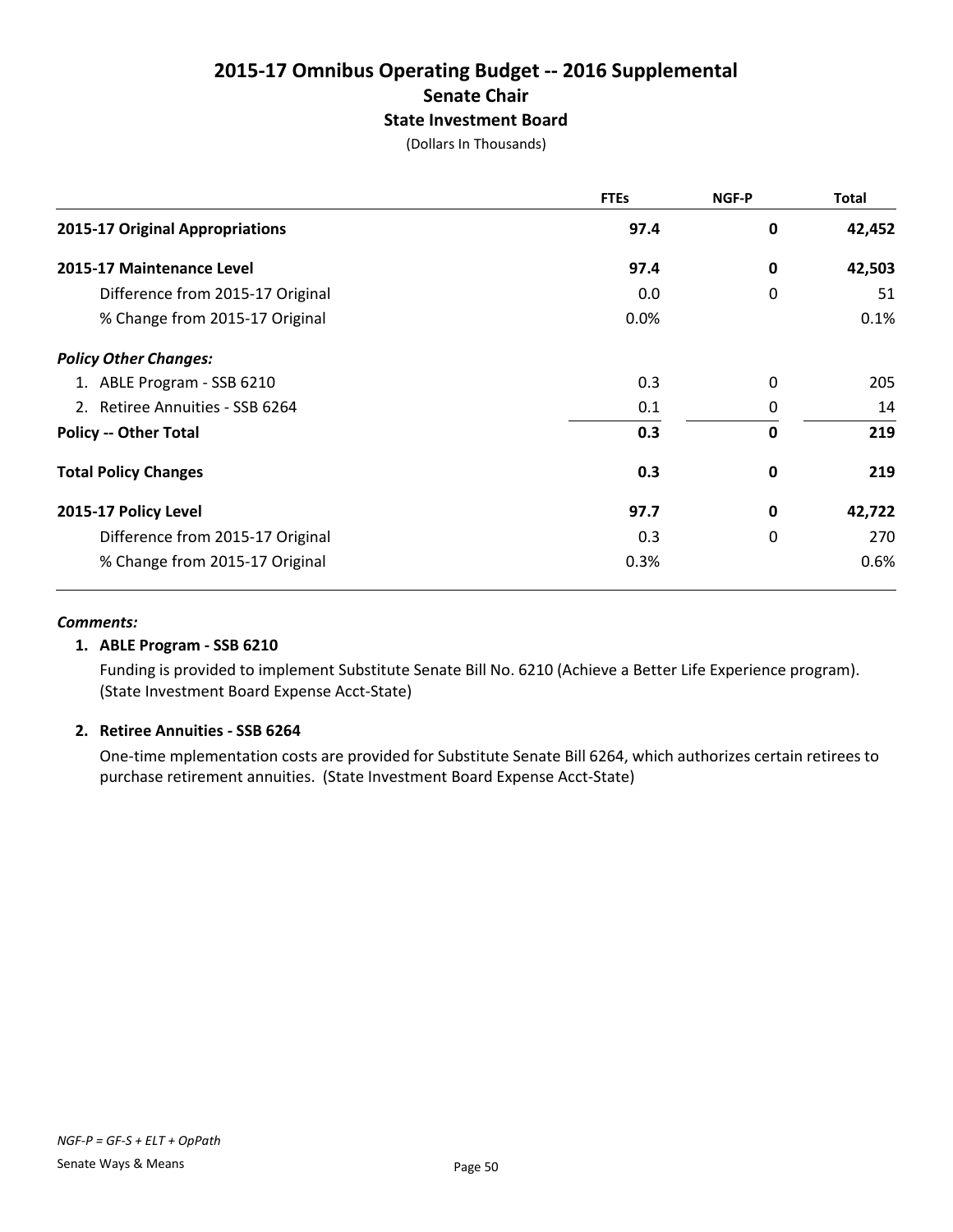## **2015-17 Omnibus Operating Budget -- 2016 Supplemental Senate Chair Department of Revenue**

(Dollars In Thousands)

|                                        | <b>FTEs</b> | <b>NGF-P</b> | Total       |
|----------------------------------------|-------------|--------------|-------------|
| 2015-17 Original Appropriations        | 1,214.9     | 239,909      | 285,139     |
| 2015-17 Maintenance Level              | 1,214.9     | 233,742      | 275,396     |
| Difference from 2015-17 Original       | 0.0         | $-6,167$     | $-9,743$    |
| % Change from 2015-17 Original         | 0.0%        | $-2.6%$      | $-3.4%$     |
| <b>Policy Other Changes:</b>           |             |              |             |
| <b>Financial Services Account</b>      | 0.0         | $-5,000$     | $\mathbf 0$ |
| 2. Business License Support            | 0.0         | $-3,500$     | $\pmb{0}$   |
| 3. Nonprofit Homeownership Development | 0.2         | 60           | 60          |
| 4. Headquarters Office Relocation      | 0.0         | 0            | 418         |
| <b>Policy -- Other Total</b>           | 0.2         | $-8,440$     | 478         |
| <b>Total Policy Changes</b>            | 0.2         | $-8,440$     | 478         |
| 2015-17 Policy Level                   | 1,215.0     | 225,302      | 275,874     |
| Difference from 2015-17 Original       | 0.2         | $-14,607$    | $-9,265$    |
| % Change from 2015-17 Original         | 0.0%        | $-6.1%$      | $-3.2%$     |

#### *Comments:*

#### **1. Financial Services Account**

One-time General Fund-State support is shifted to the Financial Services Account. (General Fund-State; Financial Services Regulation Acct-State)

#### **2. Business License Support**

One-time General Fund-State support is shifted to the Business License Account. (General Fund-State; Business License Account-State)

#### **3. Nonprofit Homeownership Development**

Funding is provided for the implemenation of Substitute Senate Bill 6211 (nonprofit homeowner development) which provides a property tax exemption for real property owned by a nonprofit entity for the purpose of developing single-family residences to be sold to low-income households. (General Fund-State)

#### **4. Headquarters Office Relocation**

Funding is shifted from fiscal year 2016 to fiscal year 2017 to align with the completion of the department's new headquarters building expected to open in December 2016. Additional funding is provided for relocation costs associated with the modified building predesign. (General Fund-State; Timber Tax Distribution Account-State; Business License Account-State; other accounts)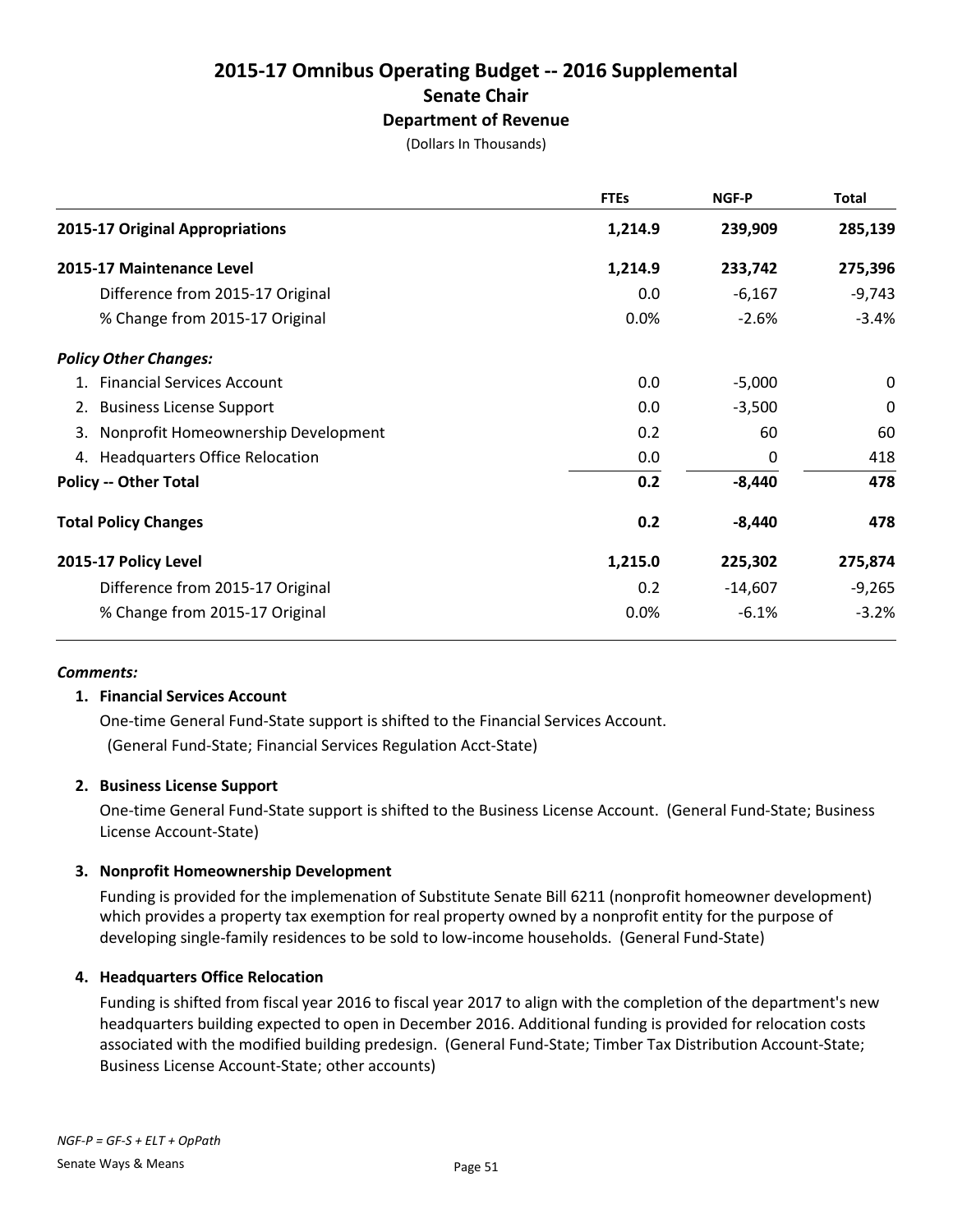## **2015-17 Omnibus Operating Budget -- 2016 Supplemental Senate Chair Board of Tax Appeals**

(Dollars In Thousands)

|                                  | <b>FTEs</b> | NGF-P | Total |
|----------------------------------|-------------|-------|-------|
| 2015-17 Original Appropriations  | 11.2        | 2,555 | 2,555 |
| 2015-17 Maintenance Level        | 11.2        | 2,613 | 2,613 |
| Difference from 2015-17 Original | 0.0         | 58    | 58    |
| % Change from 2015-17 Original   | 0.0%        | 2.3%  | 2.3%  |
| <b>Policy Other Changes:</b>     |             |       |       |
| 1. Database Upgrade              | 0.0         | 11    | 11    |
| <b>Policy -- Other Total</b>     | 0.0         | 11    | 11    |
| <b>Total Policy Changes</b>      | 0.0         | 11    | 11    |
| 2015-17 Policy Level             | 11.2        | 2,624 | 2,624 |
| Difference from 2015-17 Original | 0.0         | 69    | 69    |
| % Change from 2015-17 Original   | 0.0%        | 2.7%  | 2.7%  |

#### *Comments:*

#### **1. Database Upgrade**

Funding is provided to upgrade outdated interface software, allowing the agency to streamline case management efforts and provide counties and taxpayers with the benefit of electronic submission. (General Fund-State)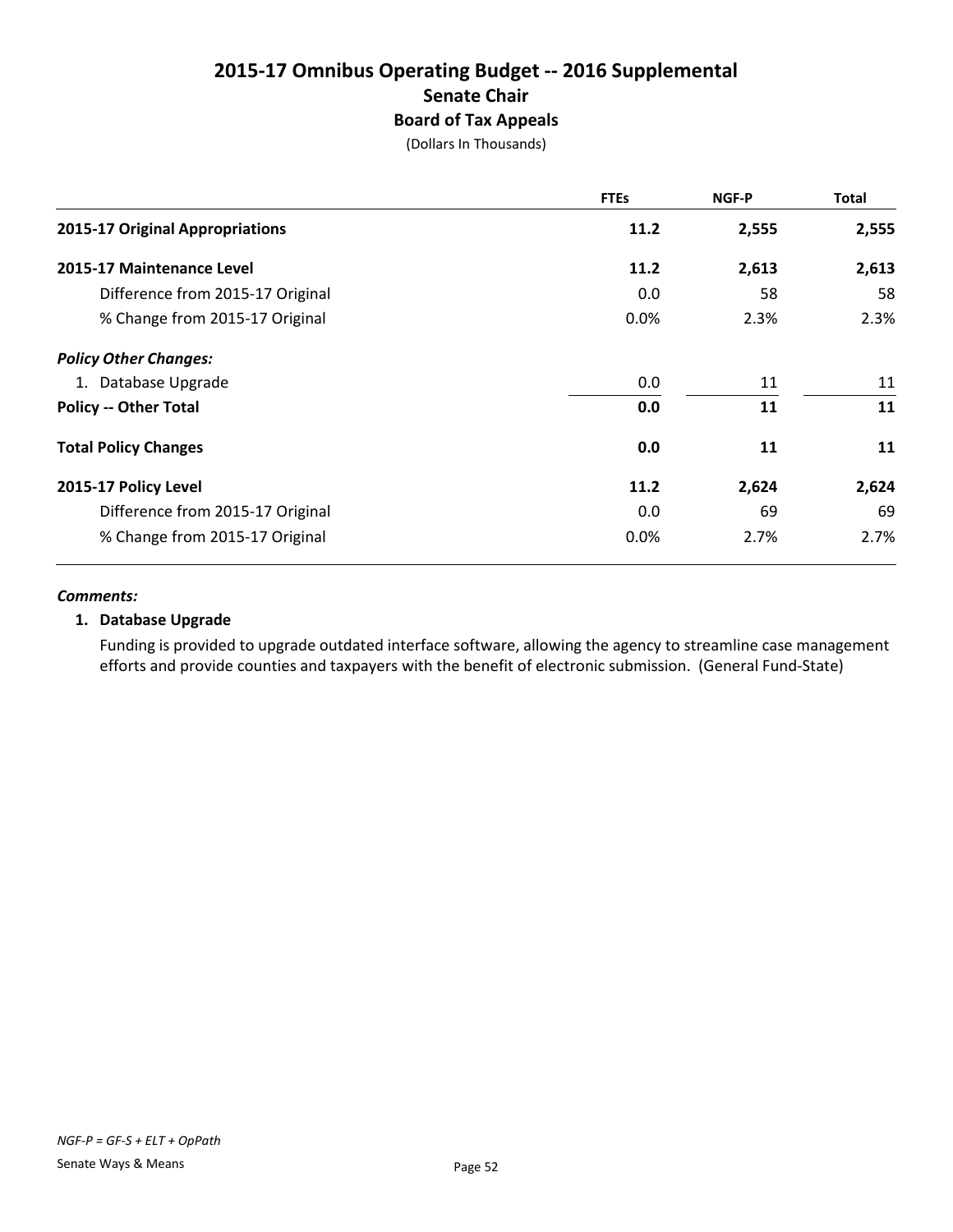## **2015-17 Omnibus Operating Budget -- 2016 Supplemental Senate Chair Minority & Women's Business Enterp**

|                                  | <b>FTEs</b> | NGF-P | <b>Total</b> |
|----------------------------------|-------------|-------|--------------|
| 2015-17 Original Appropriations  | 22.5        | 0     | 4,730        |
| 2015-17 Maintenance Level        | 22.5        | 0     | 4,883        |
| Difference from 2015-17 Original | 0.0         | 0     | 153          |
| % Change from 2015-17 Original   | 0.0%        |       | 3.2%         |
| 2015-17 Policy Level             | 22.5        | 0     | 4,883        |
| Difference from 2015-17 Original | 0.0         | 0     | 153          |
| % Change from 2015-17 Original   | 0.0%        |       | 3.2%         |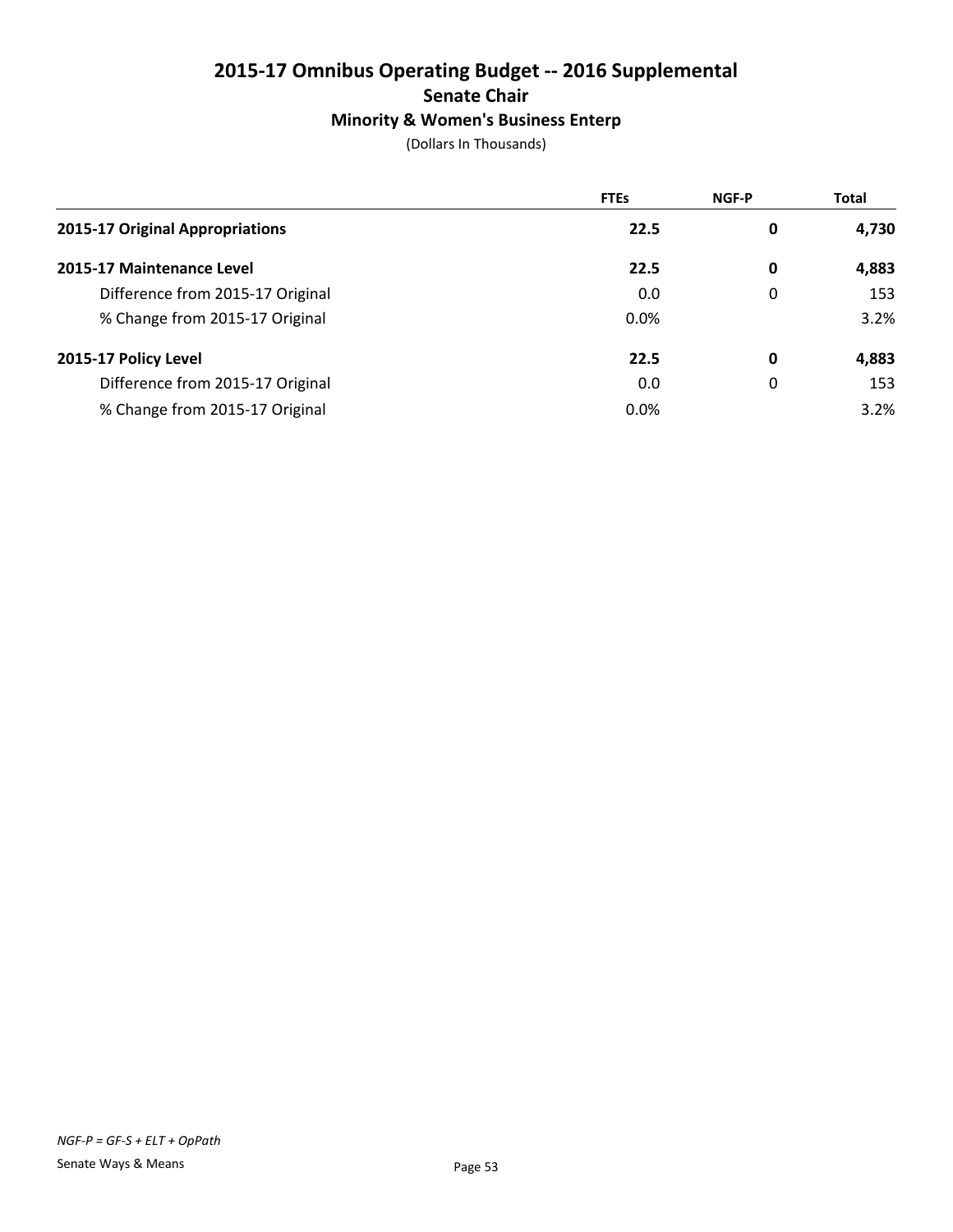# **2015-17 Omnibus Operating Budget -- 2016 Supplemental Senate Chair**

## **Office of Insurance Commissioner**

(Dollars In Thousands)

|                                        | <b>FTEs</b> | <b>NGF-P</b> | <b>Total</b> |
|----------------------------------------|-------------|--------------|--------------|
| 2015-17 Original Appropriations        | 239.6       | 527          | 59,514       |
| 2015-17 Maintenance Level              | 239.6       | 527          | 59,542       |
| Difference from 2015-17 Original       | 0.0         | 0            | 28           |
| % Change from 2015-17 Original         | 0.0%        | 0.0%         | 0.0%         |
| <b>Policy Other Changes:</b>           |             |              |              |
| 1. Life Insurance Reserve Requirements | 0.4         | $\Omega$     | 143          |
| 2. Pharmacy Benefit Managers           | 2.3         | 0            | 482          |
| <b>Policy -- Other Total</b>           | 2.6         | 0            | 625          |
| <b>Total Policy Changes</b>            | 2.6         | 0            | 625          |
| 2015-17 Policy Level                   | 242.2       | 527          | 60,167       |
| Difference from 2015-17 Original       | 2.6         | 0            | 653          |
| % Change from 2015-17 Original         | 1.1%        | 0.0%         | 1.1%         |

#### *Comments:*

#### **1. Life Insurance Reserve Requirements**

Funding authority is provided for SB 5180 (life insurance reserves) updates to valuation standards for minimum actuarial values for life insurance reserves and mortality standards for nonforfeiture. (Insurance Commissioner's Regulatory-State)

#### **2. Pharmacy Benefit Managers**

Funding authority is provided for 5ESSB 5857 (pharmacy benefit managers) that gives regulatory responsibility to the Office of the Insurance Commissioner for pharmacy benefit managers (PBMs) and requires the OIC to set fees for PBMs at a level that allows registration, renewal and oversight activities to be self-supporting. (Insurance Commissioner's Regulatory-State)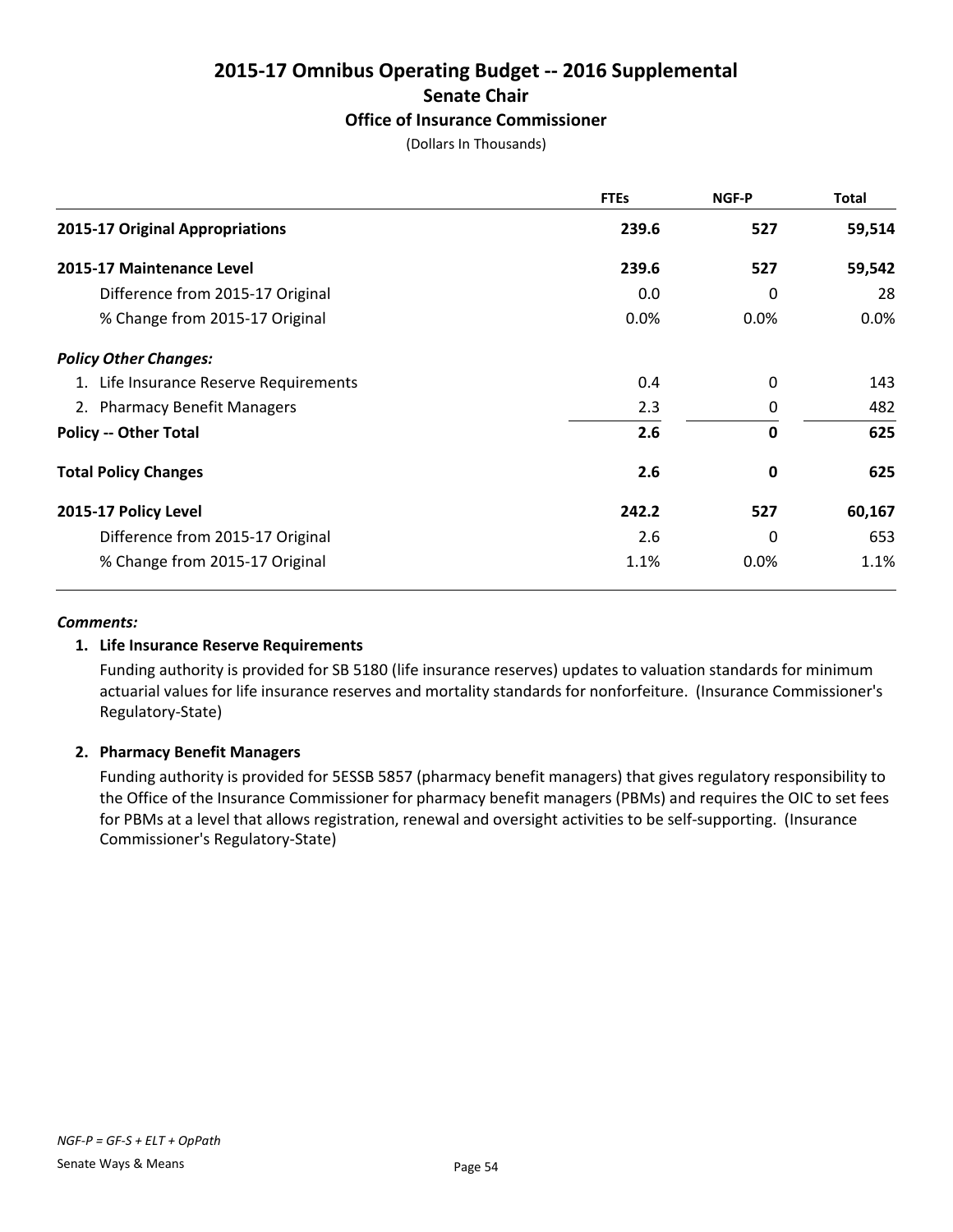## **2015-17 Omnibus Operating Budget -- 2016 Supplemental Senate Chair Consolidated Technology Services**

(Dollars In Thousands)

|                                    | <b>FTEs</b> | NGF-P    | <b>Total</b> |
|------------------------------------|-------------|----------|--------------|
| 2015-17 Original Appropriations    | 547.9       | 1,450    | 353,968      |
| 2015-17 Maintenance Level          | 573.9       | 1,450    | 336,909      |
| Difference from 2015-17 Original   | 26.0        | 0        | $-17,059$    |
| % Change from 2015-17 Original     | 4.7%        | $0.0\%$  | $-4.8%$      |
| <b>Policy Other Changes:</b>       |             |          |              |
| 1. Network Capacity Planning Staff | 1.5         | 0        | 369          |
| 2. SecureAccess Washington         | 3.0         | 0        | 2,744        |
| <b>Policy -- Other Total</b>       | 4.5         | 0        | 3,113        |
| Policy -- Transfer Total           | $-2.0$      | 0        | $-1,001$     |
| <b>Total Policy Changes</b>        | 2.5         | 0        | 2,112        |
| 2015-17 Policy Level               | 576.4       | 1,450    | 339,021      |
| Difference from 2015-17 Original   | 28.5        | $\Omega$ | $-14,947$    |
| % Change from 2015-17 Original     | 5.2%        | 0.0%     | $-4.2%$      |

#### *Comments:*

#### **1. Network Capacity Planning Staff**

This item adds two full-time equivalent staff to the Consolidated Technology Services (CTS) to support network capacity planning. (Consolidated Tech Services Rev Acct-Non-Appr)

#### **2. SecureAccess Washington**

Secure Access Washington (SAW) is a portal that allows state employees and members of the public to securely access state agency data and applications online. Expenditure and billing authority is provided to fund an increase in licensing fees and additional staff to support SAW development and helpdesk services due to anticipated growth in SAW usage. (Consolidated Tech Services Rev Acct-Non-Appr)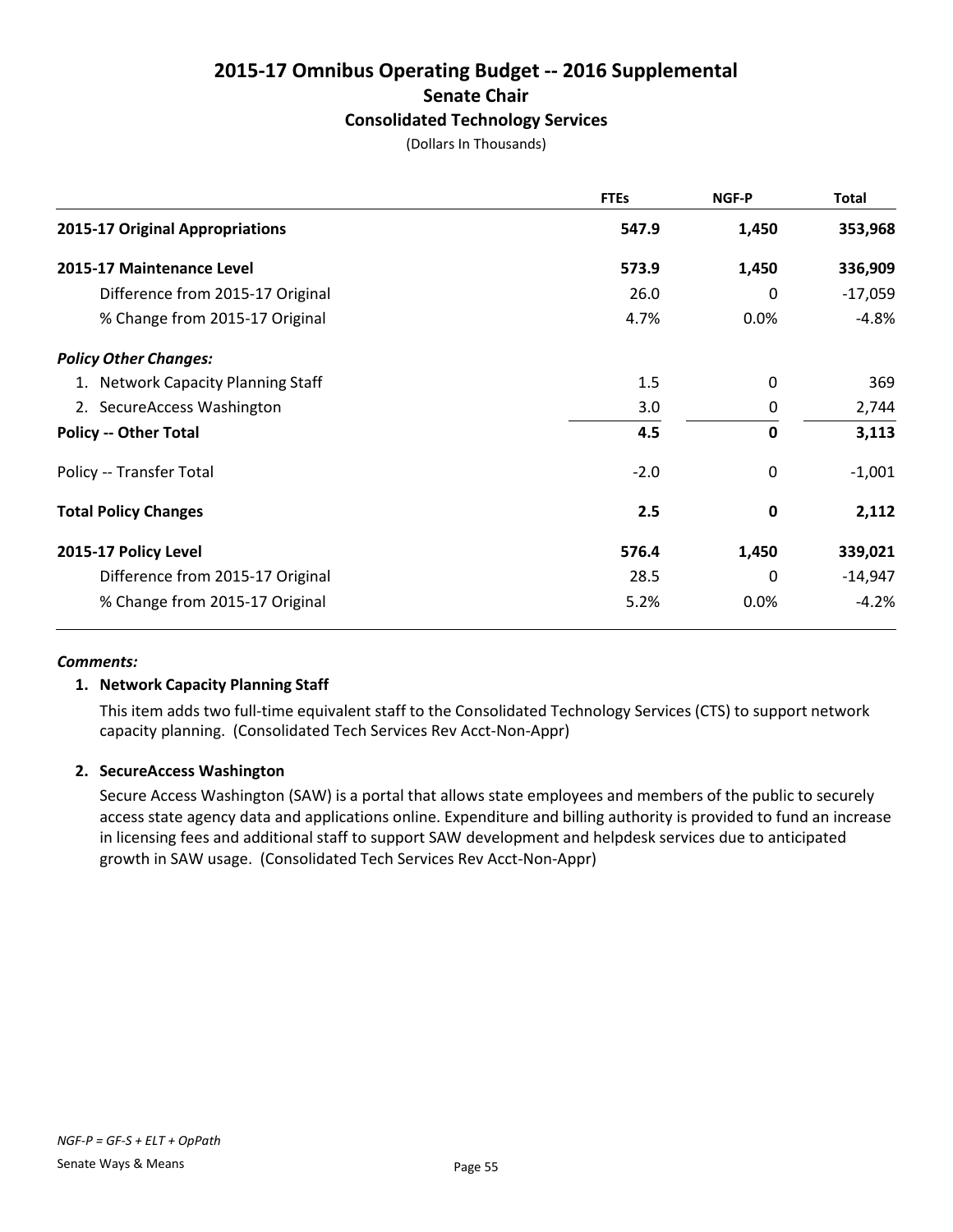## **2015-17 Omnibus Operating Budget -- 2016 Supplemental Senate Chair State Board of Accountancy**

|                                  | <b>FTEs</b> | <b>NGF-P</b> | <b>Total</b> |
|----------------------------------|-------------|--------------|--------------|
| 2015-17 Original Appropriations  | 11.3        | 0            | 6,095        |
| 2015-17 Maintenance Level        | 11.3        | 0            | 6,113        |
| Difference from 2015-17 Original | 0.0         | 0            | 18           |
| % Change from 2015-17 Original   | $0.0\%$     |              | 0.3%         |
| 2015-17 Policy Level             | 11.3        | 0            | 6,113        |
| Difference from 2015-17 Original | 0.0         | 0            | 18           |
| % Change from 2015-17 Original   | 0.0%        |              | 0.3%         |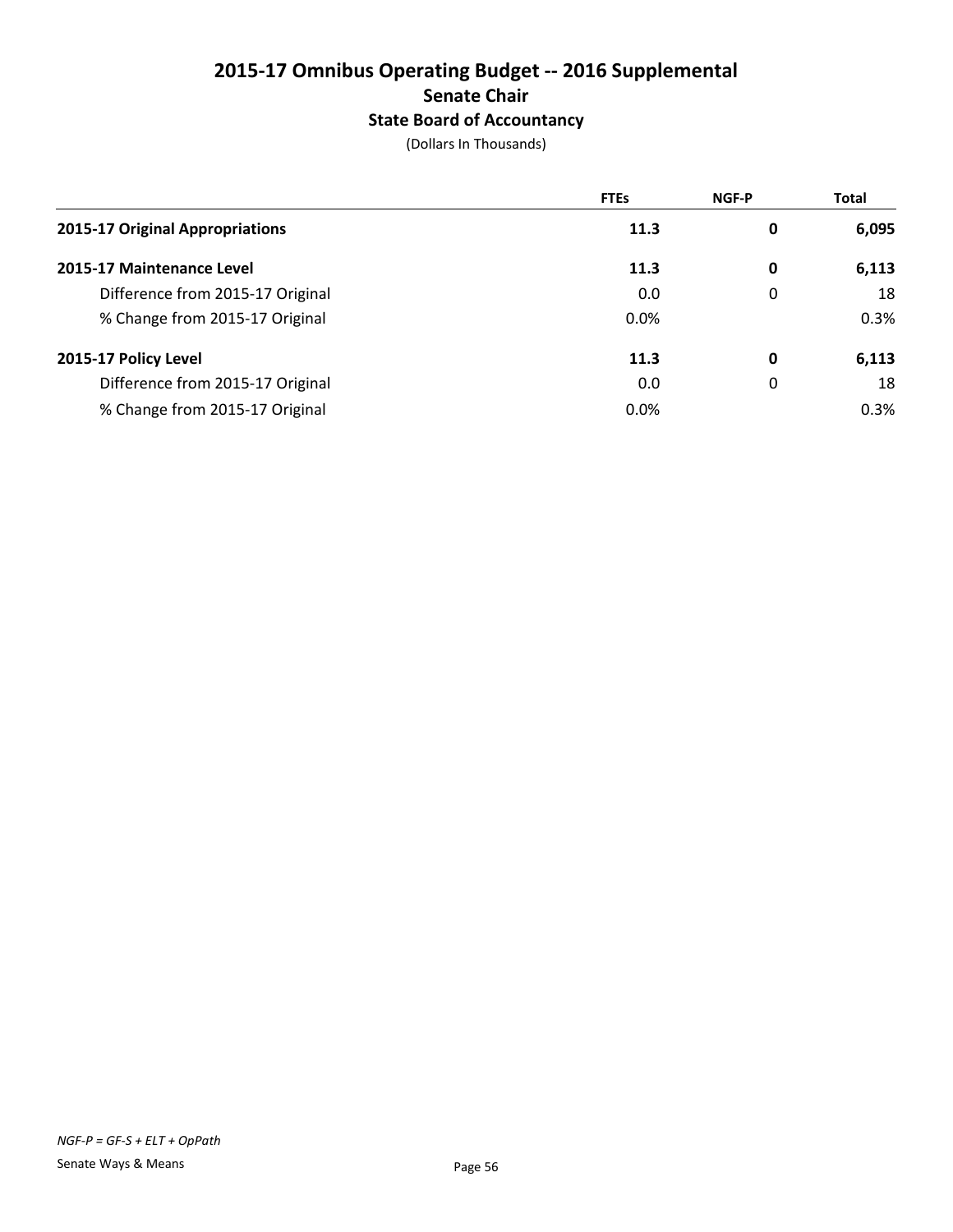## **2015-17 Omnibus Operating Budget -- 2016 Supplemental Senate Chair Forensic Investigations Council**

|                                  | <b>FTEs</b> | <b>NGF-P</b> | <b>Total</b> |
|----------------------------------|-------------|--------------|--------------|
| 2015-17 Original Appropriations  | 0.0         | 0            | 500          |
| 2015-17 Maintenance Level        | 0.0         | 0            | 502          |
| Difference from 2015-17 Original | 0.0         | 0            | 2            |
| % Change from 2015-17 Original   |             |              | 0.4%         |
| 2015-17 Policy Level             | 0.0         | 0            | 502          |
| Difference from 2015-17 Original | 0.0         | 0            | 2            |
| % Change from 2015-17 Original   |             |              | 0.4%         |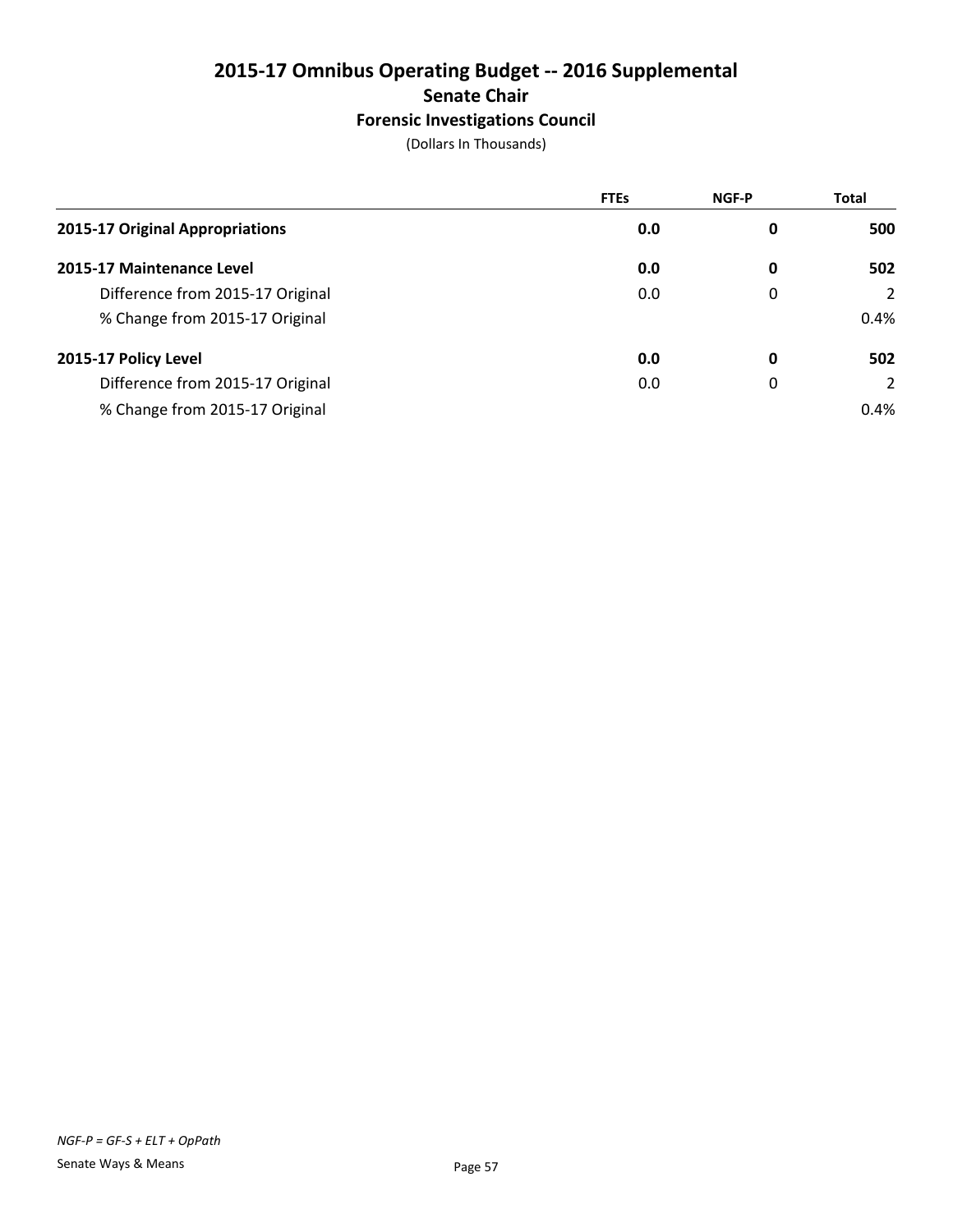## **2015-17 Omnibus Operating Budget -- 2016 Supplemental Senate Chair Dept of Enterprise Services**

(Dollars In Thousands)

|                                  | <b>FTEs</b> | NGF-P       | Total   |
|----------------------------------|-------------|-------------|---------|
| 2015-17 Original Appropriations  | 798.8       | 6,459       | 326,294 |
| 2015-17 Maintenance Level        | 772.8       | 6,249       | 325,887 |
| Difference from 2015-17 Original | $-26.0$     | $-210$      | -407    |
| % Change from 2015-17 Original   | $-3.3%$     | $-3.3%$     | $-0.1%$ |
| <b>Policy Other Changes:</b>     |             |             |         |
| 1. Campus Contracts              | 0.0         | 0           | 413     |
| <b>Policy -- Other Total</b>     | 0.0         | $\mathbf 0$ | 413     |
| <b>Total Policy Changes</b>      | 0.0         | 0           | 413     |
| 2015-17 Policy Level             | 772.8       | 6,249       | 326,300 |
| Difference from 2015-17 Original | $-26.0$     | $-210$      | 6       |
| % Change from 2015-17 Original   | $-3.3%$     | $-3.3%$     | 0.0%    |

#### *Comments:*

#### **1. Campus Contracts**

The Department partners with the Washington State Patrol, Olympia Fire Department, and private vendors to provide a safe and secure Capitol campus. Additional expenditure authority is provided due to the increased costs of these contracts. (State Vehicle Parking Account-Non-Appr; Enterprise Services Account-Non-Appr)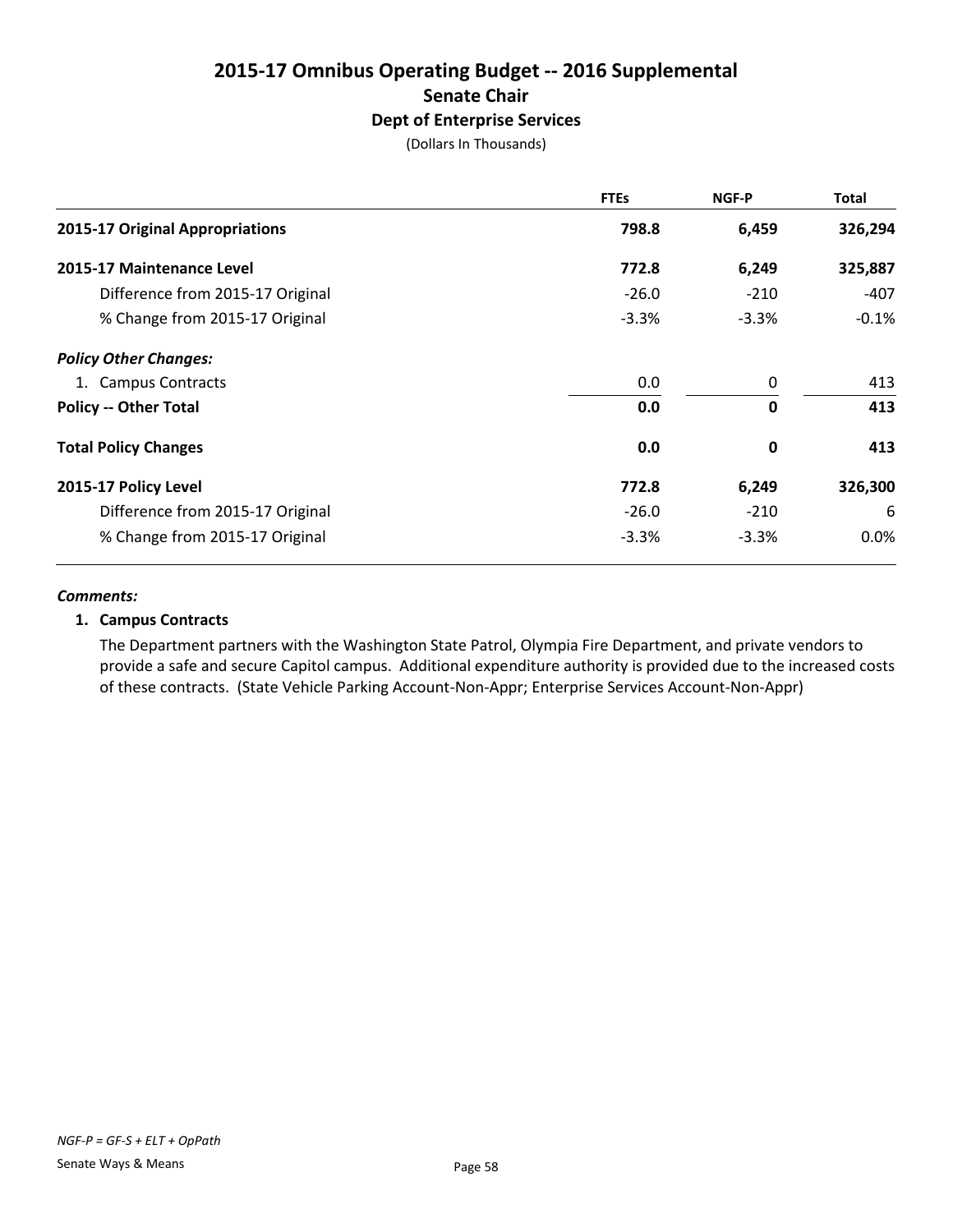## **2015-17 Omnibus Operating Budget -- 2016 Supplemental Senate Chair Washington Horse Racing Commission**

|                                  | <b>FTEs</b> | <b>NGF-P</b> | <b>Total</b> |
|----------------------------------|-------------|--------------|--------------|
| 2015-17 Original Appropriations  | 28.5        | 0            | 5,826        |
| 2015-17 Maintenance Level        | 28.5        | 0            | 5,789        |
| Difference from 2015-17 Original | 0.0         | 0            | $-37$        |
| % Change from 2015-17 Original   | $0.0\%$     |              | $-0.6%$      |
| 2015-17 Policy Level             | 28.5        | 0            | 5,789        |
| Difference from 2015-17 Original | 0.0         | 0            | $-37$        |
| % Change from 2015-17 Original   | 0.0%        |              | $-0.6%$      |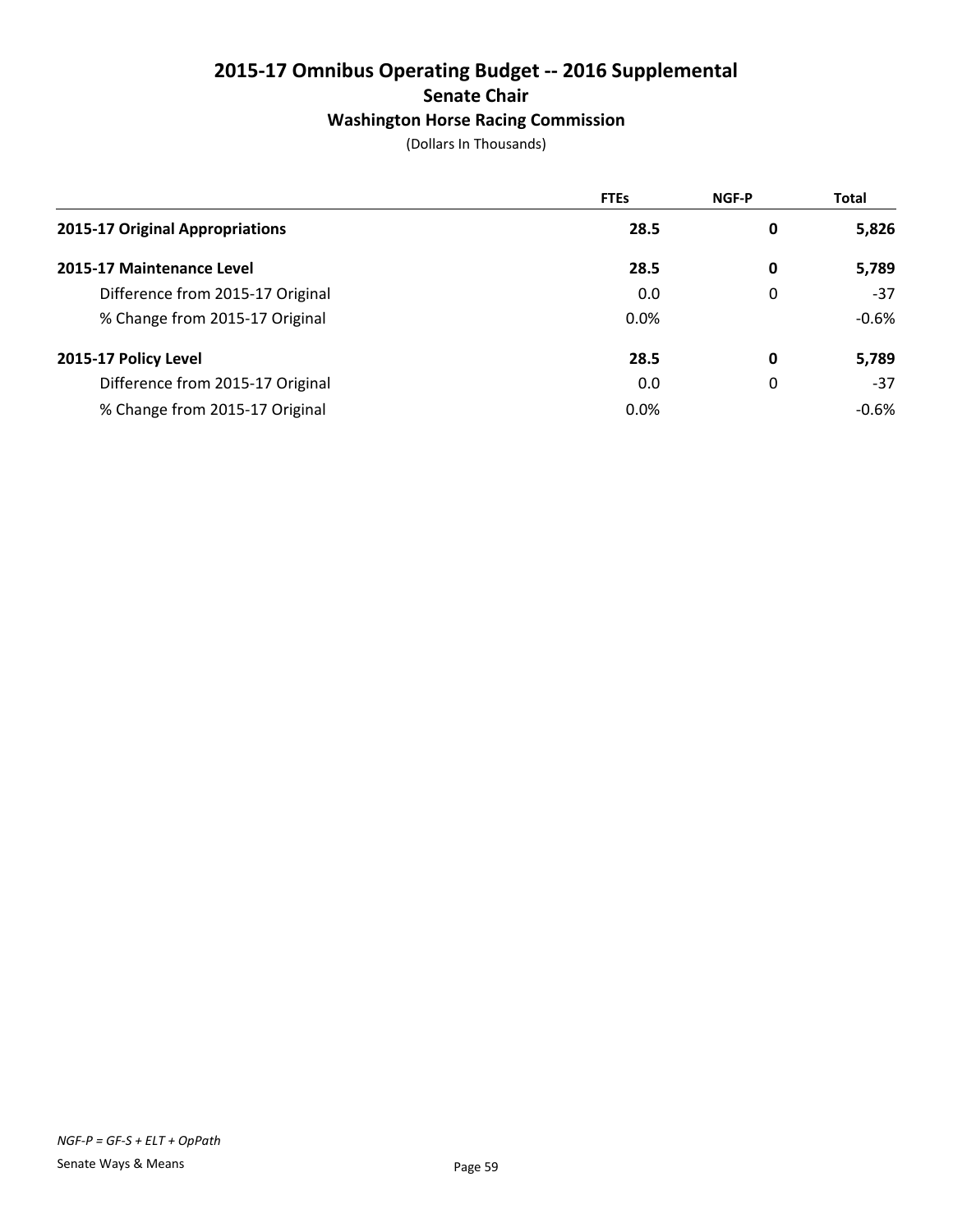## **2015-17 Omnibus Operating Budget -- 2016 Supplemental Senate Chair Liquor and Cannabis Board**

(Dollars In Thousands)

|                                    | <b>FTEs</b> | NGF-P | <b>Total</b> |
|------------------------------------|-------------|-------|--------------|
| 2015-17 Original Appropriations    | 341.0       | 0     | 82,925       |
| 2015-17 Maintenance Level          | 341.0       | 0     | 84,923       |
| Difference from 2015-17 Original   | 0.0         | 0     | 1,998        |
| % Change from 2015-17 Original     | $0.0\%$     |       | 2.4%         |
| <b>Policy Other Changes:</b>       |             |       |              |
| 1. One-Time Implementation Savings | 0.0         | 0     | -587         |
| <b>Policy -- Other Total</b>       | 0.0         | 0     | $-587$       |
| <b>Total Policy Changes</b>        | 0.0         | 0     | -587         |
| 2015-17 Policy Level               | 341.0       | 0     | 84,336       |
| Difference from 2015-17 Original   | 0.0         | 0     | 1,411        |
| % Change from 2015-17 Original     | 0.0%        |       | 1.7%         |

#### *Comments:*

#### **1. One-Time Implementation Savings**

Funding is reduced to reflect slower than the assumed hiring schedule and other funding assumptions from the 2015-17 operating budget. The 2015-17 operating budget funded new positions needed to implement cannabisrelated legislation and an expansion of beer and cider sales in grocery stores. (Dedicated Marijuana Account-State; Liquor Revolving Account-State)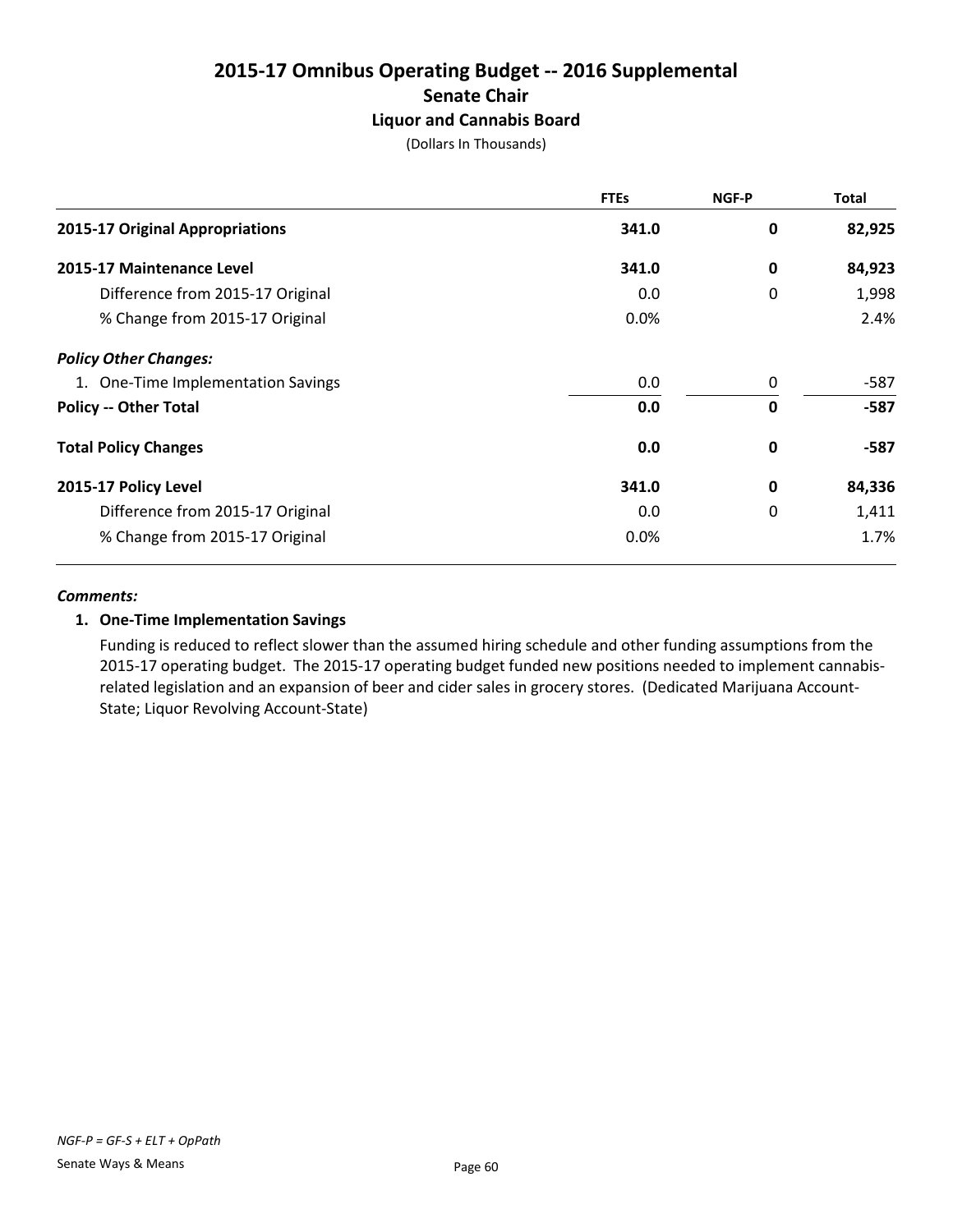## **2015-17 Omnibus Operating Budget -- 2016 Supplemental Senate Chair Utilities and Transportation Comm**

(Dollars In Thousands)

|                                  | <b>FTEs</b> | NGF-P    | <b>Total</b> |
|----------------------------------|-------------|----------|--------------|
| 2015-17 Original Appropriations  | 175.7       | 176      | 65,478       |
| 2015-17 Maintenance Level        | 175.7       | 176      | 64,122       |
| Difference from 2015-17 Original | 0.0         | $\Omega$ | $-1,356$     |
| % Change from 2015-17 Original   | 0.0%        | 0.0%     | $-2.1%$      |
| <b>Policy Other Changes:</b>     |             |          |              |
| 1. EFSEC Workload Increase       | 0.0         | $\Omega$ | 5,000        |
| 2. Transition of Coal Units      | 0.7         | 0        | 280          |
| <b>Policy -- Other Total</b>     | 0.7         | 0        | 5,280        |
| <b>Total Policy Changes</b>      | 0.7         | 0        | 5,280        |
| 2015-17 Policy Level             | 176.4       | 176      | 69,402       |
| Difference from 2015-17 Original | 0.7         | 0        | 3,924        |
| % Change from 2015-17 Original   | 0.4%        | 0.0%     | 6.0%         |

#### *Comments:*

#### **1. EFSEC Workload Increase**

Additional expenditure authority is provided to assist the Energy Facility Site Evaluation Council (EFSEC) with technical reviews and evaluations of two projects proposed to be sited in Washington state. (General Fund-Local)

#### **2. Transition of Coal Units**

Pursuant to Engrossed Substitute Senate Bill 6248 (Transition of Coal Units) additional expenditure authority is provided to implement this legislation. (Public Service Revolving Account-State)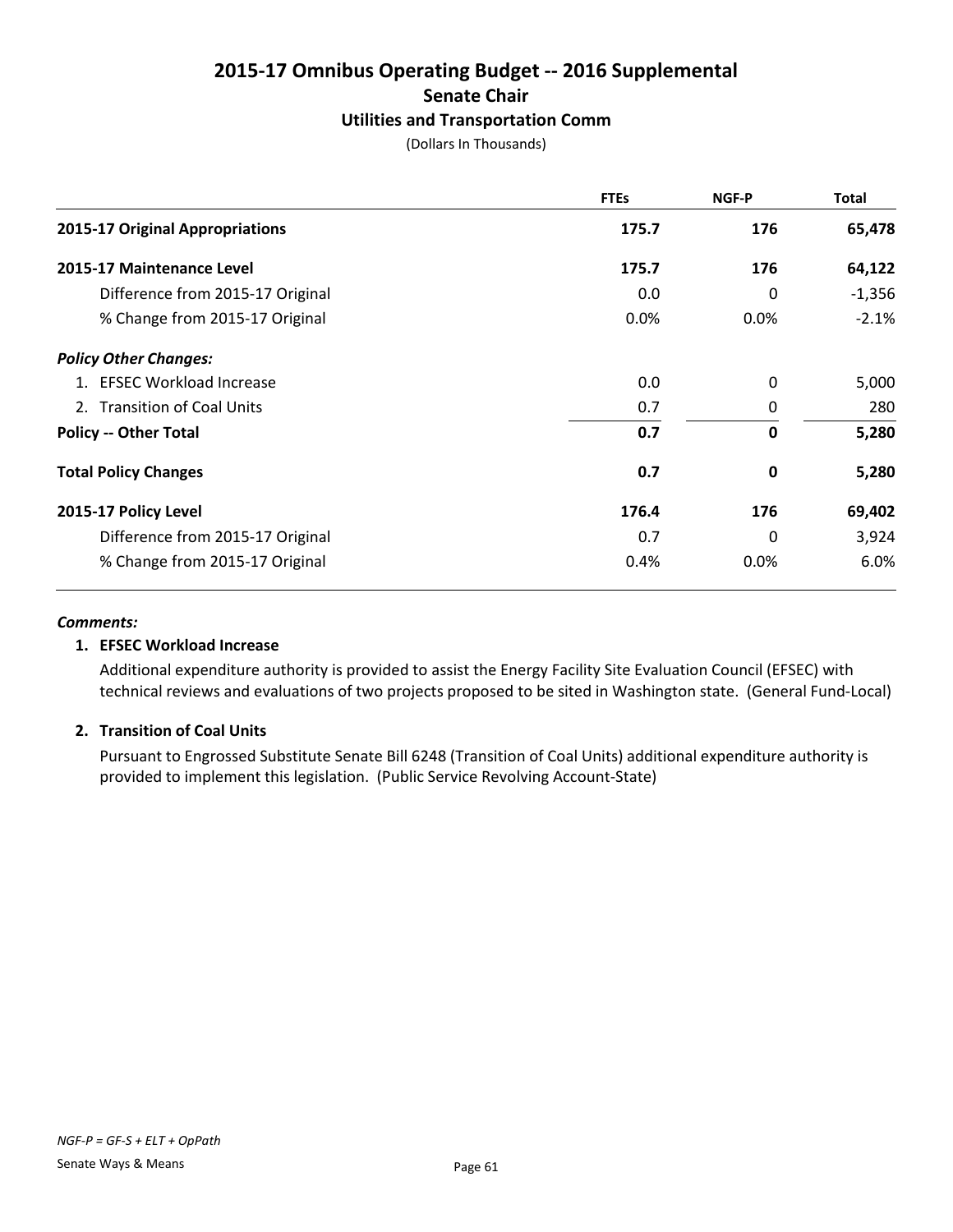## **2015-17 Omnibus Operating Budget -- 2016 Supplemental Senate Chair Board for Volunteer Firefighters**

|                                  | <b>FTEs</b> | <b>NGF-P</b> | <b>Total</b> |
|----------------------------------|-------------|--------------|--------------|
| 2015-17 Original Appropriations  | 4.0         | 0            | 1,013        |
| 2015-17 Maintenance Level        | 4.0         | 0            | 1,011        |
| Difference from 2015-17 Original | 0.0         | 0            | $-2$         |
| % Change from 2015-17 Original   | 0.0%        |              | $-0.2%$      |
| 2015-17 Policy Level             | 4.0         | 0            | 1,011        |
| Difference from 2015-17 Original | 0.0         | 0            | $-2$         |
| % Change from 2015-17 Original   | 0.0%        |              | $-0.2%$      |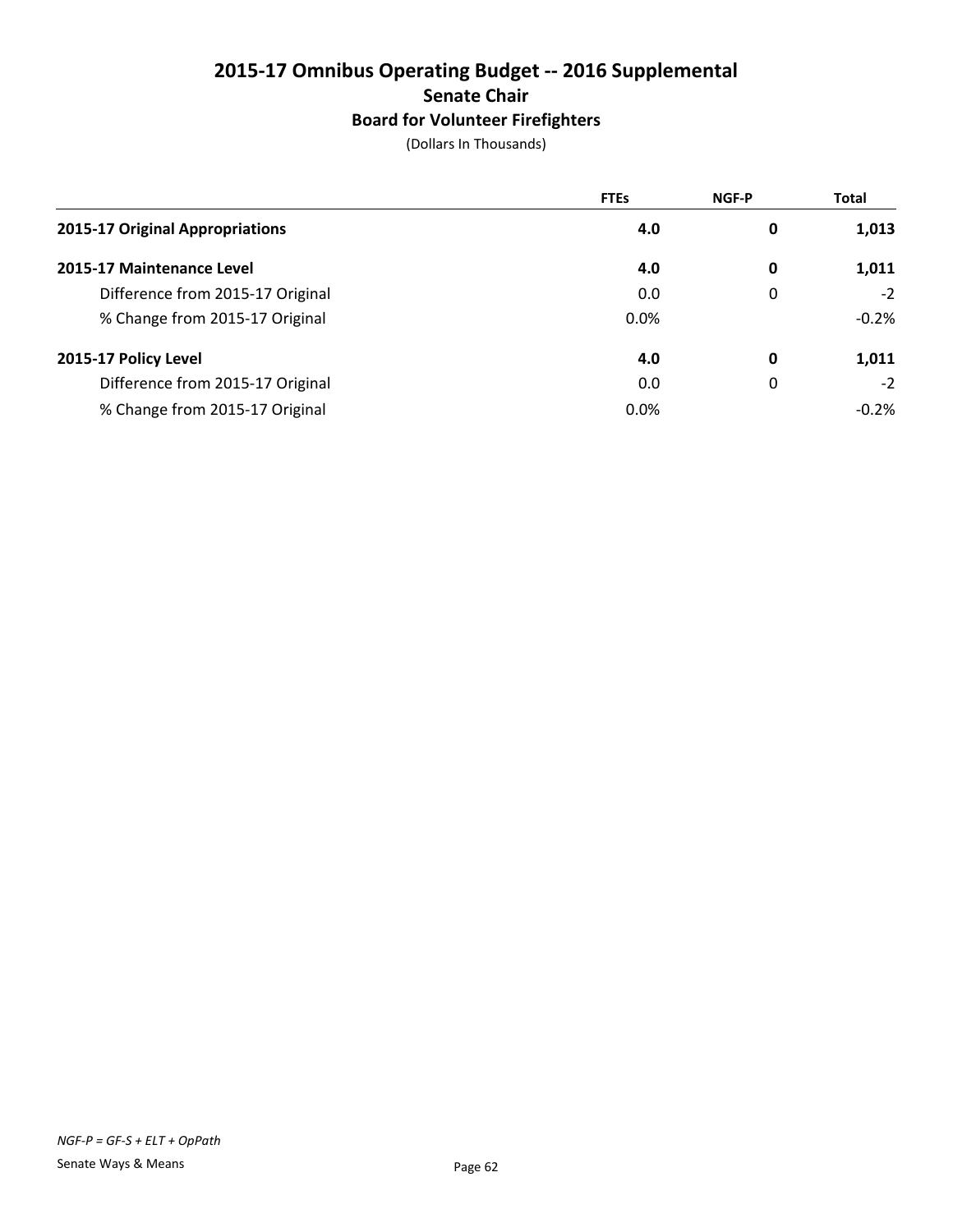## **2015-17 Omnibus Operating Budget -- 2016 Supplemental Senate Chair Military Department**

(Dollars In Thousands)

|                                  | <b>FTEs</b> | NGF-P       | Total   |
|----------------------------------|-------------|-------------|---------|
| 2015-17 Original Appropriations  | 325.4       | 6,803       | 303,233 |
| 2015-17 Maintenance Level        | 325.4       | 6,803       | 303,405 |
| Difference from 2015-17 Original | 0.0         | 0           | 172     |
| % Change from 2015-17 Original   | 0.0%        | 0.0%        | 0.1%    |
| <b>Policy Other Changes:</b>     |             |             |         |
| 1. Disaster Recovery             | 0.0         | 0           | 43,359  |
| 2. NG911 Modernization           | 0.0         | 0           | 5,679   |
| <b>Policy -- Other Total</b>     | 0.0         | $\mathbf 0$ | 49,038  |
| <b>Total Policy Changes</b>      | 0.0         | 0           | 49,038  |
| 2015-17 Policy Level             | 325.4       | 6,803       | 352,443 |
| Difference from 2015-17 Original | 0.0         | 0           | 49,210  |
| % Change from 2015-17 Original   | 0.0%        | 0.0%        | 16.2%   |

#### *Comments:*

#### **1. Disaster Recovery**

The Department will continue projects to recover from previously declared disasters, including the 2015 wildfire season. (Disaster Response Account-State; Disaster Response Account-Federal)

#### **2. NG911 Modernization**

The Department will continue transitioning from an analog-based 911 system to an IP-based Next Generation 911 network. Funding is provided for increased network costs during the transition and for hardware required for the new system. (Enhanced 911 Account-State)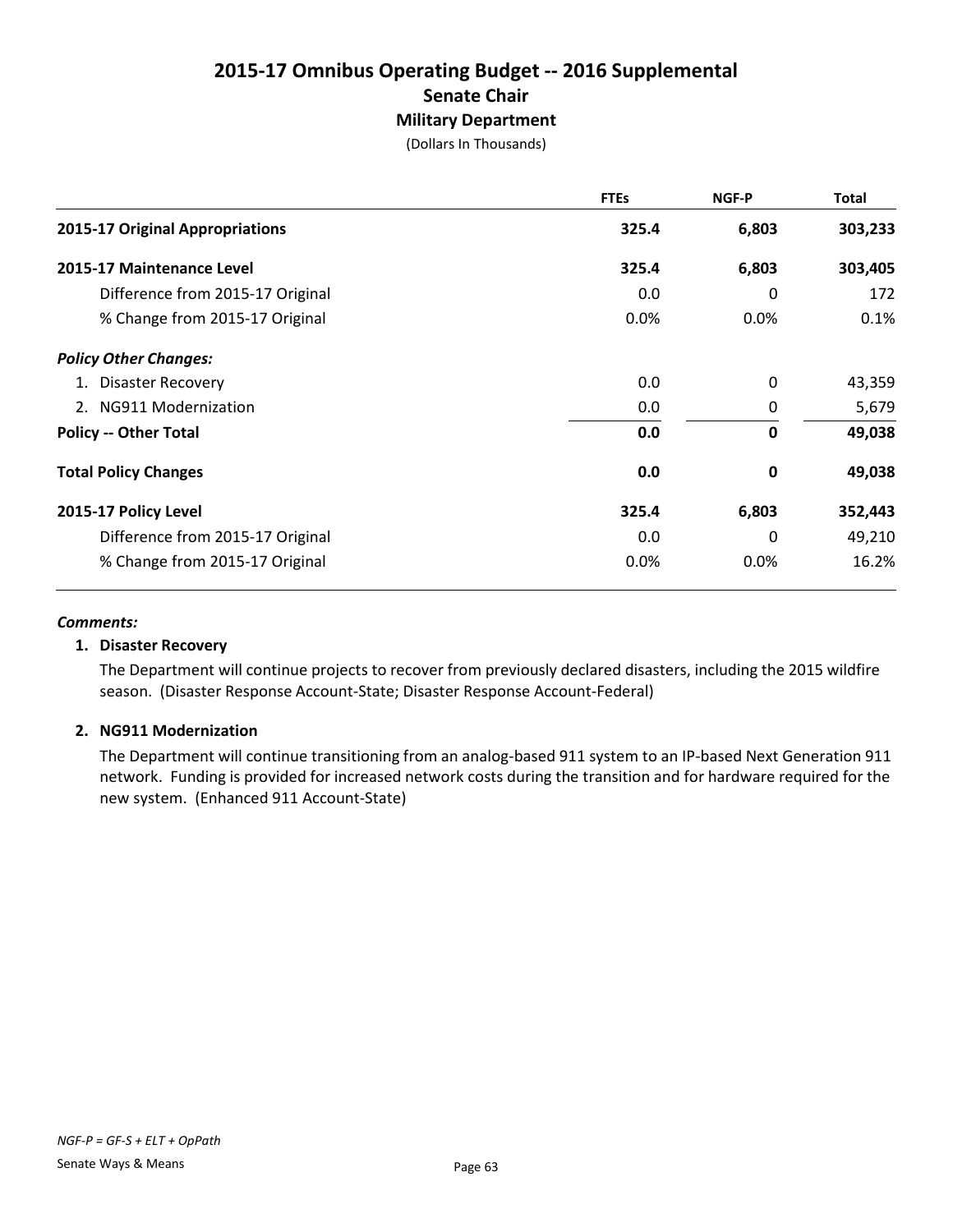## **2015-17 Omnibus Operating Budget -- 2016 Supplemental Senate Chair Public Employment Relations Comm**

|                                  | <b>FTEs</b> | <b>NGF-P</b> | <b>Total</b> |
|----------------------------------|-------------|--------------|--------------|
| 2015-17 Original Appropriations  | 41.3        | 3,789        | 8,509        |
| 2015-17 Maintenance Level        | 41.3        | 3,890        | 8,727        |
| Difference from 2015-17 Original | 0.0         | 101          | 218          |
| % Change from 2015-17 Original   | 0.0%        | 2.7%         | 2.6%         |
| 2015-17 Policy Level             | 41.3        | 3,890        | 8,727        |
| Difference from 2015-17 Original | 0.0         | 101          | 218          |
| % Change from 2015-17 Original   | 0.0%        | 2.7%         | 2.6%         |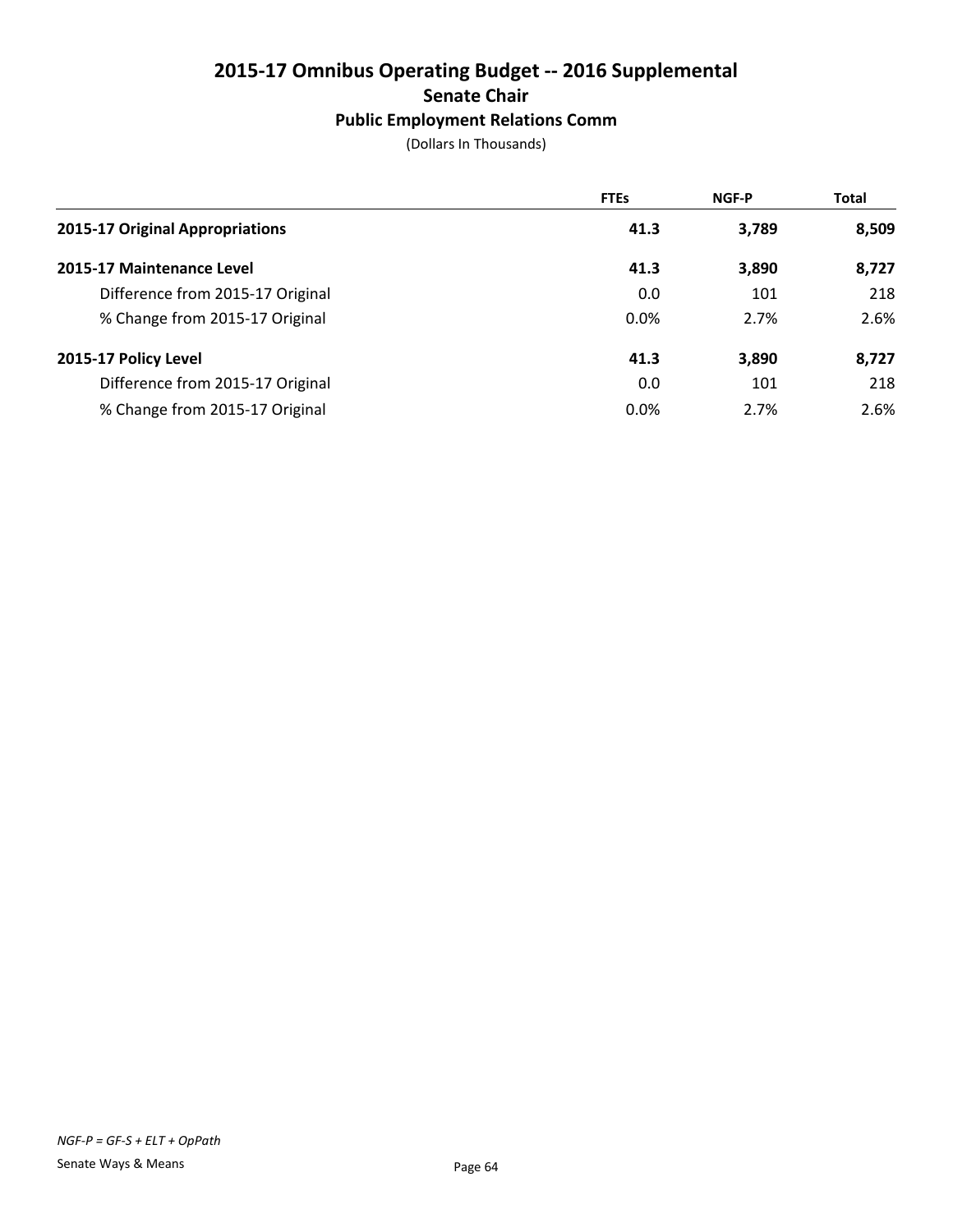## **2015-17 Omnibus Operating Budget -- 2016 Supplemental Senate Chair LEOFF 2 Retirement Board**

|                                  | <b>FTEs</b> | <b>NGF-P</b> | <b>Total</b> |
|----------------------------------|-------------|--------------|--------------|
| 2015-17 Original Appropriations  | 7.0         | 0            | 2,350        |
| 2015-17 Maintenance Level        | 7.0         | 0            | 2,365        |
| Difference from 2015-17 Original | 0.0         | 0            | 15           |
| % Change from 2015-17 Original   | 0.0%        |              | 0.6%         |
| 2015-17 Policy Level             | 7.0         | 0            | 2,365        |
| Difference from 2015-17 Original | 0.0         | 0            | 15           |
| % Change from 2015-17 Original   | 0.0%        |              | 0.6%         |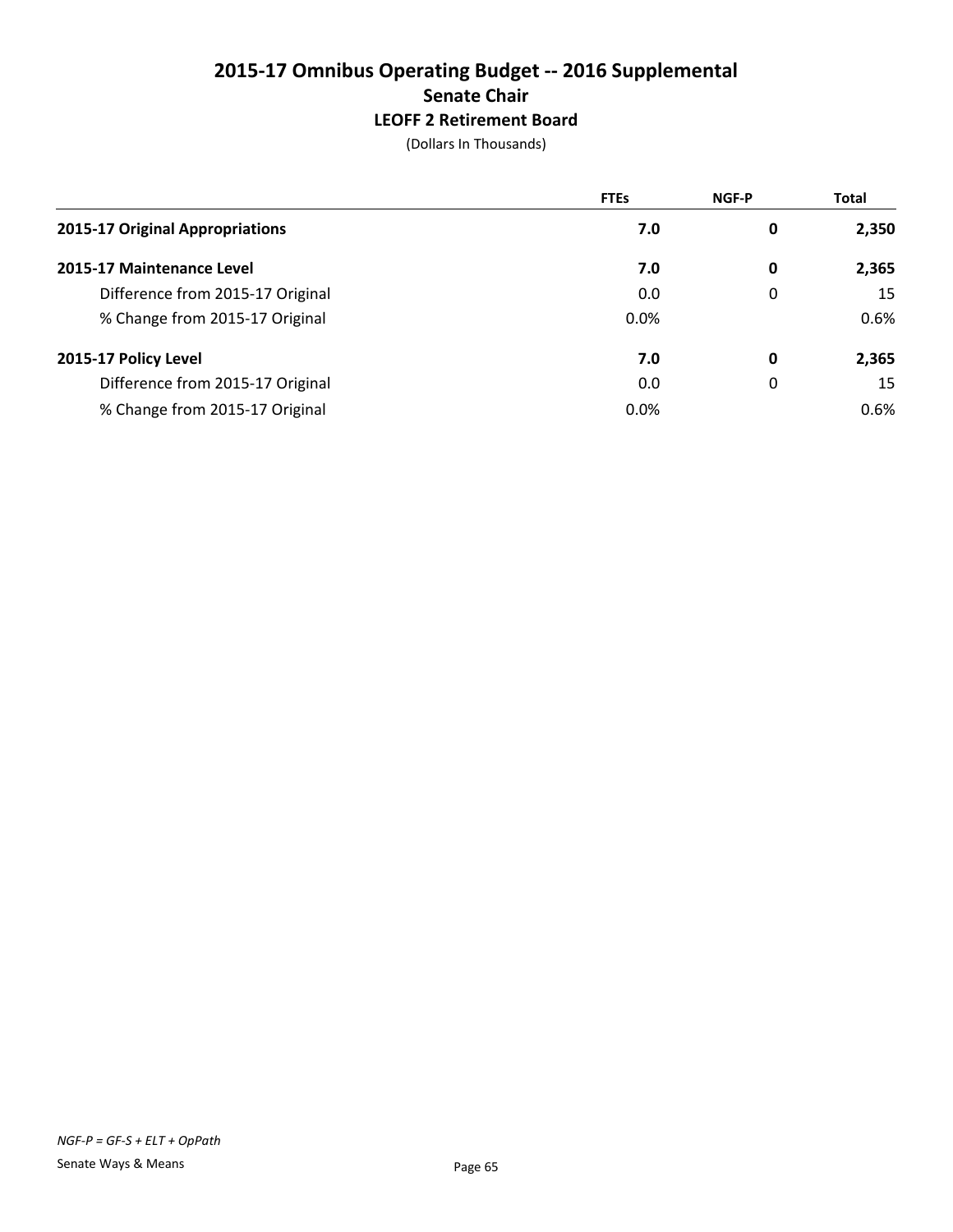## **2015-17 Omnibus Operating Budget -- 2016 Supplemental Senate Chair Archaeology & Historic Preservation**

|                                  | <b>FTEs</b> | <b>NGF-P</b> | <b>Total</b> |
|----------------------------------|-------------|--------------|--------------|
| 2015-17 Original Appropriations  | 17.8        | 2,753        | 5,316        |
| 2015-17 Maintenance Level        | 17.8        | 2,757        | 5,316        |
| Difference from 2015-17 Original | 0.0         | 4            | $\Omega$     |
| % Change from 2015-17 Original   | 0.0%        | 0.1%         | $0.0\%$      |
| 2015-17 Policy Level             | 17.8        | 2,757        | 5,316        |
| Difference from 2015-17 Original | 0.0         | 4            | $\Omega$     |
| % Change from 2015-17 Original   | 0.0%        | 0.1%         | $0.0\%$      |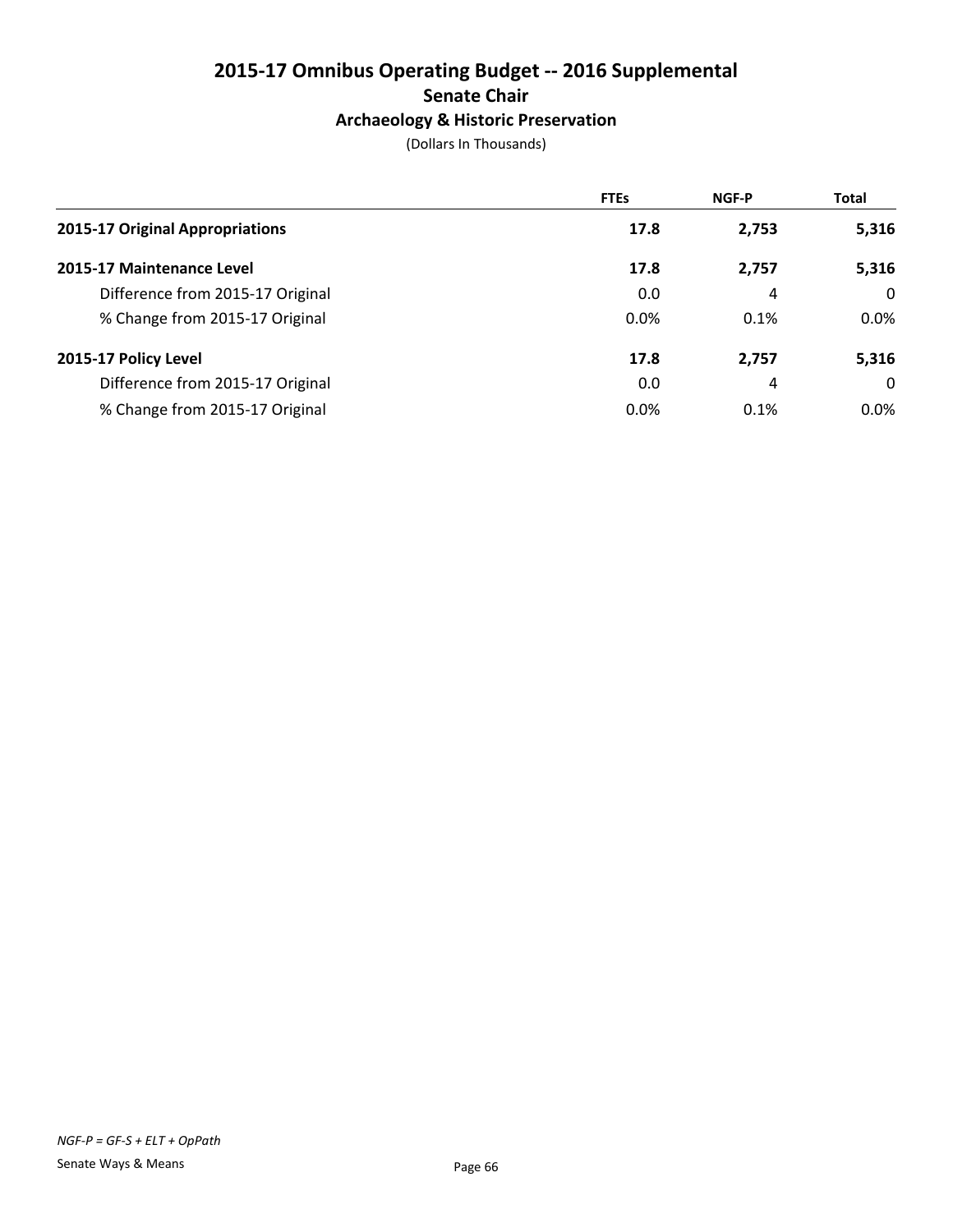## **2015-17 Omnibus Operating Budget -- 2016 Supplemental Senate Chair WA State Health Care Authority**

|    |                                          | <b>FTEs</b> | <b>NGF-P</b> | <b>Total</b> |
|----|------------------------------------------|-------------|--------------|--------------|
|    | 2015-17 Original Appropriations          | 1,176.1     | 3,883,404    | 16,723,288   |
|    | 2015-17 Maintenance Level                | 1,176.1     | 4,042,502    | 16,383,483   |
|    | Difference from 2015-17 Original         | 0.0         | 159,098      | $-339,805$   |
|    | % Change from 2015-17 Original           | 0.0%        | 4.1%         | $-2.0%$      |
|    | <b>Policy Other Changes:</b>             |             |              |              |
|    | 1. Community Health Centers/I-502        | 0.0         | $-2,899$     | $\mathbf 0$  |
|    | 2. Low-Income Health Care/I-502          | 0.0         | $-28,988$    | $\pmb{0}$    |
|    | 3. Federal Funding Adjustment            | 0.0         | $-668$       | 0            |
|    | 4. Adult Chiropractic                    | 0.0         | 515          | 3,173        |
| 5. | <b>Blind-Disabled to Fee for Service</b> | 0.0         | $-25,533$    | $-51,066$    |
| 6. | <b>Federal Waiver</b>                    | 0.0         | 150          | 150          |
| 7. | <b>Inpatient Cost Avoidance</b>          | 0.0         | $-4,154$     | $-8,508$     |
|    | 8. Health Homes Services                 | 0.5         | 3,893        | 7,786        |
|    | 9. Waiver Savings Restoration            | 0.0         | 16,737       | 35,220       |
|    | 10. HBE Financial System Improvement     | 0.0         | 61           | 240          |
|    | 11. Access to HealthPlanFinder           | 0.0         | 49           | 377          |
|    | 12. Home Health Nursing Rate Increase    | 0.0         | 151          | 459          |
|    | 13. MICP Rate Increase                   | 0.0         | 3,120        | 6,282        |
|    | 14. Private Duty Nursing Rate Increase   | 0.0         | 883          | 1,767        |
|    | <b>Policy -- Other Total</b>             | 0.5         | $-36,683$    | $-4,120$     |
|    | Policy -- Transfer Total                 | 3.0         | $-404$       | $-881$       |
|    | <b>Total Policy Changes</b>              | 3.5         | $-37,087$    | $-5,001$     |
|    | 2015-17 Policy Level                     | 1,179.6     | 4,005,415    | 16,378,482   |
|    | Difference from 2015-17 Original         | 3.5         | 122,011      | $-344,806$   |
|    | % Change from 2015-17 Original           | 0.3%        | 3.1%         | $-2.1%$      |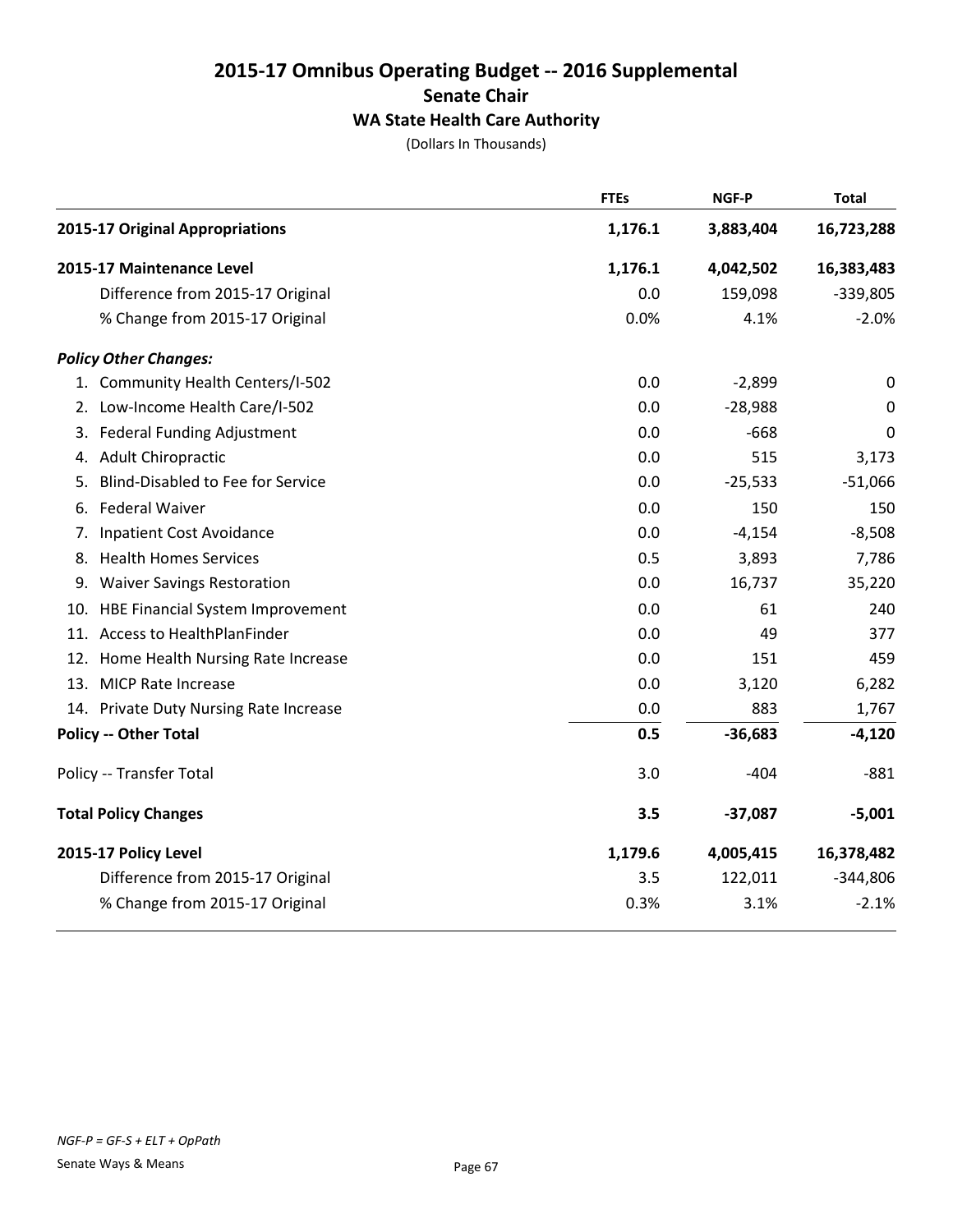**2015-17 Omnibus Operating Budget -- 2016 Supplemental Senate Chair WA State Health Care Authority**

(Dollars In Thousands)

| <b>FTEs</b> | <b>NGF-P</b> | Total |
|-------------|--------------|-------|
|             |              |       |

#### *Comments:*

# **1. Community Health Centers/I-502**

Initiative 502, passed by voters in 2012, authorizes the regulation, sale, and taxation of marijuana for adults over the age of 21. The initiative directed a portion of the tax revenue to fund primary, dental, migrant, and maternity health care services through contracts with community health centers. Health Care Authority will use the tax revenue in lieu of state general fund payments to community health centers for services provided to medical assistance clients. (General Fund-State; Dedicated Marijuana Account-State)

# **2. Low-Income Health Care/I-502**

Initiative 502 directed a portion of the revenue from taxes on the sale of marijuana into the Basic Health Trust Account. Those dollars are used in lieu of General Fund-State dollars for capitation payments for Medicaid clients enrolled in managed care plans. (General Fund-State; Basic Health Plan Trust Account-Non-Appr)

# **3. Federal Funding Adjustment**

Section 4106 of the Affordable Care Act (ACA) allows states that implement all preventative care services without cost sharing to claim an additional one percent in federal matching for these services. (General Fund-State; General Fund-Medicaid)

# **4. Adult Chiropractic**

Sufficient funding is provided to add chiropractic doctors as providers allowed to deliver manipulative therapy for adult Medicaid recipients. (General Fund-State; General Fund-Medicaid)

# **5. Blind-Disabled to Fee for Service**

The Categorically Needy Blind Disabled and Community Options Program Entry System (COPES) populations are removed from managed care and are now covered under fee-for-service beginning July 1, 2016. (General Fund-State; General Fund-Medicaid)

# **6. Federal Waiver**

SB 6488 requires Health Care Authority to seek a federal waiver to permit employers to integrate certain employer health care arrangements with individual market policies. Funding is provided for actuarial services to support the waiver application. (General Fund-State)

# **7. Inpatient Cost Avoidance**

The Health Care Authority will achieve savings by increasing access to skilled home registered nurses and licensed practical nurses which will result in prompt hospital discharges and prevent hospital inpatient admissions. (General Fund-State; General Fund-Federal; General Fund-Medicaid; other accounts)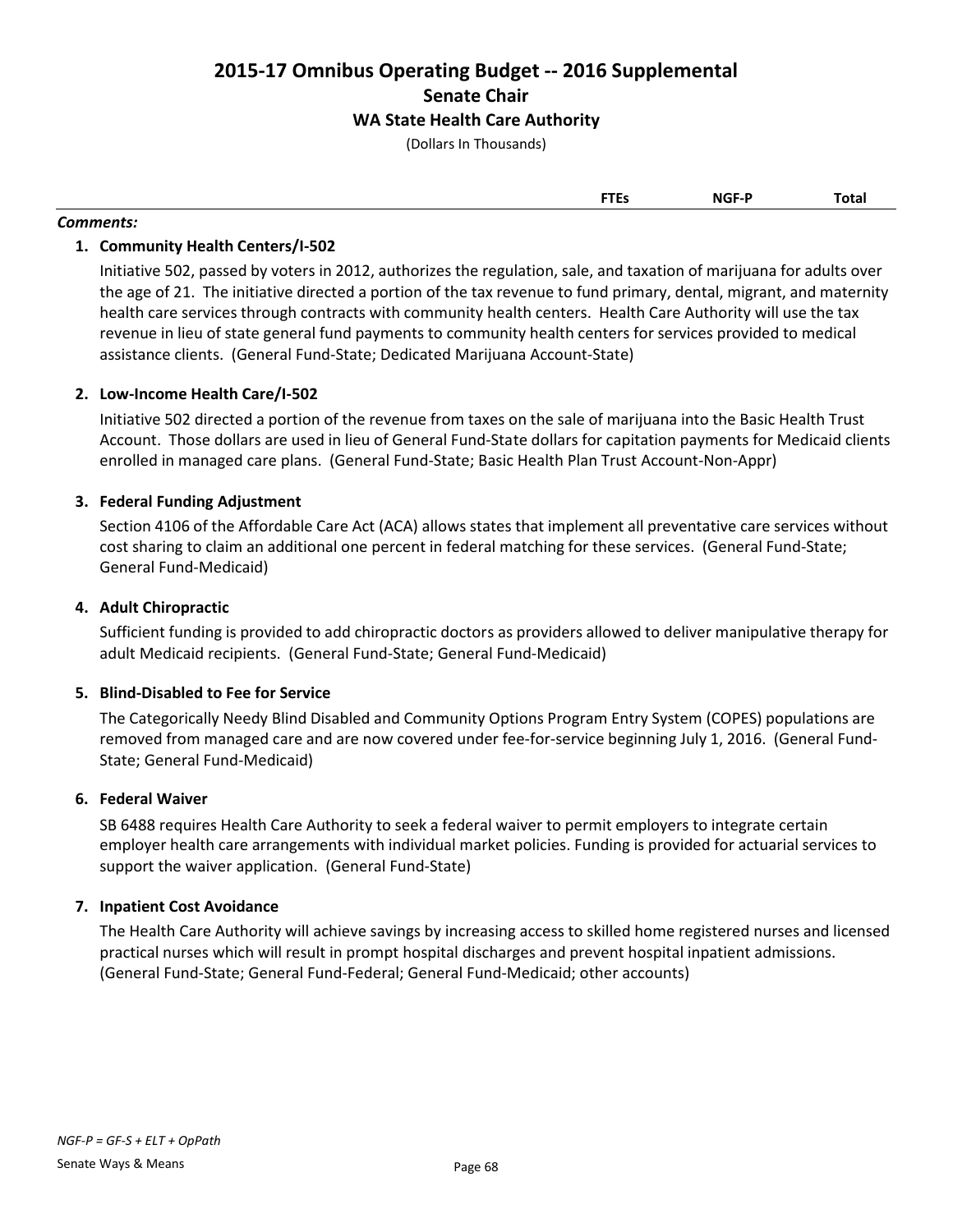# **2015-17 Omnibus Operating Budget -- 2016 Supplemental Senate Chair WA State Health Care Authority**

(Dollars In Thousands)

# **8. Health Homes Services**

The Health Home program integrated care within existing systems for high-risk, high-cost adults and children, including dual eligibles. The federal government provided an enhanced match rate of 90 percent for 24 months for this program that expired in October, 2015. Funding is provided to continue providing these services at the normal match rate. Health Care Authority is eligibile for ongoing shared savings. (General Fund-State; General Fund-Medicaid)

# **9. Waiver Savings Restoration**

Chapter 1, Laws of 2011, 1st sp.s. (E2SSB 5596) directed the Health Care Authority to submit a request to the Centers for Medicare and Medicaid Innovation Center for a Section 1115 demonstration waiver. The waiver request, if it was approved, would have reduced state expenditures through establishment of an eligibility group per capita, streamlined eligibility determinations, and enforceable cost-sharing requirements. The waiver request will not be approved; therefore, the savings assumed in the budget will not be realized. (General Fund-State; General Fund-Medicaid)

# **10. HBE Financial System Improvement**

Funding is provided for the Health Benefit Exchange to develop and implement new financial software that will improve fiscal reporting, responsiveness, and accountability. (General Fund-State; General Fund-Medicaid; Health Benefit Exchange Account-State; other accounts)

# **11. Access to HealthPlanFinder**

Chapter 4, Laws of 2015, 3rd Special Session directs the Department of Social and Health Services (DSHS) and the Health Care Authority to access the Washington Healthplanfinder (HPF) online Medicaid application and to assist clients with obtaining a Medicaid eligibility determination. The HPF is operated by the Health Benefit Exchange (HBE). Funding is provided to reimburse the HBE for data/file servers and support services necessary to add an additional 2,000 users within DSHS. (General Fund-State; General Fund-Medicaid; Health Benefit Exchange Account-State; other accounts)

# **12. Home Health Nursing Rate Increase**

The reimbursement rate for registered nurses and licensed practical nurses working as intermittent skilled home health nurses is increased by \$10. Skilled home health nurses work with individuals who have been recently released from a hospital or in lieu of a hospital admission. (General Fund-State; General Fund-Federal; General Fund-Medicaid; other accounts)

# **13. MICP Rate Increase**

The reimbursement rate for registered nurses and licensed practical nurses working in a home setting for children who require four to sixteen hours of medically intensive care is increased by \$10. Access to this type of skilled nursing care supports prompt hospital discharge and prevents hospital admissions. (General Fund-State; General Fund-Federal; General Fund-Medicaid; other accounts)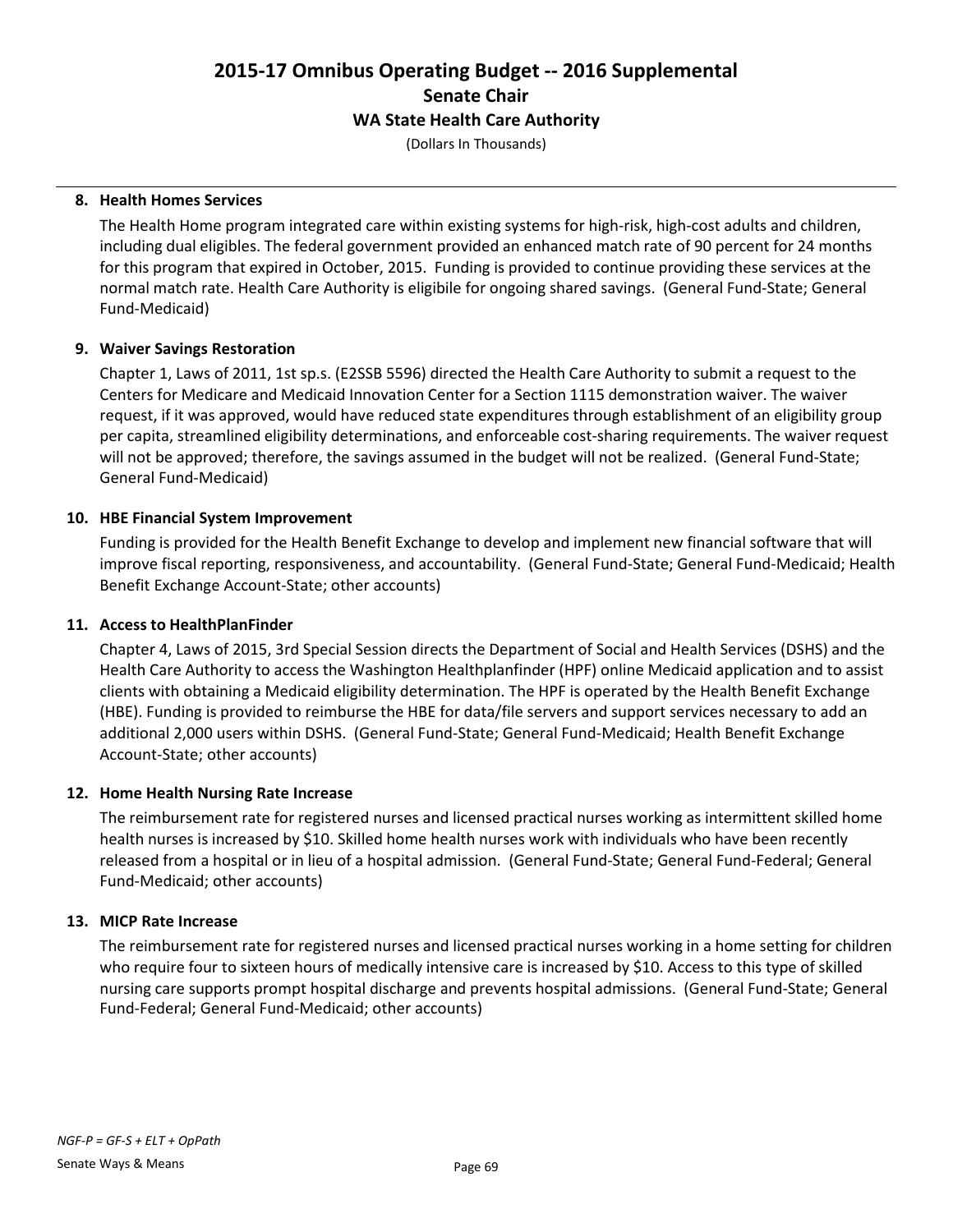# **2015-17 Omnibus Operating Budget -- 2016 Supplemental Senate Chair WA State Health Care Authority**

(Dollars In Thousands)

# **14. Private Duty Nursing Rate Increase**

The reimbursement rate for private duty nurses working in a home setting for adults who require four to sixteen hours of skilled nursing care is increased by \$10. Access to this type of skilled nursing care supports prompt hospital discharge and prevents hospital admissions. (General Fund-State; General Fund-Medicaid)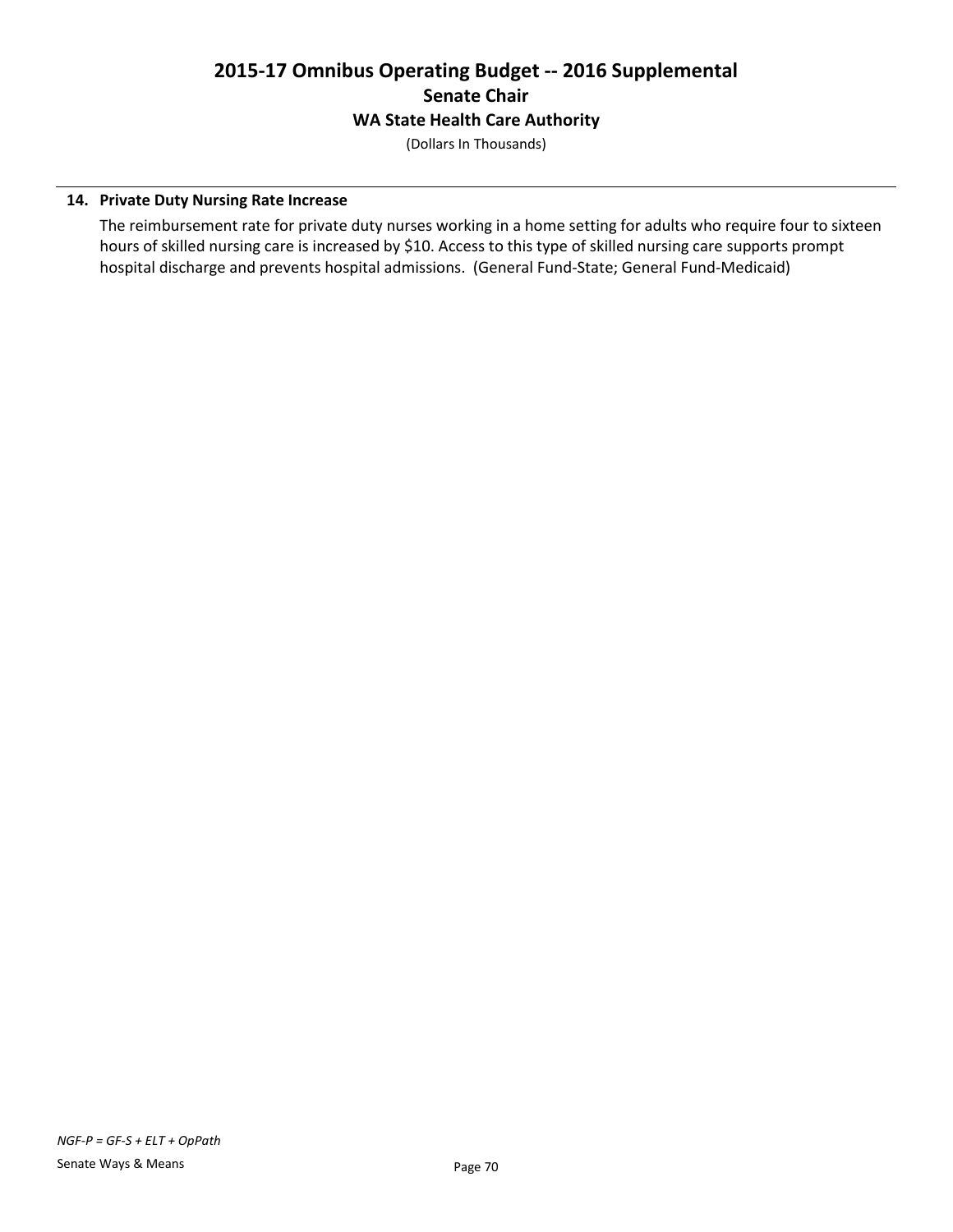# **2015-17 Omnibus Operating Budget -- 2016 Supplemental Senate Chair Human Rights Commission**

(Dollars In Thousands)

|                                  | <b>FTEs</b> | <b>NGF-P</b> | <b>Total</b> |
|----------------------------------|-------------|--------------|--------------|
| 2015-17 Original Appropriations  | 34.2        | 4,168        | 6,476        |
| 2015-17 Maintenance Level        | 34.2        | 4,178        | 6,486        |
| Difference from 2015-17 Original | 0.0         | 10           | 10           |
| % Change from 2015-17 Original   | 0.0%        | 0.2%         | 0.2%         |
| 2015-17 Policy Level             | 34.2        | 4,178        | 6,486        |
| Difference from 2015-17 Original | 0.0         | 10           | 10           |
| % Change from 2015-17 Original   | 0.0%        | 0.2%         | 0.2%         |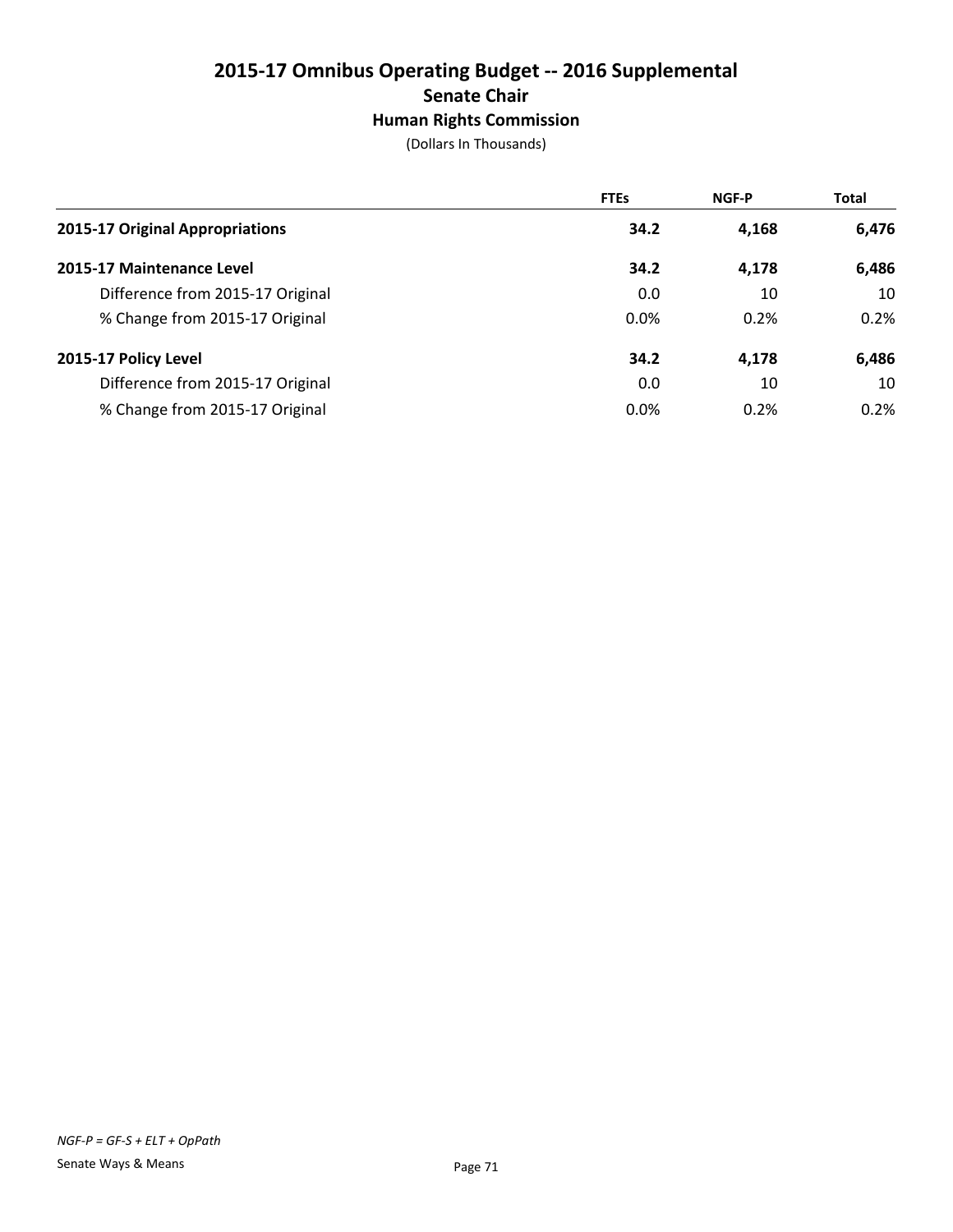# **2015-17 Omnibus Operating Budget -- 2016 Supplemental Senate Chair Bd of Industrial Insurance Appeals**

(Dollars In Thousands)

|                                  | <b>FTEs</b> | <b>NGF-P</b> | <b>Total</b> |
|----------------------------------|-------------|--------------|--------------|
| 2015-17 Original Appropriations  | 161.0       | 0            | 41,724       |
| 2015-17 Maintenance Level        | 161.0       | 0            | 41,712       |
| Difference from 2015-17 Original | 0.0         | 0            | $-12$        |
| % Change from 2015-17 Original   | 0.0%        |              | $0.0\%$      |
| 2015-17 Policy Level             | 161.0       | 0            | 41,712       |
| Difference from 2015-17 Original | 0.0         | 0            | $-12$        |
| % Change from 2015-17 Original   | $0.0\%$     |              | $0.0\%$      |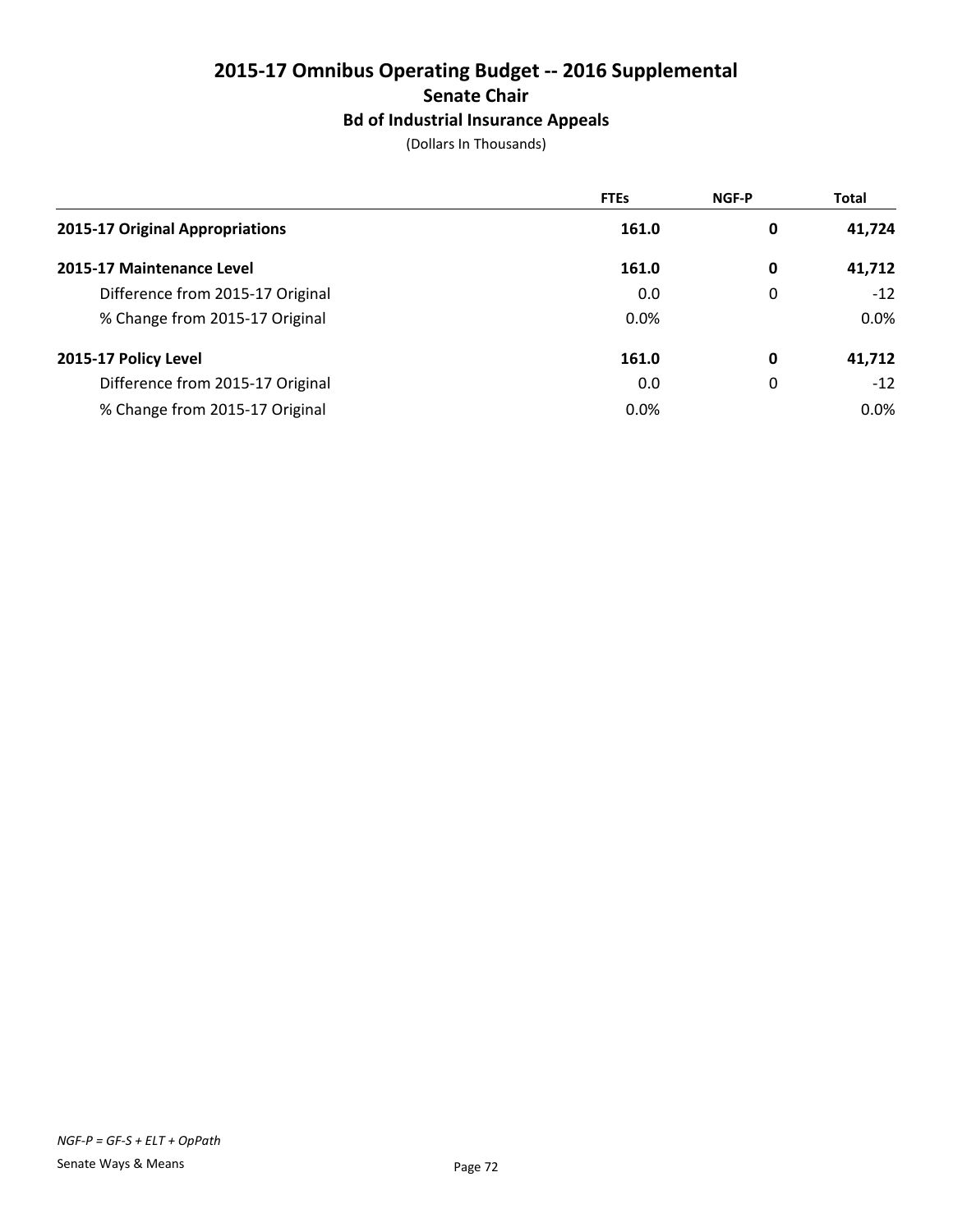# **2015-17 Omnibus Operating Budget -- 2016 Supplemental Senate Chair Criminal Justice Training Comm**

(Dollars In Thousands)

|                                                  | <b>FTEs</b> | NGF-P    | <b>Total</b> |
|--------------------------------------------------|-------------|----------|--------------|
| 2015-17 Original Appropriations                  | 39.4        | 35,870   | 49,067       |
| 2015-17 Maintenance Level                        | 39.4        | 35,665   | 49,012       |
| Difference from 2015-17 Original                 | 0.0         | $-205$   | $-55$        |
| % Change from 2015-17 Original                   | 0.0%        | $-0.6%$  | $-0.1%$      |
| <b>Policy Other Changes:</b>                     |             |          |              |
| 1. Auto Theft Prevention Account                 | 0.0         | $\Omega$ | $-1,000$     |
| <b>Basic Law Enforcement Instructor</b><br>2.    | 1.0         | 0        | 0            |
| <b>BLEA Training Reimbursement</b><br>3.         | 0.0         | $-884$   | $-884$       |
| 4. Firearms Certificate Program                  | 0.0         | 20       | 20           |
| <b>Peace Officer Decertification Costs</b><br>5. | 0.0         | 61       | 61           |
| <b>Policy -- Other Total</b>                     | 1.0         | $-803$   | $-1,803$     |
| <b>Total Policy Changes</b>                      | 1.0         | $-803$   | $-1,803$     |
| 2015-17 Policy Level                             | 40.4        | 34,862   | 47,209       |
| Difference from 2015-17 Original                 | 1.0         | $-1,008$ | $-1,858$     |
| % Change from 2015-17 Original                   | 2.5%        | $-2.8%$  | $-3.8%$      |

#### *Comments:*

# **1. Auto Theft Prevention Account**

One-time adjustment to funding from the Auto Theft Prevention Account is made to align with current revenue. (Washington Auto Theft Prevention-State)

# **2. Basic Law Enforcement Instructor**

The Commission shifts two positions from contract staff to FTE staff.

# **3. BLEA Training Reimbursement**

Savings is achieved through a higher reimbursement rate from local law enforcement agencies for Basic Law Enforcement Academy training. Agencies are required to reimburse the Commission at 75%, 50% or 25% based on how many cadets they historically send. (General Fund-State)

# **4. Firearms Certificate Program**

Increased expenditure authority is provided for the Firearms Certificate program to meet increased demand. (General Fund-State)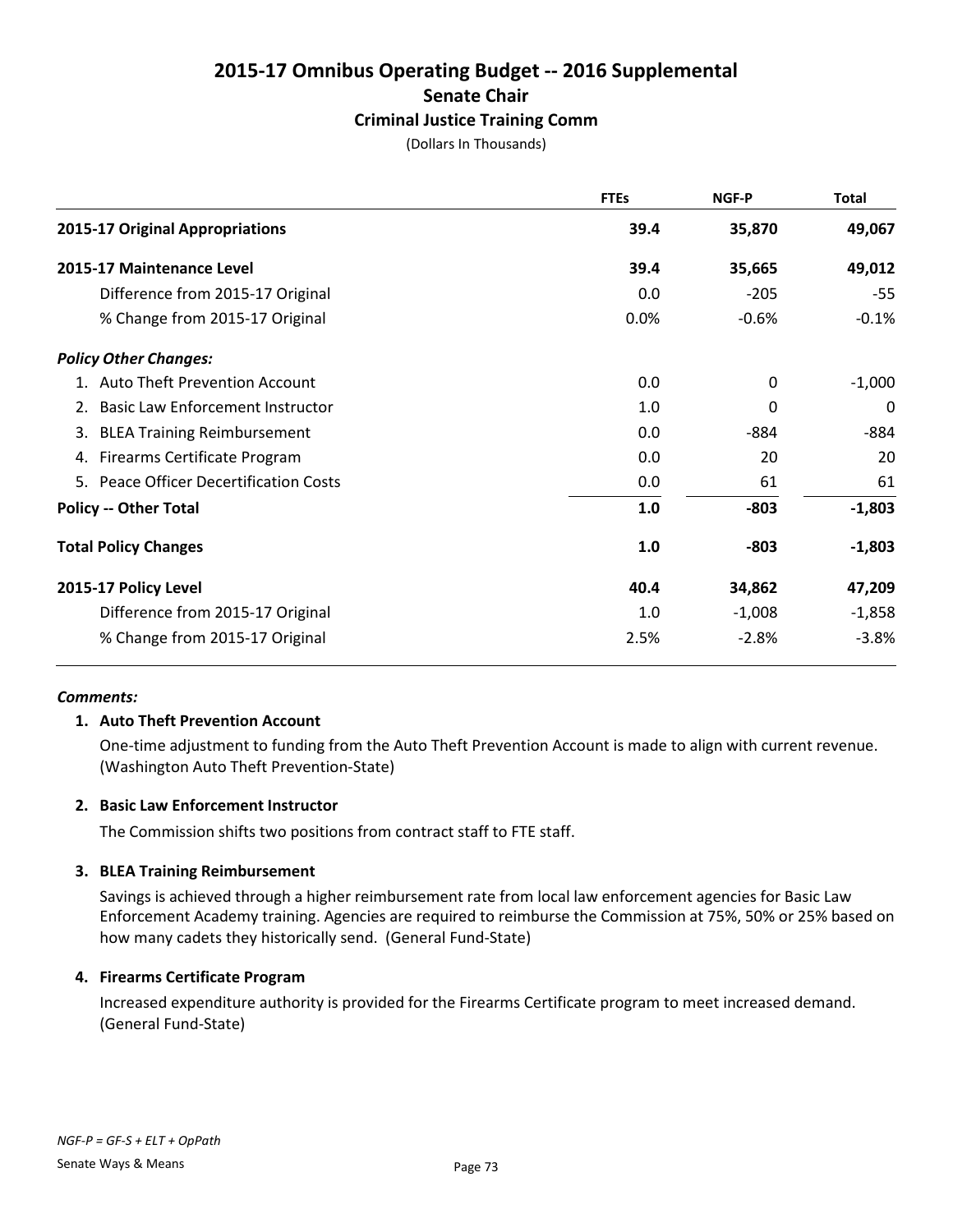# **2015-17 Omnibus Operating Budget -- 2016 Supplemental Senate Chair Criminal Justice Training Comm**

(Dollars In Thousands)

# **5. Peace Officer Decertification Costs**

One-time funding is provided for increased legal expenses associated with peace officer decertification proceedings. (General Fund-State)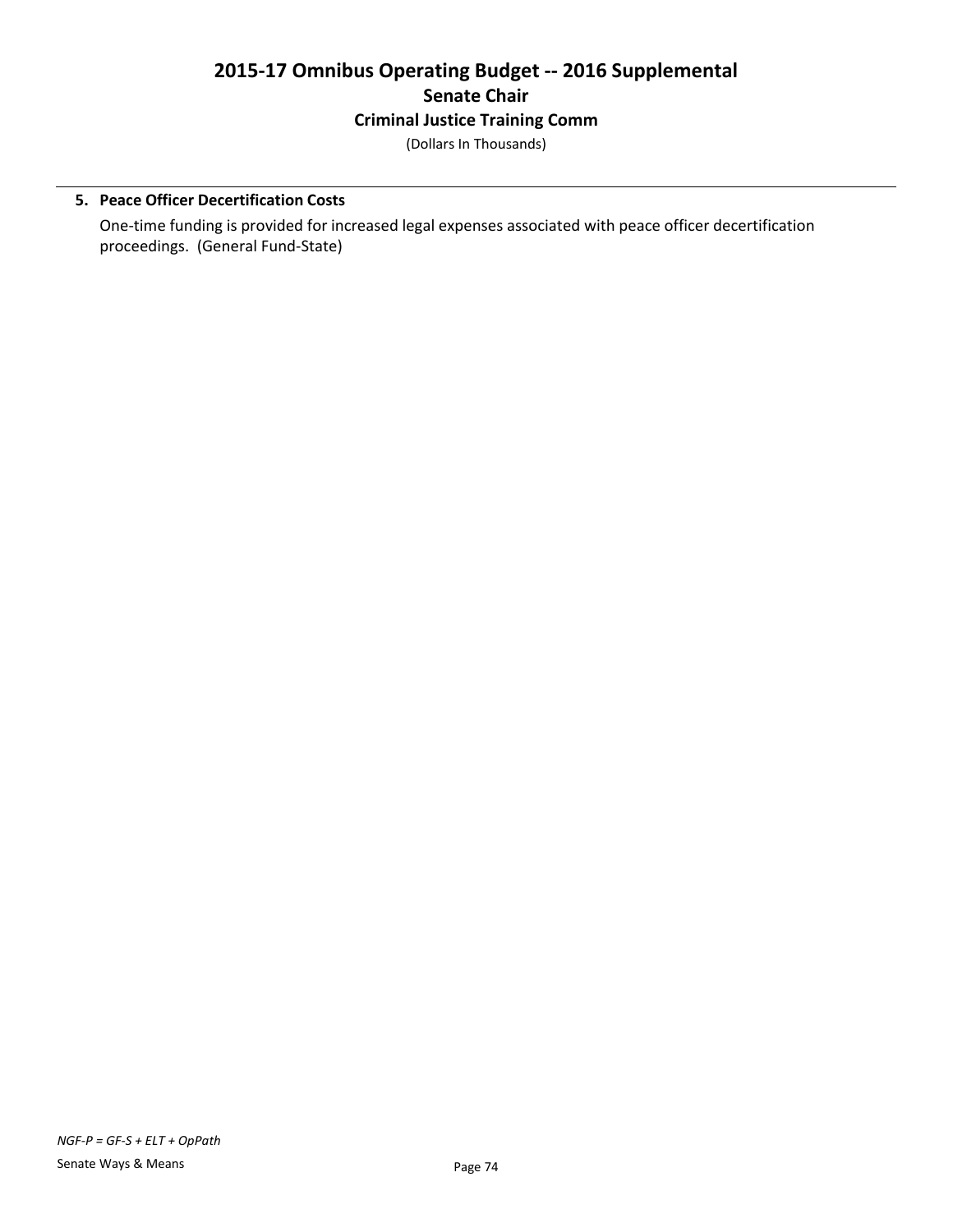# **2015-17 Omnibus Operating Budget -- 2016 Supplemental Senate Chair Department of Labor and Industries**

(Dollars In Thousands)

|                                               | <b>FTEs</b> | <b>NGF-P</b> | <b>Total</b> |
|-----------------------------------------------|-------------|--------------|--------------|
| 2015-17 Original Appropriations               | 2,879.7     | 33,971       | 704,104      |
| 2015-17 Maintenance Level                     | 2,879.7     | 33,908       | 704,211      |
| Difference from 2015-17 Original              | 0.0         | -63          | 107          |
| % Change from 2015-17 Original                | 0.0%        | $-0.2%$      | 0.0%         |
| <b>Policy Other Changes:</b>                  |             |              |              |
| 1. Early Contact                              | 5.2         | 0            | 1,009        |
| Catastrophic Injured Workers<br>2.            | 1.3         | 0            | 640          |
| <b>Updating Industry Codes RTK Fund</b><br>3. | 0.0         | 0            | 33           |
| Independent Medical Exam Study<br>4.          | 0.0         | 0            | 50           |
| <b>Field Office Relocation</b><br>5.          | 0.0         | 0            | 630          |
| 6. Prevailing-Wage Electronic Survey          | 0.0         | 0            | 140          |
| <b>Policy -- Other Total</b>                  | 6.5         | $\mathbf 0$  | 2,502        |
| <b>Total Policy Changes</b>                   | 6.5         | $\mathbf 0$  | 2,502        |
| 2015-17 Policy Level                          | 2,886.2     | 33,908       | 706,713      |
| Difference from 2015-17 Original              | 6.5         | $-63$        | 2,609        |
| % Change from 2015-17 Original                | 0.2%        | $-0.2%$      | 0.4%         |
|                                               |             |              |              |

# *Comments:*

# **1. Early Contact**

Expenditure authority is provided to hire additional staff to increase the number of early contact calls to employers who have employees with injury claims that may incur time-loss benefits, and to expand and coordinate the use of predictive analytics as a means to reduce long-term disability. (Accident Account-State; Medical Aid Account-State)

# **2. Catastrophic Injured Workers**

Funding is provided to conduct a pilot program under which the Department will partner with an experienced firm to manage cases involving catastrophically injured workers. (Medical Aid Account-State)

# **3. Updating Industry Codes RTK Fund**

One-time expenditure authority is provided to update information technology systems and billing forms to accommodate moving from Standard Industrial Classification codes to the North American Industrial Classification System. (Worker/Community Right to Know Acct-State)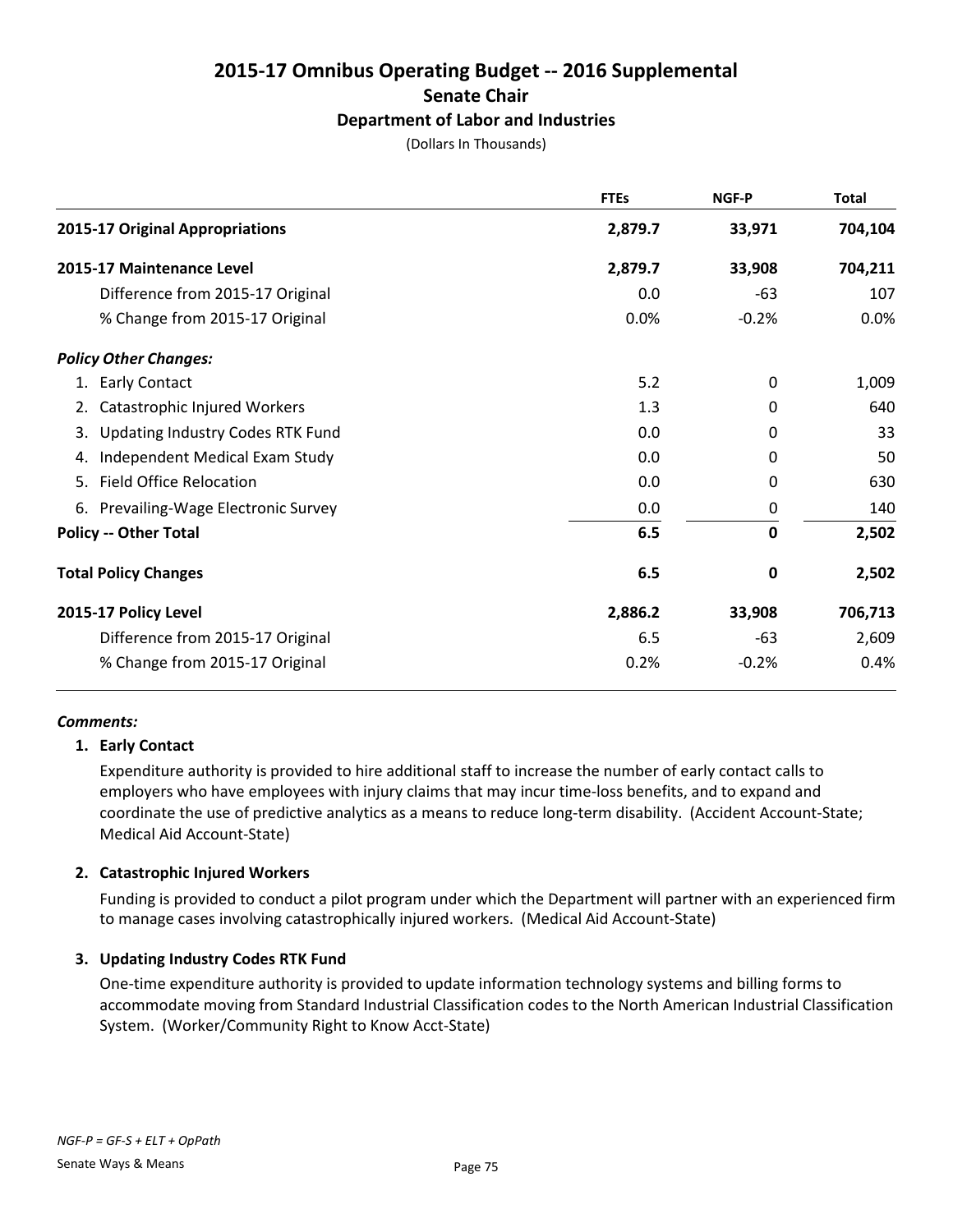# **2015-17 Omnibus Operating Budget -- 2016 Supplemental Senate Chair Department of Labor and Industries**

(Dollars In Thousands)

#### **4. Independent Medical Exam Study**

The Department must convene a task force to review the frequency and use of independent medical exams and to survey employees, employers, and providers to identify areas of needed improvement The task force must report its findings and recommendations to the Legislature by December 31, 2016. (Medical Aid Account-State)

#### **5. Field Office Relocation**

Funding is provided for the Department to relocate its Bremerton and Port Angeles field offices. (Accident Account-State; Medical Aid Account-State)

#### **6. Prevailing-Wage Electronic Survey**

One-time expenditure authority is provided to implement Chapter 40, Laws of 2015 (2ESB 5993), which creates an electronic option for employers to submit wage surveys. (Public Works Administration Acct-State)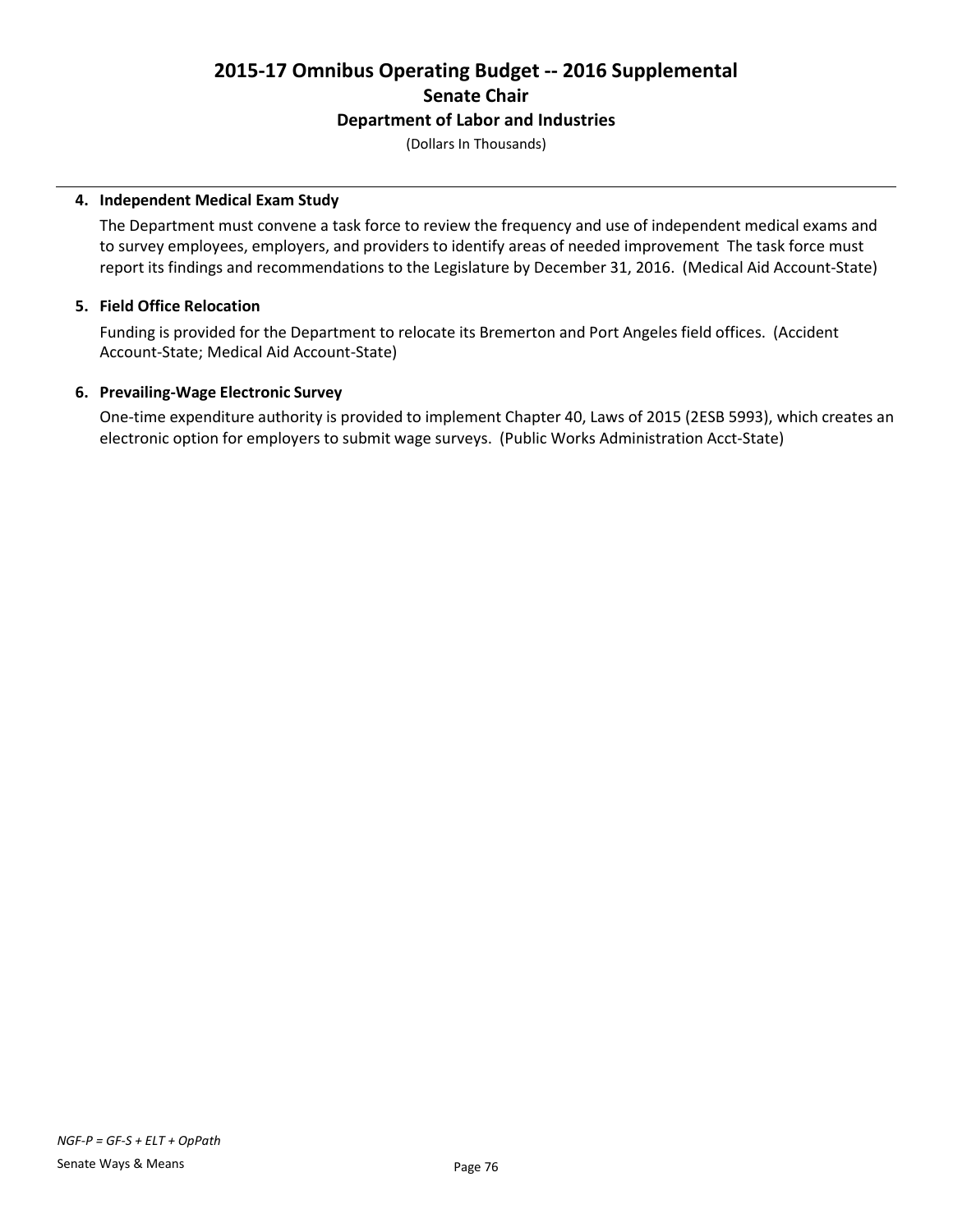# **2015-17 Omnibus Operating Budget -- 2016 Supplemental Senate Chair Department of Health**

(Dollars In Thousands)

|                                                  | <b>FTEs</b> | NGF-P   | <b>Total</b> |
|--------------------------------------------------|-------------|---------|--------------|
| 2015-17 Original Appropriations                  | 1,662.5     | 116,806 | 1,122,550    |
| 2015-17 Maintenance Level                        | 1,662.5     | 116,658 | 1,120,546    |
| Difference from 2015-17 Original                 | 0.0         | $-148$  | $-2,004$     |
| % Change from 2015-17 Original                   | 0.0%        | $-0.1%$ | $-0.2%$      |
| <b>Policy Other Changes:</b>                     |             |         |              |
| 1. Federal Funding Adjustment                    | 34.2        | 0       | 15,481       |
| <b>Discipline Backlog</b><br>2.                  | 10.9        | 0       | 1,837        |
| <b>Charity Care</b><br>3.                        | 0.5         | 0       | 100          |
| <b>Drinking Water Authority</b><br>4.            | 0.0         | 0       | 1,996        |
| <b>MQAC AG Costs</b><br>5.                       | 0.0         | 0       | 313          |
| <b>Online Licensing Project</b><br>6.            | 0.0         | 0       | 1,195        |
| <b>Public Health Reporting for Schools</b><br>7. | 0.0         | 511     | 511          |
| <b>Rulemaking Backlog</b><br>8.                  | 7.2         | 28      | 1,252        |
| 9. Maternal Mortality Reviews                    | 1.7         | 374     | 374          |
| <b>Policy -- Other Total</b>                     | 54.5        | 913     | 23,059       |
| <b>Total Policy Changes</b>                      | 54.5        | 913     | 23,059       |
| 2015-17 Policy Level                             | 1,716.9     | 117,571 | 1,143,605    |
| Difference from 2015-17 Original                 | 54.5        | 765     | 21,055       |
| % Change from 2015-17 Original                   | 3.3%        | 0.7%    | 1.9%         |
|                                                  |             |         |              |

# *Comments:*

# **1. Federal Funding Adjustment**

Expenditure authority is adjusted to align with current federal grant funding and to eliminate American Recovery and Reinvestment Act authority that is no longer needed. (General Fund-Federal; General Fund-Fed ARRA)

# **2. Discipline Backlog**

Expenditure authority is aligned with available funds within the Health Professions Account to address an increase in the number of complex standard of care cases. (Health Professions Account-State)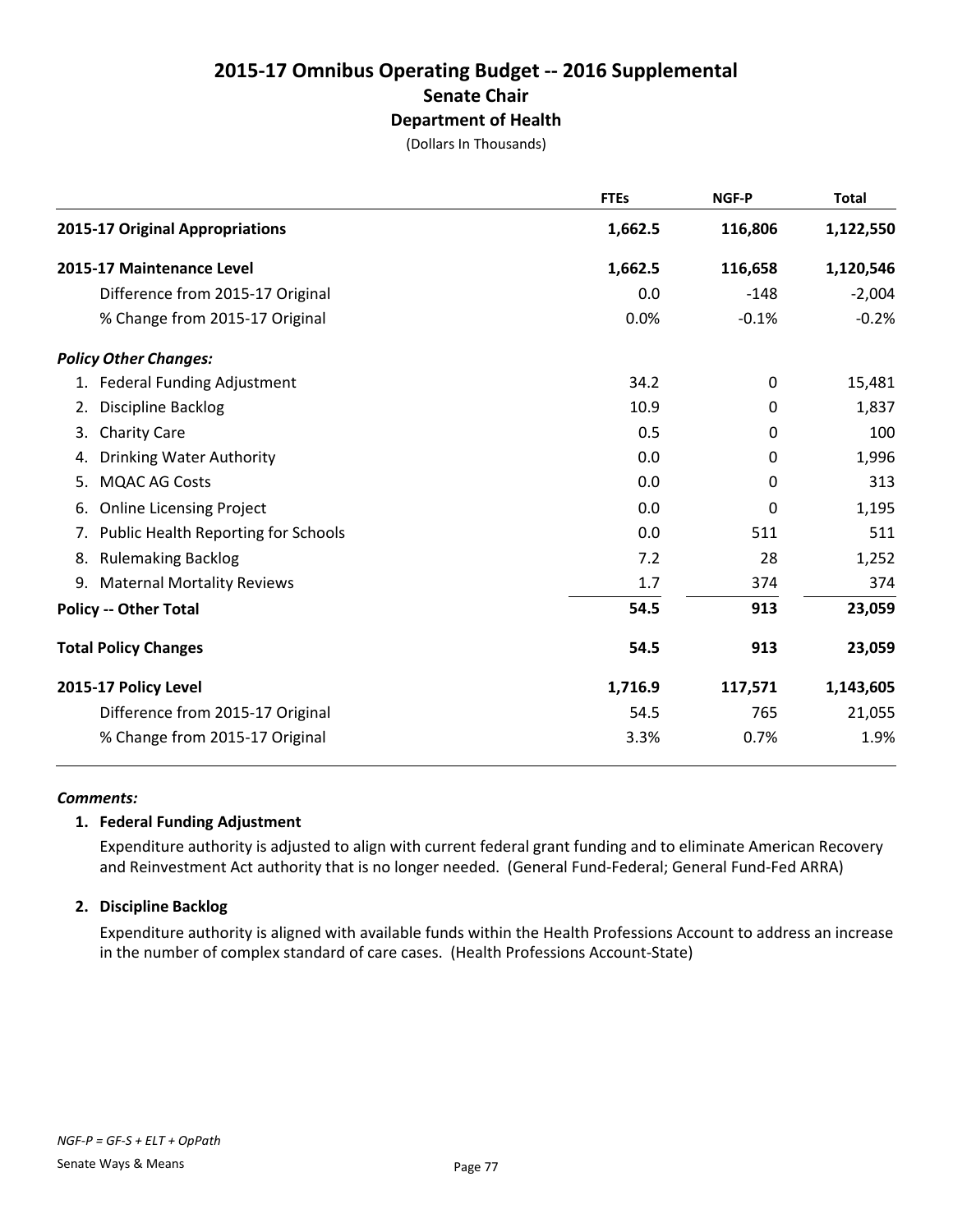# **2015-17 Omnibus Operating Budget -- 2016 Supplemental Senate Chair Department of Health**

(Dollars In Thousands)

#### **3. Charity Care**

Expenditure authority is aligned with available funds within the Hospital Data Collection Account to ensure that hospitals are complying with charity care laws and rules. This request will not result in an increase in the hospital assessment fee. (Hospital Data Collection Account-State)

# **4. Drinking Water Authority**

Federal grant guidelines for the drinking water program have changed, requiring previously awarded grants to be used in two years instead of five years as originally planned. (Drinking Water Assistance Account-Federal)

#### **5. MQAC AG Costs**

Funding is provided to increase legal support from the Office of the Attorney General for the Medical Quality Assurance Commission (MQAC) within the Department of Health (DOH). (Health Professions Account-State)

#### **6. Online Licensing Project**

Funding is provided for the completion of the Online Licensing and Information Collection project, which was originally scheduled to be complete by June 2016. (Health Professions Account-State)

# **7. Public Health Reporting for Schools**

Funding is provided directing the Department to implement a medical record validation tool for schools to check the state's immunization information system. This tool will electronically determine if a child meets all immunization requirements for school entry using data from the child's immunization records. (General Fund-State)

# **8. Rulemaking Backlog**

Funding is provided to address the rulemaking backlog and health professions disciplinary cases that have grown 14 percent over the past two years. No fee increases will be required to address this workload. (General Fund-State; Health Professions Account-State)

#### **9. Maternal Mortality Reviews**

Funding is provided to establish a maternal mortality review panel to conduct comprehensive multidisciplinary reviews of maternal death in Washington. (General Fund-State)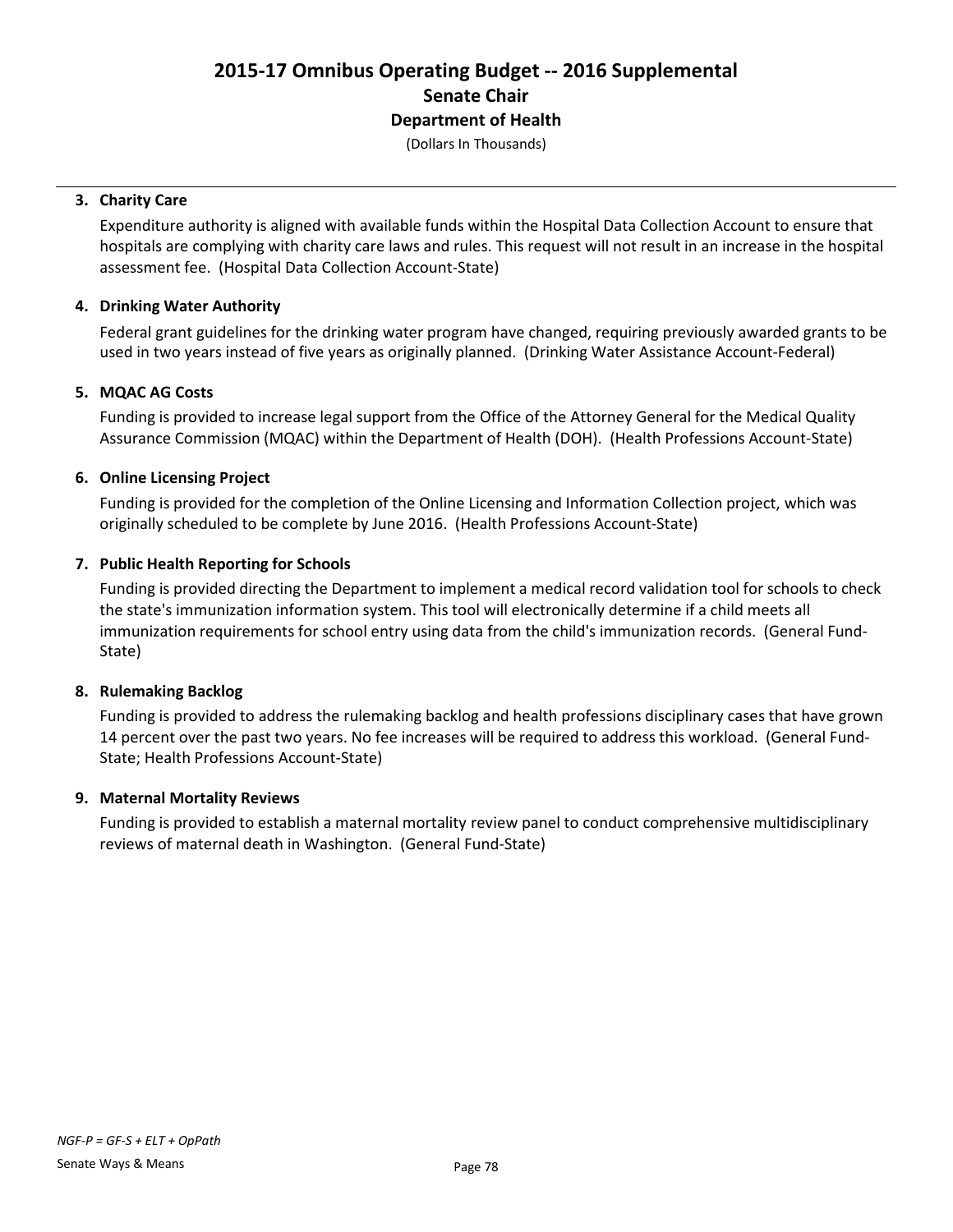# **2015-17 Omnibus Operating Budget -- 2016 Supplemental Senate Chair Department of Veterans' Affairs**

(Dollars In Thousands)

|                                  | <b>FTEs</b> | NGF-P        | <b>Total</b> |
|----------------------------------|-------------|--------------|--------------|
| 2015-17 Original Appropriations  | 771.8       | 16,058       | 135,268      |
| 2015-17 Maintenance Level        | 771.8       | 16,132       | 135,909      |
| Difference from 2015-17 Original | 0.0         | 74           | 641          |
| % Change from 2015-17 Original   | $0.0\%$     | 0.5%         | 0.5%         |
| <b>Policy Other Changes:</b>     |             |              |              |
| 1. Local Fund Adjustment         | 0.0         | $\mathbf 0$  | $-531$       |
| <b>Policy -- Other Total</b>     | 0.0         | $\mathbf{0}$ | $-531$       |
| <b>Total Policy Changes</b>      | 0.0         | 0            | $-531$       |
| 2015-17 Policy Level             | 771.8       | 16,132       | 135,378      |
| Difference from 2015-17 Original | 0.0         | 74           | 110          |
| % Change from 2015-17 Original   | 0.0%        | 0.5%         | 0.1%         |

#### *Comments:*

# **1. Local Fund Adjustment**

Expenditure authority is reduced in the Veteran Estate Management Account to maintain account solvency. (Veteran Estate Management Account-Local)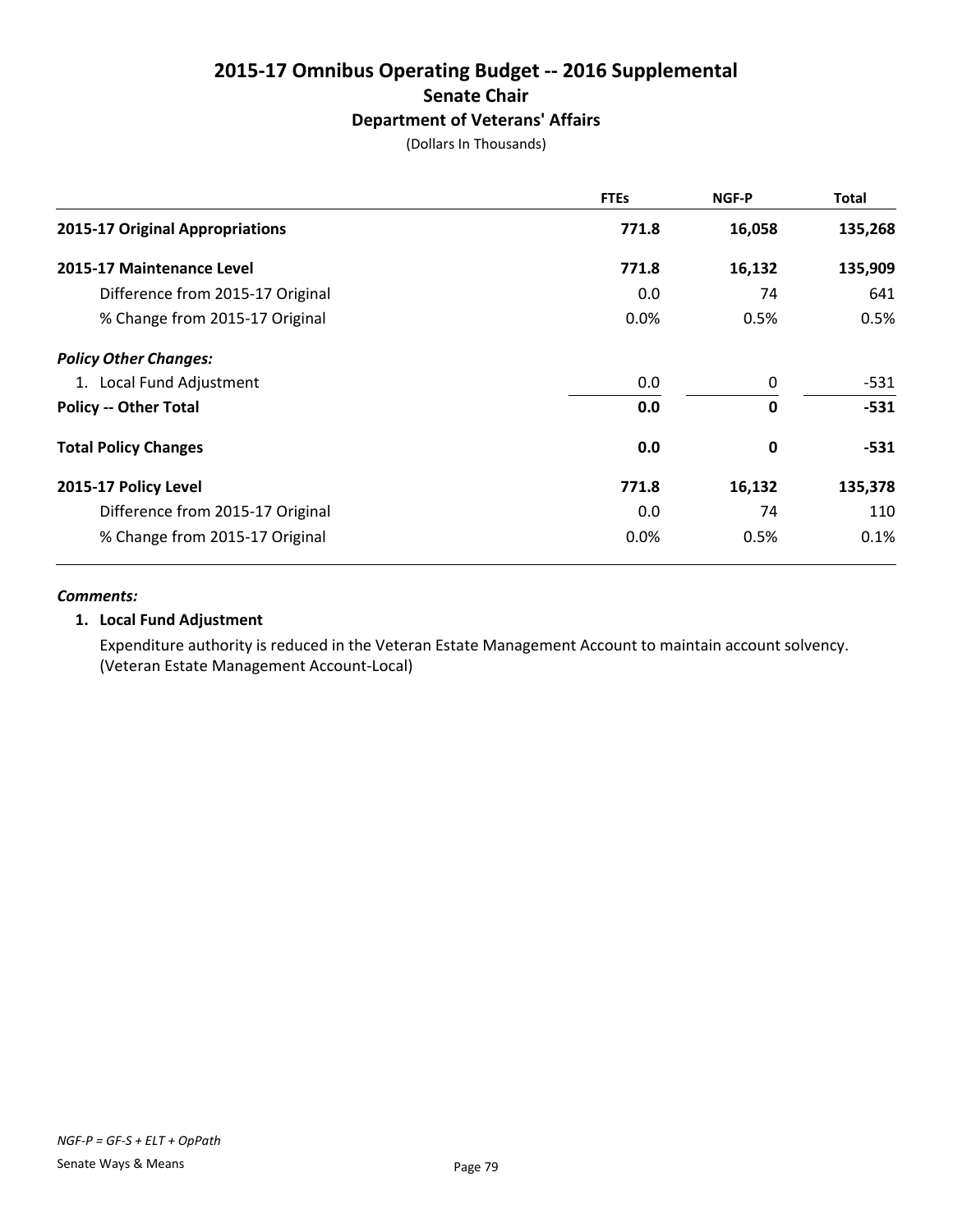# **2015-17 Omnibus Operating Budget -- 2016 Supplemental Senate Chair Department of Corrections**

(Dollars In Thousands)

|                                           | <b>FTEs</b> | <b>NGF-P</b> | <b>Total</b> |
|-------------------------------------------|-------------|--------------|--------------|
| 2015-17 Original Appropriations           | 8,269.2     | 1,857,764    | 1,871,417    |
| 2015-17 Maintenance Level                 | 8,321.7     | 1,878,191    | 1,891,954    |
| Difference from 2015-17 Original          | 52.5        | 20,427       | 20,537       |
| % Change from 2015-17 Original            | 0.6%        | 1.1%         | 1.1%         |
| <b>Policy Other Changes:</b>              |             |              |              |
| 1. Reynolds Work Release                  | 20.1        | 987          | 987          |
| <b>ISRB: Board Member Alignment</b><br>2. | 0.4         | 96           | 96           |
| <b>ISRB: Forensic Evaluations</b><br>3.   | 0.0         | 25           | 25           |
| <b>Supervision of Offenders</b><br>4.     | $-13.8$     | $-2,268$     | $-2,268$     |
| Work Release Vendor Termination<br>5.     | 0.0         | 700          | 700          |
| Dentists join Teamsters<br>6.             | 0.0         | 229          | 229          |
| DOC Contract with SBCTC<br>7.             | 0.0         | 1,252        | 1,252        |
| 8. Fund shift to caseload costs           | 0.0         | $-6,023$     | $\Omega$     |
| SB 6242 ISRB Notice Requirements<br>9.    | 0.0         | 193          | 193          |
| 10. Yakima Jail Bed Underspend            | 0.0         | $-900$       | $-900$       |
| 11. Tort Liability Premiums               | 0.0         | 15,000       | 15,000       |
| <b>Policy -- Other Total</b>              | 6.7         | 9,291        | 15,314       |
| <b>Total Policy Changes</b>               | 6.7         | 9,291        | 15,314       |
| 2015-17 Policy Level                      | 8,328.4     | 1,887,482    | 1,907,268    |
| Difference from 2015-17 Original          | 59.2        | 29,718       | 35,851       |
| % Change from 2015-17 Original            | 0.7%        | 1.6%         | 1.9%         |

#### *Comments:*

# **1. Reynolds Work Release**

In July 2015, a Work Release contractor chose not to renew its contract with the department to run the daily operations at the Reynolds Work Release facility. Funding is provided to cover costs to operate Reynolds as a state-run facility, as well as the one-time emergency operations costs incurred in fiscal year 2016 to ensure continuity of operations. (General Fund-State)

#### **2. ISRB: Board Member Alignment**

Funding is provided for a newly appointed Indeterminate Sentencing Review Board (ISRB) member who was increased from part-time (0.6 FTE) to full-time (1 FTE) status. (General Fund-State)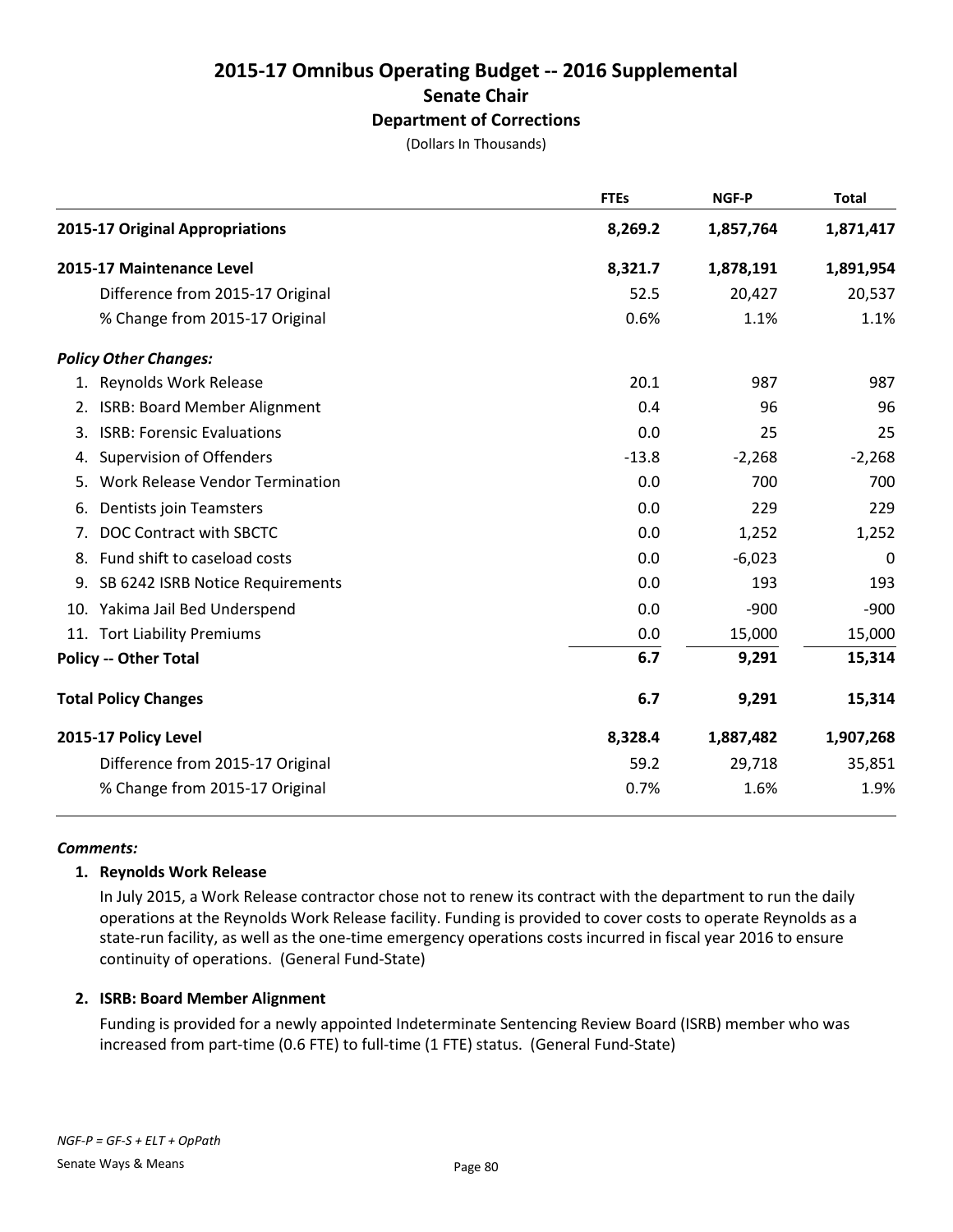# **2015-17 Omnibus Operating Budget -- 2016 Supplemental Senate Chair Department of Corrections**

(Dollars In Thousands)

#### **3. ISRB: Forensic Evaluations**

Forensic psychological evaluations (FPEs) are provided by an independent expert who determines if the offender continues to meet criteria in Chapter 71.09 RCW for civil commitment as a sexually violent predator. Funding is provided for FPEs for offenders being considered for release by the Indeterminate Sentence Review Board. (General Fund-State)

# **4. Supervision of Offenders**

A supervision caseload reduction is achieved by reverting from the length of community supervision that is required to be served pursuant to a recent Washington State Supreme Court decision, back to the period of time offenders were supervised prior to the decision. (General Fund-State)

#### **5. Work Release Vendor Termination**

Funding is provided to increase payments to a Work Release contractor overseeing nine facilities totaling 489 beds. (General Fund-State)

#### **6. Dentists join Teamsters**

Dentist positions joined the Teamsters on July 10, 2015 and were certified in July. As a result they received a 5.5 percent salary increase effective July 15, 2015 and a 4.3 percent increase effective July 1, 2016. (General Fund-State)

# **7. DOC Contract with SBCTC**

Funding is provided to cover costs associated with contracted staff from the State Board of Community and Technical Colleges (SBCTC) that received COLA and health care increases for the 2015-2017 biennium not covered in the SBCTC budget. (General Fund-State)

# **8. Fund shift to caseload costs**

Funds are shifted from the Correctional Industries Non-Appropriated Account to pay costs associated with increased caseloads for community supervision and violators. (General Fund-State; Correctional Industries Account-Non-Appr)

#### **9. SB 6242 ISRB Notice Requirements**

Funding is provided for 2.0 FTE to staff the requirements of 2SSB 6242, requiring the ISRB to provide notice to the sentencing court, prosecuting attorney and victims or victims family 90 days before a petition to release hearing and appropriate documentation when requested. (General Fund-State)

# **10. Yakima Jail Bed Underspend**

Savings is assumed due to the projected underutilization of the Yakima Jail Bed contract for Female Offenders through June 30, 2016. (General Fund-State)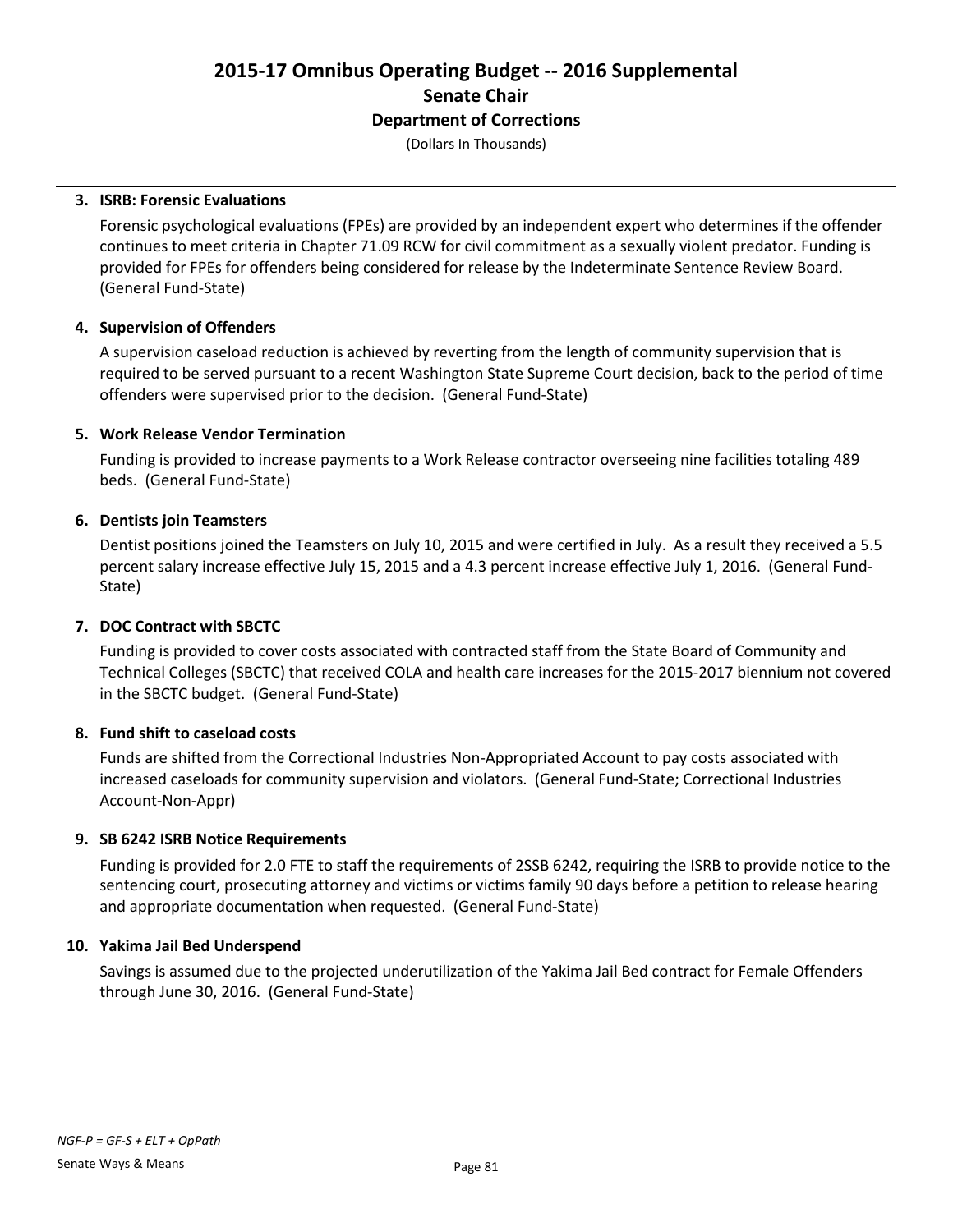# **2015-17 Omnibus Operating Budget -- 2016 Supplemental Senate Chair Department of Corrections**

(Dollars In Thousands)

# **11. Tort Liability Premiums**

Funding is provided for deposit into the state's Self-Insurance Liability fund in anticipation of increased tort claims against the department. (General Fund-State)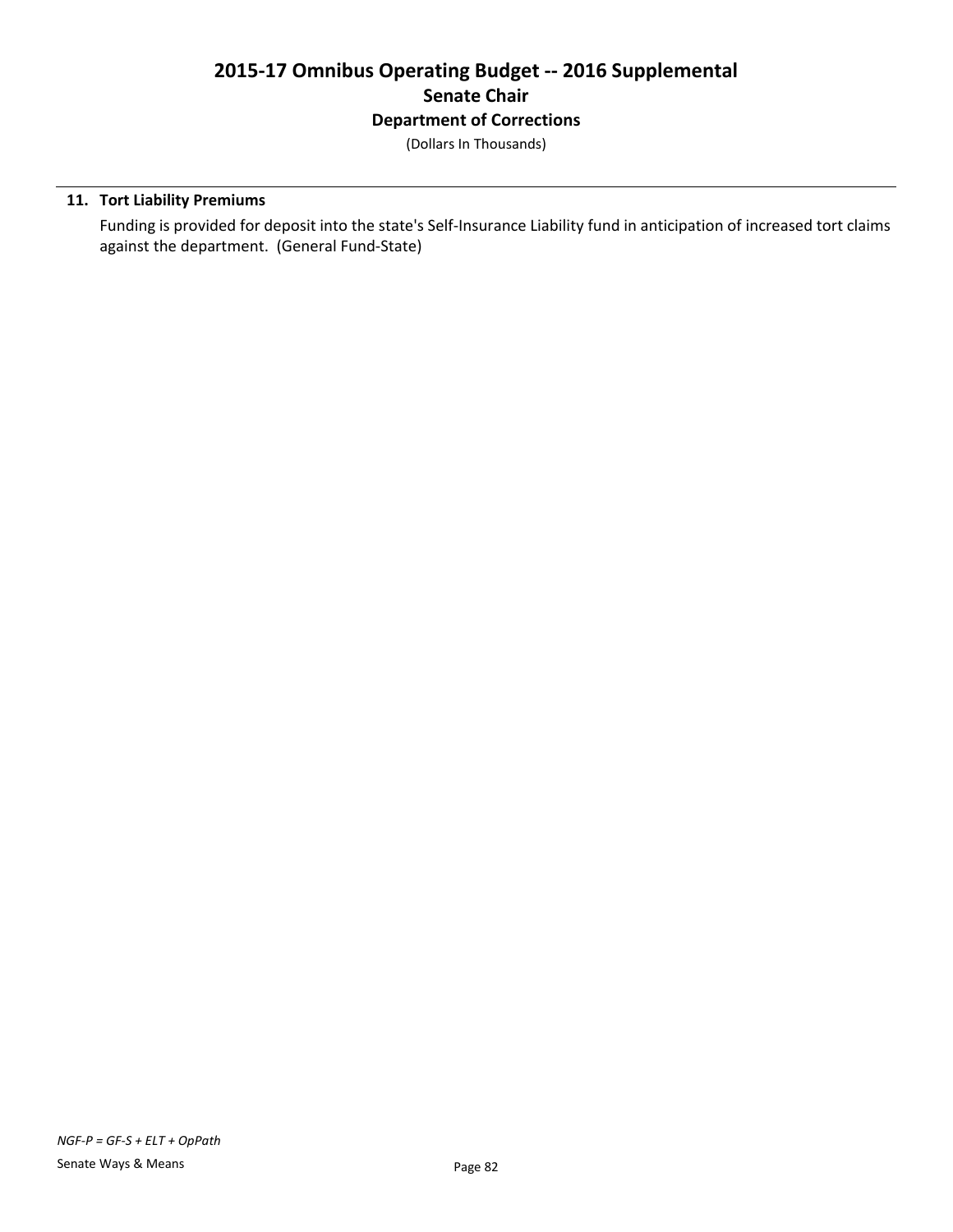# **2015-17 Omnibus Operating Budget -- 2016 Supplemental Senate Chair Dept of Services for the Blind**

(Dollars In Thousands)

|                                  | <b>FTEs</b> | NGF-P   | Total   |
|----------------------------------|-------------|---------|---------|
| 2015-17 Original Appropriations  | 80.0        | 4,587   | 29,783  |
| 2015-17 Maintenance Level        | 80.0        | 4,578   | 29,729  |
| Difference from 2015-17 Original | 0.0         | -9      | $-54$   |
| % Change from 2015-17 Original   | 0.0%        | $-0.2%$ | $-0.2%$ |
| <b>Policy Other Changes:</b>     |             |         |         |
| 1. Cost Recovery Assessment      | 0.0         | 430     | 430     |
| <b>Policy -- Other Total</b>     | 0.0         | 430     | 430     |
| <b>Total Policy Changes</b>      | 0.0         | 430     | 430     |
| 2015-17 Policy Level             | 80.0        | 5,008   | 30,159  |
| Difference from 2015-17 Original | 0.0         | 421     | 376     |
| % Change from 2015-17 Original   | 0.0%        | 9.2%    | 1.3%    |

#### *Comments:*

# **1. Cost Recovery Assessment**

The U.S. Department of Education found that indirect costs paid out of federal vocational rehabilitation grant funds through a procedural error by the Department of Services for the Blind were not qualified expenditures. Funding is provided to pay the balance of the assessment. (General Fund-State)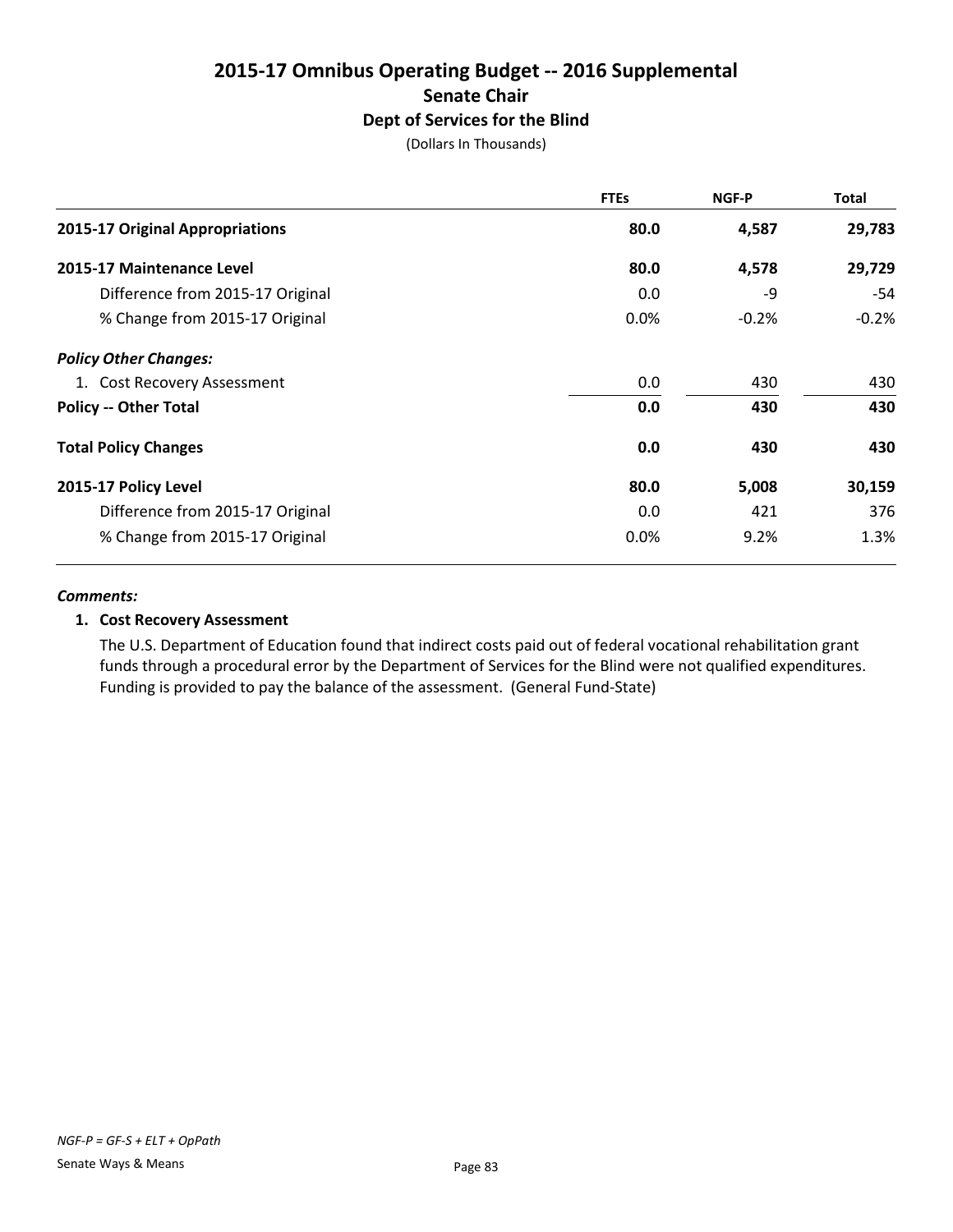# **2015-17 Omnibus Operating Budget -- 2016 Supplemental Senate Chair Employment Security Department**

(Dollars In Thousands)

|                                  | <b>FTEs</b> | NGF-P       | <b>Total</b> |
|----------------------------------|-------------|-------------|--------------|
| 2015-17 Original Appropriations  | 1,519.1     | 0           | 649,860      |
| 2015-17 Maintenance Level        | 1,519.1     | 0           | 648,249      |
| Difference from 2015-17 Original | 0.0         | 0           | $-1,611$     |
| % Change from 2015-17 Original   | 0.0%        |             | $-0.2%$      |
| <b>Policy Other Changes:</b>     |             |             |              |
| 1. Federal Funding Adjustment    | 0.0         | 0           | $-23,505$    |
| <b>Policy -- Other Total</b>     | 0.0         | $\mathbf 0$ | $-23,505$    |
| <b>Total Policy Changes</b>      | 0.0         | 0           | $-23,505$    |
| 2015-17 Policy Level             | 1,519.1     | $\mathbf 0$ | 624,744      |
| Difference from 2015-17 Original | 0.0         | 0           | $-25,116$    |
| % Change from 2015-17 Original   | 0.0%        |             | $-3.9%$      |

#### *Comments:*

# **1. Federal Funding Adjustment**

The Department has expenditure authority in General Fund-Federal and the Unemployment Compensation Administration Account that is larger than current estimates of federal revenue. A technical adjustment is made to reflect expected revenues. (General Fund-Federal, Unemployment Compensation Administration Account-Federal) (General Fund-Federal; Unemployment Compensation Admin-Federal)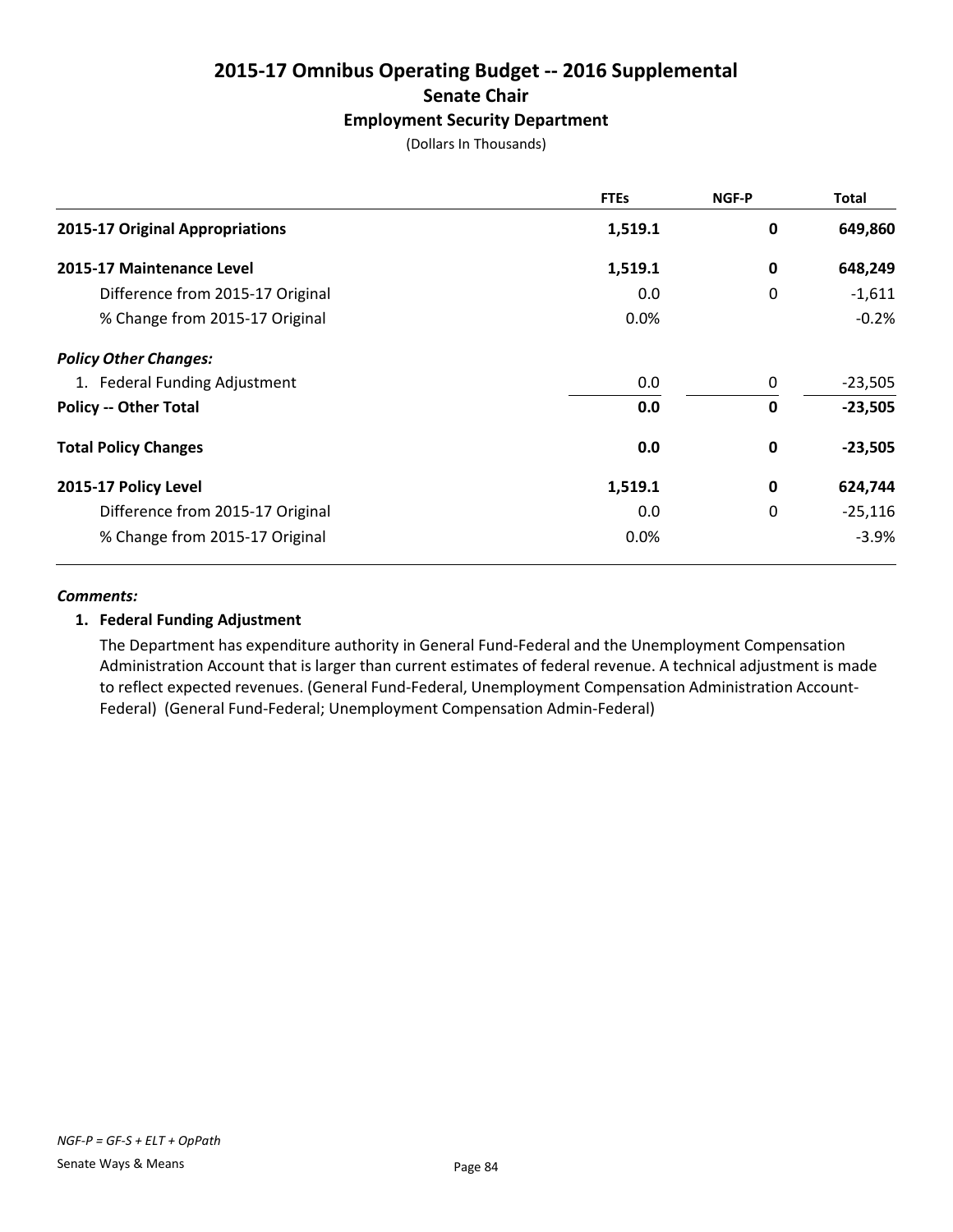# **2015-17 Omnibus Operating Budget -- 2016 Supplemental Senate Chair Dept of Social and Health Services Children and Family Services**

(Dollars In Thousands)

|    |                                        | <b>FTEs</b> | <b>NGF-P</b> | <b>Total</b> |
|----|----------------------------------------|-------------|--------------|--------------|
|    | 2015-17 Original Appropriations        | 2,574.9     | 667,953      | 1,196,657    |
|    | 2015-17 Maintenance Level              | 2,574.5     | 663,164      | 1,187,801    |
|    | Difference from 2015-17 Original       | $-0.4$      | $-4,789$     | $-8,856$     |
|    | % Change from 2015-17 Original         | 0.0%        | $-0.7%$      | $-0.7%$      |
|    | <b>Policy Other Changes:</b>           |             |              |              |
|    | 1. Notification Changes                | 0.0         | -88          | -90          |
|    | 2. Family Assessment Response (FAR)    | 13.0        | 2,274        | 4,548        |
|    | 3. Performance Based Contracting       | 0.0         | 1,351        | 1,351        |
|    | 4. Unisys Rehosting                    | 0.0         | 404          | 412          |
| 5. | <b>Truancy Reform</b>                  | 1.1         | 207          | 211          |
| 6. | <b>Staffing Underspend</b>             | $-22.8$     | $-4,176$     | $-8,523$     |
|    | 7. Increase Child Placing Agency Rates | 0.0         | 952          | 1,134        |
|    | <b>Policy -- Other Total</b>           | $-8.7$      | 924          | $-957$       |
|    | <b>Total Policy Changes</b>            | $-8.7$      | 924          | $-957$       |
|    | 2015-17 Policy Level                   | 2,565.8     | 664,088      | 1,186,844    |
|    | Difference from 2015-17 Original       | $-9.1$      | $-3,865$     | $-9,813$     |
|    | % Change from 2015-17 Original         | $-0.4%$     | $-0.6%$      | $-0.8%$      |

#### *Comments:*

# **1. Notification Changes**

Unfounded allegation notices from an investigation of child abuse or neglect are currently sent through certified mail. Savings are incurred by utilizing regular mail or email to serve notice of a child abuse or neglect allegation determined to be unfounded. (General Fund-State, General Fund-Federal) (General Fund-State; General Fund-Fam Supt)

# **2. Family Assessment Response (FAR)**

Funding is provided to continue statewide implementation of Family Assessment Response (FAR), a noninvestigative response to screened-in reports of abuse and neglect. (General Fund-State; General Fund-Fam Supt)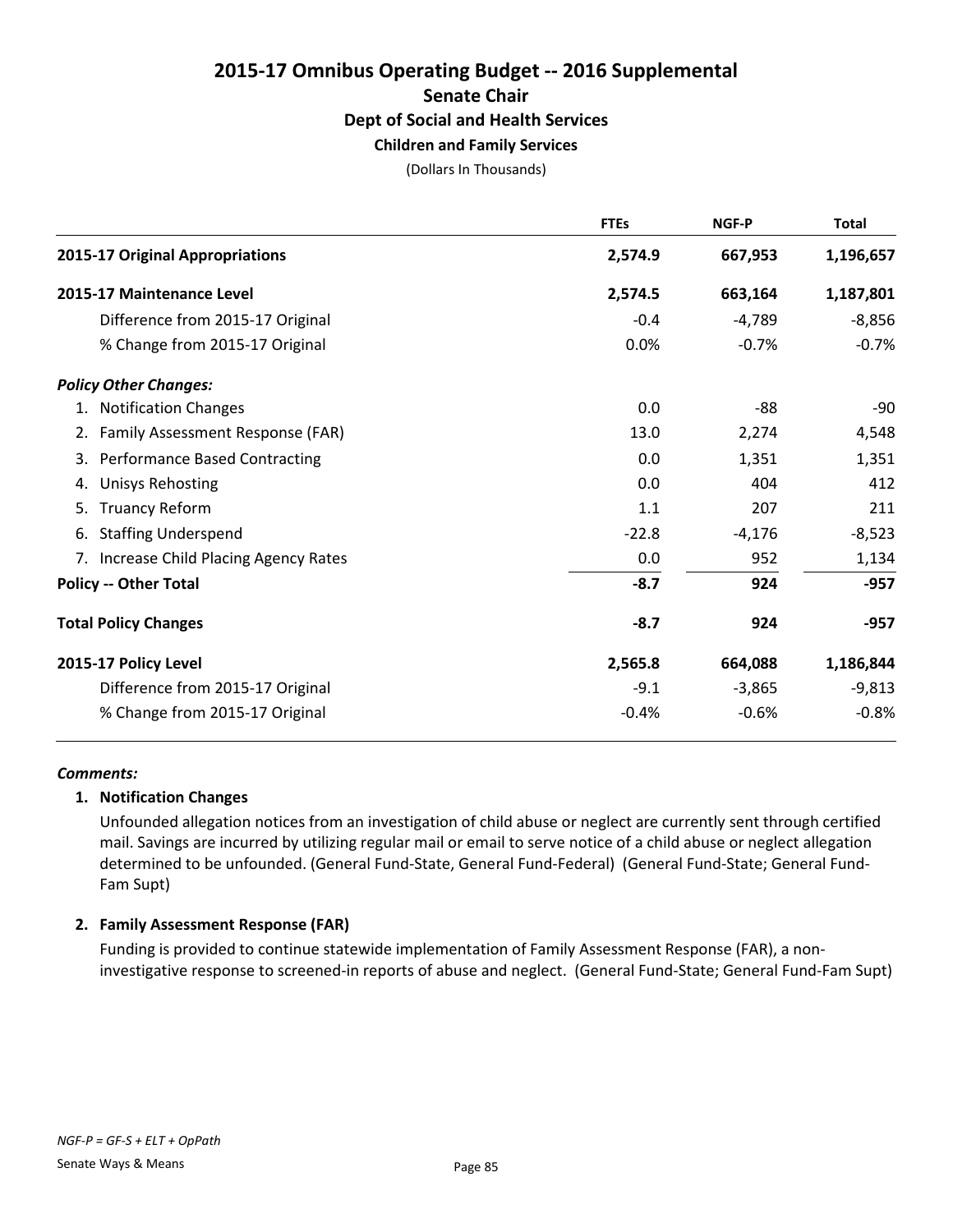**Children and Family Services**

(Dollars In Thousands)

#### **3. Performance Based Contracting**

Pursuant to Chapter 205, Laws of 2012, second year funding is maintained for performance-based contracting of family support services and related child welfare services currently managed by a network administrator in Spokane County. (General Fund-State)

#### **4. Unisys Rehosting**

The mainframe hosting the Social Service Payment System (SSPS) will reach the end of useful life on June 30, 2016. An annual \$2 million penalty is incurred for maintaining the software license and support beyond the expiration date. Funding is provided to obtain and migrate to a new mainframe and data center. (General Fund-State; General Fund-Fam Supt)

#### **5. Truancy Reform**

Funding is provided to implement Second Substitute Senate Bill 6497, which requires the licensure of an additional 18 HOPE beds and 10 Crisis Residential Center beds to assist truant and other at-risk youth in need of services. (General Fund-State; General Fund-Federal)

#### **6. Staffing Underspend**

Actual spending for staff costs is \$4.1 million less than allotments for the first 6 months of the biennium. This adjustment projects the program will be fully staffed by April 2016, and continues the pattern of slightly lower average staff costs per FTE through the remainder of the biennium. (General Fund-Fed Grnt; General Fund-State)

# **7. Increase Child Placing Agency Rates**

Funding is provide to increase the rates paid to child placing agencies (General Fund-State; General Fund-Federal)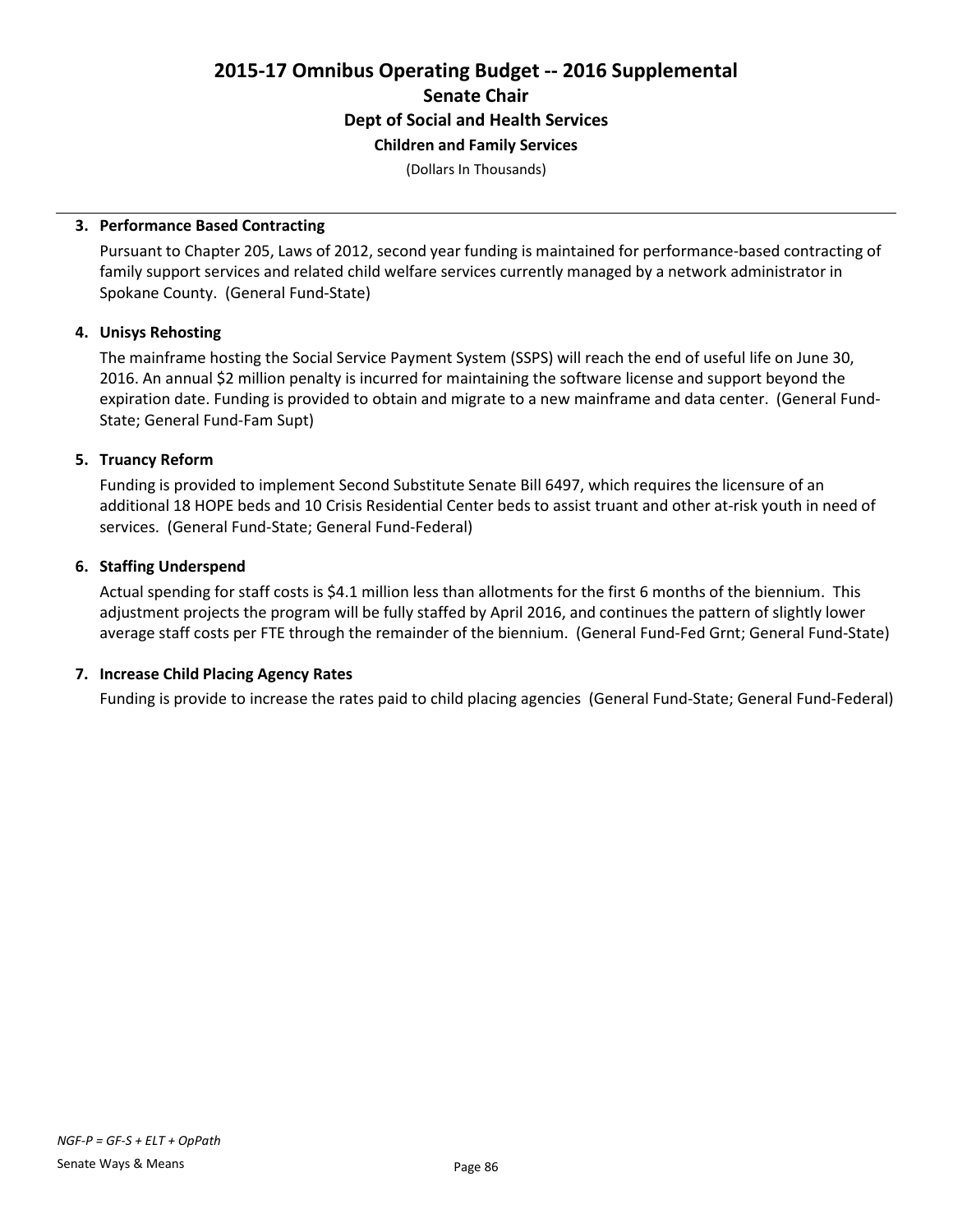# **2015-17 Omnibus Operating Budget -- 2016 Supplemental Senate Chair Dept of Social and Health Services Juvenile Rehabilitation**

(Dollars In Thousands)

|                                  | <b>FTEs</b> | <b>NGF-P</b> | <b>Total</b> |
|----------------------------------|-------------|--------------|--------------|
| 2015-17 Original Appropriations  | 773.7       | 183,432      | 191,878      |
| 2015-17 Maintenance Level        | 768.0       | 182,834      | 191,280      |
| Difference from 2015-17 Original | $-5.8$      | $-598$       | $-598$       |
| % Change from 2015-17 Original   | $-0.7%$     | $-0.3%$      | $-0.3%$      |
| 2015-17 Policy Level             | 768.0       | 182,834      | 191,280      |
| Difference from 2015-17 Original | $-5.8$      | $-598$       | $-598$       |
| % Change from 2015-17 Original   | $-0.7%$     | $-0.3%$      | $-0.3%$      |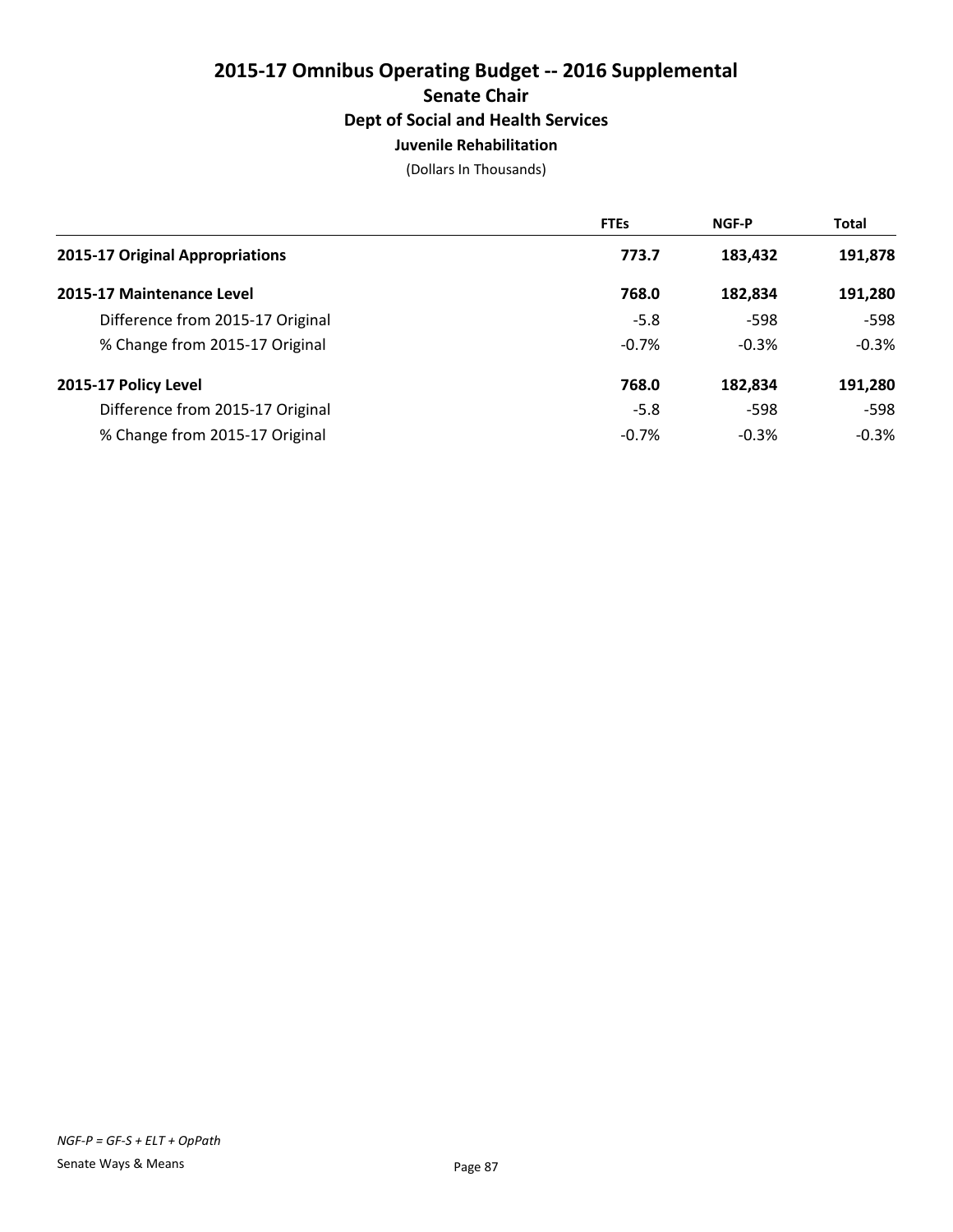(Dollars In Thousands)

|     |                                         | <b>FTEs</b> | NGF-P     | <b>Total</b> |
|-----|-----------------------------------------|-------------|-----------|--------------|
|     | 2015-17 Original Appropriations         | 2,940.3     | 1,063,347 | 2,287,636    |
|     | 2015-17 Maintenance Level               | 2,931.6     | 1,053,927 | 2,329,901    |
|     | Difference from 2015-17 Original        | $-8.7$      | $-9,420$  | 42,265       |
|     | % Change from 2015-17 Original          | $-0.3%$     | $-0.9%$   | 1.8%         |
|     | <b>Policy Other Changes:</b>            |             |           |              |
|     | 1. Housing Support and Step-Down Svcs   | 0.0         | 2,000     | 2,762        |
| 2.  | Peer Bridging Programs                  | 0.0         | $\pmb{0}$ | 1,760        |
| 3.  | On-Site Safety Compliance Officer       | 1.0         | 135       | 135          |
| 4.  | <b>Transitional Support for WSH</b>     | 0.0         | 23,400    | 23,400       |
| 5.  | Mental Health Block Grant Authority     | 0.0         | 0         | 3,000        |
| 6.  | <b>SBC Underspend</b>                   | 0.0         | $-5,000$  | $-5,000$     |
| 7.  | <b>Diversion Underspend</b>             | 0.0         | $-1,094$  | $-1,094$     |
| 8.  | Comp Rest Underspend                    | 0.0         | $-1,200$  | $-1,200$     |
| 9.  | PICU Underspend                         | 0.0         | $-1,124$  | $-1,124$     |
|     | 10. Civil Ward Underspend               | 0.0         | $-3,192$  | $-3,192$     |
| 11. | L&I Settlement Agreement Underspend     | 0.0         | $-224$    | $-224$       |
| 12. | Office of Forensic MH underspend        | 0.0         | $-1,014$  | $-1,014$     |
| 13. | <b>MH Enhancements Underspend</b>       | 0.0         | $-2,221$  | $-2,221$     |
|     | 14. Southwest RSN reserves              | 0.0         | $-12,615$ | $-25,291$    |
|     | 15. PERT Underspend                     | 0.0         | $-538$    | $-538$       |
| 16. | <b>Operating Reserves</b>               | 0.0         | $-43,611$ | $-75,779$    |
| 17. | <b>Community Diversion Applications</b> | 0.0         | 14,085    | 28,170       |
|     | 18. WSH Civil Ward                      | 19.5        | 3,035     | 3,035        |
|     | 19. WSH Discharge Coordinators          | 2.0         | 224       | 224          |
|     | <b>Policy -- Other Total</b>            | 22.5        | $-28,954$ | $-54,191$    |
|     | <b>Policy Comp Changes:</b>             |             |           |              |
|     | 20. Unilateral ESH & WSH Compensation   | 0.0         | 2,148     | 2,336        |
|     | 21. Physicans WSH ESH - Coalition       | 0.0         | 2,000     | 2,245        |
| 22. | Mental Hith Supplemental Agreements     | 0.0         | 1,778     | 1,933        |
| 23. | <b>Mental Health Compensation</b>       | 0.0         | 19        | 20           |
|     | 24. Psychiatrist Xtra duty              | 0.0         | 543       | 586          |
|     | 25. Continuing Medical Education costs  | 0.0         | 696       | 768          |
|     | 26. RN recruitment and retention        | 0.0         | 1,097     | 1,192        |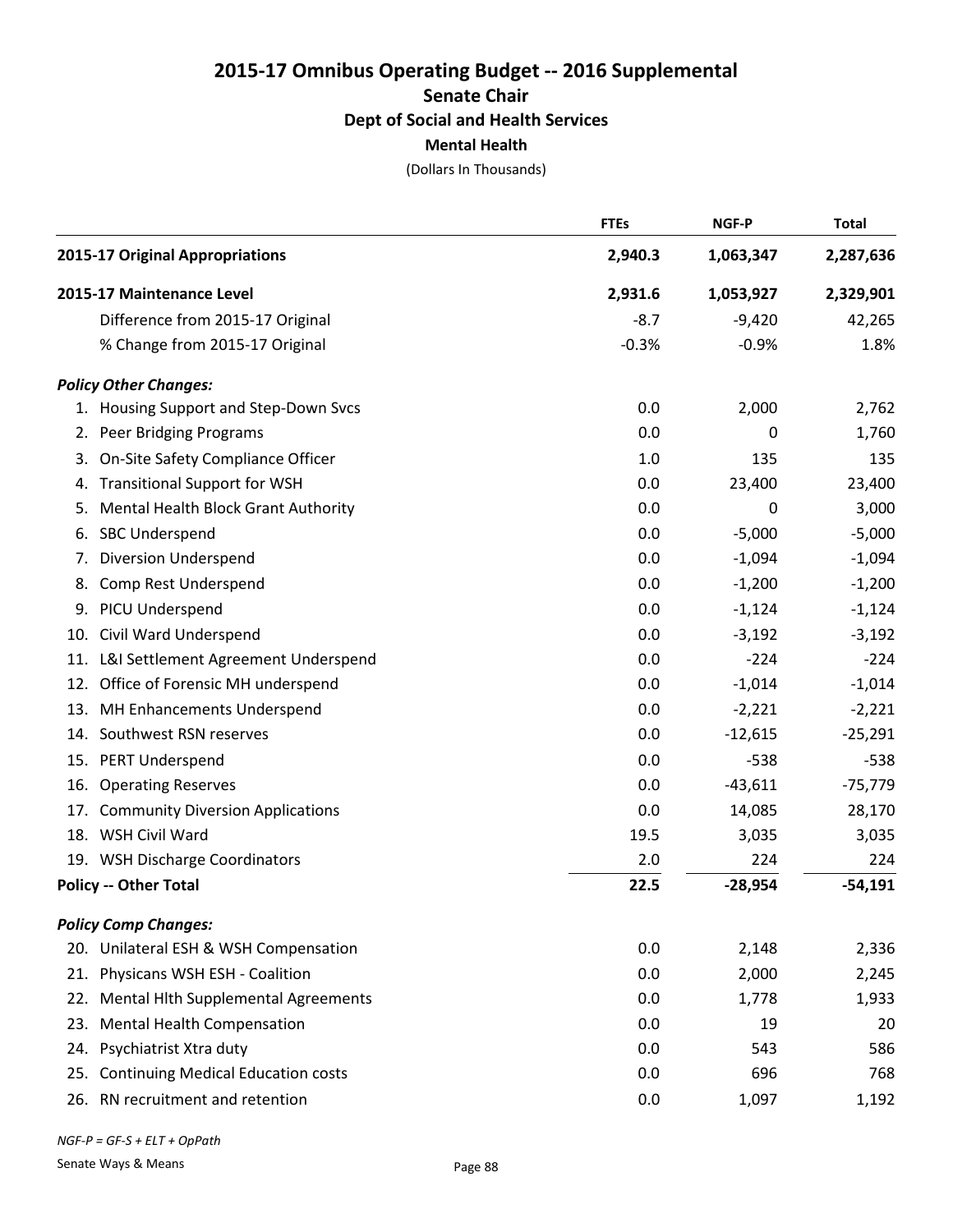(Dollars In Thousands)

|                                      | <b>FTEs</b> | <b>NGF-P</b> | <b>Total</b> |
|--------------------------------------|-------------|--------------|--------------|
| 27. Psychiatrist Assignment Pay FY15 | 0.0         | 1,900        | 1,900        |
| 28. Staff Mix Changes                | 0.0         | $-1,500$     | $-1,500$     |
| <b>Policy -- Comp Total</b>          | 0.0         | 8,681        | 9,480        |
| <b>Total Policy Changes</b>          | 22.5        | $-20.273$    | -44,711      |
| 2015-17 Policy Level                 | 2,954.1     | 1,033,654    | 2,285,190    |
| Difference from 2015-17 Original     | 13.8        | $-29,693$    | $-2,446$     |
| % Change from 2015-17 Original       | 0.5%        | $-2.8%$      | $-0.1%$      |

#### *Comments:*

# **1. Housing Support and Step-Down Svcs**

Appropriations are increased to implement four new housing and recovery services teams. Each team shall provide supportive housing services and short-term rental assistance for individuals exiting inpatient behavioral health treatment services or at risk of entering inpatient behavioral health services. During FY 2017, the supportive housing services will be paid for with the mental health federal block grant. Beginning in FY 2018, it is assumed that these services will be paid for with state funds. (General Fund-State; General Fund-Federal)

# **2. Peer Bridging Programs**

Funding is provided for twenty-two Peer Bridge FTE staff are added to the regional support network state psychiatric hospital liaison teams. (General Fund-Federal)

# **3. On-Site Safety Compliance Officer**

A safety and compliance officer, stationed at Western State Hospital, is funded to provide oversight and accountability of the hospital's response to workplace safety concerns.

(General Fund-State)

# **4. Transitional Support for WSH**

One-time funding is provided in fiscal year 2016 for actions taken by the Department of Social and Health Services to address an emergency and imminent jeopardy determination by the Centers for Medicare and Medicaid Services that relates to the safety and health of clients and employees at Western State Hospital. (General Fund-State)

# **5. Mental Health Block Grant Authority**

Federal expenditure authority is increased to match anticipated federal revenue for the Mental Health Block Grant, which provides comprehensive, community-based mental health services to adults and children. (General Fund-Federal)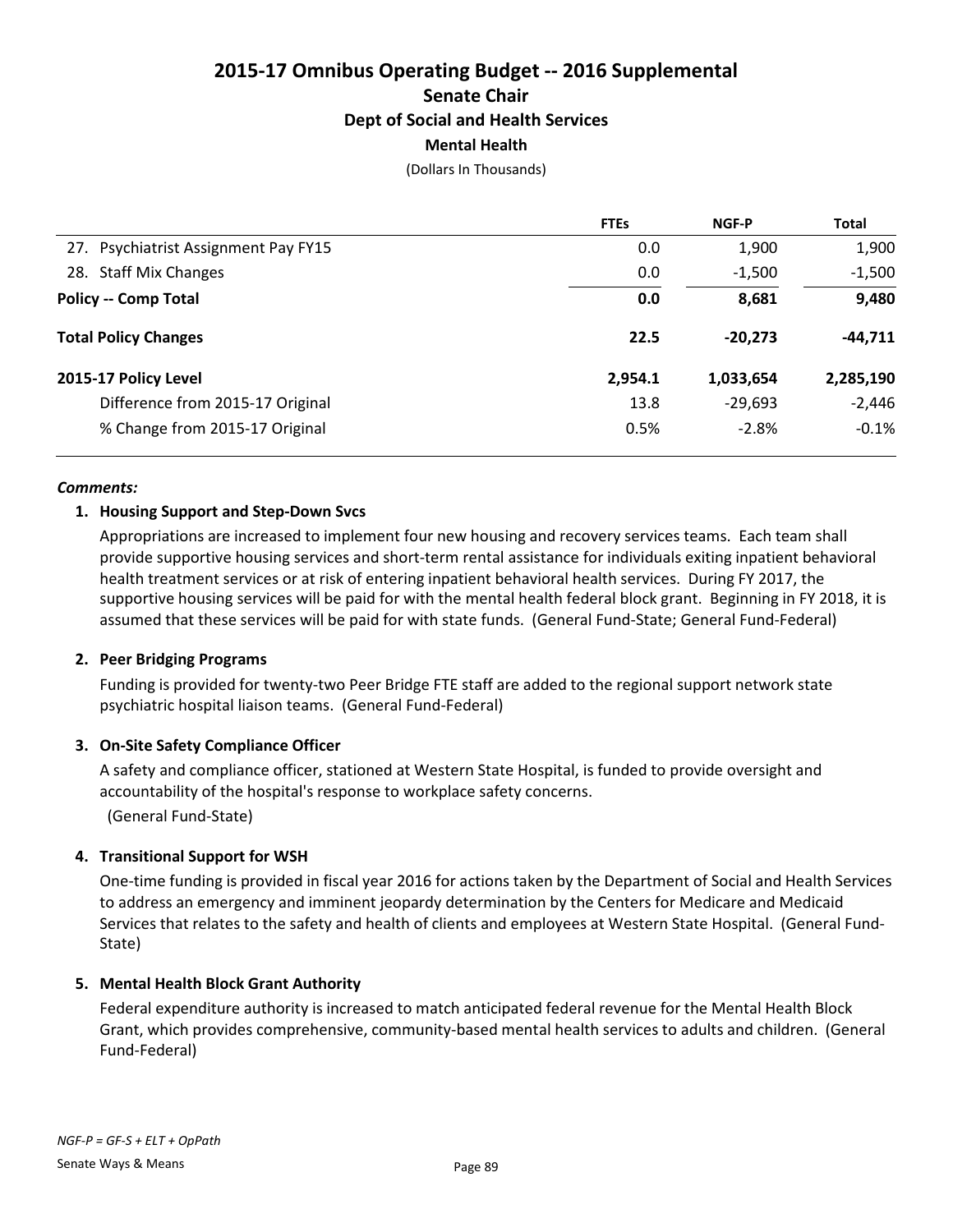# **Mental Health**

(Dollars In Thousands)

#### **6. SBC Underspend**

Funding was provided in the 2015-2017 biennial budget to pay inpatient costs for increased need to keep individuals from boarding in emergency rooms and other settings without receiving care. This funding was proviso'd to ensure that it was only being utilized when an increased utilization could be verified. This proviso will be underspent for fiscal year 2016. (General Fund-State)

#### **7. Diversion Underspend**

Funding was provided pursuant to Chapter 7, Laws of 2015, 1st sp.s. (2E2SSB 5177) to provide outpatient mental health treatment for clients diverted from prosecution in non-violent cases where competency to stand trial is raised by the court or defendant and is underspent for fiscal year 2016.

(General Fund-State)

# **8. Comp Rest Underspend**

One-time savings are achieved as a result of delayed implementation of Competency Restoration beds funded in the FY 2015-17 biennial budget. (General Fund-State)

#### **9. PICU Underspend**

One-time savings are achieved as a result of delayed implementation of Psychiatric Intensive Care Unit (PICU) beds funded in the FY 2015-17 biennial budget. (General Fund-State)

#### **10. Civil Ward Underspend**

One-time savings are achieved as a result of delayed implementation of civil beds funded in the FY 2015-17 biennial budget. (General Fund-State)

# **11. L&I Settlement Agreement Underspend**

One-times savings are achieved as a result of delayed implementation of extra staff to backfill for current staff to attend training as funding in the 2015-17 biennial budget. (General Fund-State)

#### **12. Office of Forensic MH underspend**

One-time savings are achieved as a result of delayed hiring of staff for the Office of Forensic Mental Health funded in the FY 2015-17 biennial budget. (General Fund-State)

#### **13. MH Enhancements Underspend**

One-time savings are achieved as a result of the delayed implementation of an E&T previously funded in Spokane that will not be up and running during FY16. (General Fund-State)

#### **14. Southwest RSN reserves**

Southwest Washington RSN must return its reserve funding to the state prior to becoming an early adopter region with Managed Care Organizations managing its behavioral health system on April 1, 2016. (General Fund-State; General Fund-Medicaid)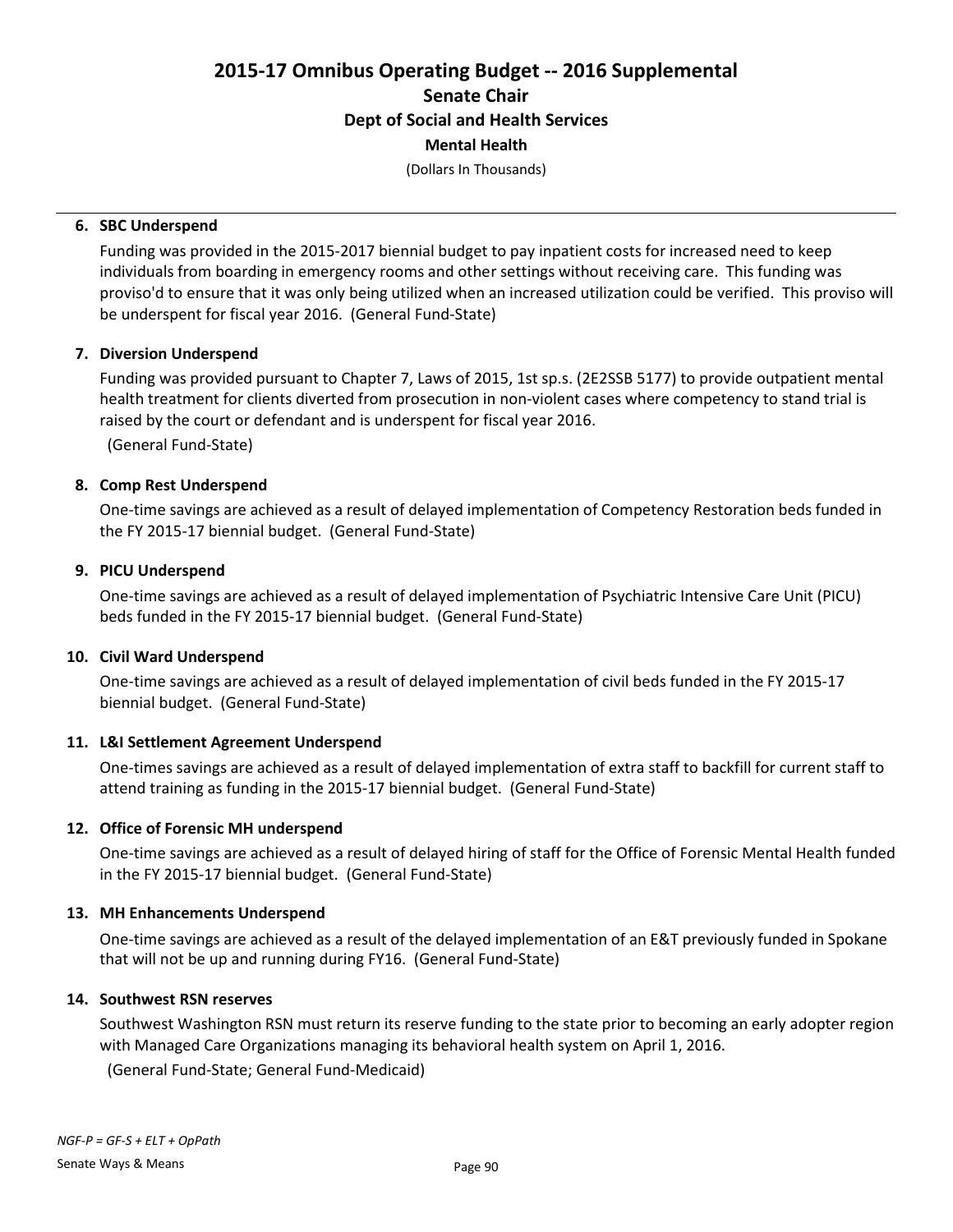# **Mental Health**

(Dollars In Thousands)

#### **15. PERT Underspend**

One-time savings are achieved as a result of delayed implementation of Psychiatric Emergency response Teams (PERT) funded in the FY 2015-17 biennial budget. (General Fund-State)

#### **16. Operating Reserves**

Funding is reduced for the Regional Support Networks for funding over the amounts necessary in reserve accounts.

(General Fund-State; General Fund-Medicaid)

#### **17. Community Diversion Applications**

Funding is provided for the department to conduct an application process for the Regional Support Networks to develop programs, such as inpatient beds, triage facilities, and mobile crisis that divert individuals from the State Hospitals. (General Fund-State; General Fund-Medicaid)

#### **18. WSH Civil Ward**

Funding is provided to open one new civil ward at Western State Hospital by October 1, 2016. (General Fund-State)

# **19. WSH Discharge Coordinators**

Funding is provided for 2 FTEs through fiscal year 2017, to be dedicated to working on the discharge of patients to the community for Western State Hospital in a timely manner. (General Fund-State)

# **20. Unilateral ESH & WSH Compensation**

Funding is provided for the unilateral implementation of targeted job classification compensation at Western State Hospital (WSH) and Eastern State Hospital (ESH), effective December 1, 2015. (General Fund-State; General Fund-Medicaid)

# **21. Physicans WSH ESH - Coalition**

Funding is provided for a 10 percent increase in group C assignment pay for Physician 3, Physician 4 and Psychiatrist classifications at Western State Hospital (WSH) and Eastern State Hospital (ESH), effective December 1, 2015. (General Fund-State; General Fund-Medicaid)

# **22. Mental Hlth Supplemental Agreements**

This item reflects the cost of fiscal year 2017 adjustments for positions that would be covered by a separate collective bargaining agreement. (General Fund-State; General Fund-Medicaid)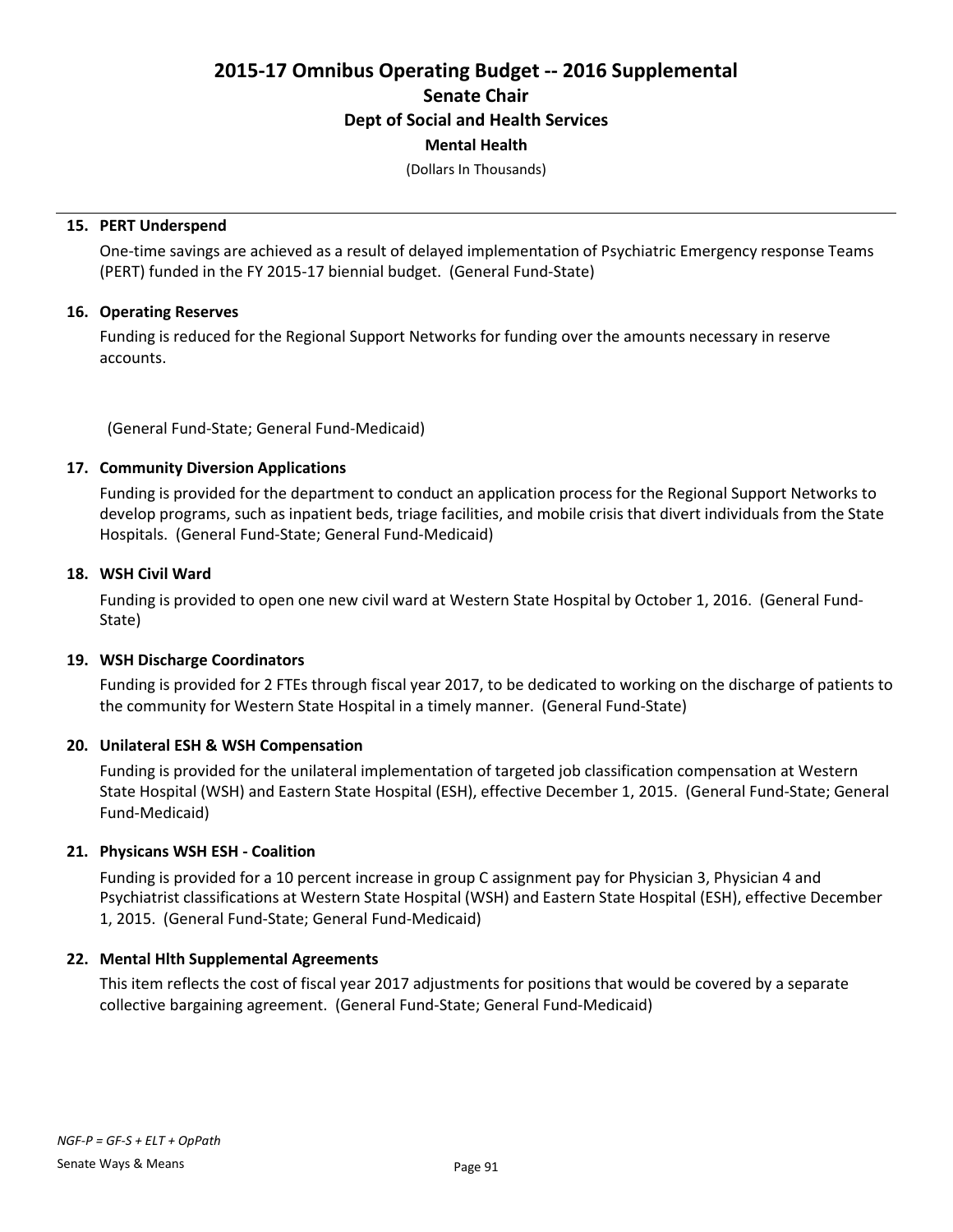# **Mental Health**

(Dollars In Thousands)

#### **23. Mental Health Compensation**

A 10% assignment pay increase is provided for non-represented Physician 4, to match the funding provided to the represented Physicians and Psychiatrists. (General Fund-State; General Fund-Medicaid)

#### **24. Psychiatrist Xtra duty**

Extra Duty pay at 1.25X the hourly rate is provided for 180 days, expiring June 9, 2016. (General Fund-State; General Fund-Medicaid)

#### **25. Continuing Medical Education costs**

One-time funding is provided for the cost of continuing medical education credits for the 2015-17 biennium as a one-time benefit. (General Fund-State; General Fund-Medicaid)

#### **26. RN recruitment and retention**

One-time funding is provided for the cost of providing nurses with a retention incentive of \$1,050 paid twice. Once if employed on July 25, 2016 and again if still employed on January 25, 2017. (General Fund-State; General Fund-Medicaid)

#### **27. Psychiatrist Assignment Pay FY15**

Funding is provided for a 15% increase in Group C assignment pay for Psychiatrist classifications at WSH and ESH, that were effective during FY15 and continued into the 2015-17 biennium but were not funded. (General Fund-State)

#### **28. Staff Mix Changes**

Funding is reduced by the department changing the staff mix within the state hospitals to reduce vacancies and employee turnover, to include the hiring of at least 10 psychiatric nurse practitioners to fill vacant Psychiatrist positions to provide relief to the existing Psychiatrist workload. (General Fund-State)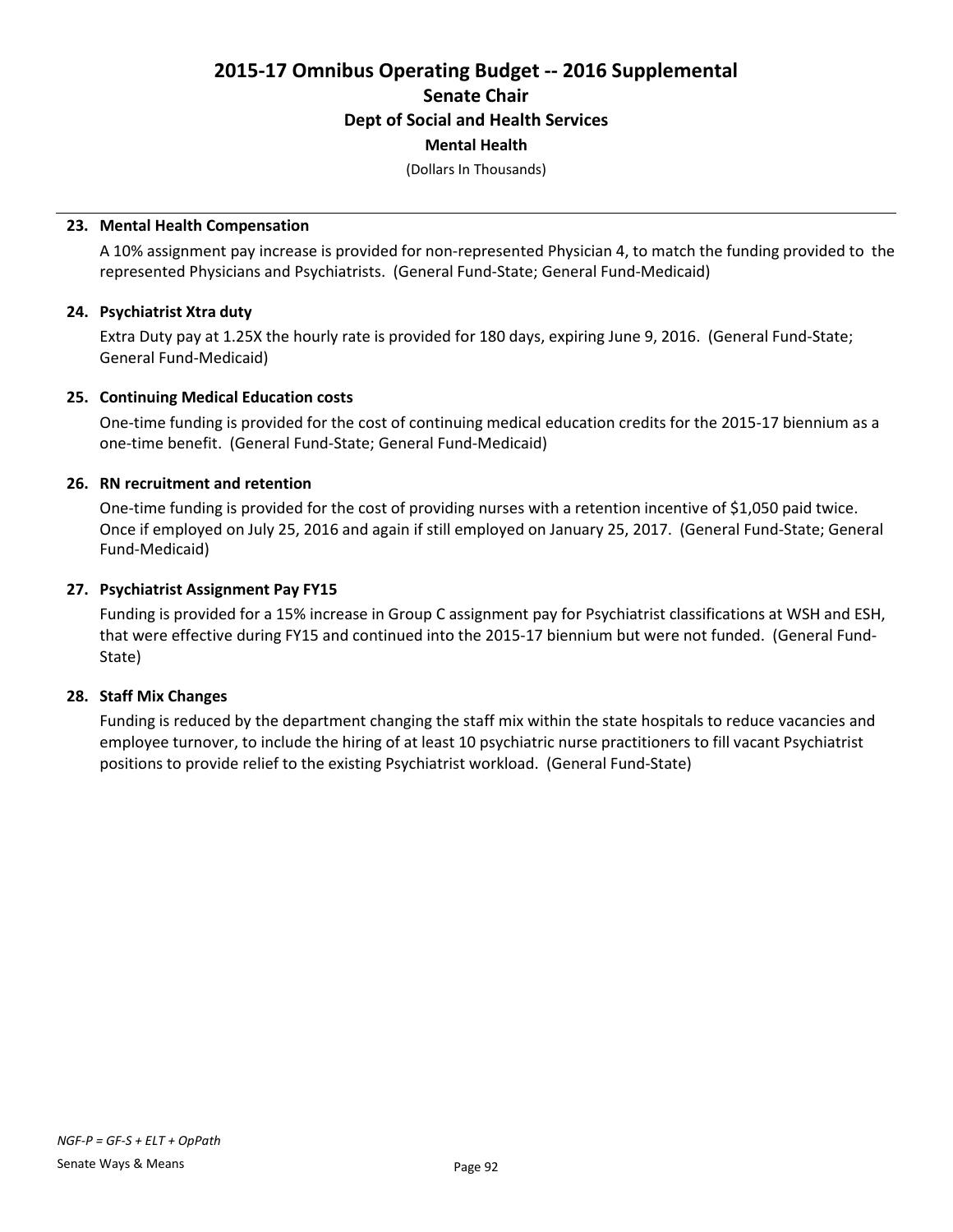# **2015-17 Omnibus Operating Budget -- 2016 Supplemental Senate Chair Dept of Social and Health Services Developmental Disabilities**

(Dollars In Thousands)

|                                  | <b>FTEs</b>                                                                                                                                                                                                                                                                                                                  | NGF-P     | <b>Total</b> |
|----------------------------------|------------------------------------------------------------------------------------------------------------------------------------------------------------------------------------------------------------------------------------------------------------------------------------------------------------------------------|-----------|--------------|
|                                  | 3,363.6                                                                                                                                                                                                                                                                                                                      | 1,259,757 | 2,535,727    |
|                                  | 3,400.2                                                                                                                                                                                                                                                                                                                      | 1,280,072 | 2,575,763    |
| Difference from 2015-17 Original | 36.6                                                                                                                                                                                                                                                                                                                         | 20,315    | 40,036       |
| % Change from 2015-17 Original   | 1.1%                                                                                                                                                                                                                                                                                                                         | 1.6%      | 1.6%         |
|                                  |                                                                                                                                                                                                                                                                                                                              |           |              |
|                                  | 6.6                                                                                                                                                                                                                                                                                                                          | 6,496     | 14,727       |
|                                  | 3.3                                                                                                                                                                                                                                                                                                                          | 140       | 554          |
|                                  | 0.0                                                                                                                                                                                                                                                                                                                          | 1,303     | 2,172        |
|                                  | 7.5                                                                                                                                                                                                                                                                                                                          | 824       | 1,648        |
|                                  | 17.4                                                                                                                                                                                                                                                                                                                         | 8,763     | 19,101       |
|                                  | 0.0                                                                                                                                                                                                                                                                                                                          | $-23$     | -46          |
|                                  | 17.4                                                                                                                                                                                                                                                                                                                         | 8,740     | 19,055       |
|                                  | 3,417.5                                                                                                                                                                                                                                                                                                                      | 1,288,812 | 2,594,818    |
| Difference from 2015-17 Original | 53.9                                                                                                                                                                                                                                                                                                                         | 29,055    | 59,091       |
| % Change from 2015-17 Original   | 1.6%                                                                                                                                                                                                                                                                                                                         | 2.3%      | 2.3%         |
|                                  | 2015-17 Original Appropriations<br>2015-17 Maintenance Level<br><b>Policy Other Changes:</b><br>1. IP Overtime<br>2. Financial Eligibility<br>3. DD Client Protections<br>4. Yakima Valley School Respite<br><b>Policy -- Other Total</b><br>Policy -- Transfer Total<br><b>Total Policy Changes</b><br>2015-17 Policy Level |           |              |

# *Comments:*

#### **1. IP Overtime**

Funding is provided for individual provider homecare worker overtime in accordance with the Department of Labor's recent rule that requires overtime be paid to homecare workers. This decision was upheld by the U.S. Federal Court of Appeals and funding will be available in April 2016. (General Fund-State; General Fund-Medicaid)

# **2. Financial Eligibility**

Funding is provided for financial eligibility workers related to caseload increases in the community first choice medicaid state plan and family support waiver programs. (General Fund-State; General Fund-Medicaid)

# **3. DD Client Protections**

Funding is provided to increase the number of visits for clients who may be at higher risk of abuse, neglect, or exploitation. The department must also conduct vulnerable adult fatality reviews for clients when the department has reason to believe the death may be related to abuse, abandonment, exploitation or neglect. (General Fund-State; General Fund-Medicaid)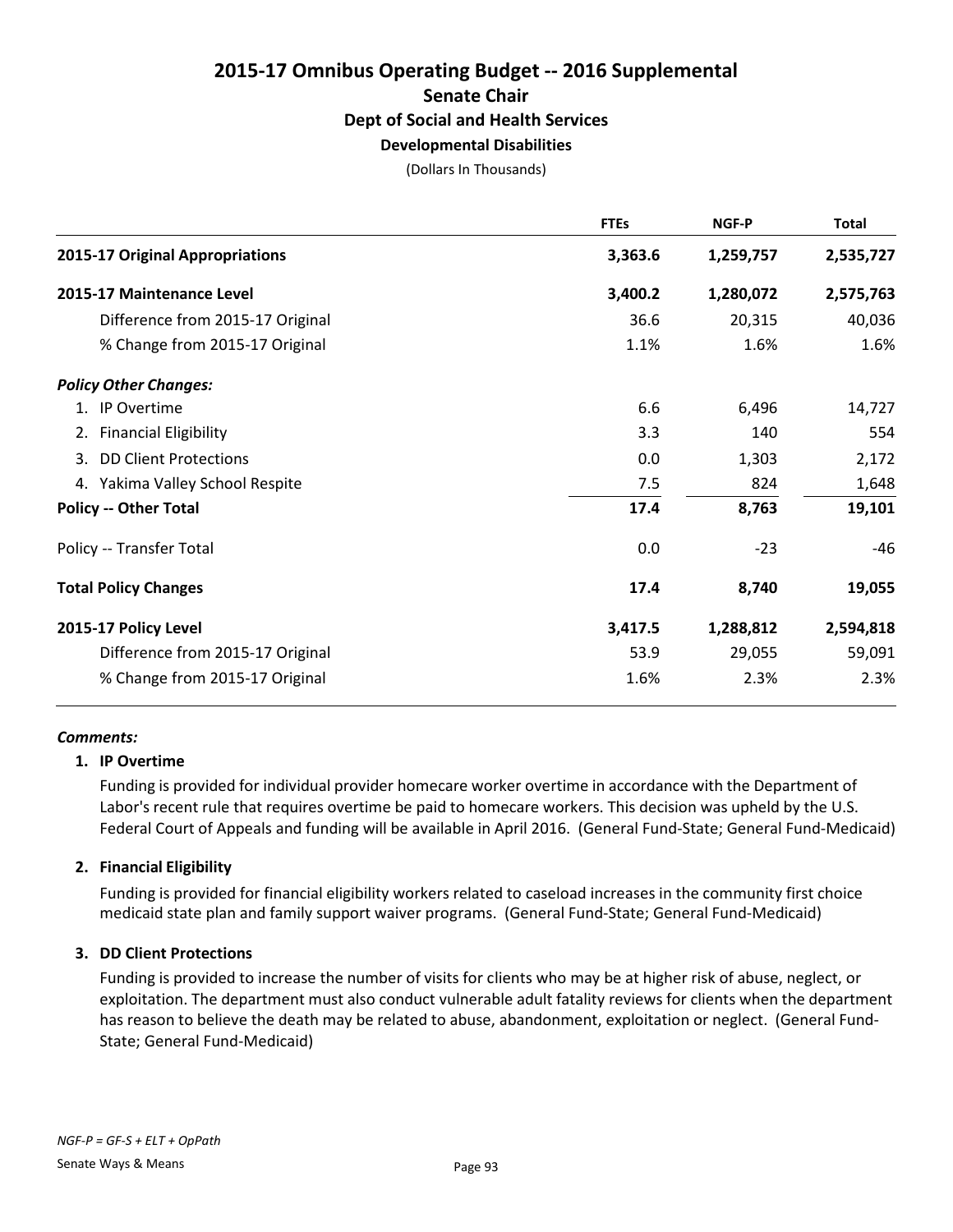# **2015-17 Omnibus Operating Budget -- 2016 Supplemental Senate Chair Dept of Social and Health Services Developmental Disabilities**

(Dollars In Thousands)

# **4. Yakima Valley School Respite**

Funding is provided for eight crisis stabilization beds and eight crisis respite beds at Yakima Valley School. (General Fund-State; General Fund-Medicaid)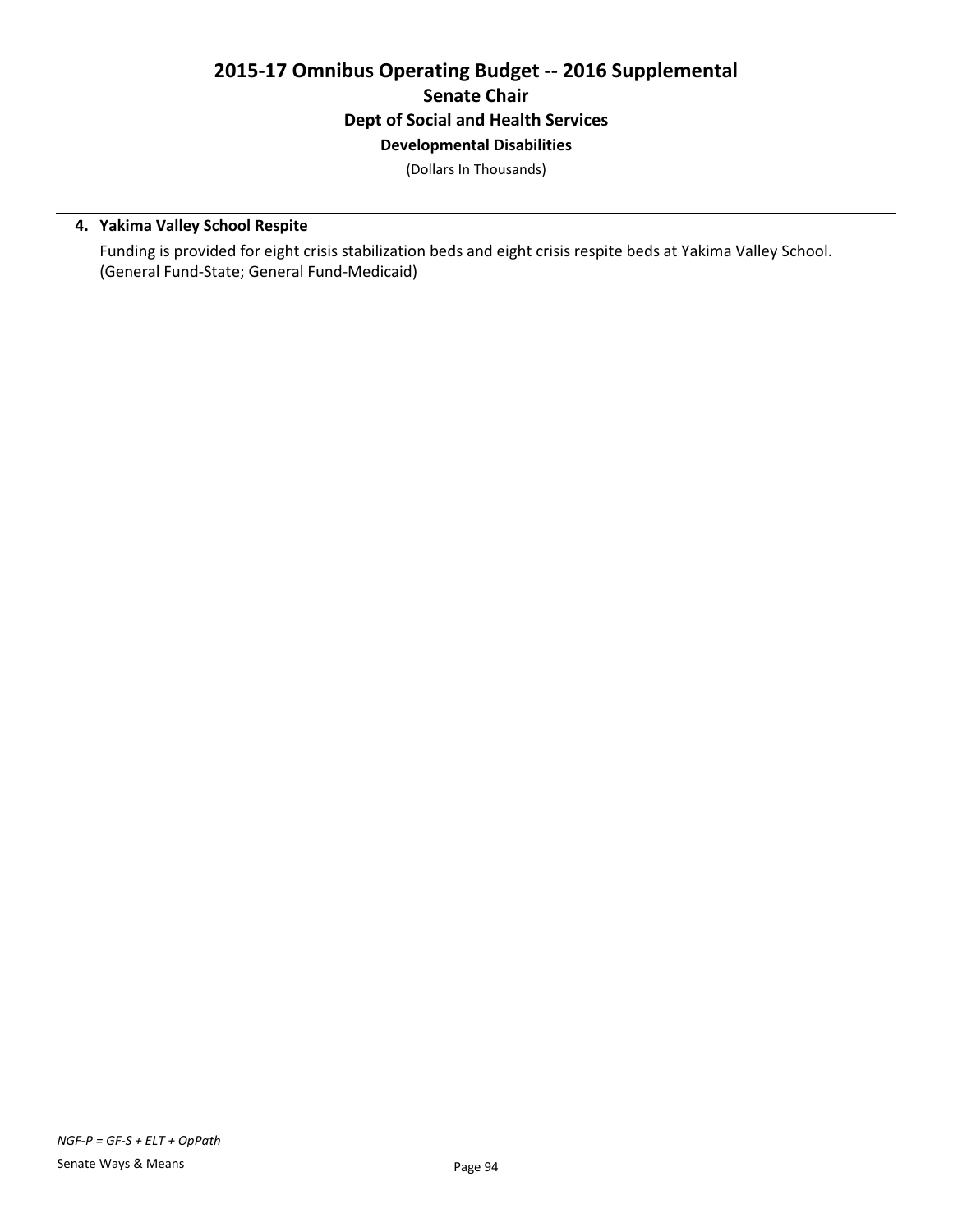(Dollars In Thousands)

|                                                | <b>FTEs</b> | <b>NGF-P</b> | <b>Total</b> |
|------------------------------------------------|-------------|--------------|--------------|
| 2015-17 Original Appropriations                | 1,590.9     | 1,928,998    | 4,476,033    |
| 2015-17 Maintenance Level                      | 1,672.5     | 1,918,297    | 4,447,155    |
| Difference from 2015-17 Original               | 81.6        | $-10,701$    | $-28,878$    |
| % Change from 2015-17 Original                 | 5.1%        | $-0.6%$      | $-0.6%$      |
| <b>Policy Other Changes:</b>                   |             |              |              |
| 1. IP Overtime                                 | 8.9         | 19,934       | 45,067       |
| <b>TBI Council projects</b><br>2.              | 0.0         | 0            | 572          |
| <b>Enhanced Service Facility Savings</b><br>3. | 0.0         | $-983$       | $-2,014$     |
| <b>Health Home Savings</b><br>4.               | 2.0         | 0            | 0            |
| 5. Adult Protective Services Grant             | 0.0         | 0            | 202          |
| 6.<br><b>Enhanced Community SVCS Plus NH</b>   | 0.0         | 1,586        | 3,172        |
| <b>Policy -- Other Total</b>                   | 10.9        | 20,537       | 46,999       |
| <b>Total Policy Changes</b>                    | 10.9        | 20,537       | 46,999       |
| 2015-17 Policy Level                           | 1,683.4     | 1,938,834    | 4,494,154    |
| Difference from 2015-17 Original               | 92.5        | 9,836        | 18,121       |
| % Change from 2015-17 Original                 | 5.8%        | 0.5%         | 0.4%         |

# *Comments:*

# **1. IP Overtime**

Funding is provided for individual provider homecare worker overtime in accordance with the Department of Labor's recent rule that requires overtime be paid to homecare workers. This decision was upheld by the U.S. Federal Court of Appeals and funding will be available in April 2016. (General Fund-State; General Fund-Medicaid)

# **2. TBI Council projects**

Funding is provided for the Traumatic Brain Injury (TBI) Council to expand the Seattle TBI Clubhouse by 14 beds and to offer a mobile application for veterans to connect them with resources in their communities. (Traumatic Brain Injury Account-State)

# **3. Enhanced Service Facility Savings**

Due to a delay in bringing licensed Enhanced Service Facility (ESF) beds online, one-time savings are recognized in 2015-17. It is anticipated that two licensed ESF providers will open in March 2016 and will take 20 ESF clients, with an 14 additional clients being placed during FY 2017. (General Fund-State; General Fund-Medicaid)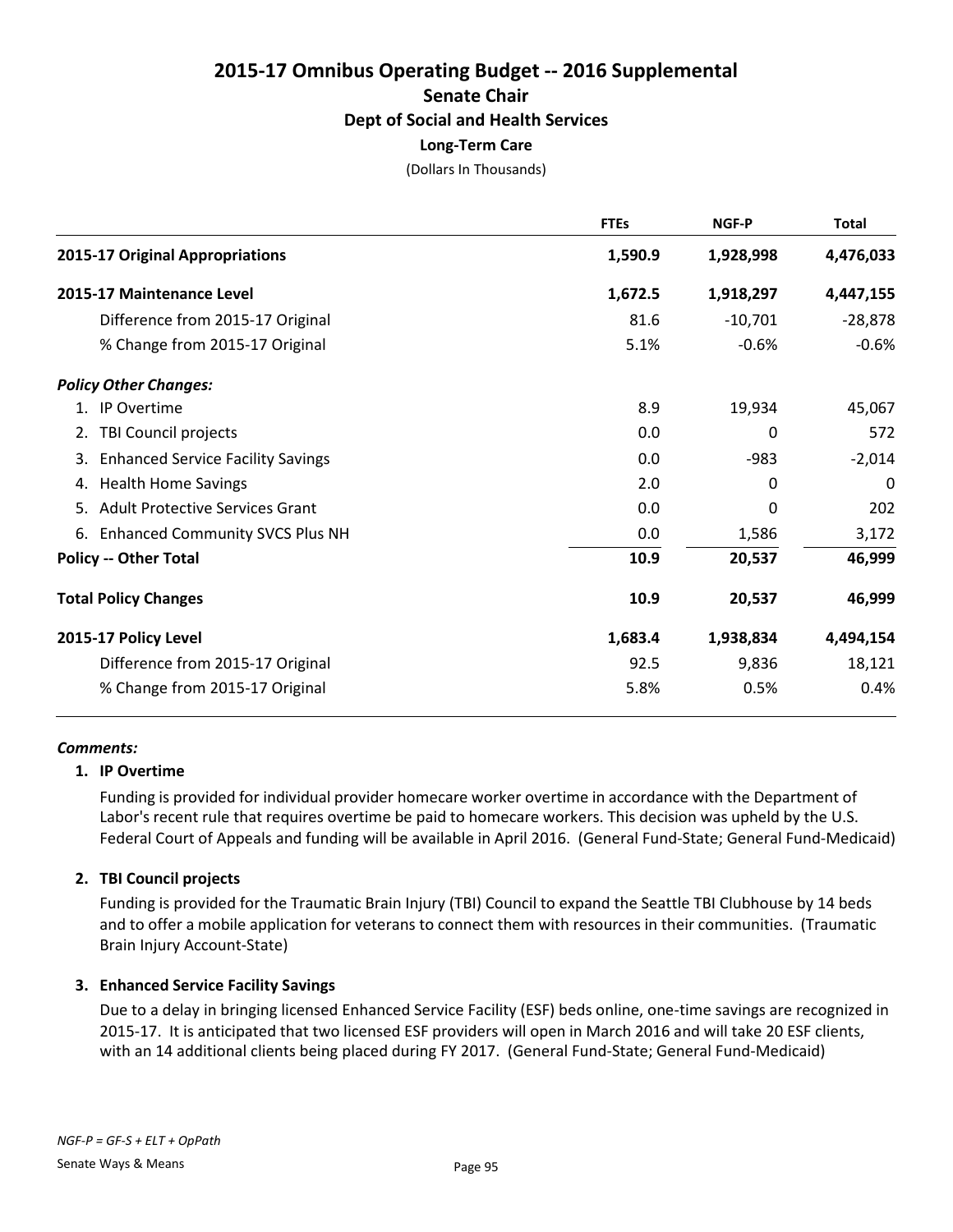**Long-Term Care**

(Dollars In Thousands)

#### **4. Health Home Savings**

The Centers for Medicare and Medicaid Services (CMS) has notified the Department of Social and Health Services that the Health Home program has achieved savings for the first year of the demonstration project as a result of coordinated health care services. The savings are shared between the state and CMS. Funding is reduced for the state share.

#### **5. Adult Protective Services Grant**

The Department received a one-time grant from the U.S. Department of Health and Human Services for Enhanced Adult Protective Services (APS). The Department will train staff, develop policy and practice changes, develop a quality assurance review process for fatality/near fatality incidents, and implement an expanded APS data collection system. (General Fund-Medicaid)

# **6. Enhanced Community SVCS Plus NH**

Funding is provided to discharge 30 geriatric patients from Western State Hospital into a qualified long-term services and support setting by January 2017. (General Fund-State; General Fund-Medicaid)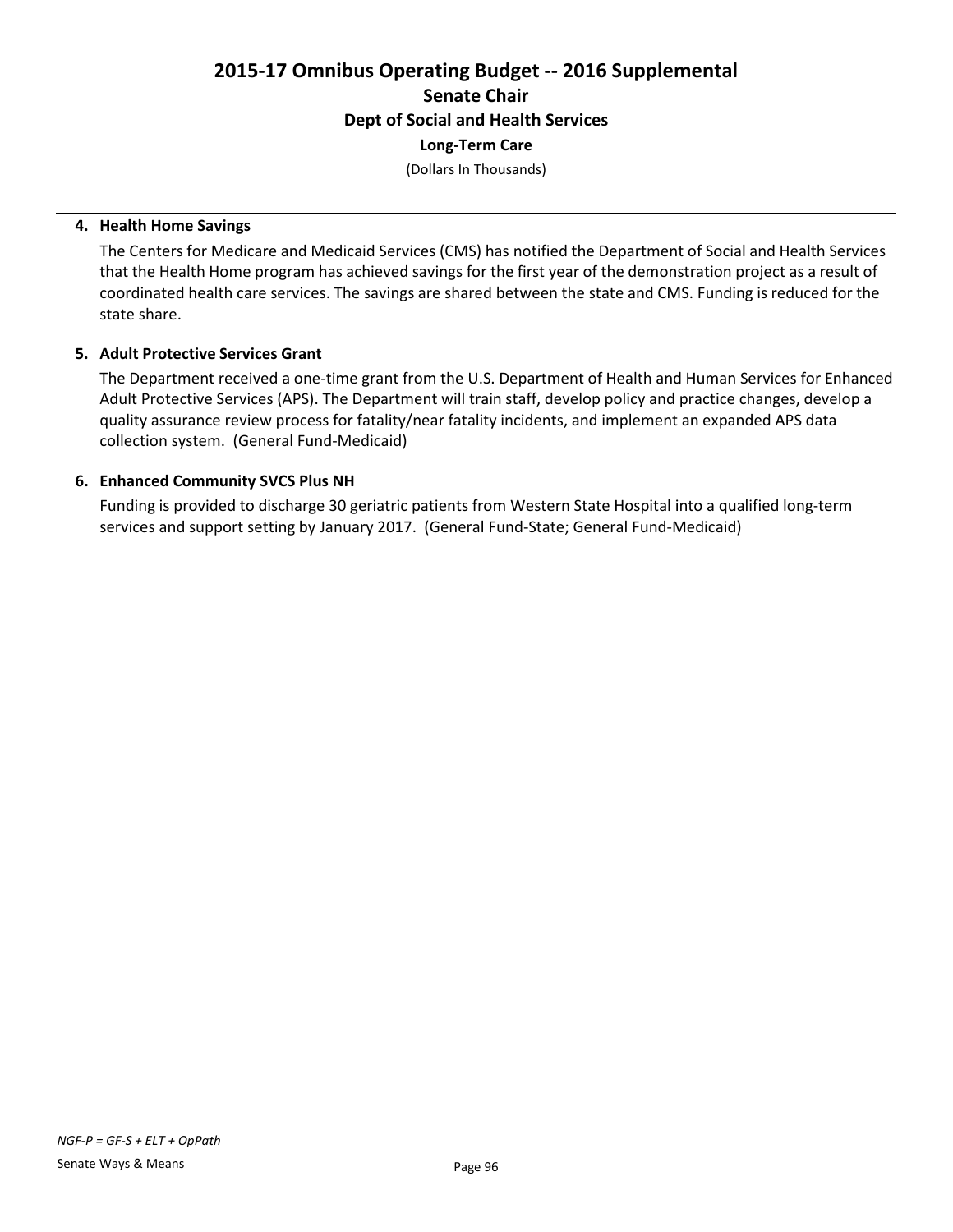# **2015-17 Omnibus Operating Budget -- 2016 Supplemental Senate Chair Dept of Social and Health Services Economic Services Administration**

(Dollars In Thousands)

|    |                                            | <b>FTEs</b> | <b>NGF-P</b> | <b>Total</b>     |
|----|--------------------------------------------|-------------|--------------|------------------|
|    | 2015-17 Original Appropriations            | 4,385.2     | 854,197      | 2,128,441        |
|    | 2015-17 Maintenance Level                  | 4,385.2     | 866,529      | 2,131,632        |
|    | Difference from 2015-17 Original           | 0.0         | 12,332       | 3,191            |
|    | % Change from 2015-17 Original             | 0.0%        | 1.4%         | 0.1%             |
|    | <b>Policy Other Changes:</b>               |             |              |                  |
| 1. | <b>Notification Changes</b>                | 0.0         | $-160$       | $-165$           |
| 2. | <b>Child Support Electronic Payments</b>   | 0.5         | 16           | 45               |
| 3. | <b>Unisys Rehosting</b>                    | 0.0         | 1,048        | 2,943            |
| 4. | Access to HealthPlanFinder                 | 0.0         | 188          | 376              |
| 5. | <b>Medicaid Cost Allocation Correction</b> | 0.0         | 1,139        | 1,139            |
| 6. | Fund SNAP Improvements w/ Bonus            | 0.0         | $-2,428$     | $\boldsymbol{0}$ |
| 7. | Underspent TANF Employment/Training        | 0.0         | $-7,723$     | $-7,723$         |
| 8. | <b>Employment Services</b>                 | 0.0         | $-17,000$    | 0                |
| 9. | One-Time Relocation                        | 0.0         | 605          | 960              |
|    | 10. WorkFirst Fund Balance                 | 0.0         | $-33,277$    | 0                |
|    | <b>Policy -- Other Total</b>               | 0.5         | $-57,592$    | $-2,425$         |
|    | <b>Total Policy Changes</b>                | 0.5         | $-57,592$    | $-2,425$         |
|    | 2015-17 Policy Level                       | 4,385.7     | 808,937      | 2,129,207        |
|    | Difference from 2015-17 Original           | 0.5         | $-45,260$    | 766              |
|    | % Change from 2015-17 Original             | 0.0%        | $-5.3%$      | 0.0%             |

# *Comments:*

# **1. Notification Changes**

Funding is reduced to reflect savings by utilizing first class mail, regular mail or email to serve notice of intent to withhold and deliver on overpayment debt, notice of child support debt accrual, and second notices for suspensions and withholdings of State licenses. Currently, child support enforcement notices, communicated after the original order, and overpayment notices are sent by certified mail. (General Fund-State, General Fund-Federal) (General Fund-State; General Fund-Federal)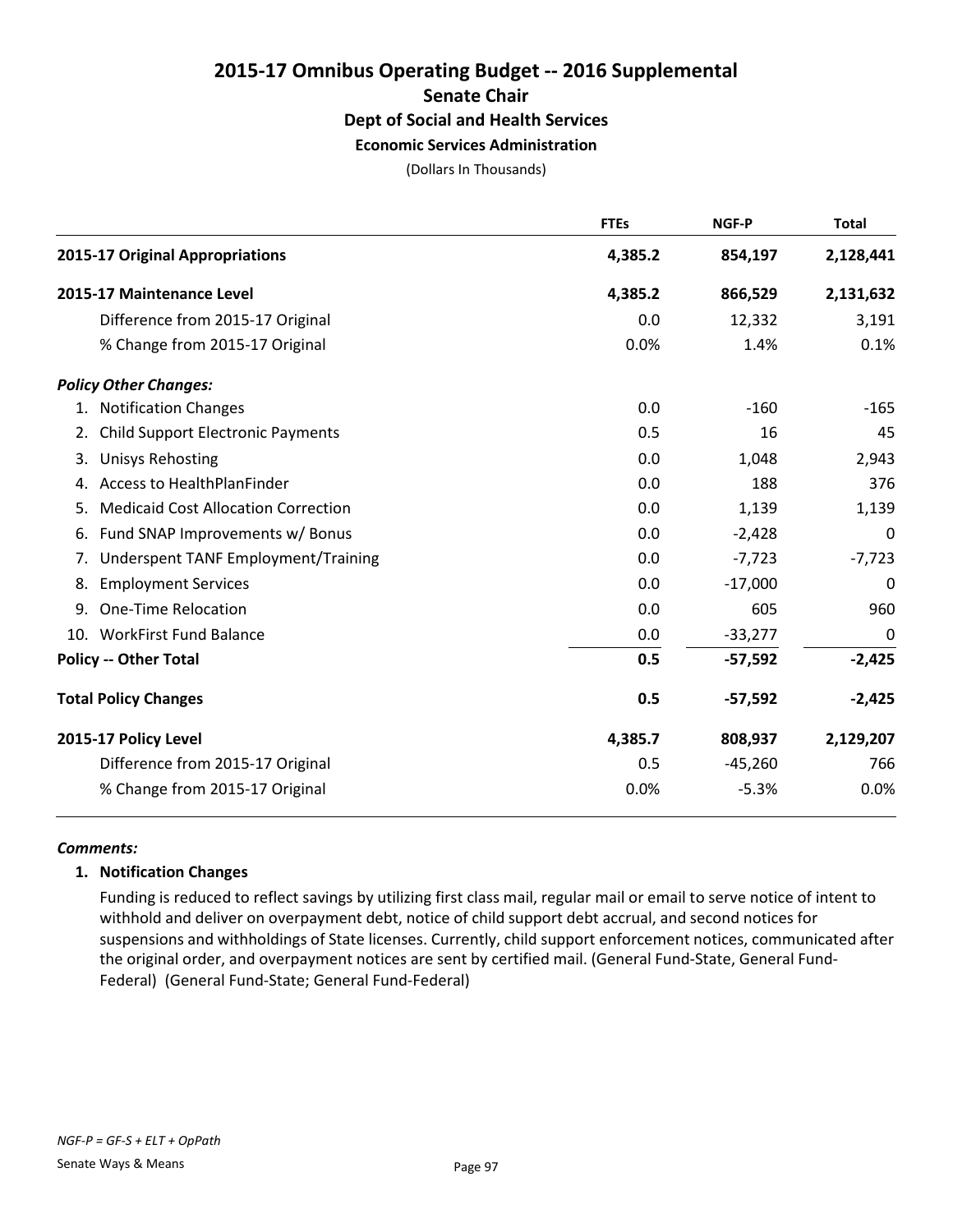# **2015-17 Omnibus Operating Budget -- 2016 Supplemental Senate Chair Dept of Social and Health Services Economic Services Administration**

(Dollars In Thousands)

#### **2. Child Support Electronic Payments**

By requiring employers with ten or more employees to remit withheld child support through electronic means, increased efficiencies and cost savings in child support collections are anticipated. One-time funding is provided for 1.0 FTE staff to provide technical support to employers transitioning to electronic payment systems and to make waiver determinations for cases where compliance would cause the employer financial hardship. Savings of \$228,000 (\$78,000 General Fund-State) are anticipated in fiscal year 2018, and \$273,000 (\$93,000 General Fund-State) each year thereafter. (General Fund-State; General Fund-Fam Supt)

#### **3. Unisys Rehosting**

The current mainframe hosting the Social Service Payment System will reach the end of its useful life on June 30, 2016. An annual \$2 million penalty is incurred for maintaining the software license and support beyond the expiration date. Funding is provided to obtain and migrate to a new mainframe and data center. (General Fund-State; General Fund-Fam Supt; General Fund-Medicaid; other accounts)

#### **4. Access to HealthPlanFinder**

Chapter 4, Laws of 2015, 3rd special session directs the Economic Services Administration (ESA) to access the Washington Healthplanfinder (HPF) online Medicaid application and to assist clients with obtaining a Medicaid eligibility determination. The HPF is operated by the Health Benefit Exchange (HBE). Funding is provided to reimburse the HBE for data/file servers and support services necessary to add an additional 2,000 users within DSHS. (General Fund-State; General Fund-Federal)

# **5. Medicaid Cost Allocation Correction**

Chapter 4, Laws of 2015, 3rd special session directs the Economic Services Administration (ESA) to assist clients with Medicaid applications through the Healthplanfinder online Medicaid application. The staffing cost allocation model assumes ESA may receive a 75 percent Medicaid reimbursement rate. For federal fiscal year 2016, the Centers for Medicare and Medicaid Services only approved the 75 percent reimbursement rate for specific staff types. The remaining staff may receive a 50 percent Medicaid reimbursement rate. Funding is provided to cover the difference between the assumed and approved Medicaid reimbursement rate. (General Fund-State)

#### **6. Fund SNAP Improvements w/ Bonus**

\$2.4 million in federal funds was recently awarded for accuracy in the state's Supplemental Nutrition Assistance Program (SNAP). This adjustment uses those funds for eligible activities funded in the biennial budget with state funds. (General Fund-State; General Fund-Federal)

# **7. Underspent TANF Employment/Training**

Funding is reduced based on underspending the TANF employment and training allotment for the first six months of the biennium. (General Fund-State)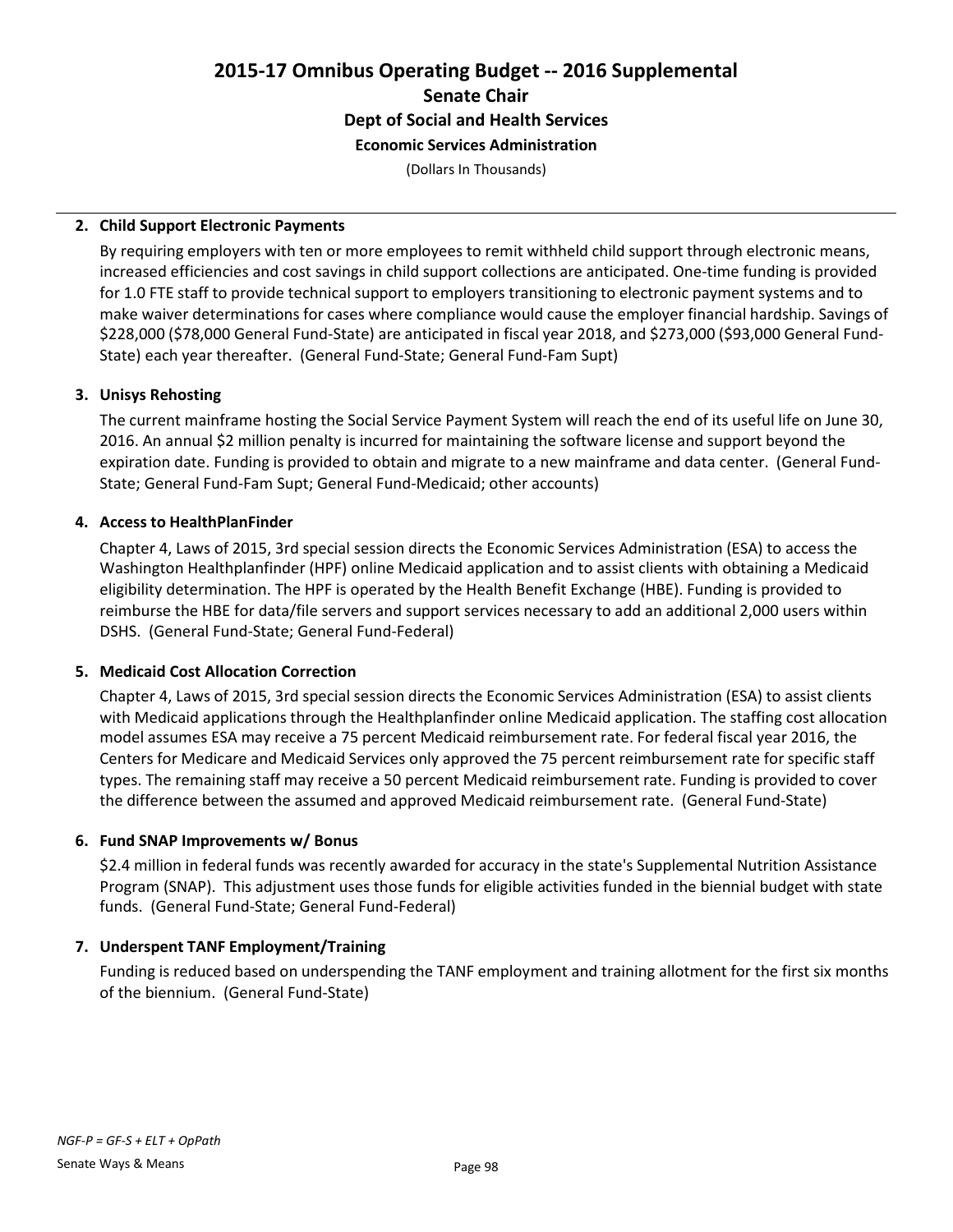# **2015-17 Omnibus Operating Budget -- 2016 Supplemental Senate Chair Dept of Social and Health Services Economic Services Administration**

(Dollars In Thousands)

#### **8. Employment Services**

Administrative Contingency Account funding is provided to replace General Fund-State for WorkFirst Activities on a one-time basis. (General Fund-State; Administrative Contingency Account-State)

# **9. One-Time Relocation**

Funding is provided to cover one-time costs associated with relocating three facilities in Seattle to less costly leased space. (General Fund-State; General Fund-Federal)

#### **10. WorkFirst Fund Balance**

General Fund-State in the Temporary Assistance for Needy Families (TANF) program is reduced and replaced with available federal TANF funds available during the 2015-17 biennium. (General Fund-State; General Fund-TANF)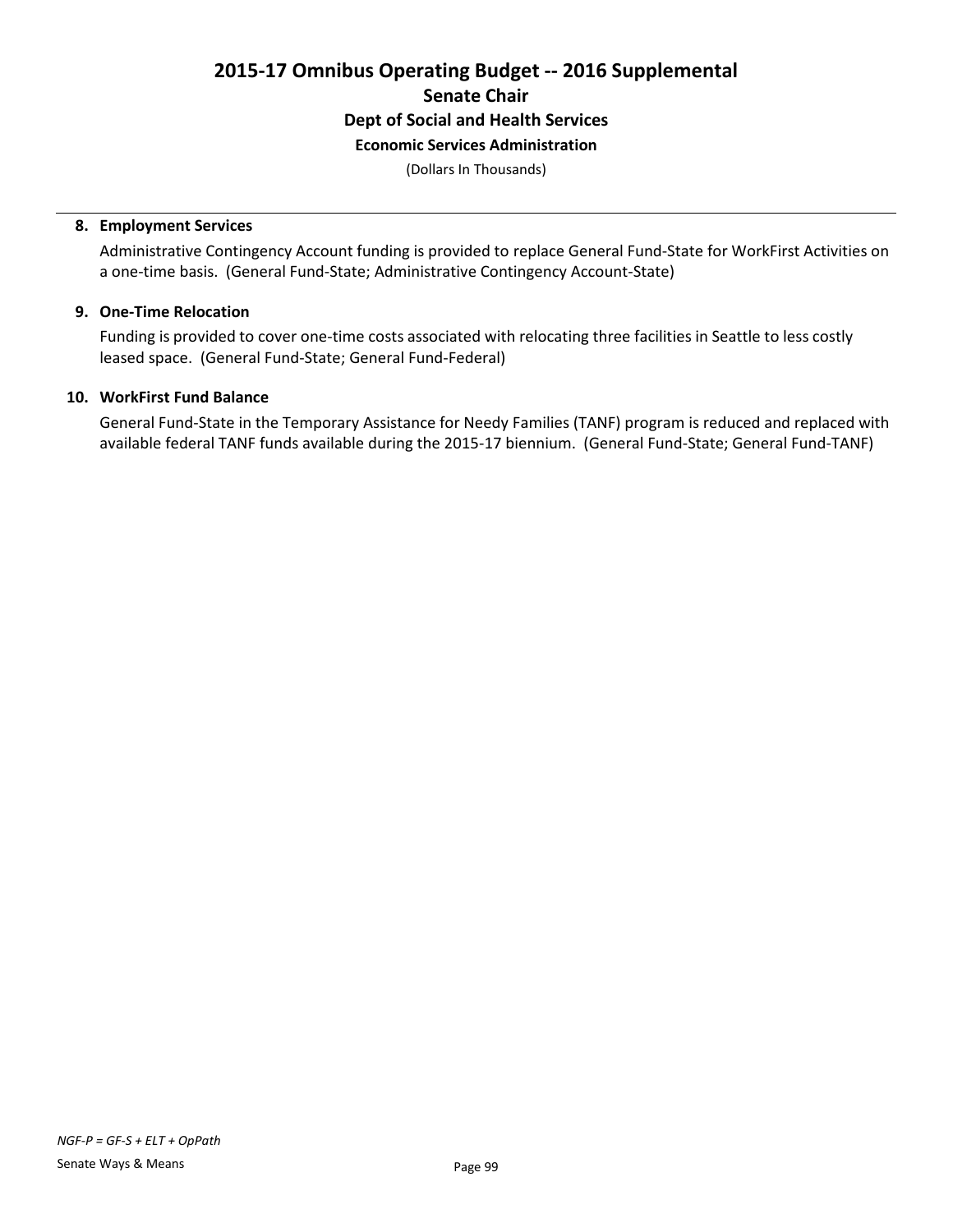# **2015-17 Omnibus Operating Budget -- 2016 Supplemental Senate Chair Dept of Social and Health Services Alcohol and Substance Abuse**

(Dollars In Thousands)

|                                  | <b>FTEs</b> | NGF-P       | Total   |
|----------------------------------|-------------|-------------|---------|
| 2015-17 Original Appropriations  | 72.3        | 129,660     | 631,281 |
| 2015-17 Maintenance Level        | 72.3        | 130,012     | 685,685 |
| Difference from 2015-17 Original | 0.0         | 352         | 54,404  |
| % Change from 2015-17 Original   | 0.0%        | 0.3%        | 8.6%    |
| <b>Policy Other Changes:</b>     |             |             |         |
| 1. Medication Assisted Treatment | 12.0        | $\Omega$    | 1,990   |
| 2. IMD Waiver                    | 0.0         | 0           | 31,280  |
| <b>Policy -- Other Total</b>     | 12.0        | $\mathbf 0$ | 33,270  |
| <b>Total Policy Changes</b>      | 12.0        | 0           | 33,270  |
| 2015-17 Policy Level             | 84.3        | 130,012     | 718,955 |
| Difference from 2015-17 Original | 12.0        | 352         | 87,674  |
| % Change from 2015-17 Original   | 16.6%       | 0.3%        | 13.9%   |

#### *Comments:*

# **1. Medication Assisted Treatment**

Funding is provided for the Washington State Medication Assisted Treatment-Prescription Drug and Opioid Addiction program (WA-MAT-PDOA), a collaborative effort between the state, Harborview Medical Center and Evergreen Treatment Services to address the rising opioid-related problems in the state to expand access to integrated medication assisted treatment . WA-MAT-PDOA will expand access to integrated medication assisted treatment (MAT) statewide. (General Fund-Federal)

# **2. IMD Waiver**

Federal Funding Authority is provided for services in inpatient residential settings larger than sixteen beds. This assumes a federal waiver to allow for federal Medicaid funds to be utilized in these setting is approved. (General Fund-Medicaid)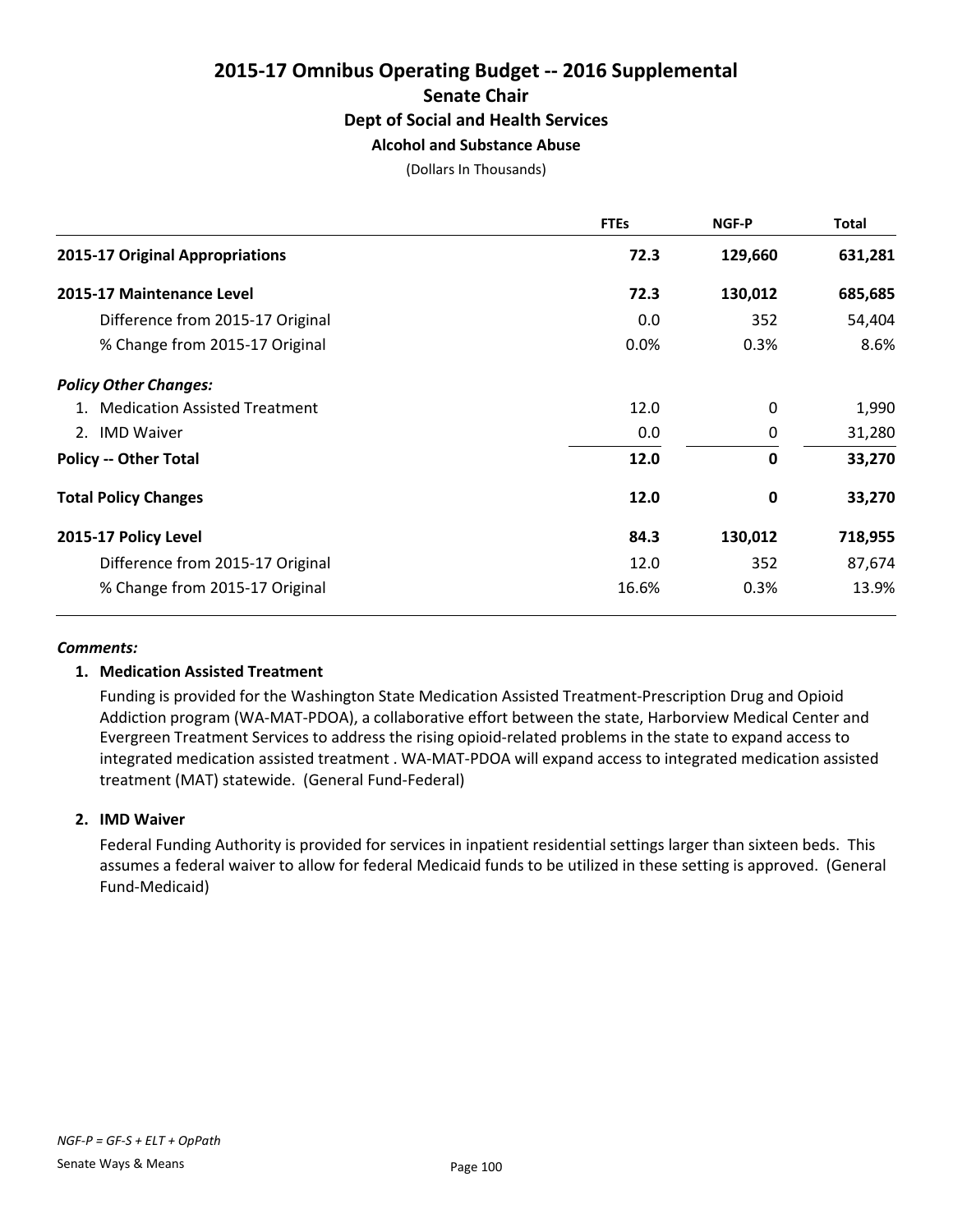# **2015-17 Omnibus Operating Budget -- 2016 Supplemental Senate Chair Dept of Social and Health Services Vocational Rehabilitation**

(Dollars In Thousands)

|                                  | <b>FTEs</b> | <b>NGF-P</b> | <b>Total</b> |
|----------------------------------|-------------|--------------|--------------|
| 2015-17 Original Appropriations  | 318.1       | 26,320       | 125,571      |
| 2015-17 Maintenance Level        | 318.1       | 26,243       | 124,734      |
| Difference from 2015-17 Original | 0.0         | $-77$        | $-837$       |
| % Change from 2015-17 Original   | $0.0\%$     | $-0.3%$      | $-0.7%$      |
| 2015-17 Policy Level             | 318.1       | 26,243       | 124,734      |
| Difference from 2015-17 Original | 0.0         | $-77$        | $-837$       |
| % Change from 2015-17 Original   | 0.0%        | $-0.3%$      | $-0.7\%$     |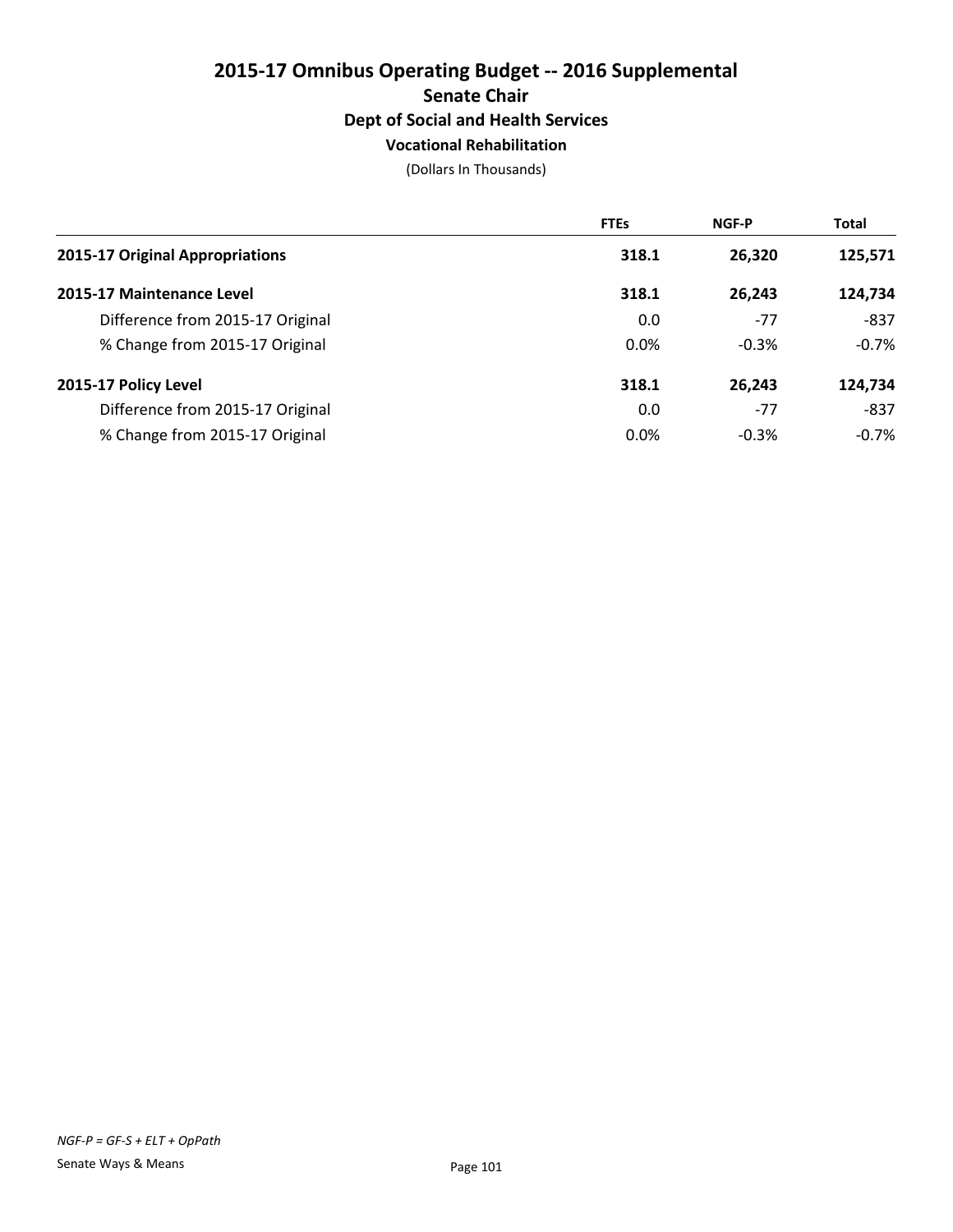# **2015-17 Omnibus Operating Budget -- 2016 Supplemental Senate Chair Dept of Social and Health Services Administration and Supporting Services**

(Dollars In Thousands)

|                                  | <b>FTEs</b> | NGF-P  | <b>Total</b> |
|----------------------------------|-------------|--------|--------------|
| 2015-17 Original Appropriations  | 493.4       | 66,335 | 105,271      |
| 2015-17 Maintenance Level        | 569.1       | 68,899 | 110,739      |
| Difference from 2015-17 Original | 75.7        | 2,564  | 5,468        |
| % Change from 2015-17 Original   | 15.3%       | 3.9%   | 5.2%         |
| <b>Policy Other Changes:</b>     |             |        |              |
| 1. Lease Rate                    | 0.0         | -116   | $-142$       |
| <b>Policy -- Other Total</b>     | 0.0         | $-116$ | $-142$       |
| <b>Total Policy Changes</b>      | 0.0         | $-116$ | $-142$       |
| 2015-17 Policy Level             | 569.1       | 68,783 | 110,597      |
| Difference from 2015-17 Original | 75.7        | 2,448  | 5,326        |
| % Change from 2015-17 Original   | 15.3%       | 3.7%   | 5.1%         |

#### *Comments:*

#### **1. Lease Rate**

Adjustments are made for variances found in the reconciliation of multiple budget steps, including compensation for Administrative, Information Support Services Division and Consolidated Field Services staff that were inadvertently left out of the compensation impact model; leased facilities who were incorrectly funded at the carry-forward level of the budget; and net zero, category transfers between agency programs. (General Fund-State; General Fund-Federal)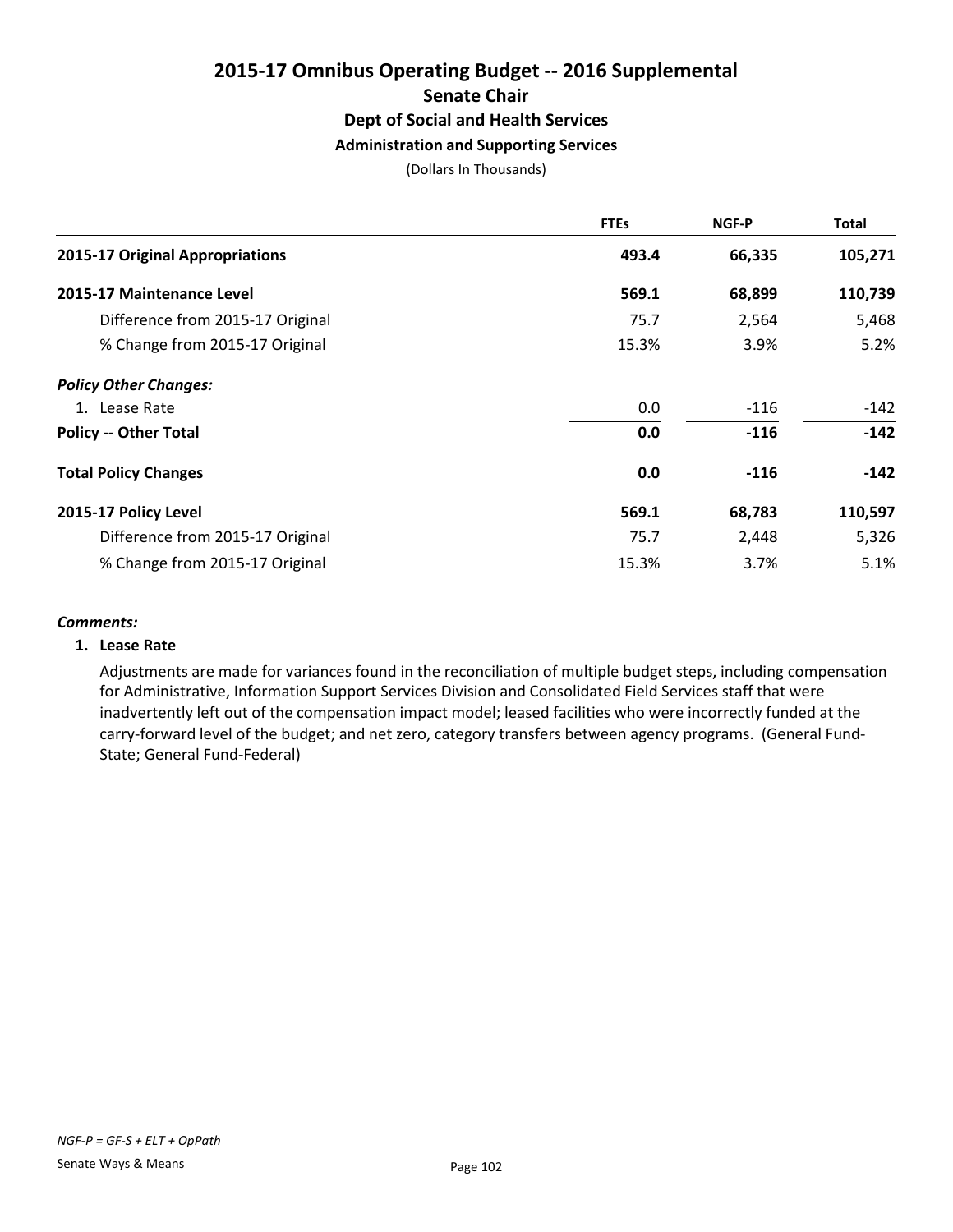# **2015-17 Omnibus Operating Budget -- 2016 Supplemental Senate Chair Dept of Social and Health Services Special Commitment Center**

(Dollars In Thousands)

|                                     | <b>FTEs</b> | <b>NGF-P</b> | <b>Total</b> |
|-------------------------------------|-------------|--------------|--------------|
| 2015-17 Original Appropriations     | 375.8       | 74,946       | 74,946       |
| 2015-17 Maintenance Level           | 375.8       | 76,185       | 76,185       |
| Difference from 2015-17 Original    | 0.0         | 1,239        | 1,239        |
| % Change from 2015-17 Original      | 0.0%        | 1.7%         | 1.7%         |
| <b>Policy Other Changes:</b>        |             |              |              |
| 1. High Acuity Client Interventions | 13.7        | 2,032        | 2,032        |
| 2. High Acuity Health Services      | 6.3         | 1,181        | 1,181        |
| 3. SCC Community Facilities Support | 7.2         | 929          | 929          |
| <b>Policy -- Other Total</b>        | 27.1        | 4,142        | 4,142        |
| <b>Total Policy Changes</b>         | 27.1        | 4,142        | 4,142        |
| 2015-17 Policy Level                | 402.8       | 80,327       | 80,327       |
| Difference from 2015-17 Original    | 27.1        | 5,381        | 5,381        |
| % Change from 2015-17 Original      | 7.2%        | 7.2%         | 7.2%         |

#### *Comments:*

# **1. High Acuity Client Interventions**

Funding is provided for new staff to provide individualized treatment, rehabilitative support and resident advocacy for high acuity residents of the Special Commitment Center. (General Fund-State)

#### **2. High Acuity Health Services**

Funding is provided for new staff to increase health care services and supports and to address therapeutic responses to behavioral issues for high acuity residents of the Special Commitment Center. (General Fund-State)

# **3. SCC Community Facilities Support**

Funding is provided for an increase in resident escorts at the less restrictive alternative community facilities to account for increased residents on court-ordered conditional releases and to comply with requirements set forth in Chapter 71.09 RCW. (General Fund-State)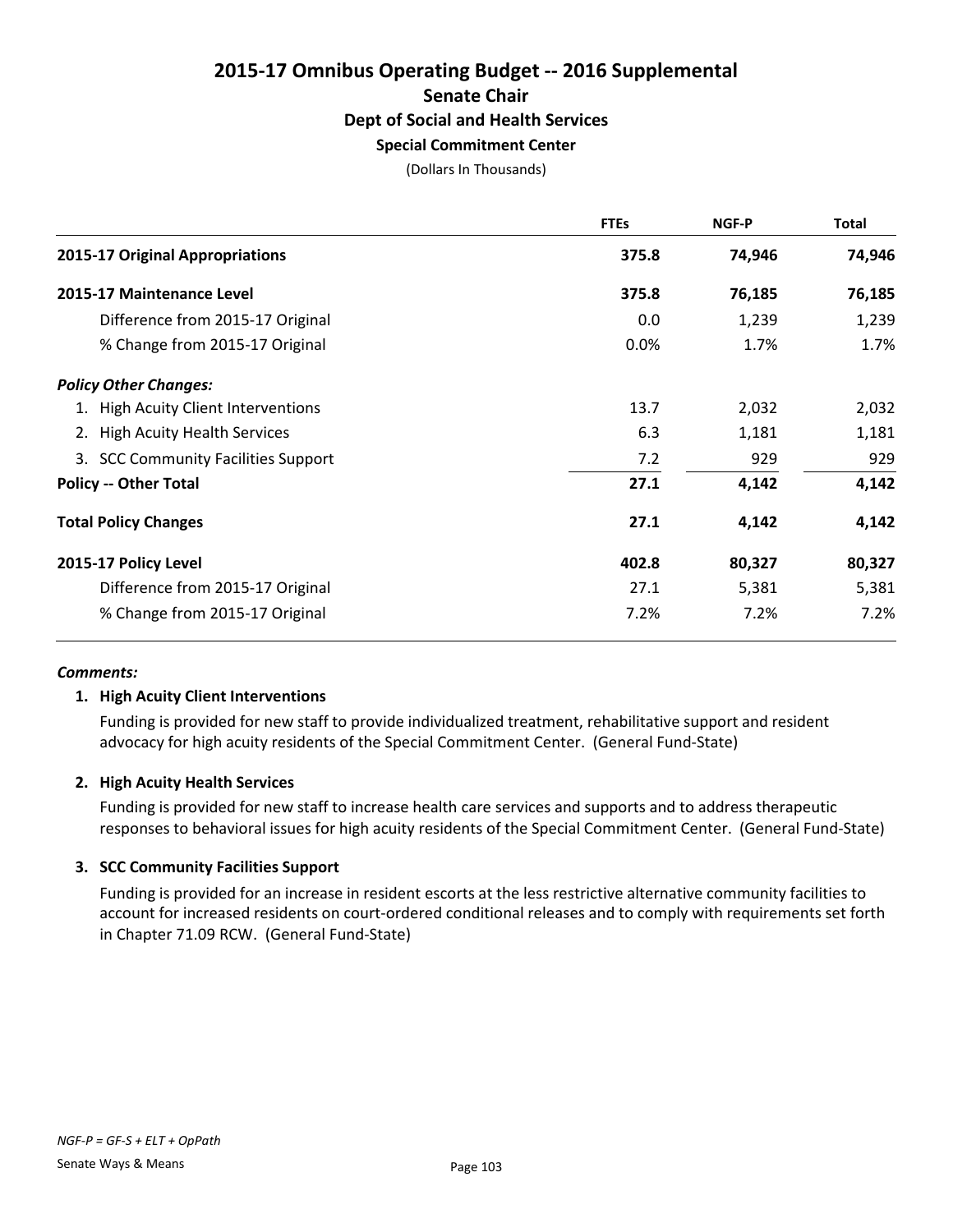# **2015-17 Omnibus Operating Budget -- 2016 Supplemental Senate Chair Dept of Social and Health Services Payments to Other Agencies**

|                                  | <b>FTEs</b> | <b>NGF-P</b> | <b>Total</b> |
|----------------------------------|-------------|--------------|--------------|
| 2015-17 Original Appropriations  | 0.0         | 126,206      | 179,444      |
| 2015-17 Maintenance Level        | 0.0         | 138,751      | 197,328      |
| Difference from 2015-17 Original | 0.0         | 12,545       | 17,884       |
| % Change from 2015-17 Original   |             | 9.9%         | 10.0%        |
| 2015-17 Policy Level             | 0.0         | 138,751      | 197,328      |
| Difference from 2015-17 Original | 0.0         | 12,545       | 17,884       |
| % Change from 2015-17 Original   |             | 9.9%         | 10.0%        |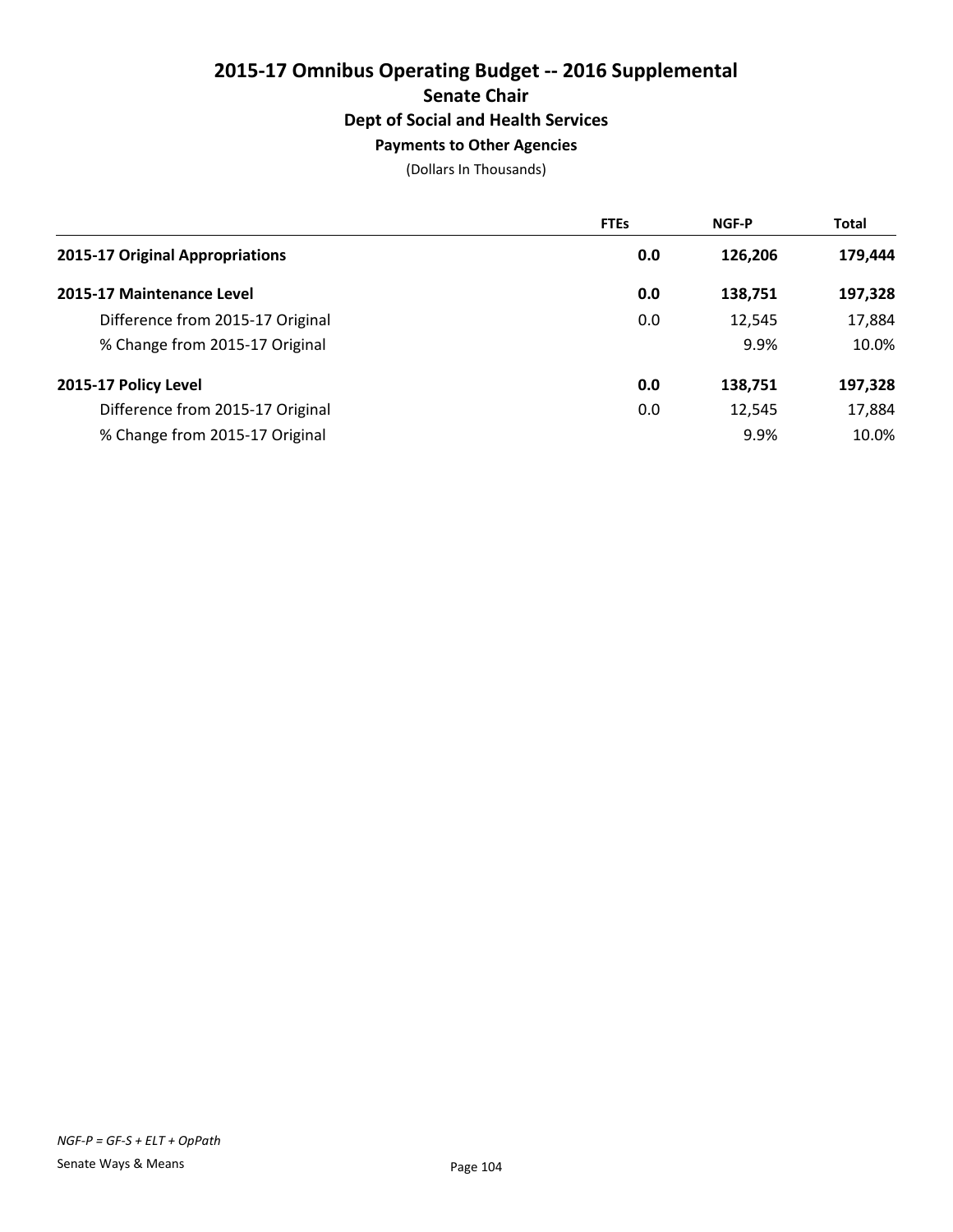# **2015-17 Omnibus Operating Budget -- 2016 Supplemental Senate Chair Dept of Social and Health Services Information System Services**

|                                  | <b>FTEs</b> | NGF-P | <b>Total</b> |
|----------------------------------|-------------|-------|--------------|
| 2015-17 Original Appropriations  | 198.6       | 0     | 0            |
| 2015-17 Maintenance Level        | 140.9       | 0     | 0            |
| Difference from 2015-17 Original | $-57.7$     | 0     | $\mathbf 0$  |
| % Change from 2015-17 Original   | $-29.1%$    |       |              |
| 2015-17 Policy Level             | 140.9       | 0     | 0            |
| Difference from 2015-17 Original | $-57.7$     | 0     | 0            |
| % Change from 2015-17 Original   | $-29.1%$    |       |              |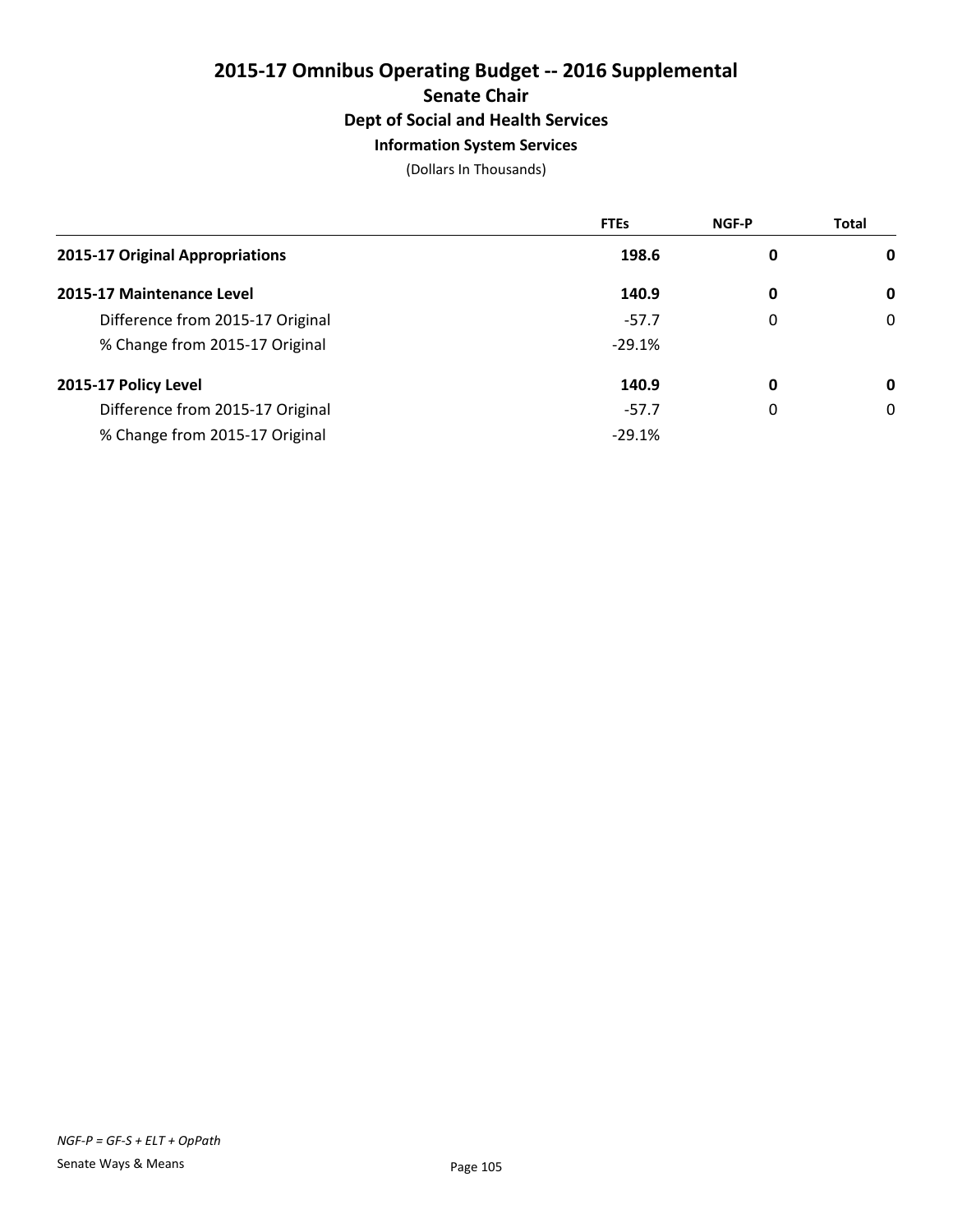# **2015-17 Omnibus Operating Budget -- 2016 Supplemental Senate Chair Dept of Social and Health Services Consolidated Field Services**

|                                  | <b>FTEs</b> | <b>NGF-P</b> | <b>Total</b> |
|----------------------------------|-------------|--------------|--------------|
| 2015-17 Original Appropriations  | 532.9       | 0            | 0            |
| 2015-17 Maintenance Level        | 542.6       | 0            | 0            |
| Difference from 2015-17 Original | 9.7         | 0            | 0            |
| % Change from 2015-17 Original   | 1.8%        |              |              |
| 2015-17 Policy Level             | 542.6       | 0            | 0            |
| Difference from 2015-17 Original | 9.7         | 0            | 0            |
| % Change from 2015-17 Original   | 1.8%        |              |              |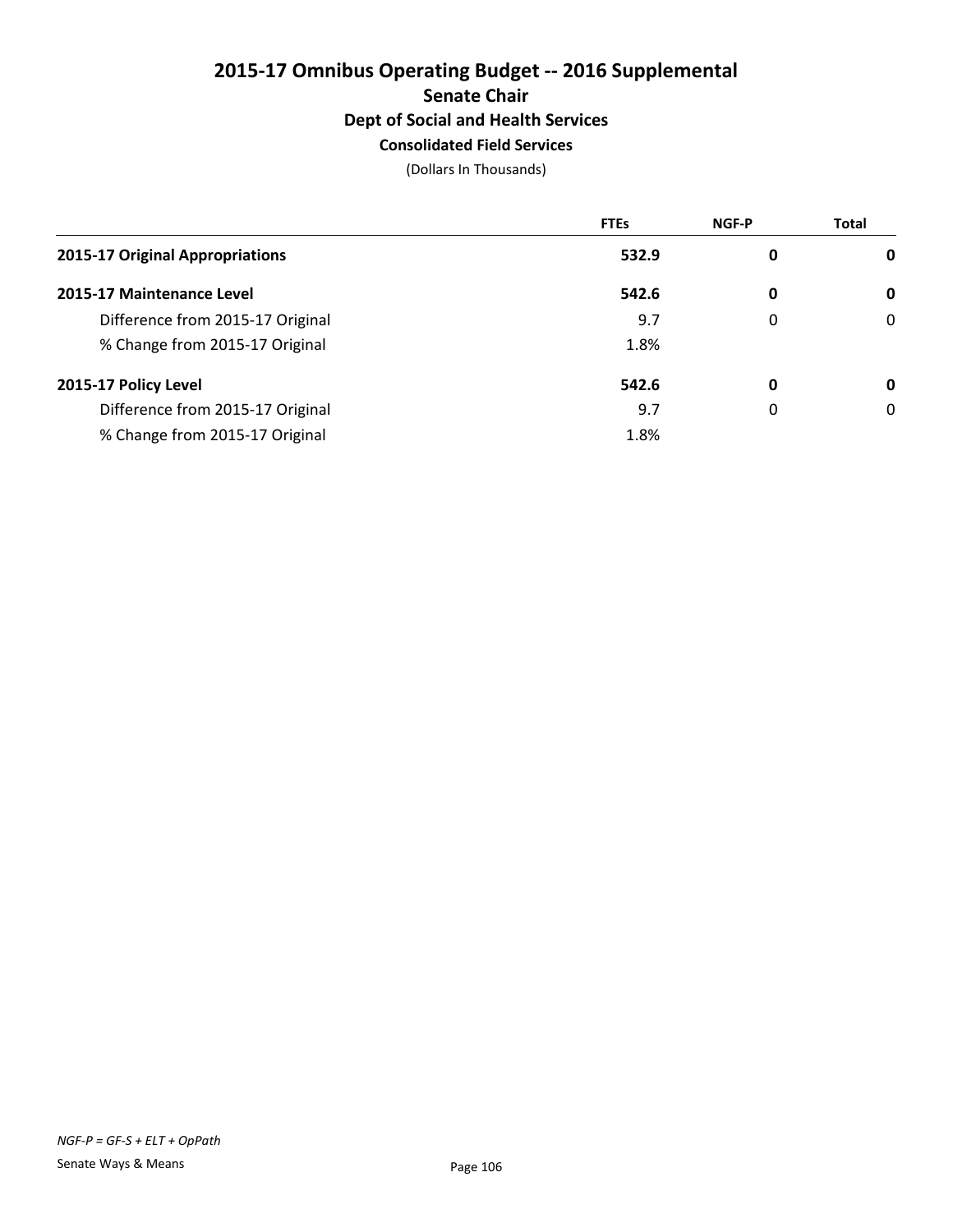# **2015-17 Omnibus Operating Budget -- 2016 Supplemental Senate Chair Columbia River Gorge Commission**

|  | (Dollars In Thousands) |
|--|------------------------|
|--|------------------------|

|                                  | <b>FTEs</b> | <b>NGF-P</b> | <b>Total</b> |
|----------------------------------|-------------|--------------|--------------|
| 2015-17 Original Appropriations  | 7.0         | 929          | 1,856        |
| 2015-17 Maintenance Level        | 7.0         | 940          | 1,878        |
| Difference from 2015-17 Original | 0.0         | 11           | 22           |
| % Change from 2015-17 Original   | 0.0%        | 1.2%         | 1.2%         |
| 2015-17 Policy Level             | 7.0         | 940          | 1,878        |
| Difference from 2015-17 Original | 0.0         | 11           | 22           |
| % Change from 2015-17 Original   | $0.0\%$     | 1.2%         | 1.2%         |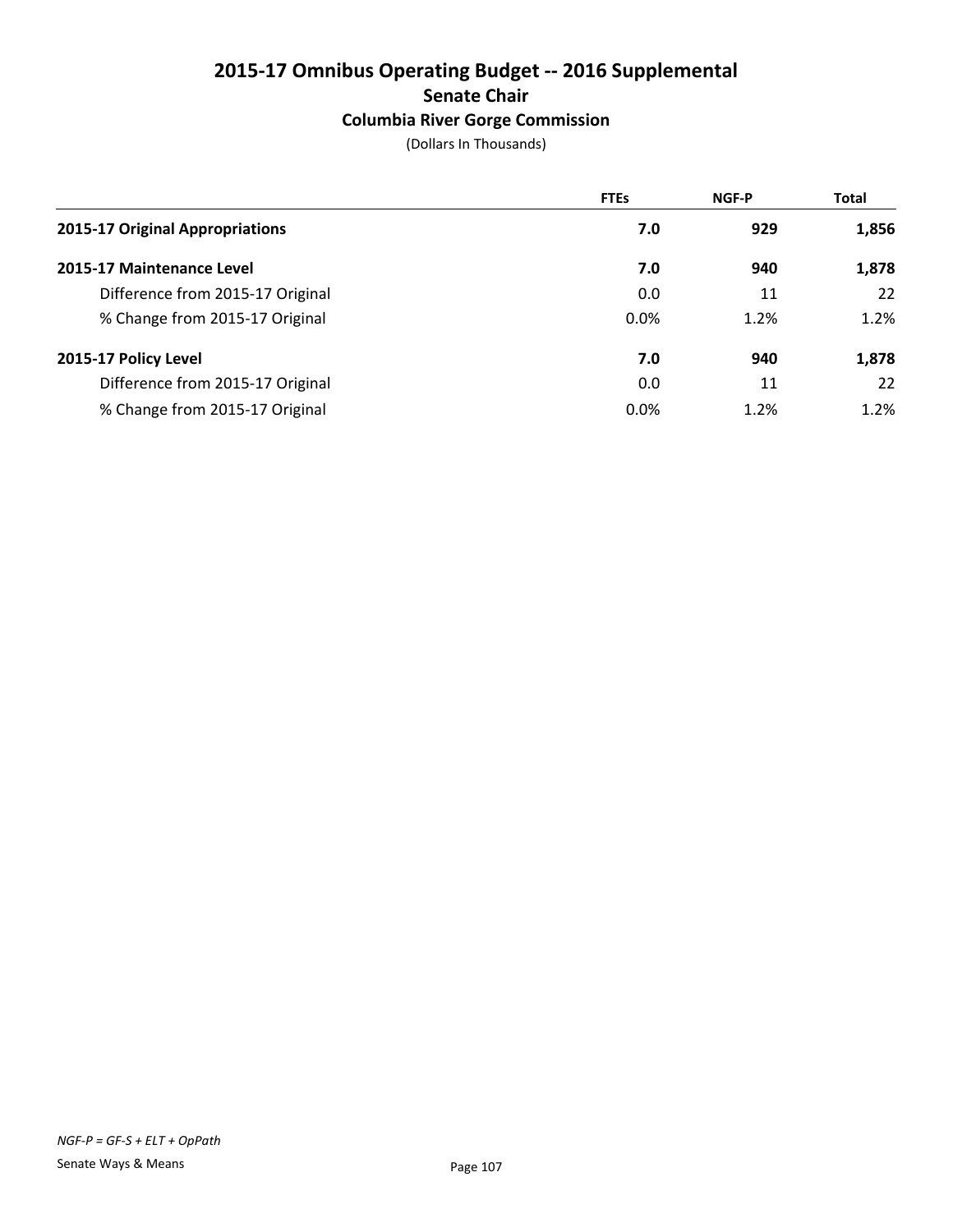|    |                                           | <b>FTEs</b> | NGF-P   | <b>Total</b> |
|----|-------------------------------------------|-------------|---------|--------------|
|    | 2015-17 Original Appropriations           | 1,610.6     | 49,489  | 475,200      |
|    | 2015-17 Maintenance Level                 | 1,610.6     | 49,392  | 475,917      |
|    | Difference from 2015-17 Original          | 0.0         | $-97$   | 717          |
|    | % Change from 2015-17 Original            | 0.0%        | $-0.2%$ | 0.2%         |
|    | <b>Policy Other Changes:</b>              |             |         |              |
|    | 1. Public Participation Grant Reduct.     | 0.0         | 0       | $-3,800$     |
|    | 2. Fund Shift to Reclamation Account      | 0.0         | $-750$  | 0            |
| 3. | Reduce Water Exp. to Match Reven          | 0.0         | 0       | $-297$       |
| 4. | Shift Water Resource Data System          | 0.0         | $-400$  | 0            |
| 5. | HQ Emergency Generator and HVAC COP       | 0.0         | 271     | 1,551        |
| 6. | Rain Gauge Operation & Maintenance        | 0.5         | 0       | 86           |
| 7. | Regional and Field Office Moves           | 0.0         | 0       | 441          |
| 8. | <b>State Drought Preparedness Account</b> | 0.0         | 0       | 668          |
|    | 9. Solid Waste/Disease & Pests            | 0.0         | 0       | 4            |
|    | 10. Water Storage/Exempt Wells            | 0.0         | 72      | 72           |
|    | 11. Dairy Groundwater Discharge Permit    | 0.0         | 0       | 83           |
|    | 12. Farm Irrigation                       | 0.0         | 300     | 300          |
|    | 13. Shoreline Mgmt Local Govt             | 0.0         | 0       | $-900$       |
|    | 14. Stormwater Capacity Grants            | 0.0         | 0       | $-2,900$     |
|    | 15. MTCA Hiring Restrictions              | 0.0         | 0       | $-5,000$     |
|    | <b>Policy -- Other Total</b>              | 0.5         | $-507$  | $-9,692$     |
|    | <b>Total Policy Changes</b>               | 0.5         | $-507$  | $-9,692$     |
|    | 2015-17 Policy Level                      | 1,611.1     | 48,885  | 466,225      |
|    | Difference from 2015-17 Original          | 0.5         | $-604$  | $-8,975$     |
|    | % Change from 2015-17 Original            | 0.0%        | $-1.2%$ | $-1.9%$      |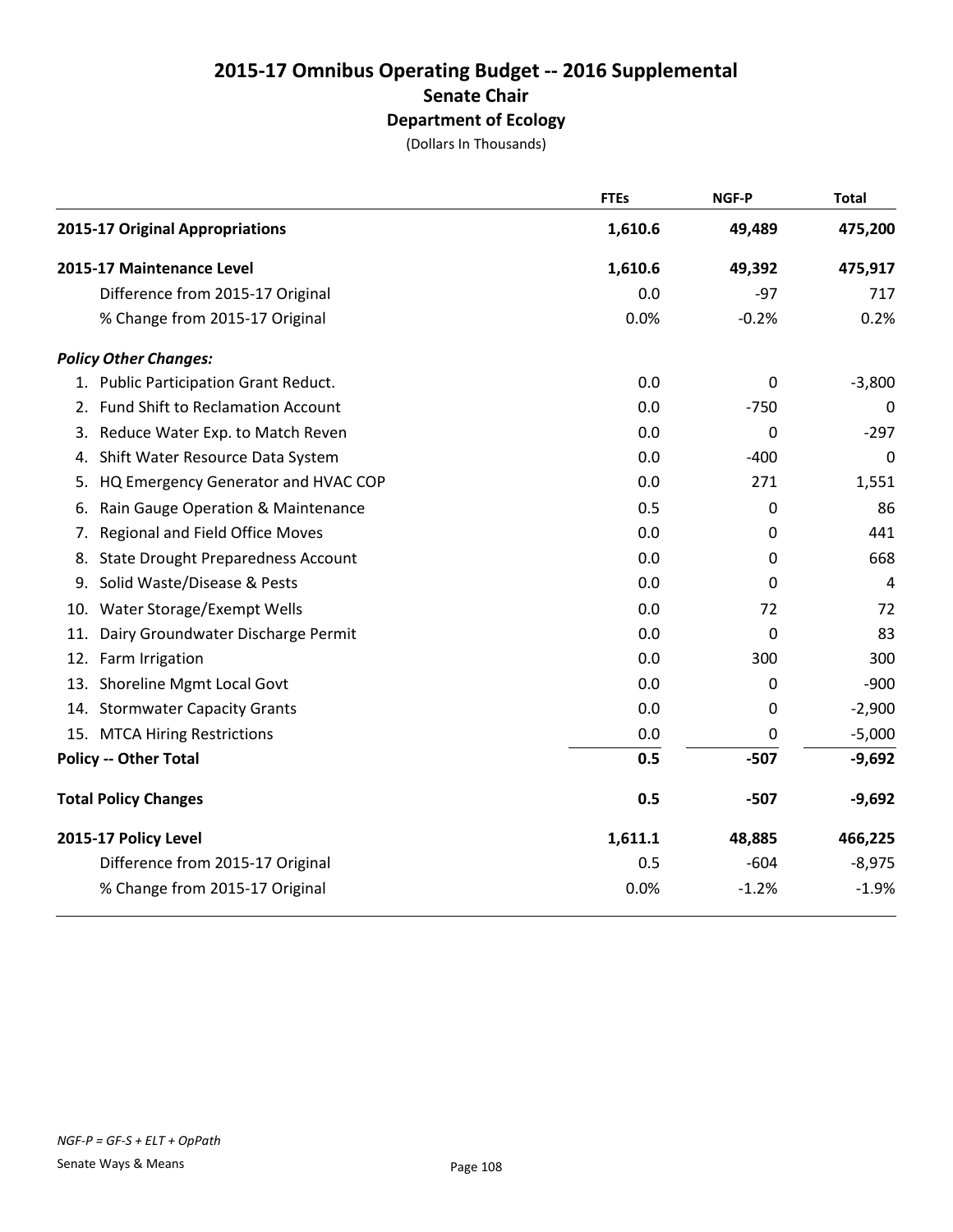(Dollars In Thousands)

| <b>NGF-P</b><br><b>FTEs</b> | Total |
|-----------------------------|-------|
|-----------------------------|-------|

#### *Comments:*

#### **1. Public Participation Grant Reduct.**

Public participation grants enable not-for-profit public interest groups to involve and educate Washington residents about contaminated site cleanups and reduction of waste and toxics. Per RCW 70.105D.070, public participation grants must be funded at one percent of the moneys collected under the hazardous substance tax (HST). Funding is suspended in the 2015-17 biennium to manage expenditures with forecasted HST revenue. (Environmental Legacy Stewardship-State)

#### **2. Fund Shift to Reclamation Account**

A one-time shift in funding is made from General Fund-State to the Reclamation Account for activities in the Water Resources program. (General Fund-State; Reclamation Account-State)

#### **3. Reduce Water Exp. to Match Reven**

Operating funding in the State and Local Improvement Revolving Account-Water Supply Facilities supports water resources work at the Department of Ecology, as well as bond-supported capital grants and loans for agricultural water supply facilities. In recent years, operating revenue has been insufficient to cover operating expenditure authority. Funding is reduced permanently to a level that can be supported with anticipated operating revenue. (St/Loc Impr Rev Acct Water Sup Fac-State)

#### **4. Shift Water Resource Data System**

A total of \$400,000 in Water Resource Program costs is shifted on a one-time basis from General Fund-State to the Water Rights Tracking System Account-State. (General Fund-State; Water Rights Tracking System Acct-State)

#### **5. HQ Emergency Generator and HVAC COP**

The Department of Ecology is using certificates of participation (COP) to finance upgrades to the heating, ventilation and air conditioning system (HVAC) and to replace the emergency generator at its headquarters facility in Lacey. A combination of one-time and ongoing funding is provided for debt service for these COPs. (General Fund-State; Waste Reduct/Recycle/Litter Control-State; State Toxics Control Account-State; other accounts)

#### **6. Rain Gauge Operation & Maintenance**

The Department of Ecology positioned 17 rain gauges in the area that was burned during the 2014 Carlton Complex fire, to provide early warnings of flash floods during any rain events. Ongoing funding and FTE staff are provided for operation, maintenance and repair of these gauges as well as monitoring, management and transmission of the data they produce. (Flood Control Assistance Account-State)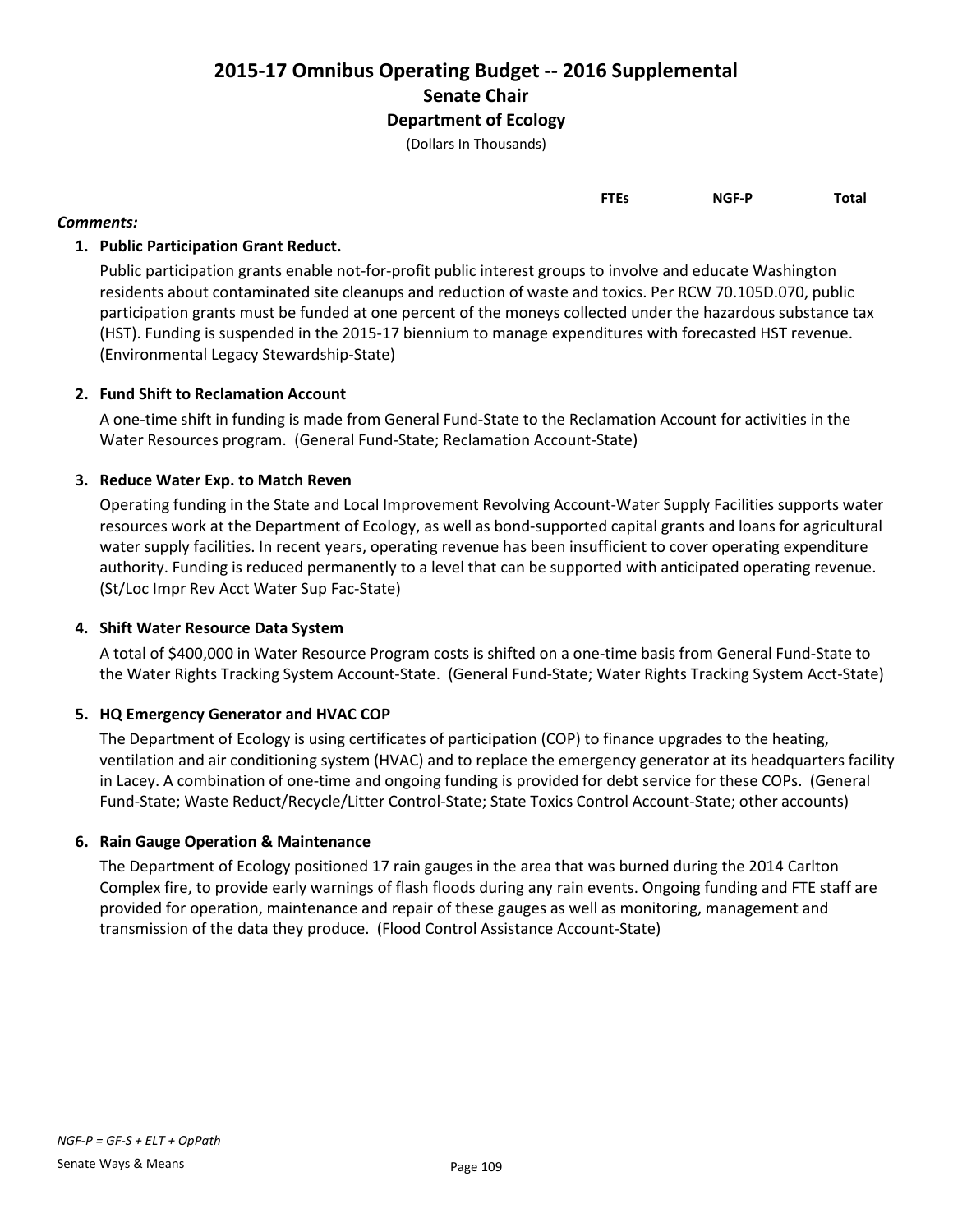(Dollars In Thousands)

#### **7. Regional and Field Office Moves**

Ecology's Vancouver field office is scheduled for relocation during the 2015-17 biennium, and the Bellingham field office is scheduled to move at the end of fiscal year 2017. Ongoing funding is provided to cover lease costs and one-time funding is provided to move staff, equipment, furniture, information technology infrastructure, and Ecology records. (Waste Reduct/Recycle/Litter Control-State; State Toxics Control Account-State; Water Quality Permit Account-State; other accounts)

#### **8. State Drought Preparedness Account**

A one-time transfer is made from the Water Rights Processing Account to the State Drought Preparedness Account to correct a deposit of private payments into the wrong account. This transfer and the increased expenditure authority in the State Drought Preparedness Account will allow Ecology to meet commitments associated with the 2015 emergency drought wells. (State Drought Preparedness-State)

#### **9. Solid Waste/Disease & Pests**

Pursuant to Substitute Senate Bill 6605 (Solid Waste/Disease & Pests) one-time funding is provided for review and approval of a revised solid waste management plan to ensure compliance. (State Toxics Control Account-State)

#### **10. Water Storage/Exempt Wells**

Pursuant to Senate Bill 6589 (Water Storage/Exempt Wells) one-time funding is provided to Ecology, in cooperation with the Department of Health, Skagit County, and non-municipal water systems to complete a study by December 1, 2016, that evaluates water storage options in the Skagit River basin. (General Fund-State)

#### **11. Dairy Groundwater Discharge Permit**

One-time funding is provided for the development of a state general groundwater discharge permit for dairy farms that elect to obtain permit coverage under the sole authority of chapter 90.48 RCW and that do not discharge to surface waters. (Water Quality Permit Account-State)

#### **12. Farm Irrigation**

One-time funding is provided to Clark County's 78th Street Heritage Farm for irrigational needs to continue providing farming and agricultural research. (General Fund-State)

#### **13. Shoreline Mgmt Local Govt**

Funding is reduced for the Shoreline Master Program grants to local governments that are not under contract in order to manage expenditures with the forecasted HST revenue. (Environmental Legacy Stewardship-State)

#### **14. Stormwater Capacity Grants**

Funding is reduced for the stormwater capacity grants that are not under final agreement for the 2017 fiscal year in order to manage expenditures with the forecasted HST revenue. (Environmental Legacy Stewardship-State)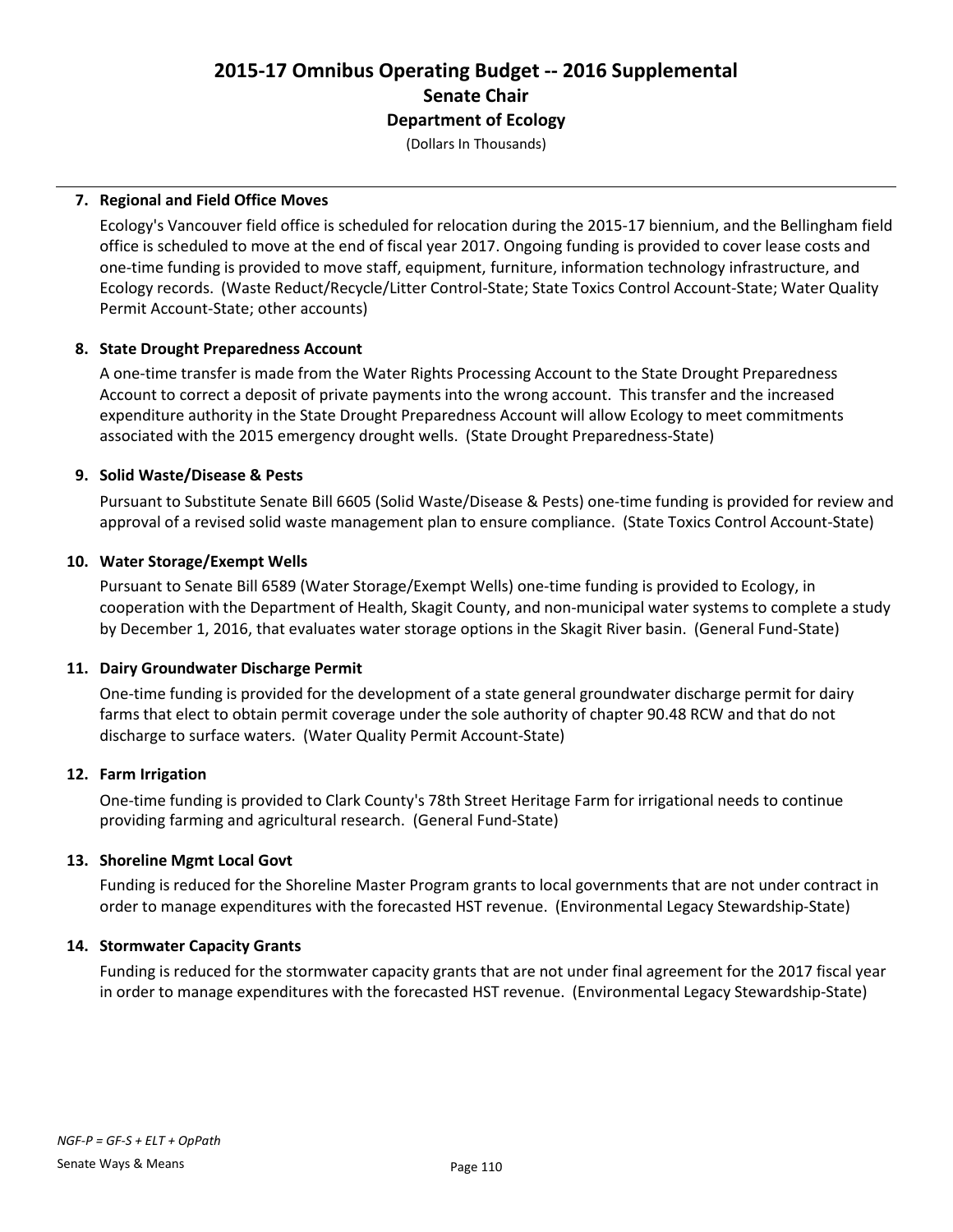(Dollars In Thousands)

#### **15. MTCA Hiring Restrictions**

Savings are assumed from the Model Toxic Control Act (MTCA) accounts by Ecology implementing hiring restrictions in April 2016. (State Toxics Control Account-State; Local Toxics Control Account-State; Environmental Legacy Stewardship-State; other accounts)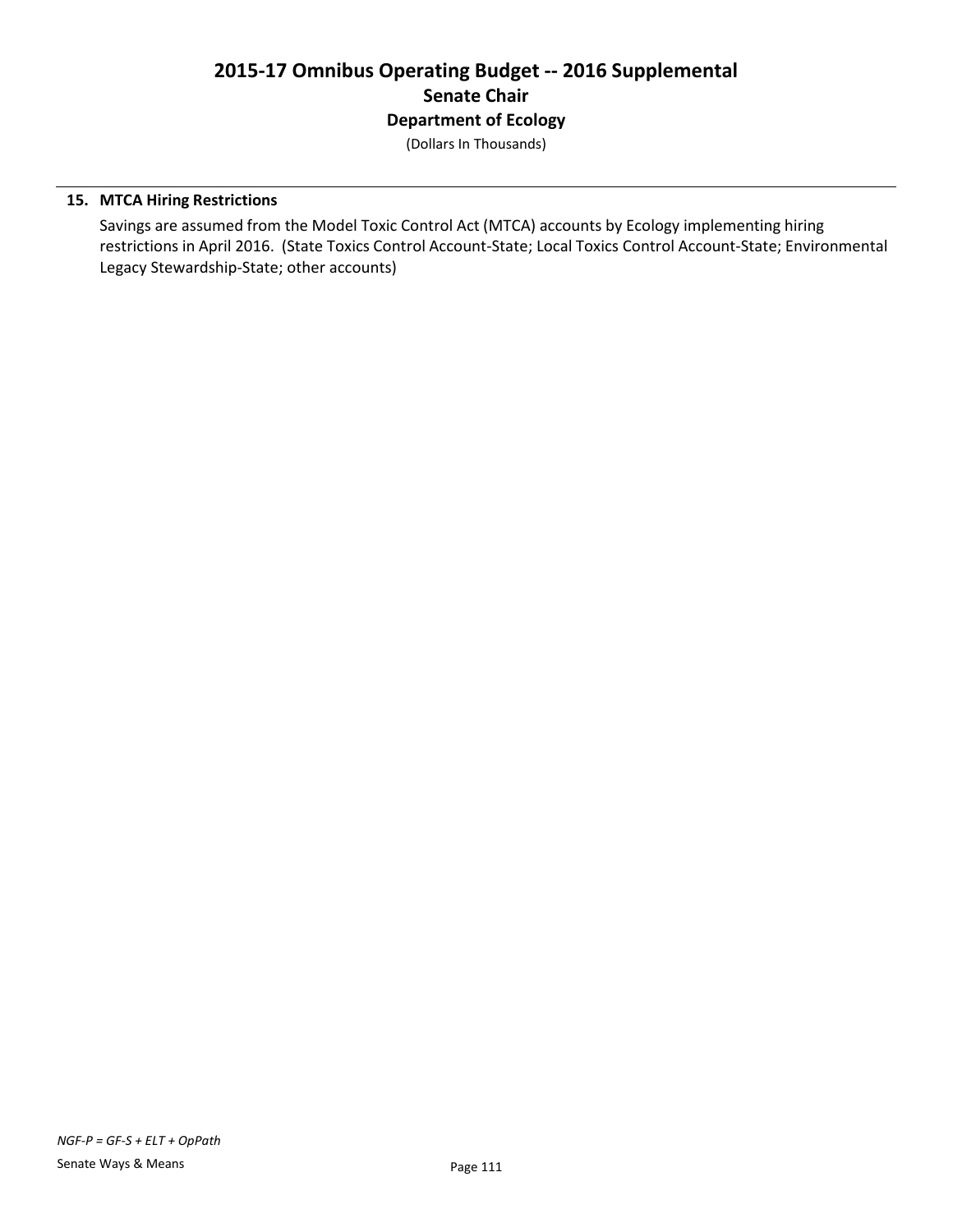# **2015-17 Omnibus Operating Budget -- 2016 Supplemental Senate Chair**

### **WA Pollution Liab Insurance Program**

(Dollars In Thousands)

|                                   | <b>FTEs</b> | NGF-P       | <b>Total</b> |
|-----------------------------------|-------------|-------------|--------------|
| 2015-17 Original Appropriations   | 6.0         | 0           | 1,866        |
| 2015-17 Maintenance Level         | 6.0         | 0           | 1,891        |
| Difference from 2015-17 Original  | 0.0         | 0           | 25           |
| % Change from 2015-17 Original    | 0.0%        |             | 1.3%         |
| <b>Policy Other Changes:</b>      |             |             |              |
| 1. Succession/Transition Staffing | 0.1         | 0           | 9            |
| <b>Policy -- Other Total</b>      | 0.1         | $\mathbf 0$ | 9            |
| <b>Total Policy Changes</b>       | 0.1         | $\mathbf 0$ | 9            |
| 2015-17 Policy Level              | 6.1         | $\mathbf 0$ | 1,900        |
| Difference from 2015-17 Original  | 0.1         | 0           | 34           |
| % Change from 2015-17 Original    | 0.8%        |             | 1.8%         |

#### *Comments:*

#### **1. Succession/Transition Staffing**

The Pollution Liability Insurance Agency's operations manager is retiring in fiscal year 2017. One-time funding is provided to double-fill the operations manager position to allow training during a six-week transition period. (Pollution Liab Insurance Prog Trust-State)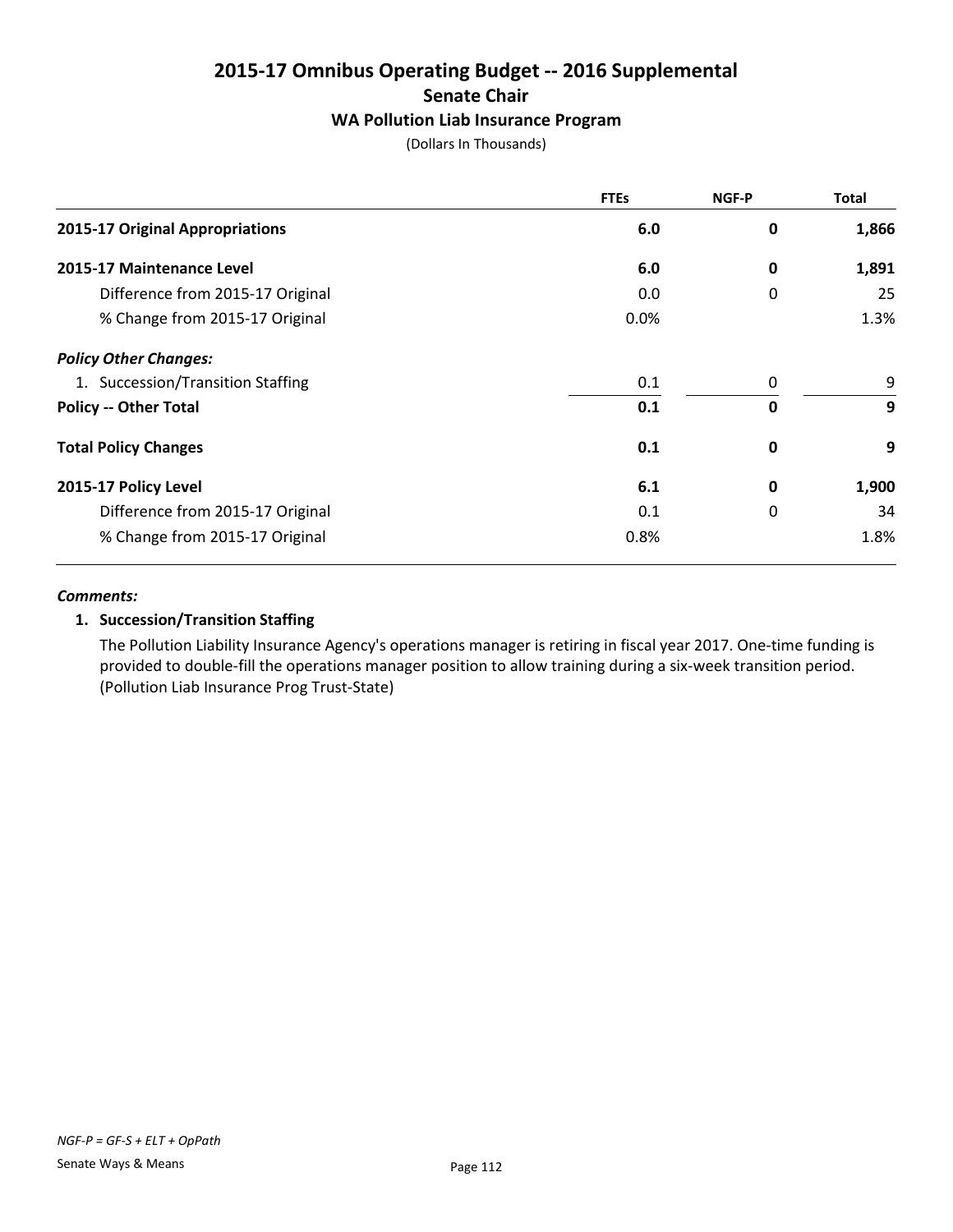### **2015-17 Omnibus Operating Budget -- 2016 Supplemental Senate Chair State Parks and Recreation Comm**

(Dollars In Thousands)

|                                  | <b>FTEs</b> | NGF-P    | <b>Total</b> |
|----------------------------------|-------------|----------|--------------|
| 2015-17 Original Appropriations  | 677.4       | 21,053   | 156,347      |
| 2015-17 Maintenance Level        | 677.4       | 21,014   | 156,218      |
| Difference from 2015-17 Original | 0.0         | $-39$    | $-129$       |
| % Change from 2015-17 Original   | 0.0%        | $-0.2%$  | $-0.1%$      |
| <b>Policy Other Changes:</b>     |             |          |              |
| 1. Northwest Avalanche Center    | 0.0         | 0        | 50           |
| 2. Park Improvements             | 3.0         | $-4,266$ | -905         |
| 3. John Wayne Trail Noxious Weed | 0.0         | 0        | 100          |
| 4. Law Enforcement Radios        | 0.0         | 0        | 905          |
| <b>Policy -- Other Total</b>     | 3.0         | $-4,266$ | 150          |
| <b>Total Policy Changes</b>      | 3.0         | $-4,266$ | 150          |
| 2015-17 Policy Level             | 680.4       | 16,748   | 156,368      |
| Difference from 2015-17 Original | 3.0         | $-4,305$ | 21           |
| % Change from 2015-17 Original   | 0.4%        | $-20.4%$ | 0.0%         |

#### *Comments:*

#### **1. Northwest Avalanche Center**

The Northwest Avalanche Center (NWAC) is a collaborative effort between the U.S. Forest Service, National Parks Service, Washington State Parks, Washington State Department of Transportation, Pacific Northwest ski areas and private donors. Ongoing funding is provided for an additional forecaster to help fill gaps in coverage, increase weather station maintenance, and expand the forecast period into the shoulder seasons. (Winter Recreation Program Account-State; Snowmobile Account-State)

#### **2. Park Improvements**

Expenditure authority is increased in the Parks Renewal and Stewardship Account to reduce the preventative maintenance backlog, support fire protection efforts through the purchase of two fire engines, and promote parks through increased marketing efforts. State general fund is reduced on an ongoing basis. (General Fund-State; Parks Renewal & Stewardship Acct-State)

#### **3. John Wayne Trail Noxious Weed**

Increased expenditure authority is provided for noxious weed control and vegetation management on the John Wayne Pioneer Trail. (Parks Renewal & Stewardship Acct-State)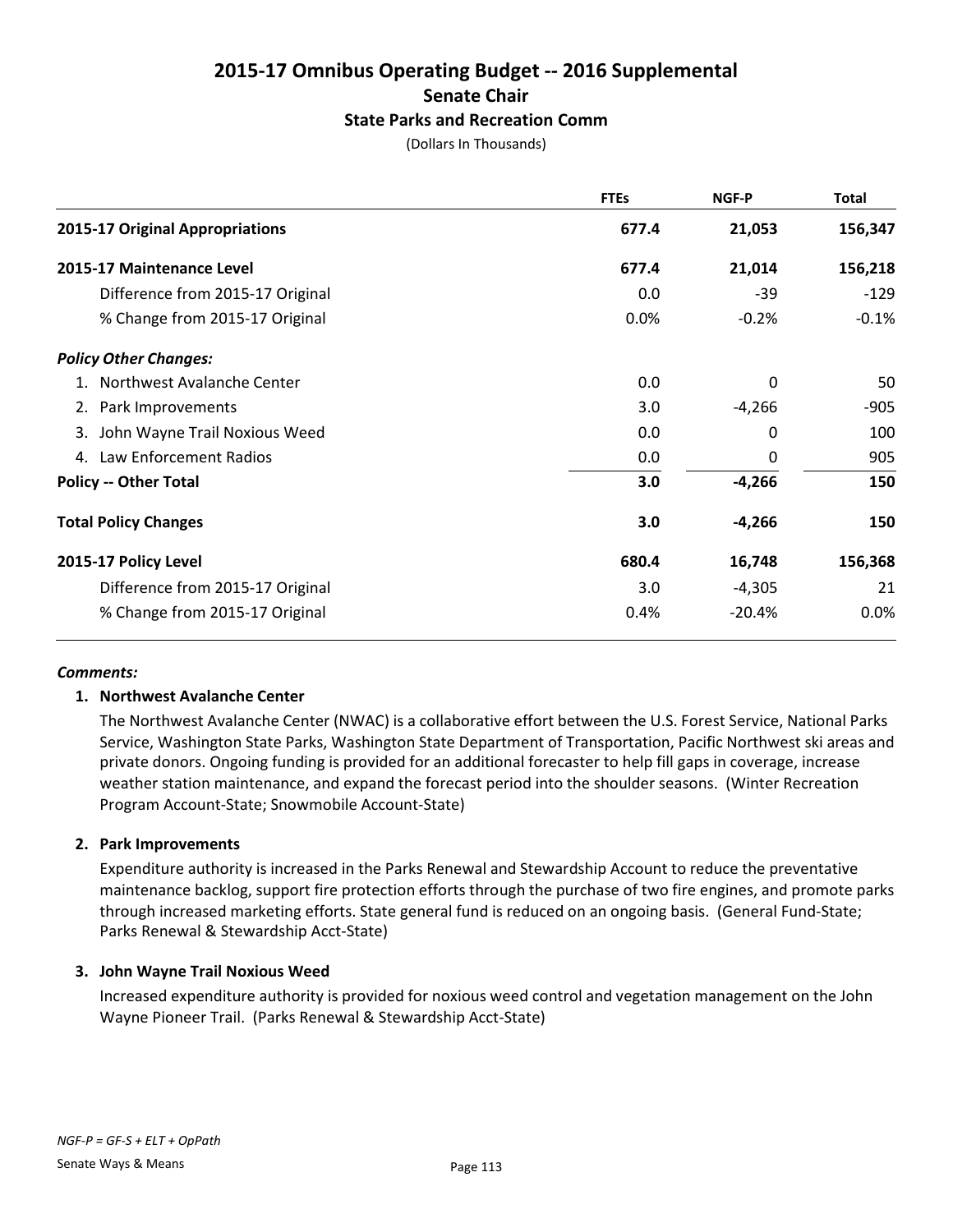# **2015-17 Omnibus Operating Budget -- 2016 Supplemental Senate Chair State Parks and Recreation Comm**

(Dollars In Thousands)

#### **4. Law Enforcement Radios**

One-time funding is provided for the purchase of law enforcement radios. (Parks Renewal & Stewardship Acct-State)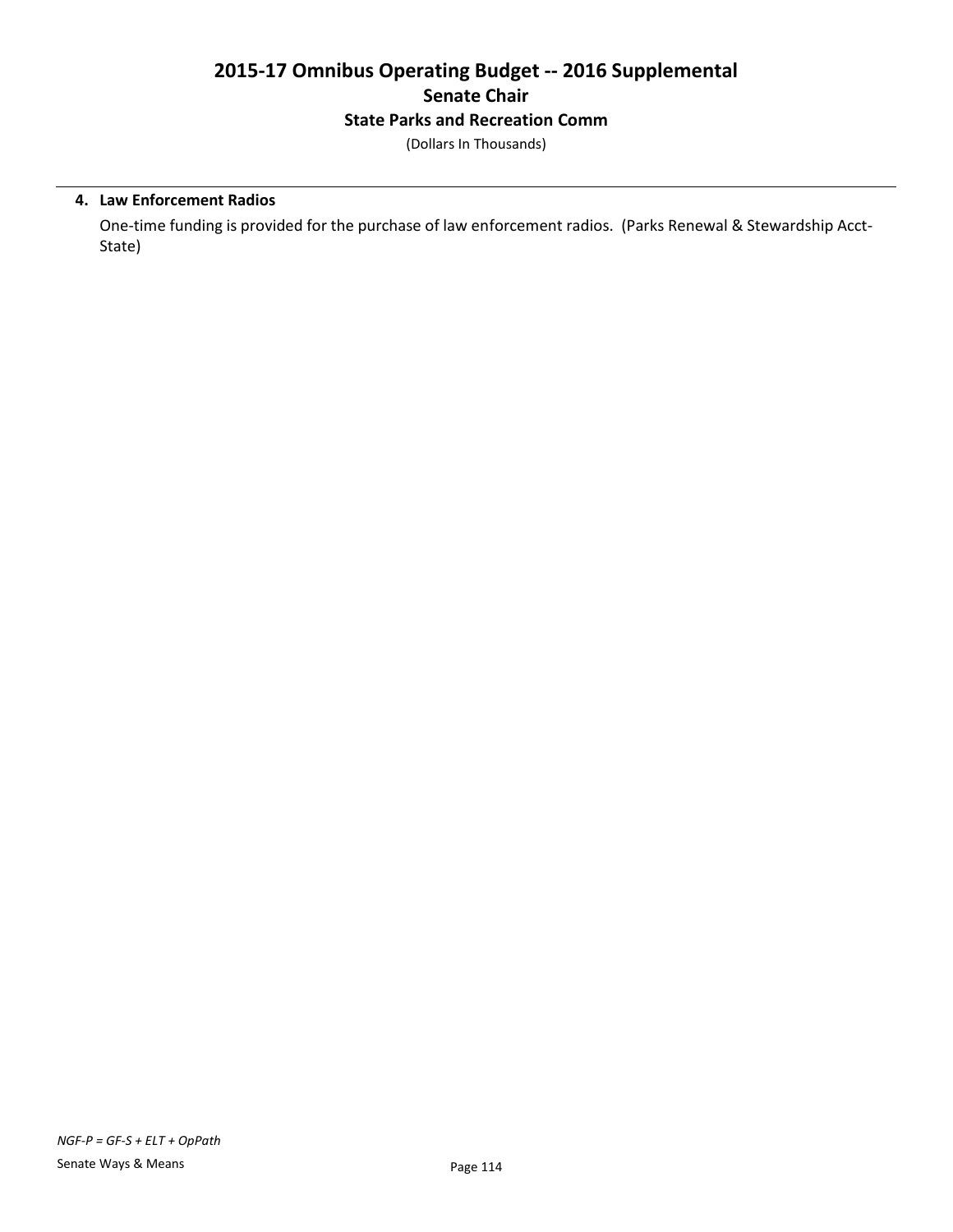# **2015-17 Omnibus Operating Budget -- 2016 Supplemental Senate Chair Rec and Conservation Funding Board**

|                                  | <b>FTEs</b> | <b>NGF-P</b> | <b>Total</b> |
|----------------------------------|-------------|--------------|--------------|
| 2015-17 Original Appropriations  | 19.6        | 1,718        | 10,174       |
| 2015-17 Maintenance Level        | 19.6        | 1,646        | 9,995        |
| Difference from 2015-17 Original | 0.0         | $-72$        | $-179$       |
| % Change from 2015-17 Original   | 0.0%        | $-4.2%$      | $-1.8%$      |
| 2015-17 Policy Level             | 19.6        | 1,646        | 9,995        |
| Difference from 2015-17 Original | 0.0         | $-72$        | $-179$       |
| % Change from 2015-17 Original   | 0.0%        | $-4.2%$      | $-1.8\%$     |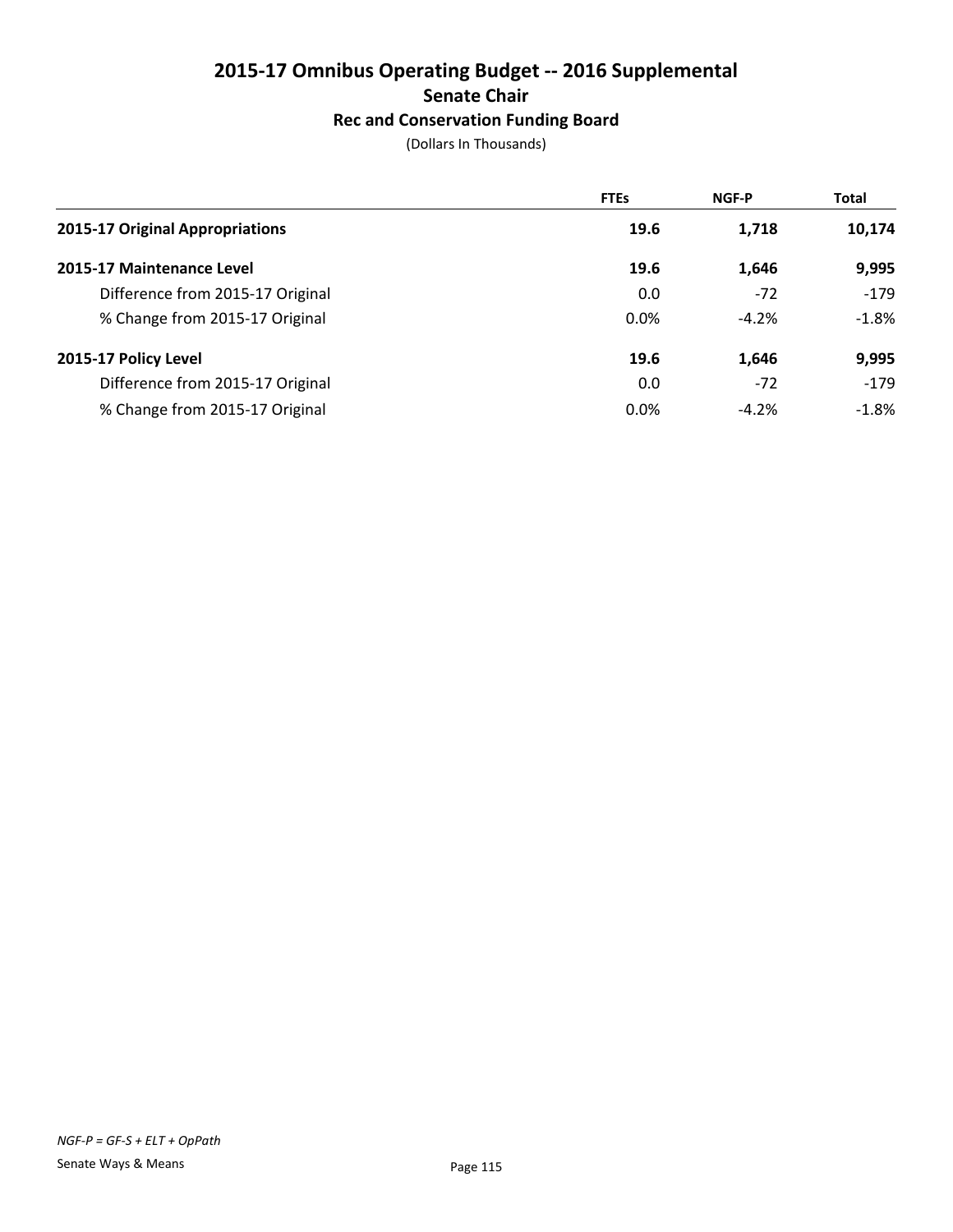# **2015-17 Omnibus Operating Budget -- 2016 Supplemental Senate Chair Environ & Land Use Hearings Office**

|                                  | <b>FTEs</b> | <b>NGF-P</b> | <b>Total</b> |
|----------------------------------|-------------|--------------|--------------|
| 2015-17 Original Appropriations  | 15.5        | 4,287        | 4,287        |
| 2015-17 Maintenance Level        | 15.5        | 4,323        | 4,323        |
| Difference from 2015-17 Original | 0.0         | 36           | 36           |
| % Change from 2015-17 Original   | 0.0%        | 0.8%         | 0.8%         |
| 2015-17 Policy Level             | 15.5        | 4,323        | 4,323        |
| Difference from 2015-17 Original | 0.0         | 36           | 36           |
| % Change from 2015-17 Original   | 0.0%        | 0.8%         | 0.8%         |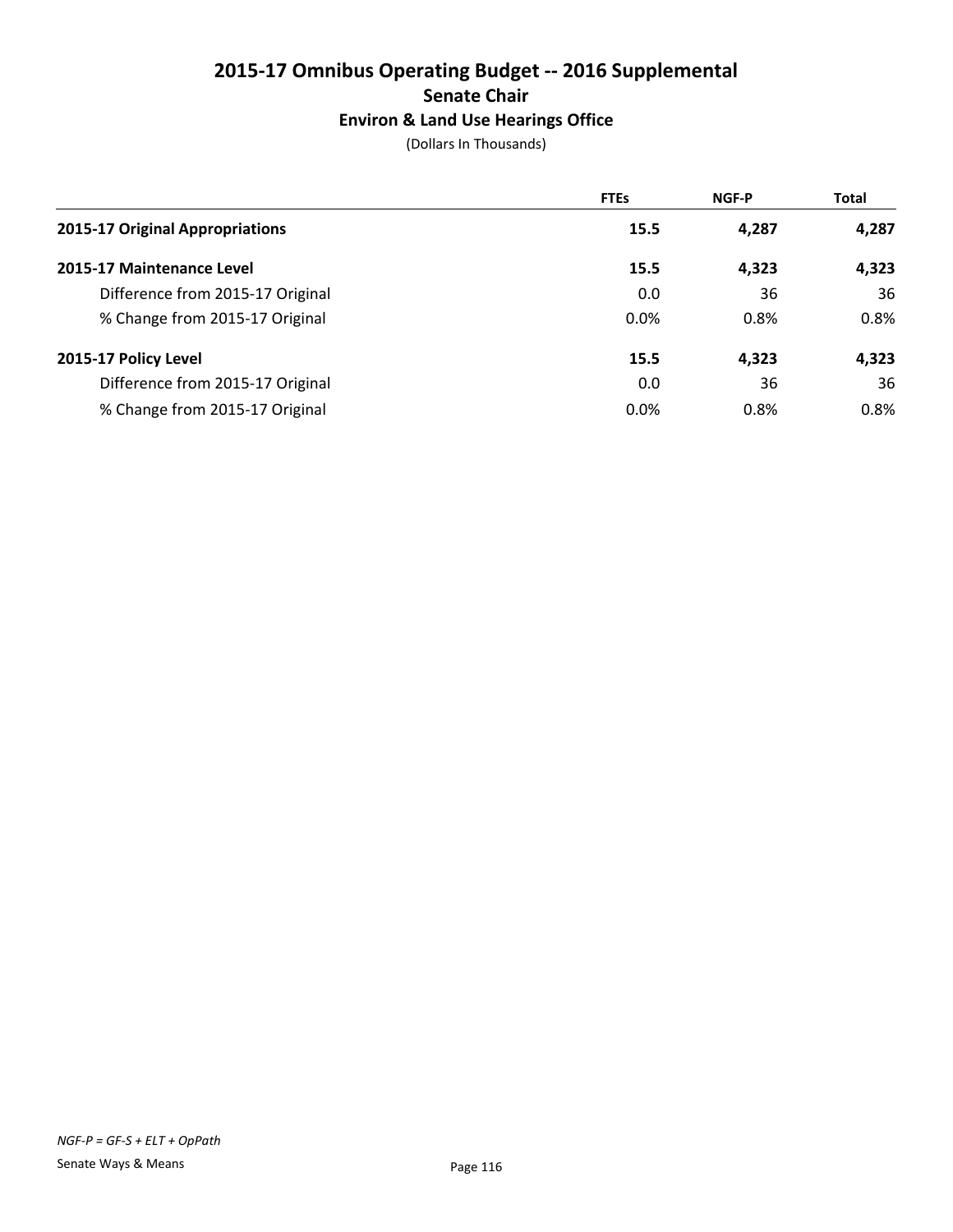# **2015-17 Omnibus Operating Budget -- 2016 Supplemental Senate Chair State Conservation Commission**

|                                  | <b>FTEs</b> | <b>NGF-P</b> | <b>Total</b> |
|----------------------------------|-------------|--------------|--------------|
| 2015-17 Original Appropriations  | 18.6        | 13,585       | 24,486       |
| 2015-17 Maintenance Level        | 18.6        | 13,574       | 24,475       |
| Difference from 2015-17 Original | 0.0         | $-11$        | $-11$        |
| % Change from 2015-17 Original   | 0.0%        | $-0.1%$      | $0.0\%$      |
| 2015-17 Policy Level             | 18.6        | 13,574       | 24,475       |
| Difference from 2015-17 Original | 0.0         | $-11$        | $-11$        |
| % Change from 2015-17 Original   | 0.0%        | $-0.1%$      | $0.0\%$      |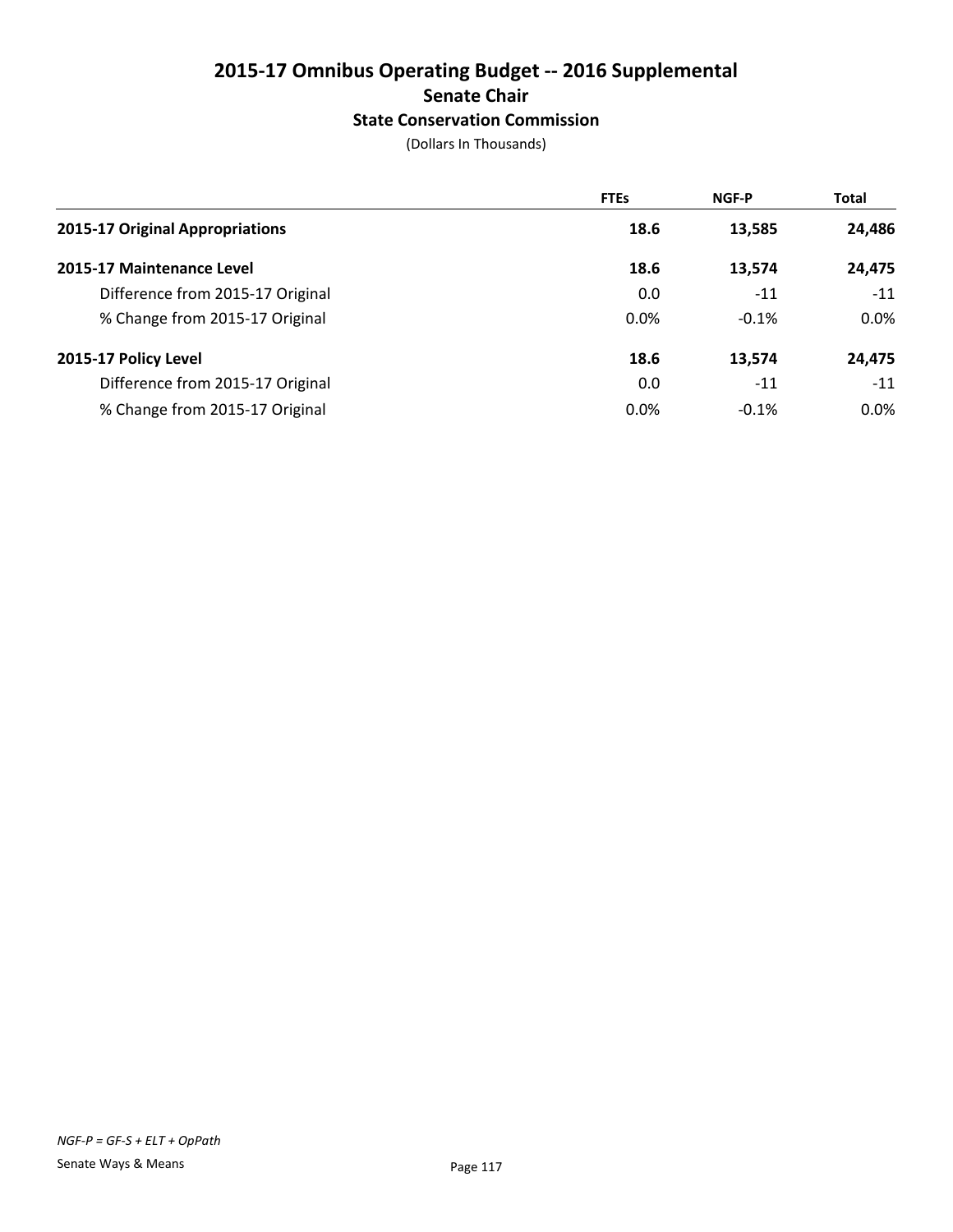# **2015-17 Omnibus Operating Budget -- 2016 Supplemental Senate Chair Dept of Fish and Wildlife**

(Dollars In Thousands)

|    |                                      | <b>FTEs</b> | <b>NGF-P</b> | <b>Total</b> |
|----|--------------------------------------|-------------|--------------|--------------|
|    | 2015-17 Original Appropriations      | 1,500.8     | 74,181       | 403,339      |
|    | 2015-17 Maintenance Level            | 1,500.8     | 74,272       | 404,384      |
|    | Difference from 2015-17 Original     | 0.0         | 91           | 1,045        |
|    | % Change from 2015-17 Original       | 0.0%        | 0.1%         | 0.3%         |
|    | <b>Policy Other Changes:</b>         |             |              |              |
|    | 1. Wildfire Recovery                 | 0.0         | 0            | 438          |
| 2. | SW Regional Office Relocation        | 0.0         | 0            | 599          |
| 3. | <b>Wildfire Season Costs</b>         | 0.0         | 0            | 129          |
|    | 4. Fish Management                   | 7.8         | 0            | 3,342        |
| 5. | Modern and Accessible WDFW Website   | 1.0         | 0            | 569          |
| 6. | Improve Maintenance of State Lands   | 1.0         | $-226$       | 224          |
| 7. | Marine Vessel Grant Match            | 0.0         | 76           | 750          |
|    | 8. Species Status/F&W comm           | 2.3         | 546          | 546          |
|    | 9. Forage Fish Survey                | 0.0         | 25           | 25           |
|    | 10. Cougar Livestock Claims          | 0.0         | 15           | 15           |
|    | 11. Habitat Conservation Tech Assist | 0.0         | $-488$       | $-488$       |
|    | 12. Ecosystem Restoration Assistance | 0.0         | $-472$       | $-472$       |
|    | <b>Policy -- Other Total</b>         | 12.1        | $-524$       | 5,677        |
|    | <b>Total Policy Changes</b>          | 12.1        | $-524$       | 5,677        |
|    | 2015-17 Policy Level                 | 1,512.9     | 73,748       | 410,061      |
|    | Difference from 2015-17 Original     | 12.1        | $-433$       | 6,722        |
|    | % Change from 2015-17 Original       | 0.8%        | $-0.6%$      | 1.7%         |

#### *Comments:*

#### **1. Wildfire Recovery**

One-time funding is provided for wildfire habitat restoration activity, including the purchase and planting of native seeds and controlling noxious weeds. (Disaster Response Account-State)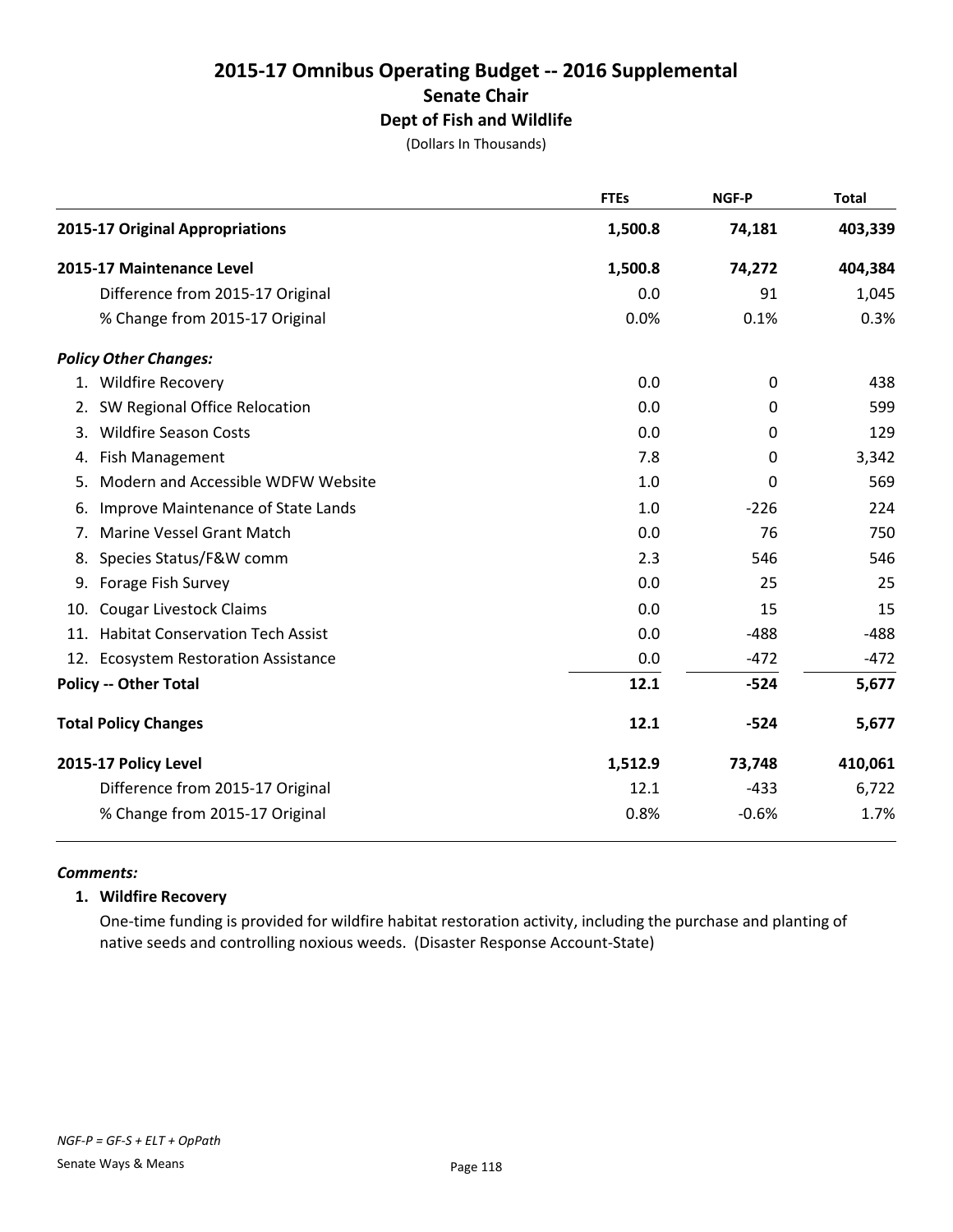### **2015-17 Omnibus Operating Budget -- 2016 Supplemental Senate Chair Dept of Fish and Wildlife**

(Dollars In Thousands)

#### **2. SW Regional Office Relocation**

During the 2013-15 biennium, WDFW requested and received funding to move the southwest regional office to another location. However, in January 2015, the developer pulled out of the agreement brokered by the Department of Enterprise Services (DES), citing increased construction costs. This biennium the Department is continuing to work with DES to solicit and evaluate proposals for new office space. Funding is requested for onetime moving costs and a lease rate increase. (State Wildlife Account-State)

#### **3. Wildfire Season Costs**

WDFW is required to pay local fire districts and the Department of Natural Resources (DNR) for their support in fighting wildfires on WDFW lands. Funding is provided for fire suppression costs associated with wildfires occurring during the first six months of fiscal year 2016. (Disaster Response Account-State)

#### **4. Fish Management**

One-time additonal expenditure authority is provided to maintain hatchery production and facilities, comply with the Endangered Species Act, monitor fisheries and provide enforcement for recreational salmon, steelhead and commercial salmon fisheries. (State Wildlife Account-State)

#### **5. Modern and Accessible WDFW Website**

Funding is provided to develop a new website that is readable from mobile platforms, accommodates current and new applications, and allows visually-impaired users to access WDFW information. (State Wildlife Account-State)

#### **6. Improve Maintenance of State Lands**

Eight percent of Discover Pass sales revenue is deposited into the State Wildlife Account to fund WDFW's responsibility to keep lands and access sites open, maintained, and accessible for recreation. (General Fund-State; State Wildlife Account-State)

#### **7. Marine Vessel Grant Match**

The U.S. Department of Homeland Security recently awarded a grant to the Department of Fish and Wildlife's Enforcement program to replace two aging marine vessels with a new 38-foot command and control vessel. WDFW will operate the new boat in the central Puget Sound basin where it will be used to enforce recreational and commercial fishing regulations, provide boating safety presence and response, and support search and rescue operations. One-time funding is provided for the 25 percent state match required by the federal grant. (General Fund-State; General Fund-Federal; State Wildlife Account-State; other accounts)

#### **8. Species Status/F&W comm**

Pursuant to Substitute Senate Bill 5583 (Species Status/F&W comm) one-time funding is provided to WDFW to consider petitions for de-listing a state endangered species on a regional basis. (General Fund-State)

#### **9. Forage Fish Survey**

One-time funding is provided for the Northwest Straits Commission assistance in conducting and evaluating the forage fish surveys in Puget Sound. (General Fund-State)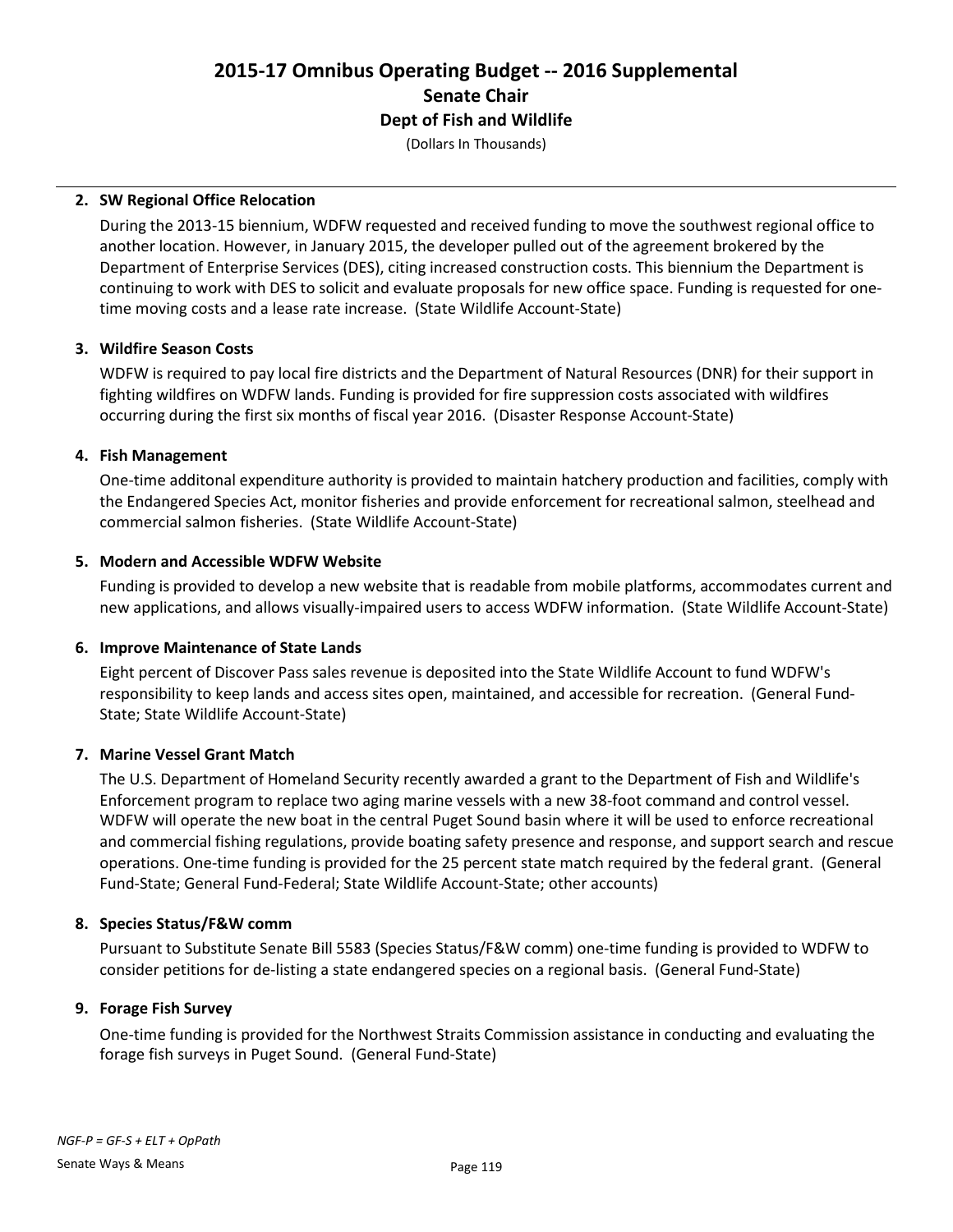(Dollars In Thousands)

#### **10. Cougar Livestock Claims**

One-time funding is provided to pay claims for confirmed cougar depredations on livestock. (General Fund-State)

#### **11. Habitat Conservation Tech Assist**

State general fund support is reduced one-time for WDFW to provide landscape scale planning and technical expertise to protect fish and wildlife habitat by anticipating the impacts human development has on habitat availability and quality. (General Fund-State)

#### **12. Ecosystem Restoration Assistance**

State general fund support is reduced one-time for WDFW to provide habitat restoration expertise and funding to public and private landowners for nearshore and estuary restoration. (General Fund-State)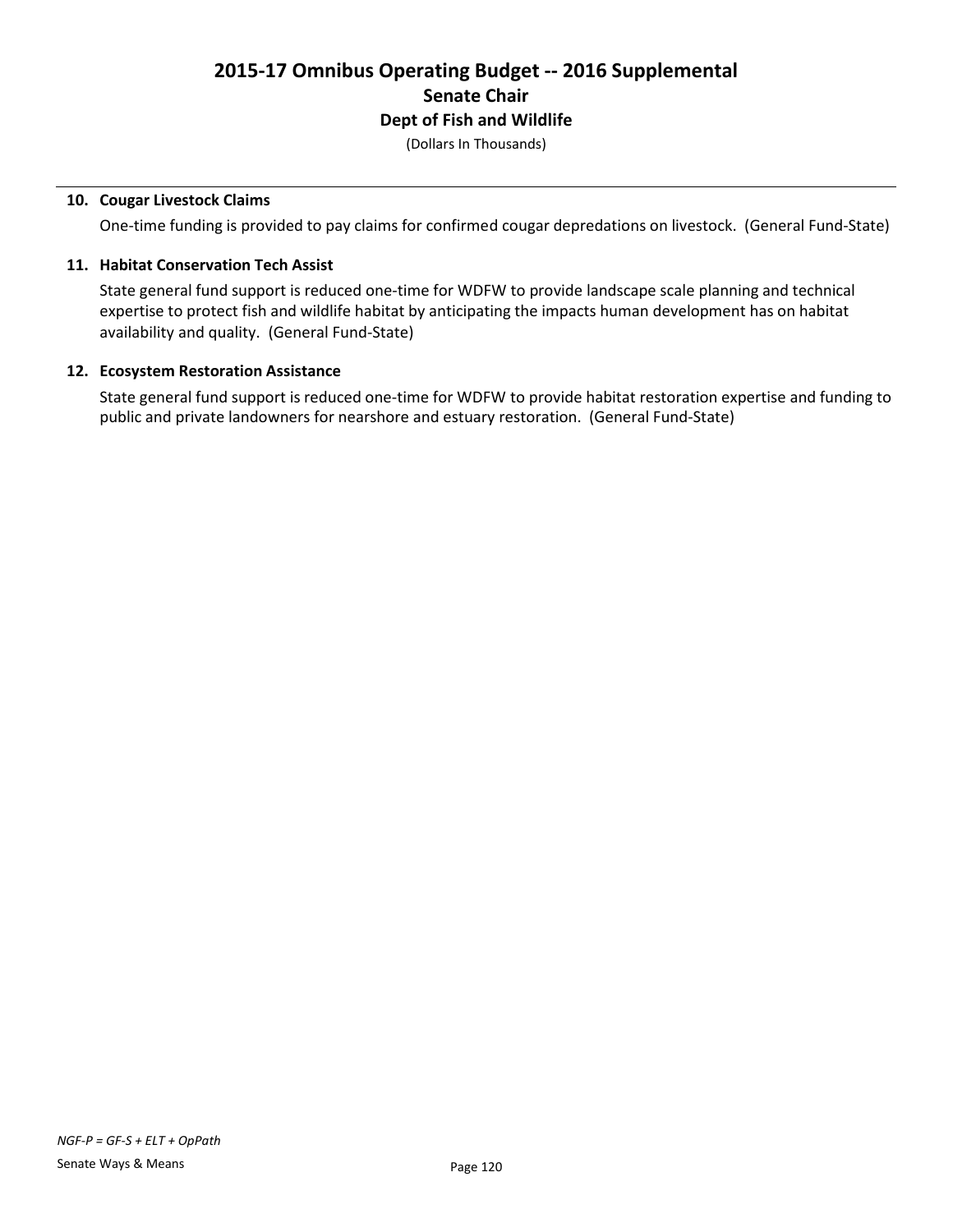# **2015-17 Omnibus Operating Budget -- 2016 Supplemental Senate Chair Puget Sound Partnership**

|                                  | <b>FTEs</b> | <b>NGF-P</b> | <b>Total</b> |
|----------------------------------|-------------|--------------|--------------|
| 2015-17 Original Appropriations  | 43.4        | 4,657        | 17,362       |
| 2015-17 Maintenance Level        | 43.4        | 4,680        | 17,451       |
| Difference from 2015-17 Original | 0.0         | 23           | 89           |
| % Change from 2015-17 Original   | $0.0\%$     | 0.5%         | 0.5%         |
| 2015-17 Policy Level             | 43.4        | 4,680        | 17,451       |
| Difference from 2015-17 Original | 0.0         | 23           | 89           |
| % Change from 2015-17 Original   | 0.0%        | 0.5%         | 0.5%         |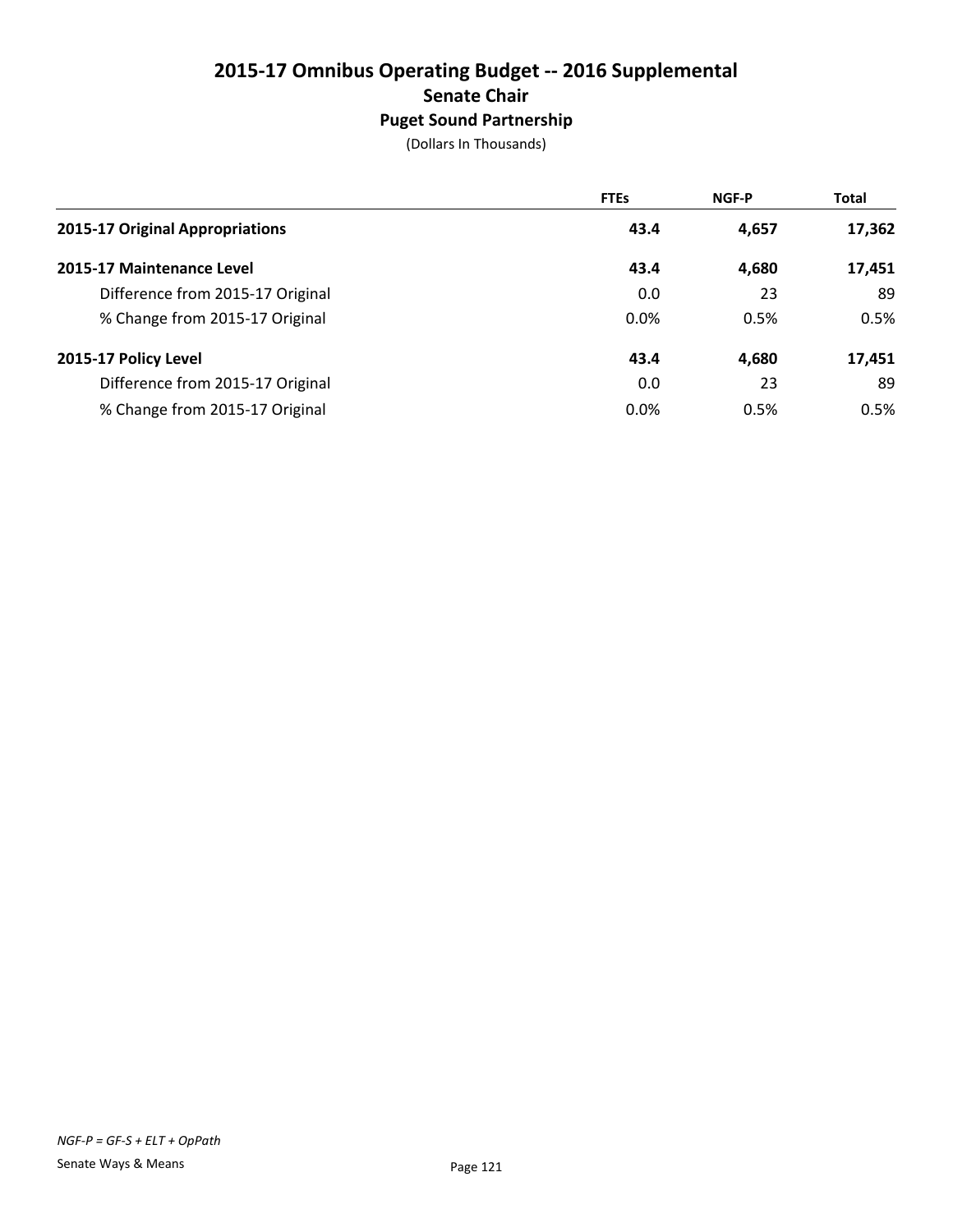# **2015-17 Omnibus Operating Budget -- 2016 Supplemental Senate Chair Department of Natural Resources**

|                                     | <b>FTEs</b> | <b>NGF-P</b>     | <b>Total</b> |
|-------------------------------------|-------------|------------------|--------------|
| 2015-17 Original Appropriations     | 1,465.1     | 106,732          | 449,410      |
| 2015-17 Maintenance Level           | 1,465.1     | 106,921          | 450,347      |
| Difference from 2015-17 Original    | 0.0         | 189              | 937          |
| % Change from 2015-17 Original      | 0.0%        | 0.2%             | 0.2%         |
| <b>Policy Other Changes:</b>        |             |                  |              |
| 1. LiDAR Partnerships               | 0.0         | 0                | 3,000        |
| 2. ORV Recreation                   | 4.9         | 0                | 1,836        |
| 3. Adaptive Management Fund Shift   | 0.0         | $-1,114$         | $\mathbf 0$  |
| 4. Staff Cost Adjustments           | 0.0         | 0                | 5,300        |
| 5. Forest Practices Reinvestment    | 1.5         | 378              | 578          |
| 6. Emergency Fire Suppression       | 0.0         | 0                | 145,418      |
| 7. Teanaway Community Forest        | 0.0         | 0                | 236          |
| 8. Wildfire Managment               | 0.0         | 0                | 9,706        |
| 9. Fuel Reduction/Fire Breaks       | 0.0         | 0                | 100          |
| 10. Shift Fire Costs                | 0.0         | $-5,525$         | $\mathbf 0$  |
| 11. Swiss Needle Cast Aerial Survey | 0.0         | 25               | 25           |
| 12. Grizzly Bear Fire Complex       | 0.0         | 0                | 5            |
| 13. Natural Area Preserves (NAPs)   | 0.0         | $-104$           | $-104$       |
| 14. Small Forest Landowner Office   | 0.0         | $-152$           | $-152$       |
| 15. Resource Protection             | 0.0         | $-217$           | $-217$       |
| 16. Natural Heritage Program        | 0.0         | $-223$           | $-223$       |
| 17. Radio Equipment                 | 0.0         | $\boldsymbol{0}$ | 569          |
| <b>Policy -- Other Total</b>        | 6.4         | $-6,932$         | 166,077      |
| <b>Total Policy Changes</b>         | 6.4         | $-6,932$         | 166,077      |
| 2015-17 Policy Level                | 1,471.5     | 99,989           | 616,424      |
| Difference from 2015-17 Original    | 6.4         | $-6,743$         | 167,014      |
| % Change from 2015-17 Original      | 0.4%        | $-6.3%$          | 37.2%        |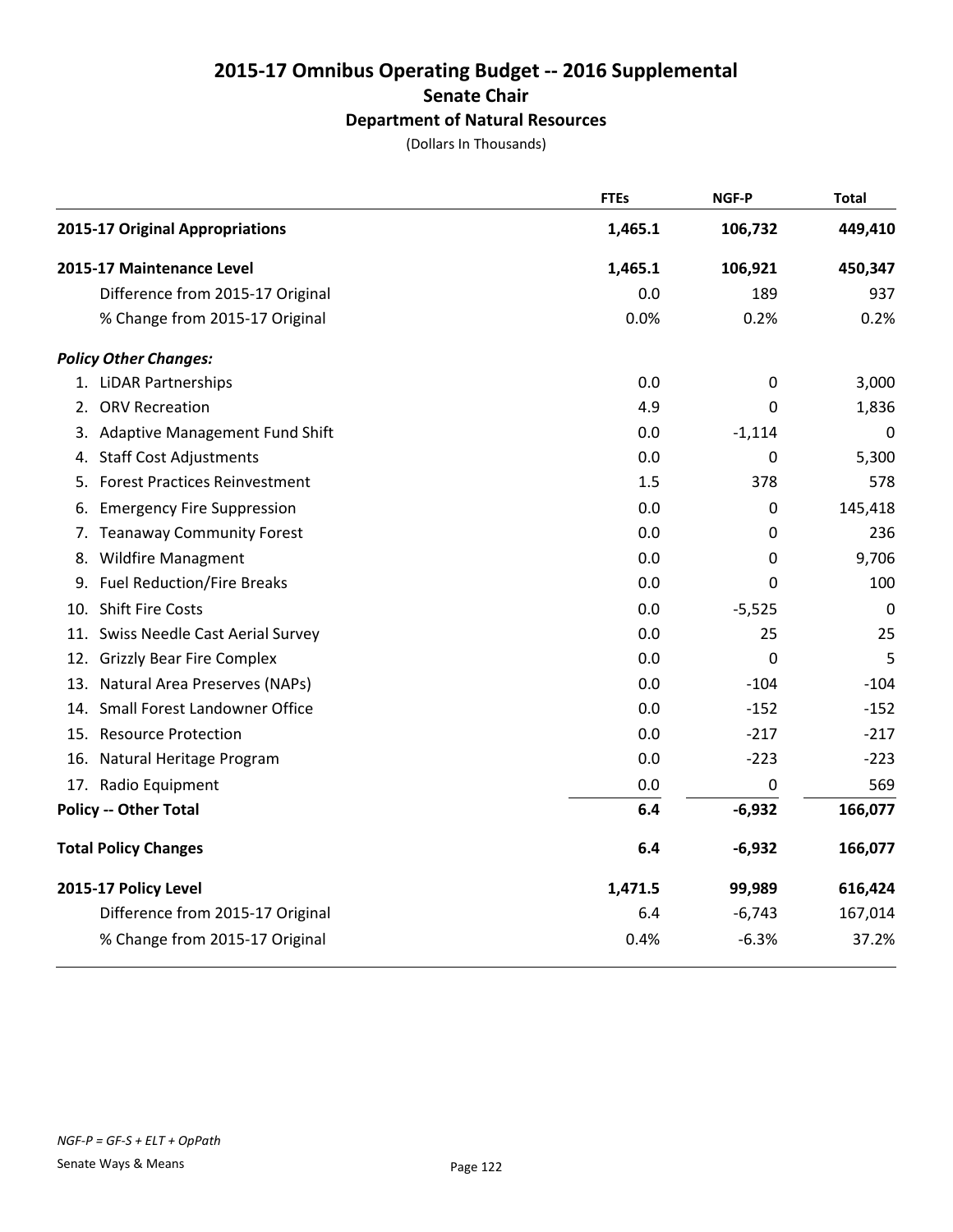**2015-17 Omnibus Operating Budget -- 2016 Supplemental Senate Chair**

### **Department of Natural Resources**

(Dollars In Thousands)

| <b>FTEs</b><br>$\sim$ | NGF-P<br>______ | Total |
|-----------------------|-----------------|-------|
|                       |                 |       |

#### *Comments:*

#### **1. LiDAR Partnerships**

In the 2015-17 budget, the Department of Natural Resources (DNR) received ongoing funding to collect and analyze LiDAR (a high-resolution remote sensing technology) data and to increase geological expertise. Additional expenditure authority will allow DNR to collect revenue from various partners who want to purchase services for collecting and analyzing LiDAR data from DNR. (Surveys and Maps Account-State)

#### **2. ORV Recreation**

DNR manages over 1,100 miles of trails, many of which are used by off-road vehicles. Ongoing funding is provided to increase outreach and volunteer efforts, maintain recreational facilities and trails, and reduce the maintenance backlog for trails used by off-road vehicles. (ORV & Non-Highway Vehicle Account-State)

#### **3. Adaptive Management Fund Shift**

In the 2015-17 budget, DNR received ongoing funding for Adaptive Management projects. The Adaptive Management program was created to provide science-based recommendations and technical information to assist the Forest Practices Board in achieving the resource goals and objectives of the state. A portion of the funding for this program is shifted from General Fund-State to the Forest and Fish Support Account on an ongoing basis. (General Fund-State; Forest and Fish Support Account-State)

#### **4. Staff Cost Adjustments**

Additional authority in the Resources Management Cost Account will provide resources to fund cost of living adjustments, salary adjustments for targeted job classifications, and increases in pension and health insurance costs. (Resources Management Cost Account-State)

#### **5. Forest Practices Reinvestment**

The Forest Practices program at DNR develops and issues operational guidance on forest practices. Since 2009, DNR's Forest Practices program has experienced a 36 percent increase in forest practices applications (FPAs). The Forest Practices Board also has approved a new requirement for harvest on unstable slopes. Ongoing funding is provided for a geologist to help regions screen FPAs for potentially unstable slopes and for two regional forest practices foresters to increase field review, compliance and enforcement of FPAs. (General Fund-State; Forest Practices Application Acct-State)

#### **6. Emergency Fire Suppression**

DNR is responsible for responding to and suppressing wildfires. The state's portion of these costs is paid from General Fund-State and the Disaster Response Account. An estimate of these costs, based upon actual historical fire costs, is appropriated within DNR's biennial budget. Often, actual costs are more than what is appropriated. This item funds DNR's fire suppression costs for the 2015 fire season. (General Fund-Federal; Disaster Response Account-State)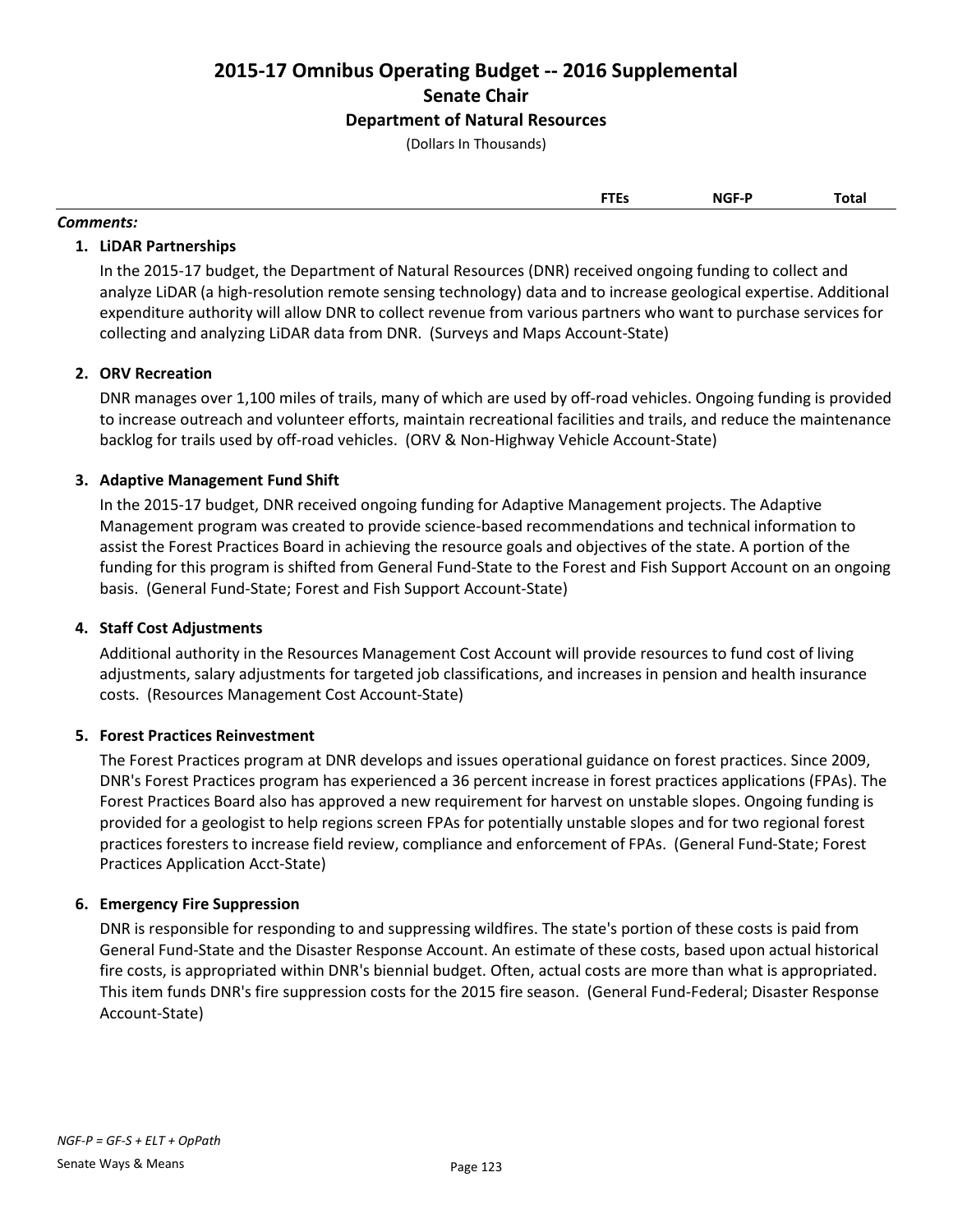### **2015-17 Omnibus Operating Budget -- 2016 Supplemental Senate Chair Department of Natural Resources**

(Dollars In Thousands)

#### **7. Teanaway Community Forest**

The 50,000-acre Teanaway Community Forest was acquired in September 2013 as Washington's first community forest. One-time funding is provided to monitor access to the Teanaway Community Forest with signs, gates, and locks; complete a trail inventory; and purchase facilitation services to complete a recreation plan. Ongoing authority in the Community Forest Trust Account will reimburse management costs incurred by the department on community trust lands. (Park Land Trust Revolving Account-Non-Appr; Community Forest Trust Account-State)

#### **8. Wildfire Managment**

Pursuant to Senate Bill 6657 (Wildfire Management) funding and staff are provided to DNR to implement the legislation. (Disaster Response Account-State)

#### **9. Fuel Reduction/Fire Breaks**

One-time funding is provided for fuel reduction and the creation of firebreaks in Walla Walla's Mill Creek Watershed. (Disaster Response Account-State)

#### **10. Shift Fire Costs**

Fire costs are shifted on an ongoing basis from the state general fund to the Disaster Response Account. (General Fund-State; Disaster Response Account-State)

#### **11. Swiss Needle Cast Aerial Survey**

One-time funding is provided to conduct an aerial survey, train with Oregon and British Columbia for consistency in performing the survey, perform ground sample collection and laboratory work to confirm the presence and intensity of Swiss Needle Cast in Douglas-fir trees located in the coastal range of the state. (General Fund-State)

#### **12. Grizzly Bear Fire Complex**

One-time funding is provide for the Asotin County Sheriff's Office for costs associated with the Grizzly Bear Fire Complex. (Disaster Response Account-State)

#### **13. Natural Area Preserves (NAPs)**

State general fund support is reduced one-time for DNR to provide maintenance activities and operational support for Natural Area Preserves (NAP). (General Fund-State)

#### **14. Small Forest Landowner Office**

State general fund support is reduced one-time in the Small Forest Landowner and Stewardship Office (SFLO) to provide expertise and technical assistance in the management of small forestland holdings and assistance with development of alternative management and harvest plans. (General Fund-State)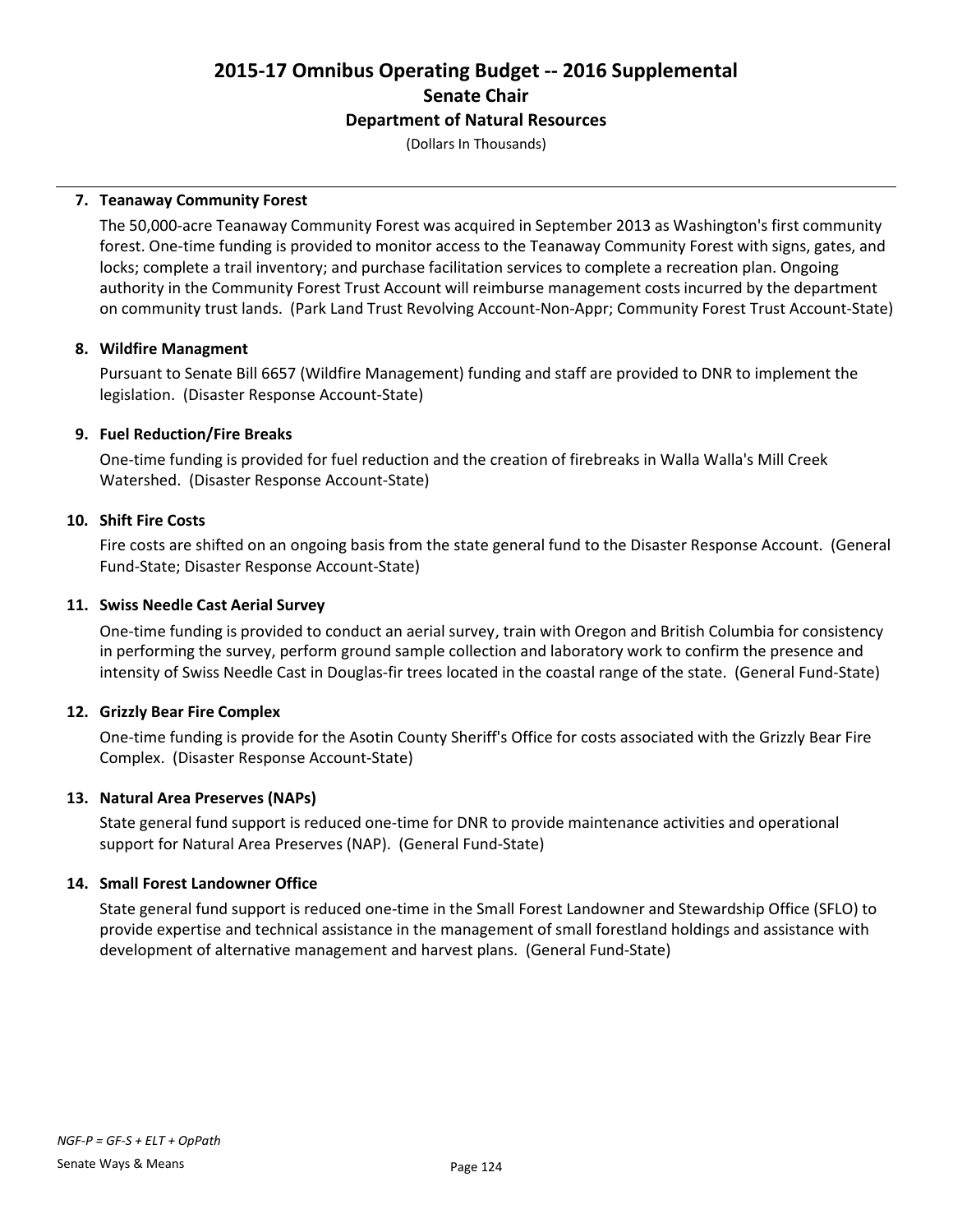### **2015-17 Omnibus Operating Budget -- 2016 Supplemental Senate Chair Department of Natural Resources**

(Dollars In Thousands)

#### **15. Resource Protection**

State general fund support is reduced one-time in DNR's Urban and Community Forestry program to provide coordinated technical, educational, and financial assistance to communities and cities to help establish locallyfunded, supported, and maintained urban forestry programs. (General Fund-State)

#### **16. Natural Heritage Program**

Reduces state general fund support to DNR's Natural Heritage Program that maintains scientific information and data on the state's native ecosystem and rare plant and animal species to help in the protection and maintenance of the state's natural diversity. (General Fund-State)

#### **17. Radio Equipment**

One-time funding is provided for portable and mobile radios for fire communications. (Disaster Response Account-State)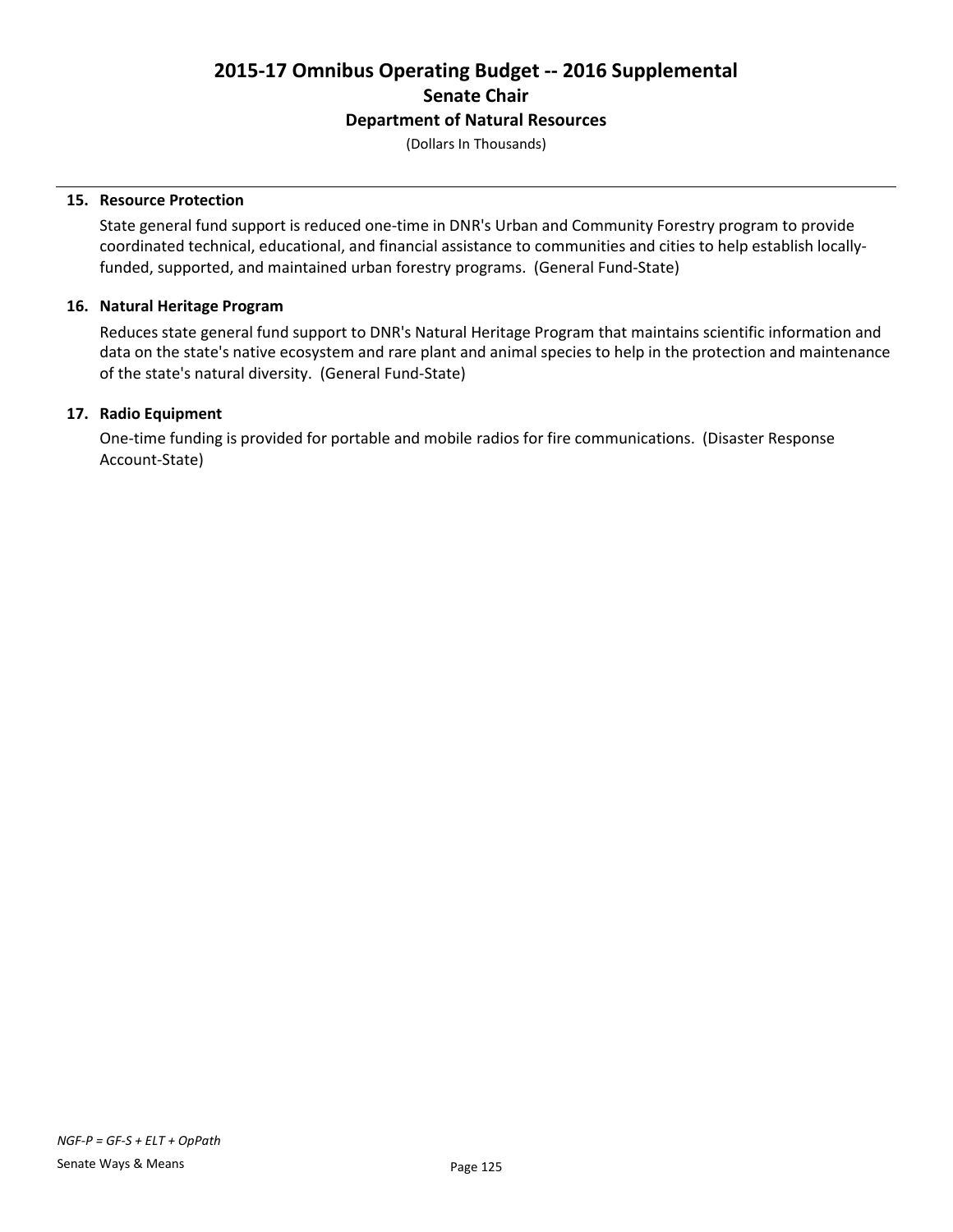(Dollars In Thousands)

|                                          | <b>FTEs</b> | NGF-P   | <b>Total</b> |
|------------------------------------------|-------------|---------|--------------|
| 2015-17 Original Appropriations          | 761.7       | 32,242  | 168,716      |
| 2015-17 Maintenance Level                | 761.7       | 32,210  | 168,754      |
| Difference from 2015-17 Original         | 0.0         | $-32$   | 38           |
| % Change from 2015-17 Original           | 0.0%        | $-0.1%$ | 0.0%         |
| <b>Policy Other Changes:</b>             |             |         |              |
| 1. Apple Maggot Control                  | 0.9         | 122     | 122          |
| 2. Asian Gypsy Moth Eradication          | 8.9         | 183     | 5,375        |
| Industrial Hemp<br>3.                    | 0.5         | 145     | 145          |
| 4. Solid Waste/Disease & Pests           | 0.3         | 55      | 55           |
| Dairy Groundwater Discharge Permit<br>5. | 0.0         | 100     | 100          |
| <b>Policy -- Other Total</b>             | 10.6        | 605     | 5,797        |
| <b>Total Policy Changes</b>              | 10.6        | 605     | 5,797        |
| 2015-17 Policy Level                     | 772.3       | 32,815  | 174,551      |
| Difference from 2015-17 Original         | 10.6        | 573     | 5,835        |
| % Change from 2015-17 Original           | 1.4%        | 1.8%    | 3.5%         |

#### *Comments:*

#### **1. Apple Maggot Control**

Apple maggot control procedures and inspections will be implemented at compost facilities in areas currently free of apple maggots. This ongoing funding will allow municipal solid waste from apple maggot quarantine areas to be safely processed at these facilities. (General Fund-State)

#### **2. Asian Gypsy Moth Eradication**

The Asian gypsy moth is a nonnative moth that feeds on most of the native trees of Washington. With this onetime funding, the Washington State Department of Agriculture (WSDA) will design and implement an eradication program for the Asian gypsy moth to take place in the spring of 2016 and spring of 2017. (General Fund-State; General Fund-Federal)

#### **3. Industrial Hemp**

Pursuant to Substitute Senate Bill 6206 (Industrial Hemp Growing) one-time funding is provided for WSDA to adopt rules to set a license application fee, a license fee and a license renewal fee for industrial hemp research licenses and to adopt rules for an industrial hemp seed certification program. (General Fund-State)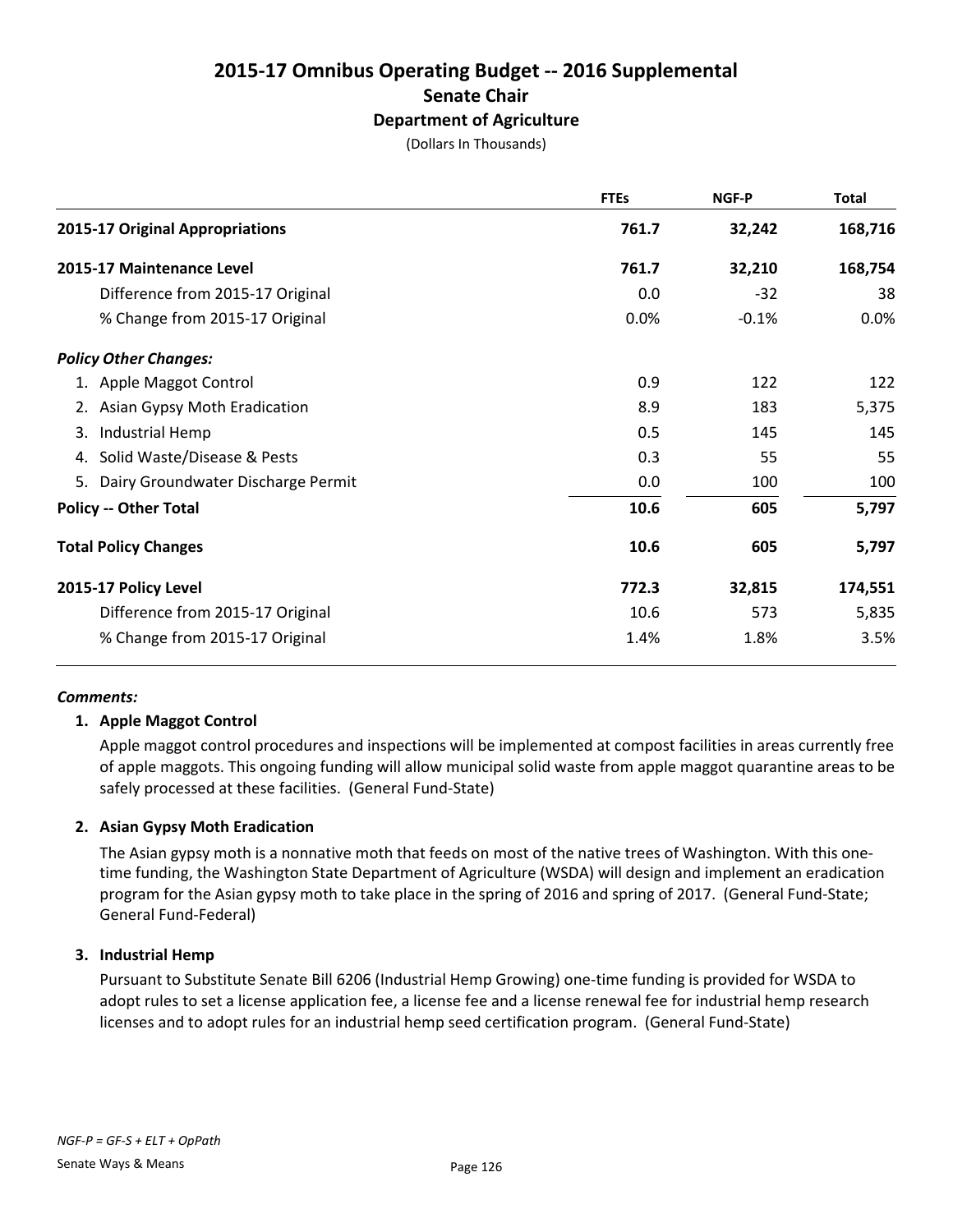(Dollars In Thousands)

#### **4. Solid Waste/Disease & Pests**

Pursuant to Substitute Senate Bill 6605 (Solid Waste/Disease & Pests) provides ongoing funding for WSDA to review applications for establishing or modifying a solid waste handling facility located in an area that is not under quarantine that proposes to receive material for composting from an area that is under quarantine. (General Fund-State)

#### **5. Dairy Groundwater Discharge Permit**

One-time funding is provided for WSDA, in cooperation with the Department of Ecology, to provide recommendations to the legislature by July 31, 2017 on the role, scope and associated costs of providing a state groundwater discharge permit for dairy farmers. (General Fund-State)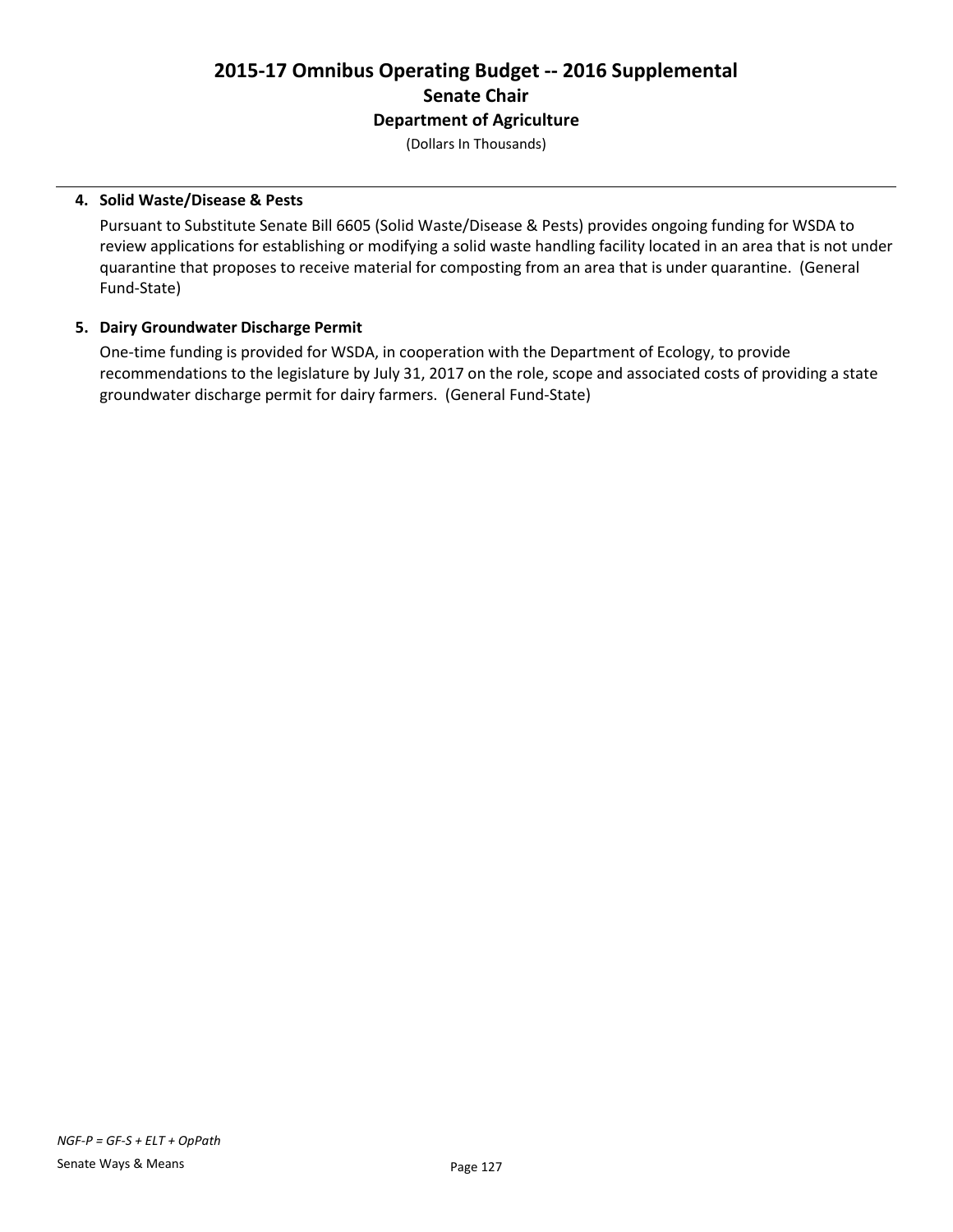### **2015-17 Omnibus Operating Budget -- 2016 Supplemental Senate Chair Washington State Patrol**

(Dollars In Thousands)

|                                    | <b>FTEs</b> | <b>NGF-P</b> | Total   |
|------------------------------------|-------------|--------------|---------|
| 2015-17 Original Appropriations    | 511.5       | 77,949       | 149,192 |
| 2015-17 Maintenance Level          | 527.0       | 80,145       | 151,320 |
| Difference from 2015-17 Original   | 15.5        | 2,196        | 2,128   |
| % Change from 2015-17 Original     | 3.0%        | 2.8%         | 1.4%    |
| <b>Policy Other Changes:</b>       |             |              |         |
| 1. Fire Mobilizations              | 0.0         | 0            | 30,365  |
| 2. Sexual Assault Exam Kit backlog | 0.0         | 0            | 3,782   |
| <b>Policy -- Other Total</b>       | 0.0         | $\mathbf 0$  | 34,147  |
| <b>Total Policy Changes</b>        | 0.0         | 0            | 34,147  |
| 2015-17 Policy Level               | 527.0       | 80,145       | 185,467 |
| Difference from 2015-17 Original   | 15.5        | 2,196        | 36,275  |
| % Change from 2015-17 Original     | 3.0%        | 2.8%         | 24.3%   |

#### *Comments:*

#### **1. Fire Mobilizations**

Funds are provided to cover costs incurred by local jurisdictions, other state and federal agencies, and volunteer firefighters for combating wildfires in Washington State. (Disaster Response Account-State)

#### **2. Sexual Assault Exam Kit backlog**

Funding is provided for the Washington State Patrol Crime Lab to reduce the backlog of sexual assault exam kits required for examination under state law.

(Sexually Oriented Business Acct-State)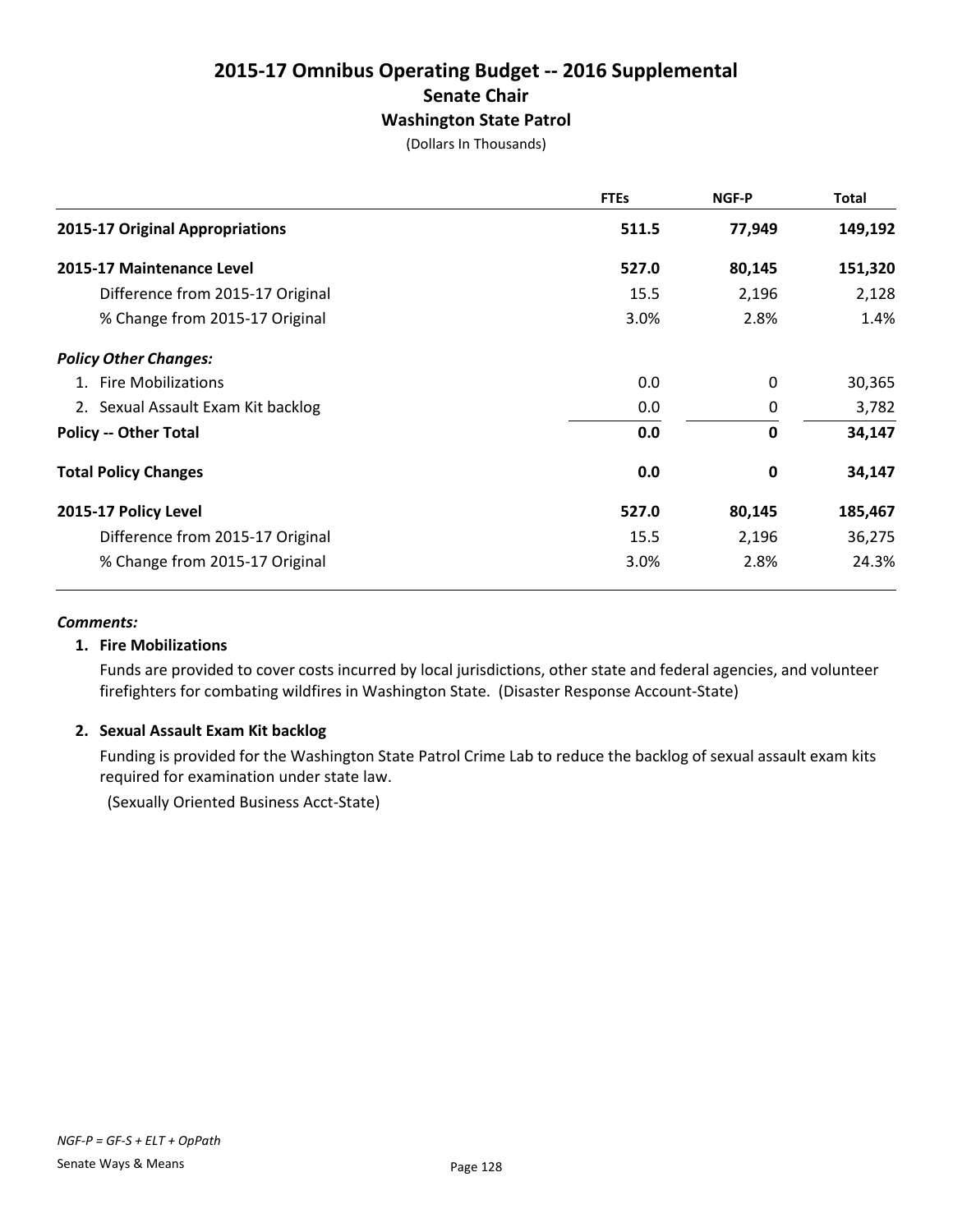(Dollars In Thousands)

|                                  | <b>FTEs</b> | NGF-P        | <b>Total</b> |
|----------------------------------|-------------|--------------|--------------|
| 2015-17 Original Appropriations  | 240.9       | 2,663        | 46,167       |
| 2015-17 Maintenance Level        | 240.9       | 2,663        | 46,292       |
| Difference from 2015-17 Original | 0.0         | $\Omega$     | 125          |
| % Change from 2015-17 Original   | 0.0%        | $0.0\%$      | 0.3%         |
| <b>Policy Other Changes:</b>     |             |              |              |
| 1. Cosmetology Legislation       | 0.0         | 0            | 138          |
| <b>Policy -- Other Total</b>     | 0.0         | $\mathbf{0}$ | 138          |
| <b>Total Policy Changes</b>      | 0.0         | 0            | 138          |
| 2015-17 Policy Level             | 240.9       | 2,663        | 46,430       |
| Difference from 2015-17 Original | 0.0         | $\Omega$     | 263          |
| % Change from 2015-17 Original   | 0.0%        | 0.0%         | 0.6%         |

#### *Comments:*

#### **1. Cosmetology Legislation**

One-time expenditure authority is provided for information services costs to implement Chapter 62, Laws of 2015 (SHB 1063), which concerns costemtology, hair design, barbering, esthetics, and manicuring. (Business & Professions Account-State)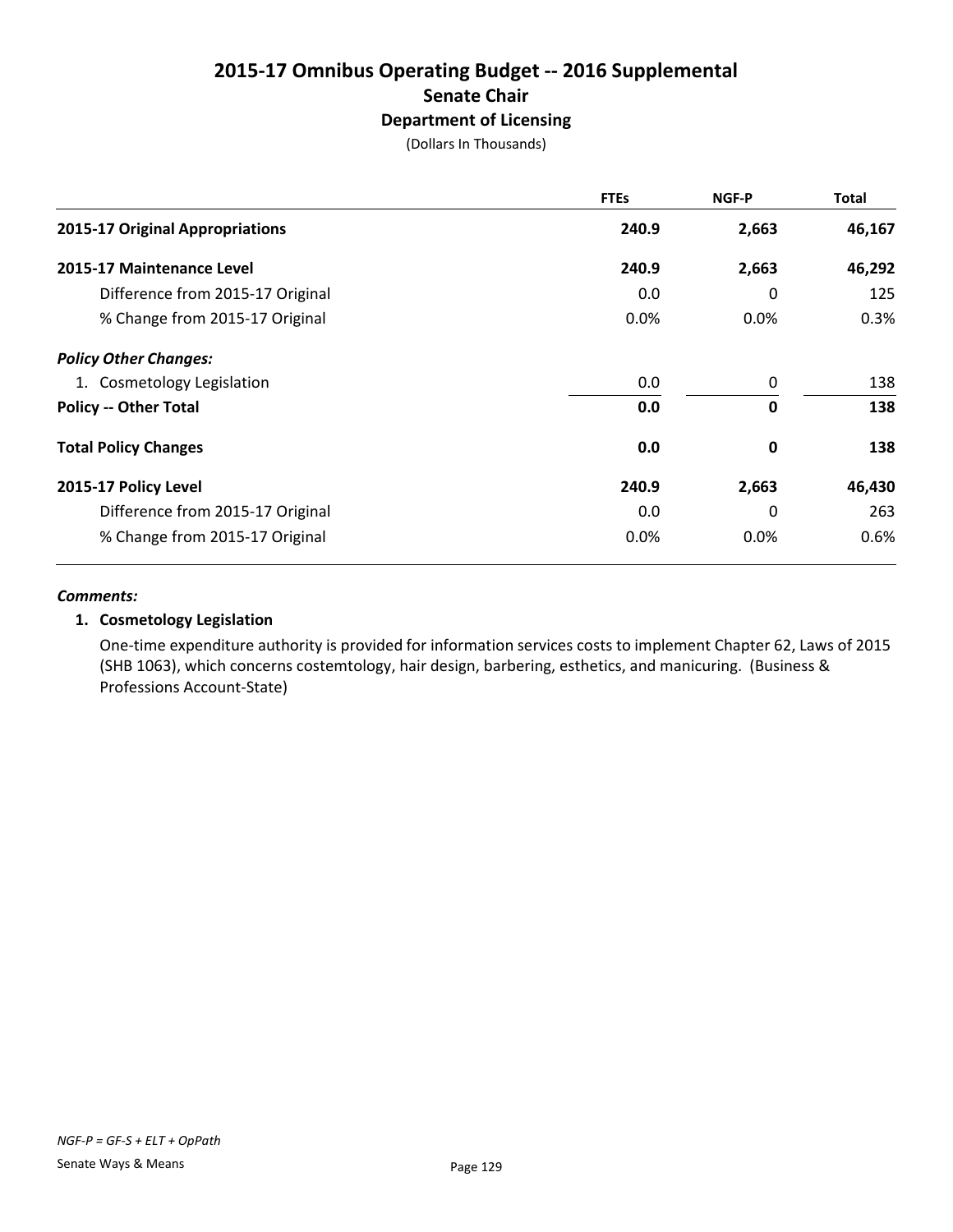# **2015-17 Omnibus Operating Budget -- 2016 Supplemental Senate Chair Public Schools OSPI & Statewide Programs**

(Dollars In Thousands)

|                                           | <b>FTEs</b> | <b>NGF-P</b> | <b>Total</b> |
|-------------------------------------------|-------------|--------------|--------------|
| 2015-17 Original Appropriations           | 326.5       | 77,072       | 157,910      |
| 2015-17 Maintenance Level                 | 326.5       | 77,427       | 161,765      |
| Difference from 2015-17 Original          | 0.0         | 355          | 3,855        |
| % Change from 2015-17 Original            | 0.0%        | 0.5%         | 2.4%         |
| <b>Policy Other Changes:</b>              |             |              |              |
| 1. Quality Education Council              | 0.0         | $-160$       | -160         |
| <b>Education Funding Task Force</b><br>2. | 0.1         | 19           | 19           |
| 3. Paraeducator Certification             | 2.5         | 907          | 907          |
| <b>Student Mental Health</b><br>4.        | 0.0         | 134          | 134          |
| 5. Teacher Shortage                       | 0.0         | 1,000        | 1,000        |
| <b>Policy -- Other Total</b>              | 2.6         | 1,900        | 1,900        |
| <b>Total Policy Changes</b>               | 2.6         | 1,900        | 1,900        |
| 2015-17 Policy Level                      | 329.1       | 79,327       | 163,665      |
| Difference from 2015-17 Original          | 2.6         | 2,255        | 5,755        |
| % Change from 2015-17 Original            | 0.8%        | 2.9%         | 3.6%         |

#### *Comments:*

#### **1. Quality Education Council**

Funding for OSPI staff support of the Quality Education Council is eliminated. (General Fund-State)

#### **2. Education Funding Task Force**

Funding is provided for OSPI to collect and report school district data as required under Engrossed Second Substitute Senate Bill 6195 (basic education obligations). (General Fund-State)

#### **3. Paraeducator Certification**

Funding is provided for OSPI to create a paraeducator oversight board, develop and implement a fee supporting paraeducator certification system, develop a paraeducator practicum training program, and provide field grants to school districts as provided in Second Substitute Senate Bill 6408 (paraeducators). (General Fund-State)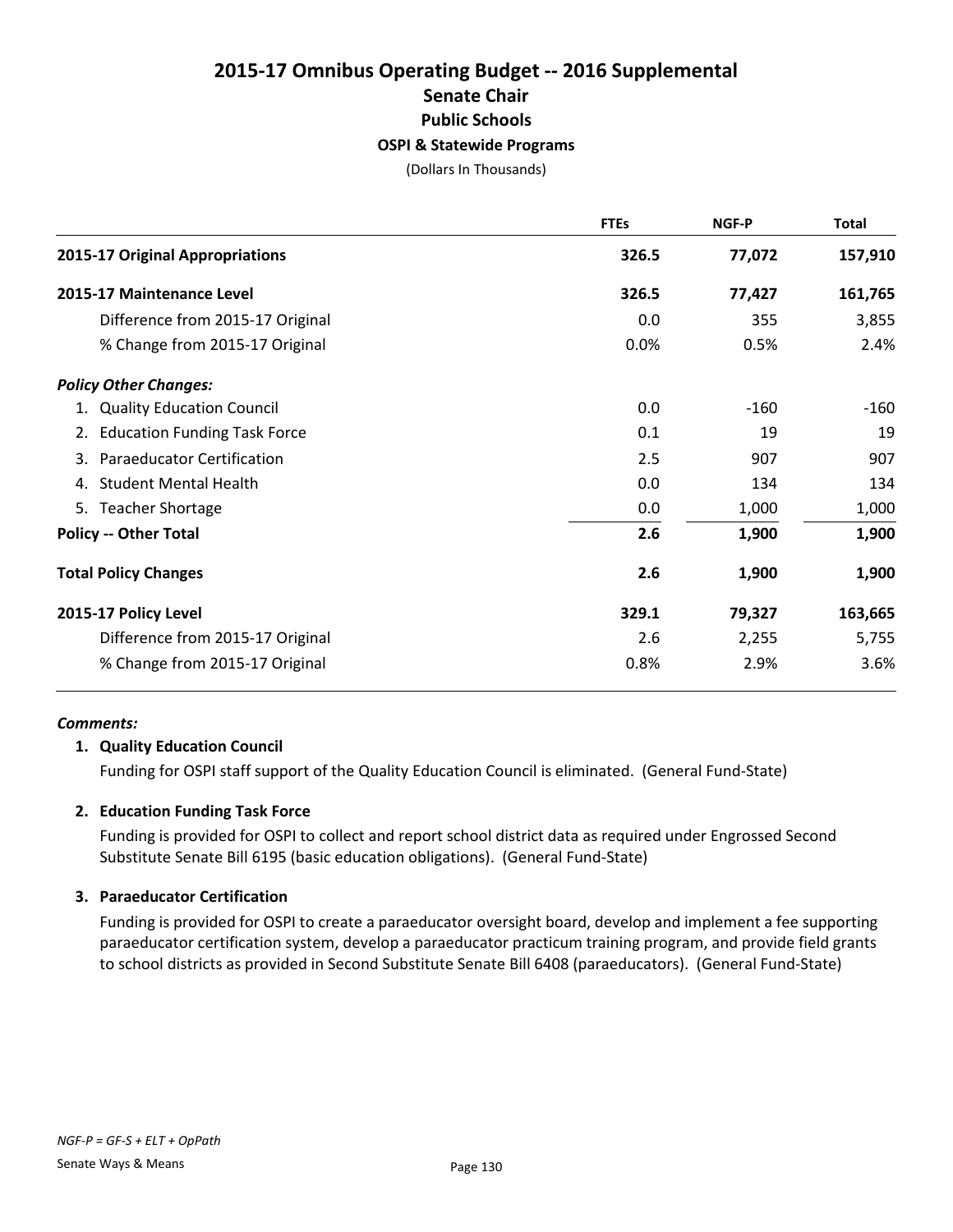# **2015-17 Omnibus Operating Budget -- 2016 Supplemental Senate Chair Public Schools OSPI & Statewide Programs**

(Dollars In Thousands)

#### **4. Student Mental Health**

Funding is provided to OSPI for to create and maintain online social and emotional training modules for educators, administrators, and other school district staff based on the recommendations of the Social and Emotional Learning Benchmarks Workgroup. Funding is also provided for OSPI to compile and report school district mental health inventory as required by Second Senate Bill 6243 (student mental health). (General Fund-State)

#### **5. Teacher Shortage**

Additional funding is provided on a one-time basis to the Professional Educator Standards Board for the Alternative Routes and Retooling conditional scholarship programs. (General Fund-State)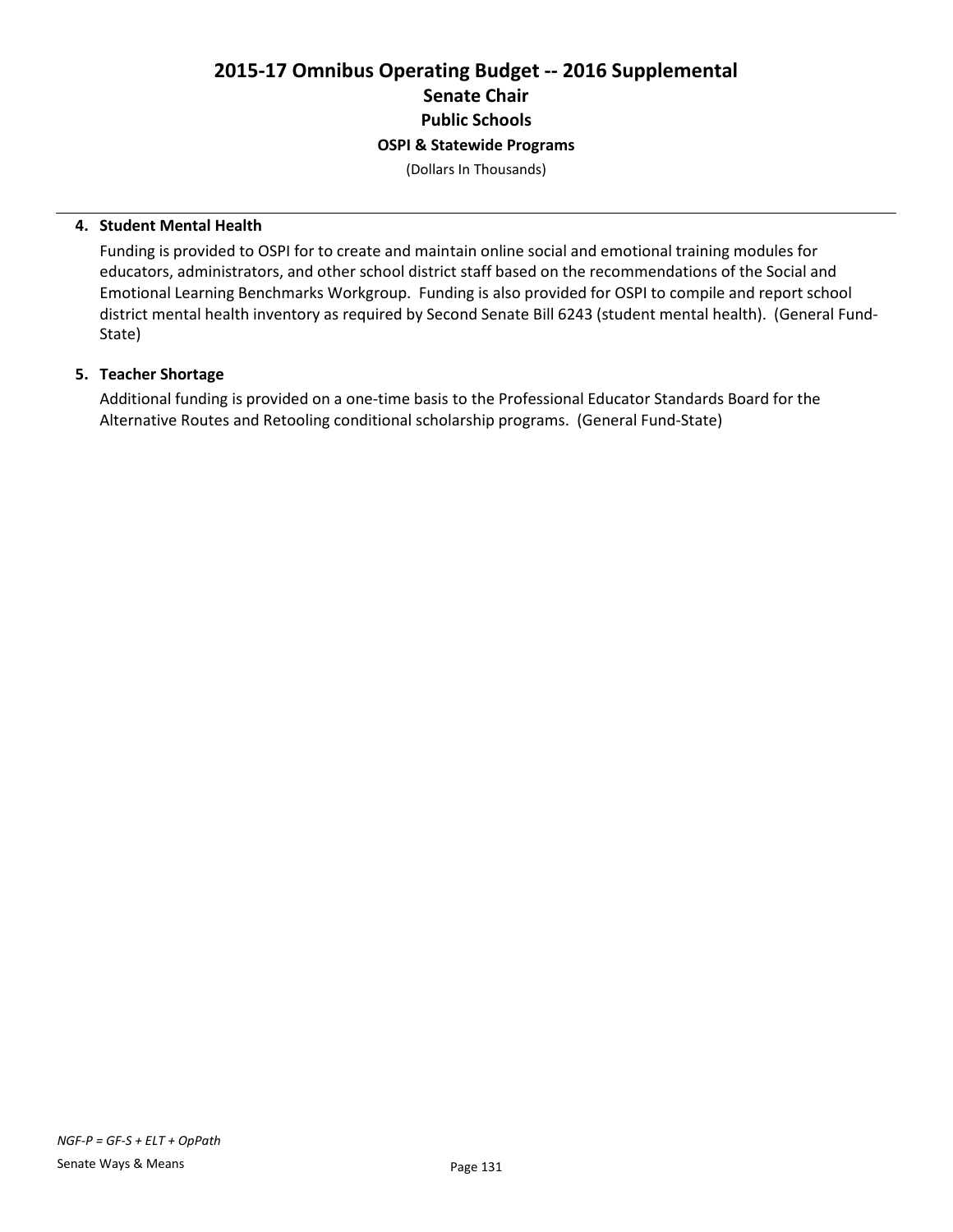# **2015-17 Omnibus Operating Budget -- 2016 Supplemental Senate Chair Public Schools General Apportionment**

(Dollars In Thousands)

|                                        | <b>FTEs</b> | NGF-P      | <b>Total</b> |
|----------------------------------------|-------------|------------|--------------|
| <b>2015-17 Original Appropriations</b> | 0.0         | 13,242,915 | 13,242,915   |
| 2015-17 Maintenance Level              | 0.0         | 13,181,394 | 13,181,394   |
| Difference from 2015-17 Original       | 0.0         | $-61,521$  | $-61,521$    |
| % Change from 2015-17 Original         |             | $-0.5%$    | $-0.5%$      |
| <b>Policy Other Changes:</b>           |             |            |              |
| 1. Reenactment of Charter Laws         | 0.0         | $-11,077$  | $-11,077$    |
| 2. Public School K12 Apportionment     | 0.0         | $-6,158$   | $-6,158$     |
| <b>Policy -- Other Total</b>           | 0.0         | $-17,235$  | $-17,235$    |
| <b>Total Policy Changes</b>            | 0.0         | $-17,235$  | $-17,235$    |
| 2015-17 Policy Level                   | 0.0         | 13,164,159 | 13,164,159   |
| Difference from 2015-17 Original       | 0.0         | -78,756    | -78,756      |
| % Change from 2015-17 Original         |             | $-0.6%$    | $-0.6%$      |

#### *Comments:*

#### **1. Reenactment of Charter Laws**

On September 4, 2015, the Washington Supreme Court ruled the charter school laws unconstitutional and declined to reconsider the ruling on November 19, 2015. The Court declared Initiative 1240 unconstitutional and void effective December 9, 2015. Engrossed Second Substitute Senate Bill 6194 (Public non-common schools) reenacts and amends the charter school laws to designate charter schools as non-common schools in the public school system and funds these non-common schools from the Washington Opportunity Pathways Account-State. General Fund-State appropriations are reduced by the funding generated by the enrollments of former charter school students currently participating in the alternative learning experience program. These appropriations are moved to a new section in Part V of the omnibus appropriations act. (General Fund-State)

#### **2. Public School K12 Apportionment**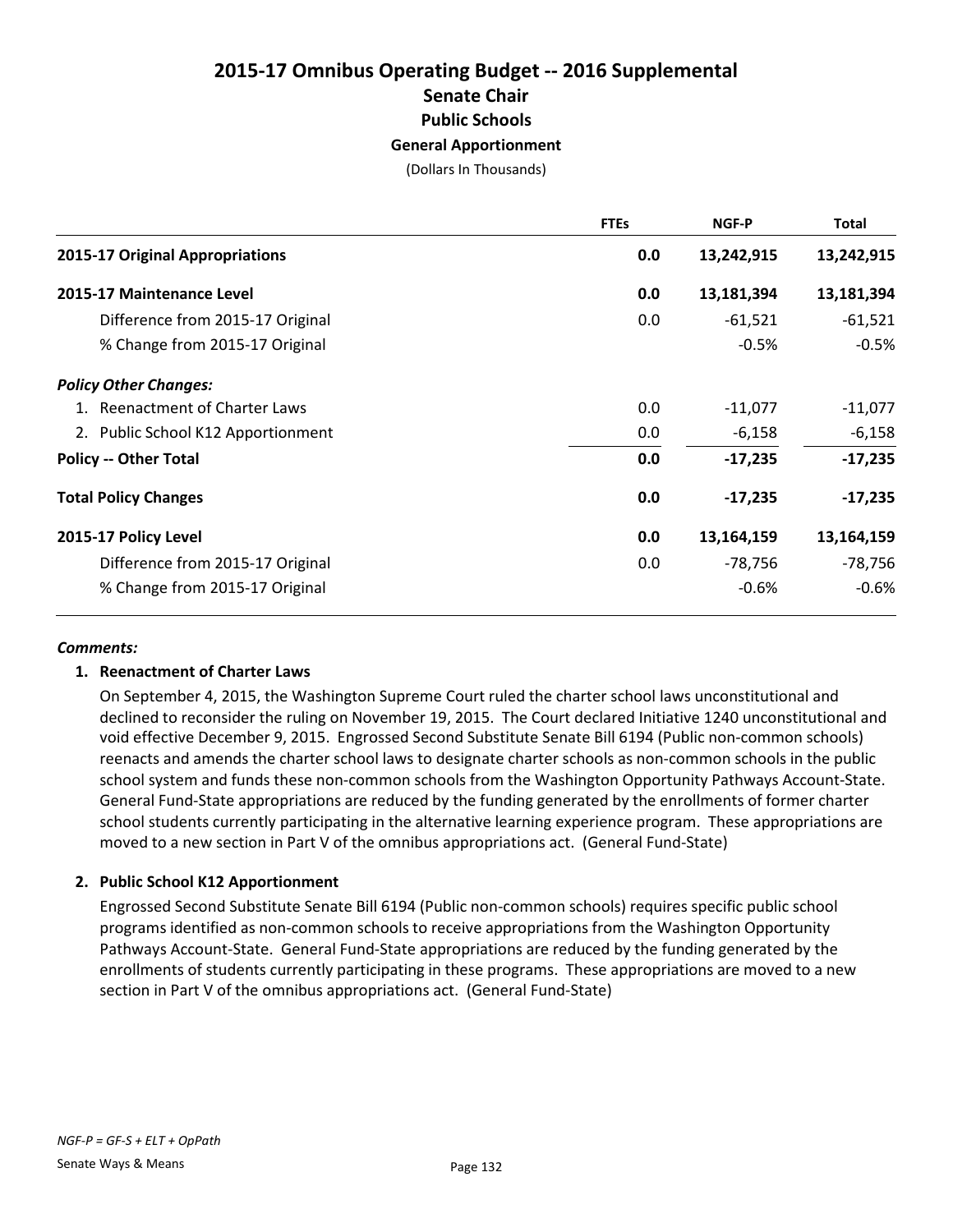# **2015-17 Omnibus Operating Budget -- 2016 Supplemental Senate Chair Public Schools Pupil Transportation**

(Dollars In Thousands)

|                                    | <b>FTEs</b> | NGF-P    | <b>Total</b> |
|------------------------------------|-------------|----------|--------------|
| 2015-17 Original Appropriations    | 0.0         | 927,123  | 927,123      |
| 2015-17 Maintenance Level          | 0.0         | 985,080  | 985,080      |
| Difference from 2015-17 Original   | 0.0         | 57,957   | 57,957       |
| % Change from 2015-17 Original     |             | 6.3%     | 6.3%         |
| <b>Policy Other Changes:</b>       |             |          |              |
| 1. Reenactment of Charter Laws     | 0.0         | $-813$   | $-813$       |
| 2. Public School K12 Apportionment | 0.0         | $-205$   | $-205$       |
| <b>Policy -- Other Total</b>       | 0.0         | $-1,018$ | $-1,018$     |
| <b>Total Policy Changes</b>        | 0.0         | $-1,018$ | $-1,018$     |
| 2015-17 Policy Level               | 0.0         | 984,062  | 984,062      |
| Difference from 2015-17 Original   | 0.0         | 56,939   | 56,939       |
| % Change from 2015-17 Original     |             | 6.1%     | 6.1%         |

#### *Comments:*

#### **1. Reenactment of Charter Laws**

On September 4, 2015, the Washington Supreme Court ruled the charter school laws unconstitutional and declined to reconsider the ruling on November 19, 2015. The Court declared Initiative 1240 unconstitutional and void effective December 9, 2015. Engrossed Second Substitute Senate Bill 6194 (Public non-common schools) reenacts and amends the charter school laws to designate charter schools as non-common schools in the public school system and funds these non-common schools from the Washington Opportunity Pathways Account-State. General Fund-State appropriations are reduced by the funding generated by the enrollments of former charter school students currently participating in the alternative learning experience program. These appropriations are moved to a new section in Part V of the omnibus appropriations act.

(General Fund-State)

#### **2. Public School K12 Apportionment**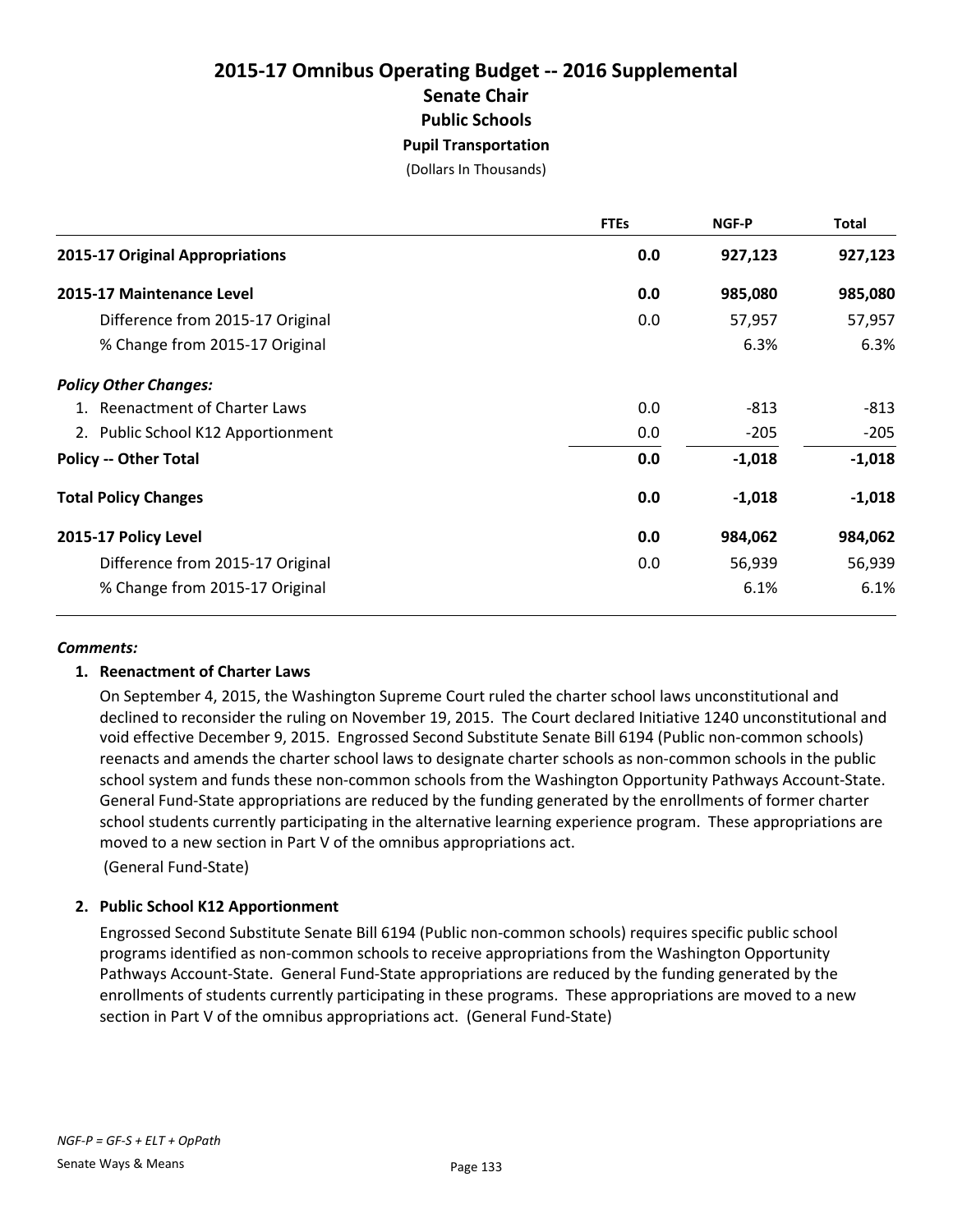# **2015-17 Omnibus Operating Budget -- 2016 Supplemental Senate Chair Public Schools Special Education**

(Dollars In Thousands)

|                                    | <b>FTEs</b> | NGF-P     | <b>Total</b> |
|------------------------------------|-------------|-----------|--------------|
| 2015-17 Original Appropriations    | 2.0         | 1,733,950 | 2,210,489    |
| 2015-17 Maintenance Level          | 2.0         | 1,709,878 | 2,193,417    |
| Difference from 2015-17 Original   | 0.0         | $-24,072$ | $-17,072$    |
| % Change from 2015-17 Original     | 0.0%        | $-1.4%$   | $-0.8%$      |
| <b>Policy Other Changes:</b>       |             |           |              |
| 1. Reenactment of Charter Laws     | 0.0         | $-1,571$  | $-1,571$     |
| 2. Public School K12 Apportionment | 0.0         | $-819$    | $-819$       |
| <b>Policy -- Other Total</b>       | 0.0         | $-2,390$  | $-2,390$     |
| <b>Total Policy Changes</b>        | 0.0         | $-2,390$  | $-2,390$     |
| 2015-17 Policy Level               | 2.0         | 1,707,488 | 2,191,027    |
| Difference from 2015-17 Original   | 0.0         | $-26,462$ | $-19,462$    |
| % Change from 2015-17 Original     | 0.0%        | $-1.5%$   | $-0.9%$      |

#### *Comments:*

#### **1. Reenactment of Charter Laws**

On September 4, 2015, the Washington Supreme Court ruled the charter school laws unconstitutional and declined to reconsider the ruling on November 19, 2015. The Court declared Initiative 1240 unconstitutional and void effective December 9, 2015. Engrossed Second Substitute Senate Bill 6194 (Public non-common schools) reenacts and amends the charter school laws to designate charter schools as non-common schools in the public school system and funds these non-common schools from the Washington Opportunity Pathways Account-State. General Fund-State appropriations are reduced by the funding generated by the enrollments of former charter school students currently participating in the alternative learning experience program. These appropriations are moved to a new section in Part V of the omnibus appropriations act.

(General Fund-State)

#### **2. Public School K12 Apportionment**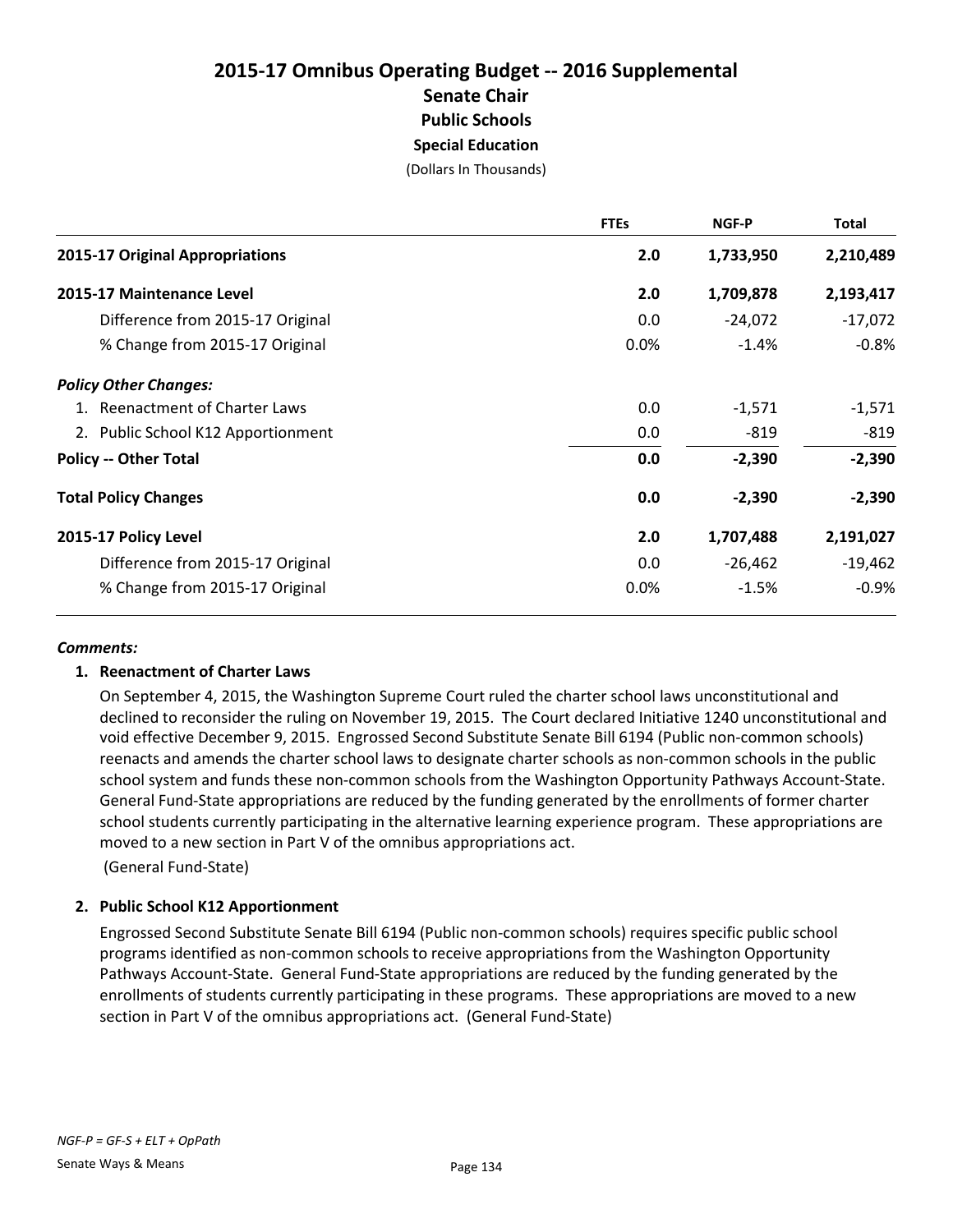# **2015-17 Omnibus Operating Budget -- 2016 Supplemental Senate Chair Public Schools Educational Service Districts**

|                                  | <b>FTEs</b> | <b>NGF-P</b> | <b>Total</b> |
|----------------------------------|-------------|--------------|--------------|
| 2015-17 Original Appropriations  | 0.0         | 16,424       | 16,424       |
| 2015-17 Maintenance Level        | 0.0         | 16,408       | 16,408       |
| Difference from 2015-17 Original | 0.0         | -16          | $-16$        |
| % Change from 2015-17 Original   |             | $-0.1%$      | $-0.1%$      |
| 2015-17 Policy Level             | 0.0         | 16,408       | 16,408       |
| Difference from 2015-17 Original | 0.0         | $-16$        | $-16$        |
| % Change from 2015-17 Original   |             | $-0.1%$      | $-0.1\%$     |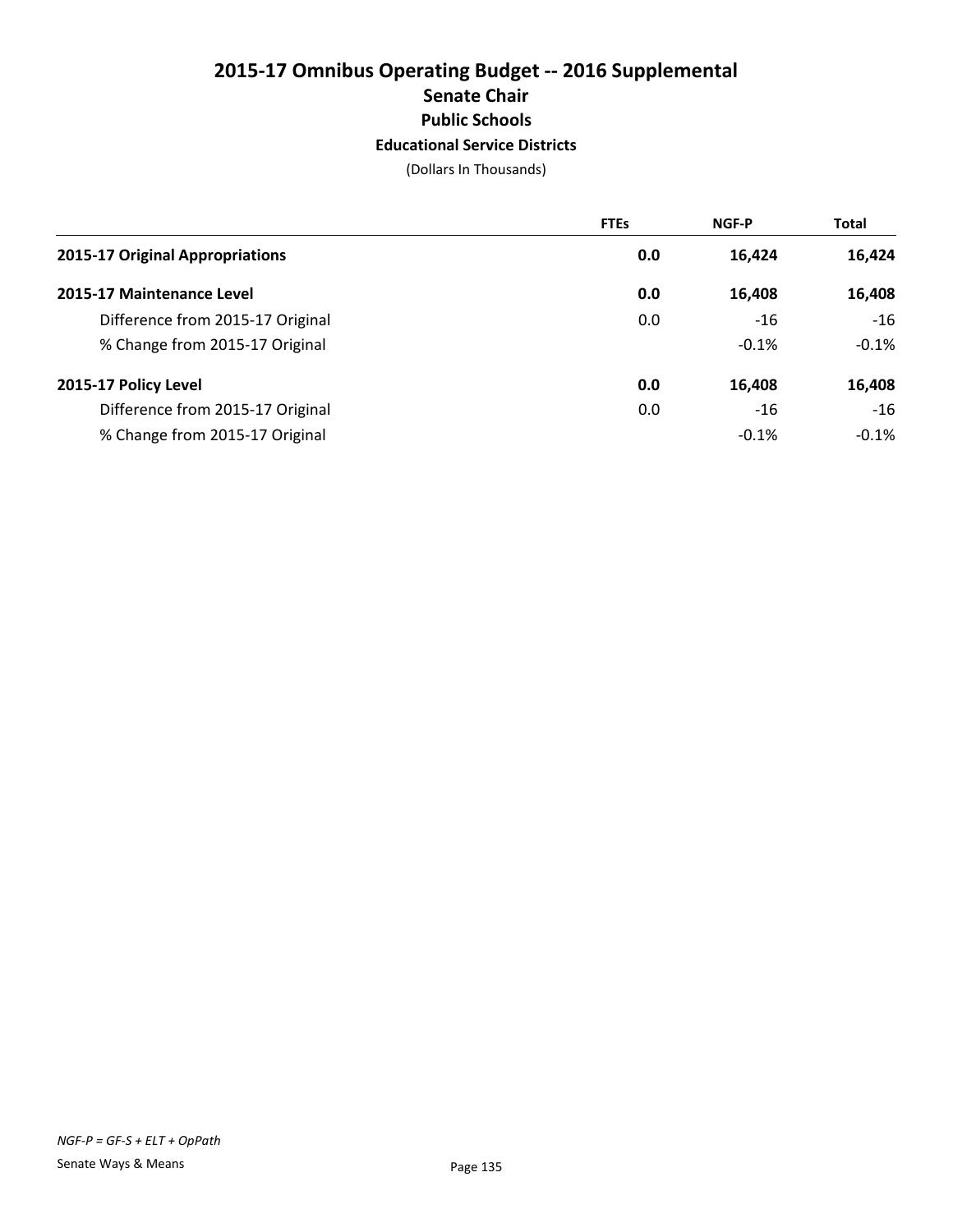# **2015-17 Omnibus Operating Budget -- 2016 Supplemental Senate Chair Public Schools Levy Equalization**

|                                  | <b>FTEs</b> | <b>NGF-P</b> | <b>Total</b> |
|----------------------------------|-------------|--------------|--------------|
| 2015-17 Original Appropriations  | 0.0         | 742,844      | 742,844      |
| 2015-17 Maintenance Level        | 0.0         | 766.423      | 766,423      |
| Difference from 2015-17 Original | 0.0         | 23,579       | 23,579       |
| % Change from 2015-17 Original   |             | 3.2%         | 3.2%         |
| 2015-17 Policy Level             | 0.0         | 766,423      | 766,423      |
| Difference from 2015-17 Original | 0.0         | 23,579       | 23,579       |
| % Change from 2015-17 Original   |             | 3.2%         | 3.2%         |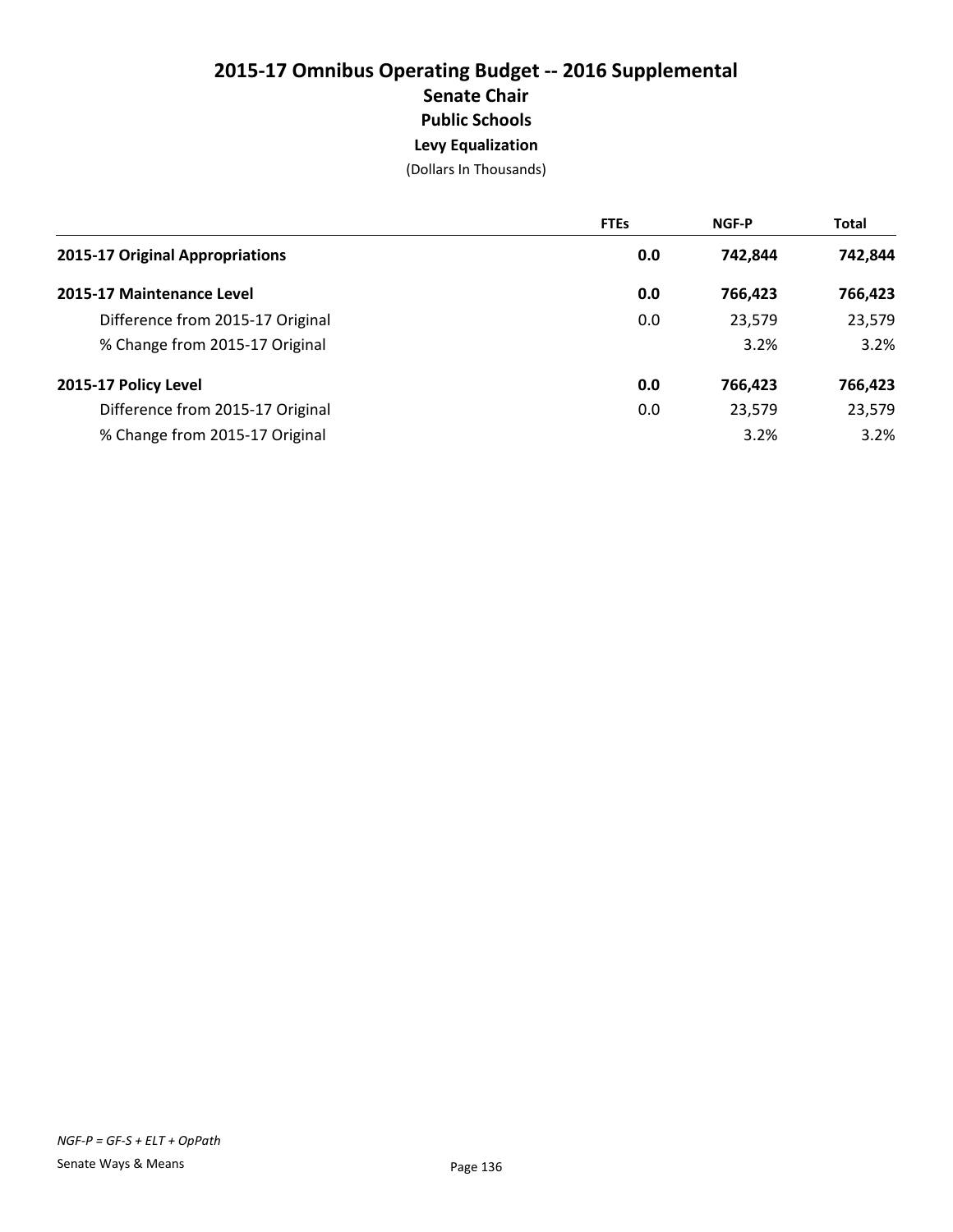# **2015-17 Omnibus Operating Budget -- 2016 Supplemental Senate Chair Public Schools Elementary & Secondary School Improvement**

|                                  | <b>FTEs</b> | <b>NGF-P</b> | <b>Total</b> |
|----------------------------------|-------------|--------------|--------------|
| 2015-17 Original Appropriations  | 0.0         | 0            | 4,302        |
| 2015-17 Maintenance Level        | 0.0         | 0            | 4,802        |
| Difference from 2015-17 Original | 0.0         | 0            | 500          |
| % Change from 2015-17 Original   |             |              | 11.6%        |
| 2015-17 Policy Level             | 0.0         | 0            | 4,802        |
| Difference from 2015-17 Original | 0.0         | 0            | 500          |
| % Change from 2015-17 Original   |             |              | 11.6%        |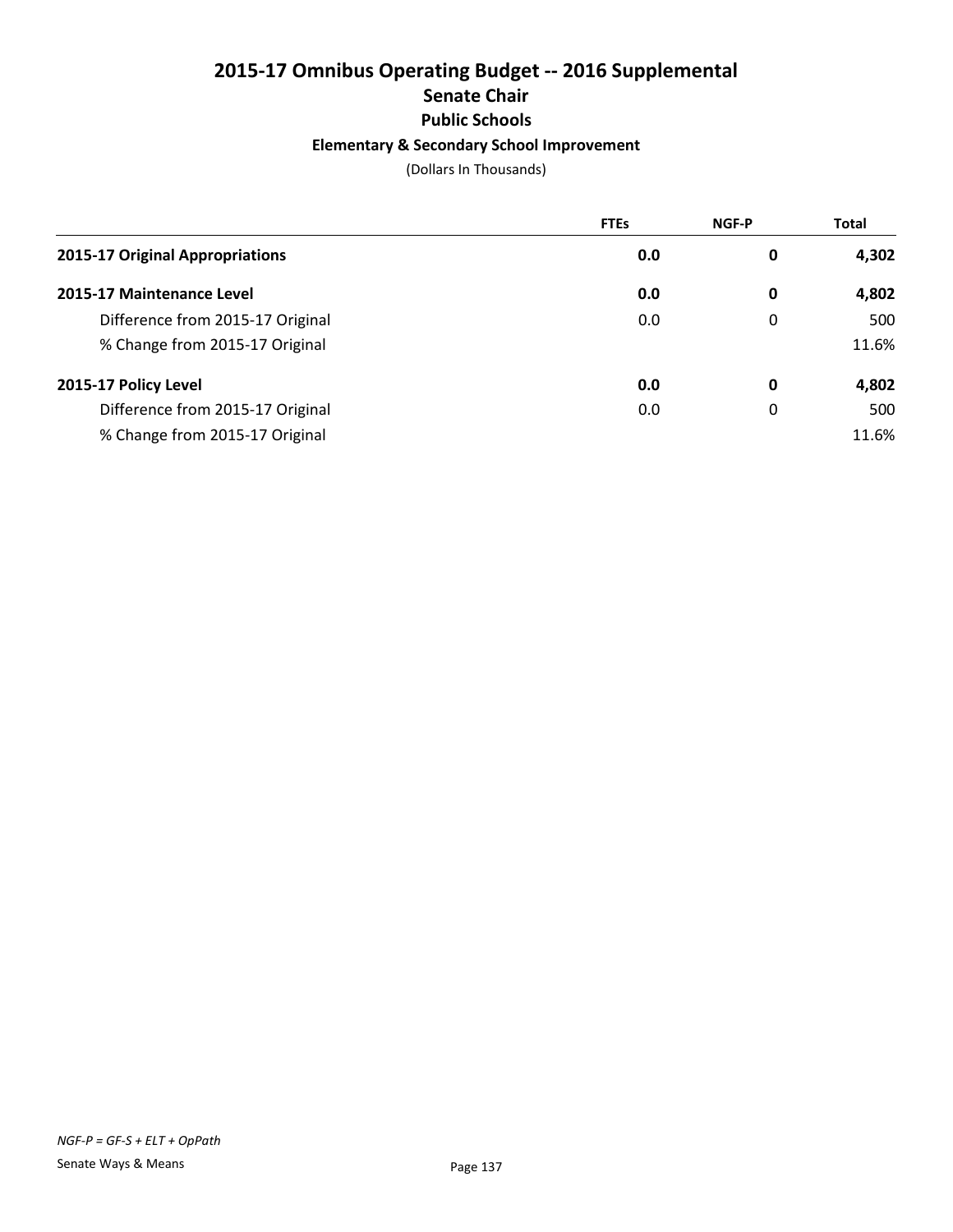# **2015-17 Omnibus Operating Budget -- 2016 Supplemental Senate Chair Public Schools Institutional Education**

|                                  | <b>FTEs</b> | <b>NGF-P</b> | <b>Total</b> |
|----------------------------------|-------------|--------------|--------------|
| 2015-17 Original Appropriations  | 0.0         | 27,970       | 27,970       |
| 2015-17 Maintenance Level        | 0.0         | 26,510       | 26,510       |
| Difference from 2015-17 Original | 0.0         | $-1,460$     | $-1,460$     |
| % Change from 2015-17 Original   |             | $-5.2%$      | $-5.2%$      |
| 2015-17 Policy Level             | 0.0         | 26,510       | 26,510       |
| Difference from 2015-17 Original | 0.0         | $-1,460$     | $-1,460$     |
| % Change from 2015-17 Original   |             | $-5.2%$      | $-5.2%$      |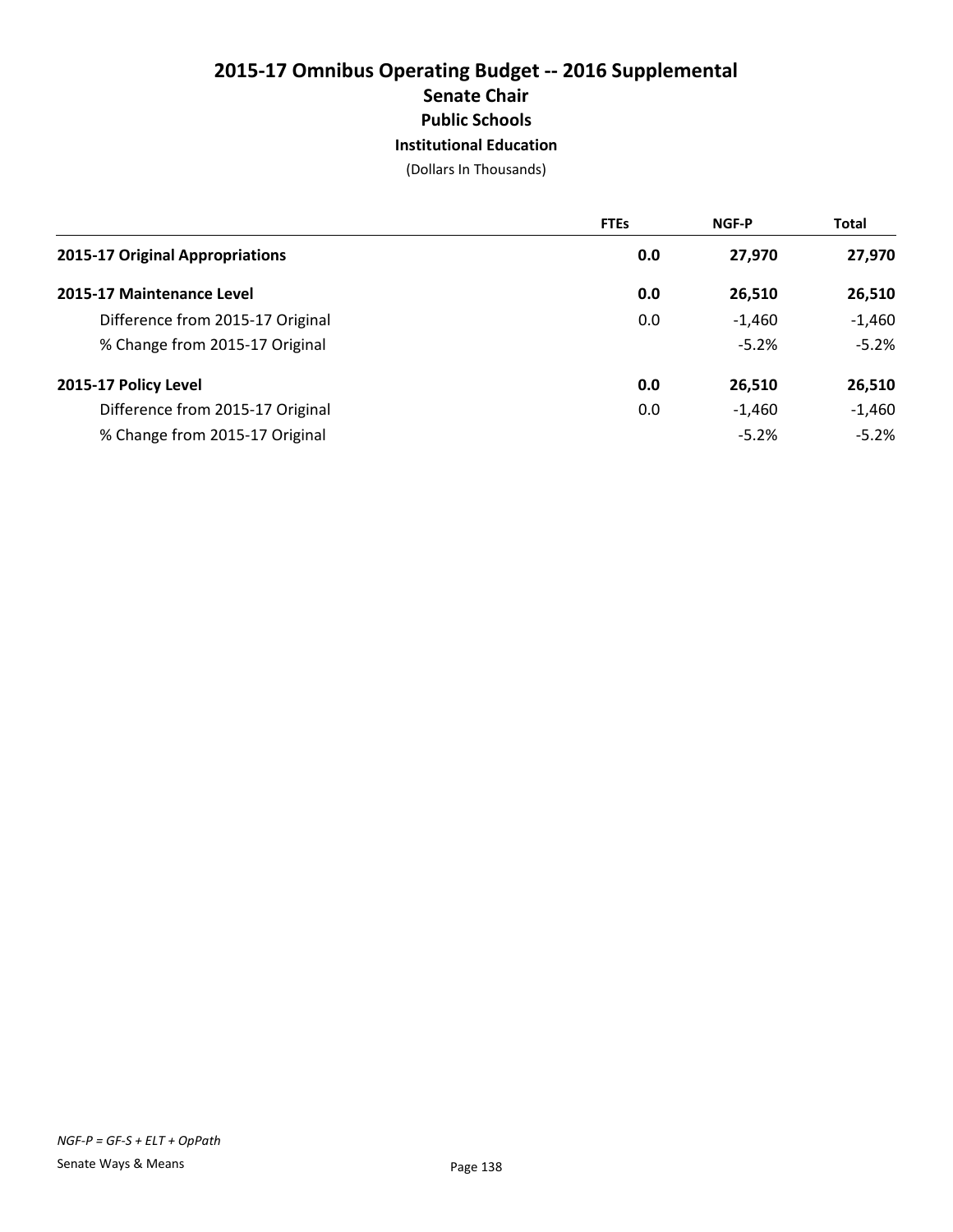# **2015-17 Omnibus Operating Budget -- 2016 Supplemental Senate Chair Public Schools Education of Highly Capable Students**

(Dollars In Thousands)

|                                        | <b>FTEs</b> | NGF-P   | <b>Total</b> |
|----------------------------------------|-------------|---------|--------------|
| <b>2015-17 Original Appropriations</b> | 0.0         | 20,191  | 20,191       |
| 2015-17 Maintenance Level              | 0.0         | 20,183  | 20,183       |
| Difference from 2015-17 Original       | 0.0         | -8      | -8           |
| % Change from 2015-17 Original         |             | 0.0%    | 0.0%         |
| <b>Policy Other Changes:</b>           |             |         |              |
| 1. Reenactment of Charter Laws         | 0.0         | $-11$   | $-11$        |
| 2. Public School K12 Apportionment     | 0.0         | -9      | -9           |
| <b>Policy -- Other Total</b>           | 0.0         | $-20$   | $-20$        |
| <b>Total Policy Changes</b>            | 0.0         | $-20$   | $-20$        |
| 2015-17 Policy Level                   | 0.0         | 20,163  | 20,163       |
| Difference from 2015-17 Original       | 0.0         | $-28$   | $-28$        |
| % Change from 2015-17 Original         |             | $-0.1%$ | $-0.1%$      |

#### *Comments:*

#### **1. Reenactment of Charter Laws**

On September 4, 2015, the Washington Supreme Court ruled the charter school laws unconstitutional and declined to reconsider the ruling on November 19, 2015. The Court declared Initiative 1240 unconstitutional and void effective December 9, 2015. Engrossed Second Substitute Senate Bill 6194 (Public non-common schools) reenacts and amends the charter school laws to designate charter schools as non-common schools in the public school system and funds these non-common schools from the Washington Opportunity Pathways Account-State. General Fund-State appropriations are reduced by the funding generated by the enrollments of former charter school students currently participating in the alternative learning experience program. These appropriations are moved to a new section in Part V of the omnibus appropriations act. (General Fund-State)

#### **2. Public School K12 Apportionment**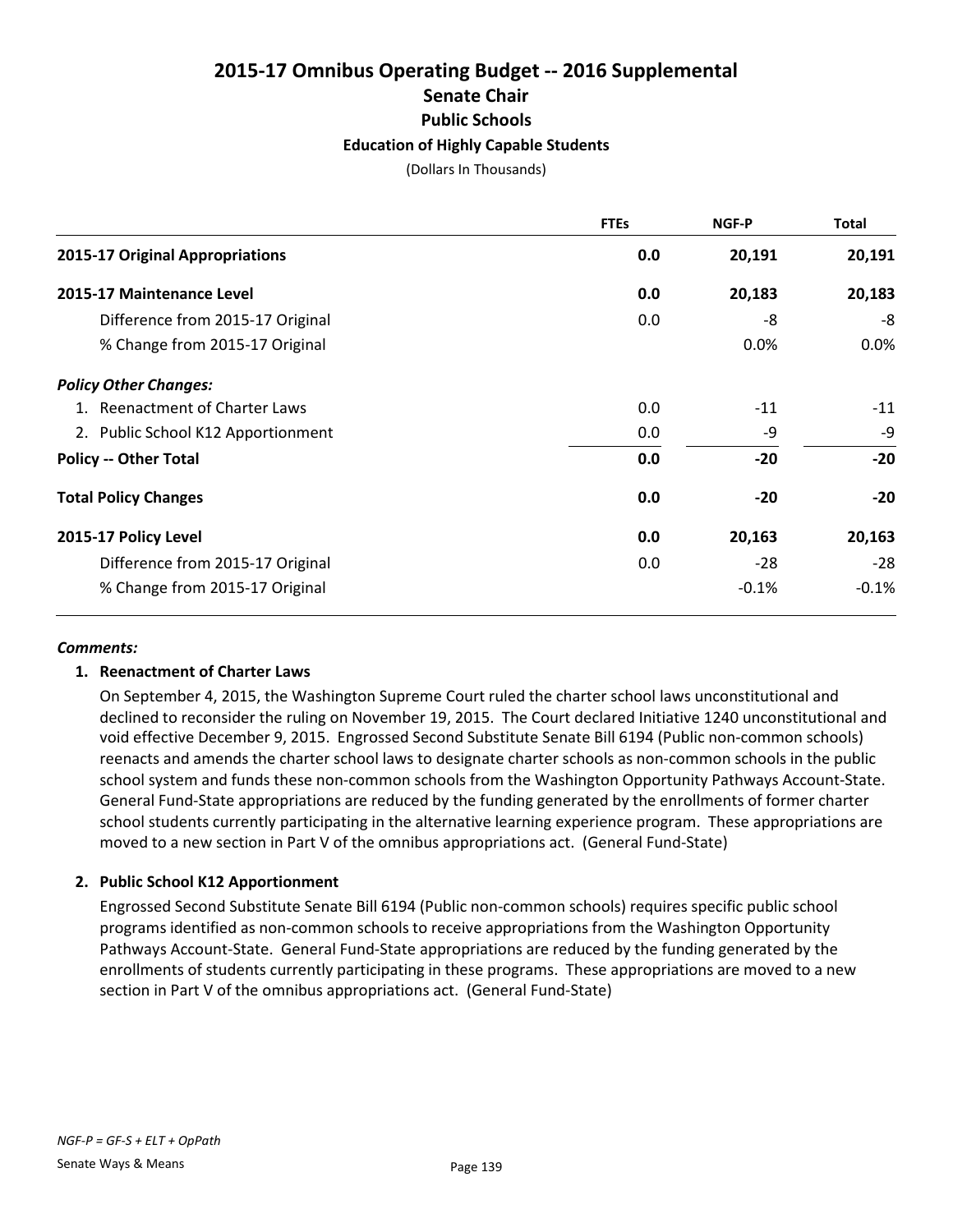# **2015-17 Omnibus Operating Budget -- 2016 Supplemental Senate Chair Public Schools Education Reform**

|                                  | <b>FTEs</b> | <b>NGF-P</b> | <b>Total</b> |
|----------------------------------|-------------|--------------|--------------|
| 2015-17 Original Appropriations  | 39.7        | 243.925      | 340,826      |
| 2015-17 Maintenance Level        | 39.7        | 249,651      | 351,652      |
| Difference from 2015-17 Original | 0.0         | 5,726        | 10,826       |
| % Change from 2015-17 Original   | 0.0%        | 2.3%         | 3.2%         |
| 2015-17 Policy Level             | 39.7        | 249.651      | 351,652      |
| Difference from 2015-17 Original | 0.0         | 5,726        | 10,826       |
| % Change from 2015-17 Original   | 0.0%        | 2.3%         | 3.2%         |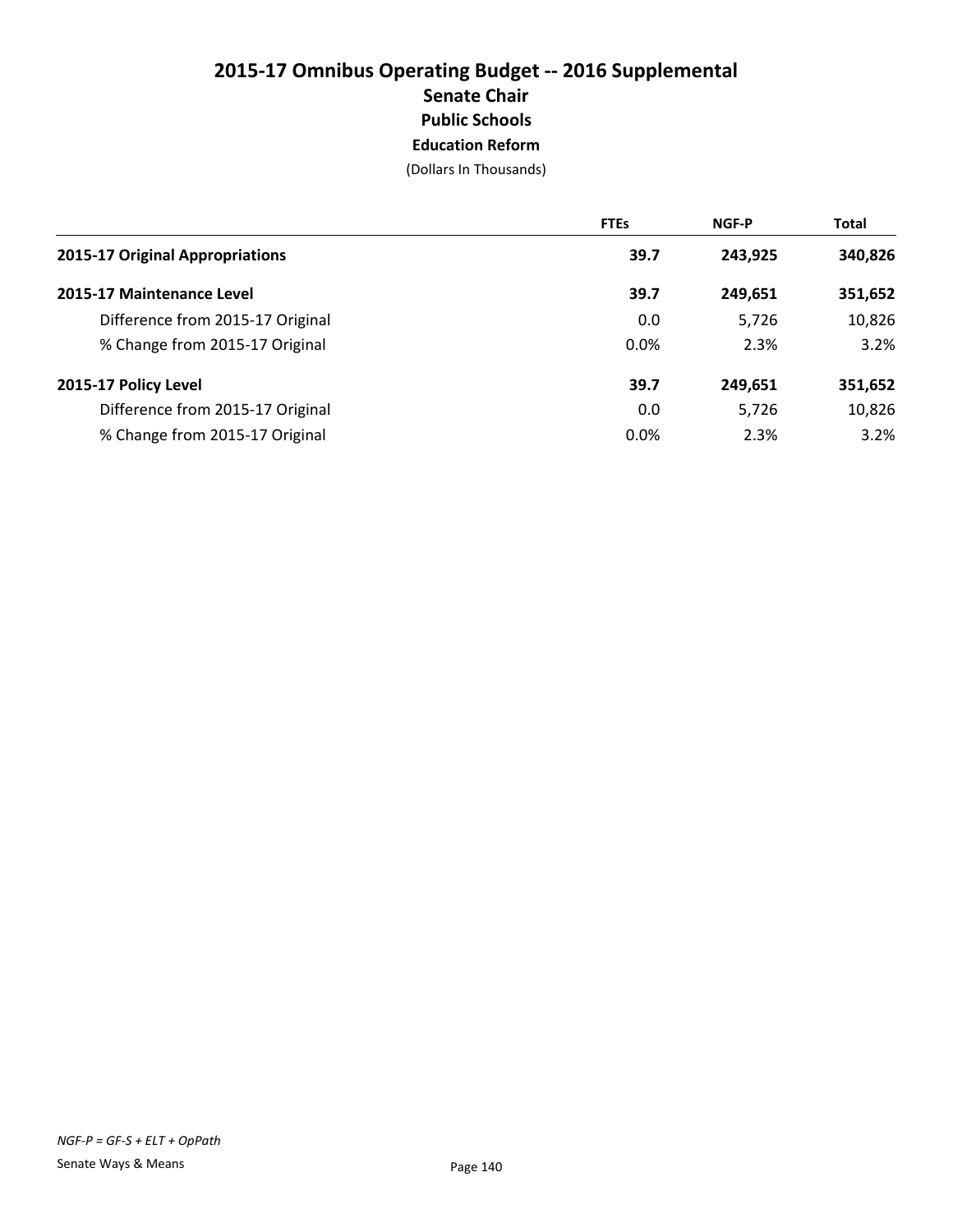# **2015-17 Omnibus Operating Budget -- 2016 Supplemental Senate Chair Public Schools Transitional Bilingual Instruction**

(Dollars In Thousands)

|                                  | <b>FTEs</b> | <b>NGF-P</b> | <b>Total</b> |
|----------------------------------|-------------|--------------|--------------|
| 2015-17 Original Appropriations  | 0.0         | 239,926      | 312,133      |
| 2015-17 Maintenance Level        | 0.0         | 243,481      | 315,688      |
| Difference from 2015-17 Original | 0.0         | 3,555        | 3,555        |
| % Change from 2015-17 Original   |             | 1.5%         | 1.1%         |
| <b>Policy Other Changes:</b>     |             |              |              |
| 1. Reenactment of Charter Laws   | 0.0         | $-335$       | $-335$       |
| <b>Policy -- Other Total</b>     | 0.0         | $-335$       | $-335$       |
| <b>Total Policy Changes</b>      | 0.0         | $-335$       | $-335$       |
| 2015-17 Policy Level             | 0.0         | 243,146      | 315,353      |
| Difference from 2015-17 Original | 0.0         | 3,220        | 3,220        |
| % Change from 2015-17 Original   |             | 1.3%         | 1.0%         |

#### *Comments:*

# **1. Reenactment of Charter Laws**

On September 4, 2015, the Washington Supreme Court ruled the charter school laws unconstitutional and declined to reconsider the ruling on November 19, 2015. The Court declared Initiative 1240 unconstitutional and void effective December 9, 2015. Engrossed Second Substitute Senate Bill 6194 (Public non-common schools) reenacts and amends the charter school laws to designate charter schools as non-common schools in the public school system and funds these non-common schools from the Washington Opportunity Pathways Account-State. General Fund-State appropriations are reduced by the funding generated by the enrollments of former charter school students currently participating in the alternative learning experience program. These appropriations are moved to a new section in Part V of the omnibus appropriations act. (General Fund-State)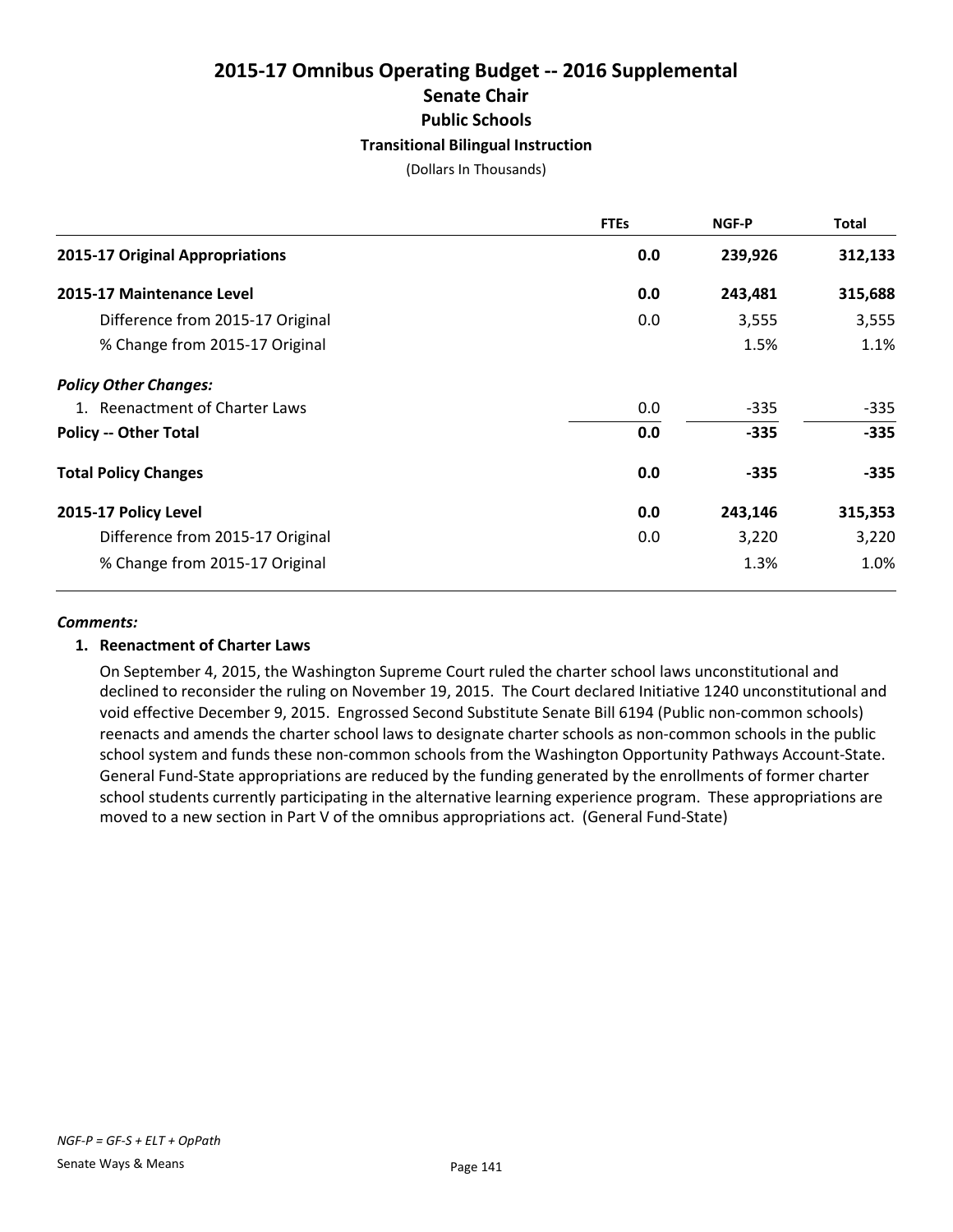# **2015-17 Omnibus Operating Budget -- 2016 Supplemental Senate Chair Public Schools Learning Assistance Program (LAP)**

(Dollars In Thousands)

|                                  | <b>FTEs</b> | NGF-P   | <b>Total</b> |
|----------------------------------|-------------|---------|--------------|
| 2015-17 Original Appropriations  | 0.0         | 450,930 | 899,398      |
| 2015-17 Maintenance Level        | 0.0         | 453,207 | 947,675      |
| Difference from 2015-17 Original | 0.0         | 2,277   | 48,277       |
| % Change from 2015-17 Original   |             | 0.5%    | 5.4%         |
| <b>Policy Other Changes:</b>     |             |         |              |
| 1. Reenactment of Charter Laws   | 0.0         | $-558$  | $-558$       |
| <b>Policy -- Other Total</b>     | 0.0         | $-558$  | $-558$       |
| <b>Total Policy Changes</b>      | 0.0         | $-558$  | $-558$       |
| 2015-17 Policy Level             | 0.0         | 452,649 | 947,117      |
| Difference from 2015-17 Original | 0.0         | 1,719   | 47,719       |
| % Change from 2015-17 Original   |             | 0.4%    | 5.3%         |

#### *Comments:*

# **1. Reenactment of Charter Laws**

On September 4, 2015, the Washington Supreme Court ruled the charter school laws unconstitutional and declined to reconsider the ruling on November 19, 2015. The Court declared Initiative 1240 unconstitutional and void effective December 9, 2015. Engrossed Second Substitute Senate Bill 6194 (Public non-common schools) reenacts and amends the charter school laws to designate charter schools as non-common schools in the public school system and funds these non-common schools from the Washington Opportunity Pathways Account-State. General Fund-State appropriations are reduced by the funding generated by the enrollments of former charter school students currently participating in the alternative learning experience program. These appropriations are moved to a new section in Part V of the omnibus appropriations act. (General Fund-State)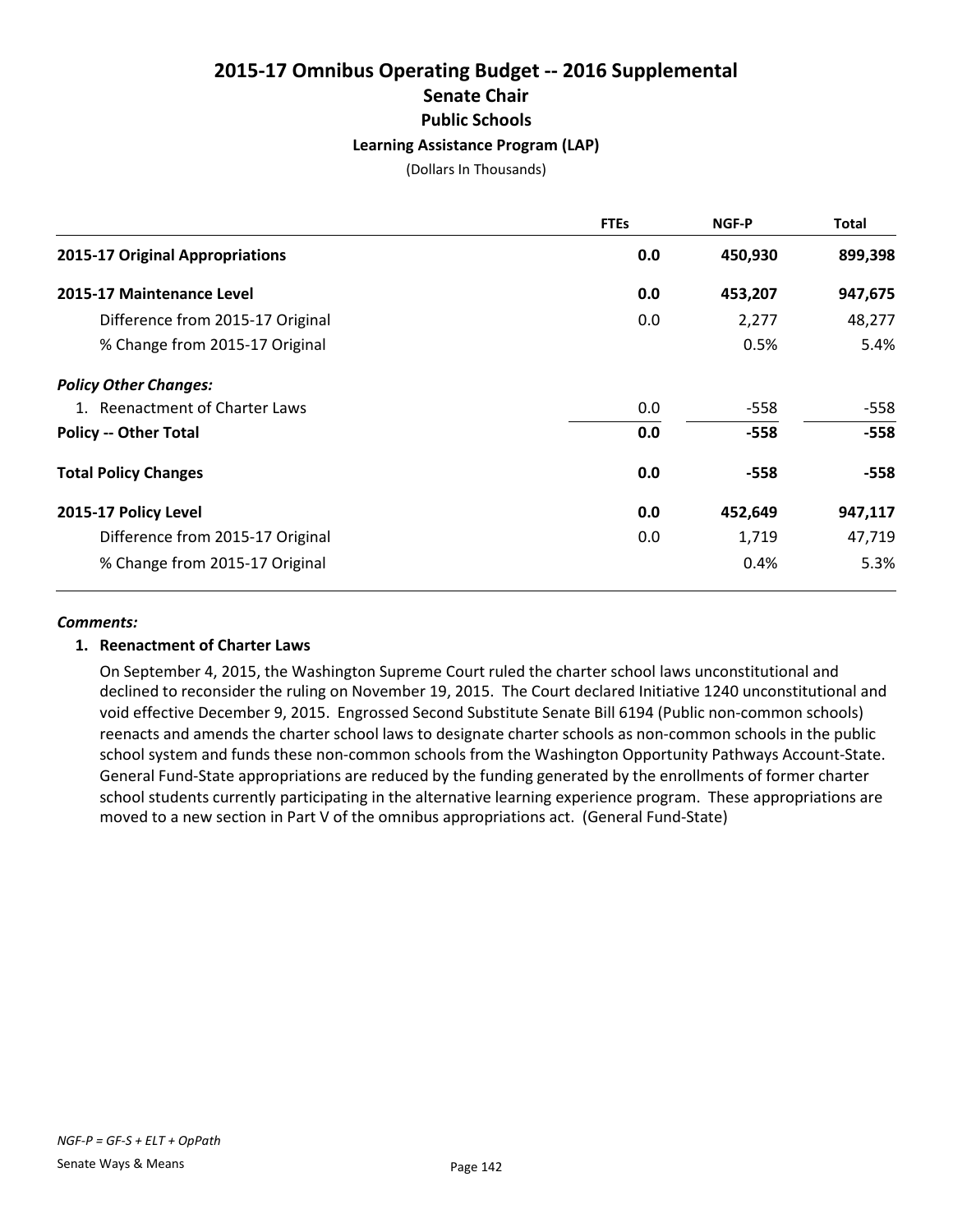# **2015-17 Omnibus Operating Budget -- 2016 Supplemental Senate Chair Public Schools Compensation Adjustments**

(Dollars In Thousands)

|                                    | <b>FTEs</b> | NGF-P     | <b>Total</b> |
|------------------------------------|-------------|-----------|--------------|
| 2015-17 Original Appropriations    | 0.0         | 418,512   | 418,512      |
| 2015-17 Maintenance Level          | 0.0         | 402,667   | 402,667      |
| Difference from 2015-17 Original   | 0.0         | $-15,845$ | $-15,845$    |
| % Change from 2015-17 Original     |             | $-3.8%$   | $-3.8%$      |
| <b>Policy Other Changes:</b>       |             |           |              |
| 1. Reenactment of Charter Laws     | 0.0         | $-368$    | $-368$       |
| 2. Public School K12 Apportionment | 0.0         | $-399$    | $-399$       |
| <b>Policy -- Other Total</b>       | 0.0         | -767      | $-767$       |
| <b>Total Policy Changes</b>        | 0.0         | -767      | -767         |
| 2015-17 Policy Level               | 0.0         | 401,900   | 401,900      |
| Difference from 2015-17 Original   | 0.0         | $-16,612$ | $-16,612$    |
| % Change from 2015-17 Original     |             | $-4.0%$   | $-4.0%$      |

#### *Comments:*

# **1. Reenactment of Charter Laws**

On September 4, 2015, the Washington Supreme Court ruled the charter school laws unconstitutional and declined to reconsider the ruling on November 19, 2015. The Court declared Initiative 1240 unconstitutional and void effective December 9, 2015. Engrossed Second Substitute Senate Bill 6194 (Public non-common schools) reenacts and amends the charter school laws to designate charter schools as non-common schools in the public school system and funds these non-common schools from the Washington Opportunity Pathways Account-State. General Fund-State appropriations are reduced by the funding generated by the enrollments of former charter school students currently participating in the alternative learning experience program. These appropriations are moved to a new section in Part V of the omnibus appropriations act. (General Fund-State)

# **2. Public School K12 Apportionment**

Engrossed Second Substitute Senate Bill 6194 (Public non-common schools) requires specific public school programs identified as non-common schools to receive appropriations from the Washington Opportunity Pathways Account-State. General Fund-State appropriations are reduced by the funding generated by the enrollments of students currently participating in these programs. These appropriations are moved to a new section in Part V of the omnibus appropriations act. (General Fund-State)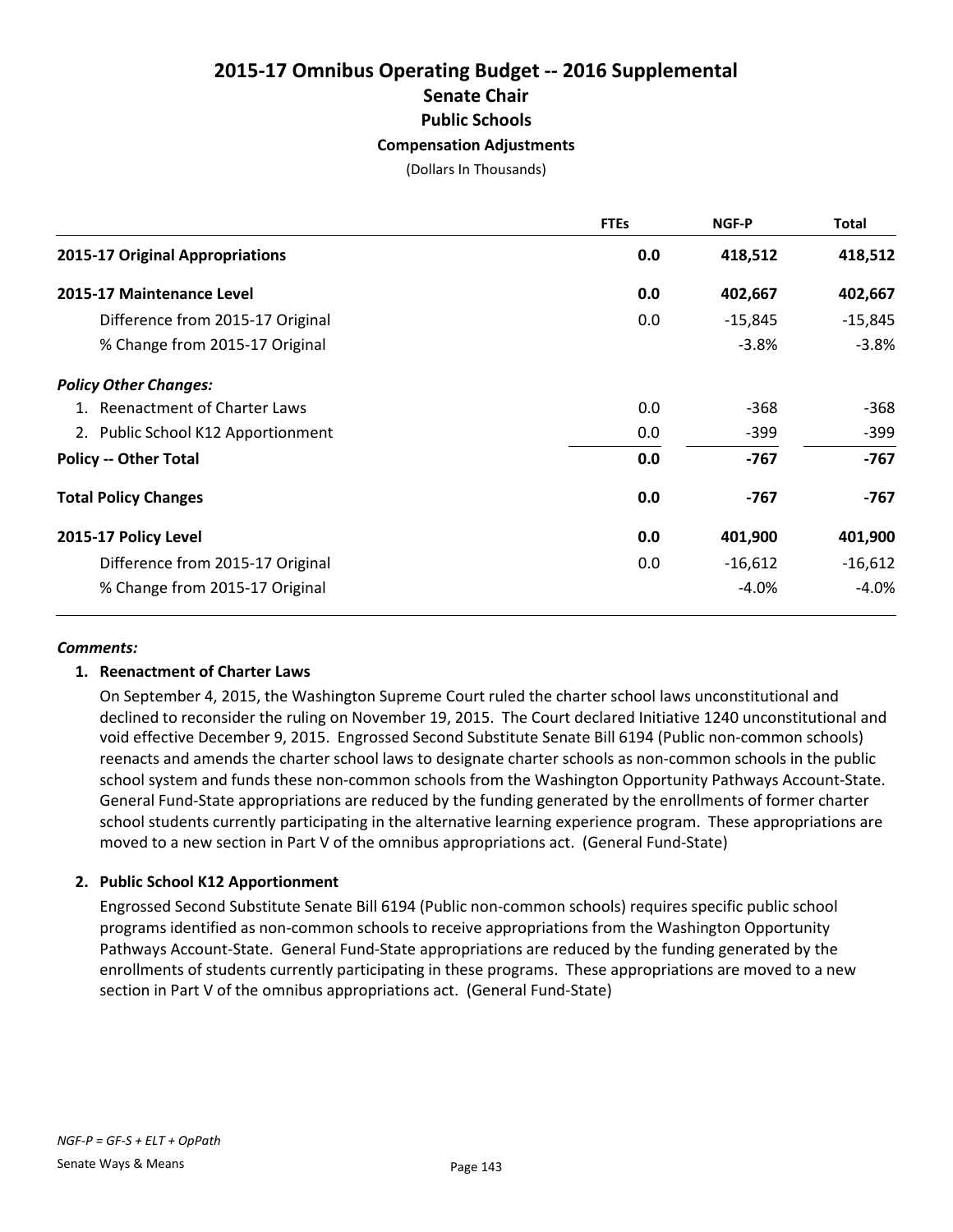# **2015-17 Omnibus Operating Budget -- 2016 Supplemental Senate Chair Public Schools Public School Apportionment**

(Dollars In Thousands)

|                                    | <b>FTEs</b> | NGF-P  | <b>Total</b> |
|------------------------------------|-------------|--------|--------------|
| 2015-17 Original Appropriations    | 0.0         | 0      | $\mathbf 0$  |
| 2015-17 Maintenance Level          | 0.0         | 0      | $\mathbf 0$  |
| Difference from 2015-17 Original   | 0.0         | 0      | 0            |
| % Change from 2015-17 Original     |             |        |              |
| <b>Policy Other Changes:</b>       |             |        |              |
| 1. Reenactment of Charter Laws     | 0.0         | 20,925 | 20,925       |
| 2. Public School K12 Apportionment | 0.0         | 7,590  | 7,590        |
| <b>Policy -- Other Total</b>       | 0.0         | 28,515 | 28,515       |
| <b>Total Policy Changes</b>        | 0.0         | 28,515 | 28,515       |
| 2015-17 Policy Level               | 0.0         | 28,515 | 28,515       |
| Difference from 2015-17 Original   | 0.0         | 28,515 | 28,515       |
| % Change from 2015-17 Original     |             |        |              |

#### *Comments:*

# **1. Reenactment of Charter Laws**

On September 4, 2015, the Washington Supreme Court ruled the charter school laws unconstitutional and declined to reconsider the ruling on November 19, 2015. The Court declared Initiative 1240 unconstitutional and void effective December 9, 2015. Engrossed Second Substitute Senate Bill 6194 (Public non-common schools) reenacts and amends the charter school laws to designate charter schools as non-common schools in the public school system and funds these non-common schools from the Washington Opportunity Pathways Account-State. An additional \$6M is provided to fund additional K-12 enrollments for charter schools that became private schools as a result of the Supreme Court decision and expected enrollment increases for charter schools in school year 2016-17. Funding generated by the enrollments of former charter school students currently participating in the alternative learning experience program is now provided from the Washington Opportunity Pathway Account-State. (WA Opportunity Pathways Account-State)

# **2. Public School K12 Apportionment**

Engrossed Second Substitute Senate Bill 6194 (Public non-common schools) requires specific public school programs identified as non-common schools to receive appropriations from the Washington Opportunity Pathways Account-State. Funding generated by the enrollments of students currently participating these in programs is now provided from the Washington Opportunity Pathway Account-State. (WA Opportunity Pathways Account-State)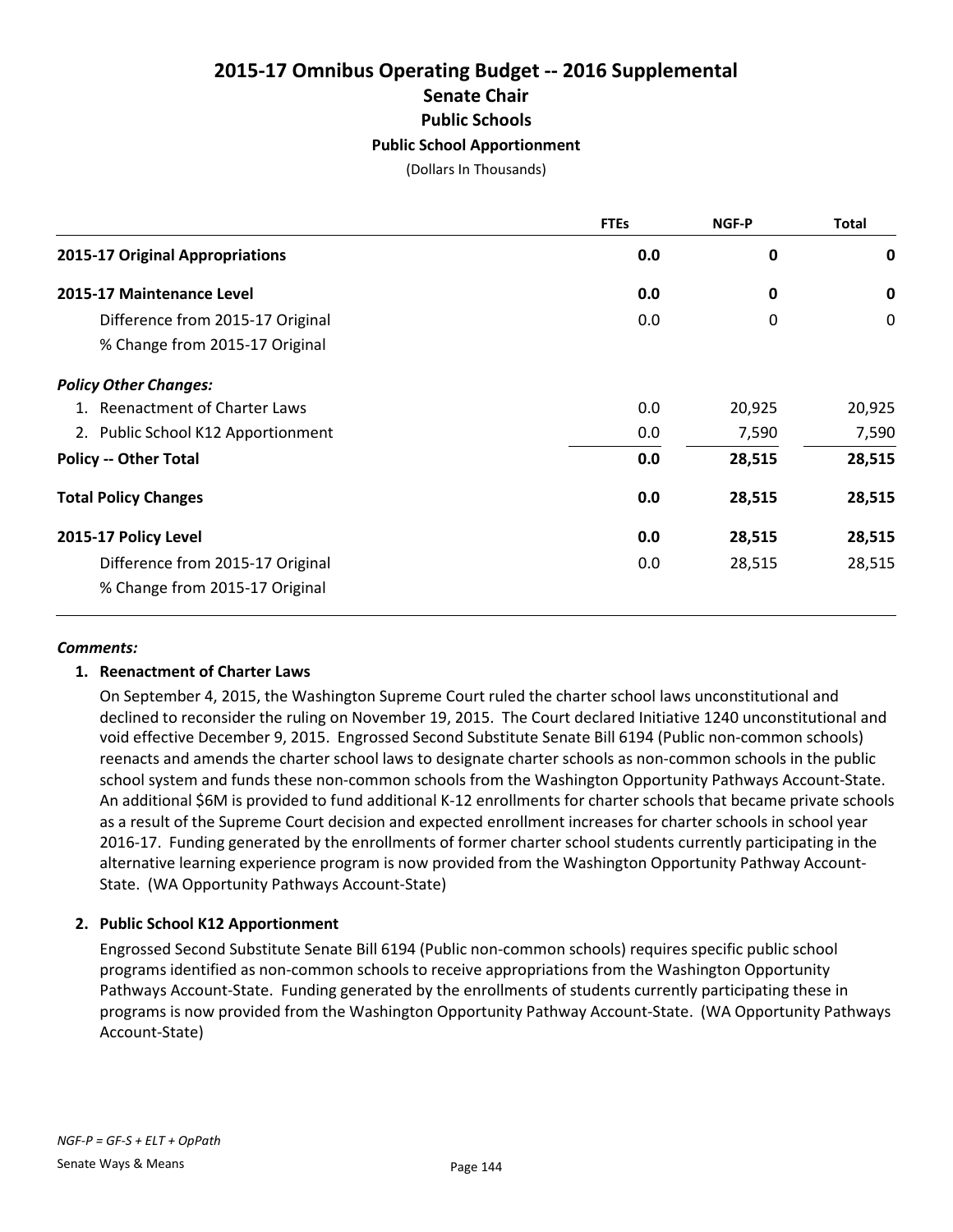# **2015-17 Omnibus Operating Budget -- 2016 Supplemental Senate Chair Washington Charter School Comm**

|  | (Dollars In Thousands) |
|--|------------------------|
|--|------------------------|

|                                  | <b>FTEs</b> | NGF-P   | <b>Total</b> |
|----------------------------------|-------------|---------|--------------|
| 2015-17 Original Appropriations  | 4.5         | 826     | 1,563        |
| 2015-17 Maintenance Level        | 4.5         | 826     | 926          |
| Difference from 2015-17 Original | 0.0         | 0       | -637         |
| % Change from 2015-17 Original   | $0.0\%$     | $0.0\%$ | -40.8%       |
| <b>Policy Other Changes:</b>     |             |         |              |
| 1. Reenactment of Charter Laws   | 2.5         | 217     | 517          |
| <b>Policy -- Other Total</b>     | 2.5         | 217     | 517          |
| <b>Total Policy Changes</b>      | 2.5         | 217     | 517          |
| 2015-17 Policy Level             | 7.0         | 1,043   | 1,443        |
| Difference from 2015-17 Original | 2.5         | 217     | $-120$       |
| % Change from 2015-17 Original   | 55.6%       | 26.3%   | $-7.7%$      |

#### *Comments:*

#### **1. Reenactment of Charter Laws**

On September 4, 2015, the Washington Supreme Court ruled the charter school law unconstitutional and declined to reconsider the ruling on November 19, 2015. The Court declared initiative 1240 unconstitutional and void effective December 9, 2015. Engrossed Second Substitute Senate Bill 6194 (Public non-common schools) reenacts and amends the charter school laws to designate charter schools as non-common schools in the public school system and funds these non-common schools from the Washington Opportunity Pathways Account. Funding is provided for the reauthorization and reestablishment of the Commission as an independent state agency housed at the Office of Superintendent of Public Instruction. The charter school oversight fee is deducted from each Commission authorized charter school's funding distribution and cannot exceed four percent of each charter school's annual funding. Funding in these section assumes the reestablishment of this revenue from E2SSB 6194. (General Fund-State; WA Opportunity Pathways Account-State; Charter School Oversight Account-State; other accounts)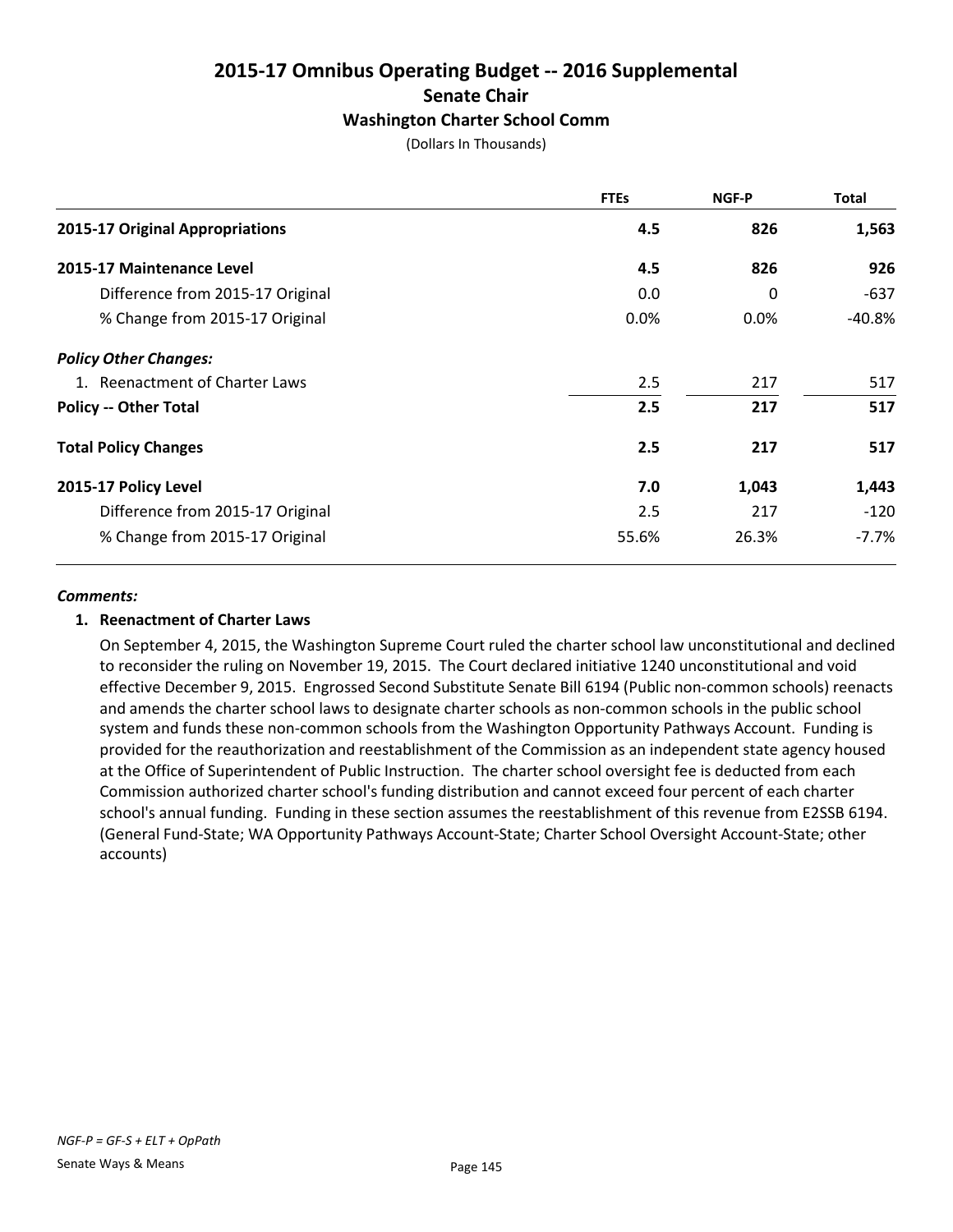# **2015-17 Omnibus Operating Budget -- 2016 Supplemental Senate Chair Student Achievement Council**

|  | (Dollars In Thousands) |
|--|------------------------|
|--|------------------------|

|                                            | <b>FTEs</b> | NGF-P     | <b>Total</b> |
|--------------------------------------------|-------------|-----------|--------------|
| 2015-17 Original Appropriations            | 99.0        | 724,868   | 760,655      |
| 2015-17 Maintenance Level                  | 99.0        | 706,380   | 742,168      |
| Difference from 2015-17 Original           | 0.0         | $-18,488$ | $-18,487$    |
| % Change from 2015-17 Original             | 0.0%        | $-2.6%$   | $-2.4%$      |
| <b>Policy Other Changes:</b>               |             |           |              |
| 1. FTE Adjusted to Actuals                 | 6.0         | 0         | 0            |
| 2. Aerospace Loan Authority                | 0.0         | $-104$    | 0            |
| <b>Opportunity Expansion Program</b><br>3. | 0.0         | 0         | 6,000        |
| 4. State Need Grant-Increased Costs        | 0.0         | 13,973    | 13,973       |
| <b>Policy -- Other Total</b>               | 6.0         | 13,869    | 19,973       |
| <b>Total Policy Changes</b>                | 6.0         | 13,869    | 19,973       |
| 2015-17 Policy Level                       | 105.0       | 720,249   | 762,141      |
| Difference from 2015-17 Original           | 6.0         | $-4,619$  | 1,486        |
| % Change from 2015-17 Original             | 6.1%        | $-0.6%$   | 0.2%         |

#### *Comments:*

#### **1. FTE Adjusted to Actuals**

Full-time equivalent staff authority is adjusted to reflect actual levels in fiscal year 2016.

#### **2. Aerospace Loan Authority**

In 2016, the Aerospace Training Student Loan program will expand to allow two additional colleges to participate. The Student Achievement Council (Council) screens and processes student loan applications, as well as handles repayments and defaults. Funds are provided for administration of the program, including improvements to the application process and activities to reduce the risk of loan defaults. Administrative expenses previously funded with General Fund-State are shifted to the Aerospace Training Student Loan Account-State.

(General Fund-State; Aerospace Training Student Loan Acc-State)

# **3. Opportunity Expansion Program**

Funding is provided for the Washington Opportunity Expansion program for grant awards to institutions of higher education to increase the number of baccalaureate degrees in high employer demand fields. (Opportunity Expansion Account-State)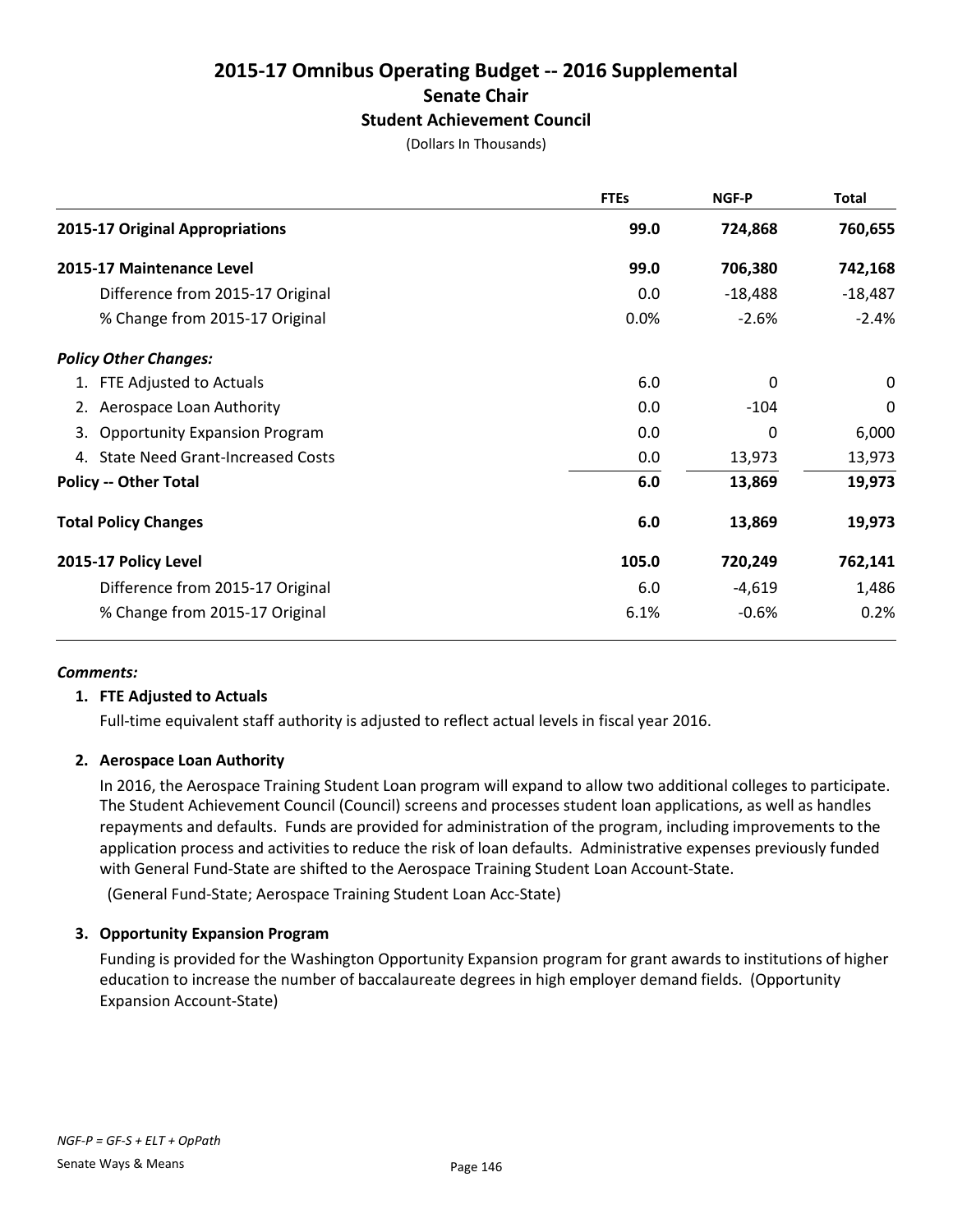# **2015-17 Omnibus Operating Budget -- 2016 Supplemental Senate Chair Student Achievement Council**

(Dollars In Thousands)

# **4. State Need Grant-Increased Costs**

\$14 million in College Bound savings is shifted to the State Need Grant (SNG) for increased costs in the 2015-17 biennium. Increased SNG costs are due to increased College Bound Scholarship (CBS)/SNG coordination and maintaining the 2015 service level. (WA Opportunity Pathways Account-State)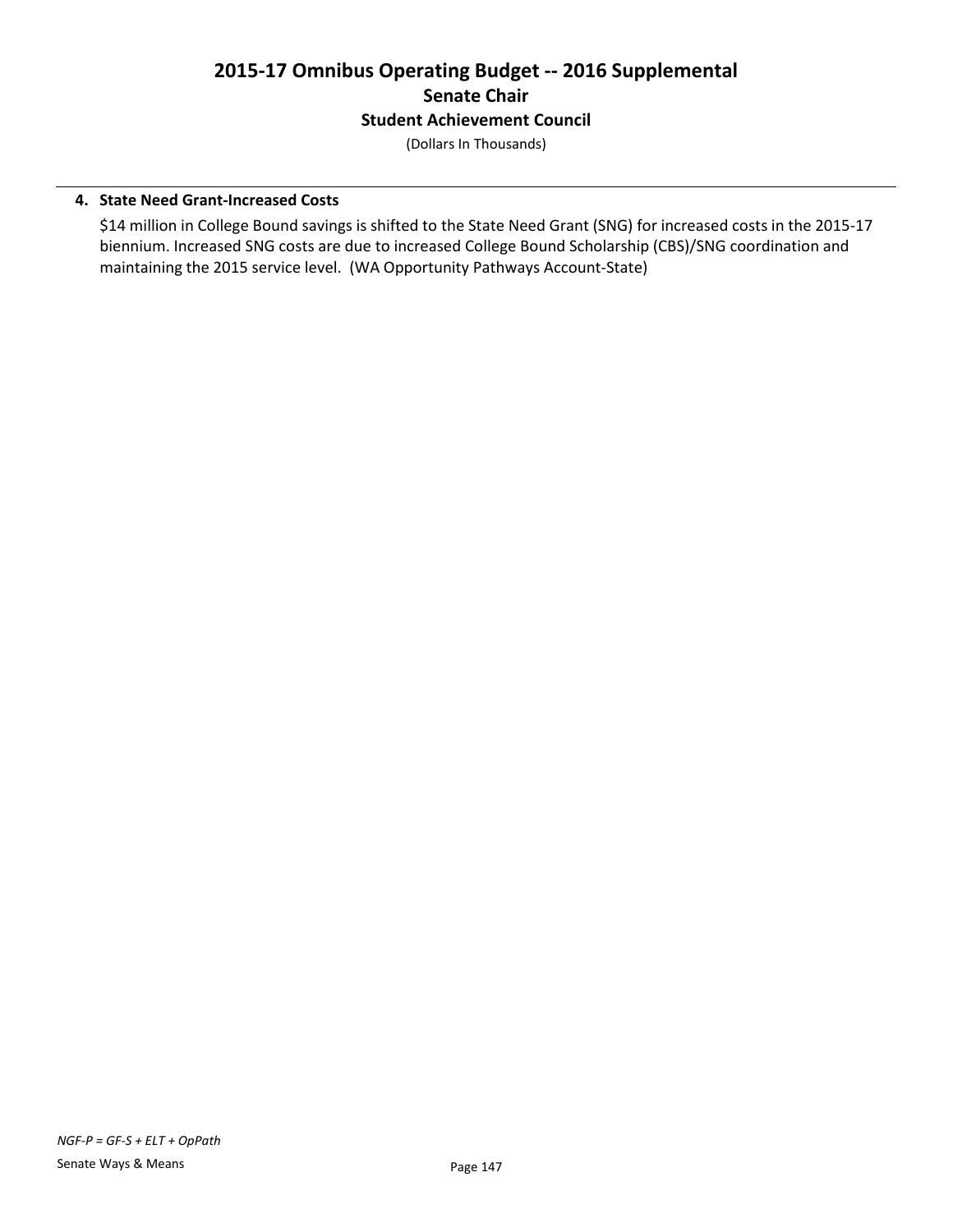# **2015-17 Omnibus Operating Budget -- 2016 Supplemental Senate Chair University of Washington**

(Dollars In Thousands)

|                                       | <b>FTEs</b> | <b>NGF-P</b> | <b>Total</b> |
|---------------------------------------|-------------|--------------|--------------|
| 2015-17 Original Appropriations       | 22,758.0    | 619,572      | 7,534,038    |
| 2015-17 Maintenance Level             | 22,758.0    | 620,476      | 7,536,516    |
| Difference from 2015-17 Original      | 0.0         | 904          | 2,478        |
| % Change from 2015-17 Original        | 0.0%        | 0.1%         | 0.0%         |
| <b>Policy Other Changes:</b>          |             |              |              |
| 1. Altern. Process Awarding Contracts | 0.1         | 36           | 36           |
| <b>CAP Tuition Backfill</b><br>2.     | 0.0         | 3,513        | 3,513        |
| Administrative Efficiencies<br>3.     | $-2.6$      | $-41$        | $-526$       |
| Social Emotional/Youth Suicide<br>4.  | 0.0         | 97           | 97           |
| <b>Medical Education</b><br>5.        | 0.0         | $-1,201$     | $-1,201$     |
| Telemedicine<br>6.                    | 0.0         | 36           | 36           |
| <b>Policy -- Other Total</b>          | $-2.5$      | 2,440        | 1,955        |
| <b>Total Policy Changes</b>           | $-2.5$      | 2,440        | 1,955        |
| 2015-17 Policy Level                  | 22,755.5    | 622,916      | 7,538,471    |
| Difference from 2015-17 Original      | $-2.5$      | 3,344        | 4,433        |
| % Change from 2015-17 Original        | 0.0%        | 0.5%         | 0.1%         |

#### *Comments:*

# **1. Altern. Process Awarding Contracts**

Funding is provided for the University of Washington to develop a program to train certified Office of Minority and Women Business Enterprise (OMWBE) contractors for work on UW Critical Roster Projects as provided in SSB 6617. (General Fund-State)

# **2. CAP Tuition Backfill**

Chapter 36, Laws of 2015, 3rd sp. s. provided funding for tuition reduction under the College Affordability Program. Additional funding is provided. (General Fund-State)

# **3. Administrative Efficiencies**

Savings as a result of administrative efficiencies in public higher education institutions as provided in SSB 6409. (General Fund-State; Inst of Hi Ed-Grants/Contracts Acct-Non-Appr; Inst of Hi Ed-Dedicated Local Acct-Non-Appr; other accounts)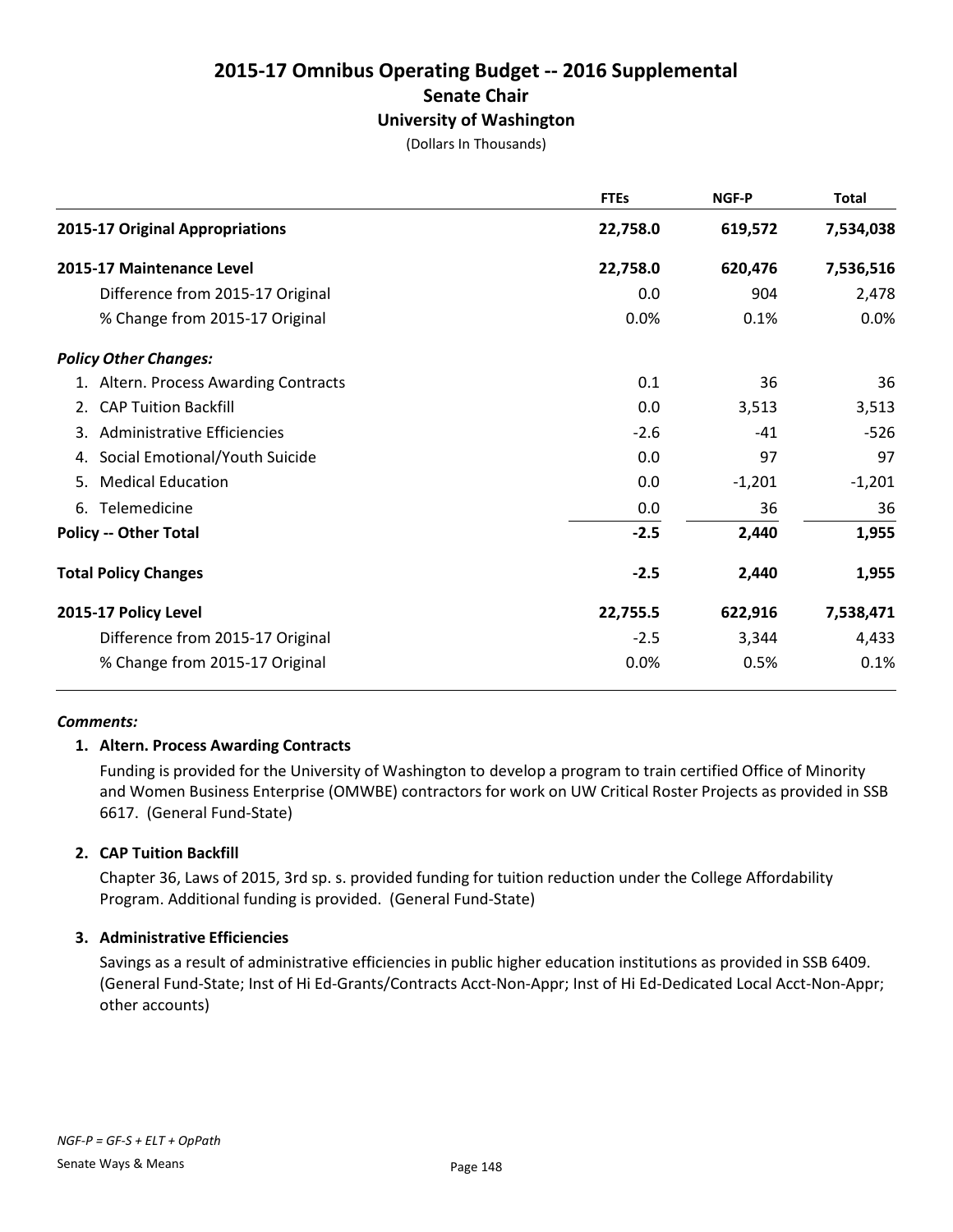# **2015-17 Omnibus Operating Budget -- 2016 Supplemental Senate Chair University of Washington**

(Dollars In Thousands)

### **4. Social Emotional/Youth Suicide**

Funding is provided for the Forefront program at the University of Washington to collaboratively work with K-12 educational service districts to develop a two-day youth suicide prevention training program for middle and high school administrators, teachers, counselors, and psychologists, social workers, and parents or guardians as provided in 2SSB 6243. (General Fund-State)

### **5. Medical Education**

One-time savings from the funding of second year students in FY 2016 for the Washington, Wyoming, Alaska, Montana, and Idaho (WWAMI) medical school. (General Fund-State)

### **6. Telemedicine**

Funding is provided for the University of Washington to host a Collaborative to enhance the understanding of health services provided through telemedicine as provided in SSB 6519. (General Fund-State)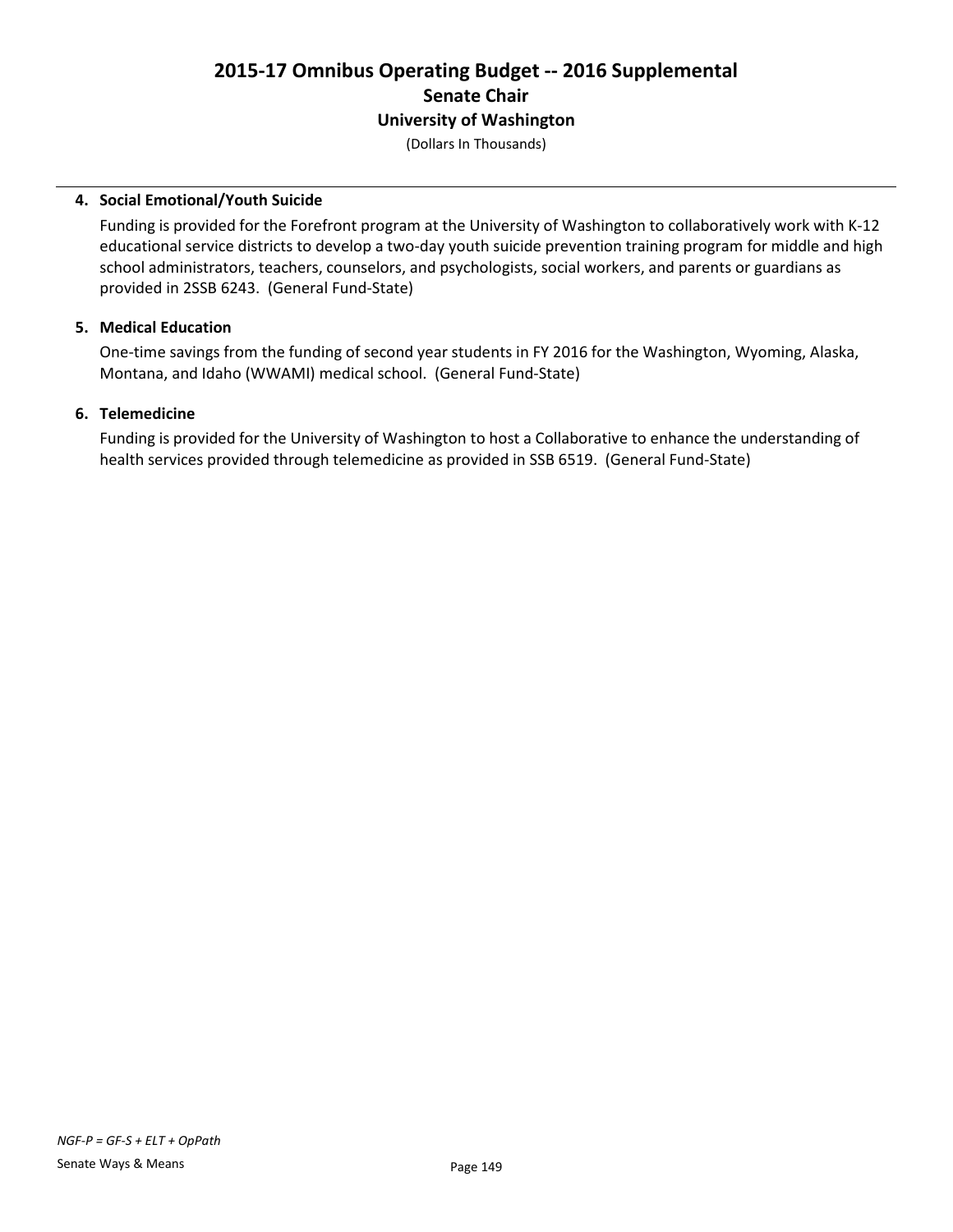# **2015-17 Omnibus Operating Budget -- 2016 Supplemental Senate Chair Washington State University**

(Dollars In Thousands)

|                                  | <b>FTEs</b> | NGF-P   | Total     |
|----------------------------------|-------------|---------|-----------|
| 2015-17 Original Appropriations  | 6,258.5     | 419,891 | 1,530,269 |
| 2015-17 Maintenance Level        | 6,258.5     | 420,163 | 1,530,986 |
| Difference from 2015-17 Original | 0.0         | 272     | 717       |
| % Change from 2015-17 Original   | 0.0%        | 0.1%    | 0.0%      |
| <b>Policy Other Changes:</b>     |             |         |           |
| 1. CAP Tuition Backfill          | 0.0         | 2,068   | 2,068     |
| 2. Administrative Efficiencies   | $-0.2$      | $-16$   | $-16$     |
| 3. Marijuana Breathalyzer        | 0.0         | 250     | 250       |
| <b>Policy -- Other Total</b>     | $-0.2$      | 2,302   | 2,302     |
| <b>Total Policy Changes</b>      | $-0.2$      | 2,302   | 2,302     |
| 2015-17 Policy Level             | 6,258.4     | 422,465 | 1,533,288 |
| Difference from 2015-17 Original | $-0.2$      | 2,574   | 3,019     |
| % Change from 2015-17 Original   | 0.0%        | 0.6%    | 0.2%      |

# *Comments:*

# **1. CAP Tuition Backfill**

Chapter 36, Laws of 2015, 3rd sp. s. provided funding for tuition reduction under the College Affordability Program. Additional funding is provided (General Fund-State)

# **2. Administrative Efficiencies**

Savings as a result of administrative efficiencies in public higher education institutions as provided in SSB 6409. (General Fund-State)

# **3. Marijuana Breathalyzer**

One-time funding for the research and development of a marijuana breathalyzer. (General Fund-State)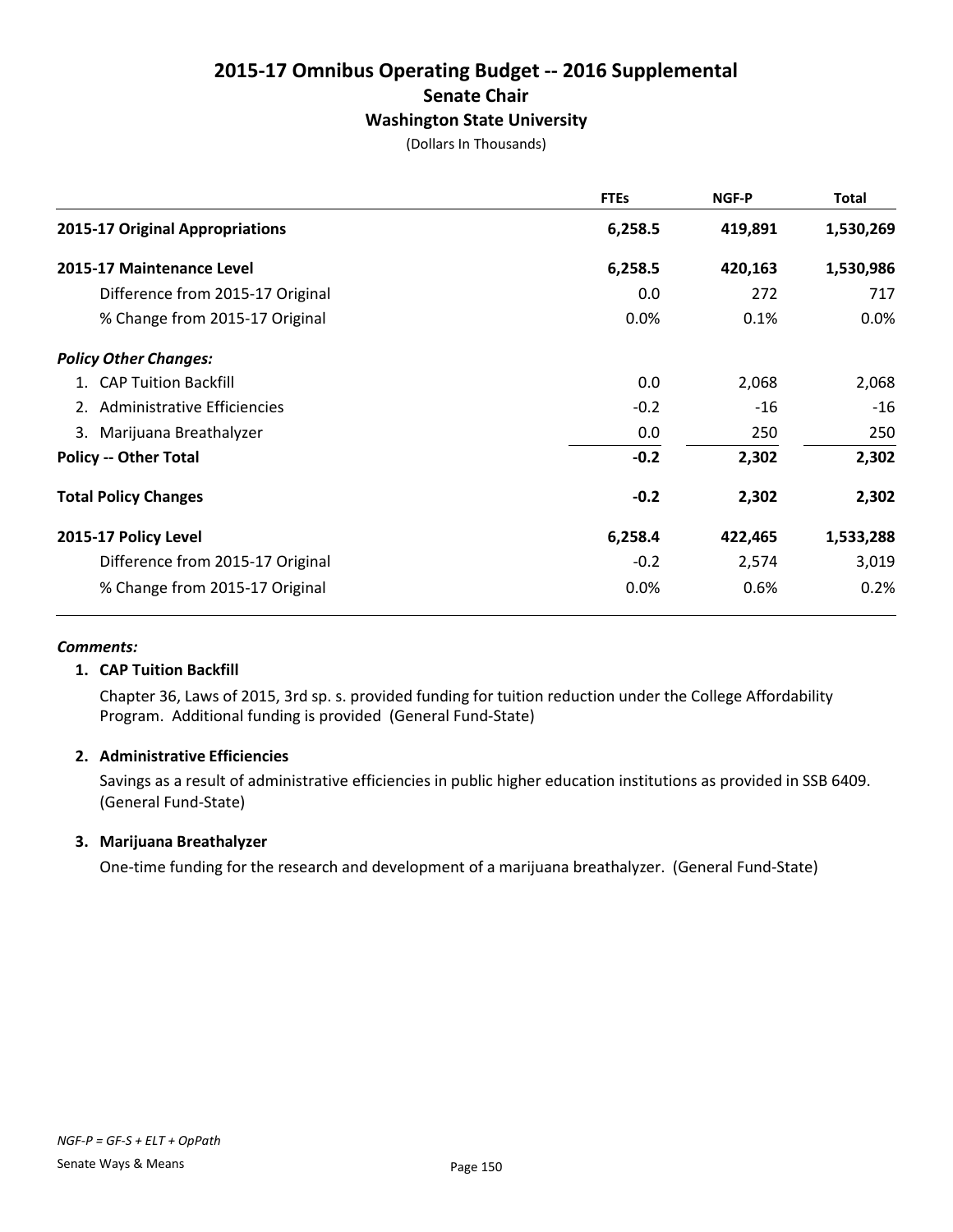# **2015-17 Omnibus Operating Budget -- 2016 Supplemental Senate Chair Eastern Washington University**

(Dollars In Thousands)

|                                  | <b>FTEs</b> | NGF-P   | <b>Total</b> |
|----------------------------------|-------------|---------|--------------|
| 2015-17 Original Appropriations  | 1,437.9     | 102,699 | 320,363      |
| 2015-17 Maintenance Level        | 1,437.9     | 102,758 | 309,956      |
| Difference from 2015-17 Original | 0.0         | 59      | $-10,407$    |
| % Change from 2015-17 Original   | 0.0%        | 0.1%    | $-3.2%$      |
| <b>Policy Other Changes:</b>     |             |         |              |
| 1. CAP Tuition Backfill          | 0.0         | 566     | 566          |
| <b>Policy -- Other Total</b>     | 0.0         | 566     | 566          |
| <b>Total Policy Changes</b>      | 0.0         | 566     | 566          |
| 2015-17 Policy Level             | 1,437.9     | 103,324 | 310,522      |
| Difference from 2015-17 Original | 0.0         | 625     | $-9,841$     |
| % Change from 2015-17 Original   | 0.0%        | 0.6%    | $-3.1%$      |

### *Comments:*

# **1. CAP Tuition Backfill**

Chapter 36, Laws of 2015, 3rd sp. s. provided funding for tuition reduction under the College Affordability Program. Additional funding is provided. (General Fund-State)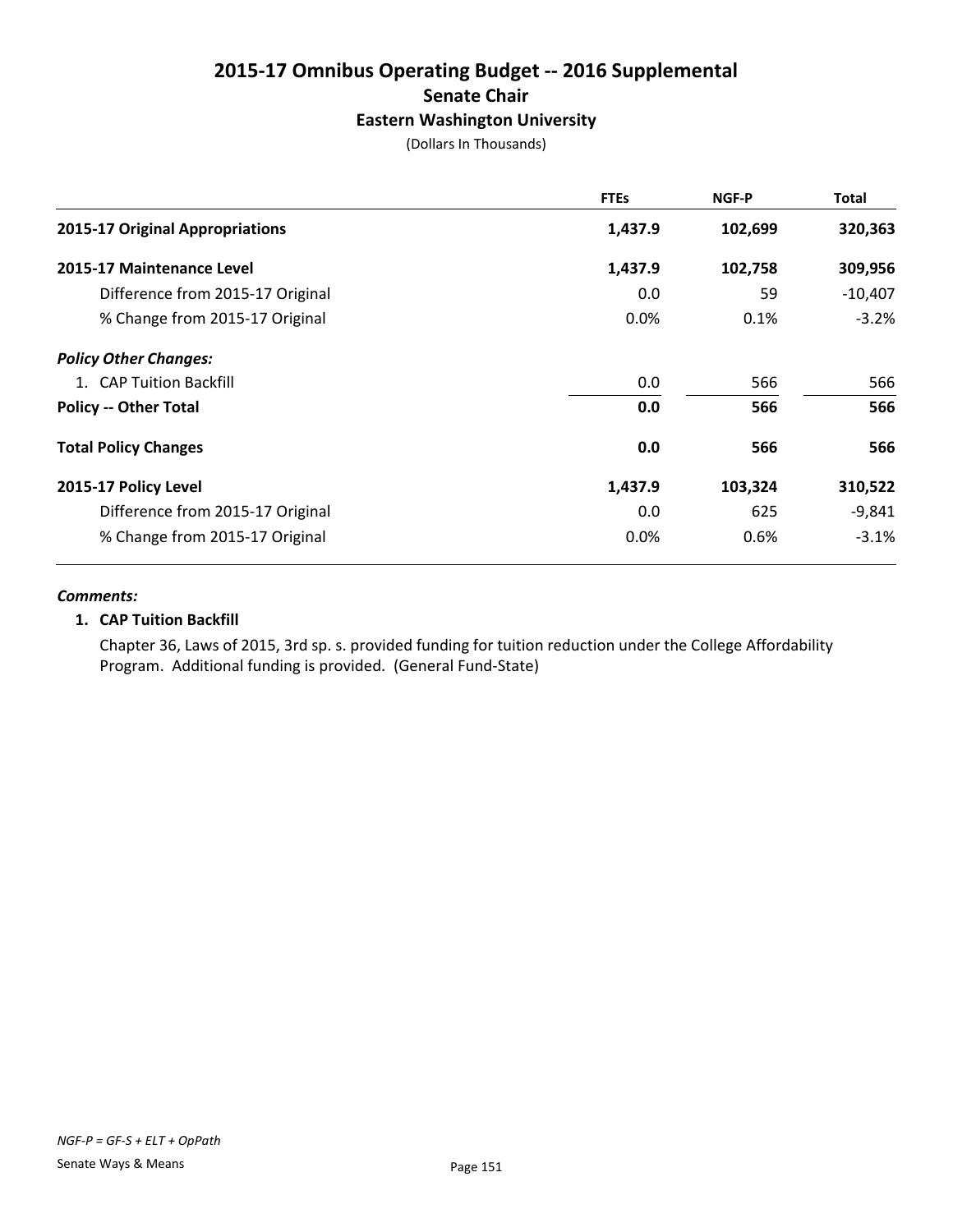# **2015-17 Omnibus Operating Budget -- 2016 Supplemental Senate Chair Central Washington University**

(Dollars In Thousands)

|                                  | <b>FTEs</b> | NGF-P   | Total   |
|----------------------------------|-------------|---------|---------|
| 2015-17 Original Appropriations  | 1,502.3     | 103,428 | 321,147 |
| 2015-17 Maintenance Level        | 1,502.3     | 103,402 | 321,080 |
| Difference from 2015-17 Original | 0.0         | $-26$   | -67     |
| % Change from 2015-17 Original   | $0.0\%$     | $0.0\%$ | $0.0\%$ |
| <b>Policy Other Changes:</b>     |             |         |         |
| 1. CAP Tuition Backfill          | 0.0         | 176     | 176     |
| <b>Policy -- Other Total</b>     | 0.0         | 176     | 176     |
| <b>Total Policy Changes</b>      | 0.0         | 176     | 176     |
| 2015-17 Policy Level             | 1,502.3     | 103,578 | 321,256 |
| Difference from 2015-17 Original | 0.0         | 150     | 109     |
| % Change from 2015-17 Original   | 0.0%        | 0.1%    | $0.0\%$ |

### *Comments:*

# **1. CAP Tuition Backfill**

Chapter 36, Laws of 2015, 3rd sp. s. provided funding for tuition reduction under the College Affordability Program. Additional funding is provided. (General Fund-State)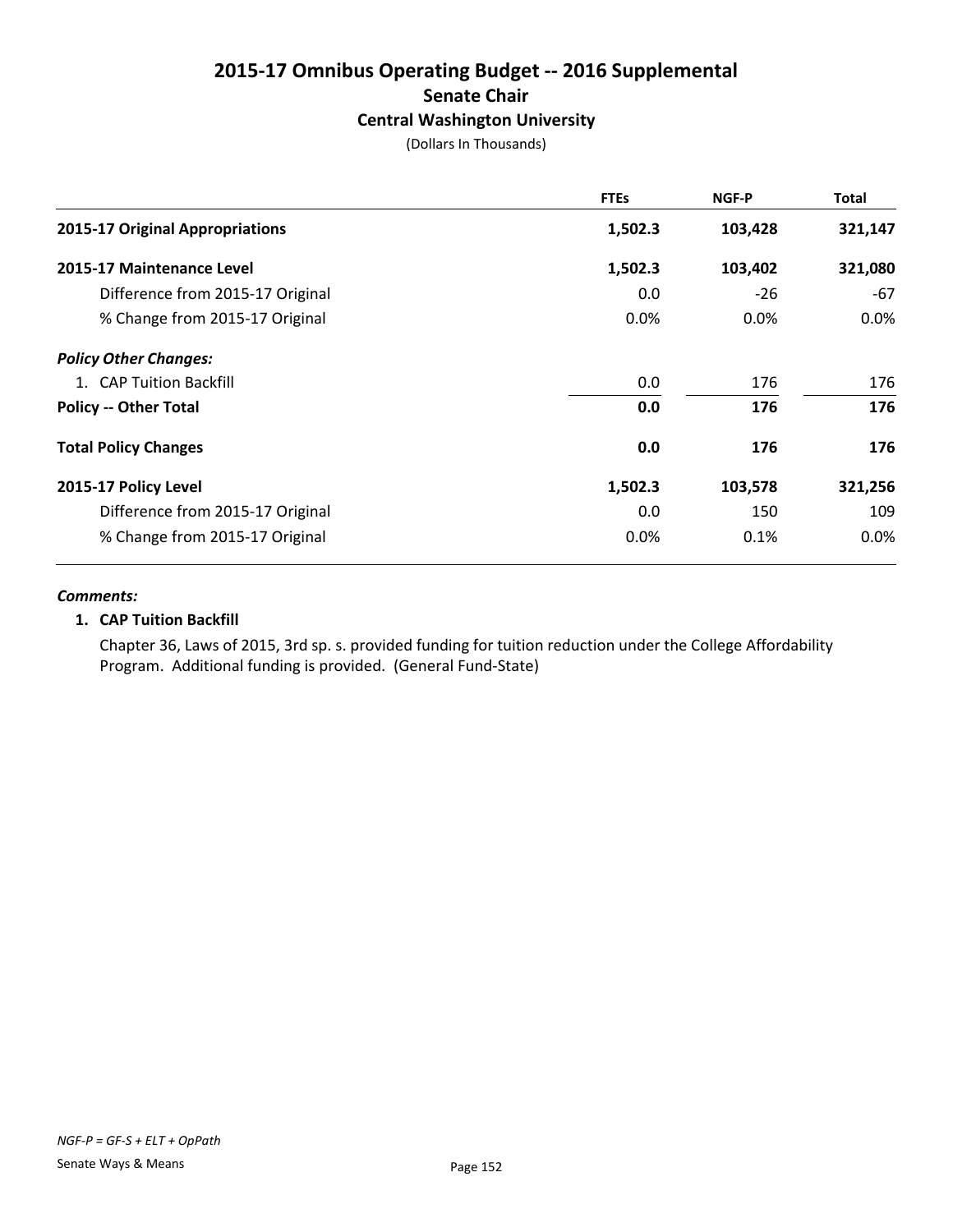# **2015-17 Omnibus Operating Budget -- 2016 Supplemental Senate Chair The Evergreen State College**

(Dollars In Thousands)

|                                              | <b>FTEs</b> | NGF-P   | <b>Total</b> |
|----------------------------------------------|-------------|---------|--------------|
| 2015-17 Original Appropriations              | 639.8       | 52,779  | 137,671      |
| 2015-17 Maintenance Level                    | 639.8       | 52,794  | 137,710      |
| Difference from 2015-17 Original             | 0.0         | 15      | 39           |
| % Change from 2015-17 Original               | 0.0%        | 0.0%    | 0.0%         |
| <b>Policy Other Changes:</b>                 |             |         |              |
| 1. CAP Tuition Backfill                      | 0.0         | $-132$  | $-132$       |
| 2. Paraeducator Certification                | 0.0         | 47      | 47           |
| <b>Policy -- Other Total</b>                 | 0.0         | $-85$   | $-85$        |
| <b>Total Policy Changes</b>                  | 0.0         | $-85$   | $-85$        |
| 2015-17 Policy Level                         | 639.8       | 52,709  | 137,625      |
| Difference from 2015-17 Original             | 0.0         | $-70$   | $-46$        |
| % Change from 2015-17 Original               | 0.0%        | $-0.1%$ | 0.0%         |
| <b>Approps in Other Legislation Changes:</b> |             |         |              |
| 3. Education Funding Task Force              | 0.3         | 500     | 500          |
| <b>Total Approps in Other Legislation</b>    | 0.3         | 500     | 500          |
| <b>Grand Total</b>                           | 640.1       | 53,209  | 138,125      |

#### *Comments:*

# **1. CAP Tuition Backfill**

Chapter 36, Laws of 2015, 3rd sp. s. provided funding for tuition reduction under the College Affordability Program. Additional funding is provided. (General Fund-State)

# **2. Paraeducator Certification**

Funding is provided for WSIPP to conduct a study of the effectiveness of paraeducators in improving student outcomes as required in 2SSB 6408. (General Fund-State)

# **3. Education Funding Task Force**

Funding is provided for WSIPP to contract independent consulting services for the Education Funding Task Force as required in 2SSB 6195. (General Fund-State)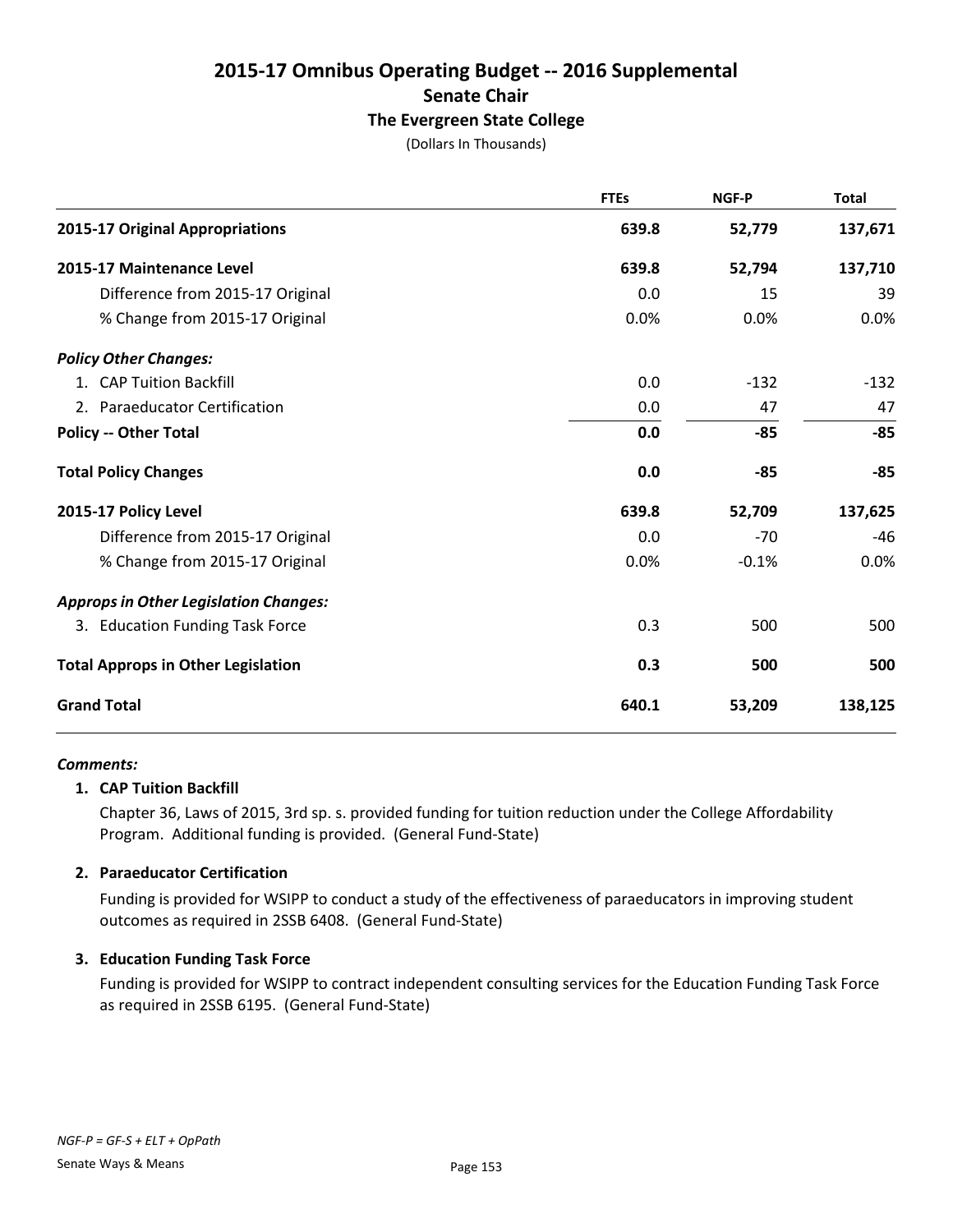# **2015-17 Omnibus Operating Budget -- 2016 Supplemental Senate Chair Western Washington University**

(Dollars In Thousands)

|                                  | <b>FTEs</b> | NGF-P   | Total   |
|----------------------------------|-------------|---------|---------|
| 2015-17 Original Appropriations  | 1,768.7     | 133,111 | 365,714 |
| 2015-17 Maintenance Level        | 1,768.7     | 133,128 | 365,758 |
| Difference from 2015-17 Original | 0.0         | 17      | 44      |
| % Change from 2015-17 Original   | 0.0%        | $0.0\%$ | $0.0\%$ |
| <b>Policy Other Changes:</b>     |             |         |         |
| 1. CAP Tuition Backfill          | 0.0         | 802     | 802     |
| <b>Policy -- Other Total</b>     | 0.0         | 802     | 802     |
| <b>Total Policy Changes</b>      | 0.0         | 802     | 802     |
| 2015-17 Policy Level             | 1,768.7     | 133,930 | 366,560 |
| Difference from 2015-17 Original | 0.0         | 819     | 846     |
| % Change from 2015-17 Original   | 0.0%        | 0.6%    | 0.2%    |

#### *Comments:*

# **1. CAP Tuition Backfill**

Chapter 36, Laws of 2015, 3rd sp. s. provided funding for tuition reduction under the College Affordability Program. Additional funding is provided. (General Fund-State)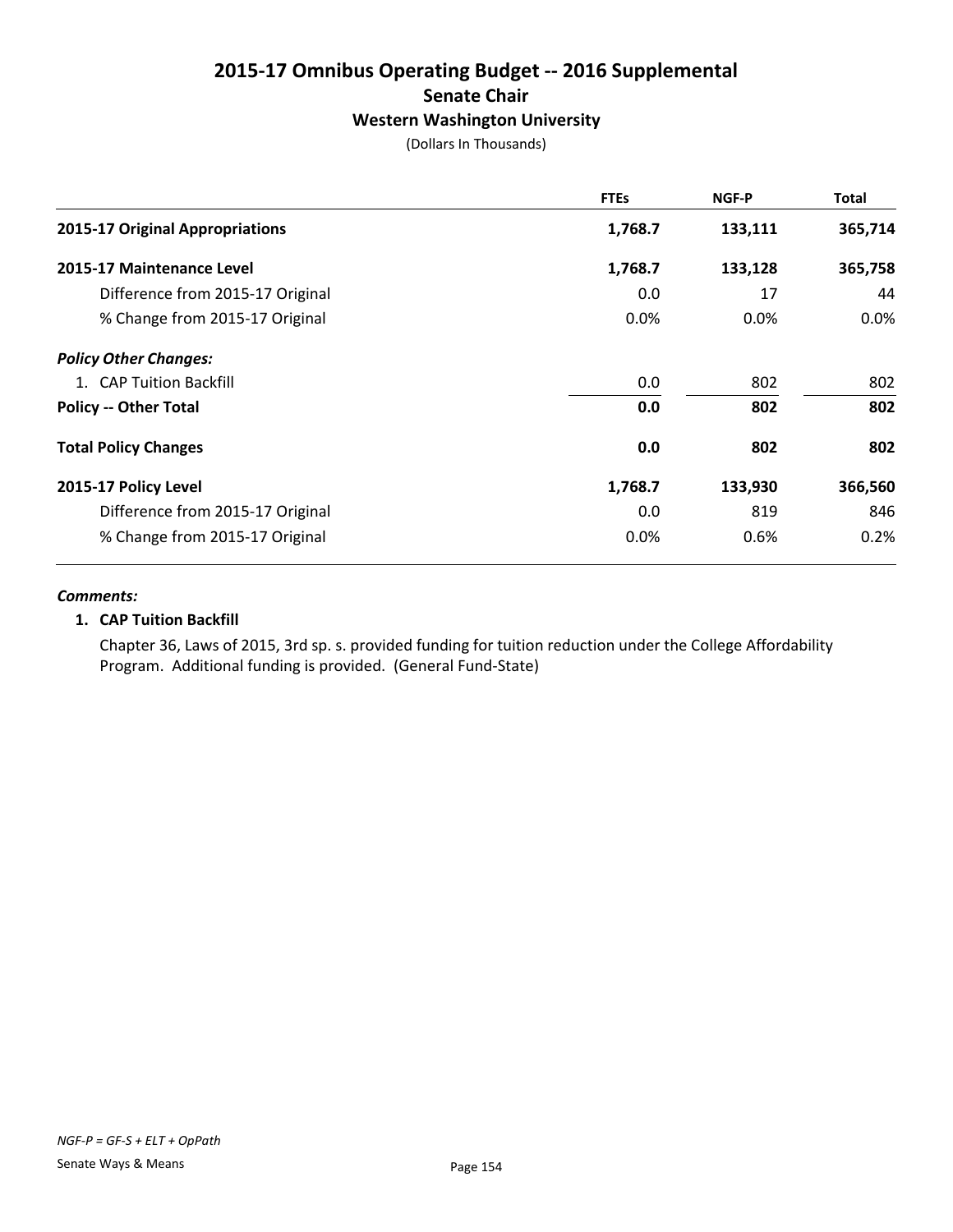# **2015-17 Omnibus Operating Budget -- 2016 Supplemental Senate Chair Community/Technical College System**

(Dollars In Thousands)

|                                  | <b>FTEs</b> | NGF-P     | <b>Total</b> |
|----------------------------------|-------------|-----------|--------------|
| 2015-17 Original Appropriations  | 15,969.4    | 1,368,786 | 2,857,123    |
| 2015-17 Maintenance Level        | 15,969.4    | 1,371,007 | 2,859,749    |
| Difference from 2015-17 Original | 0.0         | 2,221     | 2,626        |
| % Change from 2015-17 Original   | 0.0%        | 0.2%      | 0.1%         |
| <b>Policy Other Changes:</b>     |             |           |              |
| 1. MESA Expansion                | 0.0         | 450       | 450          |
| 2. CAP Tuition Backfill          | 0.0         | 865       | 865          |
| 3. Alcoa Worker Training         | 0.0         | 0         | 750          |
| <b>Policy -- Other Total</b>     | 0.0         | 1,315     | 2,065        |
| <b>Total Policy Changes</b>      | 0.0         | 1,315     | 2,065        |
| 2015-17 Policy Level             | 15,969.4    | 1,372,322 | 2,861,814    |
| Difference from 2015-17 Original | 0.0         | 3,536     | 4,691        |
| % Change from 2015-17 Original   | 0.0%        | 0.3%      | 0.2%         |

#### *Comments:*

#### **1. MESA Expansion**

Funding is provided to bring six Math, Engineering, Science Achievement (MESA) program pilot sites to scale and support an additional 350 students at community colleges. MESA provides underrepresented students pursuing degrees in science, technology, engineering and math with additional support services. (General Fund-State)

# **2. CAP Tuition Backfill**

Chapter 36, Laws of 2015, 3rd sp. s. provided funding for tuition reduction under the College Affordability Program. Additional funding is provided. (General Fund-State)

# **3. Alcoa Worker Training**

Funding is provided for on-site worker training and skills enhancement training for an estimated 465 Alcoa Intalco aluminum smelter workers whose jobs have been harmed by foreign trade. (Econ Dev Strategic Reserve Account-State)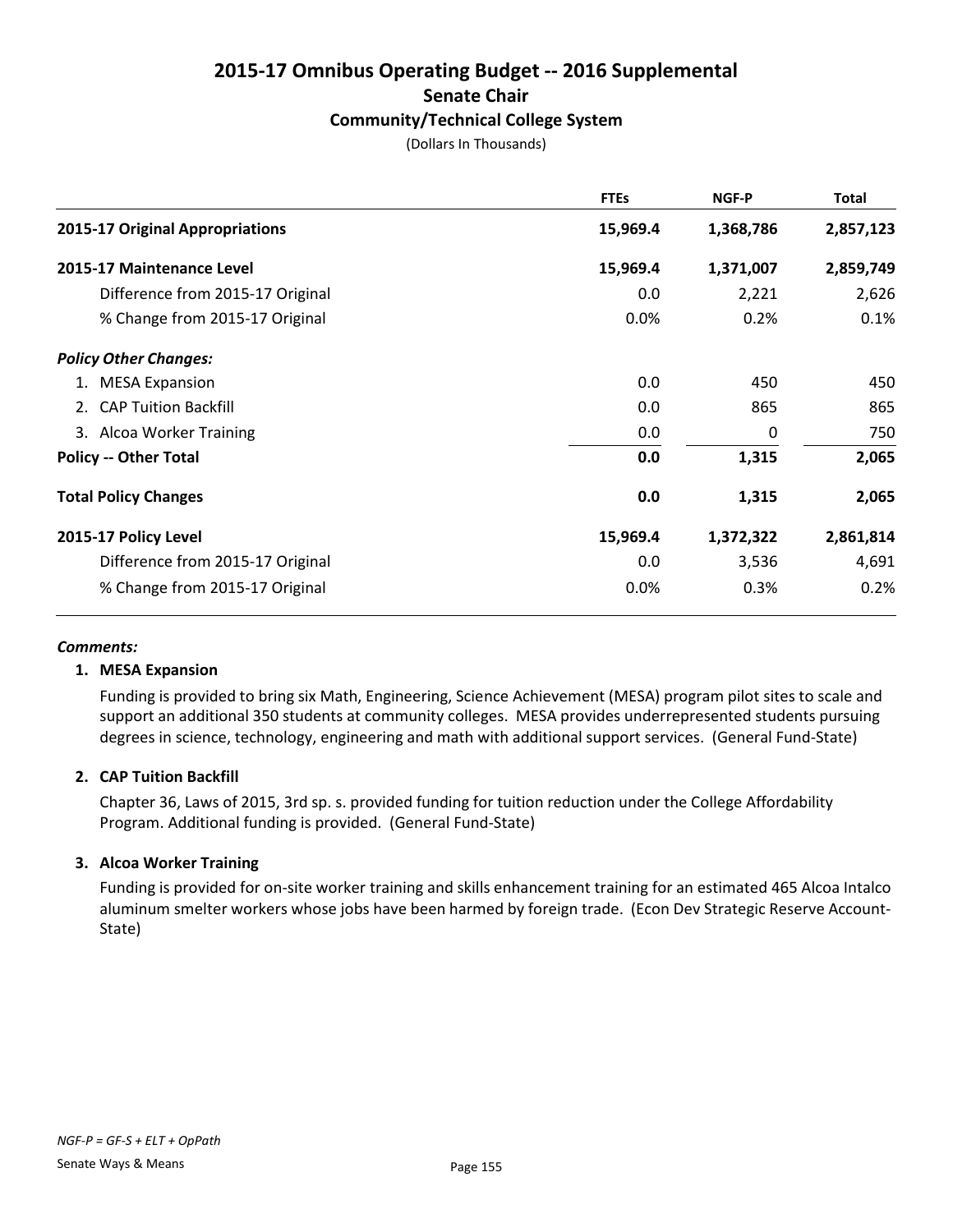# **2015-17 Omnibus Operating Budget -- 2016 Supplemental Senate Chair State School for the Blind**

|                                  | <b>FTEs</b> | <b>NGF-P</b> | <b>Total</b> |
|----------------------------------|-------------|--------------|--------------|
| 2015-17 Original Appropriations  | 92.5        | 12,944       | 17,162       |
| 2015-17 Maintenance Level        | 92.5        | 12.967       | 17,185       |
| Difference from 2015-17 Original | 0.0         | 23           | 23           |
| % Change from 2015-17 Original   | 0.0%        | 0.2%         | 0.1%         |
| 2015-17 Policy Level             | 92.5        | 12,967       | 17,185       |
| Difference from 2015-17 Original | 0.0         | 23           | 23           |
| % Change from 2015-17 Original   | 0.0%        | 0.2%         | 0.1%         |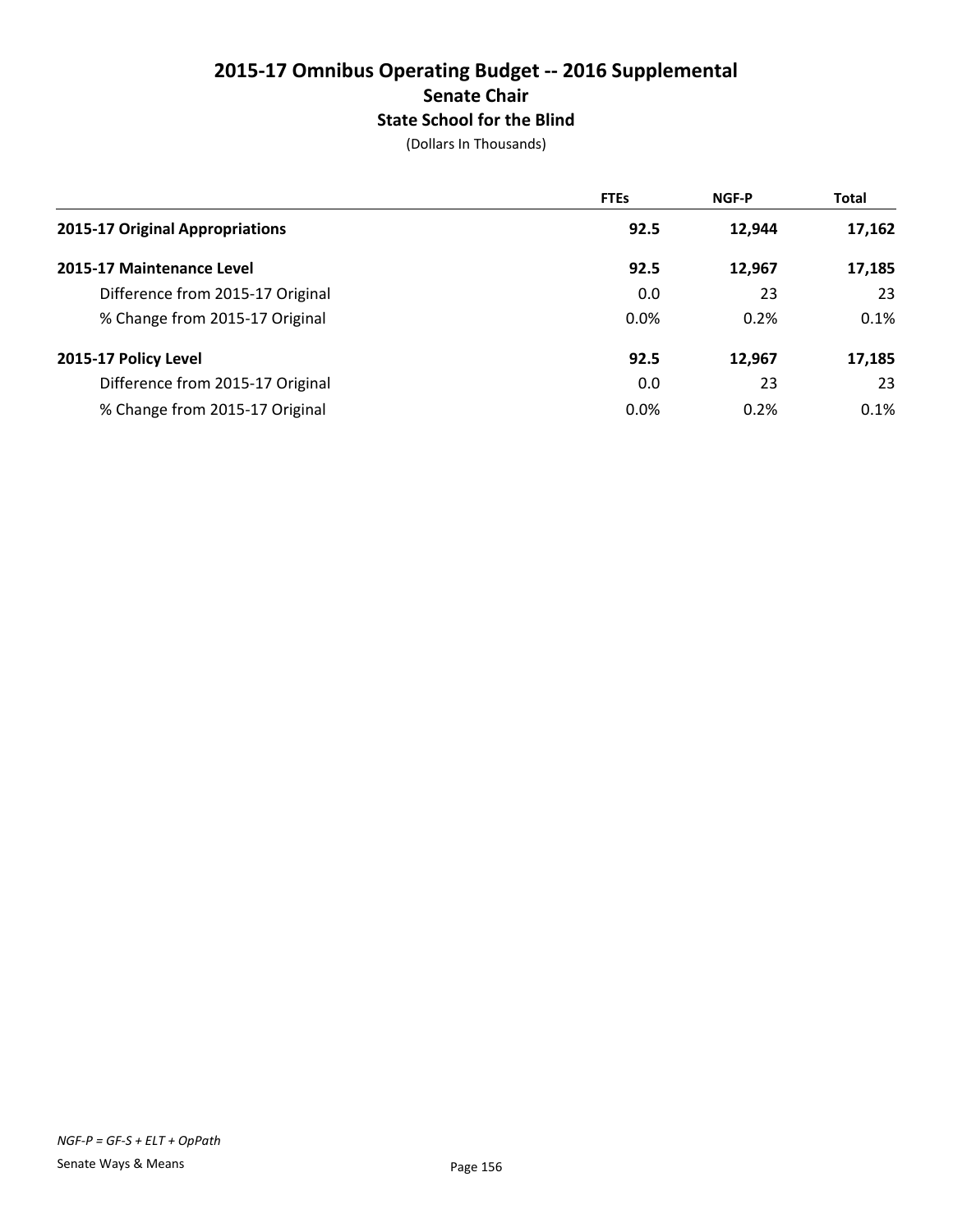# **2015-17 Omnibus Operating Budget -- 2016 Supplemental Senate Chair Childhood Deafness & Hearing Loss**

|                                  | <b>FTEs</b> | <b>NGF-P</b> | <b>Total</b> |
|----------------------------------|-------------|--------------|--------------|
| 2015-17 Original Appropriations  | 125.2       | 20.039       | 21,145       |
| 2015-17 Maintenance Level        | 126.0       | 20.115       | 20,511       |
| Difference from 2015-17 Original | 0.8         | 76           | $-634$       |
| % Change from 2015-17 Original   | 0.6%        | 0.4%         | $-3.0\%$     |
| 2015-17 Policy Level             | 126.0       | 20,115       | 20,511       |
| Difference from 2015-17 Original | 0.8         | 76           | $-634$       |
| % Change from 2015-17 Original   | 0.6%        | 0.4%         | $-3.0\%$     |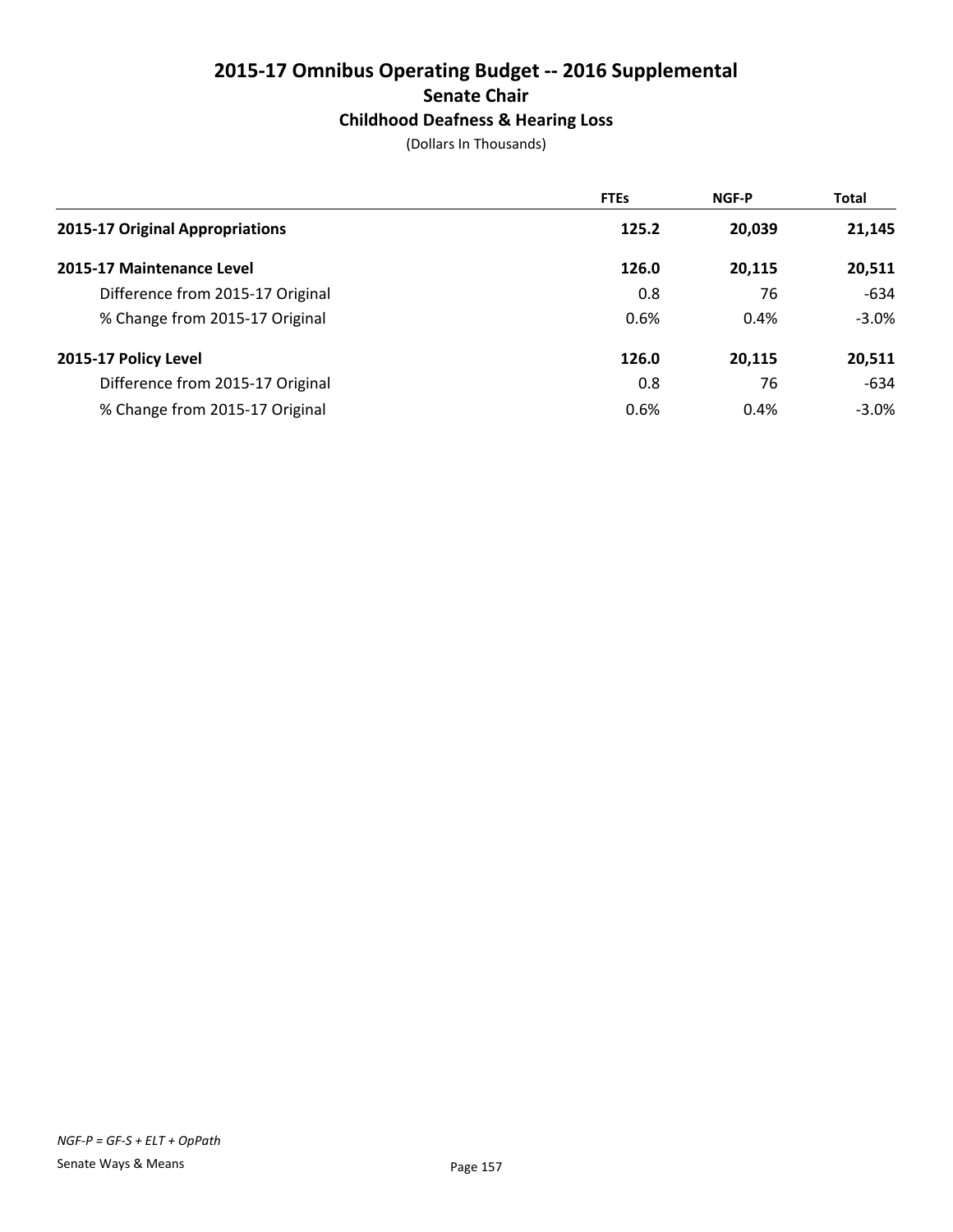# **2015-17 Omnibus Operating Budget -- 2016 Supplemental Senate Chair Workforce Trng & Educ Coord Board**

|                                  | <b>FTEs</b> | <b>NGF-P</b> | <b>Total</b> |
|----------------------------------|-------------|--------------|--------------|
| 2015-17 Original Appropriations  | 24.2        | 3,314        | 59,049       |
| 2015-17 Maintenance Level        | 24.2        | 3,315        | 59,049       |
| Difference from 2015-17 Original | 0.0         |              | $\Omega$     |
| % Change from 2015-17 Original   | 0.0%        | $0.0\%$      | $0.0\%$      |
| 2015-17 Policy Level             | 24.2        | 3,315        | 59,049       |
| Difference from 2015-17 Original | 0.0         |              | $\Omega$     |
| % Change from 2015-17 Original   | 0.0%        | $0.0\%$      | $0.0\%$      |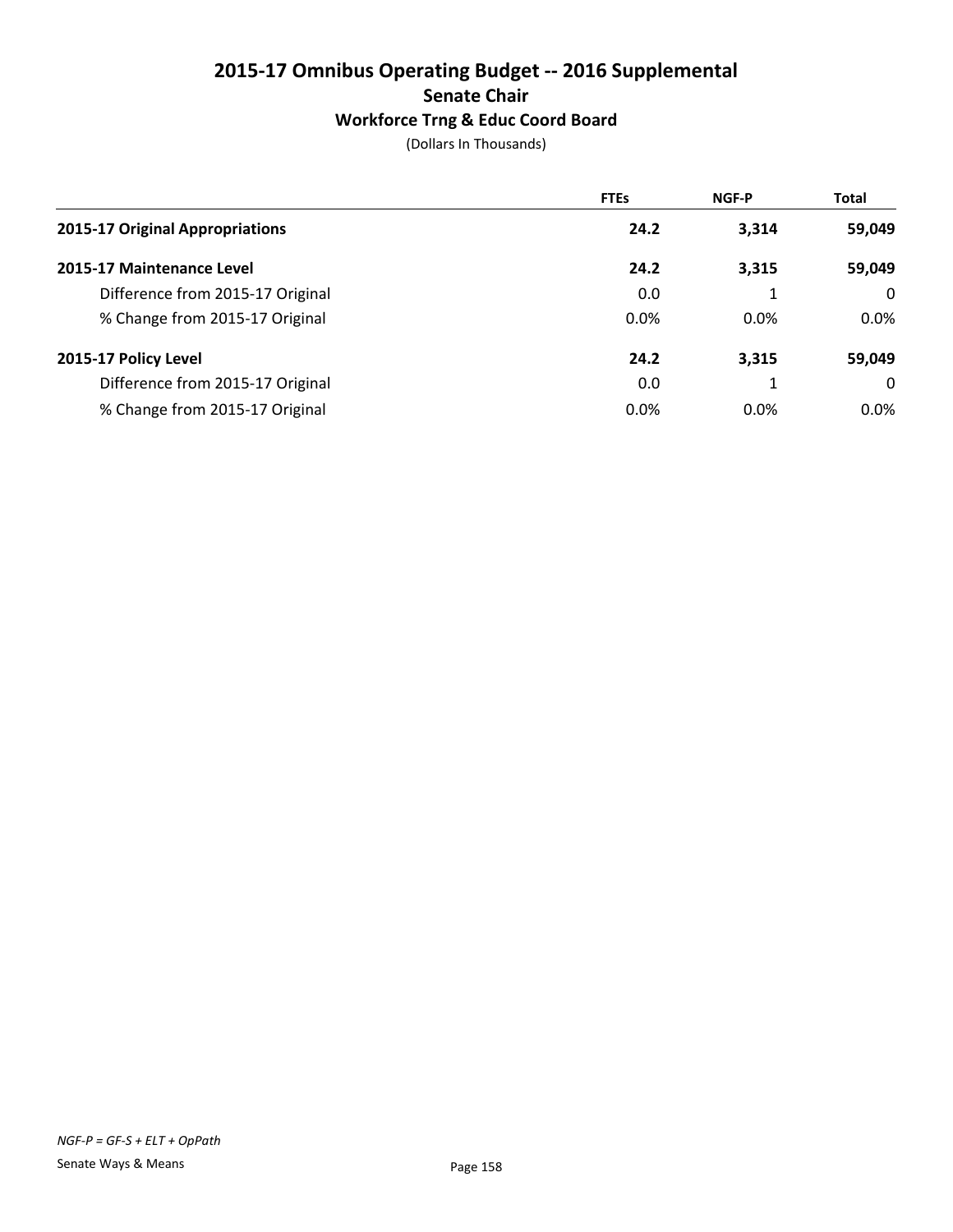# **2015-17 Omnibus Operating Budget -- 2016 Supplemental Senate Chair Department of Early Learning**

(Dollars In Thousands)

|                                   | <b>FTEs</b> | NGF-P    | <b>Total</b> |
|-----------------------------------|-------------|----------|--------------|
| 2015-17 Original Appropriations   | 271.0       | 301,079  | 621,955      |
| 2015-17 Maintenance Level         | 271.6       | 299,953  | 620,753      |
| Difference from 2015-17 Original  | 0.6         | $-1,126$ | $-1,202$     |
| % Change from 2015-17 Original    | 0.2%        | $-0.4%$  | $-0.2%$      |
| <b>Policy Other Changes:</b>      |             |          |              |
| 1. ECLIPSE Funding                | 0.0         | $\Omega$ | 2,152        |
| 2. Child Care Health and Safety   | 4.8         | 0        | 935          |
| Increased Federal Funds Available | 0.0         | $-6,713$ | $\mathbf 0$  |
| 4. FY 16 Staffing Underspend      | $-11.0$     | $-2,458$ | $-2,458$     |
| 5. Increase Tiered Reimbursement  | 0.0         | 6,843    | 6,843        |
| <b>Policy -- Other Total</b>      | $-6.2$      | $-2,328$ | 7,472        |
| <b>Total Policy Changes</b>       | $-6.2$      | $-2,328$ | 7,472        |
| 2015-17 Policy Level              | 265.4       | 297,625  | 628,225      |
| Difference from 2015-17 Original  | $-5.6$      | $-3,454$ | 6,270        |
| % Change from 2015-17 Original    | $-2.1%$     | $-1.1%$  | 1.0%         |
|                                   |             |          |              |

# *Comments:*

# **1. ECLIPSE Funding**

Federal funding through the Child Care Development Block Grant is provided for the Early Childhood Intervention Prevention Services (ECLIPSE) program. The program provides early intervention services and treatment in a child care setting for over 350 children, birth through age five, with significant developmental, behavioral and mental health challenges. (General Fund-Federal)

# **2. Child Care Health and Safety**

Funding is provided for 10 social and health program consultants to complete annual in-home health and safety checks and fingerprint background checks for unlicensed family, friends, and neighbors providing subsidized child care for over 15,800 children in the Working Connections Child Care program. (General Fund-Federal)

#### **3. Increased Federal Funds Available**

Increased funding from the federal Child Care Development Block Grant is provided for eligible costs currently funded with state funds. (General Fund-State; General Fund-Federal)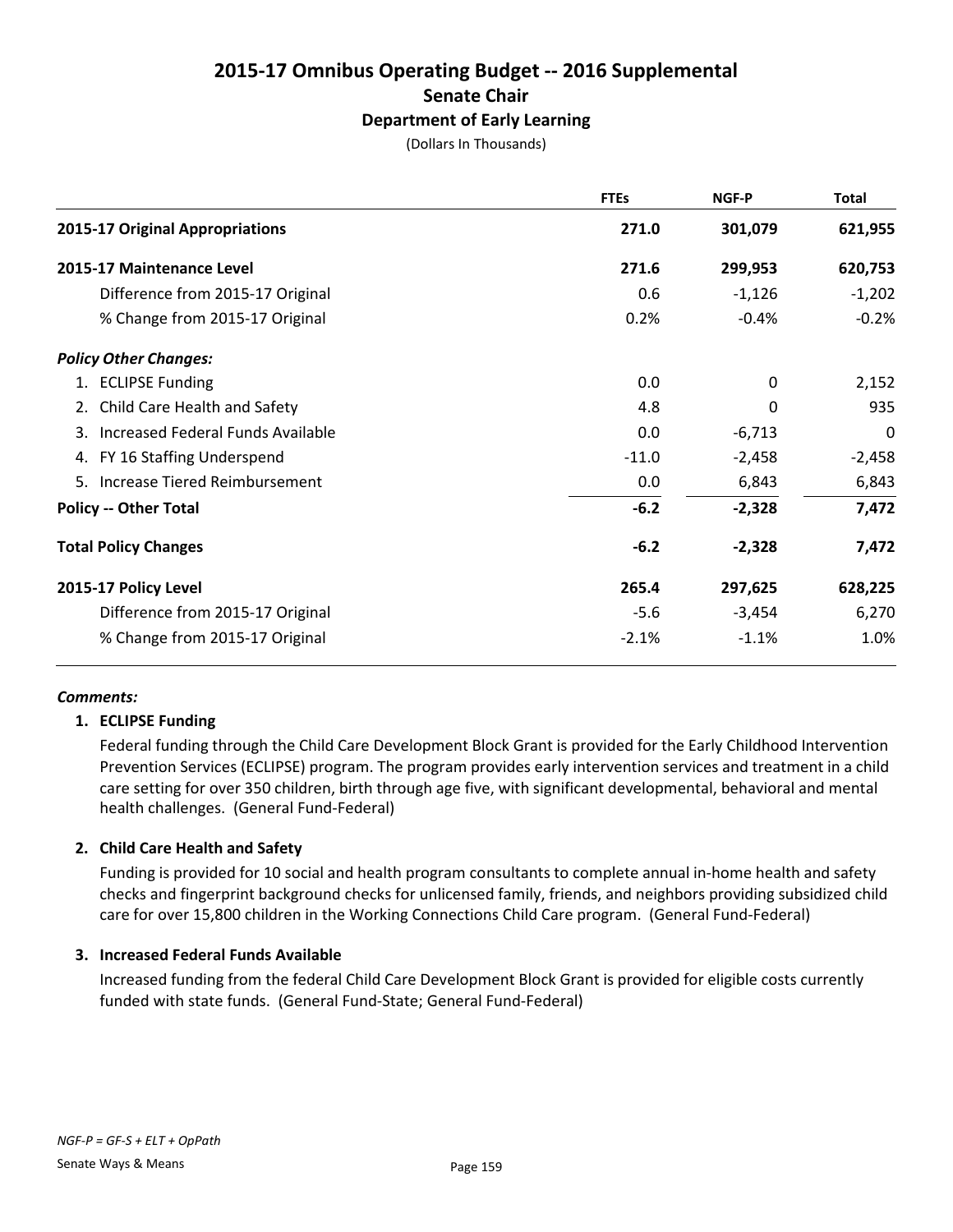# **2015-17 Omnibus Operating Budget -- 2016 Supplemental Senate Chair Department of Early Learning**

(Dollars In Thousands)

### **4. FY 16 Staffing Underspend**

Actual staff costs are \$1.7 million below agency allotments for the first 6 months of the biennium. This adjustment project the agency will be fully staffed by May 2016, but will continue the pattern of actual salary and benefit costs per FTE slightly below allotment levels. (General Fund-State)

### **5. Increase Tiered Reimbursement**

Funding is provided to increase tiered reimbursement for child care family homes and centers. The reimbursement increases for tier payments above the base rate are the following: tier three will increase from 4% to 10%, tier 4 will increase from 10% to 15%, and tier 5 will increase from 15% to 20%. (General Fund-State)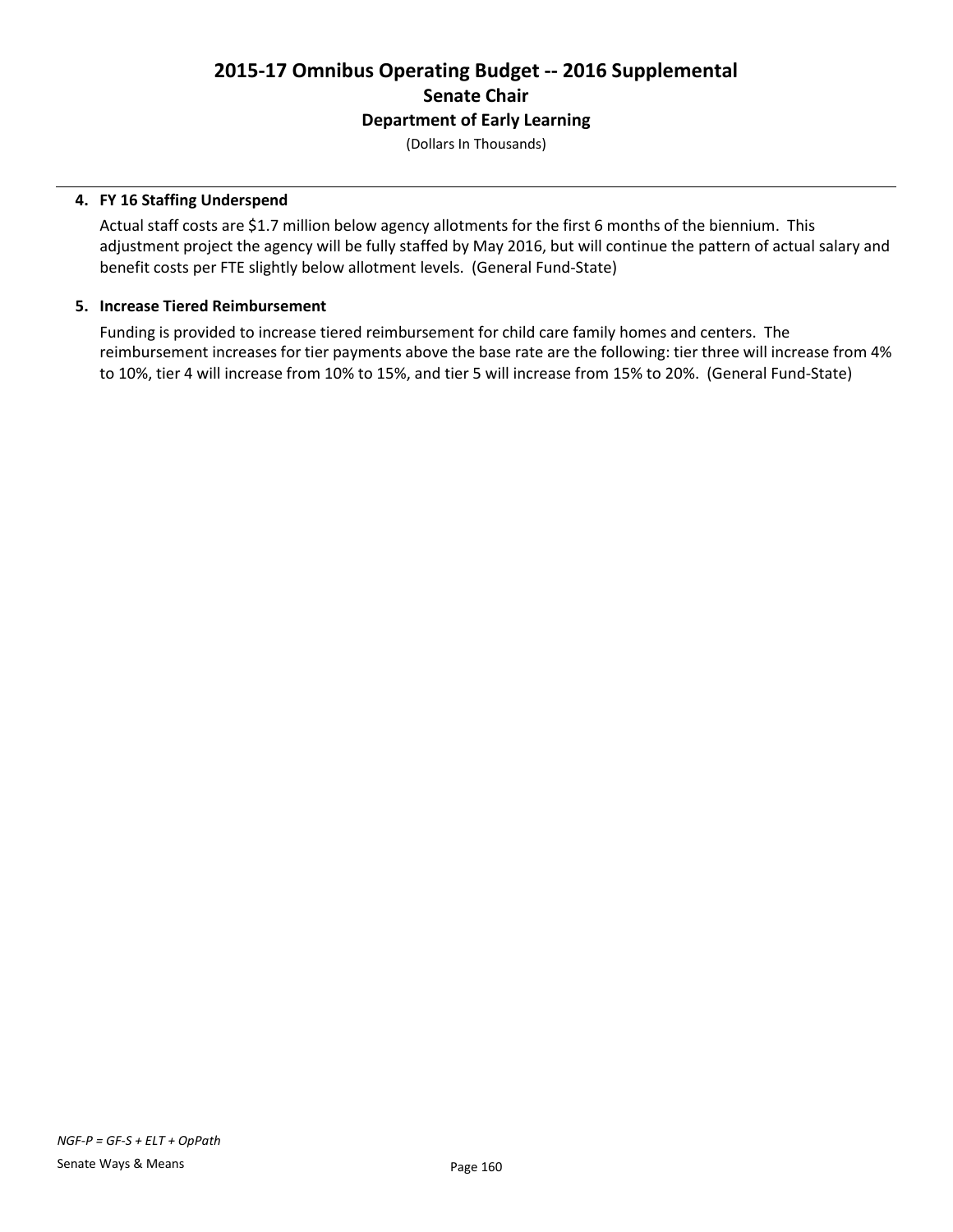# **2015-17 Omnibus Operating Budget -- 2016 Supplemental Senate Chair Washington State Arts Commission**

|                                  | <b>FTEs</b> | <b>NGF-P</b> | <b>Total</b> |
|----------------------------------|-------------|--------------|--------------|
| 2015-17 Original Appropriations  | 13.0        | 2,266        | 4,384        |
| 2015-17 Maintenance Level        | 13.0        | 2,307        | 4,425        |
| Difference from 2015-17 Original | 0.0         | 41           | 41           |
| % Change from 2015-17 Original   | 0.0%        | 1.8%         | 0.9%         |
| 2015-17 Policy Level             | 13.0        | 2,307        | 4,425        |
| Difference from 2015-17 Original | 0.0         | 41           | 41           |
| % Change from 2015-17 Original   | 0.0%        | 1.8%         | 0.9%         |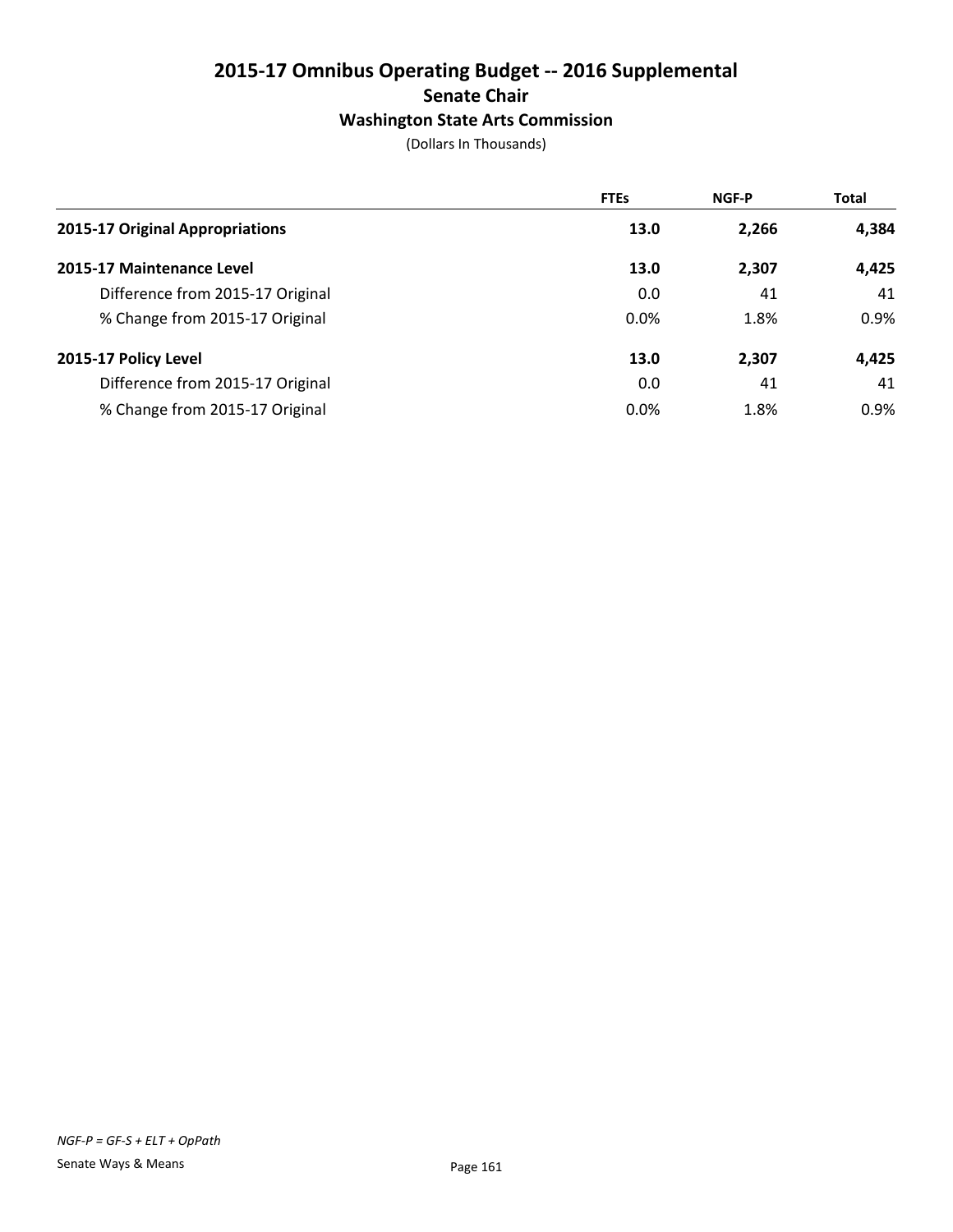# **2015-17 Omnibus Operating Budget -- 2016 Supplemental Senate Chair Washington State Historical Society**

(Dollars In Thousands)

|                                  | <b>FTEs</b> | NGF-P | Total |
|----------------------------------|-------------|-------|-------|
| 2015-17 Original Appropriations  | 34.0        | 4,764 | 7,154 |
| 2015-17 Maintenance Level        | 34.0        | 4,788 | 7,178 |
| Difference from 2015-17 Original | 0.0         | 24    | 24    |
| % Change from 2015-17 Original   | 0.0%        | 0.5%  | 0.3%  |
| <b>Policy Other Changes:</b>     |             |       |       |
| 1. Fiscal Staff Addition         | 1.0         | 85    | 85    |
| <b>Policy -- Other Total</b>     | 1.0         | 85    | 85    |
| <b>Total Policy Changes</b>      | 1.0         | 85    | 85    |
| 2015-17 Policy Level             | 35.0        | 4,873 | 7,263 |
| Difference from 2015-17 Original | 1.0         | 109   | 109   |
| % Change from 2015-17 Original   | 2.9%        | 2.3%  | 1.5%  |

#### *Comments:*

# **1. Fiscal Staff Addition**

Funding is provided to add a Fiscal Analyst position to separate the duties in the fiscal office and improve internal controls. (General Fund-State)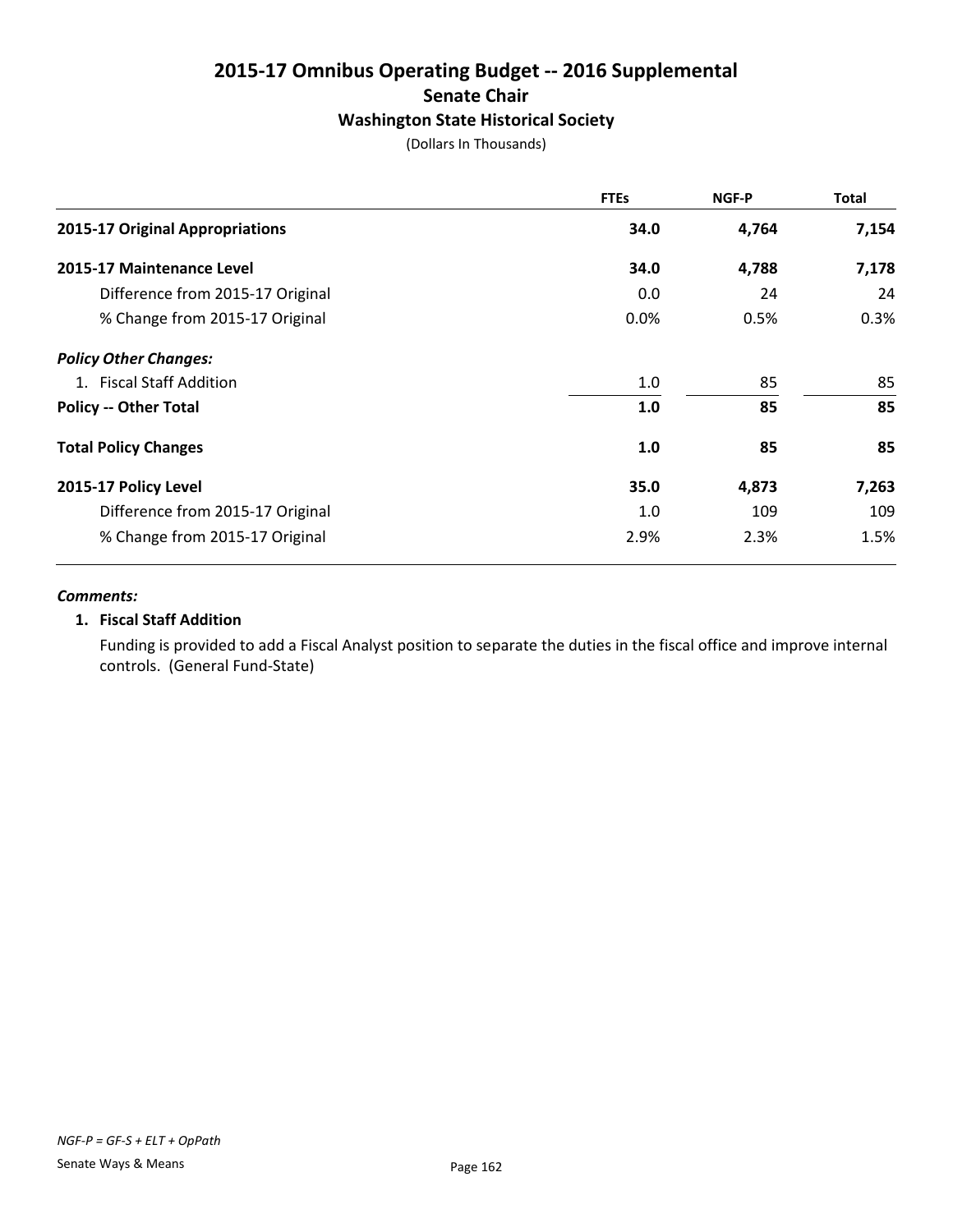# **2015-17 Omnibus Operating Budget -- 2016 Supplemental Senate Chair East Wash State Historical Society**

|                                  | <b>FTEs</b> | <b>NGF-P</b> | <b>Total</b> |
|----------------------------------|-------------|--------------|--------------|
| 2015-17 Original Appropriations  | 30.0        | 3,522        | 6,097        |
| 2015-17 Maintenance Level        | 30.0        | 3,621        | 6,196        |
| Difference from 2015-17 Original | 0.0         | 99           | 99           |
| % Change from 2015-17 Original   | 0.0%        | 2.8%         | 1.6%         |
| 2015-17 Policy Level             | 30.0        | 3,621        | 6,196        |
| Difference from 2015-17 Original | 0.0         | 99           | 99           |
| % Change from 2015-17 Original   | 0.0%        | 2.8%         | 1.6%         |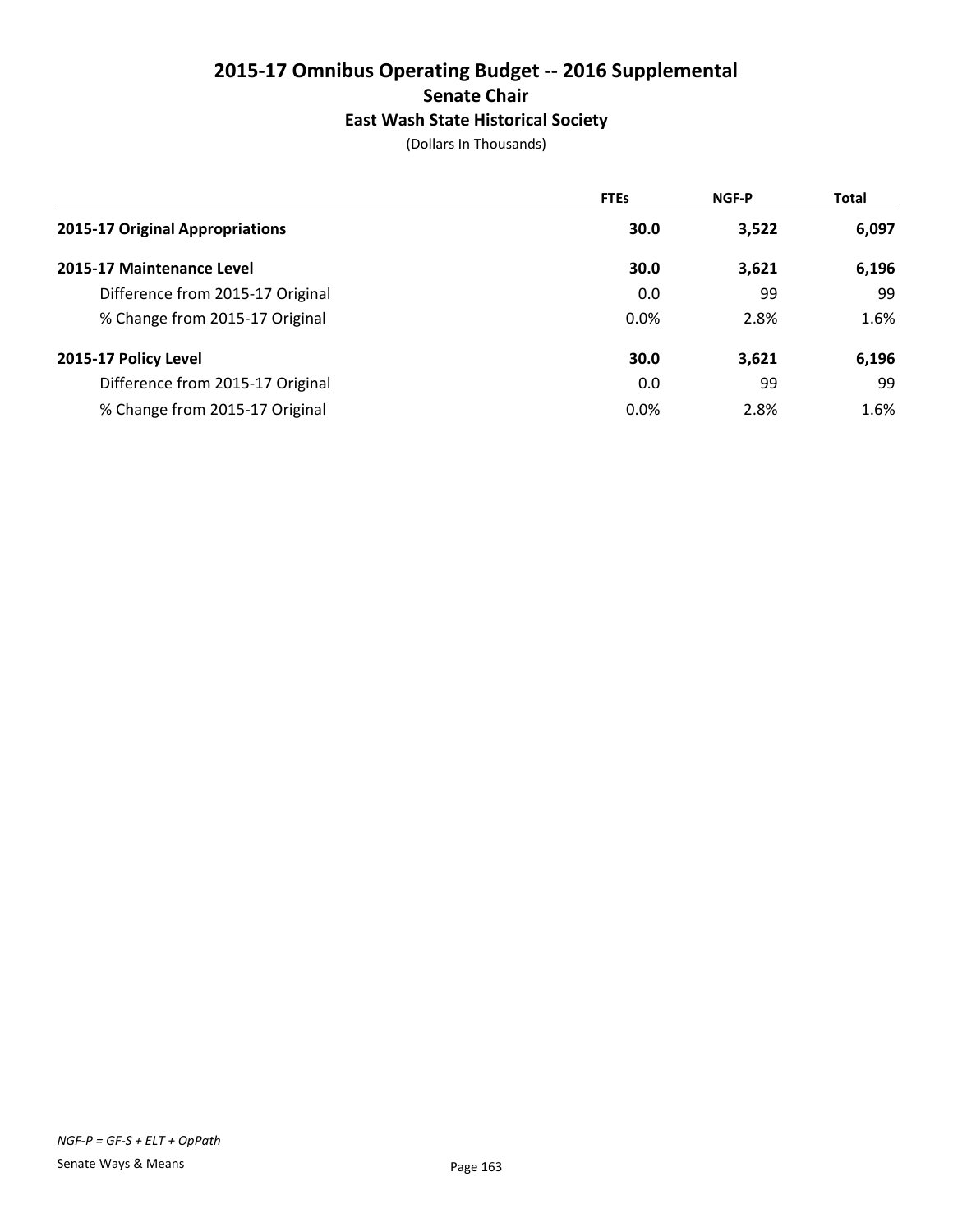# **2015-17 Omnibus Operating Budget -- 2016 Supplemental Senate Chair Bond Retirement and Interest**

(Dollars In Thousands)

|                                       | <b>FTEs</b> | NGF-P     | <b>Total</b> |
|---------------------------------------|-------------|-----------|--------------|
| 2015-17 Original Appropriations       | 0.0         | 2,232,970 | 2,427,080    |
| 2015-17 Maintenance Level             | 0.0         | 2,199,393 | 2,394,350    |
| Difference from 2015-17 Original      | 0.0         | $-33,577$ | $-32,730$    |
| % Change from 2015-17 Original        |             | $-1.5%$   | $-1.3%$      |
| <b>Policy Other Changes:</b>          |             |           |              |
| 1. Bond Debt 2016 Supplemental Budget | 0.0         | 1,261     | 5,800        |
| <b>Policy -- Other Total</b>          | 0.0         | 1,261     | 5,800        |
| <b>Total Policy Changes</b>           | 0.0         | 1,261     | 5,800        |
| 2015-17 Policy Level                  | 0.0         | 2,200,654 | 2,400,150    |
| Difference from 2015-17 Original      | 0.0         | $-32,316$ | $-26,930$    |
| % Change from 2015-17 Original        |             | $-1.4%$   | $-1.1%$      |

### *Comments:*

# **1. Bond Debt 2016 Supplemental Budget**

Appropriations are adjusted to amounts expected to be necessary for debt service and other debt-related expenditures. (various accounts) (General Fund-State; State Building Construction Account-State; Columbia River Basin Water Supply-State; other accounts)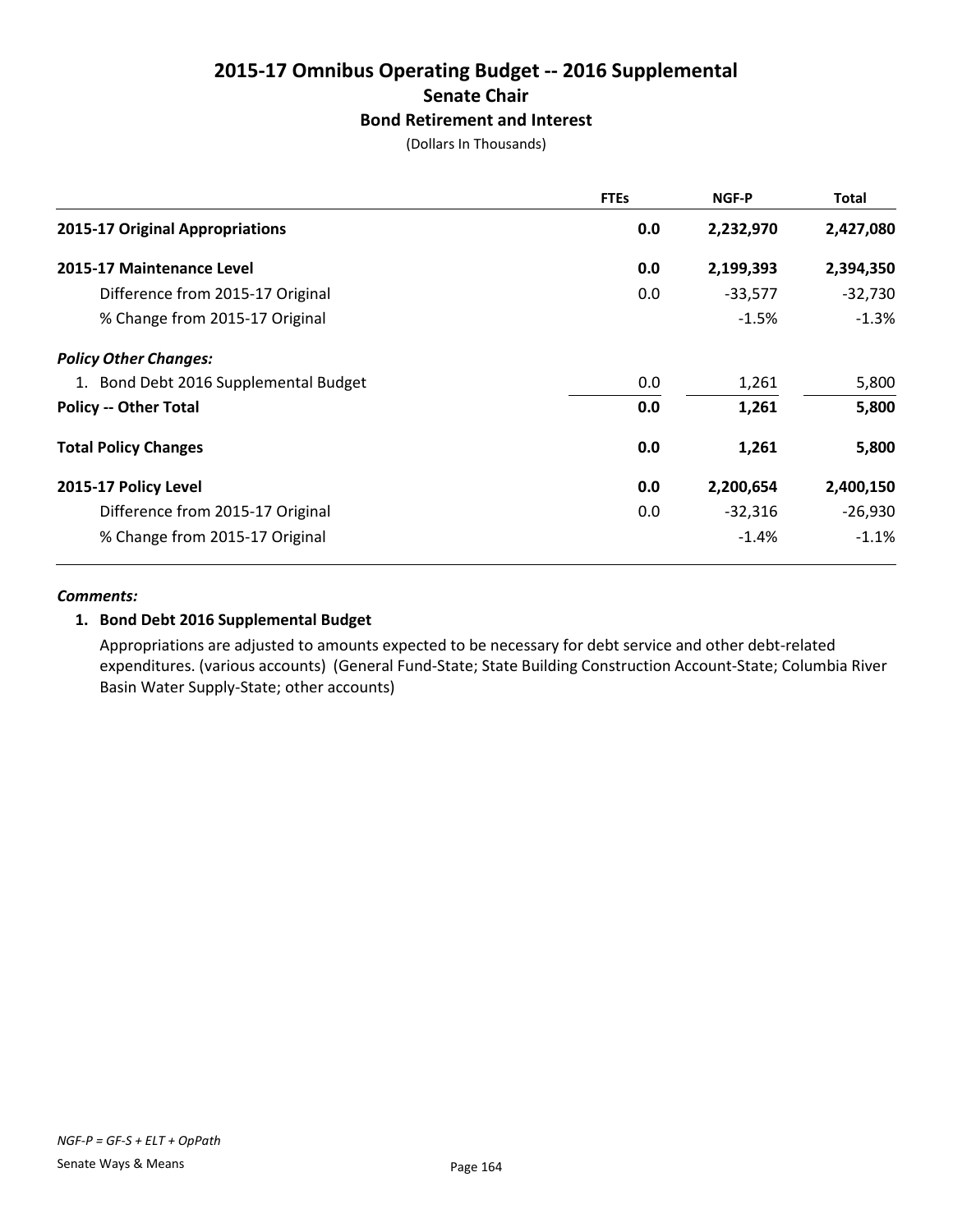# **2015-17 Omnibus Operating Budget -- 2016 Supplemental Senate Chair Special Approps to the Governor**

(Dollars In Thousands)

|                                          | <b>FTEs</b> | <b>NGF-P</b> | <b>Total</b> |
|------------------------------------------|-------------|--------------|--------------|
| 2015-17 Original Appropriations          | 58.1        | 160,418      | 223,375      |
| 2015-17 Maintenance Level                | 58.1        | 185,418      | 248,375      |
| Difference from 2015-17 Original         | 0.0         | 25,000       | 25,000       |
| % Change from 2015-17 Original           | 0.0%        | 15.6%        | 11.2%        |
| <b>Policy Other Changes:</b>             |             |              |              |
| 1. Emergency Drought Funding             | 0.0         | $-4,500$     | $-4,500$     |
| Hood Canal Aquatic Rehab Bond Acct<br>2. | 0.0         | 3            | 3            |
| Moore v HCA Settlement<br>3.             | 0.0         | 32,225       | 80,000       |
| 4. Moore v HCA Settlement                | 0.0         | 0            | 80,000       |
| 5. LFO Grant Reduction                   | 0.0         | -98          | -98          |
| 6. Pension Merger                        | 0.0         | $-75,400$    | $-75,400$    |
| <b>Policy -- Other Total</b>             | 0.0         | $-47,770$    | 80,005       |
| Policy -- Central Svcs Total             | 0.0         | 17,588       | 42,457       |
| <b>Total Policy Changes</b>              | 0.0         | $-30,182$    | 122,462      |
| 2015-17 Policy Level                     | 58.1        | 155,236      | 370,837      |
| Difference from 2015-17 Original         | 0.0         | $-5,182$     | 147,462      |
| % Change from 2015-17 Original           | 0.0%        | $-3.2%$      | 66.0%        |
|                                          |             |              |              |

#### *Comments:*

#### **1. Emergency Drought Funding**

The General Fund-State appropriation into the State Drought Preparedness Account is reduced to return the unspent funds that were intended for drought response. In May 2015, the Governor declared a state drought emergency to respond to low snowpack and streamflows. This emergency declaration expired on December 31, 2015. (General Fund-State)

#### **2. Hood Canal Aquatic Rehab Bond Acct**

Funding is provided for expenditure into the Hood Canal Aquatic Rehabilitation Bond Account to prevent the account from becoming deficient. (General Fund-State)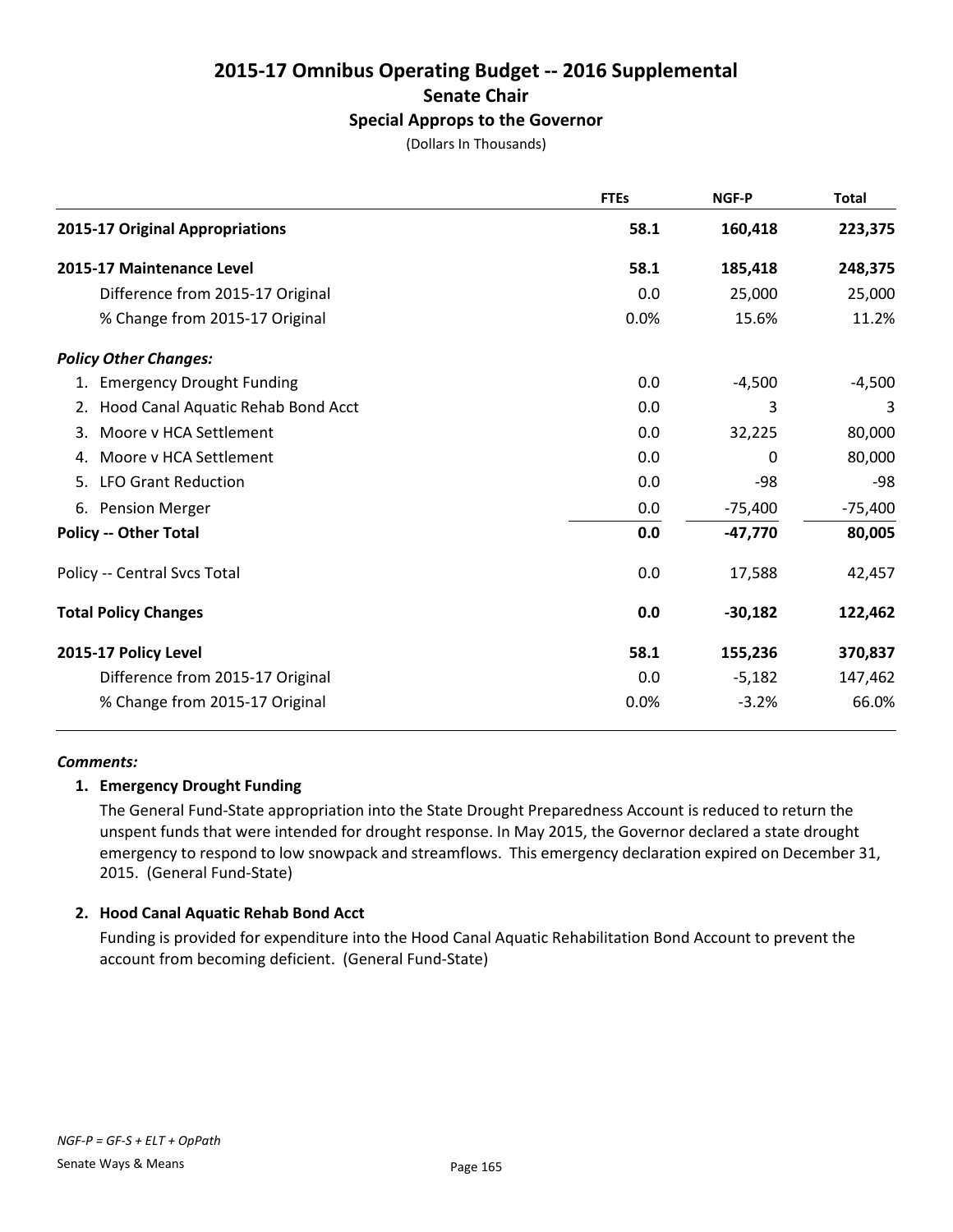**2015-17 Omnibus Operating Budget -- 2016 Supplemental Senate Chair Special Approps to the Governor**

(Dollars In Thousands)

#### **3. Moore v HCA Settlement**

Funds are provided for expenditure into the Special Personnel Litigation Revolving Account to pay the settlement costs in the four related Moore v. Health Care Authority lawsuits. (General Fund-State; Architects' License Account-State; Public Records Effic/Presrv/Access-State; other accounts)

### **4. Moore v HCA Settlement**

Funds are provided for the purpose of settling all claims in the litigation involving public employee insurance benefits eligibility, which is composed of four cases captioned Moore v. Health Care Authority and the State of Washington. (Special Personnel Litigation Revolv-State)

### **5. LFO Grant Reduction**

The total amount of grant funds distributed to county clerks for the collection of legal financial obligations is reduced 10%. (General Fund-State)

### **6. Pension Merger**

State general fund savings are achieved from the merger of the Law Enforcement Officers' and Fire Fighters' Plan 1 and Washington Teachers' Retirement System Plan 1. Membership in the plans closed October 1, 1977. Merger of the plans would increase economies of scale to reduce state contributions with no effect on retiree benefits. (General Fund-State)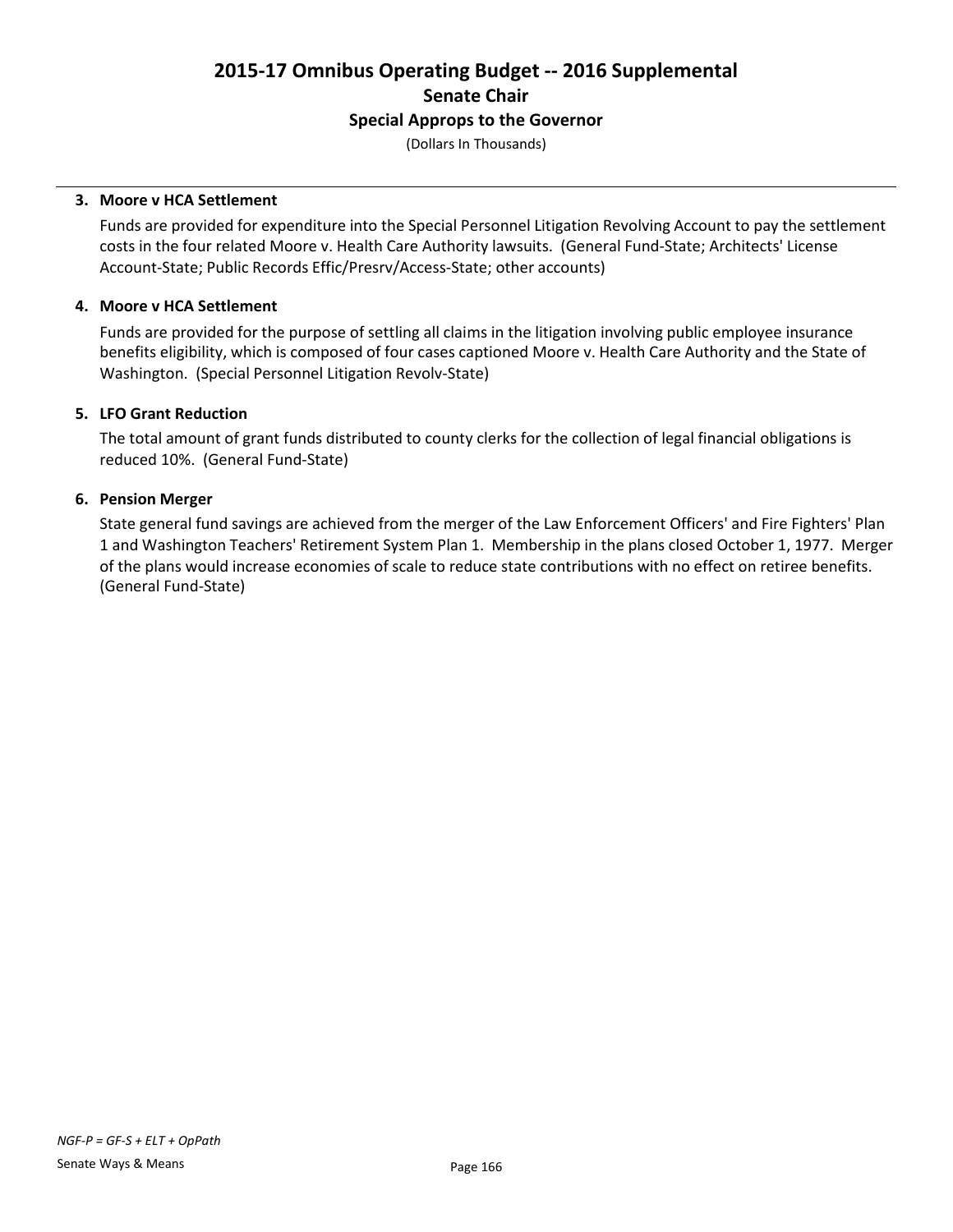# **2015-17 Omnibus Operating Budget -- 2016 Supplemental Senate Chair Sundry Claims**

(Dollars In Thousands)

|                                        | <b>FTEs</b> | NGF-P       | <b>Total</b> |
|----------------------------------------|-------------|-------------|--------------|
| <b>2015-17 Original Appropriations</b> | 0.0         | 0           | $\mathbf 0$  |
| 2015-17 Maintenance Level              | 0.0         | 0           | $\mathbf 0$  |
| Difference from 2015-17 Original       | 0.0         | $\mathbf 0$ | $\mathbf 0$  |
| % Change from 2015-17 Original         |             |             |              |
| <b>Policy Other Changes:</b>           |             |             |              |
| 1. Self-Defense Reimbursement          | 0.0         | 419         | 419          |
| 2. Wrongful Conviction                 | 0.0         | 467         | 467          |
| <b>Policy -- Other Total</b>           | 0.0         | 886         | 886          |
| <b>Total Policy Changes</b>            | 0.0         | 886         | 886          |
| 2015-17 Policy Level                   | 0.0         | 886         | 886          |
| Difference from 2015-17 Original       | 0.0         | 886         | 886          |
| % Change from 2015-17 Original         |             |             |              |

#### *Comments:*

# **1. Self-Defense Reimbursement**

On the recommendation of the Department of Enterprise Services' Office of Risk Management, payment is made under RCW 9A.16.110 for claims reimbursing legal costs and other expenses of criminal defendants acquitted on the basis of self defense. (General Fund-State)

# **2. Wrongful Conviction**

Pursuant to RCW 4.100.060, compensation is paid for wrongful convictions as ordered by county superior courts. (General Fund-State)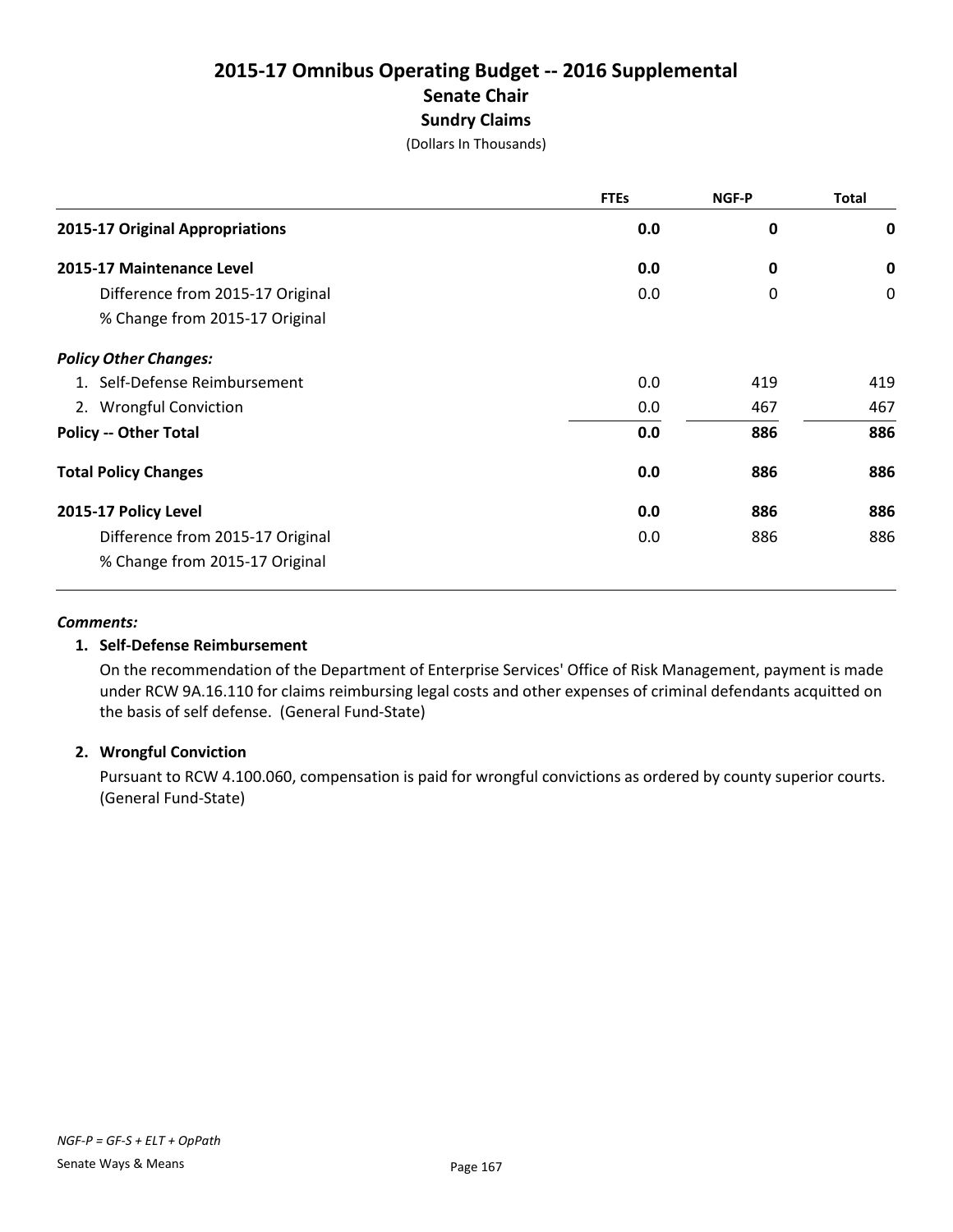# **2015-17 Omnibus Operating Budget -- 2016 Supplemental Senate Chair State Employee Compensation Adjust**

(Dollars In Thousands)

|                                  | <b>FTEs</b> | NGF-P    | <b>Total</b> |
|----------------------------------|-------------|----------|--------------|
| 2015-17 Original Appropriations  | 0.0         | 0        | 32,559       |
| 2015-17 Maintenance Level        | 0.0         | $\bf{0}$ | 0            |
| Difference from 2015-17 Original | 0.0         | 0        | $-32,559$    |
| % Change from 2015-17 Original   |             |          | $-100.0\%$   |
| <b>Policy Comp Changes:</b>      |             |          |              |
| 1. PEBB Funding Rate             | 0.0         | $-5,732$ | $-14,052$    |
| <b>Policy -- Comp Total</b>      | 0.0         | $-5,732$ | $-14,052$    |
| <b>Total Policy Changes</b>      | 0.0         | $-5,732$ | $-14,052$    |
| 2015-17 Policy Level             | 0.0         | $-5,732$ | $-14,052$    |
| Difference from 2015-17 Original | 0.0         | $-5,732$ | $-46,611$    |
| % Change from 2015-17 Original   |             |          | $-143.2%$    |

#### *Comments:*

#### **1. PEBB Funding Rate**

The state employer contribution for state employee insurance benefits is reduced for FY 2017 from \$894 per month to \$882 per month. Reductions are achieved while maintaining fully funded reserves through the use of accumulated surplus funds, reduced claims costs, reduced costs from completed litigation, and elimination of the wellness vendor contract. The new funding level is sufficient to fund expected expenses through the end of FY 2017 while maintaining current benefits and a 15 percent average employee contribution to monthly premium costs. (General Fund-State; General Fund-Federal; General Fund-Local; other accounts)